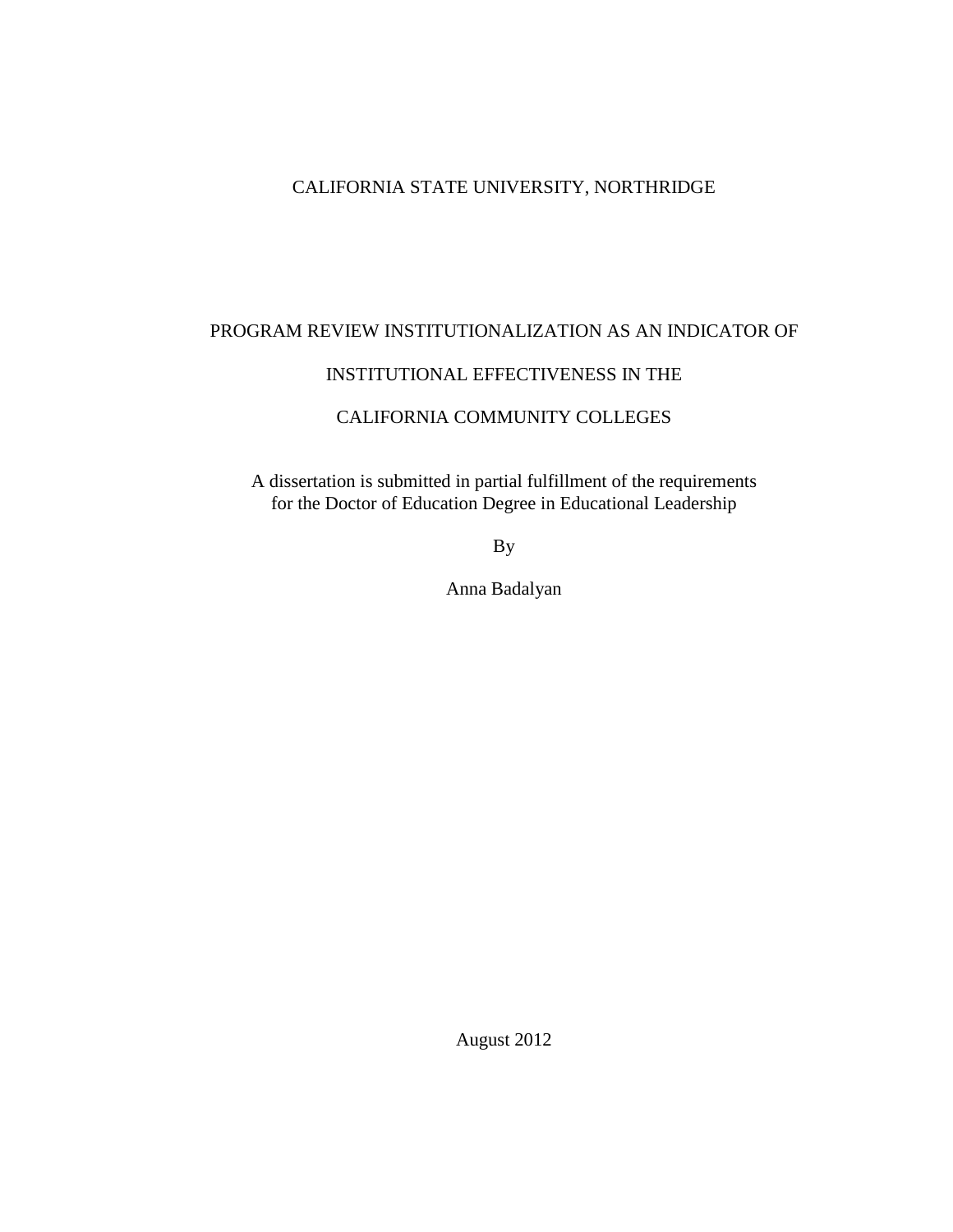Copyright © Anna Badalyan, 2012

All rights reserved.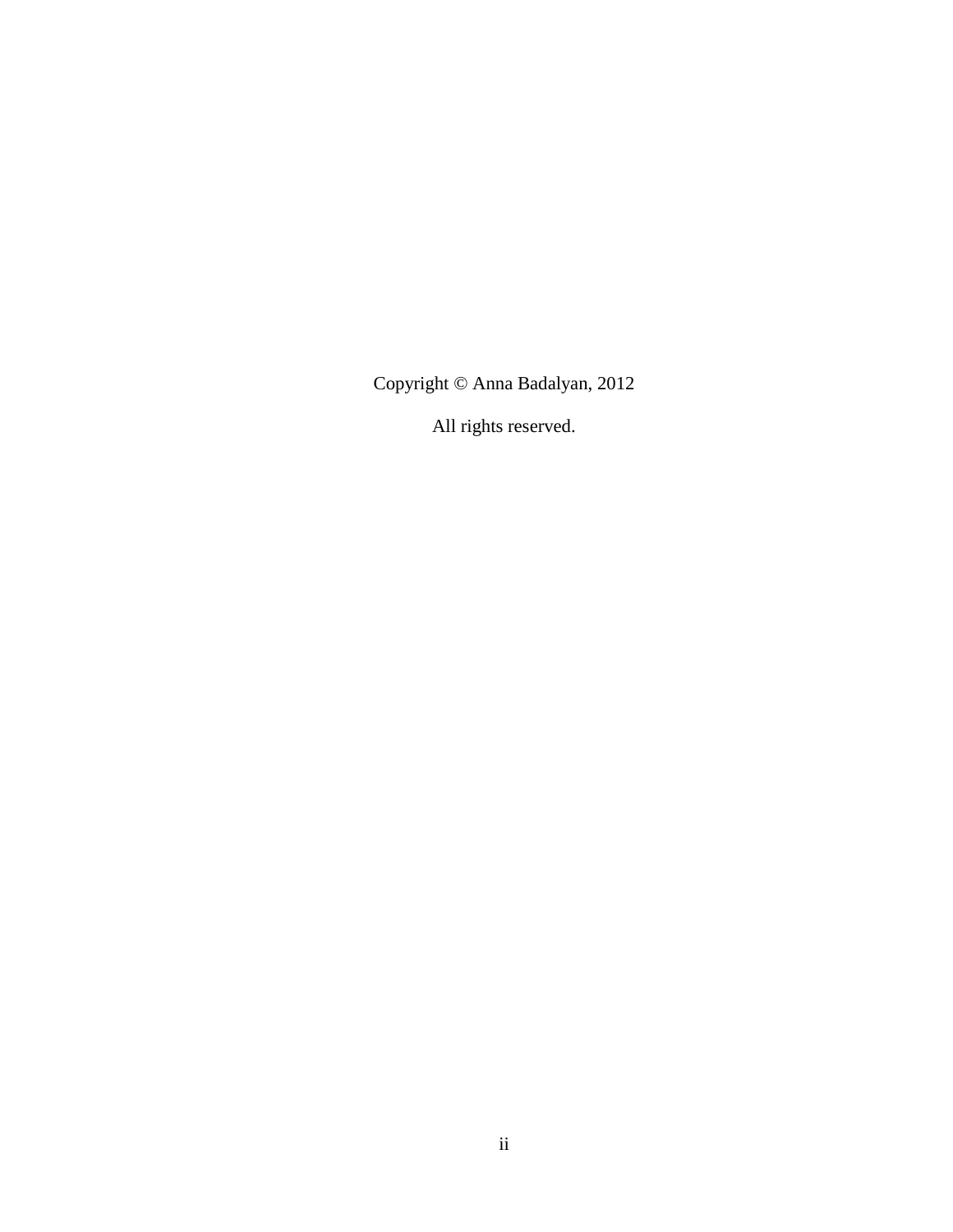The dissertation of Anna Badalyan is approved

| Dr. Kathleen Burke-Kelly         | Date |
|----------------------------------|------|
| Dr. Thomas W. Oliver             | Date |
| Nathan R. Durdella, Ph.D., Chair | Date |

California State University, Northridge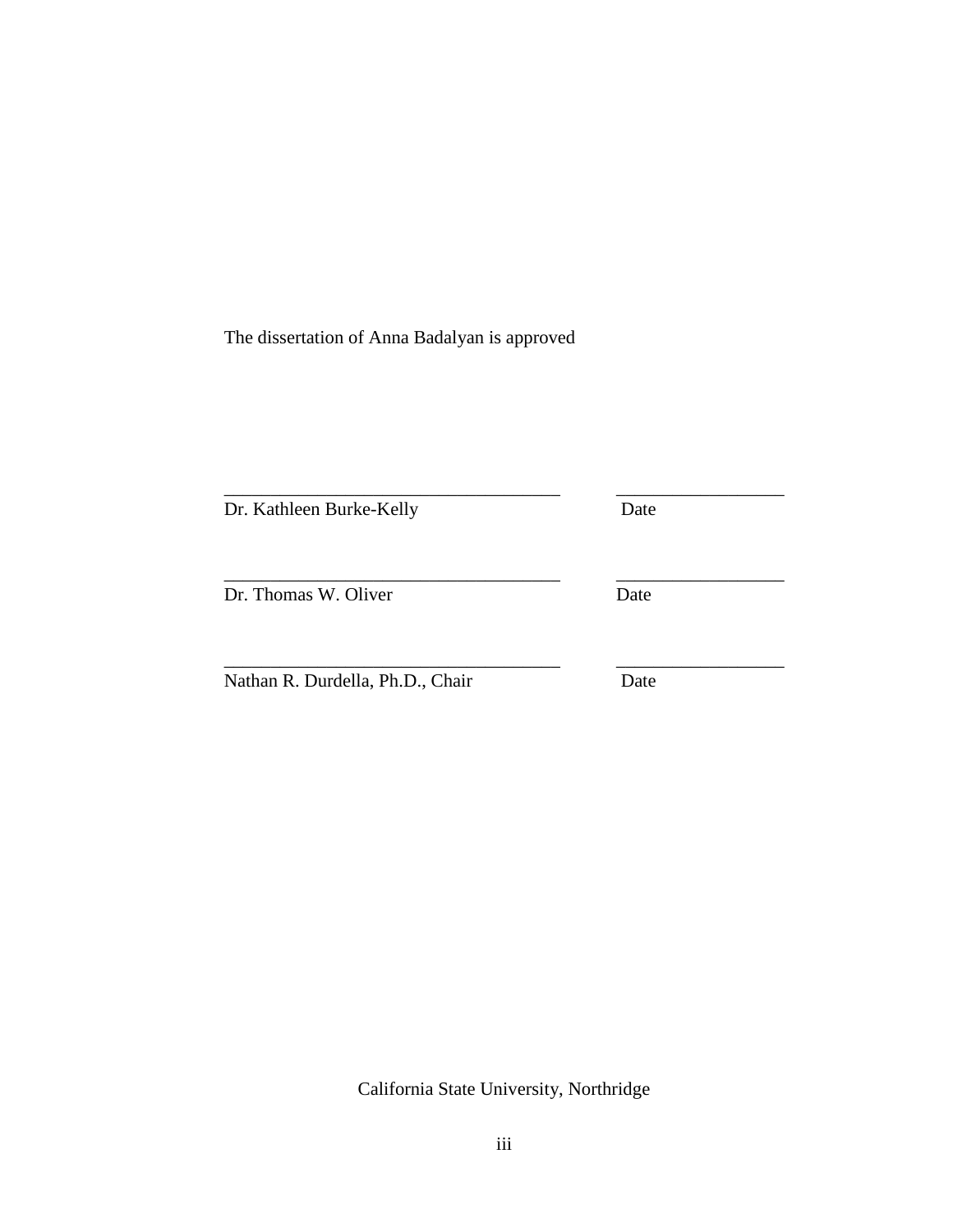# DEDICATION

<span id="page-3-0"></span>In memory of my father, Mishik Badalyan,

my guardian angel

To my mother, Nazely Khachatryan, for her continuous inspiration and belief in me

To my husband, Vardan Okounian,

for his patience and support

To my beautiful daughters, Emily and Michelle Okounian,

for their unconditional love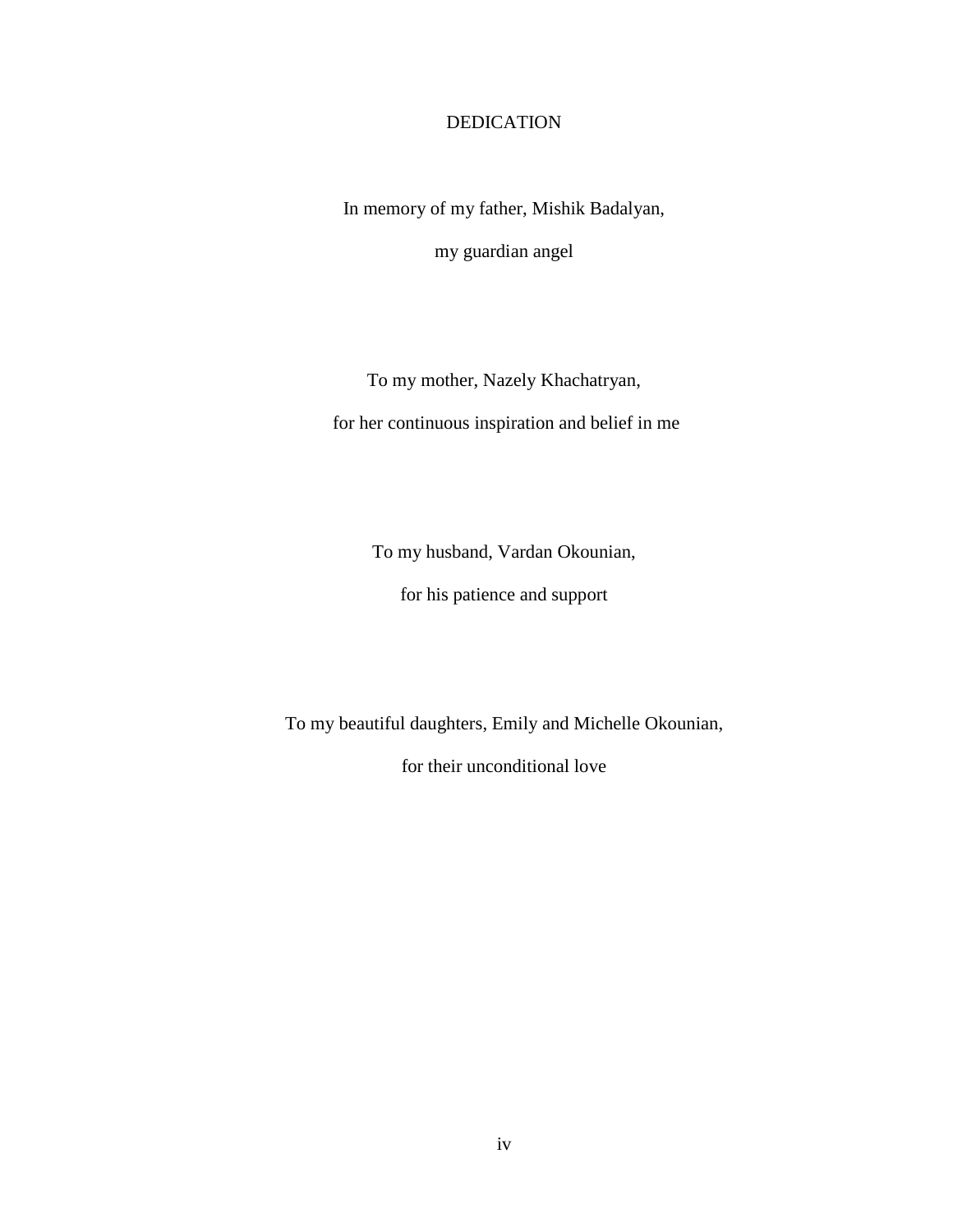#### ACKNOWLEDGEMENTS

<span id="page-4-0"></span>This journey, that went through like an inspirational flare, full of challenges and learning experiences, has finally come to an end. I could not have successfully completed this journey without the support and encouragement from numerous individuals.

The foremost gratitude goes to my husband, Vardan, and my daughters, Emily and Michelle, for their patience, unconditional love, and their supportive pride in me. I will always be indebted to them. To my mom, who implanted from my conception, till the present moment, the indefatigable drive to attain the highest level of education as a proof of success in this world. To my extended family, for their faith and confidence in me and last but not least, to my dad, whose spirit abides in me always.

Sincere appreciation is also attributed to Dr. Janice Friedel, who recruited me for the program and led the initial steps of my journey. My deepest gratitude to Dr. Nathan Durdella, my chair, who never abandoned me when I appeared to be lost; to all faculty and staff at California State University, Northridge who made this journey possible, and especially to Dr. Tom Oliver who made this program very applicable and valuable for us, practitioners, thank you very much. Special thanks to Rebecca Tillberg and Dr. Kathleen Burke-Kelly who became my career guide and mentor.

I would also like to extend my gratitude to my classmates from Community College 2009 Cohort, who through their friendship provided support and inspiration to me. And last but not least, to my colleagues and supervisors who displayed great patience, support, and understanding when I needed to take times off from work.

v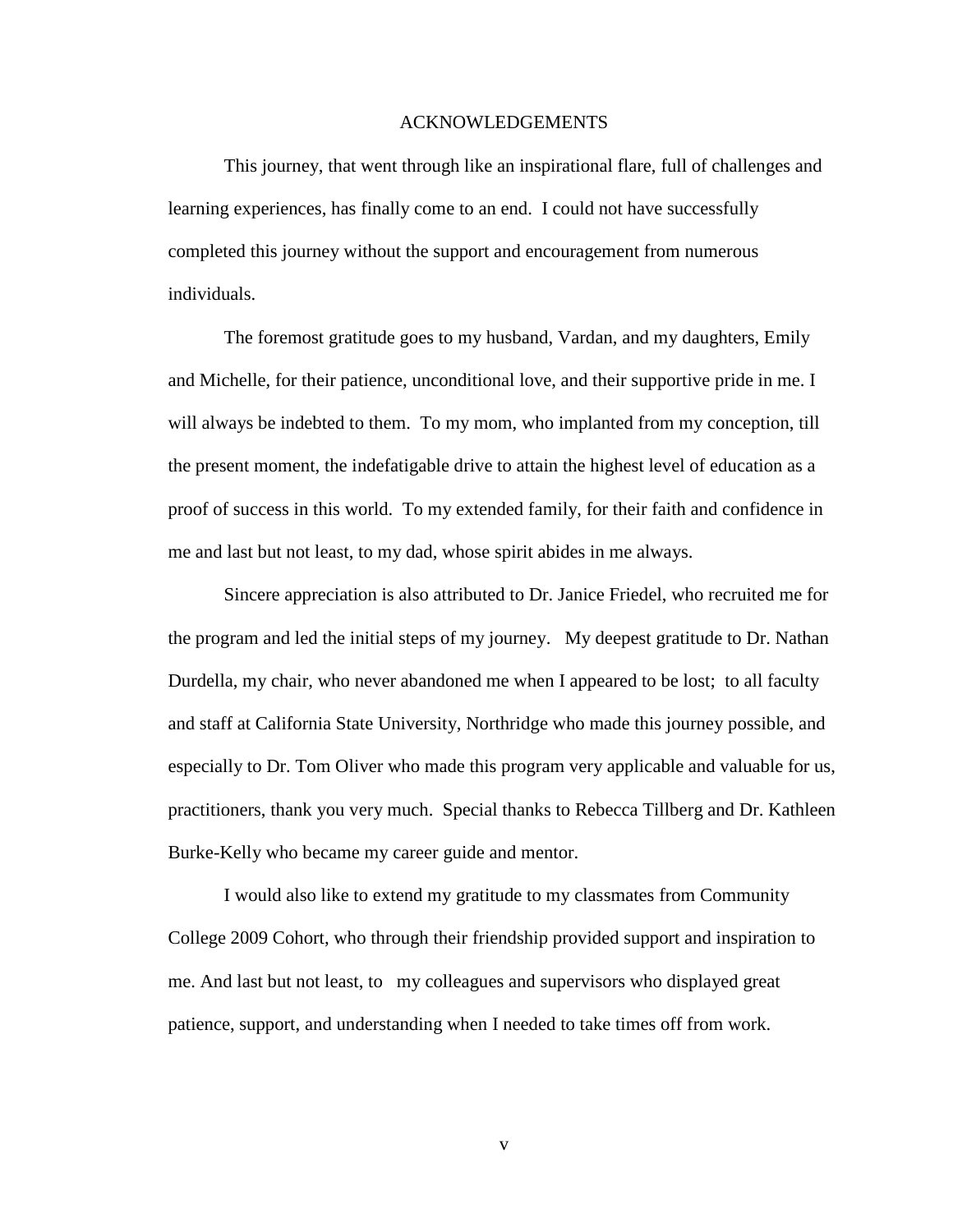# Table of Contents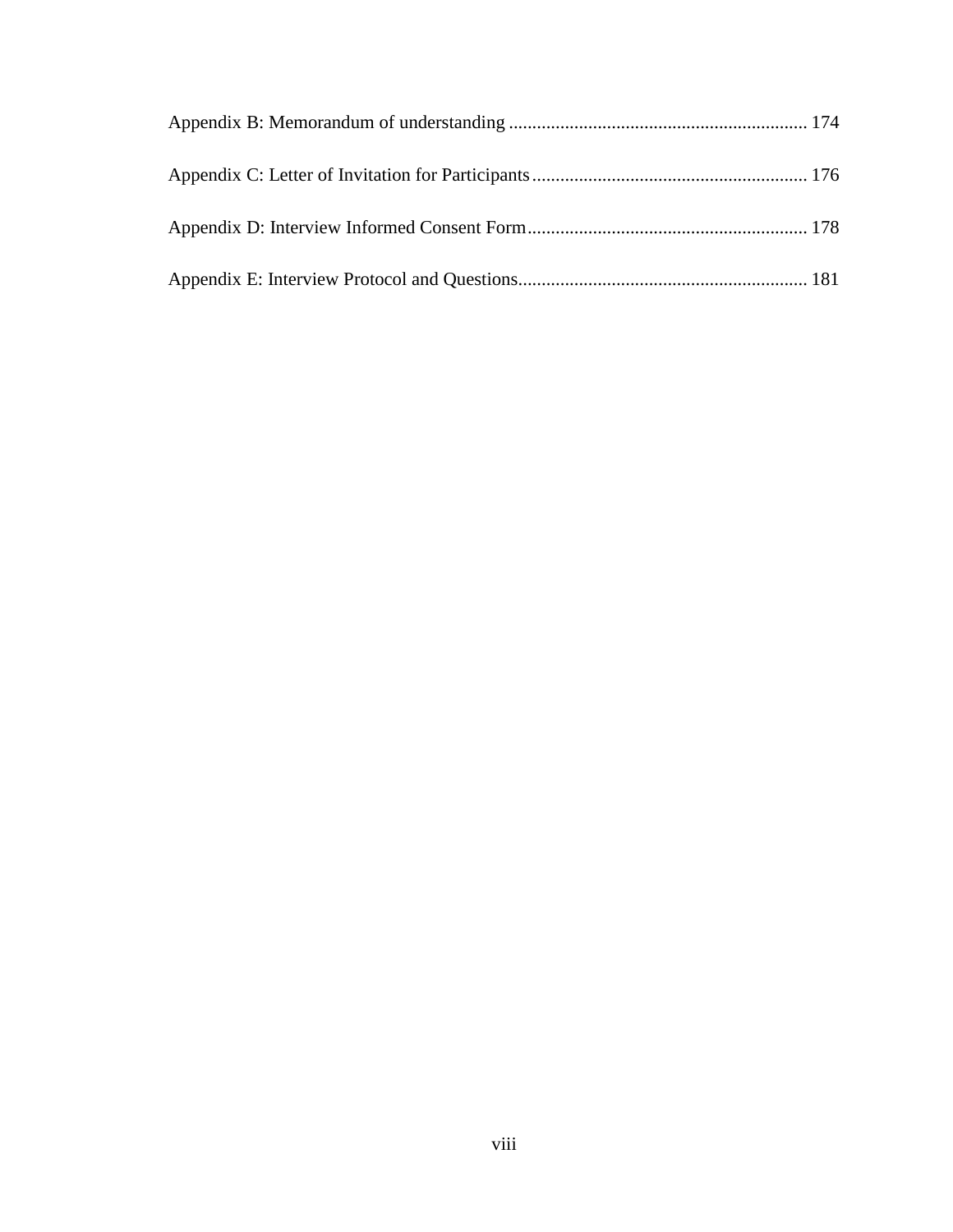# LIST OF TABLES

<span id="page-8-0"></span>

|--|--|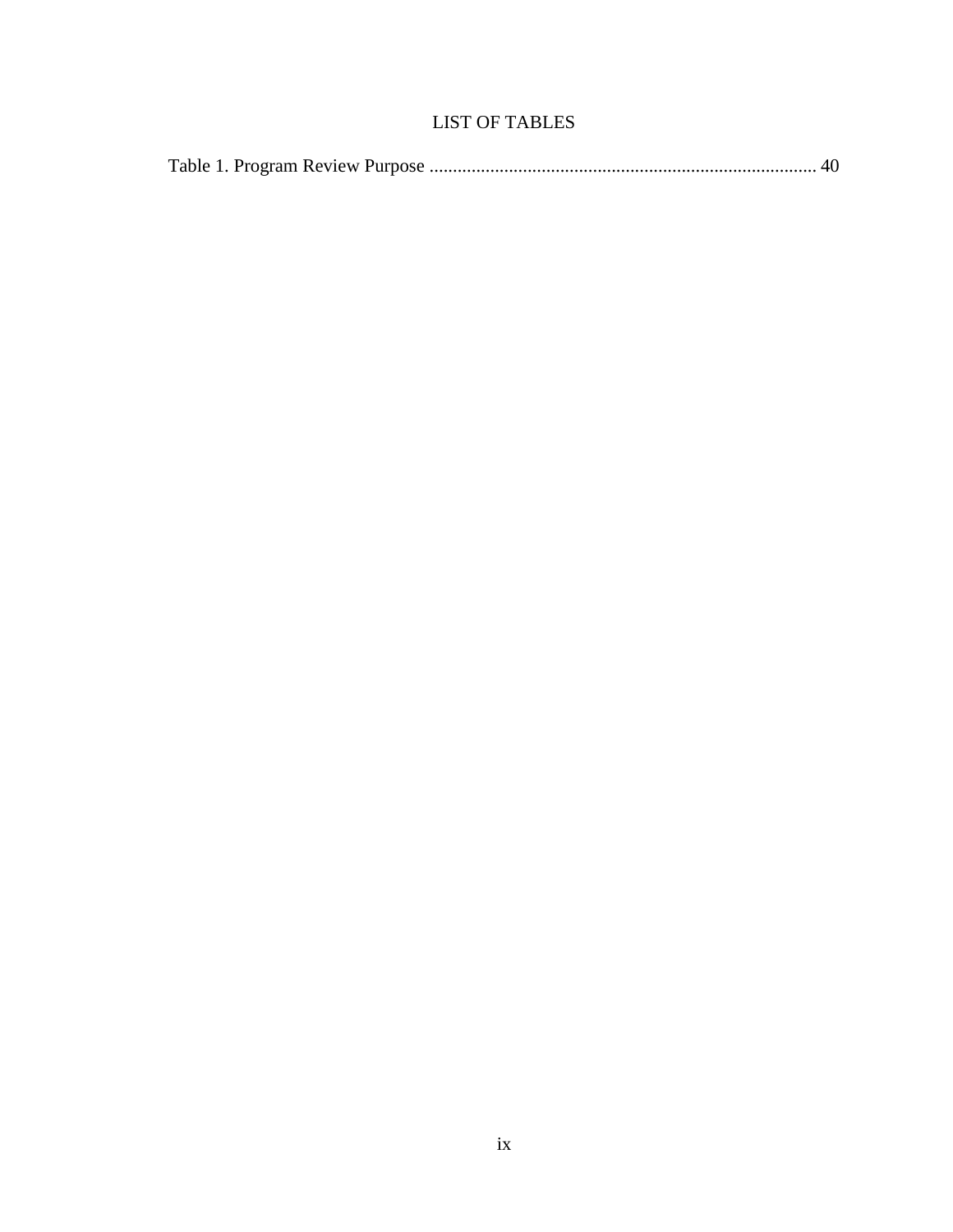# ABSTRACT

# <span id="page-9-0"></span>PROGRAM REVIEW INSTITUTIONALIZATION AS AN INDICATOR OF INSTITUTIONAL EFFECTIVENESS IN THE CALIFORNIA COMMUNITY COLLEGES

by

Anna Badalyan Doctor of Education Degree In Educational Leadership

Institutional effectiveness has become one of the central topics of discussion for community colleges nationwide. Since 2007, ACCJC identified program review institutionalization and integrated planning as two of the major sources of deficiency in the area of institutional effectiveness. This issue caused sanctioning by ACCJC for a significant number of institutions in California. Thus, the significant contribution of this study is in helping the California community colleges to better understand and manage their program review institutionalization process in order to meet accreditation requirements and more importantly, for institutional improvements.

The purpose of this study was to identify factors that influence program review institutionalization in California community colleges. In addition, this study revealed various challenges and achievements in community college practice, in regard to program review institutionalization and its impact at the individual, program, and institutional levels. The three research questions of this study are: What factors influence program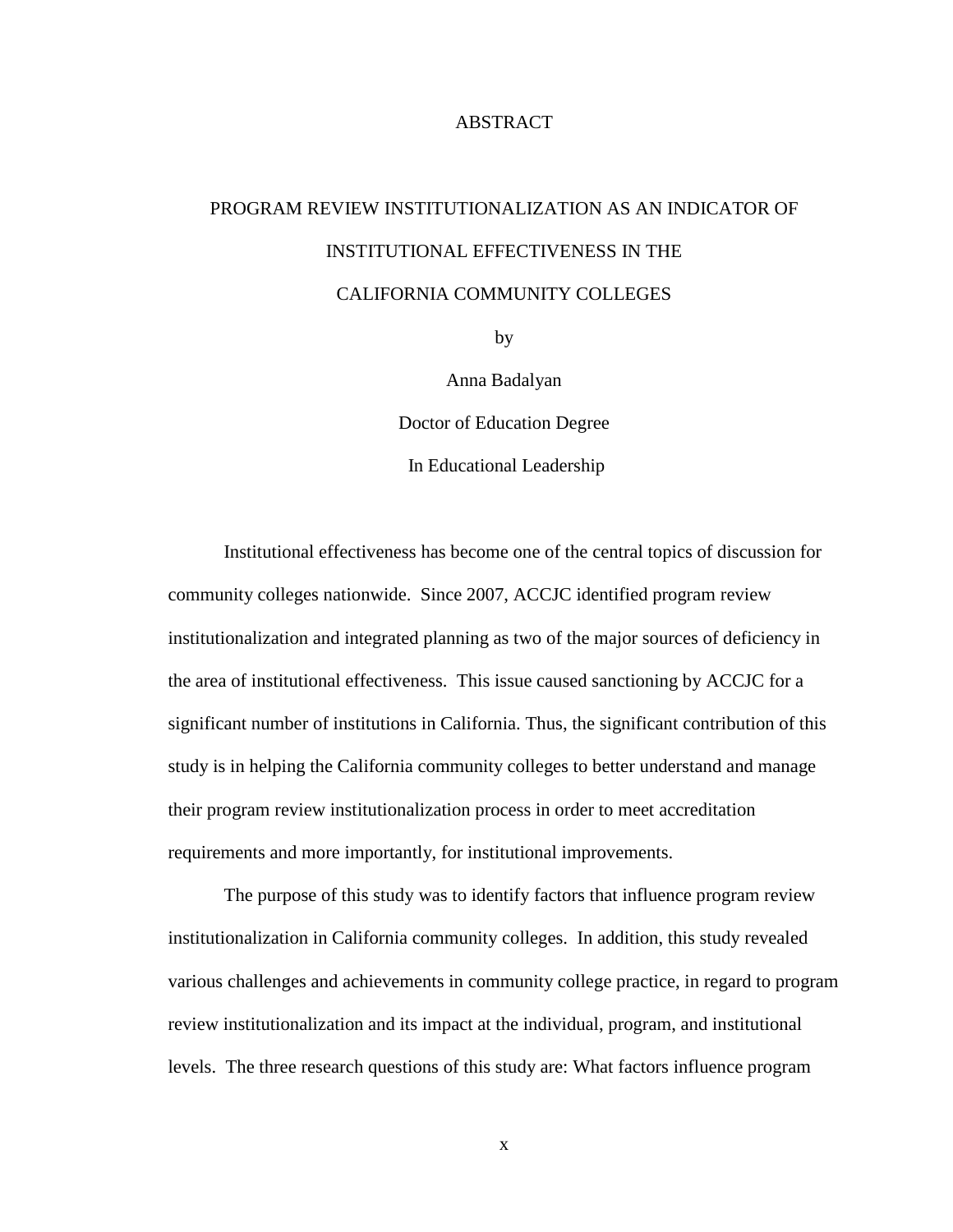review institutionalization at California community colleges? What is the impact of program review institutionalization at individual, program, and institutional levels? What are the strengths and weaknesses of the implemented program review frameworks?

To answer these research questions, two California community colleges were selected based on maximum variation strategy. The conceptual framework of the current study was based on the synthesis of Huberman & Miles' (1984) educational innovation field-study conceptual framework and Senge's (2006) system approach. The grounded theory research tradition was utilized for this multi-site case study. The data sources from both institutions consisted of interviews, observations, and historical and current documents. In this study, program review institutionalization was defined as an institutional state where program review becomes an inseparable part of the continuous quality improvement processes established at the institution.

Results indicate that program review institutionalization is a cyclical process of continuous quality improvement that moves an institution towards becoming a learning organization. The most significant factors that influence program review institutionalization are organizational culture and structure. Other factors are the use of all program review purposes and their correct emphasis and implementation that best suited the institutional culture and structure. Another important factor is the integration of program review and other institutional processes. It is important that each institution find and carry out its own path of integration that resonates with its institutional context and culture. However, even then, it requires institutional support, leadership, and participation to carry on building the history and most importantly, a longer life-span of program review institutionalization. Program review institutionalization must be

xi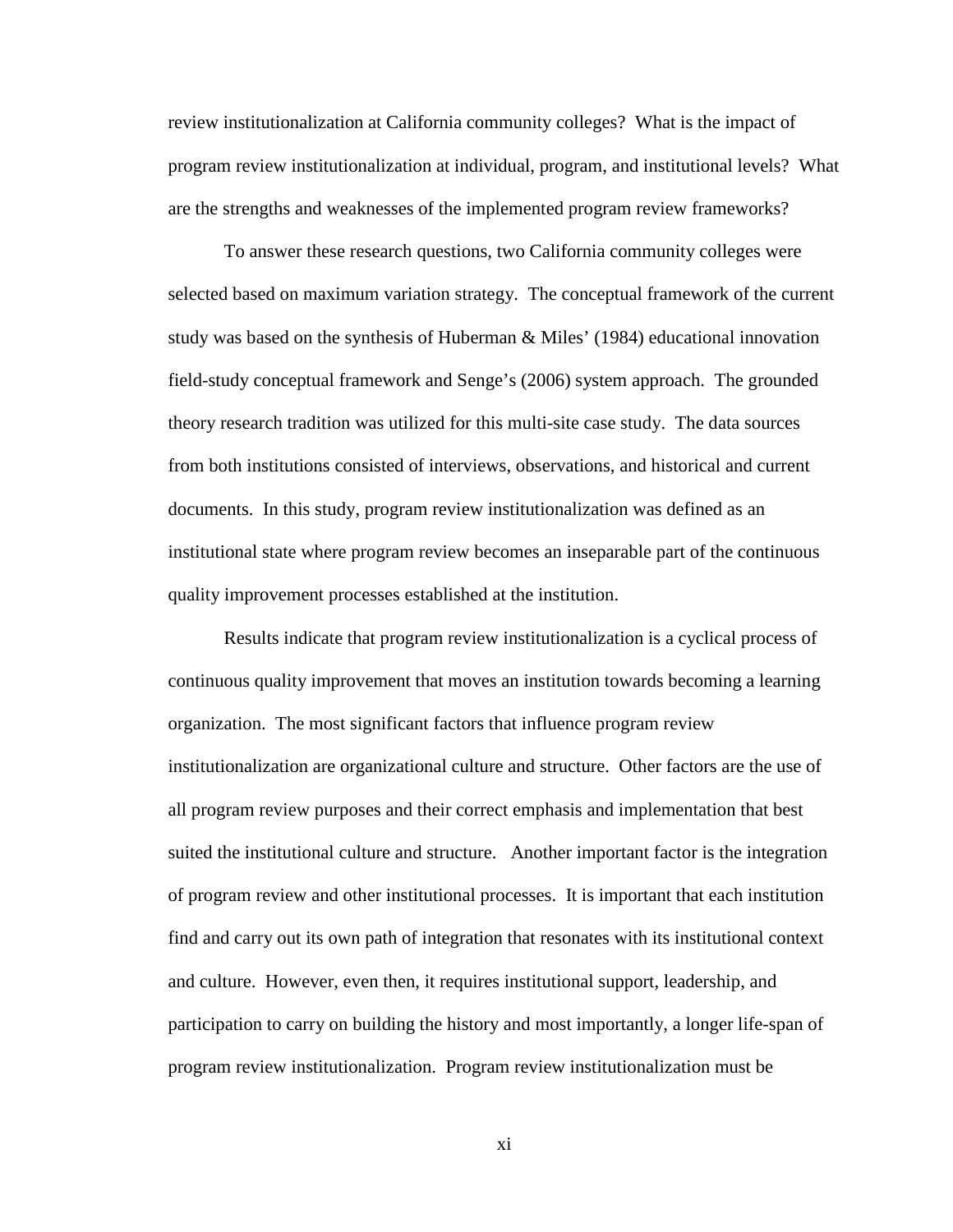associated with a cycle path. Each time an institution undergoes through the same cycle it makes that path deeper and more difficult to get off that track. Thus, the longer lifespan of the implemented program review framework is a strong factor that influences program review institutionalization.

.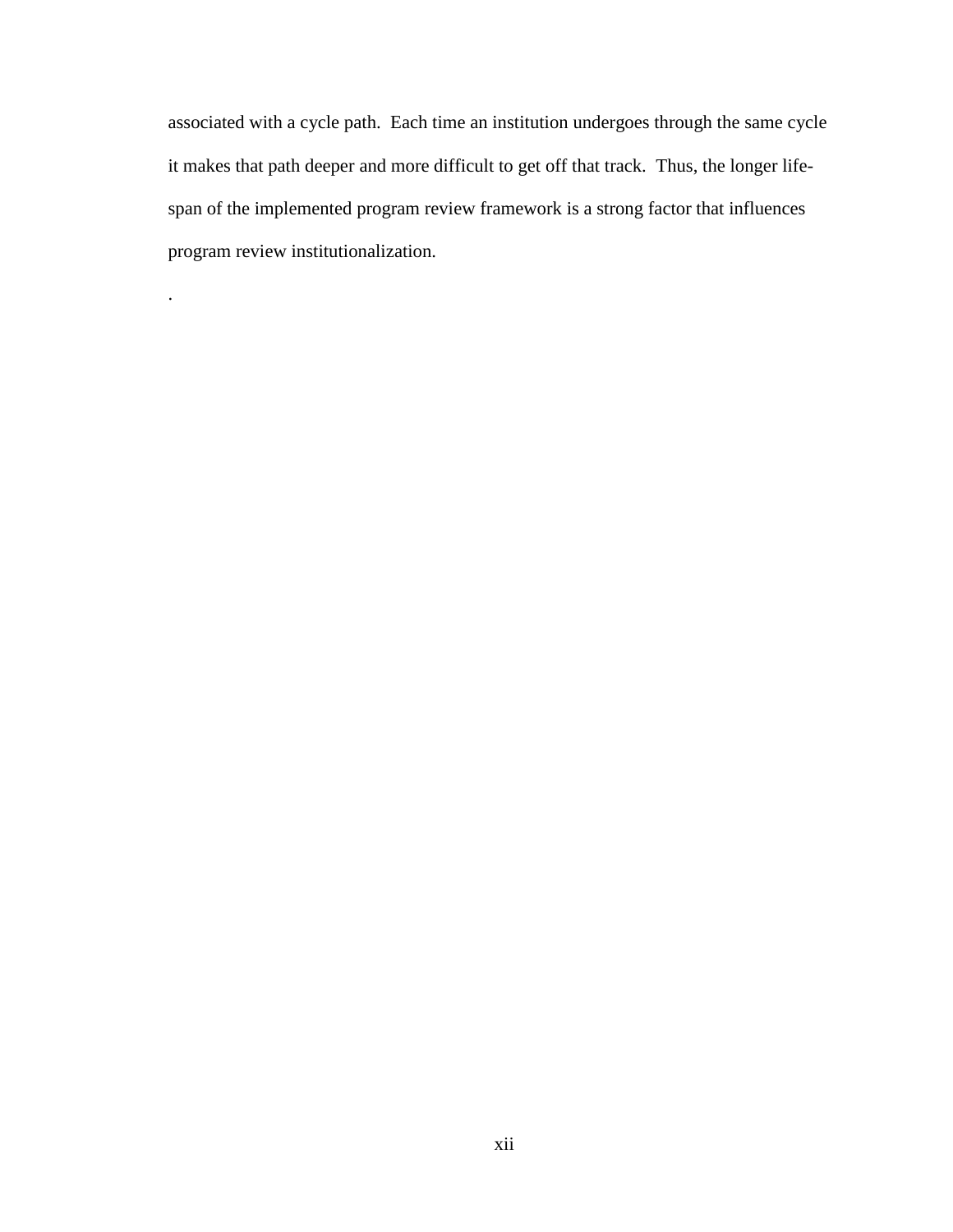#### CHAPTER 1: INTRODUCTION

<span id="page-12-0"></span>Historically, educational institutions have demonstrated accountability by following government regulations and complying with data submission requirements [\(Schmidtlein, 2004\)](#page-181-0). The program evaluation was used primarily for program rejuvenation purposes, rather than for accountability [\(Stufflebeam & Shinkfield, 2007\)](#page-182-0). In 1944, with the Servicemen's Readjustment Act, commonly known as G.I. Bill, the U.S. government made accreditation one of the requirements to be eligible for federal financial aid [\(Lattuca & Stark, 2009\)](#page-179-0).

Further impetus to the movement to evaluate educational programs came with the Elementary & Secondary Education Act (ESEA) of 1965 and the Higher Education Act of 2008 by requiring accreditation agencies to include assessment of institutional effectiveness in their criteria for evaluation [\(Ewell, 2008;](#page-178-0) [Popham, 2008\)](#page-180-0). Since then, the assessment of institutional effectiveness has become a fundamental concern in the reaffirmation of institutional accreditation nationwide [\(Nichols & Wolff, 1990\)](#page-179-1). Today, higher education is undergoing a major transformation, redefining what it means to be accountable [\(Biswas, 2006\)](#page-175-1). As a result, accrediting commissions have substantially strengthened the community college accreditation requirements, primarily in the area of institutional improvement [\(Biswas, 2006\)](#page-175-1).

This study aspires to help the California community colleges to enhance their understanding of the program review institutionalization processes for institutional improvements. As well as, to improve their practices in meeting accreditation requirements related to program review institutionalization.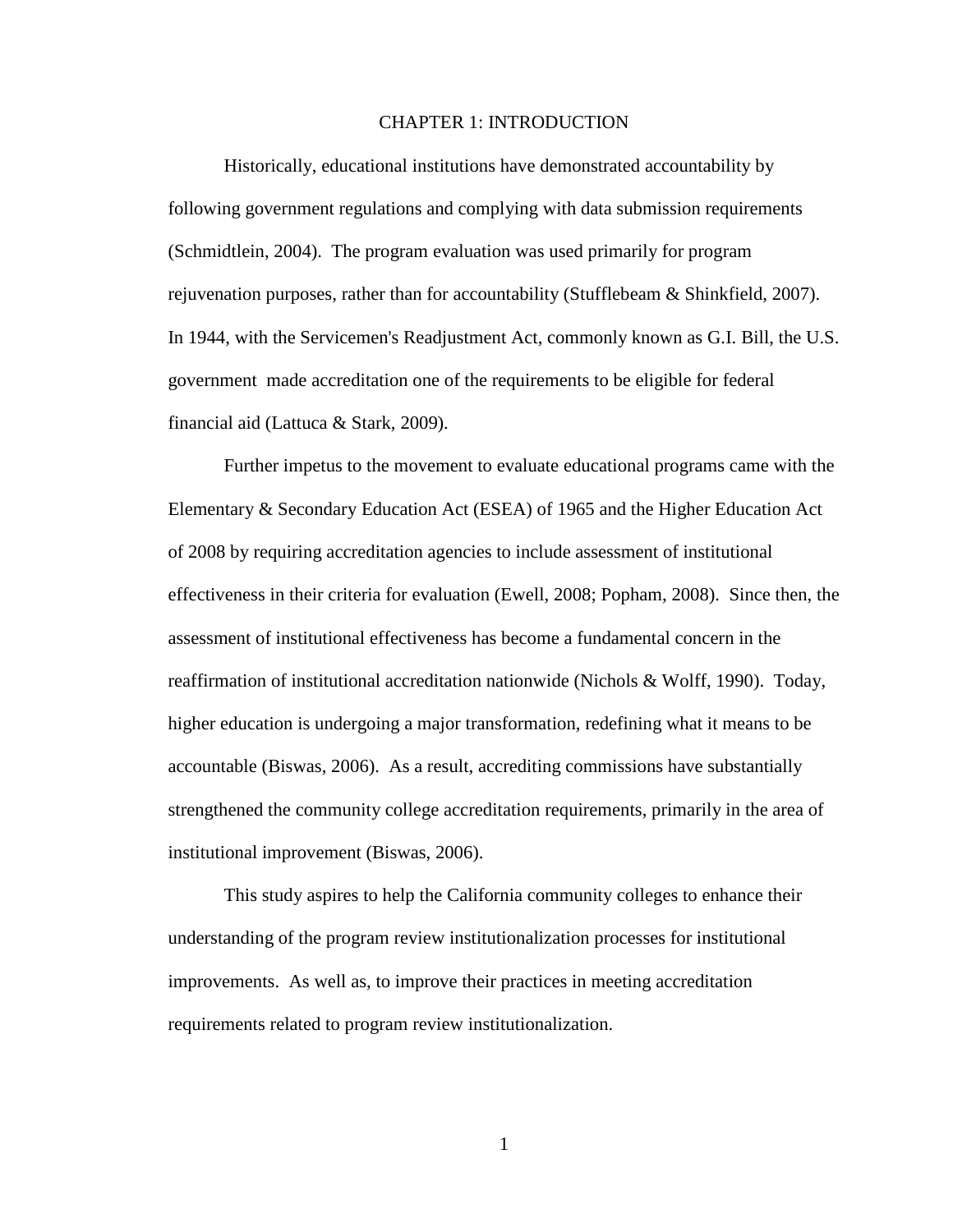#### **Problem Statement**

<span id="page-13-0"></span>Institutional effectiveness has become a critical element in the accreditation process and is now addressed in the accreditation requirements of all accreditation agencies across the country [\(Manning, 2009\)](#page-179-2). At the same time, the level of proficiency and emphasis on the issues of improvement in institutional effectiveness vary highly among the different accreditation bodies and institutions [\(Biswas, 2006\)](#page-175-1).

For California community colleges, the enforcement of the program evaluation, review, and planning requirements has been sporadic. The latest push began in 2007, after the reevaluation of Accrediting Commission for Community and Junior Colleges (ACCJC) by the U.S. Department of Education, when ACCJC was given several recommendations on their accreditation processes. As a result ACCJC began rigorously sanctioning institutions. A sanction can be in the form of warning, probation, or showcause. One of the main focuses of ACCJC became the deficiencies in practices of program review and its use in institutional planning and resource allocation. From 2007 to 2009, ACCJC sanctioned twenty-one colleges due to deficiencies in planning and use of assessment results and sixteen colleges due to deficiencies in program review [\(ACCJC, 2009\)](#page-175-2). Analyzing the sanctions given by the ACCJC from 2003 – 2009, the top two major deficiencies in the form of recommendation are: "Standard. II.A Instructional Programs" with 328 cases and "Standard. I.B. Improving Institutional Effectiveness" mentioned in 311 cases [\(Titterud, 2009\)](#page-182-1). Consequently, ACCJC created the urgency for change in program review practices at institutions in the region. At the same time, the majority of community colleges in California felt lost due to the absence of clear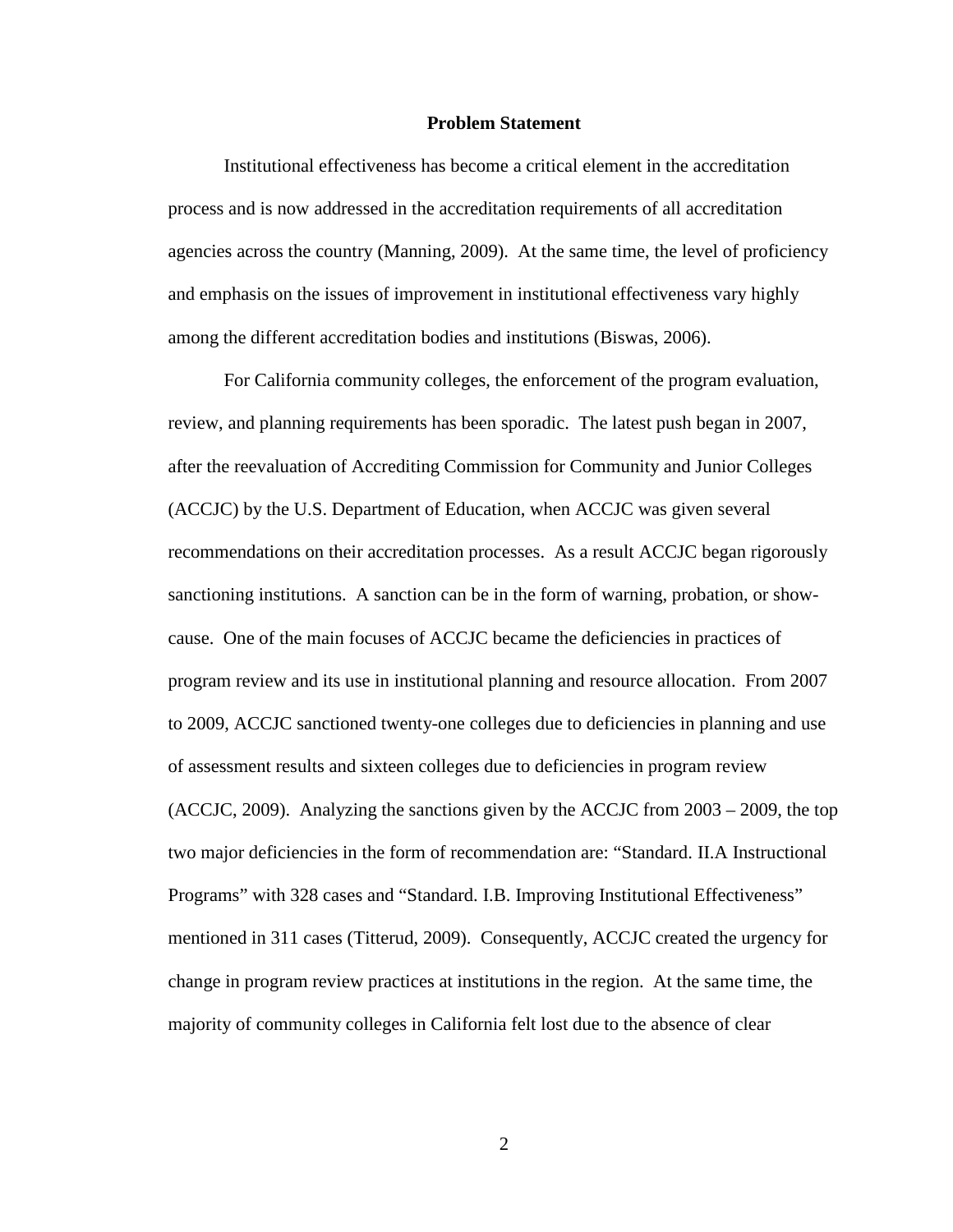directions from ACCJC and lack of expertise on program review and planning at the institutions [\(Titterud, 2009\)](#page-182-1).

In 2007, the ACCJC developed and published "Rubrics for Evaluating Institutional Effectiveness" [\(ACCJC,](#page-175-3) 2007). The rubrics include three major themes: program review, planning, and student learning outcomes. According to these rubrics, the institutions are expected to be on the sustainable continuous quality improvement level on program review and planning since 2009. But colleges are having problems identifying criteria and factors that provide evidence and support for sustainability of the program review process at their institutions. Moreover, there is a gap in the literature pertaining to this issue. The gap can be attributed to the factor that the rest of the country had gone through this program review reinforcement stage 20 years ago. Thus, most of the literature is dated from the 80's and 90's. In addition, most of the existing literature provides analyses of program review from a program evaluation theory perspective. The uniqueness of the current study is in its conceptual framework. The goal of this study is to identify the factors which enable success or become obstacles for program review institutionalization. Thus, the results of this study will not only add to the professional knowledge, but will also become highly useful for the community colleges in California.

#### **Purpose and Significance of Study**

<span id="page-14-0"></span>The purpose of this study is to identify factors that influence program review institutionalization in California community colleges. In this study, program review institutionalization is defined as a framework where program review becomes an inseparable part of the continuous quality improvement processes established at the institution. In addition, I expect this study to reveal various challenges and achievements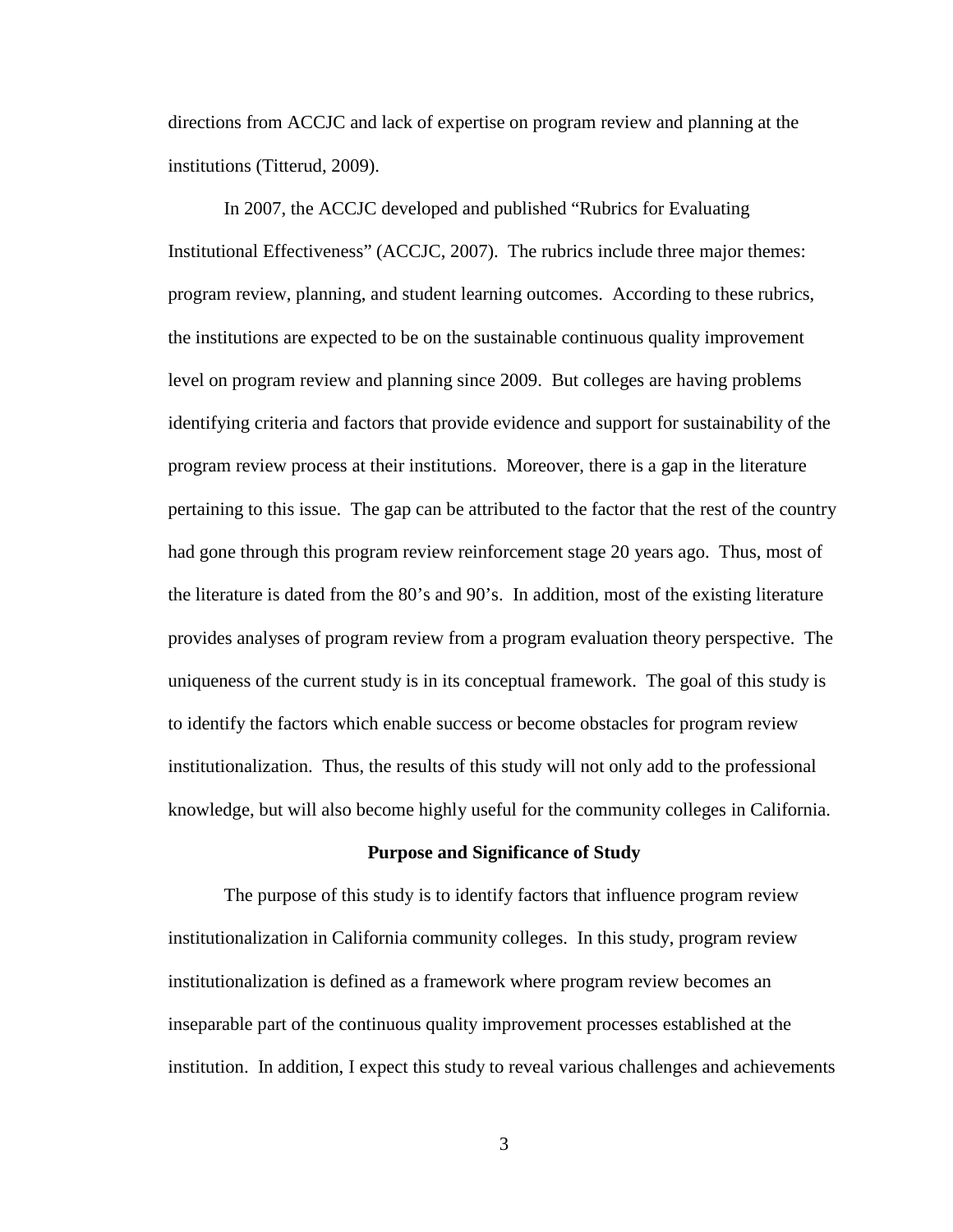in community college practice, in regard to program review institutionalization and the impact of program review institutionalization at the individual, program, and institutional levels. The identification of the factors that influence program review institutionalization will enrich the knowledge in the field and help institutions to better understand and manage the program review institutionalization process. In addition, this study aims to bring knowledge that will help California community colleges to address current accreditation requirements on the program review institutionalization.

ACCJC requires that all community colleges in the region function at the level of sustainable continuous quality improvement in regard to program review and its institutionalization. This implies that program review practice at an institution is ongoing, results of program review are used institution wide, and periodic evaluation of the program review process is executed [\(ACCJC, 2009\)](#page-175-2). Consequently, the findings of this study will not only contribute to our limited knowledge on the subject, but, will also inform members of the larger community and professionals who work in the program review and planning fields. This study is also driven by my personal desire, as a Dean of Institutional Effectiveness at a community college, to learn more about program review and the factors that influence its institutionalization, so I can use the results of study for my own institution.

#### **Research Questions**

<span id="page-15-0"></span>This study is designed to answer the following research questions:

1. What factors influence program review institutionalization at California community colleges?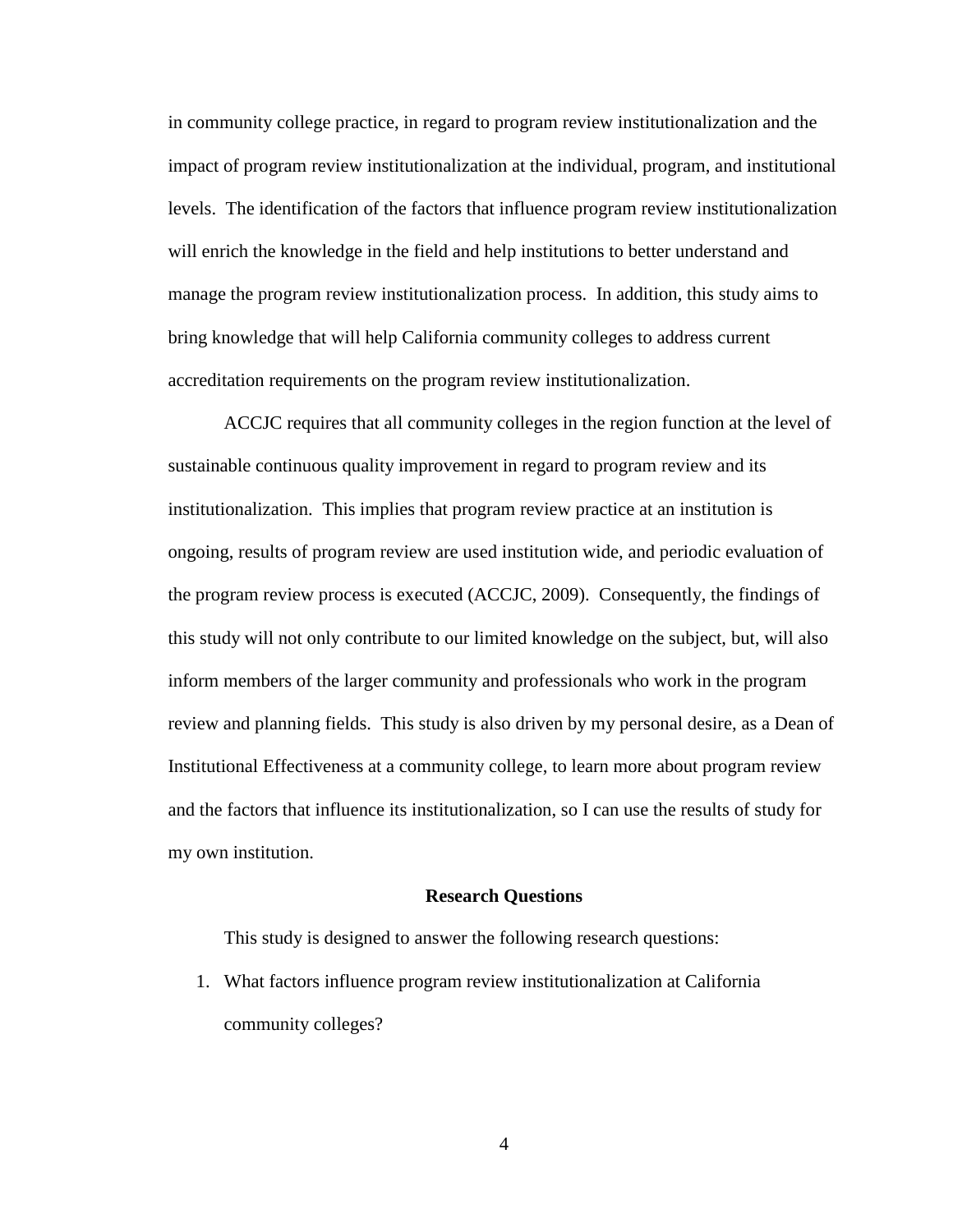- 2. What is the impact of program review institutionalization at individual, program, and institutional levels?
- 3. What are the strengths and weaknesses of the implemented program review frameworks?

## **Operational Definitions**

<span id="page-16-0"></span>This section provides definitions of main terms and concepts used in this study.

**Accountability.** Accountability is an obligation or willingness to accept responsibility and account for one's actions.

**Assessment.** Assessment in the context of an educational institution is a process that includes review and reflection on academic practices with the intention of improving student learning and fulfillment of the institution mission [\(Palomba & Banta, 1999;](#page-180-1) [Volkwein, 2001\)](#page-182-2).

**Continues Quality Improvement.** Continuous quality improvement is an organizational philosophy and approach that promotes organizational improvement through acceptance that the change, or striving for it, is constant [\(Robinson & Dalzell,](#page-180-2)  [1995;](#page-180-2) [Seymour, 1993\)](#page-181-1).

**Innovation.** Innovation as a tangible process that is new to a social setting, intentional in nature, aimed at producing benefits, and public in its nature [\(Kezar, 2001\)](#page-179-3).

**Institutional Effectiveness.** Institutional effectiveness is an integrated, comprehensive, ongoing process of planning and evaluation across the institution that is associated with fulfillment of the institutional mission [\(Hasson & Meehan, 2010;](#page-178-1) [Volkwein, 2010a\)](#page-182-3). In this study, the term institutional effectiveness will be used as a concept and the state of the institution.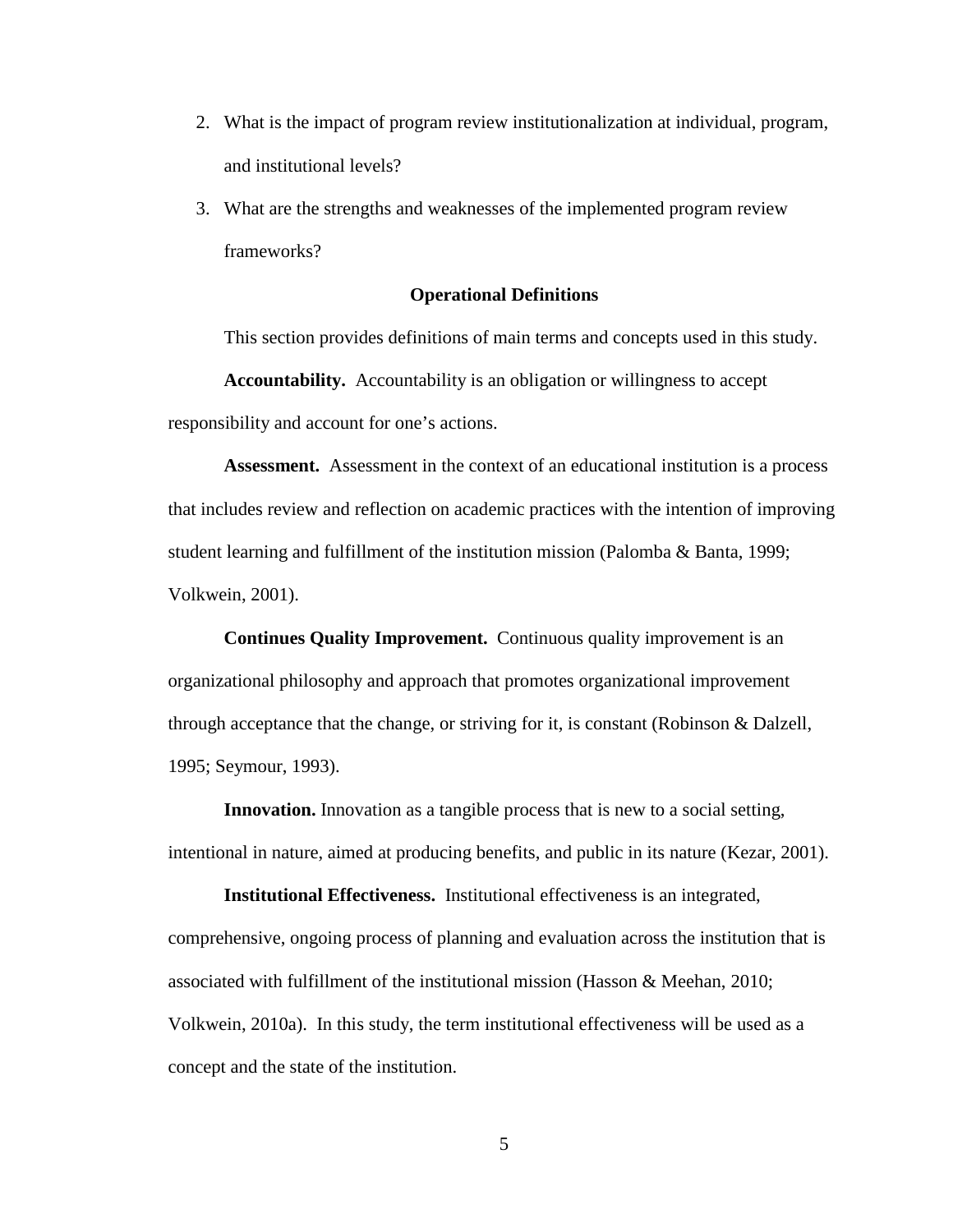**Learning organizations.** Learning organizations are the institutions which have the "capacity to adapt and innovate, based on learning from past experience and in anticipation of the future" (Cowin, 1996, p. 11).

**Program Evaluation.** Program evaluation is a "process of delineating, obtaining, and providing useful information for judging decision alternatives" pertaining to the implementation of a particular program (Stufflebeam, 1971, p. 3).

**Program Review.** Program review is a self-evaluation tool which incorporates review, assessment, and planning components that can be performed at different levels across the institution [\(ASCCC, 2009b;](#page-175-4) [Beno, 2003;](#page-175-5) [Meehan, 2010\)](#page-179-4).

**Program review institutionalization.** Program review institutionalization is a framework where program review becomes an inseparable part of the continuous quality improvement processes established at the institution.

#### **Theoretical/Conceptual Framework**

<span id="page-17-0"></span>This study uses a multi-theoretical approach and views the program review institutionalization process through the lenses of organizational change, educational innovation, and system approach theories. The process of the program review institutionalization can be classified as a holistic change within an existing institution [\(Levine, 1985\)](#page-179-5). In order to understand organizational change, the following questions need to be answered: why, what, how, and target [\(Kezar, 2001\)](#page-179-3). Furthermore, one of the main purposes of program review is program improvement. Thus, program review can be viewed as an educational innovation. According to Curry (1992), the three stages of educational innovation are: mobilization, implementation, and institutionalization. At the same time, institutionalization can be defined not only as the last stage or the outcome of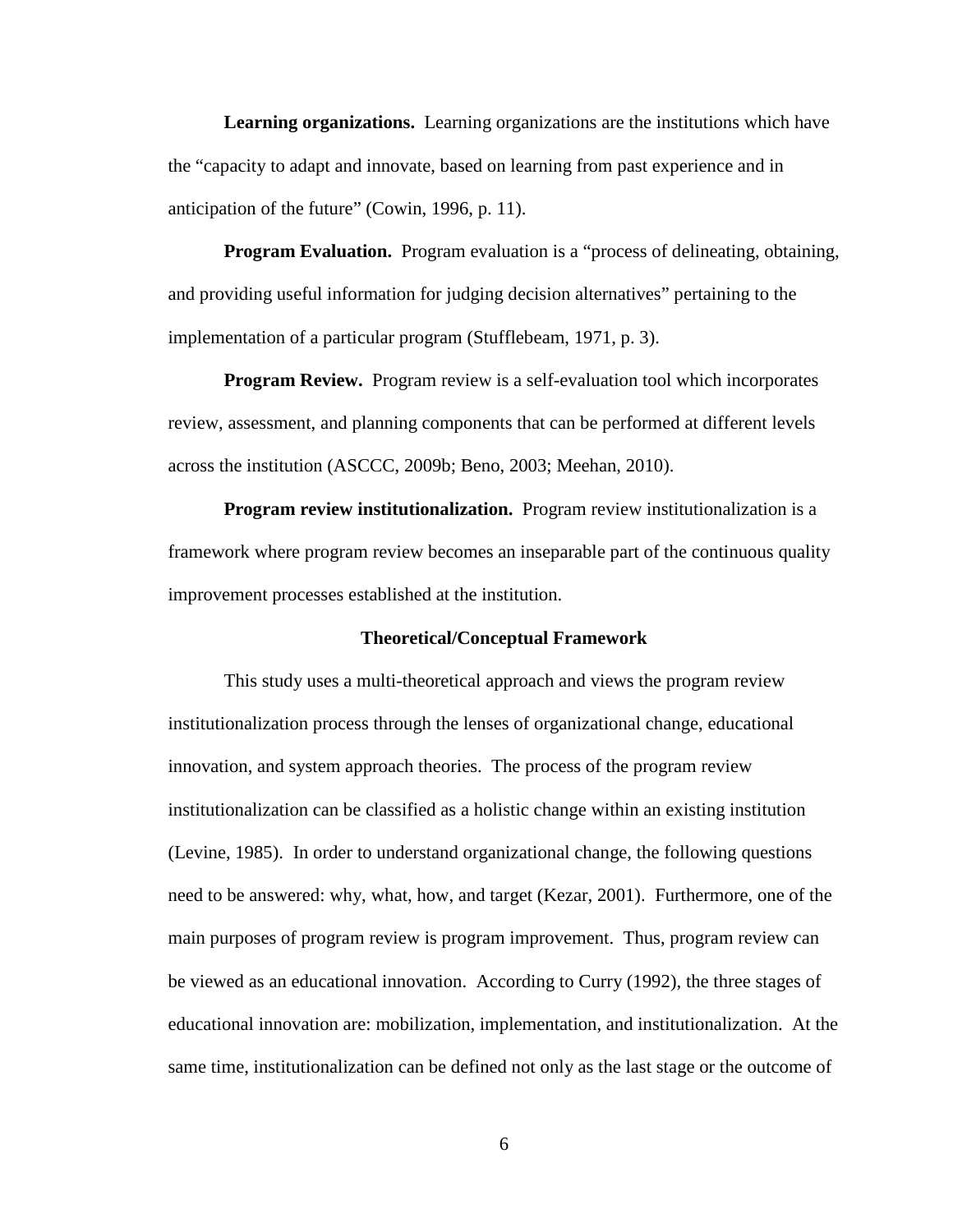the innovation process, but as the process in its entirety. Furthermore, the program review institutionalization process cannot be separated and analyzed in isolation; the system view is needed in order to understand the process. As a result, the conceptual framework of the current study was developed by synthesizing Huberman & Miles' (1984) educational innovation field-study conceptual framework and Senge's (2006) system approach. The main components of the current study's conceptual framework are imputing and internal factors as well as the process of adoption, planning, implementation, change and outcomes of the innovation. Each of these elements of the conceptual framework will be discussed separately in the Literature Review Chapter 2 and analyzed per institution in the Results Chapter 4. The organization of both chapters will be around the elements of the conceptual framework. In the Literature Review Chapter 2, the literature pertaining to each element will be presented and discussed separately. In the Results Chapter 4, the themes that emerged from the results of data analysis per college and per element of the conceptual framework will be presented and discussed separately.

#### **Overview of Methodology**

<span id="page-18-0"></span>This study uses a multi-site case study approach. As a research approach, the case study provides an effective means to investigating practical problems, questions, situations, or puzzling occurrences that exist in everyday practice. A case study approach is appropriate for making clear to an audience the significance of a particular occurrence, and is particularly useful in generating insight into how individuals, groups, and organizations confront problem situations [\(Schram, 2006\)](#page-181-2).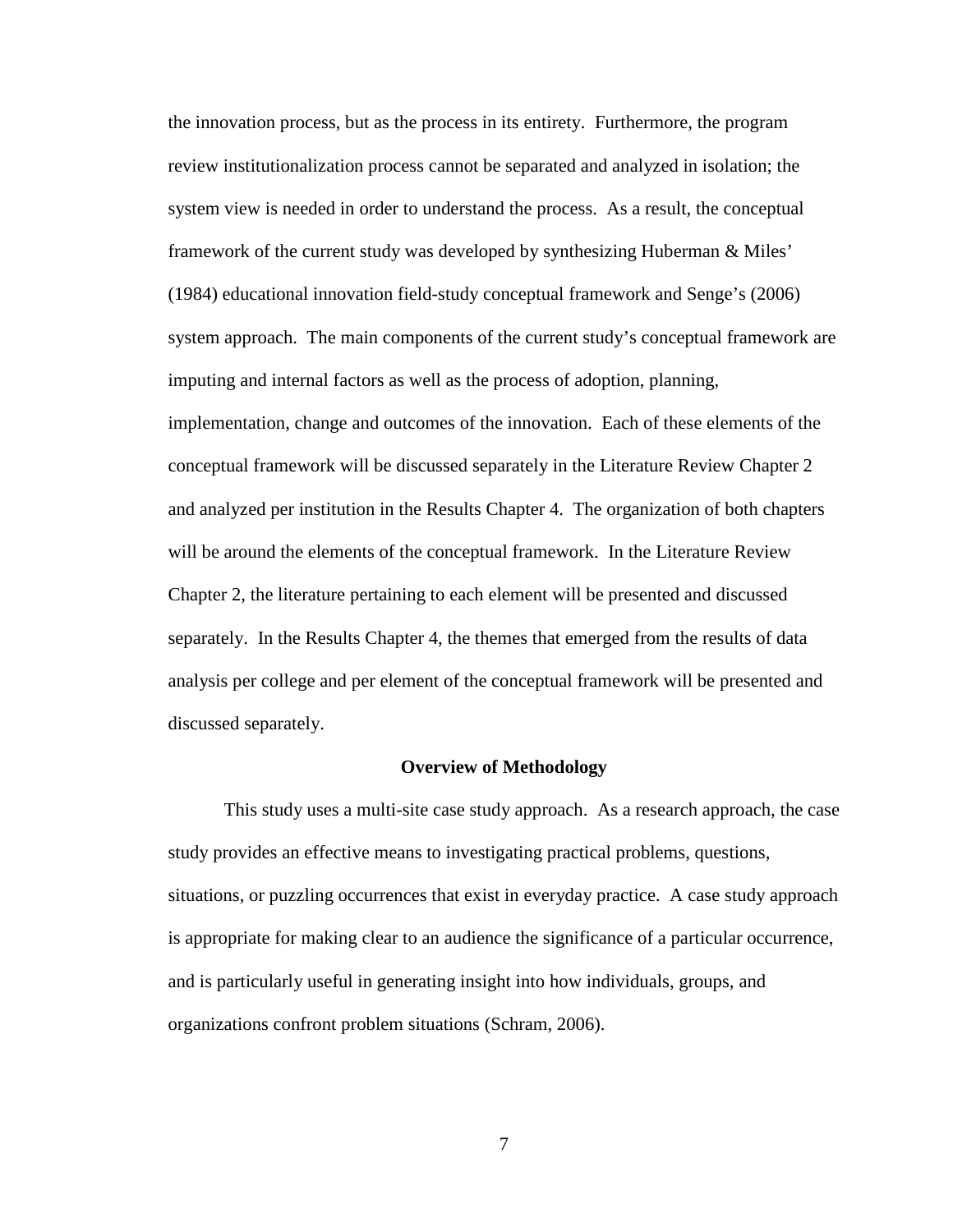The research tradition best suited for this multi-site case study is grounded theory. The general concept of grounded theory is that theories emerge from data, and as the data are constantly changing, the theories are also fluid and need constant reevaluation. The purpose of grounded theory is to develop models and concepts that explain processes. At the same time, grounded theory is about finding the current truth, as the factors influencing the flow of the process might change depending on the metamorphoses in the environment [\(Bryant & Charmaz, 2007;](#page-176-0) [Creswell, 2008;](#page-177-0) [Elliott & Lazenbatt, 2005\)](#page-178-2).

Two California community colleges were selected for inclusion in this study using a maximum variation site selection strategy. One college is a mid-sized, urban community college that received a recommendation from ACCJC to improve the program review processes at the institution. The other college is a large, suburban community college that received a commendation from ACCJC on program review processes established at the institution.

The qualitative data utilized in this multi-site case study were obtained from historical and current documents, interviews, and observations. Based on grounded theory, theoretical sampling design was utilized for data sampling. A dynamic system approach was used as data collection strategy. A dynamic system approach to data collection is when the focus is more on processes and system dynamics due to the underlying assumption that changes are constant [\(Patton, 2002\)](#page-180-3). The amount of data collection was driven by the data saturation concept [\(Elliott & Lazenbatt, 2005\)](#page-178-2). Data saturation occurs when additional data do not add substantial new information (Corbin  $\&$ [Strauss, 1990;](#page-177-1) [Creswell, 2008\)](#page-177-0).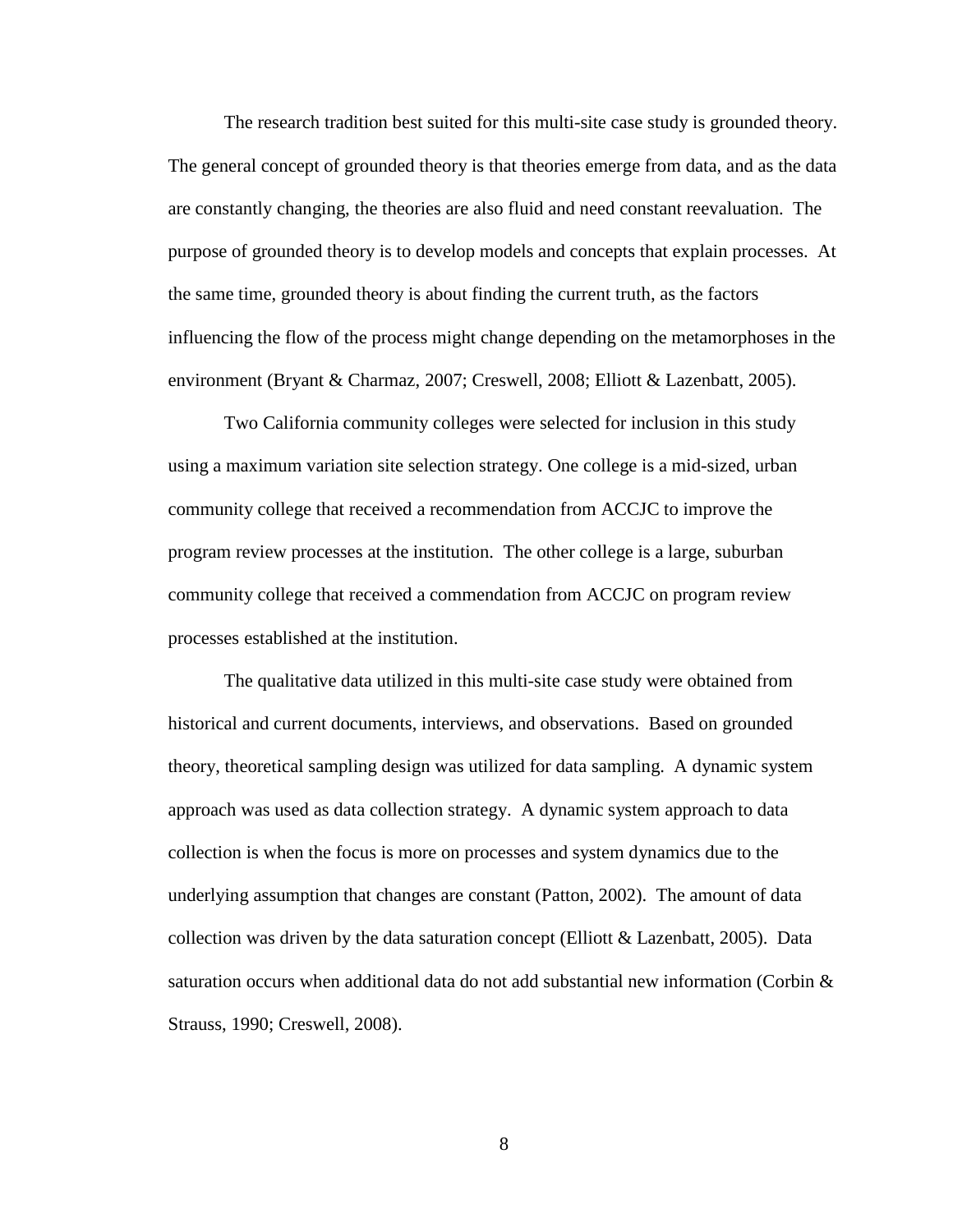During the data analysis process, a systematic design approach was used. The systematic design in grounded theory utilizes a defined coding procedure that results in theory generation [\(Corbin & Strauss, 1990;](#page-177-1) [Creswell, 2008\)](#page-177-0). The data on program review and decision making processes were coded and grouped into main categories. The categories were grouped into sections based on conceptual framework: imputing factors; internal factors; implementation; cycle of change; and outcomes. Then, the analyses of relationships between the categories were performed to identify the characteristics of program review and organizational and human factors at a particular institution. Further refinements of categories were based on program review and organizational change literature review. In addition, a list of evidence on program review institutionalization was compiled. Next, the relationships between the list of evidence and coding categories were examined.

#### **Delimitations**

<span id="page-20-0"></span>The current research is based on a study of two community colleges in California utilizing grounded theory traditions. The study is based only on qualitative data sources. The absence of statistical or survey data limit the capacity of this study to draw conclusions that would otherwise be available. The inclusion of ACCJC site visit recommendations on program review as a site selection criterion, limits the transferability of the study. In addition, the unit of analysis, including the institutional characteristics, historical and current role of program review, planning processes at the institutions, and sampling strategies of participants and observation sessions affect the ability to generalize the findings of this study to other contexts.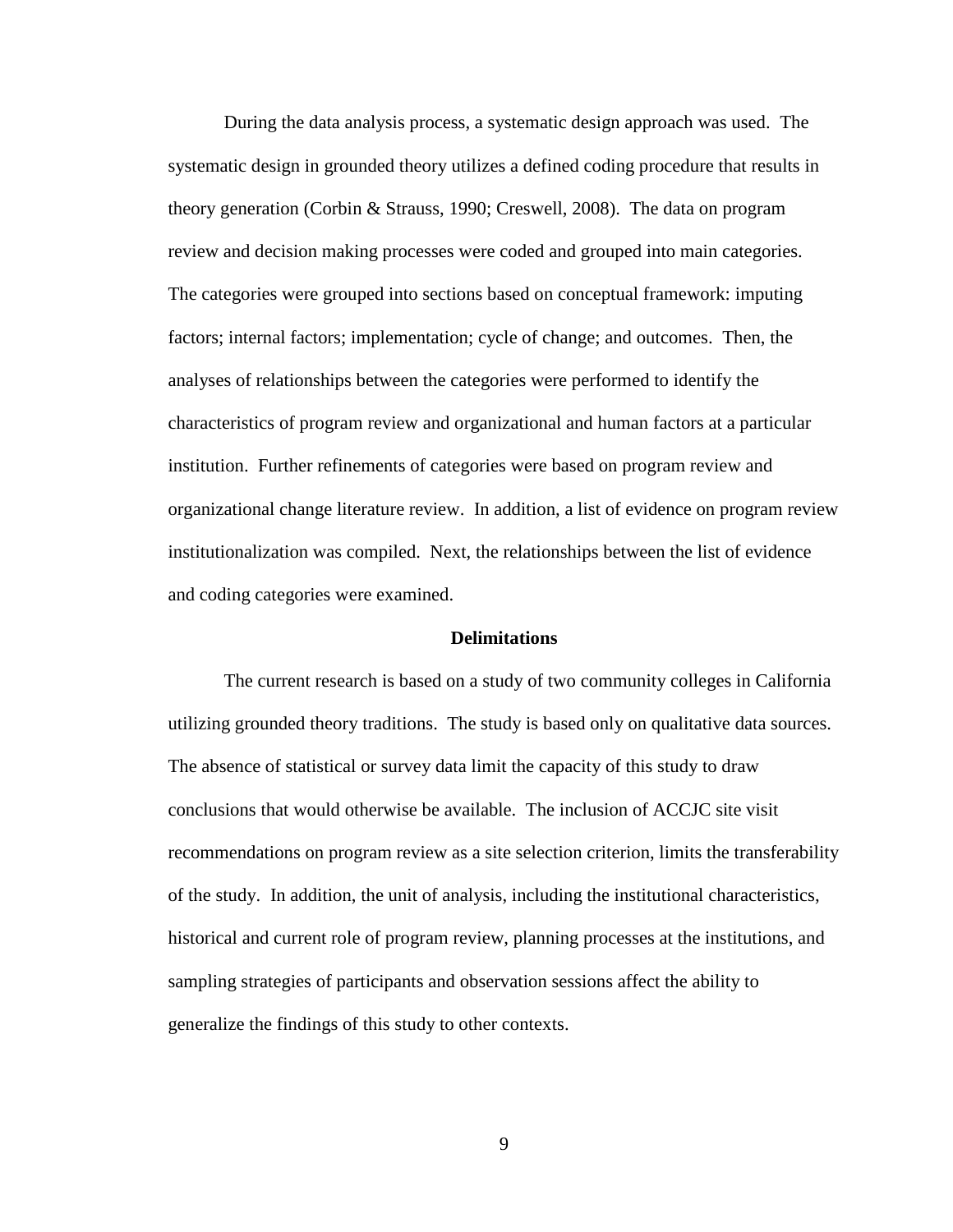#### **Limitations**

<span id="page-21-0"></span>In addition to the delimitation issues due to selection criteria of the site, setting, and context, the qualitative study limited to the researcher's biases, the perception of participants, and quality of documents. The topic of researcher's subjectivity was discussed earlier and will be further expanded in Chapter 3. As it has been mentioned earlier, by using multiple data sources such as interviews, observations, and document analysis, reduces researcher biases and increases the transparency of the study. At the same time each data source brings its own limitations that the researcher needs to be aware [\(Patton, 2002\)](#page-180-3). For example, interview and observation data limitations include the participants' personal biases, political, anxiety on breach of the information or giving out incorrect information, or lack of knowledge on a particular question. In addition, observation sessions constrained by the sample of activities, focused on external factors, and might be influenced highly by the surrounding environment. The limitations of the documents may be due to the reluctance to include sensitive information in published materials.

#### **Organization of the Dissertation**

<span id="page-21-1"></span>In addition to this introduction chapter, the study will consist of four more chapters. Chapter 2, Literature Review, will provide an historical context of program review, as well as the empirical and conceptual literature review. Chapter 3, Methodology, will introduce the research methodology, the research tradition, site and data selection strategies, and present the instruments utilized in the study, along with data collection and analysis procedures. Chapter 4, Results, will present the data collection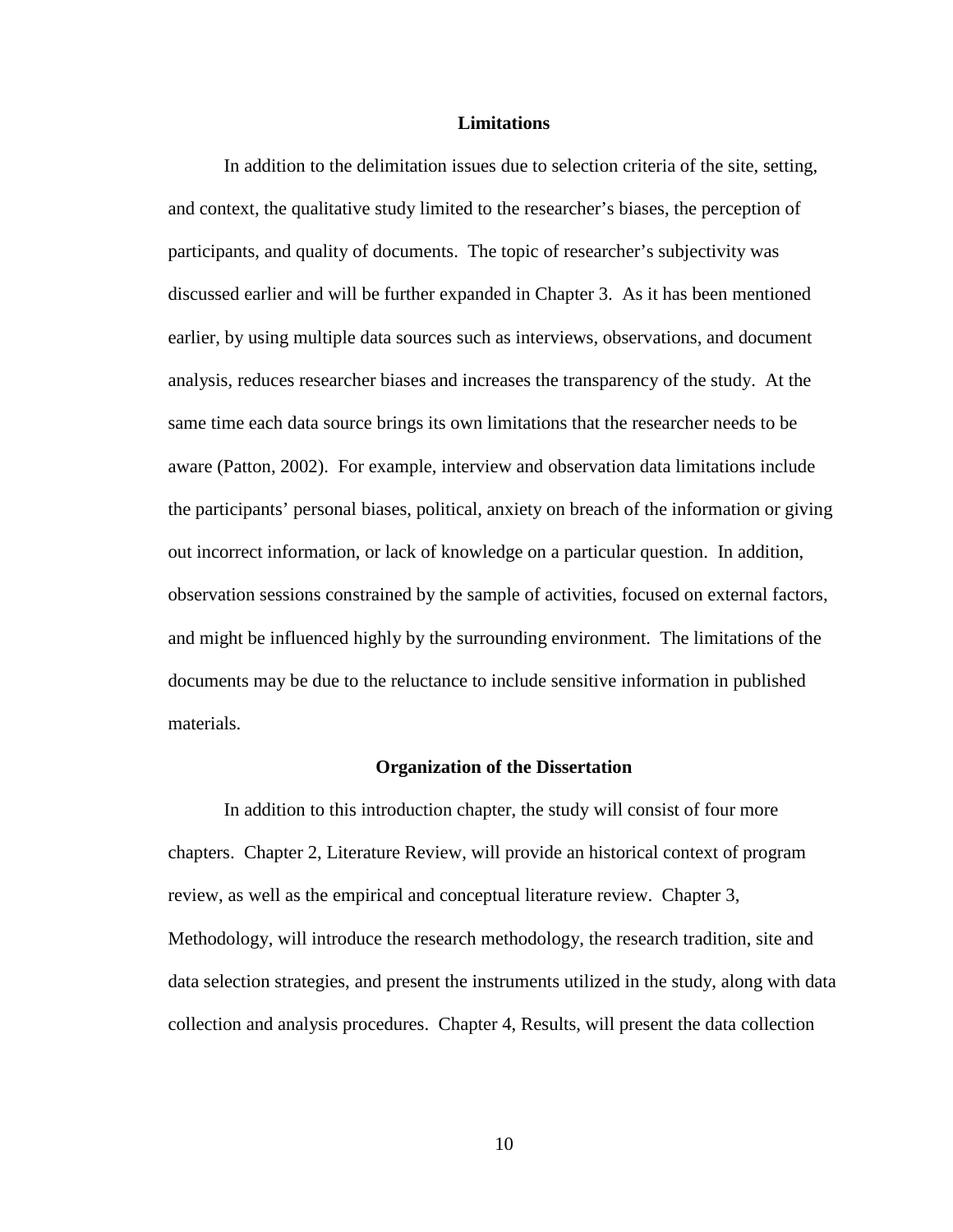and analysis of findings. Chapter 5, Discussion and Conclusions, will summarize the study and discussion findings, implications, and recommendations of the study.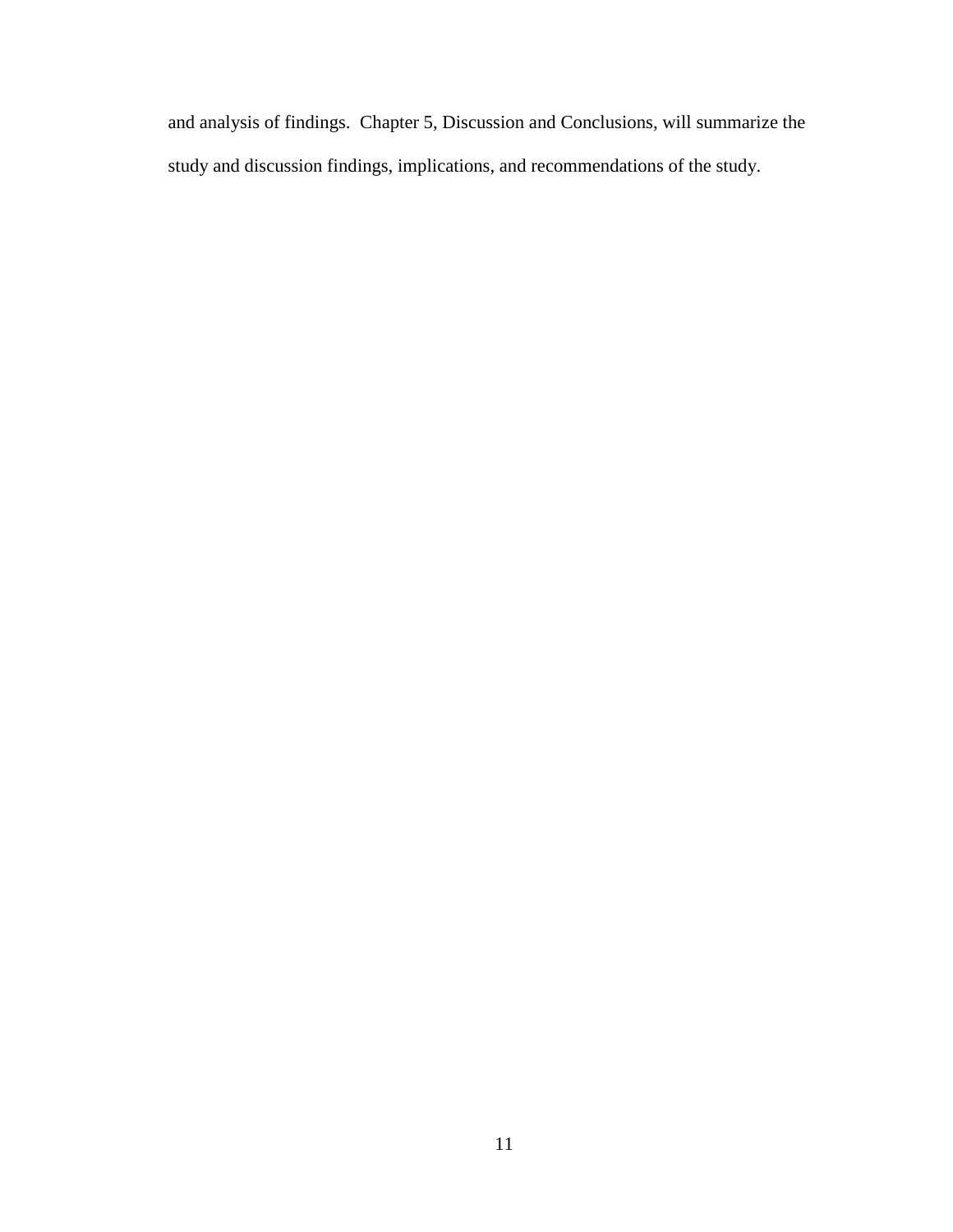## CHAPTER 2: REVIEW OF THE LITERATURE

## **Introduction**

<span id="page-23-1"></span><span id="page-23-0"></span>This chapter begins with the history and current environment mandating the program review institutionalization, following by empirical and conceptual literature review pertaining to this study. The empirical literature section highlights the topics that became foundational for this study such as: institutional effectiveness, assessment and accountability, learning organizations, program review, institutionalization, program review as organizational change, and program review as an educational innovation. The conceptual literature section consists of two parts: building a conceptual framework and discussion on the elements of the conceptual framework. Finally, a short summary will conclude this chapter and its connection to the research questions of the study

#### **Historical Context**

#### <span id="page-23-2"></span>**History of the Accountability Movement in U.S. Higher Education**

Since the Medieval times, the creation of and devotion to academic standards have been a central characteristic of quality in higher education. The major movements in establishment of traditions of curricular development for educational programs can be traced back to that time [\(Lattuca & Stark, 2009\)](#page-179-0). However, until the middle of the nineteenth century, the concentration was mainly in single liberal arts fields, and program evaluation was used primarily for program rejuvenation, rather than for accountability [\(Stufflebeam & Shinkfield, 2007\)](#page-182-0).

A major shift happened in the early  $20<sup>th</sup>$  century, with the initiation of voluntary accrediting bodies [\(Biswas, 2006;](#page-175-1) [Dodd, 2004\)](#page-177-2). This translated into the establishment of accreditation standards at the institutional level [\(Biswas, 2006;](#page-175-1) [Dodd, 2004\)](#page-177-2). Initially,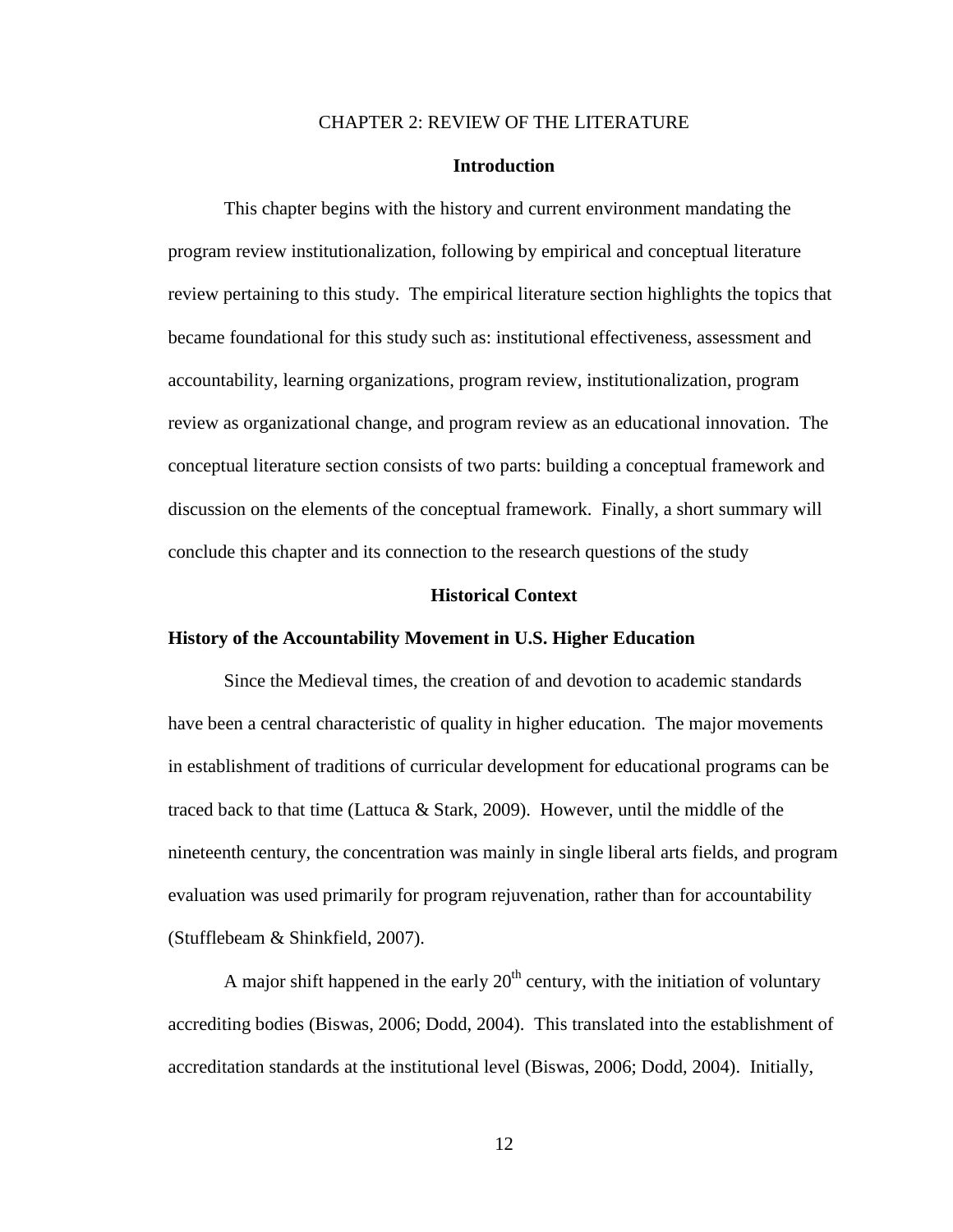accreditation was driven by colleges and universities as a voluntary action, and had no real power [\(Biswas, 2006\)](#page-175-1). But in 1944, with the Servicemen's Readjustment Act, commonly known as G.I. Bill, the U.S. government made accreditation as one of requirements to be eligible for federal financial aid [\(Dodd, 2004;](#page-177-2) [Lattuca & Stark, 2009\)](#page-179-0).

Further impetus to the evaluation of educational programs movement came in 1965, with the Elementary & Secondary Education Act (ESEA) and the Higher Education Act [\(Popham, 2008\)](#page-180-0). These acts, along with subsequent federal-level changes in regard to U.S. education system, laid ground for the mandatory program evaluation culture. As Popham (1988) noted, "American educators evaluated their programs in the post ESEA period not because they wanted to, but because they had to" (p. 4). The Higher Education Act, which was amended and re-authorized several times and most recently in 2008, regulates the accreditation for the institutions of higher education in the U.S. The fundamental principles of the U.S. accreditation process are that it is voluntary and based on self-evaluation and peer-review. However, in recent years, the assessment process in higher education has slowly been transforming from a peer-review practice to a more methodical, official mandate. The assessment of institutional effectiveness has become a fundamental concern in the reaffirmation of institutional accreditation nationwide [\(Nichols & Wolff, 1990\)](#page-179-1). But, as Nichols & Wolff (1990) note, regional accrediting agencies around the country vary highly in their rigor of these mandates.

Half of the states in U.S. have adopted different models of performance-based funding, but half of those who adopted eliminated it later, the other half changed it from and content substantially over the years. The current debates are about whether these models can be adopted across the nation [\(Dougherty, Natow, Hare, Jones, & Vega,](#page-177-3)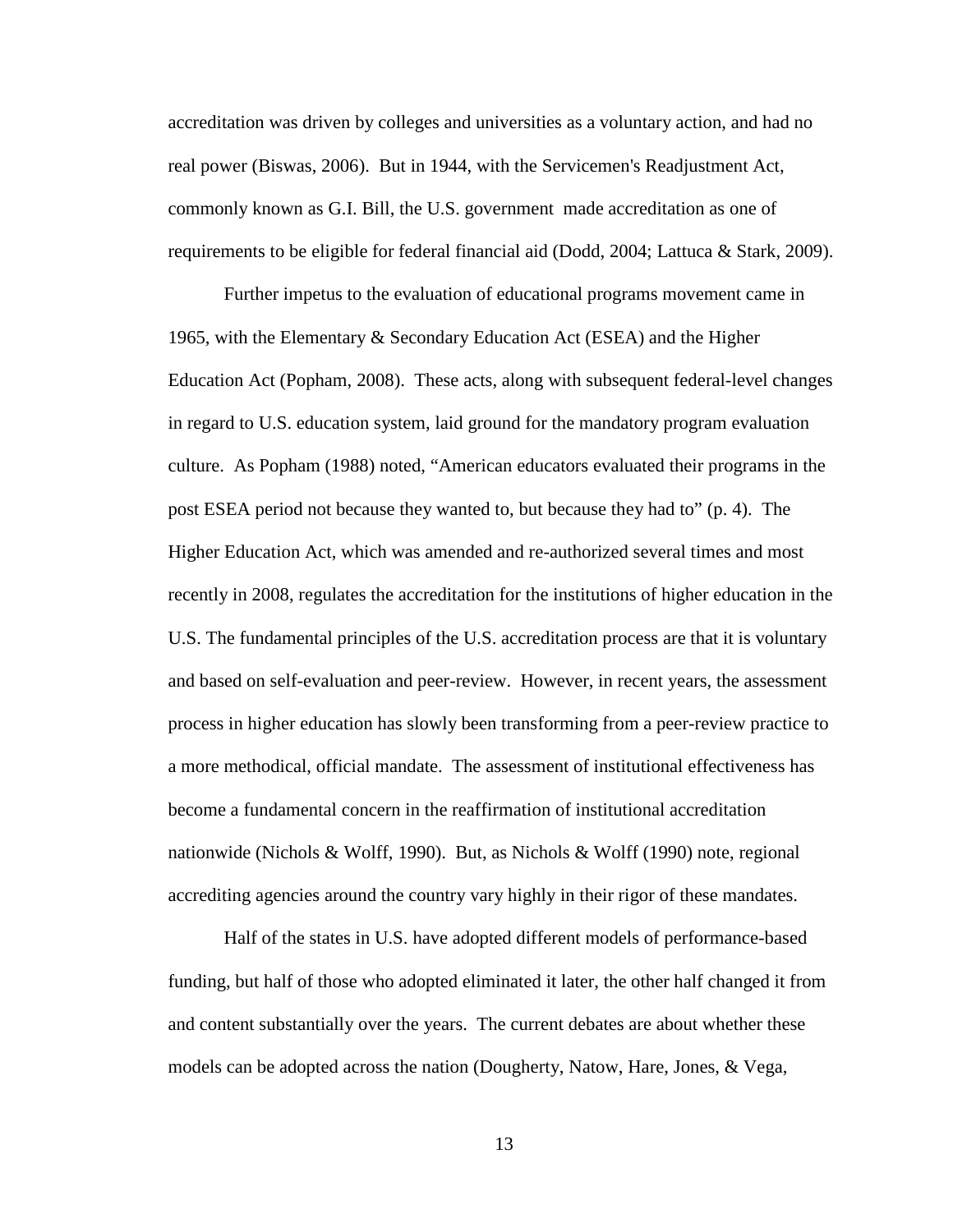2011). In 2007, in response to the growing demand for accountability, the Association of Public and Land-grant Universities (APLU), in partnership with the Association of State Colleges and Universities (ASCU), began building a voluntary system of accountability for community colleges [\(Middaugh, 2010\)](#page-179-6).

## **The Accountability Movement in the History of California Community Colleges**

In 1907, California was the first state in the nation to pass the amendment on establishment of junior colleges, prototypes of community colleges. In 1960, the California Higher Education Master Plan was adopted, which established a three-tier system: University of California, California State University, and California Community College. In 1973, based on AB 770, the California Postsecondary Education Commission (CPEC) was established with a mandate of planning and reviewing the California higher education master plan. Unfortunately, due to state financial difficulties, CPEC was abolished in November 2011, some of its functions have been transferred to the CCCCO [\(Humphrey, 2011\)](#page-179-7). In 1978, Proposition 13 capped the property tax, which limited availability of local funds for schools, including community colleges [\(ASCCC, 2009a,](#page-175-6) [2009b\)](#page-175-4).

In 1988, with the passing of the AB 1725, several changes pertaining to community colleges were established including such changes as: a faculty representative from California community colleges was added to the Board of Governors; participatory governance as a decision-making mechanism became mandated; the teaching credentials mandates for faculty were removed; the funding base changed from daily attendance to full time equivalence (FTE); a proposed ratio of full-time to part-time faculty to be 75 to 25 percent was presented. The importance of AB 1725 is that it separated the community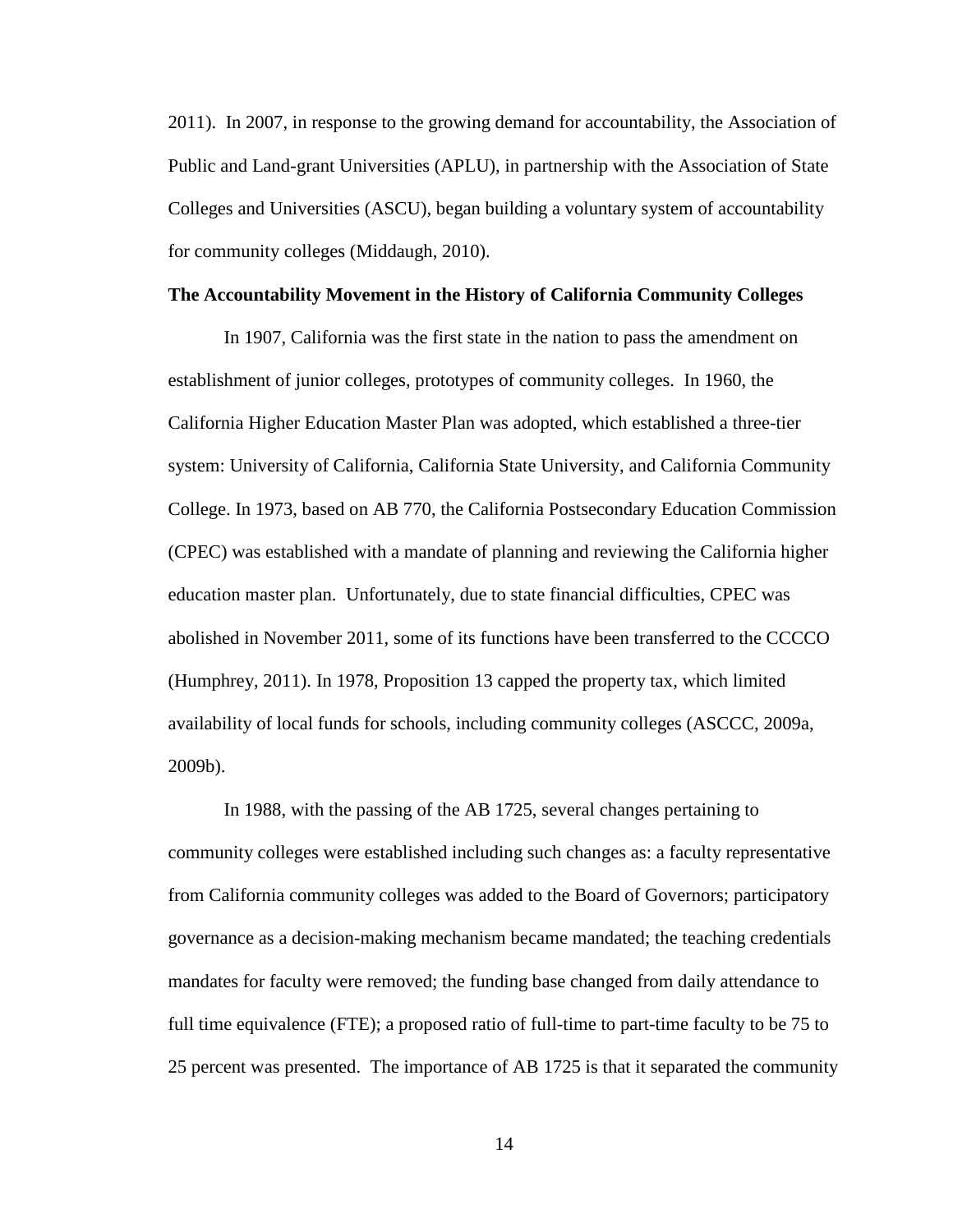college system from K-12 and aligned it to the higher education institutions. But in the same year, Proposition 98 tied community college and K-12 systems financially. According to Proposition 98 and its amendment, Proposition 111 (1990), it is guaranteed that 39% of the state spending to be allocated to K-14. Proposition 98 is also called "Classroom Instructional Improvement and Accountability Act" [\(ASCCC, 2009a\)](#page-175-6). For example, Proposition 98 has the following language that highlights its accountability nature: "it is the intent of the People of California to ensure that our schools spend money where it is most needed. Therefore, this Act will require every local school board to prepare a School Accountability Report Card to guarantee accountability for the dollars spent" (as cited in ASCC[C, 1996\)](#page-175-7).

In response to the accountability mandates, and under pressure from the California Academic Senate, the Title 5 Article 2 § 53200 was adapted in 1994 by the Board of Governors for California Community Colleges. This article is known as the '10 plus 1' regulation, which requires that all academic and professional matters be consulted collegially with the institution's academic senate [\(ASCCC, 1996\)](#page-175-7). Program review and evaluation is listed among the eleven items of this article. According to this regulation, any academic and professional matter should be developed relying "upon the advice and judgment of the academic senate"; or the district "and the academic senate shall have the obligation to reach mutual agreement" (Title 5, p. 325). Thus, this regulation legally enforces the central role of academic senates in all academic and professional matters, in particular for the program review and evaluation processes, which adds to the complexity of the accountability movement at California community colleges.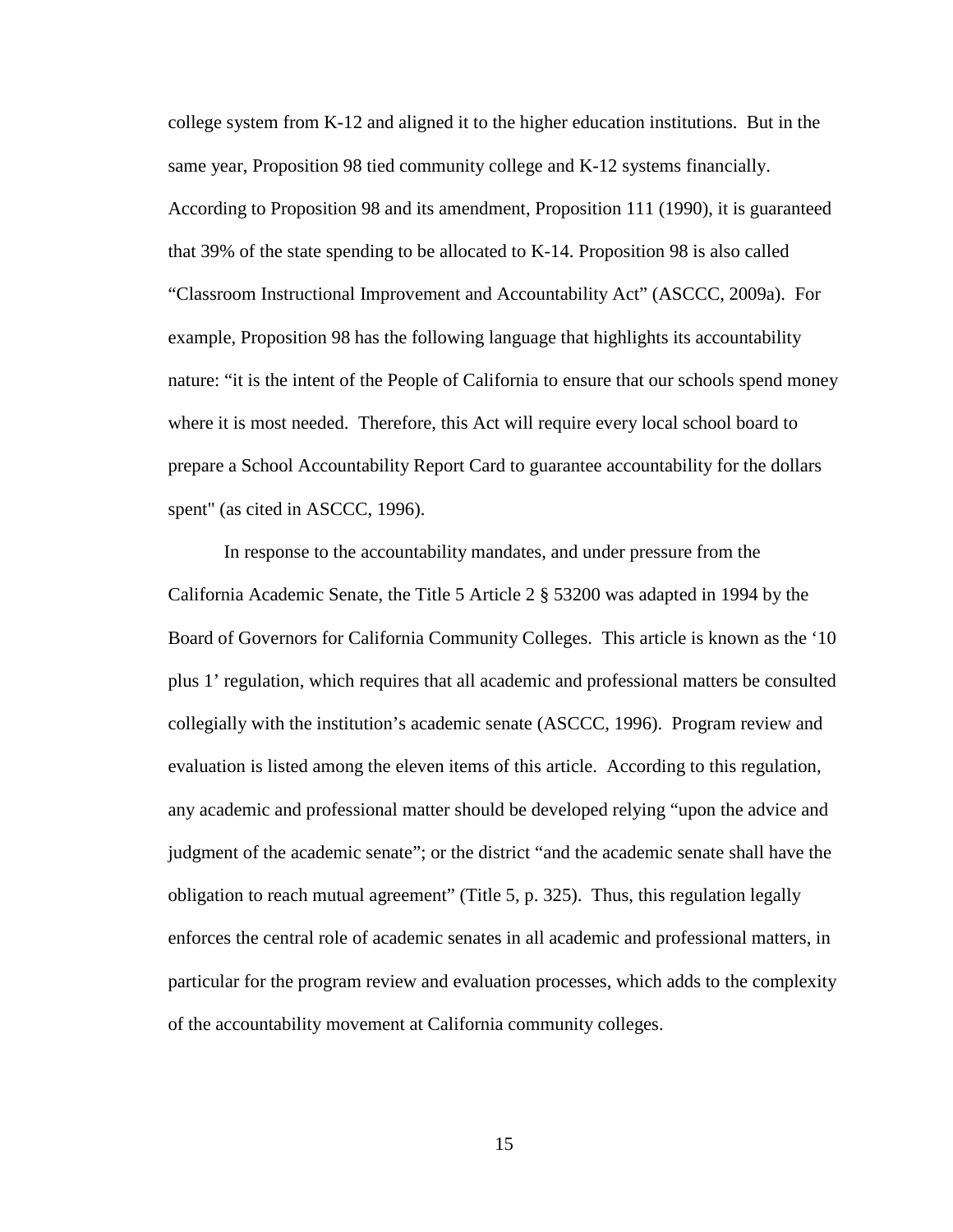In 2004, AB 1417 charged the Board of Governors to lead the efforts in developing a performance framework for California community colleges. The Accountability Reporting for the Community Colleges (ARCC) was developed to address the mandates in AB 1417. The ARCC report, published on an annual basis, includes system-wide and college-level indicators. The college-level indicators are presented for all California community colleges separately and comparatively by peer-groups for comparison. The first ARCC report was published in 2007. These legislative actions initiated a process enabling development of a funding allocation formula linked to performance-based indicators. The ARCC indicators and the processes around its reporting has been developed in consultation with all constituency groups, including, but not limited, to the academic senate and the Research and Planning Group of California community colleges [\(CCCCO, 2005\)](#page-176-1).

#### **Empirical Literature Review**

<span id="page-27-0"></span>This section begins with an introduction of the institutional effectiveness topic as an umbrella concept. Assessment is an integral part of institutional effectiveness, so it is presented as a second topic. At the same time, assessment not only supports the culture of accountability, but, more importantly, it enables continuous quality improvement. Program review, the fourth topic of discussion, is a tool that is used by learning organizations to support continuous quality improvement. Institutionalization, which is a main topic of this study, will be introduced as a fifth topic of this section. The shift to learning organization and institutionalizing program review practices are such deep processes that it will change the organization substantially. Thus, organizational change will be the sixth topic of the discussion in this section. And finally, program review as an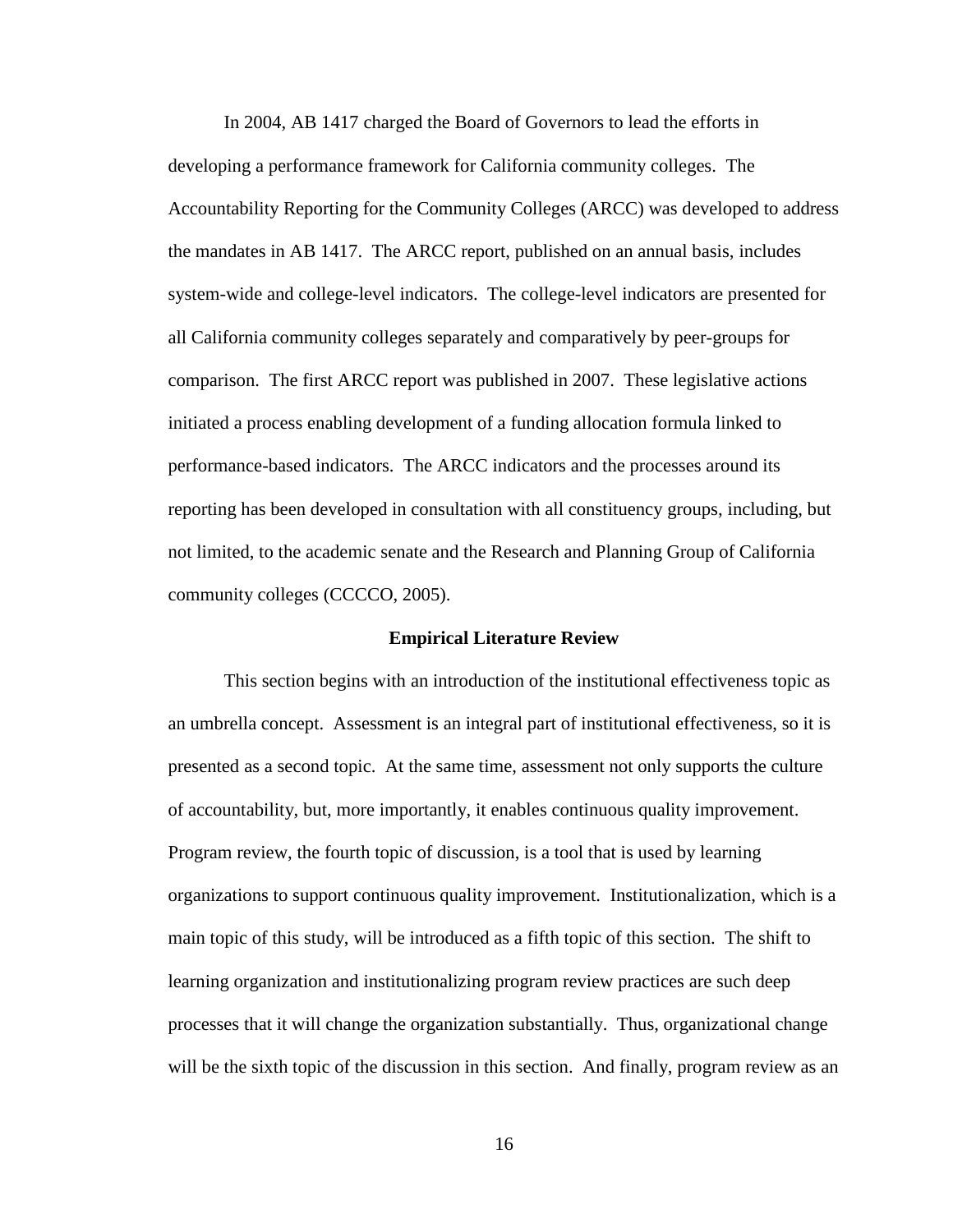educational innovation topic will lay the foundation in developing the conceptual framework of this study.

## **Institutional Effectiveness**

Institutional effectiveness has been a critical element in the accreditation process for the past several decades. Thus, it is addressed in the accreditation requirements of all accreditation agencies across the country. Today, under the pressure of tax payers and government, higher education is undergoing a significant transformation, redefining institutional effectiveness and accountability. As an impact, accrediting commissions have substantially strengthened the accreditation requirements, primarily in the area of program review, planning, assessment and using the results of evaluations for continuous quality improvement [\(Biswas, 2006\)](#page-175-1).

As Cistone and Bashford (2002) indicated, there are as many definitions of institutional effectiveness as there are institutions exist. The concept of institutional effectiveness is not new; it is aligned with such models in management literature as Total Quality Management (TQM) and Continuous Quality Improvement (CQI) [\(Sheldon,](#page-181-3)  [Golub, Langevin, St. Ours, & Swartzlander, 2008\)](#page-181-3). Wilkinson (1989) defines institutional effectiveness as an integrated, comprehensive, ongoing process that is composed of several layers of planning and evaluation. Hasson and Meehan (2010) and Collins (2008) define institutional effectiveness as an extent to which an institution achieves its mission through the goals and objectives identified in the strategic and/or educational master plan of an institution. Sheldon et al. expand that definition to the processes of collecting and analyzing the evidence of similarity between mission, vision, goals, objectives, activities, and outcomes at all levels [\(Sheldon, et al., 2008\)](#page-181-3).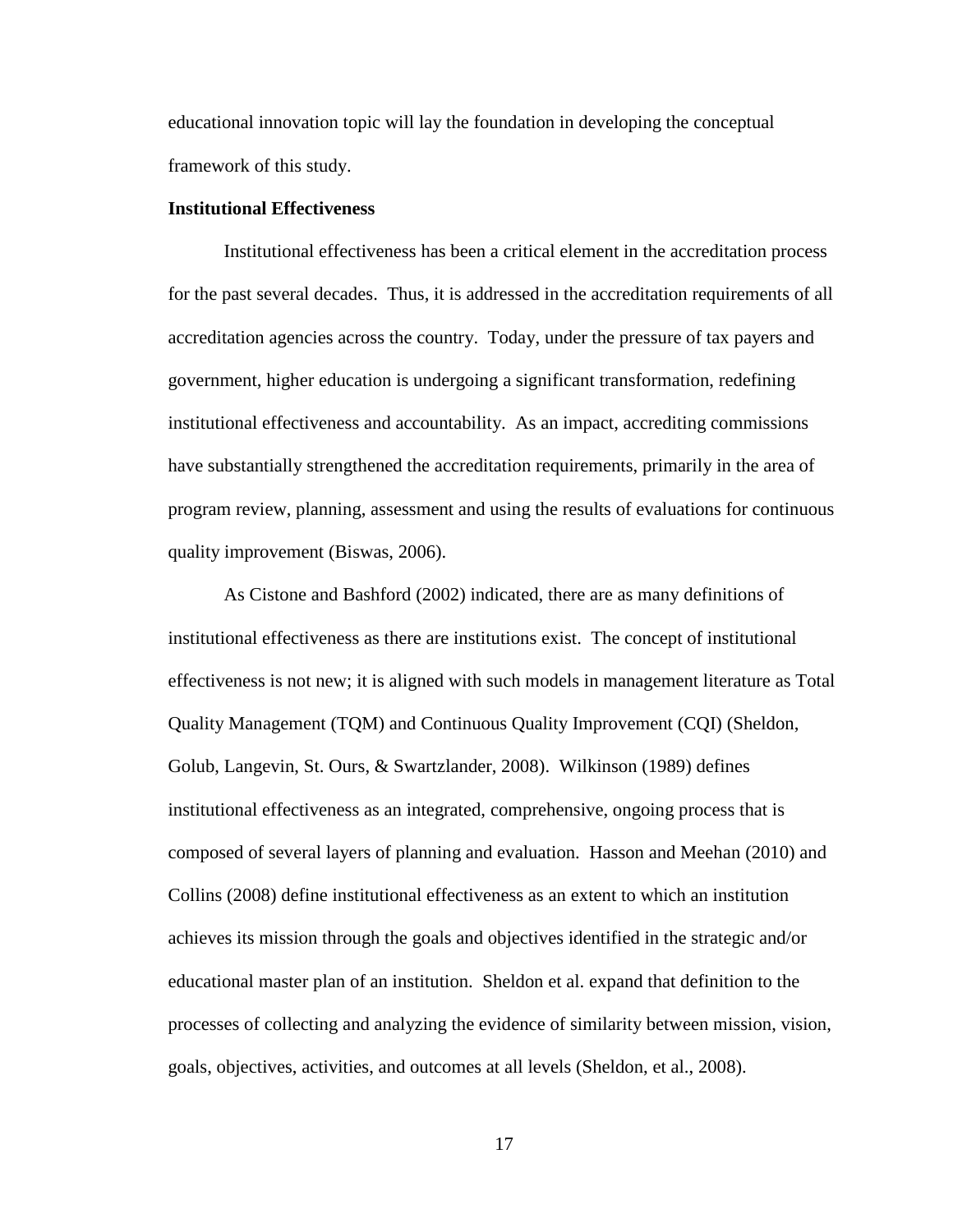The complexity of the institutional effectiveness culture is that it should be established at all levels of the institution: institutional, program, and courses [\(Hasson &](#page-178-1)  [Meehan, 2010;](#page-178-1) [Volkwein, 2010a\)](#page-182-3). Institutional effectiveness is the commitment to the continuous quality improvement of all aspects associated with fulfilling the institutional mission. This commitment should be ongoing, broad-based, and embedded within the robust culture of an organization [\(Welsh & Metcalf, 2003\)](#page-182-4).

An important aspect of institutional effectiveness is that it should drive the planning, assessment, evaluation, decision making; support for curriculum and budget issues, as well as external reporting and funding. Secondly, it is seen as a facilitator in the integrated process of institutional planning, evaluation, and research. Furthermore, it encourages continuous assessment and improvement of the academic programs, student and administrative services [\(Cistone & Bashford, 2002\)](#page-176-2).

While there is no doubt that institutional effectiveness improves institutional outcomes, its implementation is not an easy or straightforward process. There are a variety of factors that may affect the success of the institutional effectiveness implementation and establishment. Welsh & Metcalf (2003) indicate the following activities that will support the establishment of an institutional effectiveness culture: promoting internal motivation, rather than relying solely on external motivation and pressure; increasing the depth of implementation by promoting the importance and value of institutional effectiveness; providing clear definitions for quality of expected outcomes, availability and validity of assessment tools, and implementation and use of outcome-based assessments; and increasing and expanding the involvement of all constituency groups, especially faculty. Sheldon et al. (2008) also mentioned the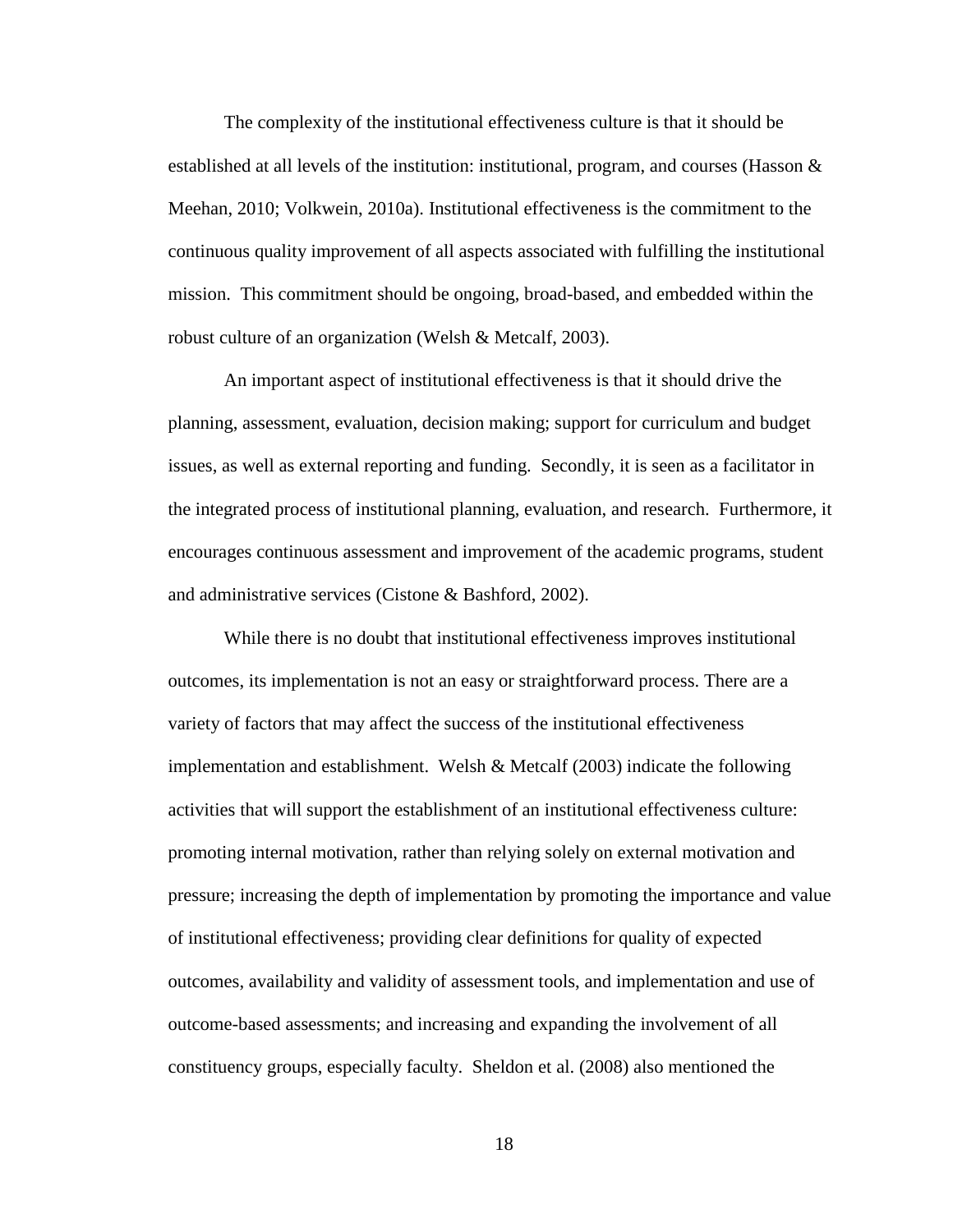common definition of quality as an important factor in successful implementation of institutional effectiveness.

## **Assessment**

Assessment, in the context of an educational institution, is a process that includes review and reflection on academic practices and is intended to improve student learning; and it is essential that assessment be linked to institutional mission [\(Palomba & Banta,](#page-180-1)  [1999\)](#page-180-1). Assessment for accountability and assessment for continuous improvement are two main paradigms of the assessment practices [\(Ewell, 2008;](#page-178-0) [Volkwein, 2001\)](#page-182-2). In addition, assessment creates an evidence-based culture of accountability, learning, and continuous quality improvement [\(Bresciani, 2006\)](#page-176-3). For improvement purposes, it is not only important to do the assessment, but also to use the assessment results for improvement. An effective assessment process should be performed at all three levels: classroom, program, and institution [\(Hasson & Meehan, 2010;](#page-178-1) [Palomba & Banta, 1999;](#page-180-1) [Volkwein, 2001\)](#page-182-2).

A comprehensive assessment model for institutional effectiveness should include the following components: institutional characteristics that include socio-demographic traits, academic preparation and performance; organizational context that includes organizational and academic structures, policies, and practices, as well as faculty culture; student experience that include curricular, classroom, and out-of-classroom experiences; and finally outcomes that include learning, development, change, and persistence [\(Volkwein, 2010b\)](#page-182-5).

According to Hasson and Meehan (2010), planning the strategies, reporting the outcomes, and communicating along the way are the main components in building an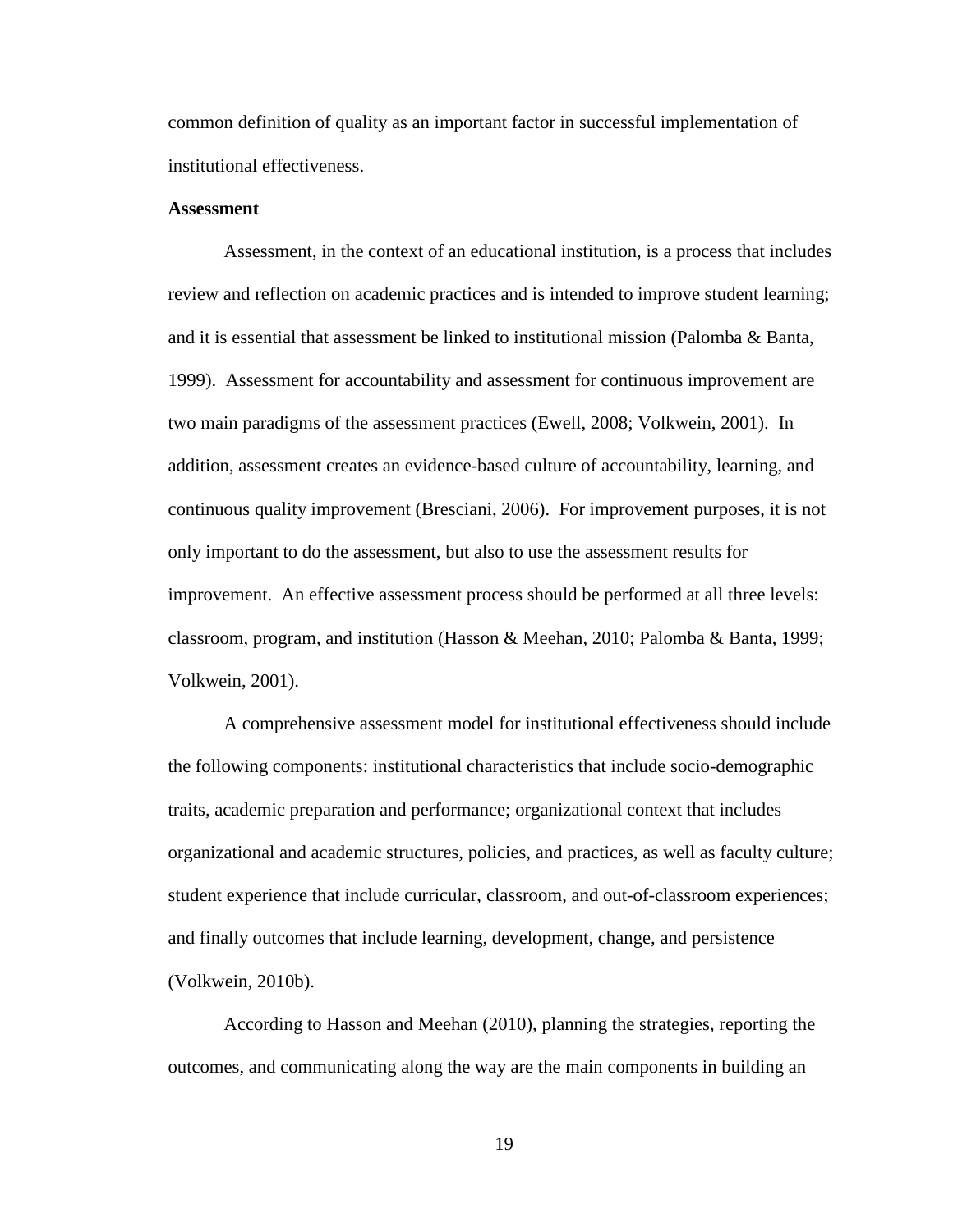evidence-based institutional effectiveness infrastructure. At an institutional level, planning and assessment should incorporate such steps as environmental scanning, mission and vision establishment, strategic directions development, action plans, development and implementation, and the assessment and evaluation of actions and outcomes. At a program and service level, a well-established program review process is the institutional effectiveness commitment. At a course level, the use of the student learning outcome assessment results in the institutional effectiveness commitment [\(Hasson & Meehan, 2010\)](#page-178-1).

## **Program Review**

There are many different definitions for program review. Conrad and Wilson (1985) define program review as "the process of defining, collecting, and analyzing information about an existing program or non-instructional unit to arrive at a judgment about the continuation, modification, enhancement, or termination of the program or unit" (p. 10). Barak and Breier (1990) define program review as a type of evaluation that reviews a program against a standard set of criteria. Barak (2007) also specifies that the term program review relates only to existing programs. The California Postsecondary Education Commission (CPEC) uses the term program review for newly establishing programs, as well.

Bresciani's (2008) definition is directed more towards institutional improvement. She defines outcome-based assessment program review as a:

Systematic process in which program faculty or professionals articulate the intended results of the cumulative contribution of their program.… This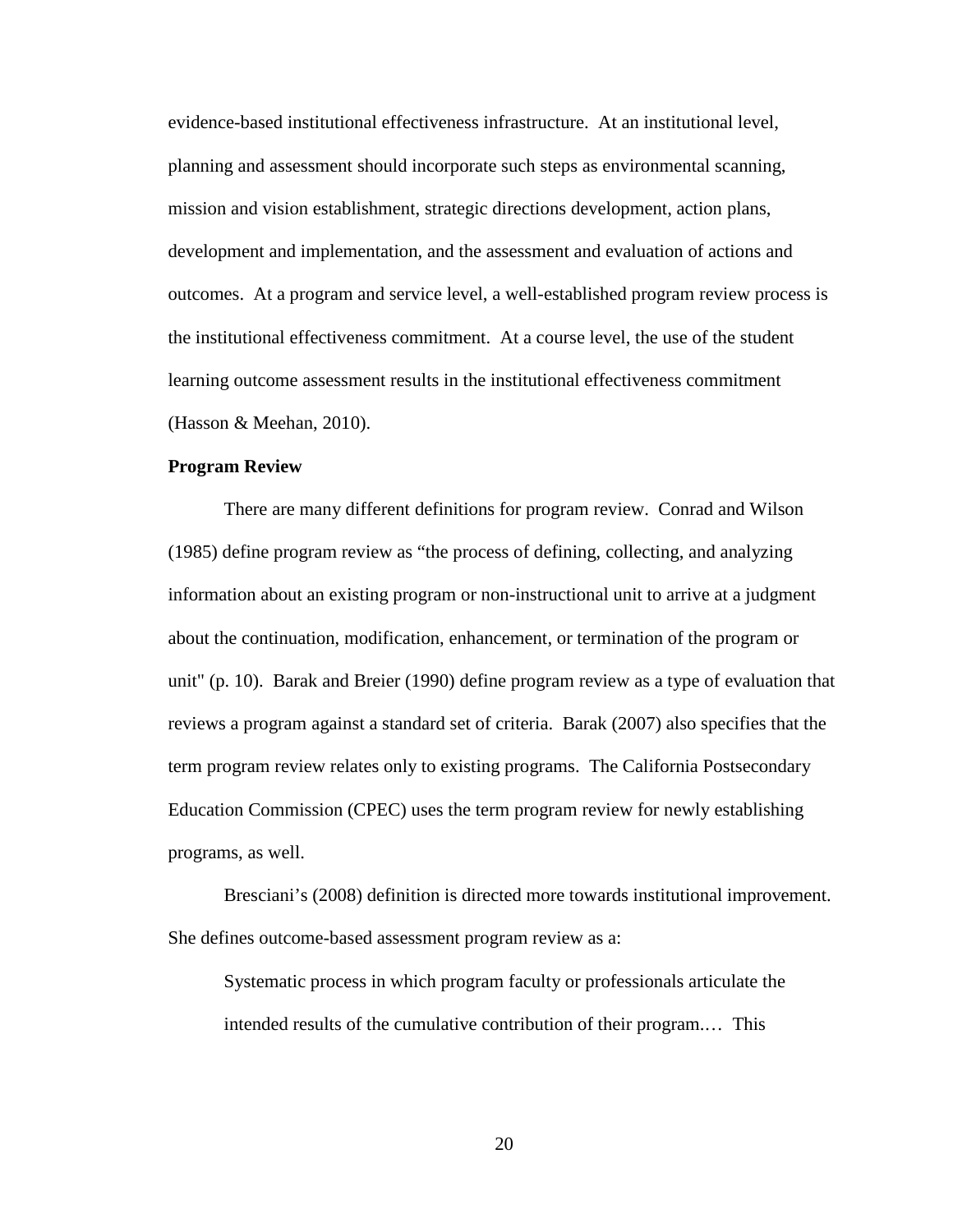systematic process of evaluation is then repeated at a later date to determine

whether the program improvements contribute to the intended outcome. (p. 971) Although, the ASCCC (2009a) finds program review as a mechanism for internal improvement, it defines it as "the process through which constituencies on a campus take stock of their successes and shortcomings and seek to identify ways in which they can meet their goals more effectively" (p. 8). Finally, the ACCJC (2003) defines program review as a "360-degree" self-evaluation on effectiveness from "all angles and over time" (p. 1). Consequently, program review is an integral part of institutional effectiveness. The program review process and institutional effectiveness are so tied together, that several authors use these terms interchangeably [\(Welsh & Metcalf, 2003;](#page-177-4) [Cistone &](#page-176-4)  [Bashford, 2002\)](#page-176-4).

## **Institutionalization**

There are several definitions of institutionalization. Some authors view it as a process taking place over time, while others define it as an outcome with set structures and social arrangements [\(Scott, 2008\)](#page-181-4). In the current study, institutionalization is defined as the outcome of that process.

In her book '*Instituting Enduring Innovations: Achieving Continuity of Change in Higher Education*,' Barbara Curry (1992) provides a very thorough analysis of the institutionalization process. Curry (1992) presented institutionalization as the "final phase of the change process that an innovation or program is fully integrated into an organization's structure" or "the way the organization's structure and life have been changed" by the innovation (pp. 8-9). Achieving the stated goals of an innovation does not automatically lead to its institutionalization. In many cases, successful innovation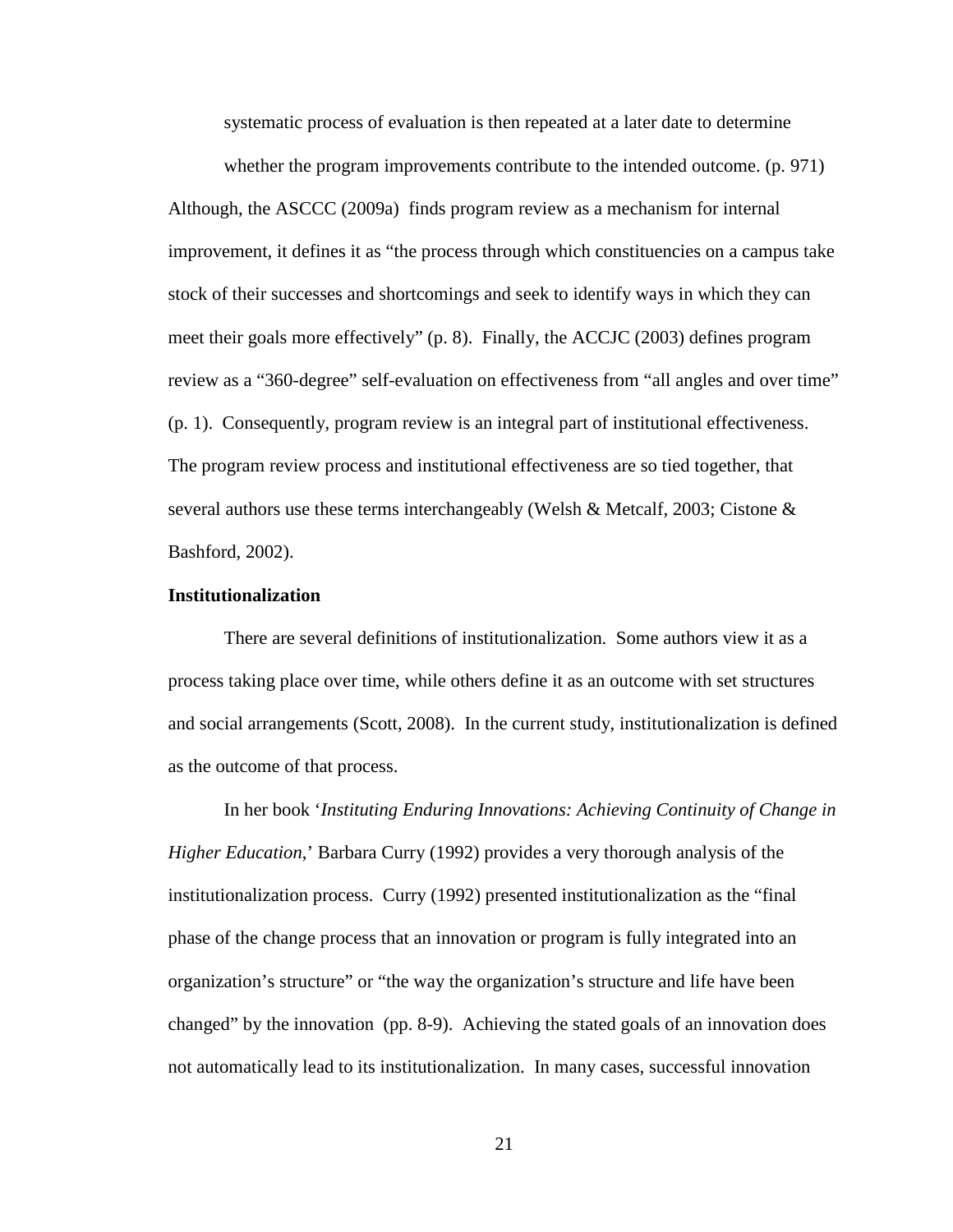just stays as an add-on and does not become an integral part of an organization. In these cases, an innovation is not institutionalized. Consequently, it will not have a far-reaching and lasting influence on the organization, and its eventual separation or discontinuation is the most possible outcome (Curry, 1992). Thus, in order to identify factors that influence program review, institutionalization is essential to analyzing the flow of the innovation process in an organization. The innovation must be valued and become an essential part of the culture. Continuous quality improvement and program review must become a part of standardized operating procedures of the organization.

Kezar (2001) defines institutionalization as a process that includes all three phases: mobilization, implementation, and institutionalization. According to Scott (1995), "institutions consist of culture-cognitive, normative, and regulative structures and activities that provide stability and meaning to social behavior" (p.33). Thus, the institutionalization process also can be viewed as combination of regulative, normative, and culture-cognitive factors [\(Colbeck, 2002;](#page-177-5) [Scott, 1995\)](#page-181-5). Regulative factors are external and internal rules and regulations imposed on institutions. An example is the accreditation standards or Title 5 regulations on program review and curriculum update. Normative factors are institutional norms and values. However, cognitive factors refer to organizational culture and belief [\(Colbeck,](#page-177-5) 2002). In order for an innovation to become institutionalized, it must be valued and become part of the culture. Program review is an inseparable part of the continuous quality improvement process that should become part of the standardized operating procedure at institutions. Jacobs, Russ-Elf, and Zidan (2001) highlighted Cumming and Worley's system-based framework on institutionalizing organizational change. The main components of the framework are: organizational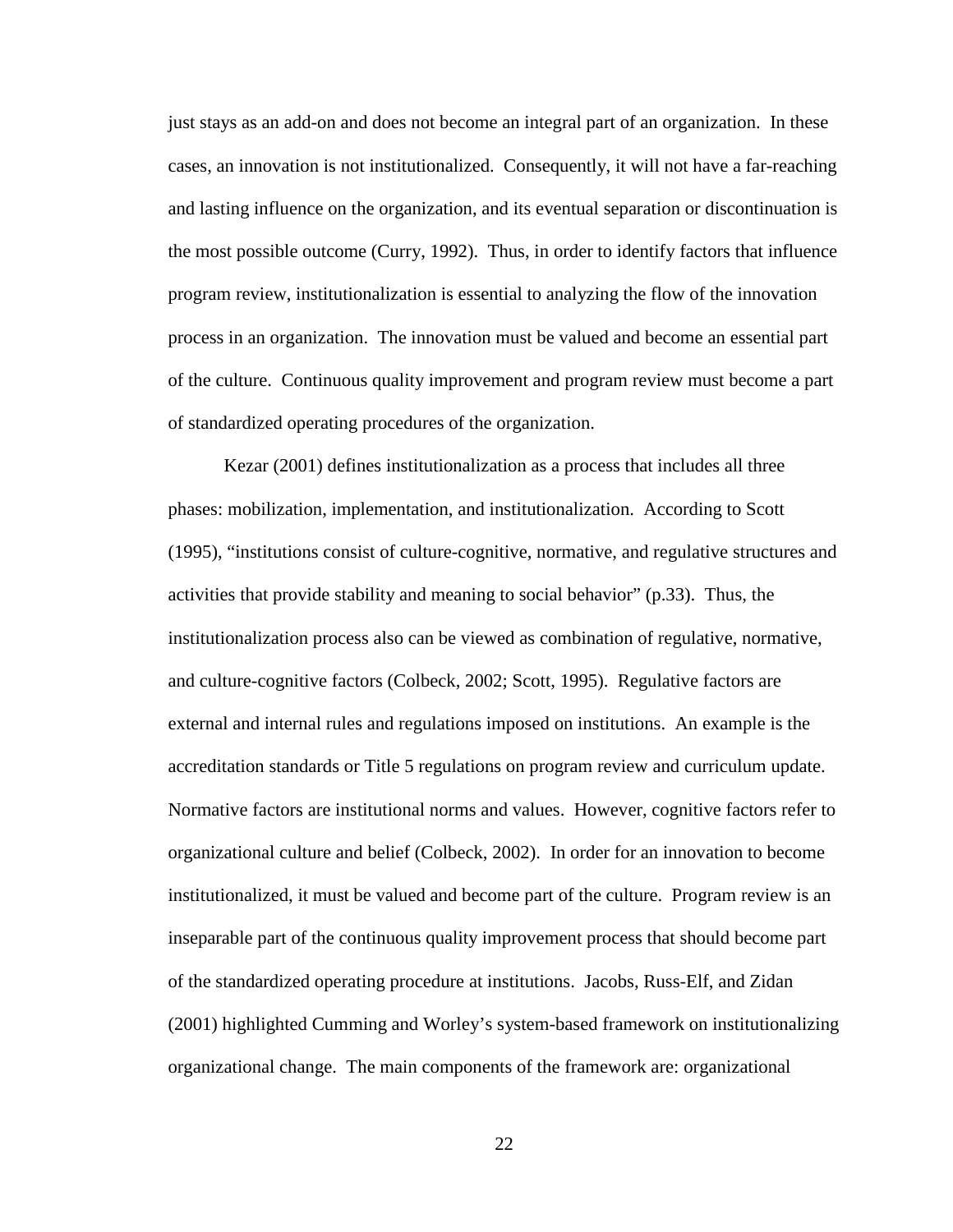characteristics, innovation or intervention characteristics, institutionalization process, and outcome of institutionalization [\(Jacobs, Russ-Elf, & Zidan, 2001\)](#page-179-8).

Daniel Stufflebeam (1971) offers an evaluation model which can be used for post implementation evaluation and accountability purposes. The main components of the Stufflebeam' evaluation model are: context, input, process, and product (CIPP). The works of Daniel Stufflebeam and his group are very valued in the field of program evaluation. The CIPP evaluation model is one of the most widespread models used for program evaluation in educational and non-profit institutions as well as in the corporate world. Based on the CIPP evaluation model, Stufflebeam (2002) developed a series of evaluation checklists including institutionalization and meta-analysis.

## **Program Review as an Organizational Change**

According to Kezar (2001), defining organizational change is not easy, as there are a large variety of organizational change models. At the same time, any organizational change can be analyzed using four questions: (a) Why is the change occurring? - external and internal forces; (b) What are the characteristics of this change? – degree, timing, scale, focus, responsiveness; (c) How is the change happening? – intentionality, response time, participation; and (d) What is the target of the change? – process, outcome (Kezar, 2001).

The teleological model of change, as both adaptive and purposeful, will best describe the colleges' current change strategy (Kezar, 2001). The Greek word telos means end or goal. Teleological means end- or goal-directed (Kezar, 2001). Thus, the program review implementation process is a complex and non-linear change, with emphasis on teleological model. Although the evidence regarding the efficiency of the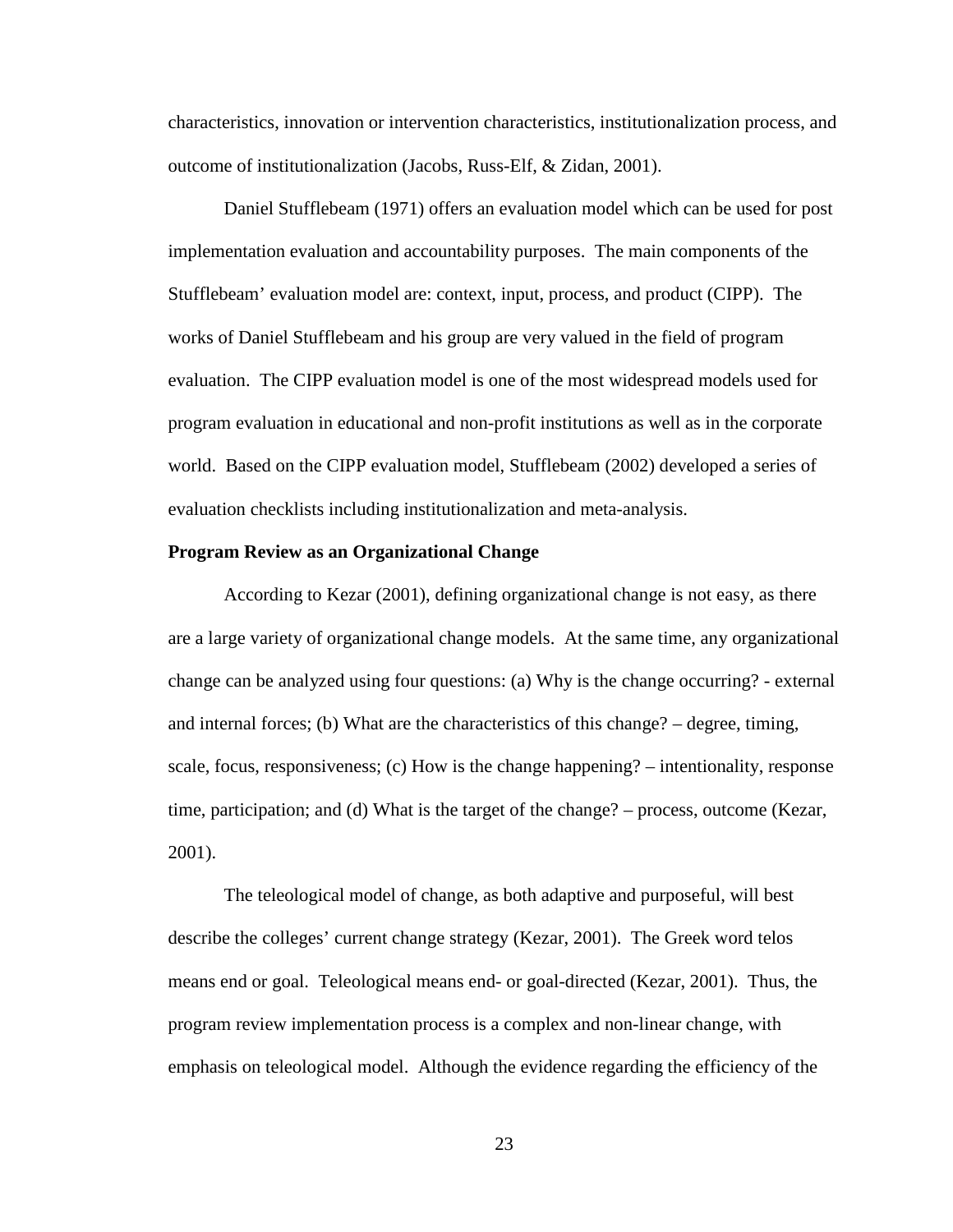teleological model in explaining and facilitating the changes in higher education is mixed, the teleological model seems to implicitly recognize that change must originate with individuals within the institution acting as both agents and motivators of change, directly involved in the activities of explaining, motivating, and coalition-building (Kezar, 2001). Thus, in order to better understand the organizational change processes at the institutions selected for this study, it will be valuable to analyze the institutional changes resulting from program review institutionalization by using Kezar's (2001) points of emphasis.

#### **Program Review as an Educational Innovation**

The topic of innovation, particularly educational innovation, has a long history and has been discussed in a large number of research works and publications. The works of several well-known and heavily-cited authors have been reviewed in detail. For example, Kezar (2001) defines innovation as a tangible process that is new to a social setting, intentional in its nature, aimed at producing benefits, and public in its nature. The analysis of key words of this definition demonstrates that the current program review process at California community colleges may be considered as an educational innovation. First of all, it is obvious that program review is a tangible process. Even more, paper or electronic documents evidencing its implementation and use have to be presented to the ACCJC site-visiting team (ACCJC, 2009). Second, program review is intentional in its nature as it is not a byproduct of other institutional processes. By institutionalizing program review, it is expected that it will become second-nature to an institution by blending into everyday operations. The main purpose of program review is to improve program quality and student success; thus, it is producing benefits. It is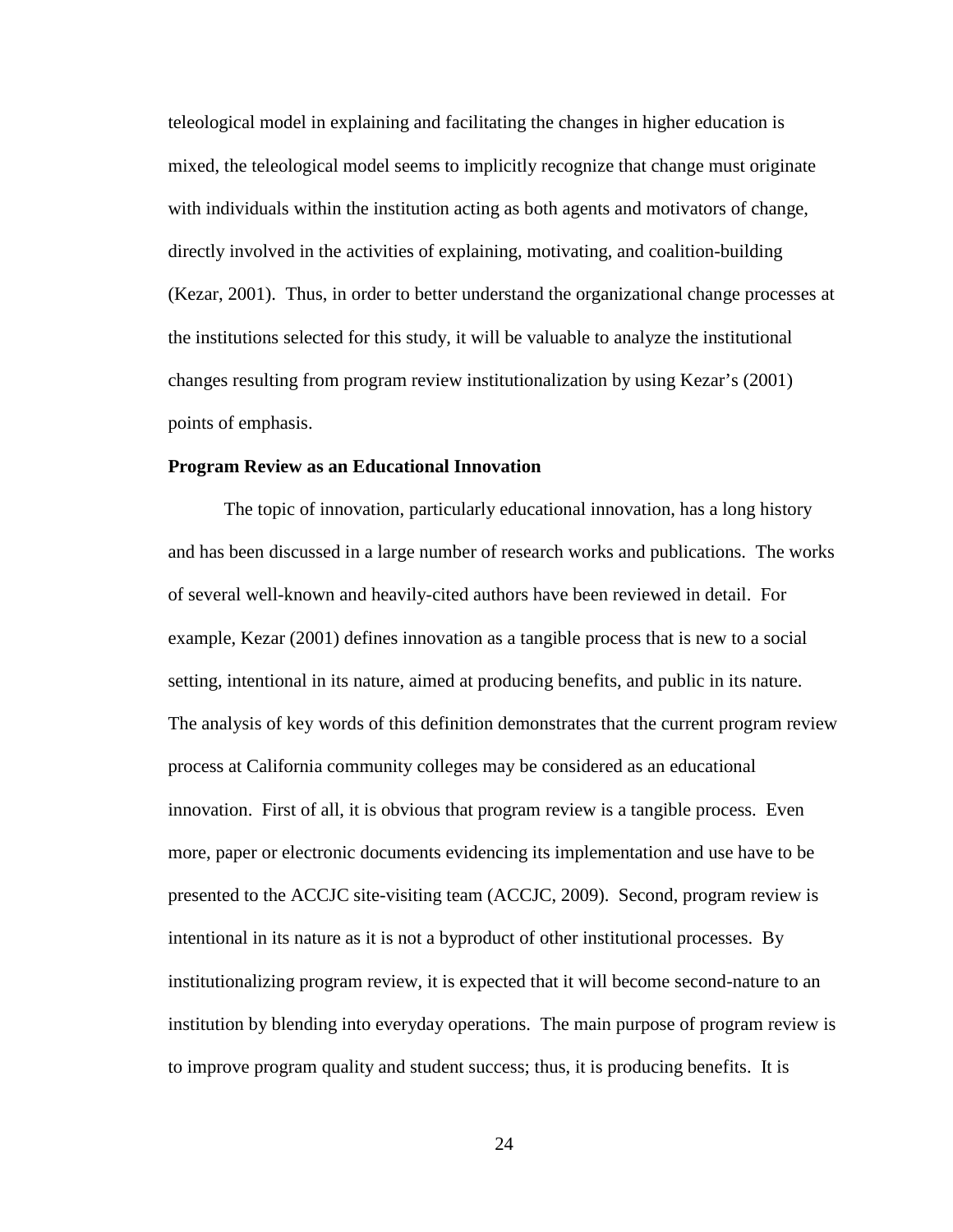completely public in its nature as campus-wide participation is required, serves public needs, and the outcomes of program review have to be publicly available, according to accreditation requirements.

The only key word that remained for verification is whether program review is "new" to California community colleges. For that purpose, it is important to answer the question: how new is the program review concept to the current social setting of California community colleges? It is important to emphasize that program review as an essential process for institutional renewal, and quality improvement is not new to community colleges in United States and California community colleges in particular. The TQM and CQI processes, initially developed by Japanese manufacturing sections, were introduced to the US higher education system in the beginning of the 1980's. Good evidence of that was the Malcolm Baldrige award of the institutional quality excellence expansion to include educational organizations. But at the same time, according to Roger (2001), "if the idea seems new to the individual, it is an innovation" (p. 18). Even if the concept of program review is not new to the community colleges in California, it is new in its current form of ACCJC sustainability expectations. Thus, we can classify the program review process that is currently taking place at California community Colleges as an educational innovation.

Innovations can be in different types and scopes. In the case of program review at California community colleges, we can classify it as a holistic change within an existing college as it "involves the adoption of a major institutional innovation characterized by a unified and coherent purpose" (Levin, 1980, p. 5). Regardless of its type, any innovation goes through sequential stages. Different organizational studies identify a variety of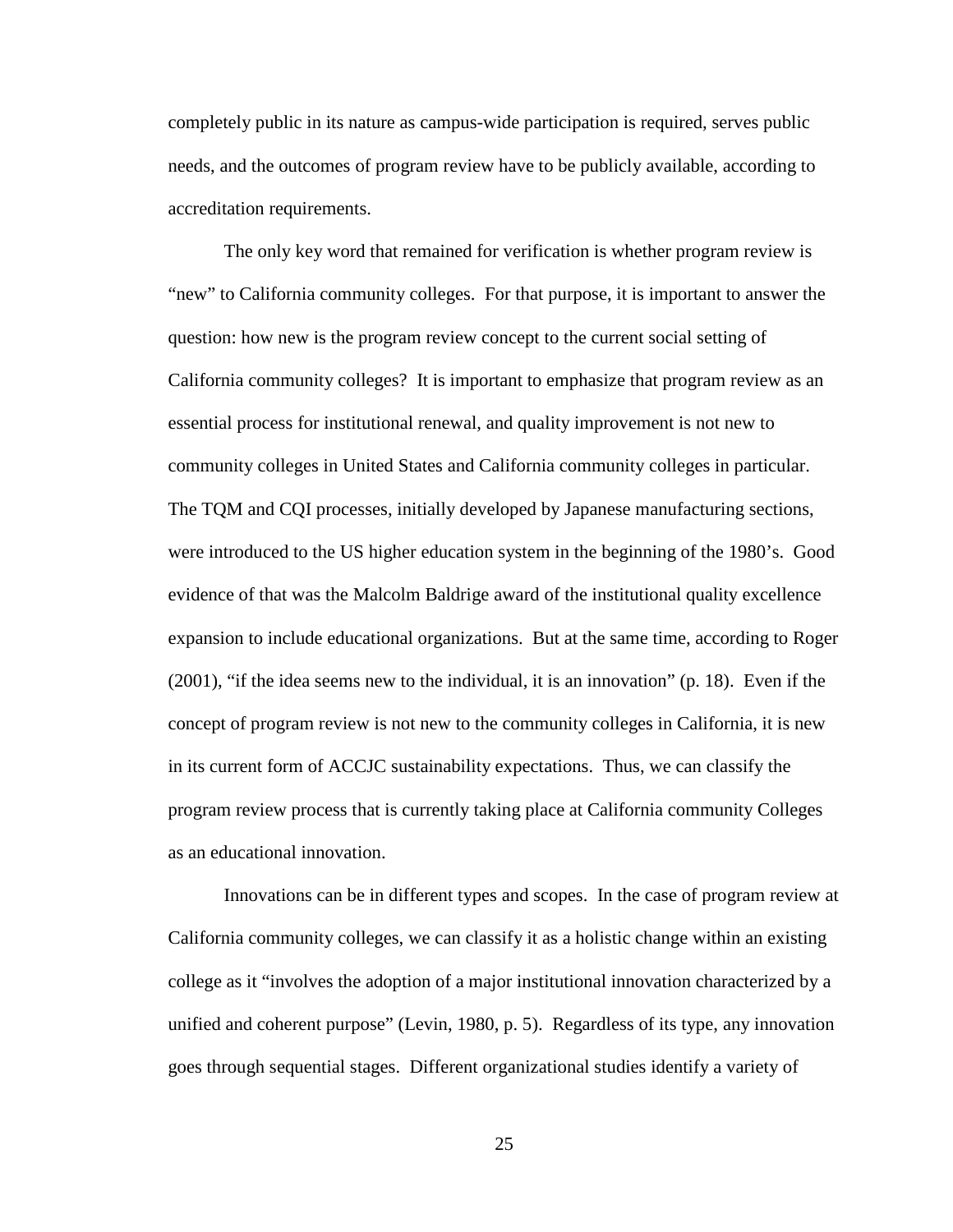stages. For example, Smelser (as cited by Levin, 1980) uses seven stages, whereas Curry (1992) simplified it to three main stages of the innovation process. The three stages of innovation by Curry (1992) are: (a) mobilization – whereby the system is prepared for change, (b) implementation – whereby the change is introduced into the system, and  $(c)$ institutionalization – whereby the system is stabilized in its changed state. Implementation is a process when the change is introduced at an organization. The implementation stage is the actual adoption of innovation and transformation of the organization. And finally, the institutionalization is the outcome of the introduced innovation [\(Curry, 1992\)](#page-177-0).

Implementation is an extremely critical stage for the institutionalization of an innovation. Sheldon et al. (2008) argue that the implementation climate and innovationvalue fit are the two main variables on which the success of the innovation depends. Implementation climate includes such components as training that is timely, continuous support and availability of follow-up assistance, and the provision of sufficient time to learn and implement the practices. The innovation-value fit covers motivation for the innovation, integration of the innovation with the other processes at the institution, and the common definition of quality [\(Sheldon, et al., 2008\)](#page-181-0).

According to Huberman and Mills (1984), institutions "assimilate[s] the innovation as a function of its demographics; its prior history of innovative practice; its [organizational culture]; … implementing the innovation also changes users' perceptions and practices" (p. 10).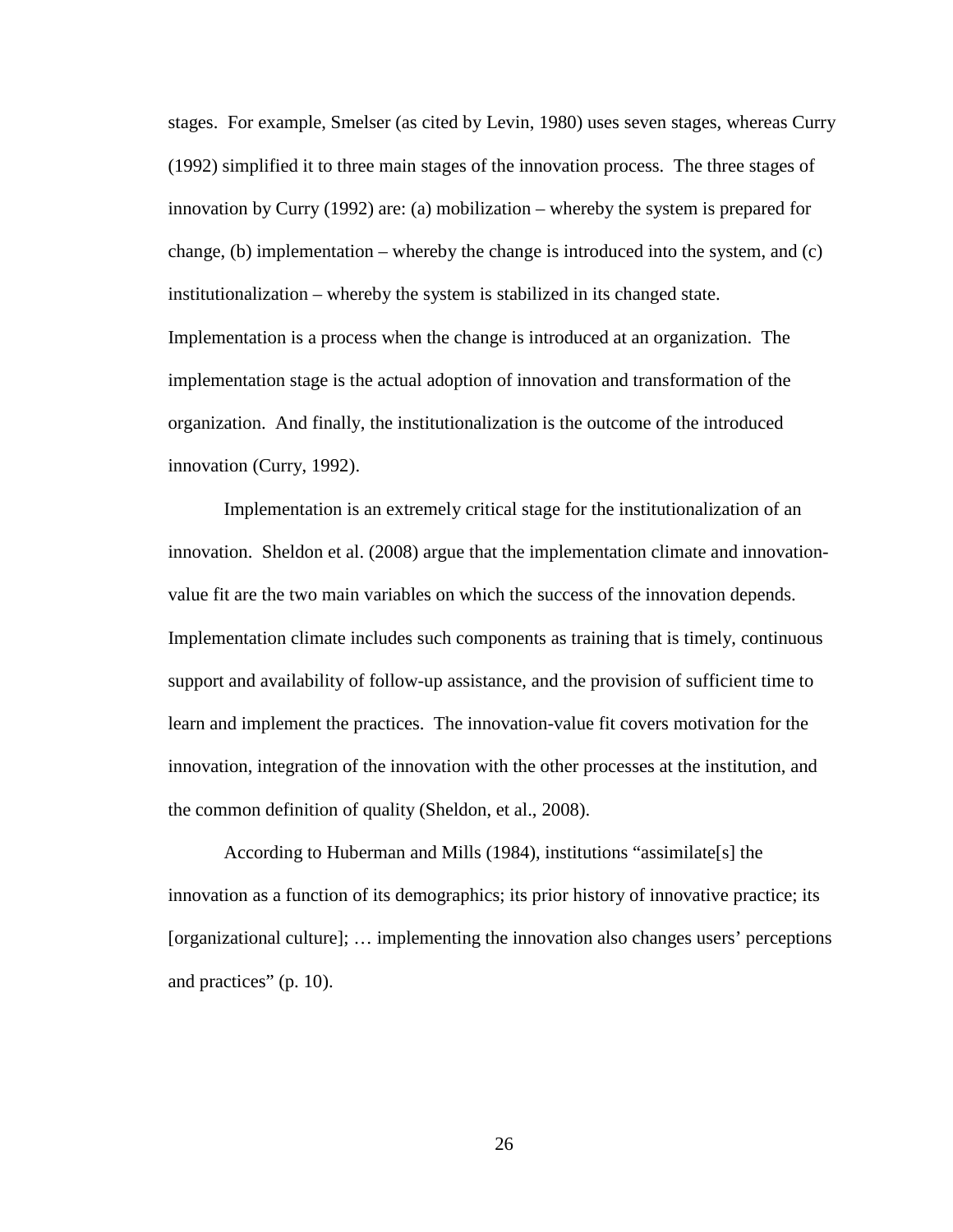## **Conceptual Framework**

The overall conceptual framework of this study is based on Senge's (2006) Cycle of Causality system diagram and steps from Huberman and Mills (1984) field-study conceptual flowchart.

**Huberman and Mills field-study conceptual flowchart.**One of the classical and heavily-cited models in the literature that presents a visualization of an educational innovation process is the Field-Study Conceptual Flowchart, developed by Huberman and Mills (1984). The flowchart was the result of a comprehensive study of 146 schools across the nation. The main steps in this flowchart are: (a) Imputing factors that include external context, assistance, and the innovation context; (b) Internal Context as 'host' that includes demographics, history with innovation, organizational culture, and user context; (c) Adoption decision that includes the decision to adopt, and plan and support for implementation; (d) Cycle of transformations with several cycles (2 to N) that includes changes in innovation, in organization, and users; and (e) Outcomes as the final stage includes degree of institutionalization, perceived gain and loss, and side effects (Huberman & Mills, 1984, p.11). In the Huberman and Mills (1984) flowchart, an innovation is presented as a linear process which may take several cycles of transformation but has an end point. This is in contrast to the principle of program review which is continuous quality improvement which is a cyclical process that does not have an end point.

**Cycle of Causality.** As it is highlighted by Senge (2006) "system thinking lies in a shift of mind: seeing interrelationships rather than linear cause-effect chains; and seeing processes of change rather than snapshots" (p. 73). In addition, the arrows between the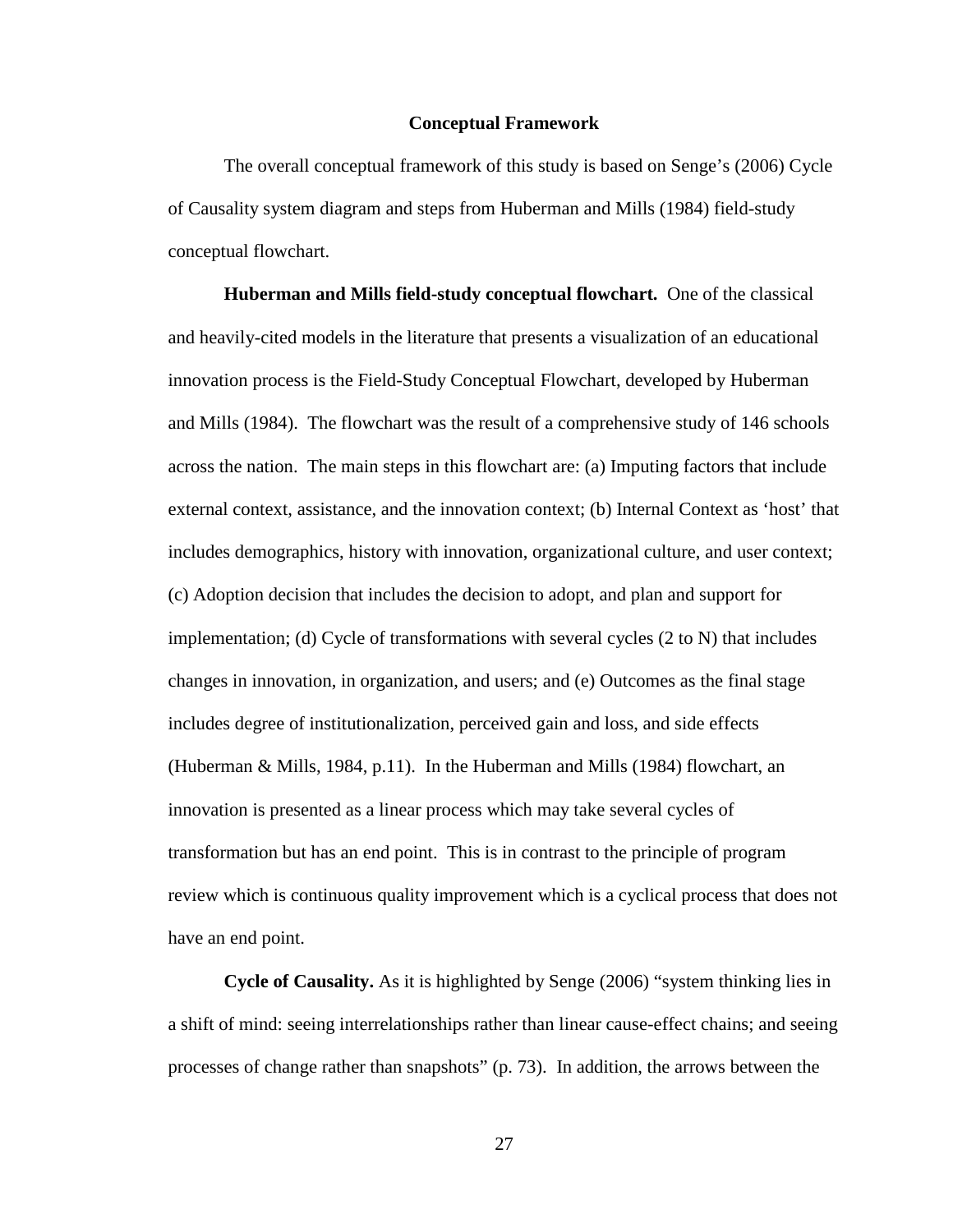stages are not just one-sided effects; it is a flow of "influence" that is both a cause and effect. The program review process cannot be separated and analyzed in isolation; the system view is needed in order to understand the process. Program review institutionalization process can be presented using Senge's Cycle of Causality system diagram (Senge, 2006, p. 76). The entire process began with imputing factors, which become a starting force for the cyclical process. In this cycle, the institutionalization can be viewed as an outcome, but at the same time, it is in the entire process, as program review institutionalization is the process of continually moving through the progression cycle that results in continuous quality improvement.

**Imputing factors: external context.** Historically, educational institutions have demonstrated accountability by following government regulations and complying with data submission requirements. Today, higher education is undergoing a significant transformation: redefining what it means to be accountable.Accountability pressure from the Federal government, state agencies, and communities can be viewed as external pressures.

In April 1965, the Elementary and Secondary Education Act (ESEA), Title I, initiated the evaluation of the educational programs movement (Popham, 1988). This act laid the foundation for the mandatory program evaluation culture in the United States. Also in November 1965, the Higher Education Act was passed, which mandates program review and evaluation. The Higher Education Act has been amended several times and was last renewed in fall of 2008. Based on the act, the U.S. Department of Education reaffirms the accreditation commission's status every six years. This gives the Department of Education legislative power to regulate the accreditation bodies.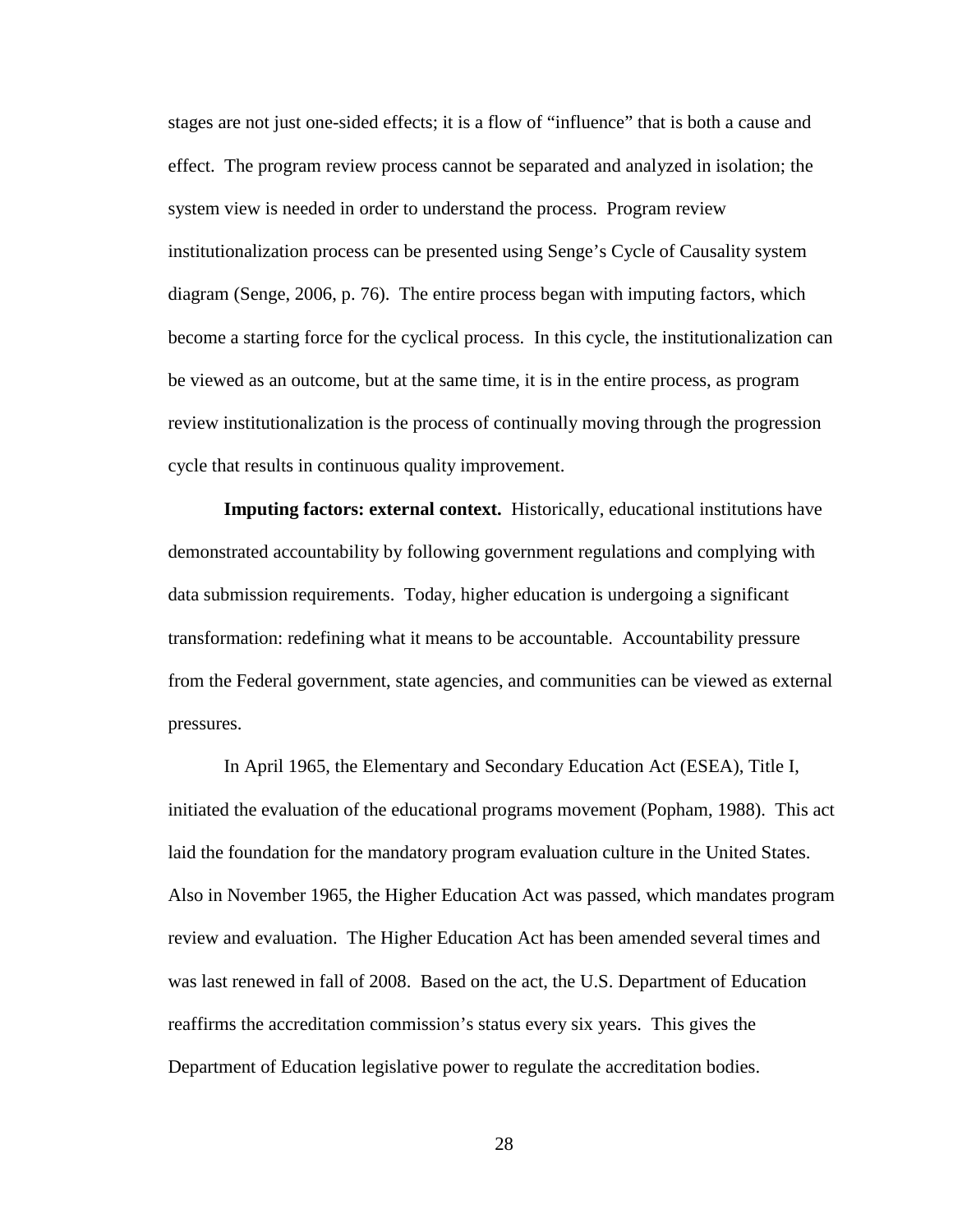State Level. At the state level, program review is mandated based on the Title 5 § 55130. The California Community Colleges Chancellor's Office (CCCCO) is authorized to periodically review and evaluate established programs and to terminate approval, if appropriate. In addition, according to Title 5, § 51022, the Chancellor's office collects the processes and results of locally-conducted program reviews. Although, there is no one standard model recommended for California Community Colleges, it is imperative that all programs undergo program review on a regular basis (CCCCO, 2009). In addition, according to the California Education Code, § 78016, "every vocational or occupational training program offered by a community college district shall be reviewed every two years." In addition, Assembly Bill (AB) 1417 passed in 2004, requested the construction of an accountability measure for the California community college system overall, as well as college level indicators. As a result, an annual Accountability Reporting for Community Colleges, known as the ARCC report, was developed.

In 2007, Dr. Robert Barak published a comprehensive study on the history of academic program review and its approval by state agencies [\(Barak, 2007\)](#page-175-0). In his latest study, he tracked the roles of state-level structures, coordinating and governing boards on academic program review and approval process for over thirty years. There are several interesting findings highlighted in his study. First of all, Barak defines two separate terms: program approval for newly proposed and program review for existing academic programs. According to his study in 2006, there were 45 states that conducted program approval of new academic programs, and this number has not changed since 1991. At the same time, the number of states that conduct program review of existing programs is forty-one which has increased by seven states since 1991. In addition, relatively large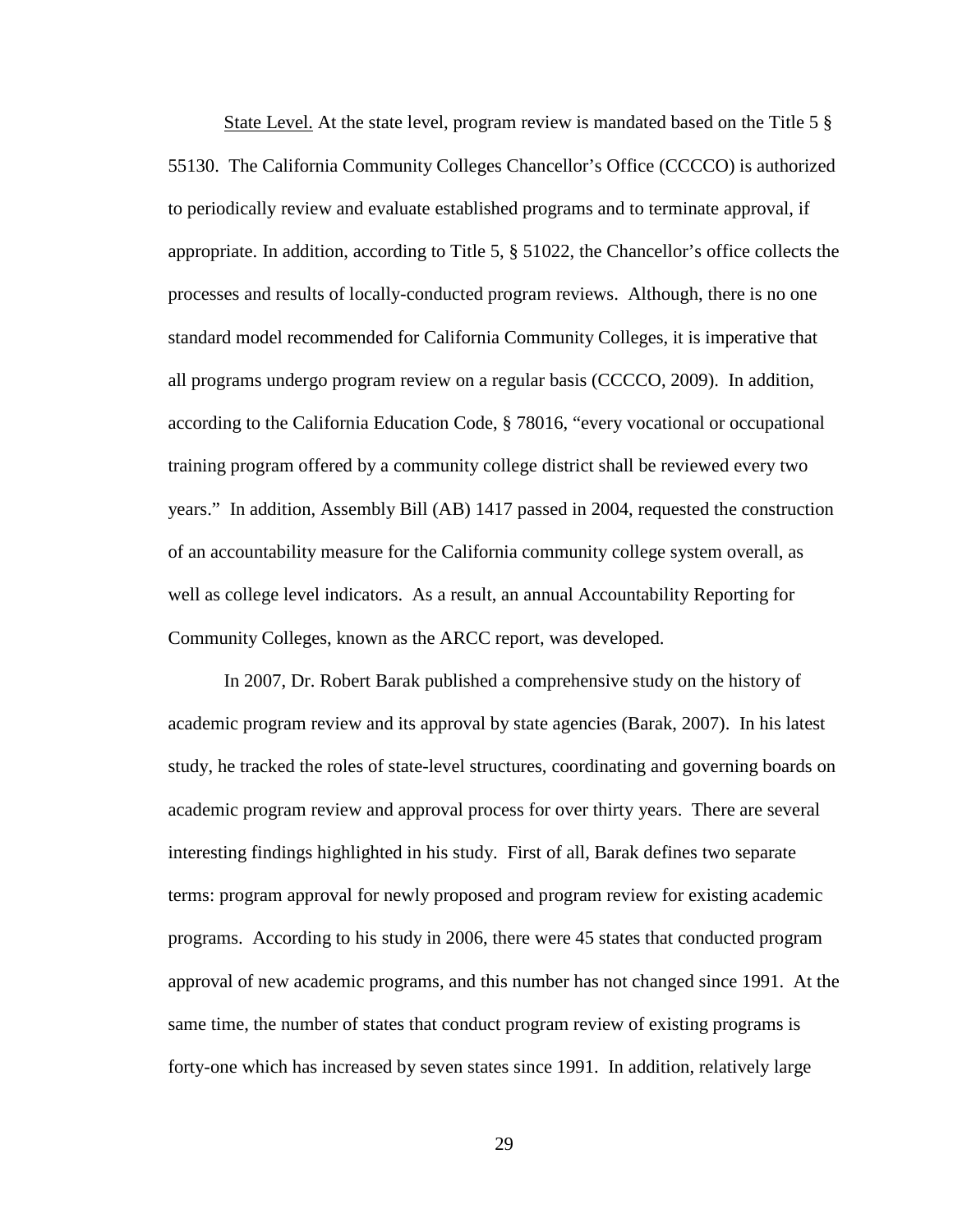numbers of states were considering changes in their policies; eighteen states were planning to change their program approval processes and twenty-five states planning to change their program review processes. The general trends for changes were towards strengthening, but simplifying, the policies and procedures.

California is one of the few states where the state board only conducts the program approval process [\(Barak, 2007\)](#page-175-0). The review and approval of new programs in California is conducted by the California Postsecondary Education Commission's (CPEC) Program Review Committee. This statutory responsibility of the committee is expressed in California Education Code §§ 66903-66904 [\(California Postsecondary](#page-176-0)  [Education, 2008\)](#page-176-0). However, the name of the committee is Program Review; the committee only reviews new programs for approval. Once the program is approved, it is up to the college to review and evaluate the program currency, performance, and effectiveness. For California community colleges, only the programs that meet the following criteria are subject for approval: (a) The program is the first of its type; (b) The program involves intersystem collaboration; (c) New facilities, major renovation, or expenditure is required for the program; (d) The program requires joint-use facilities; and (e) The program involves more than one district, or may impact enrollment levels of neighboring districts. The committee evaluates the proposed programs according to the following seven criteria: student demand, societal needs, appropriateness of the program for institutional and system missions, the number of existing and proposed programs in the field, the total costs of the program, the plan of program quality improvement and maintenance [\(California State Postsecondary Education Commission, 2006\)](#page-176-1). In addition, the commission developed guiding principles for program review: "(a) safeguard the state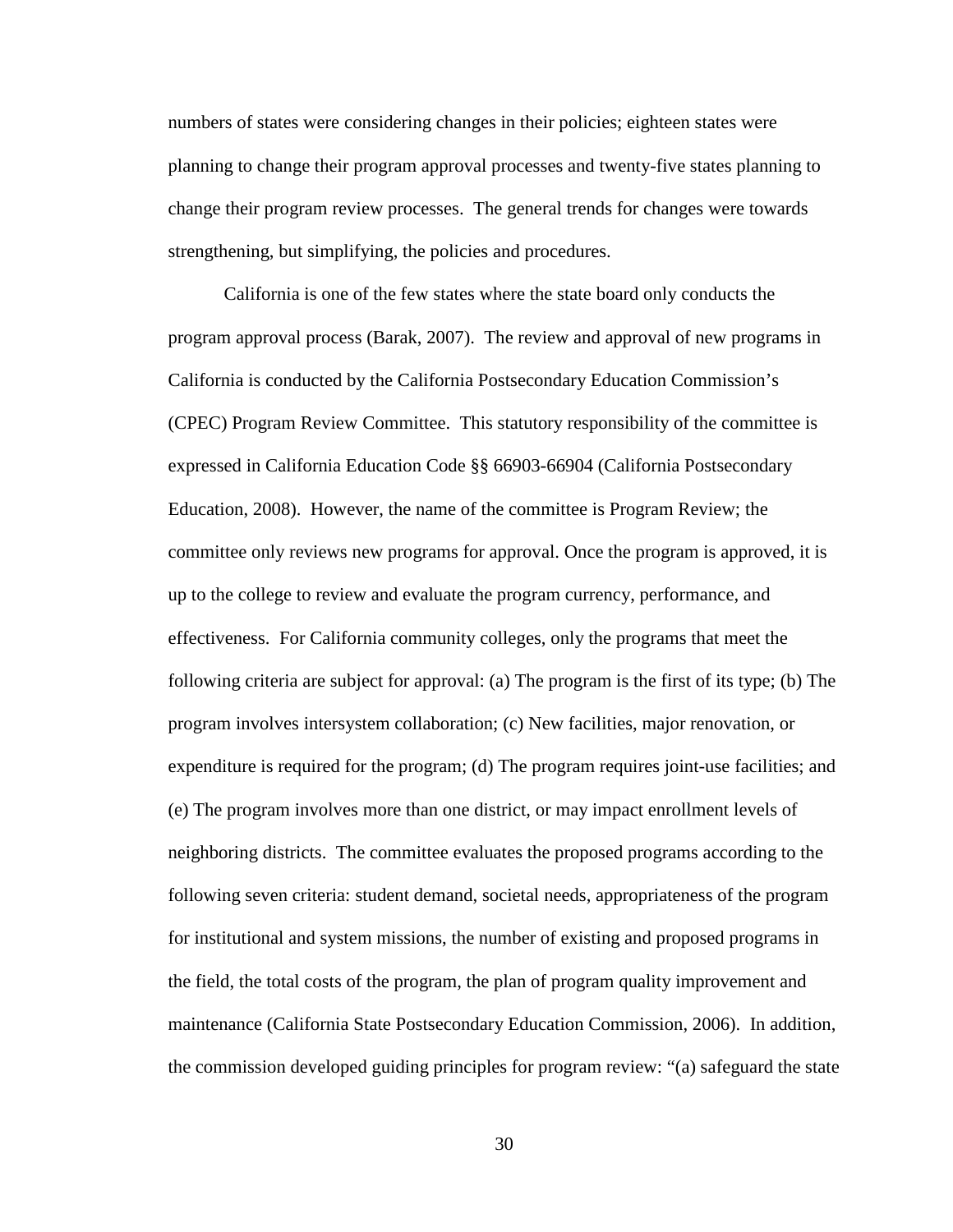against inefficiencies in the allocation of program resources; (b) help ensure that new programs will meet student and societal needs; and (c) ensure that programs are well conceived and that they will have desired educational and social consequences" [\(Wilson,](#page-182-0)  [2009\)](#page-182-0).

Accreditation. As it has been mentioned earlier, a campus-wide program review process that is administered on a regular basis is mandated by the accreditation standards of the ACCJC of the Western Association of Schools and Colleges (WASC).

The accrediting bodies, educational associations of regional or national scope, are the main agencies that accredit educational institutions. Accrediting agencies develop evaluation standards and conduct reviews to assess whether or not identified standards have been met. The goal of accreditation is to ensure that quality education is provided by the institution to students and the community, facilitate transfers across the institutions, and ensure the value of credentials. In addition, accreditation provides access to federal funds, as attainment of accreditation is one of the requirements to qualify for federal financial funds (Biswas, 2006).

There are six regional accreditation agencies serving different clusters of states. The majority of commissions are responsible for both two- and four-year institutions. California, Hawaii and the Pacific territories belong to the same region, which is the only one that has different agencies, WASC for four-year institutions and ACCJC for two-year institutions. Although the accreditation bodies work independently, they are all accountable to the Secretary of Education's National Advisory Committee on Institutional Quality. As it has been mentioned earlier, this committee reviews and approves the association's policies every six years. This approval is required in order for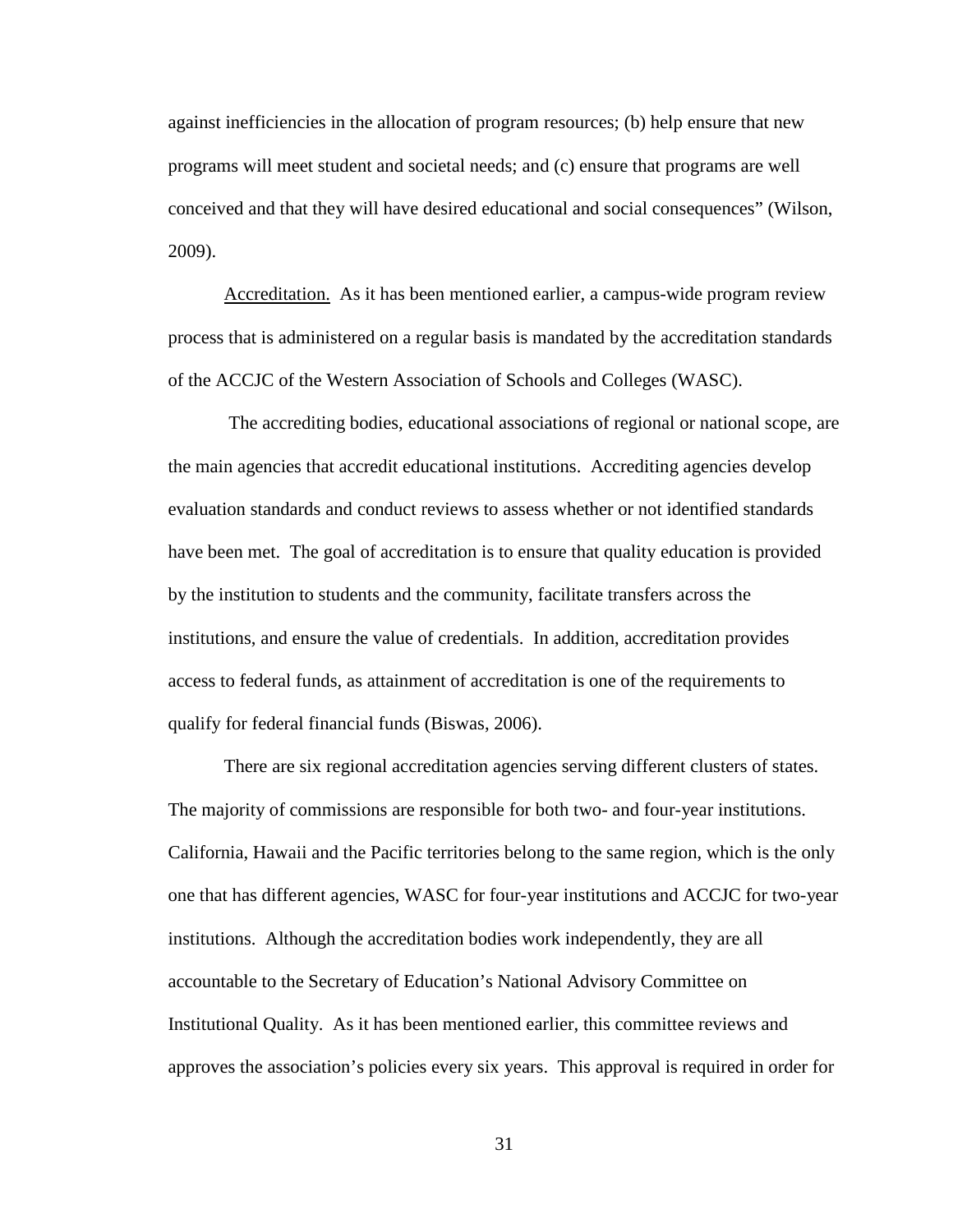a student from an institution to receive federal financial aid. In addition to the Secretary of Education, there is a non-governmental organization, the Council for Higher Education Accreditation (CHEA), which coordinates the work of accreditation agencies as higher education institutions strive to keep the peer-review ideology as a fundamental aspect of accreditation (Biswas, 2006).

*Accreditation process.* The fundamental principle of the current accreditation process is peer-review and self-evaluation. The evaluators are self-selected, experienced staff and faculty from member institutions. Certain procedures are followed to avoid conflicts of interest in the selection of assessment teams at specific institutions. Accrediting bodies publish guidelines and provide training for evaluators, as well as a handbook of criteria, standards, and required documentation for institutions to follow. Publication is mandated by the U.S. Department of Education. The handbook is used by member institutions as a guideline in the process of self-review and assessment to prepare the self-evaluation document. It is very important to have all the stakeholders at the institution involved in this process of self-evaluation. Based on the self-analysis, a selfevaluation is published and delivered to the accreditation visiting team before the sitevisit evaluation. After the review team visit, preliminary findings are presented by the visiting team at the exit interview. The site visit team's report is reviewed by the elected commission of an accrediting agency and the final outcome and recommendations are published. There are different categories of accreditation outcomes which can be grouped into three major results:

1. The institution is accredited or reaffirmed its accreditation, with suggested recommendations to be reviewed according to the schedule requested by the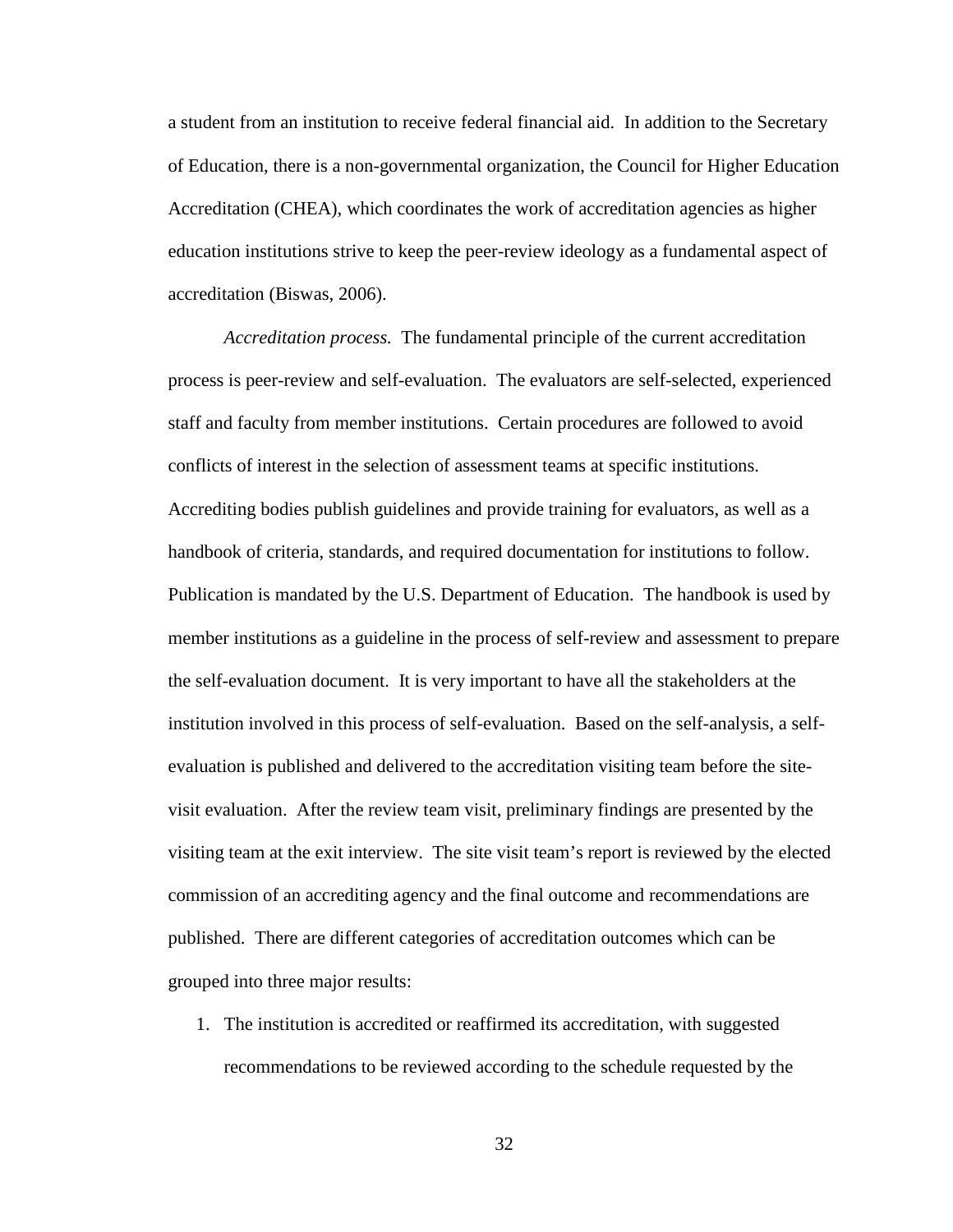commission.

- 2. The institution is put on sanction until certain acute issues are addressed within the time period requested by the commission.
- 3. The institution loses its accreditation.

It is essential for the member institutions to follow the guidelines on accreditation standards and criteria set by the accrediting agencies [\(Biswas, 2006\)](#page-175-1).

If a college receives a recommendation for correcting a deficiency, it is subject to the *two-year rule*. The two-year rule is a federally mandated rule "that requires accrediting agencies to place a two-year deadline on correction of all recommendations that relate to deficiencies" (Fulks, 2008, p. 15). Although this rule has been in place for several years, ACCJC was not implementing it rigorously. In fall 2007, during ACCJC re-authorization process, federal reviewers discovered that this rule had not been enforced and since then, ACCJC has been following the rule attentively (Fulks, 2008).

*ACCJC publications.* In 2002, the ACCJC published new accreditation standards for community colleges, which emphasized several key themes. The "Evaluation, Planning, and Improvement" (EPI) component was one of the key themes established by ACCJC. The EPI should be a cyclical process with the following steps: set goals, plans, and improvements; allocate needed resources; implement plans; evaluate student needs, college programs and services. The EPI provides the foundation for the ACCJC program review requirements.

ACCJC also included Institutional Planning and Evaluation as one of its 21 eligibility requirements: systematically evaluate and publish the accomplishments of institution purposes; provide evidence of planning for institutional improvement; assess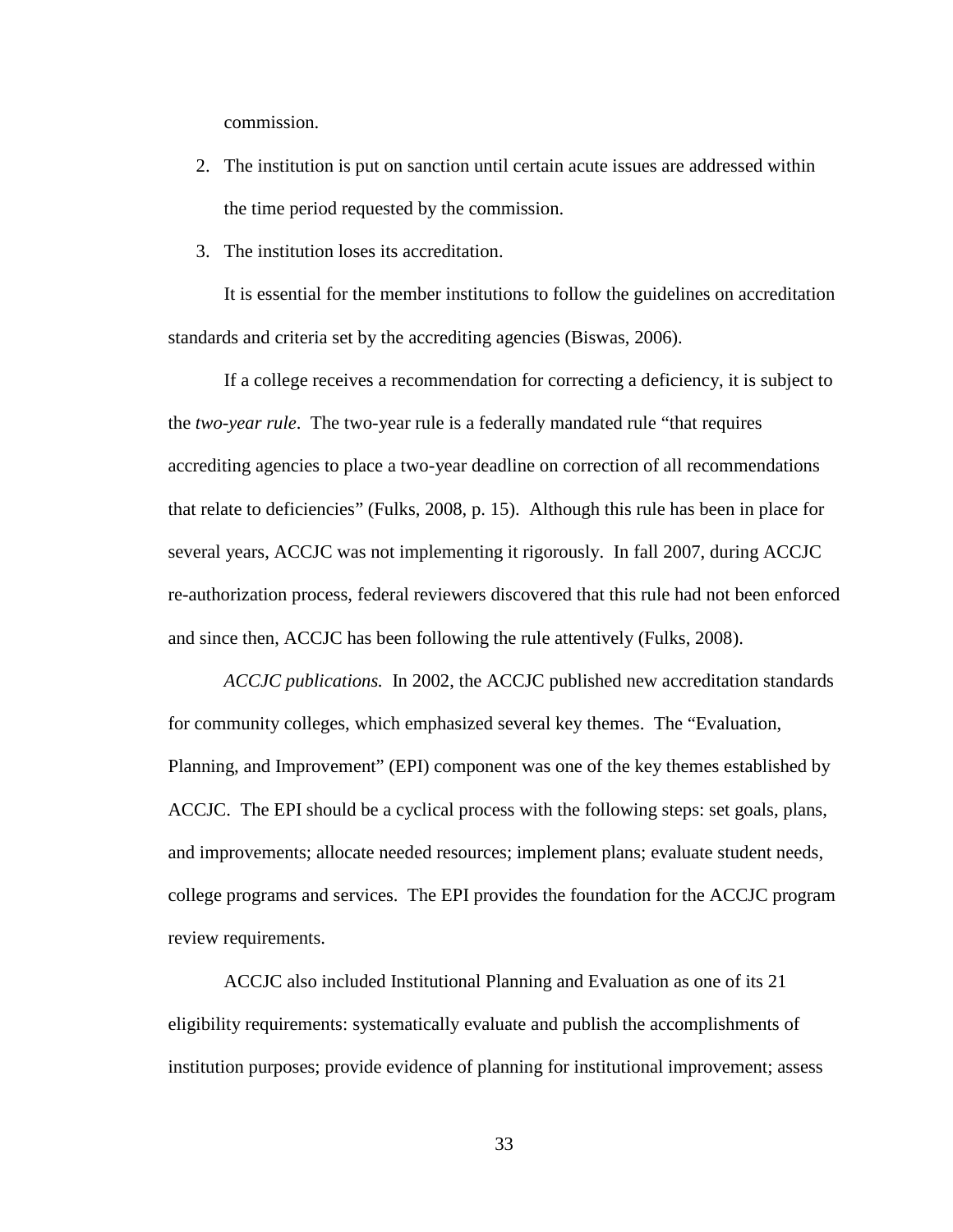progress towards stated goals with systematic cycle of evaluation; integrate planning and resource allocations, implementations, and re-evaluations (ACCJC, n.d.).

The ACCJC accreditation Standard I. Institutional Mission and Effectiveness consists of two sections: Standard I.A. Mission and Standard I.B. Improving Institutional Effectiveness. To meet the Standard I.B., the institution should provide evidence that it:

- 1. Collects and uses student achievement and student learning outcomes data
- 2. Conducts program review and other ongoing, systematic evaluation
- 3. Uses systematic assessment and planning to improve educational effectiveness and institutional quality (ACCJC, n.d.)

In 2007, the Commission developed and published, "Rubrics for Evaluating Institutional Effectiveness." These Rubrics highlight three major themes: Part I - Program Review, Part II - Planning, and Part III - Student Learning Outcomes. These rubrics are helpful in assessing an institution's needs to achieve full compliance with the current accreditation standards. Each Rubric has four levels of Implementation: Awareness, Development, Proficiency, and Sustainable Continuous Quality Improvement. For Part I- Program Review and Part II- Planning, it is expected that an institution should be at the fourth level of implementation. For Part III- Student Learning Outcomes, the ACCJC established that colleges should reach the proficiency level of implementation by 2012 [\(ACCJC, 2007\)](#page-175-2).

Consequently, if a college fails to establish a program review process that is datadriven, sustainable, and with campus-wide participation the institution will most likely receive a recommendation on program review [\(ACCJC, 2009\)](#page-175-3).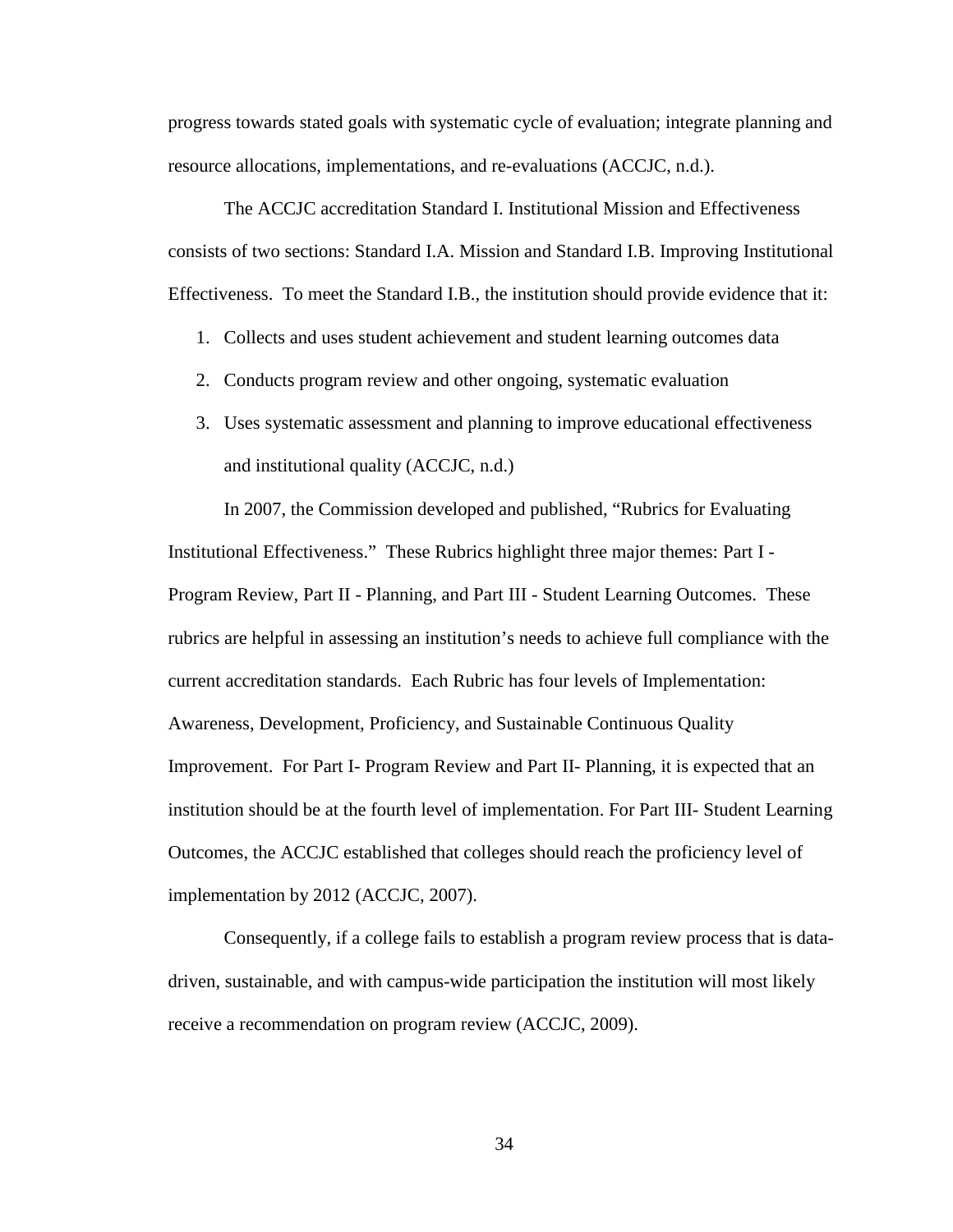**Communities and the press**. In the early 1980's, to respond to the growing concern related to the U.S. public education system, the Department of Education founded the National Commission on Excellence in Education (NCEE). In 1983, the commission published the "A Nation at Risk" report. The report highlighted several fundamental issues of the U.S. education system which triggered significant reaction in the community and the press. The next wave of accountability pressure was initiated after the report titled "A Test of Leadership: Charting the Future of U.S. Higher Education", which was published in 2006 by the Federal Commission on the Future of Higher Education. The report is better known as the "Spellings Report," as it has been frequently cited by Margaret Spellings, the Secretary of U.S. Department of Education. Despite the controversies and criticism against the report, it had a strong impact in triggering nationwide attention and focus on accountability in higher education (Ewell, 2008). In the same 2006, National Center for Public Policy and Higher Education published "Measuring Up", a collective and individual states' report card on higher education with international comparison.

In California, several controversial and high profile reports have been published by the Institute for Higher Education Leadership and Policy (IHELP) located at California State University, Sacramento. In 2006, the Institute published "The Grades are In: Is California Higher Education Measuring Up," which attempted to highlight the issues that resulted in low achievement on the "Measuring Up" indicators. In 2007, the IHELP published "Rules of the Game: How State Policy Creates Barriers to Degree Completion and Impedes Student Success in the California Community Colleges**"** and **"**Beyond the Open Doors Increasing Student Success in the California Community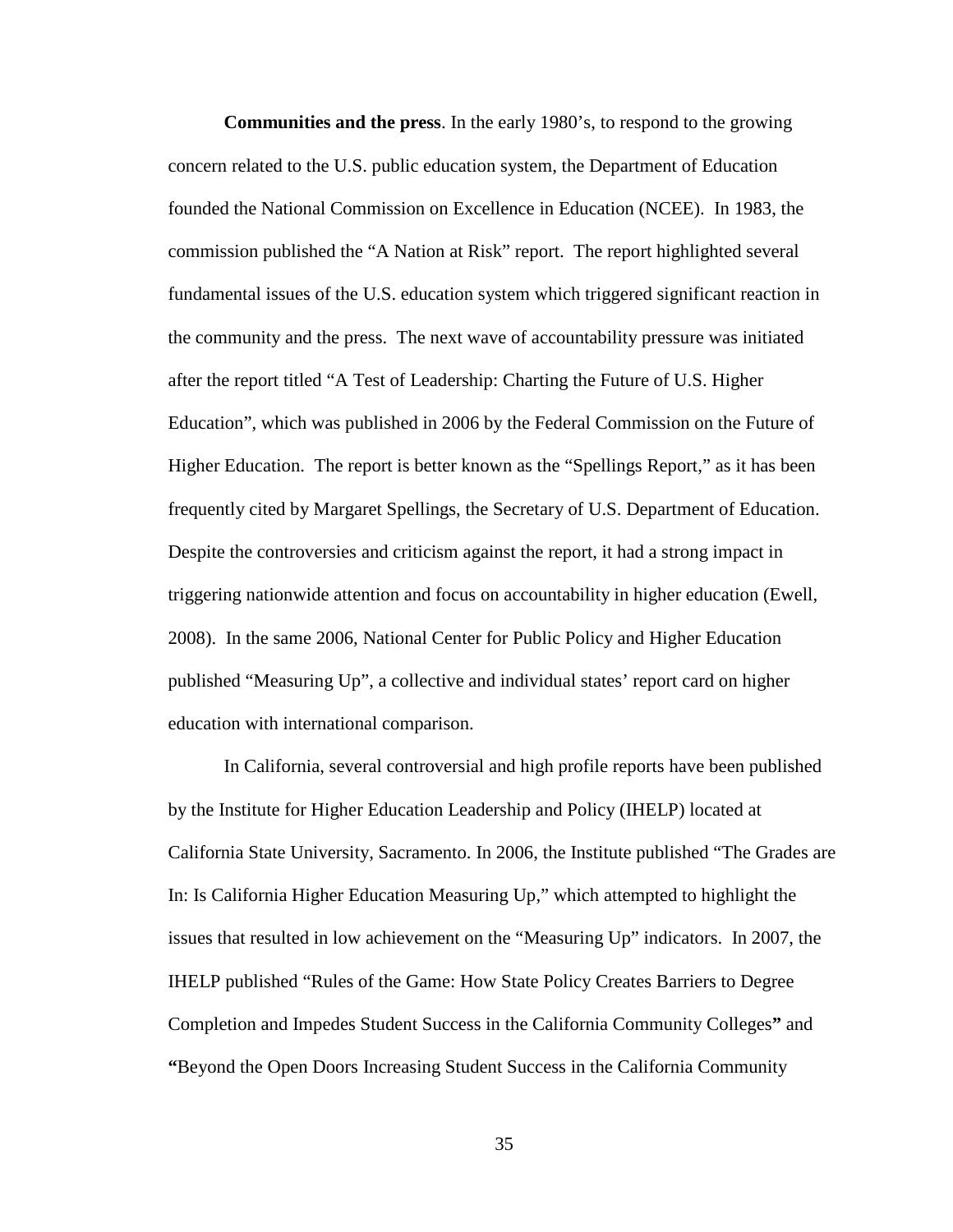Colleges", reports that marked a new accountability era in California. In October 2010, the IHELP published the **"**Divided We Fail" and "Divided We Fail in LA" reports, which resonated in the community and several round table discussions, were organized with Los Angeles community members to address the issues presented in the report.

**Imputing factors: program review context.** In the framework of the current study, program review is the innovation. The following topics will seek to cover the program review context: program review studies and publications; purpose of program review; characteristics of the successful program review.

Program review studies and publications. Large numbers of research studies on program review have been published in the late twentieth century. Reading research studies and articles from the early nineties, it is shocking to find such a high correlation between the issues that higher education was facing twenty-five years ago and now.

There were several early publications covering institutional effectiveness, educational innovation, organizational change, and program review in depth, which laid the foundation for this study. These are the research studies by: Arthur Levine (1980), "Why Innovation Fails"; Michael Huberman and Matthew Mills (1984), "Innovation Up Close"; Clifton Conrad and Richard Wilson (1985), "Institutional Approaches, Expectations, and Controversies"; Barbara Curry (1992), "Instituting Enduring Innovations: Achieving Continuity of Change in Higher Education"; Robert Barak and Barbara Breier (1995), "Successful Program Review"; Nichols el al. (1996), "Institutional Effectiveness Practical Guide"; Peter Senge (1996), "The Fifth Discipline"; Trudy Banta (1999), "Assessment in Community Colleges"; Adrianna Kezar (2001), "Understanding and Facilitating Organizational Change in the 21st Century."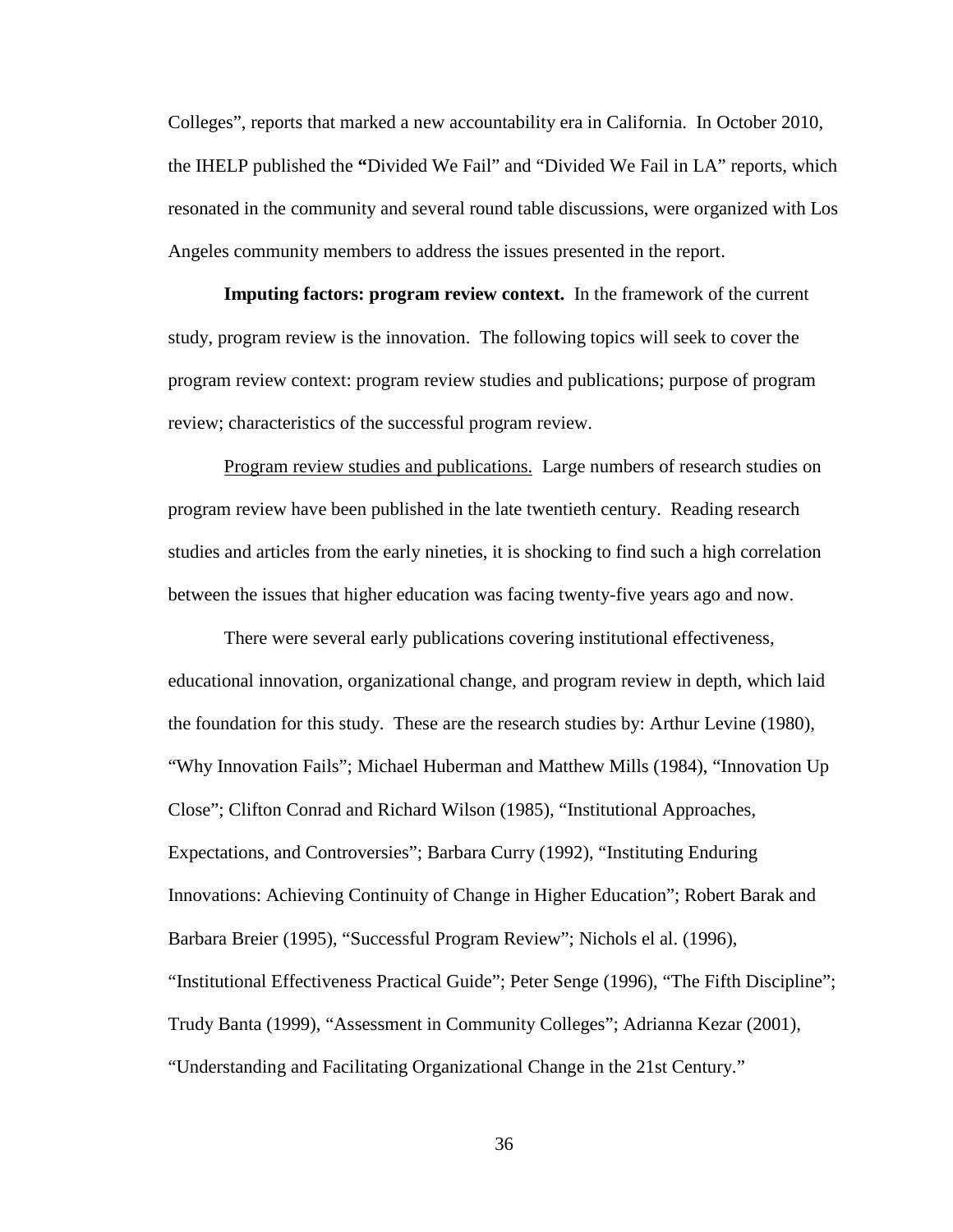Unfortunately, there have been only a few recent research-publications on program review. Majority of these publications are California-related or examples of a program review process implemented at a specific institution. In addition, in the search for dissertation abstracts, I was able to locate only five doctorate-level studies on the program review topic since 2000. Three out of five were studies done in California.

In response to increased attention on accountability and results of program review for community colleges, the ASCCC charged the Educational Policies Committee to create a special workgroup on program review [\(ASCCC, 2009b\)](#page-175-4). In spring of 2009, the ASCCC (2009b) adopted a new white paper by the Educational Policies Committee, "Program Review: Setting a Standard." This paper was an update of the white paper adopted in spring 1996. Several drafts of this paper have been presented at numerous venues, including, but not limited to, ASCCC plenary sessions, Accreditation, SLO, and Curriculum Institutes of ASCCC, as well as the Student Success Conferences [\(ASCCC,](#page-175-4)  [2009b\)](#page-175-4). Taking into account the amount of work and number of people that shaped these two publications, these white papers have been extensively cited in this chapter.

Another white paper on program review was published in 2010 by the Research and Planning Group for California Community Colleges (RP Group). The RP Group is a nonprofit professional organization run mainly by institutional researchers for California community colleges. It is one of the most influential and well-respected organizations in the California community college system. The paper was published in the Inquiry Guide series of Bridging Research Information and Culture (BRIC) Technical Assistance Program [\(Meehan, 2010\)](#page-179-0). The goal of this paper was to provide guidance for California community colleges on how to develop and implement a program review. In addition,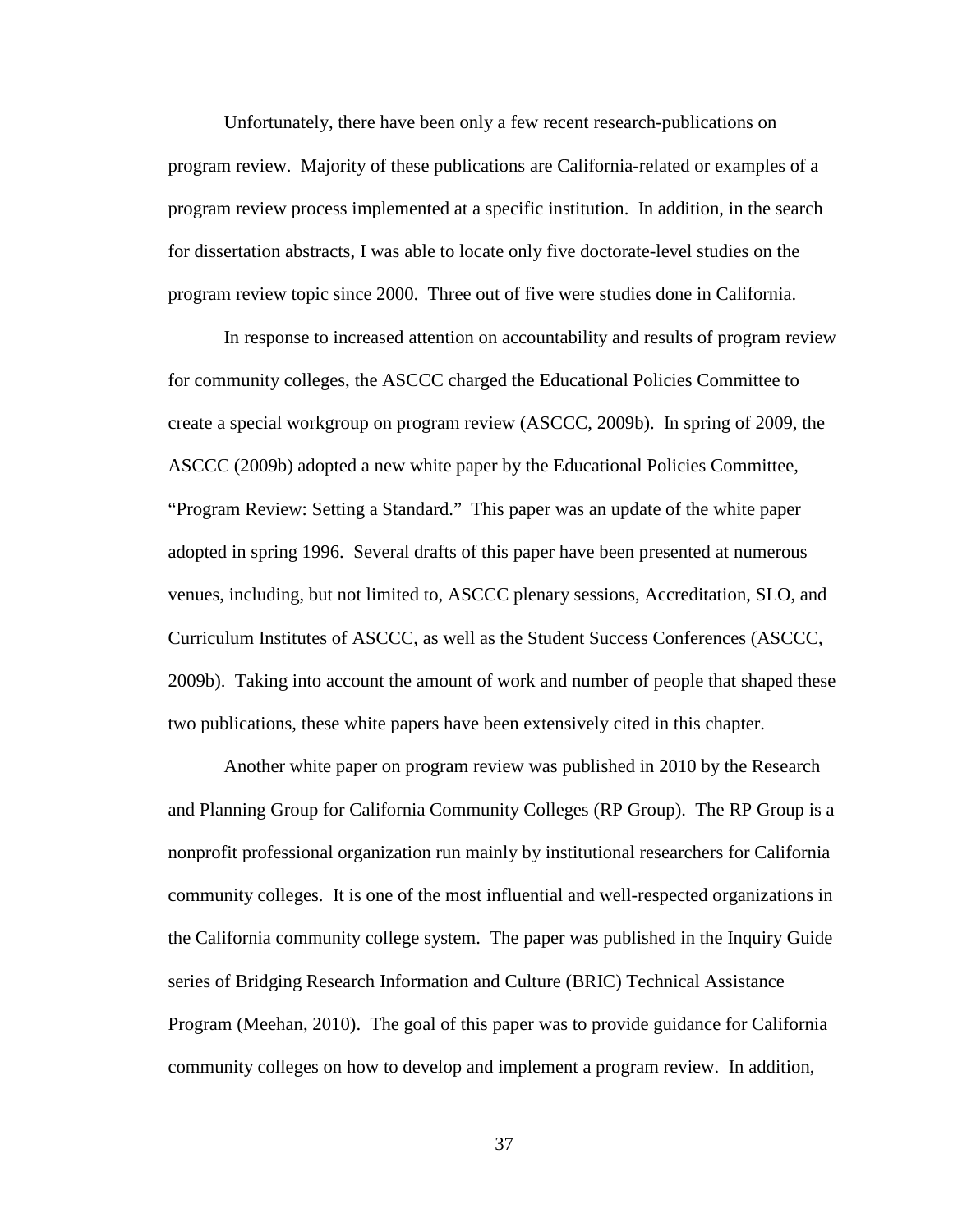the paper provides examples of key performance indicators for instructional, student services, and administrative services program review

Purpose of program review.As there are many definitions of program review, it is not surprising that the purpose of program review is seen differently by researchers and practitioners. For example, Hendricks and Cooney identify the purpose of program review into three categories: accountability, program improvement, and information dissemination [\(Hendricks & Cooney, 1992\)](#page-178-0). According to the national study of 452 institutions, lead by Barak and Sweeney, the main purpose of program review is program improvement (1995). Another nation-wide study on program review was done by Joseph Hoey in 1993. His study targeted single community college districts across the nation. It was a quantitative study focused on the use of program review results. One hundred and fifty-two (152) community colleges across the nation participated in this study. The results of the study highlighted that program review is widely used by community colleges and it has two main purposes: accountability and program improvement [\(Hoey,](#page-178-1)  [1995a\)](#page-178-1).

According to Gentemann et al., it is essential that the focus of program review be student learning outcomes and institutional improvement, rather than only using it as an accountability tool [\(Gentemann, Fletcher, & Potter, 1994\)](#page-178-2). In fall 2000, John Welsh and Jeff Melcalf led a study which surveyed 168 institutions accredited by Southern Association of Colleges and Schools (SACS). The focus of the study was to identify the differences in attitude of faculty and administrator towards institutional effectiveness activities. Based on the findings, the first recommendation of these authors was that, in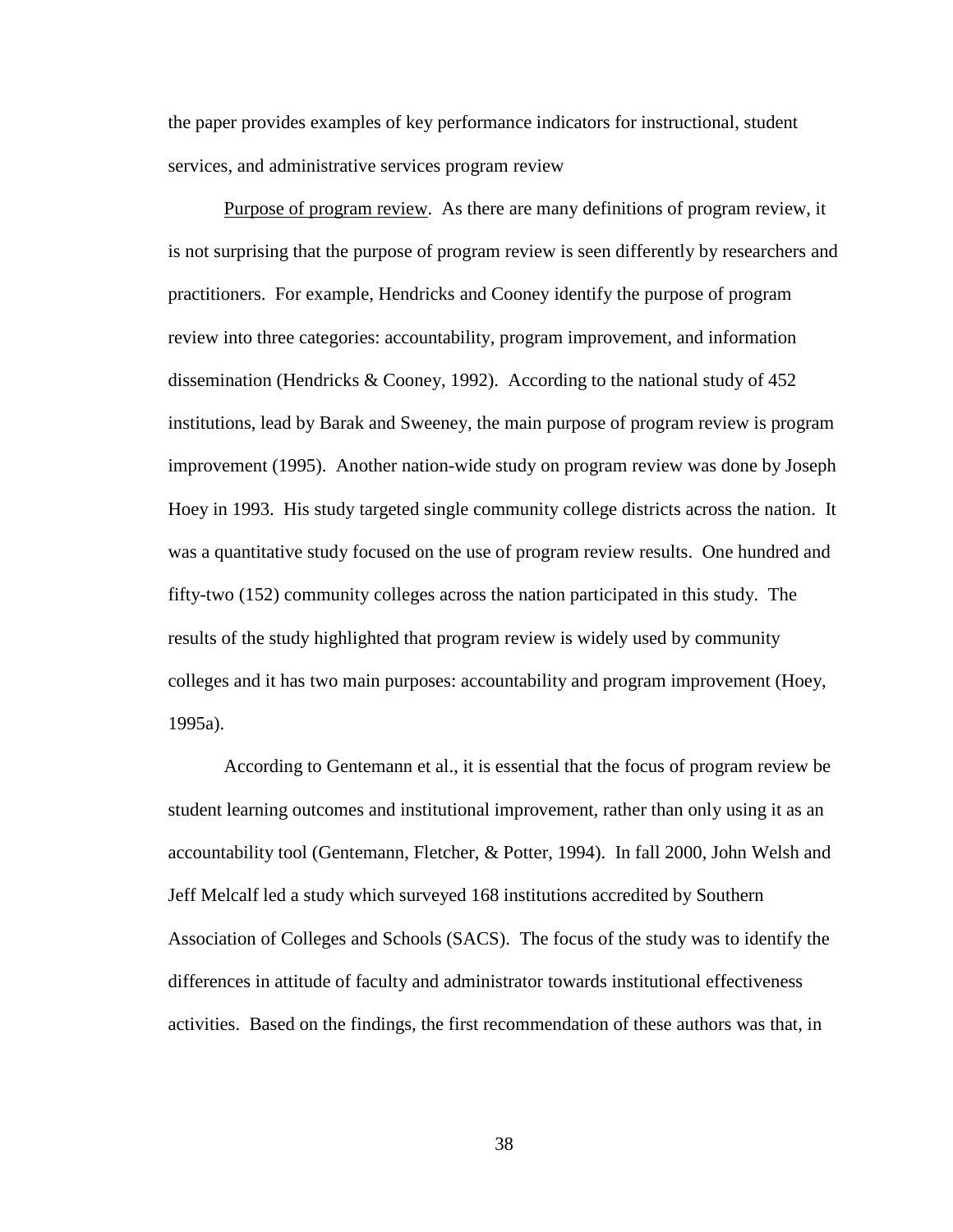order to get faculty involvement in institutional processes, the primary focus should be program and institutional improvement, rather than accountability.

Communication that includes dialogue and information sharing, is a critical component of institutional effectiveness and a valuable purpose of program review [\(Hasson & Meehan, 2010\)](#page-178-3). For example, program review can help with networking with peers involved in program review, as well as lobbying and promoting a particular program [\(Hendricks & Cooney, 1992;](#page-178-0) [Welsh & Metcalf, 2003\)](#page-182-1).

Table 1 summarizes the literature on program review purposes that could be classified into 5 themes: (a) Accountability - in general, to meet state- and federal-level mandates, to demonstrate institutional responsiveness to the community, in using state resources, to meet accreditation requirements; (b) Improvement - in general, to improve the quality of teaching and learning, to foster continuous quality improvement, to increase institutional aspirations, to improve the quality of instruction and services, to update programs and services; (c) Communication - information dissemination, dialogue, and acknowledgement of accomplishments and academic excellence; (d) Decision making - for allocation and reallocation of resources, program discontinuance, to develop new programs and theory generation; and (e) Evaluation and Assessment - assess and evaluate program quality, analyze program direction and content, performance assessment, and quality assurance.

Table 1 provides a visual analysis of the literature on the purposes of program review. Please note that for the simplicity of reading the table, it will use the following marking convention: "Y" indicates that the author or authors mentioned the indicated purpose in their work.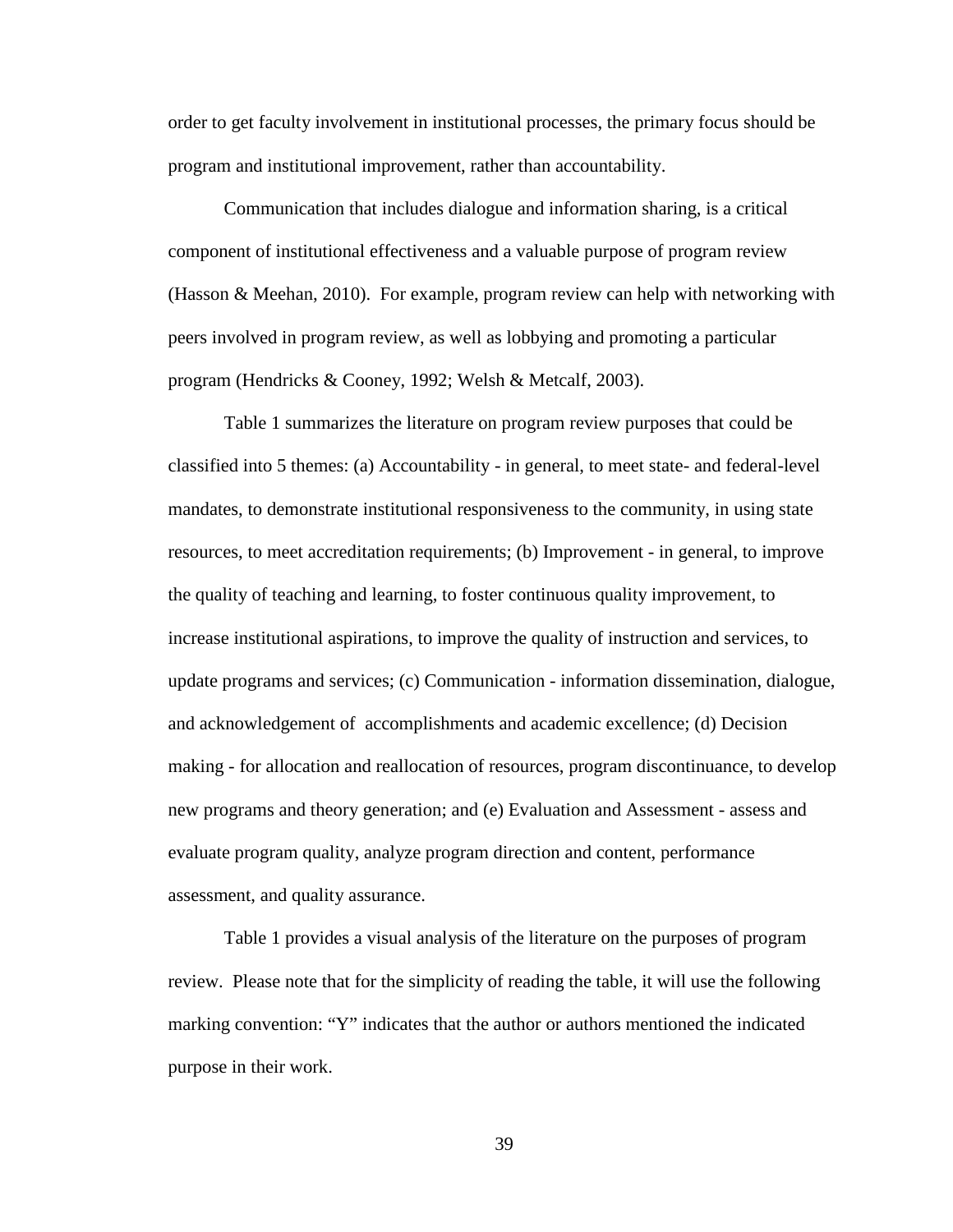## Table 1

## Program Review Purpose

| Source               | Account-<br>ability | Improv-<br>ement | Communi-<br>cation | Decision<br>making | Evalua-<br>tion |
|----------------------|---------------------|------------------|--------------------|--------------------|-----------------|
| Conrad &             |                     |                  |                    |                    |                 |
| Wilson, 1985         | Y                   | Y                |                    | Y                  |                 |
| Barak &              |                     |                  |                    |                    |                 |
| <b>Breier</b> , 1990 | Y                   | Y                |                    | Y                  | Y               |
| Hendricks            |                     |                  |                    |                    |                 |
| & Cooney, 1992       | Y                   | Y                | Y                  | Y                  |                 |
| Hoey,                |                     |                  |                    |                    |                 |
| 1995a                | Y                   | Y                |                    |                    |                 |
| Gentemann            |                     |                  |                    |                    |                 |
| et al., 1994         | Y                   | Y                |                    | Y                  |                 |
| Welsh &              |                     |                  |                    |                    |                 |
| Metcalf, 2003        | Y                   | Y                | Y                  |                    |                 |
| <b>CPEC</b>          |                     |                  |                    |                    |                 |
| 2006&2008            | Y                   |                  |                    | Y                  |                 |
| Pitter,              |                     |                  |                    |                    |                 |
| 2007                 |                     | Y                |                    | Y                  | Y               |
| Bresciani,           |                     |                  |                    |                    |                 |
| 2006                 | Y                   | Y                |                    |                    |                 |
| ASCCC,               |                     |                  |                    |                    |                 |
| 2006 & 2009          |                     | Y                | Y                  |                    | Y               |
| ACCJC,               |                     |                  |                    |                    |                 |
| 2003 & 2009          | Y                   | Y                | Y                  | Y                  | Y               |
| Hasson &             |                     |                  |                    |                    |                 |
| Meehan, 2010         | Y                   | Y                | Y                  | Y                  | Y               |

**Imputing factors: characteristics of successful program review.** Based on reviewed literature, a successful and effective program review has several characteristics. For example, Joseph Hoey, in his article "Organizational Factors in Program Review," highlighted the following factors that are involved in the use of program review results: purpose of program review; stakeholders' involvement; leadership support for program review; organizational communication; organizational centralization; locus of evaluation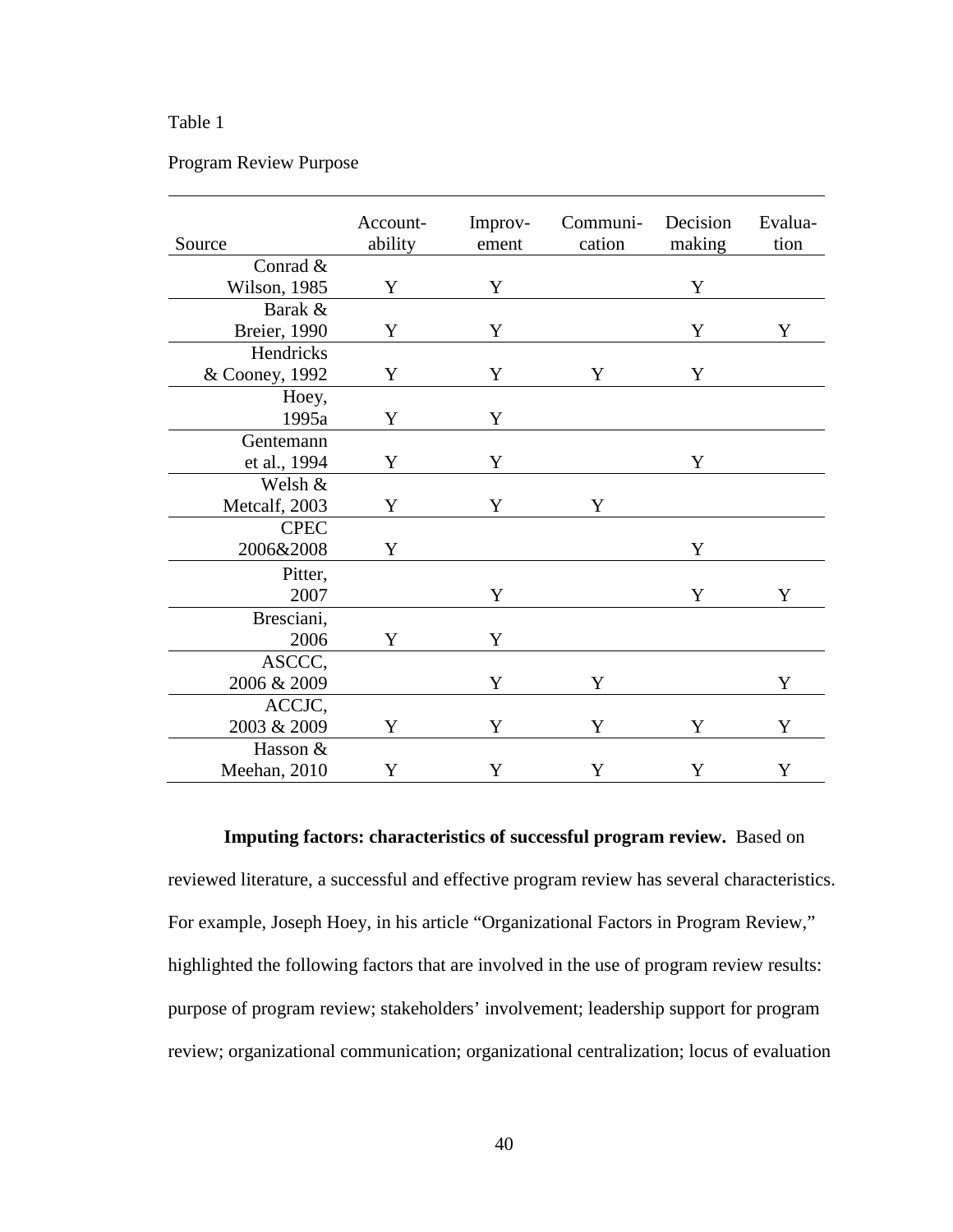function; institutional size; accreditation agency [\(ASCCC, 2009b;](#page-175-4) [Barak & Breier, 1990;](#page-175-5) [Hendricks & Cooney, 1992;](#page-178-0) [Hoey, 1995b\)](#page-178-4).

Stakeholders.According to DiMaggio, the success of institutionalization highly depends on the "relative power of the actors who support, oppose," or influence it [\(Scott,](#page-181-1)  [2008\)](#page-181-1). Thus, the stakeholders play a central role in institutionalization of the program review process.

In their presentation "Changing the Future: Program Review and Evaluation as Tools for Growth," Hendricks and Cooney highlighted three main factors that will affect the outcome of a program review: the purpose of the particular program review; who was involved in the program review process; and who and when will the results of the program review be used [\(Hendricks & Cooney, 1992\)](#page-178-0).

*Leadership and institutional support*. Successful development and implementation of a program review process is impossible without strong leadership and support. Faculty leadership and institutional support for time, materials, and support staff are vital to demonstrating commitment [\(ACCJC, 2009\)](#page-175-3). Thus, a separate budget must be allocated for program review management [\(ASCCC, 1996\)](#page-175-6). Institutional research is another administrative support that must be allocated in the program review process. Leadership support from the institution's top management is essential for the success of the program review process, but even more critical for its institutionalization. Otherwise, it will become an futility exercise without practical application and use (Cistone  $\&$ [Bashford, 2002\)](#page-176-2). At the same time, academic administrators are in the middle of the battle between external pressure for change and resistance to change [\(Welsh & Metcalf,](#page-182-1)  [2003\)](#page-182-1). Thus, the administration is essential in ensuring that program review becomes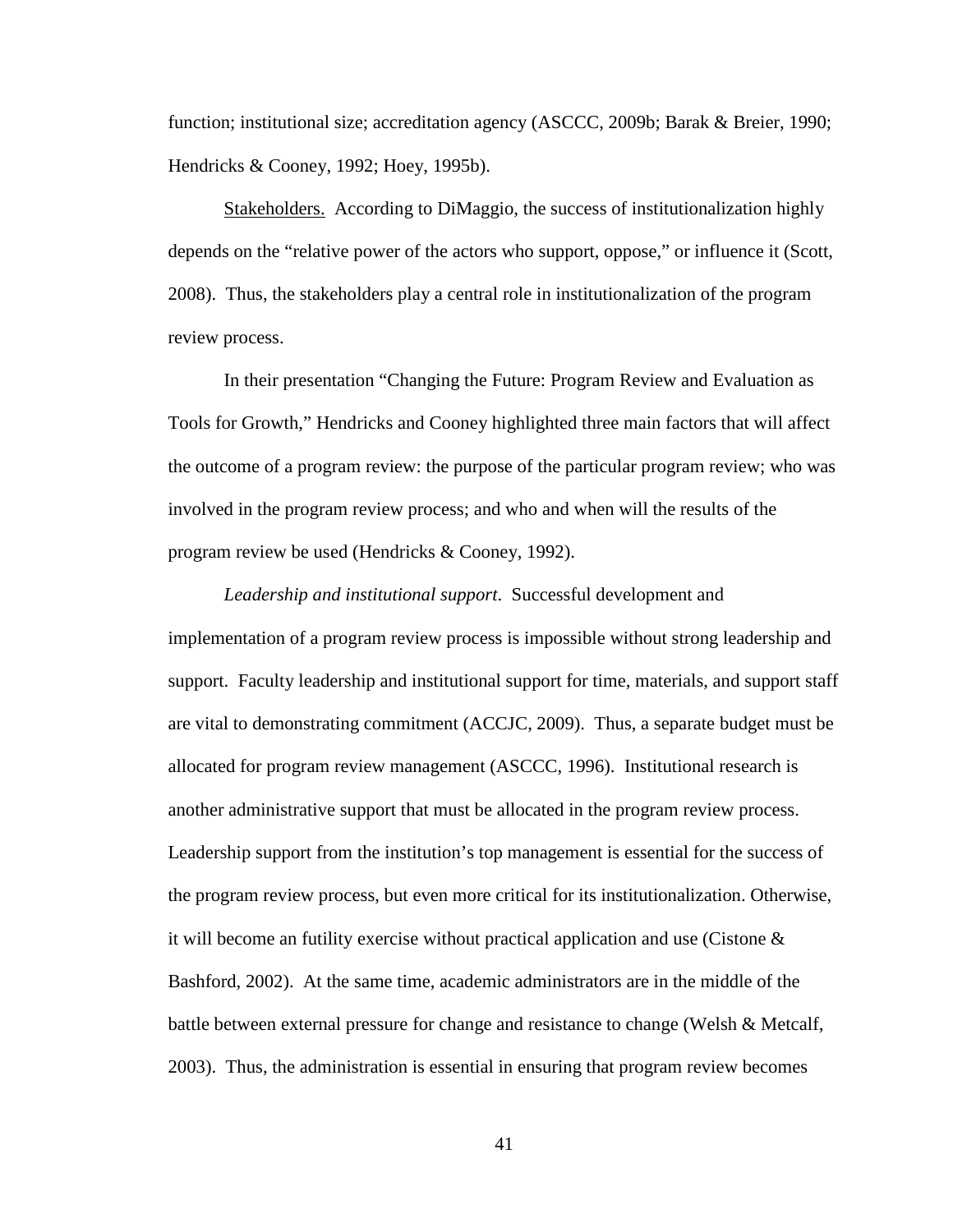integrated in the institution. It is imperative that the college administration believes and follows the program review processes and its recommendations [\(ASCCC, 2009a](#page-175-2)).

*Faculty-led process.* Faculty involvement is critical to making program review an integrated part of institutional assessment [\(Gentemann, et al., 1994;](#page-178-2) [Welsh & Metcalf,](#page-182-1)  [2003\)](#page-182-1). Involving faculty in program review is a challenge that many institutions face. In many cases, many faculty members see it as an administrative, hierarchical process of extra work. Even more, they fear that program review is threatening their control over curriculum. At the same time, faculty involvement in this process increases faculty support [\(Welsh & Metcalf, 2003\)](#page-182-1).

To address these issues and to emphasize the importance and leading role of faculty in the program review process, in spring 1996 the Academic Senate for California Community Colleges adopted the Educational Policies Committee's white paper, "Program Review: Developing a Faculty-Driven Process" [\(ASCCC, 1996\)](#page-175-6). The paper was the outcome of several years of work and input from a large number of faculty and research leaders in the state. The paper provides the history and regulations related to program review in the U.S. and California, in particular. Although the role of the academic senates and the faculty is the main focus of the paper, it provides a very detailed analysis of the purpose, linkages, and considerations in developing and implementing the program review process in California community colleges.

As it is indicated in the 2009 ASCCC paper, *Program Review: Setting a Standard*, "program review must be a faculty-led process, motivated by professionalism and the desire to make community college programs relevant, effective, and exemplary" (p. 8). Although program review has gained high attention in recent years, it has a long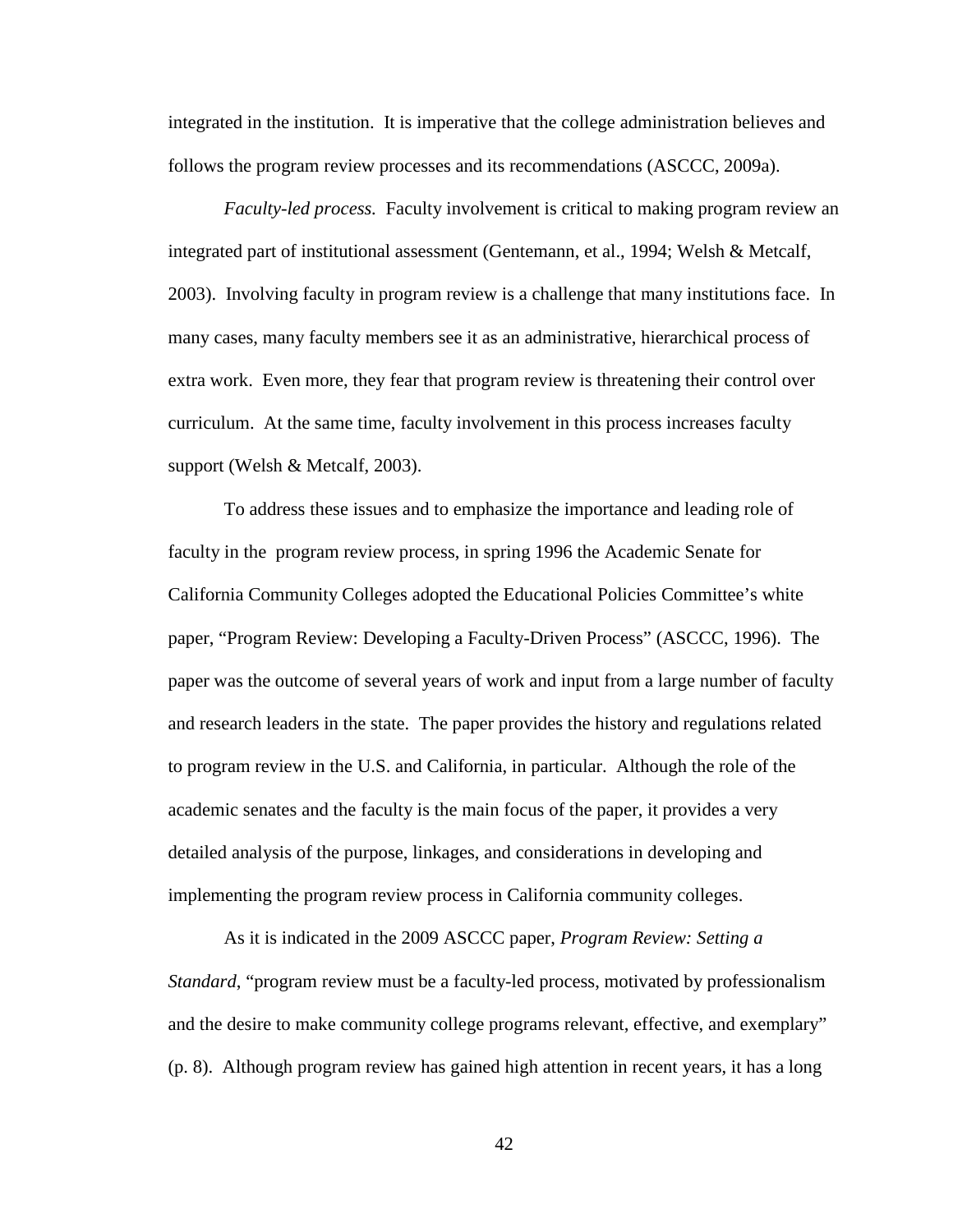history and several evolutionary stages. Historically, faculty expressed high interest in program review, due to the several critical roles program review may play at an institution. One of these roles is the connection of program review to program elimination [\(ASCCC, 1996\)](#page-175-6). To address this concern, in 1998, a paper on program discontinuance was developed by the state Academic Senate. The paper highly recommended the creation of documented institutional policies on program discontinuance that is separate from the program review process.

Another factor driving high interest of faculty in program review was the response to new legislative mandates, such as Senate Bill 645 and the School Accountability Report Card. For example, Preposition 98 (1988) explains that "it is the intent of the People of California to ensure that our schools spend money where it is most needed. Therefore, this Act will require every local school board to prepare a School Accountability Report Card to guarantee accountability for the dollars spent."

These legislative actions initiated a process in enabling development of a funding allocation formula that will be linked to performance-based indicators. In response to these mandates, Title 5, Article 2, § 53200 was adopted by the Board of Governors for California Community Colleges [\(ASCCC, 1996\)](#page-175-6). This article is known as the '10 plus 1' regulation, which requires that all academic and professional matters should be consulted collegially with the institution's academic senate. Program review is listed among the eleven items of this article. According to this regulation, any academic and professional matter should be (a) developed "relying primarily upon the advice and judgment of the academic senate"; or (b) the district "and the academic senate shall have the obligation to reach mutual agreement" (Title 5, p. 325). Thus, this regulation is legally enforcing the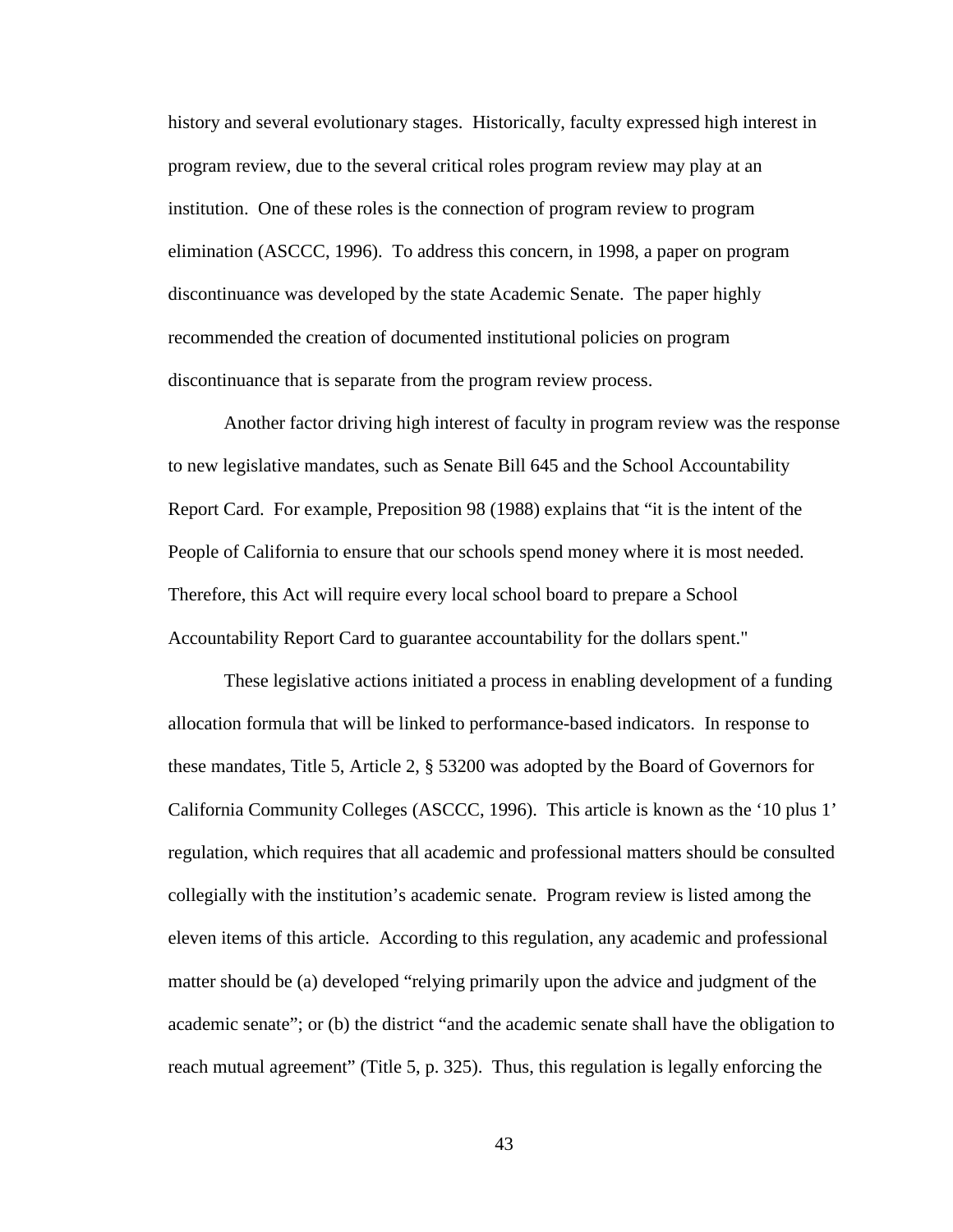central role of the academic senate in the program review process at a community college in California.

Constantly updated and foster self-renewal. Program review should serve as a mechanism for program performance assessment, recognition, and acknowledgment. Through the program review process, a program is evaluated based on its ability to allow students to obtain transfer-ready status or prepare for employment. Program review may highlight the need for additional resources, reorganization of the program, or development of a new program. The outcome of program review should lead to an improved quality of instruction and services [\(ASCCC, 1996,](#page-175-6) [2009b\)](#page-175-4)*.*

There is no single model for program review that will fit all colleges. A program review process should be locally developed and driven by institutional culture and philosophy [\(ASCCC, 1996,](#page-175-6) [2009b\)](#page-175-4). At the same time, it should be constantly reviewed and updated in order to meet the current needs of an institution [\(Barak & Breier, 1990;](#page-175-5) [Cistone & Bashford, 2002\)](#page-176-2).

Linked to planning and budgeting. Integrated planning is a holistic approach that connects institutional mission and vision to its priorities and resource allocation through participatory governance process [\(ACCJC, 2009\)](#page-175-3). In addition, program review should be linked to campus planning for better utilization of resources and increased quality. Recommendations developed through a program review process should be considered when resources are allocated or prioritized. At the same time, the connection could be two-sided, which means that in order to establish legitimate goals, budget constrains should be taken into account [\(ASCCC, 2009a](#page-175-2); ASCCC, 1996; ACCJC, 2003).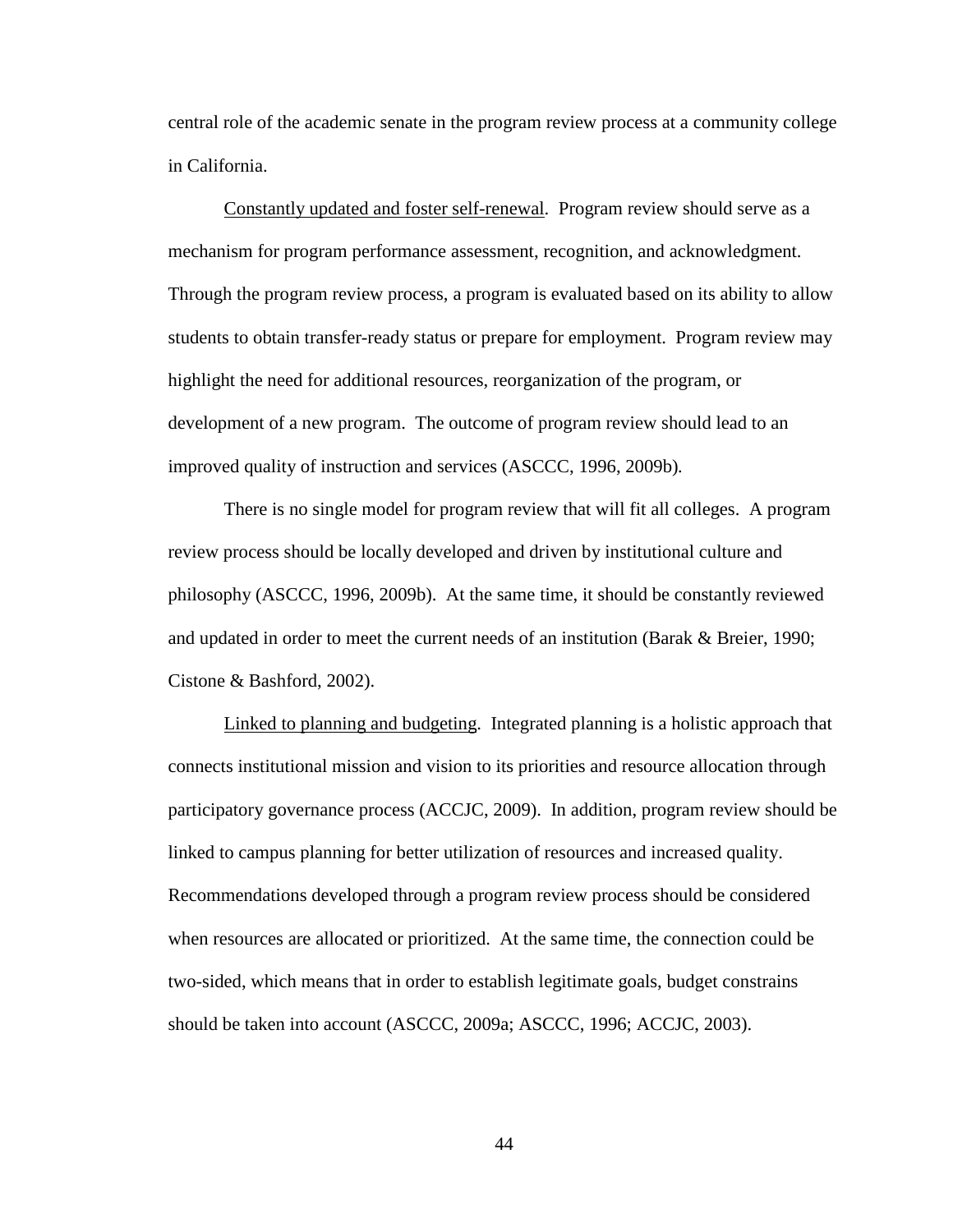A comprehensive, nation-wide study including public and private, two- and fouryear higher education institutions was done on program review from 1993 – to 1994. Robert J. Barak was the leading researcher on this study. Four-hundred-fifty-two (452) institutions participated in phase one, completion of the survey instrument; thirty-two (32) institutions participated in phase two, which consisted of a telephone interview. The study was focused on the use of program review and its integration with institutional planning, budgeting, and assessment. In particular, the study focused on whether the implemented program review practices are integrated with institutional planning, budgeting, and assessment. If they are, is this integration successful? The results of the study showed that the majority of institutions found program review useful in the budget reduction processes; eighty-five percent (85%) use program review in institutional planning; among the institutions that use program review in planning, only 4% reported that it doesn't work well; seventy-seven percent (77%) of all institutions reported that program review and budgetary processes are integrated; sixty-three percent (63%) indicated integration of program review and student learning outcomes. Leadership and communication were identified as the most critical factors in successful integration of the processes. The other important factors of success were the quality of the planning, budgeting, and assessment processes at an institution. The factors that contribute to successful program review are the same as the factors that contribute to the budgeting and assessment processes at an institution [\(Barak & Sweeney, 1995\)](#page-175-7).

The University of Maryland System (UMS) provides a good example of the integration of program review in planning and budgeting [\(Eaton & Miyares, 1995\)](#page-178-5). The impetus for change in the UMS program review process came from the Maryland Higher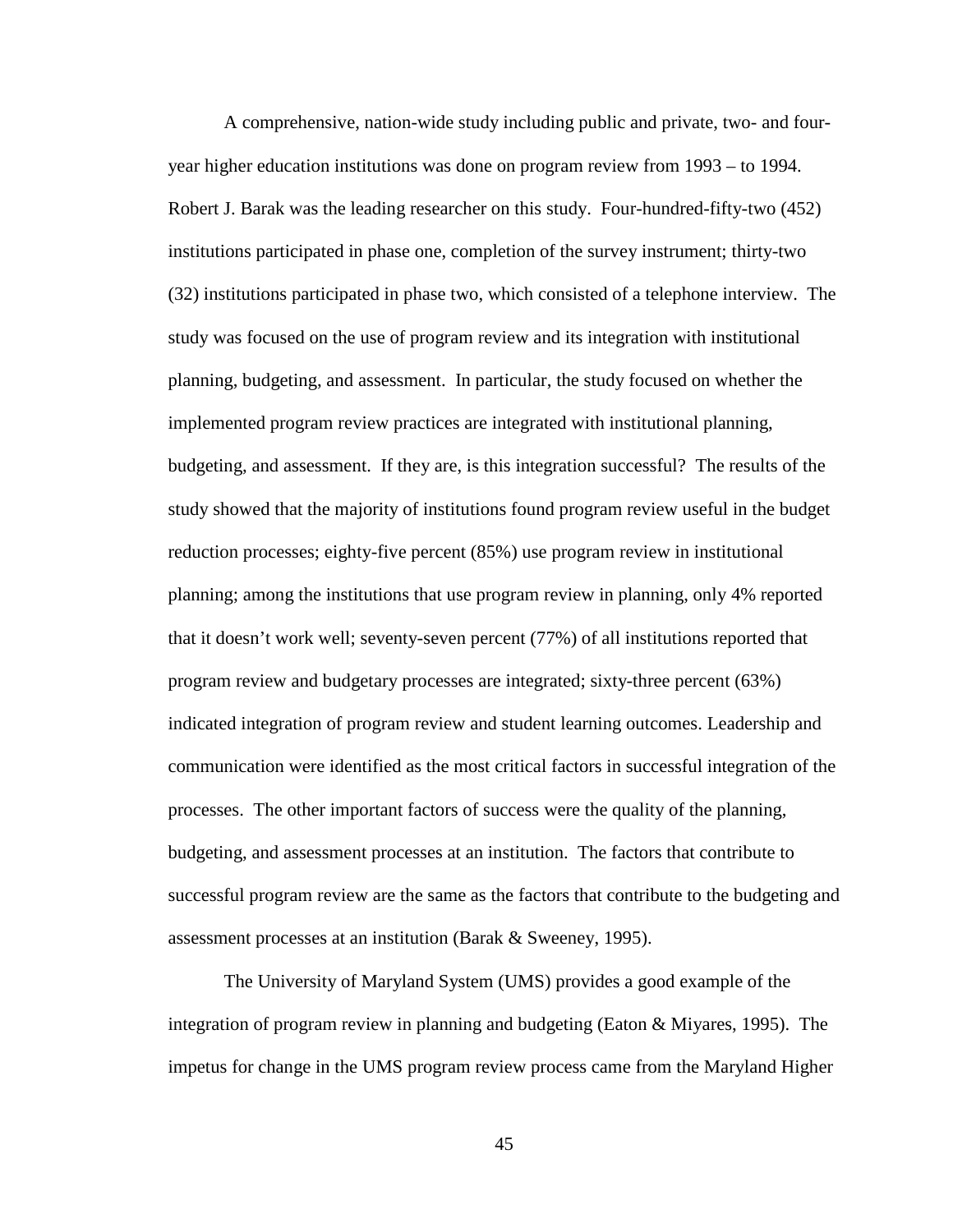Education Commission in the form of an accountability mandate. An accountability team, including faculty, researchers, and administrators, collaborated on the development of a new process for two years. At the beginning, there was significant resistance from the faculty, but the diligent work of the accountability team, with strong support from the administration, enabled the implementation of the important changes that resulted in a new, coherent and integrated program review [\(Eaton & Miyares, 1995\)](#page-178-5).

According to Thomas Henry (2007), connecting program review and budgeting at non-profit institutions can be used as a tool for resource allocation decisions to meet market needs.

Linked to learning outcomes.In 2005, Marille Bresciani led a comprehensive study, *Good Practices in Outcomes-Based Assessment Program Review,* involving 43 institutions across the nation. The findings and analysis of the study is described in her book, *Outcomes-based academic and co-curricular program review* [\(Bresciani, 2006\)](#page-176-3). The purpose of the book is to synthesize the best practices on program review frameworks that utilize a single outcome-based assessment process that informs and integrates with other processes at the institution. Bresciani's book became an invaluable source for my research study.

Using the wealth of knowledge obtained from the study above, in 2008 Bresciani conducted a research study at a community college district in California [\(Bresciani,](#page-176-4)  [2008\)](#page-176-4). Bersciani concluded that for the district in its then-existent form, the implementation of a systemic outcome-based program review process may not be feasible. She proposed six recommendations to transform the district: (a) clarify the purpose and audience for program review results, (b) align all reporting processes, (c)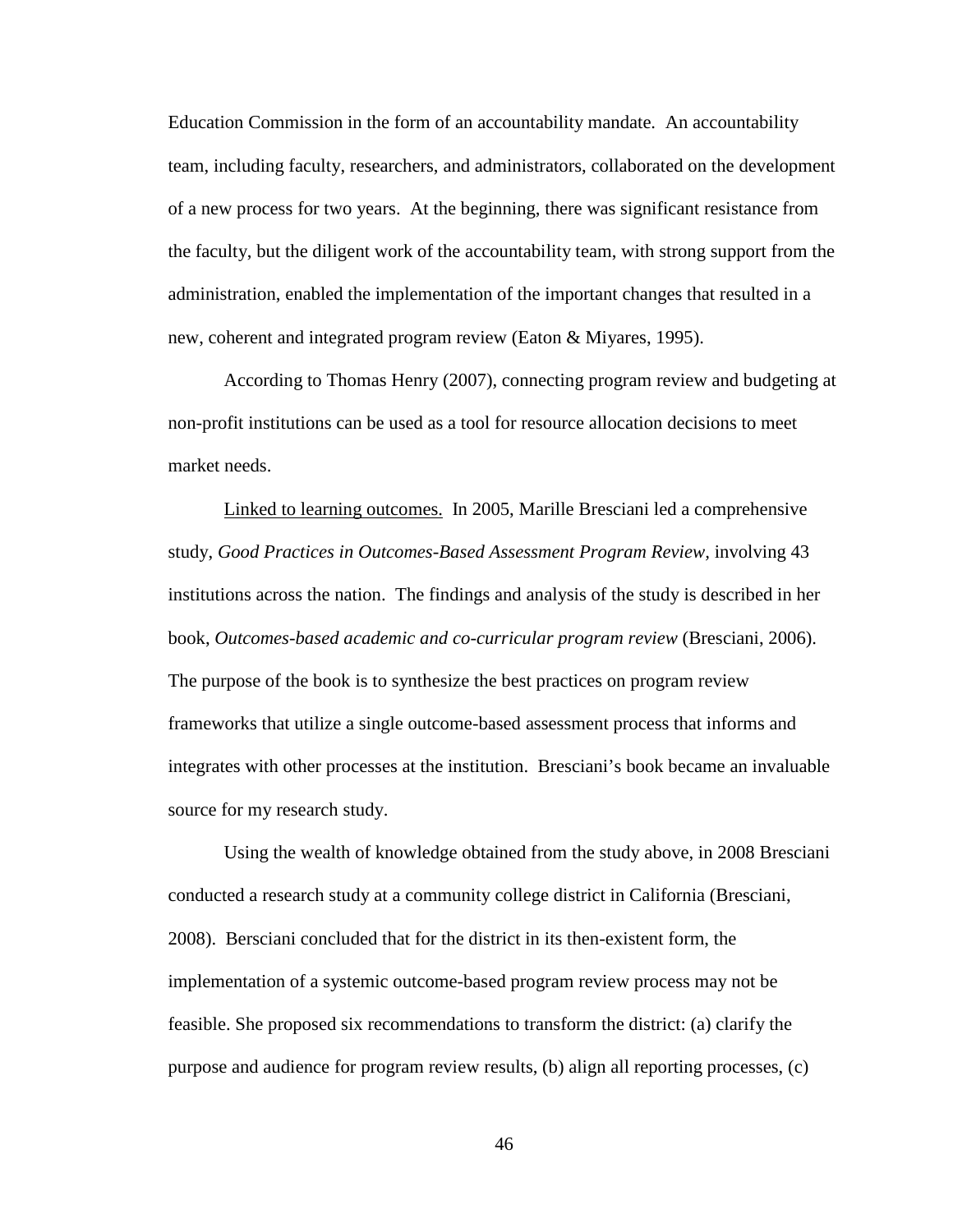emphasize communication and use of program review results, (d) provide professional development, (e) provide technical support, and (f) allocate time for program review implementation [\(Bresciani, 2008\)](#page-176-4).

According to Gentemann, Fletcher, and Potter, the five stages that are critical in building an assessment-based program review process are: (a) developing student learning goals for each program, (b) connecting the goals and curriculum, (c) establishing direct and indirect student learning measures per goal, (d) documenting achievement per goal, and (e) faculty reflecting on the impact of the program review on curriculum [\(Gentemann, et al., 1994\)](#page-178-2). It is important to coordinate and synchronize curriculum and program review processes [\(ASCCC, 1996\)](#page-175-6).

Linked to student equity**.** Based on Title 5, § 54200, there is a set of indicators that are recommended to use as measures in student equity plans. According to the regulation, a set of goals and appropriate activities should be developed to close the gaps that exist between populations of different race, gender, age, disability, or economic circumstances - in regard to access, retention, degree and certificate completion, ESL and basic skills completion, and transfer. There should be parallel between data indicators used in the program review and in the college's equity plan, in order to match the institutional efforts [\(ASCCC, 1996\)](#page-175-3).

Data-driven.It is important that program review incorporates both qualitative and quantitative data. Quantitative data allows for the development of measurable outcomes. For example, such numbers as enrollment, course success, persistence, transfer, and graduation might be good indicators of student success. However, it is important to qualify the analysis. As qualitative data help to better and deeper analyze the data. Due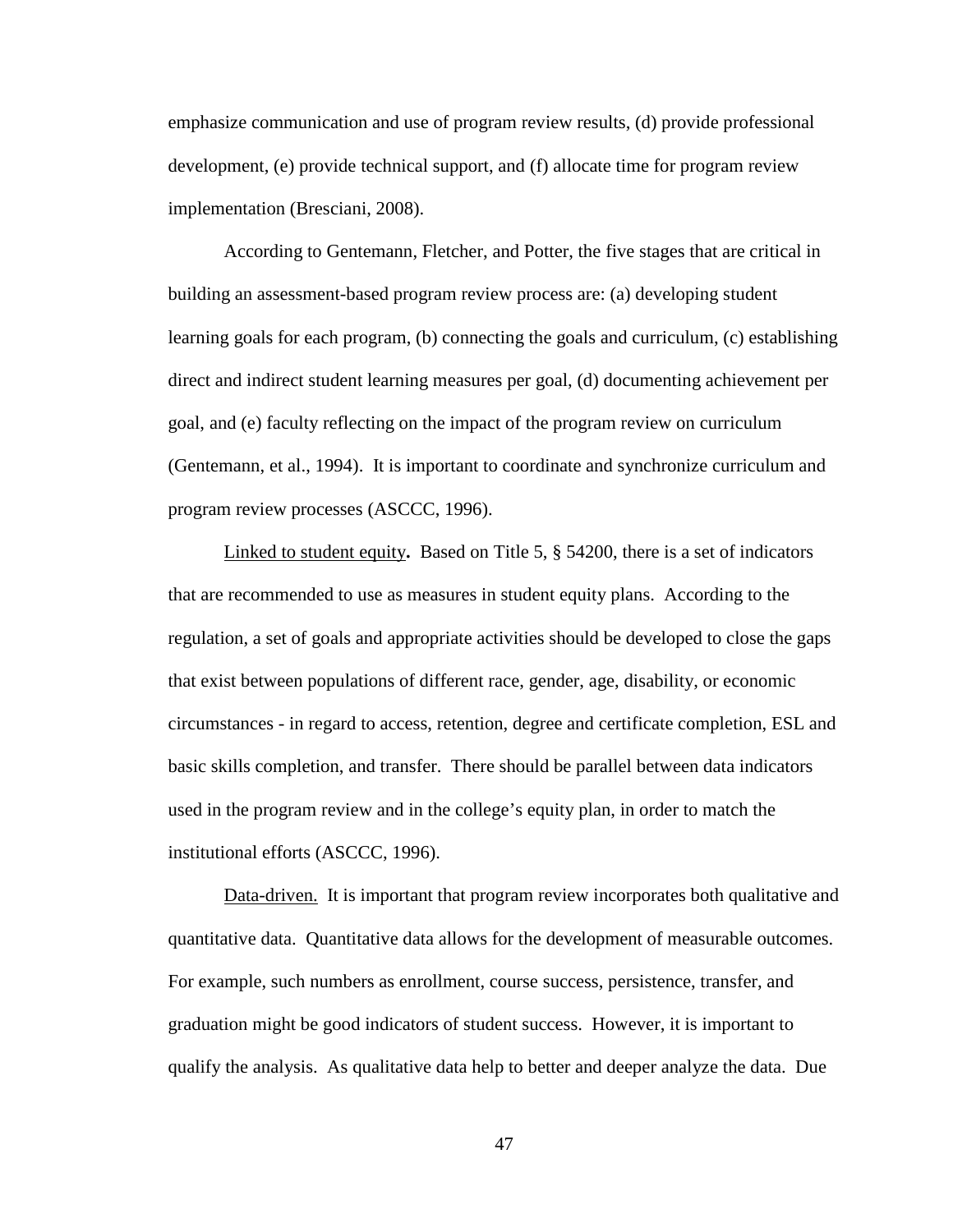to the complexity of the community college student body, the diversity of their educational goals and attainment, the use of qualitative analysis in program review is essential [\(ASCCC, 1996\)](#page-175-3).

Several research articles highlight the large discrepancy in the use of data between administrators and faculty. Data quality and timeliness are critical factors that increase data usability [\(Skolits & Graybeal, 2007\)](#page-181-2). Availability of data does, however, not imply that it has been used for decision-making. Building a culture of inquiry and an evidencebased infrastructure takes time, effort, and support. The five critical components that are essential in building a data-driven culture are: processes and procedures that facilitate the use of data; developing and following a research agenda; data usage for decision making; open communication and information sharing; and closing the information dissemination loop by reporting the outcomes (BRIC, 2010b).

Self-evaluation validation, fairness and credibility**.** In this study, program review validation refers to the process of review and evaluation of a completed program review document. Validation team memberships vary greatly, depending on the purpose of validation processes at a particular institution. For example, it can be for a peer review, require administrative approval, or seek industry expert opinion. Validation processes may play several roles. They can be used as an opportunity to share the wealth of knowledge and experience of a program and at the same time gain feedback on the comprehensive analysis that has been provided in the self-evaluation. Some colleges have developed a comprehensive validation process with a self-evaluation evaluation rubrics and scores. In some colleges, the validation teams create summaries of commendations and recommendations to move plans further to the appropriate committees. It is clear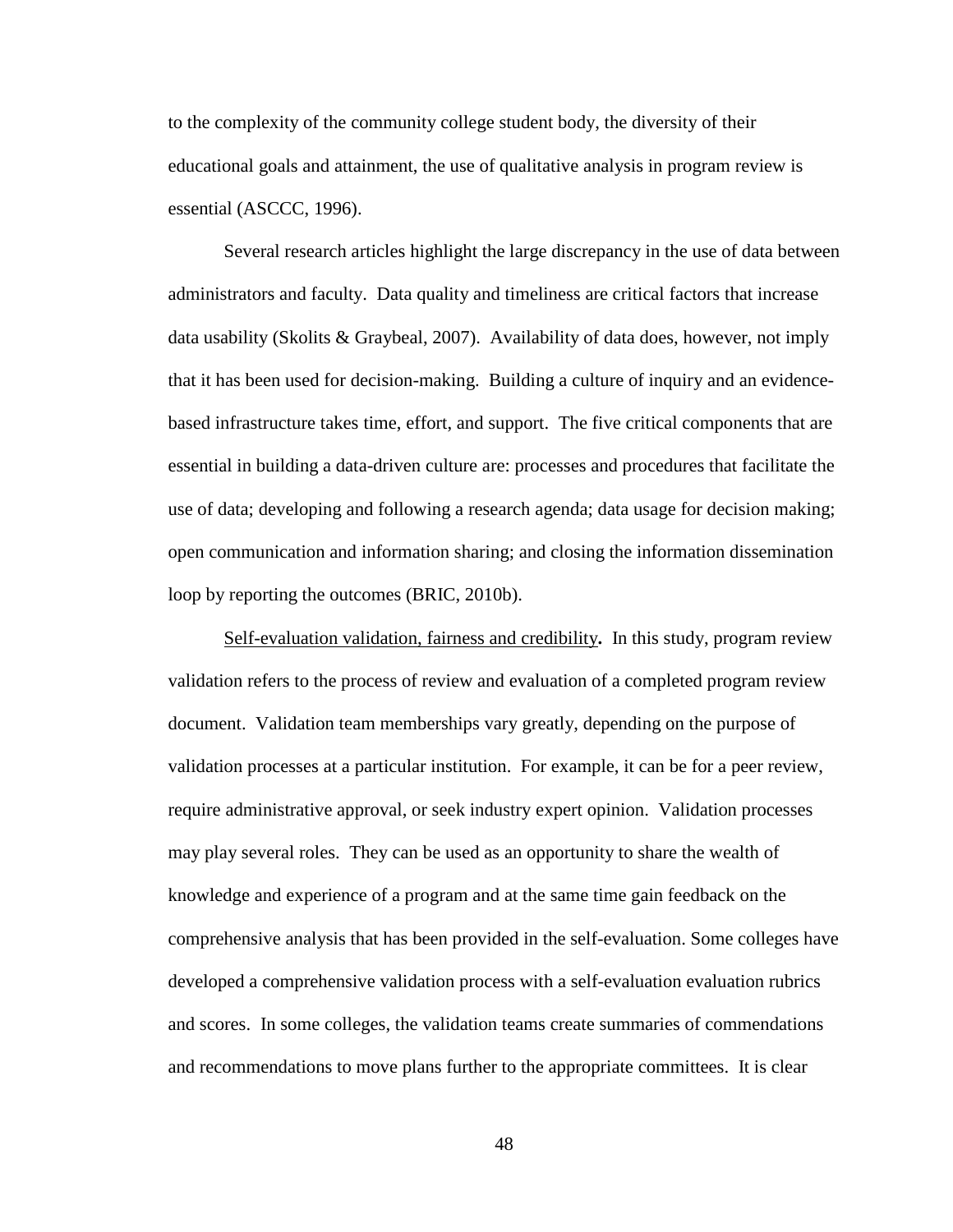that although sometimes this process can be very time and labor intensive, it contributes greatly to the wider participation and cross-campus acknowledgments and recognition [\(ASCCC, 2009b\)](#page-175-4).

In order for a program review process to be successful, it is vital that the process is perceived to be fair and credible. In order for faculty to be involved and dedicate their valuable time, there should be trust in the process and its outcome [\(ASCCC, 1996\)](#page-175-6).

Linked to accreditation process.Accreditation is based on the concept of institutional self-evaluation and peer review. Program review is based on the concept of self-evaluation on a program level. More importantly, the purposes of accreditation and program review are similar, as they both should result in self-evaluation and selfimprovement, and in both cases faculty involvement is critical [\(ASCCC, 2009b\)](#page-175-4). Thus, it is important to align and coordinate the efforts and timelines of program review and accreditation [\(Cistone & Bashford, 2002\)](#page-176-2). In addition, as a result of accreditation selfevaluation, an institution develops institutional goals that should become an institutional priority. For this reason, these goals should be addressed in the next program review cycle [\(ASCCC, 1996\)](#page-175-3).

Currently, the ACCJC has set high expectations for the program review process and its links to other institutional processes at the community colleges in its region. According to the ACCJC's 2009 news release, the two major deficiencies causing sanction are: Planning and Use of Assessment Results (21 colleges) and Program Review (16 colleges) (ACCJC, 2009). Through these sanctions, the ACCJC has become a major force in the current attention to program review at community colleges in California [\(ASCCC, 2009a](#page-175-2)). Program review is a good example of an unsupported,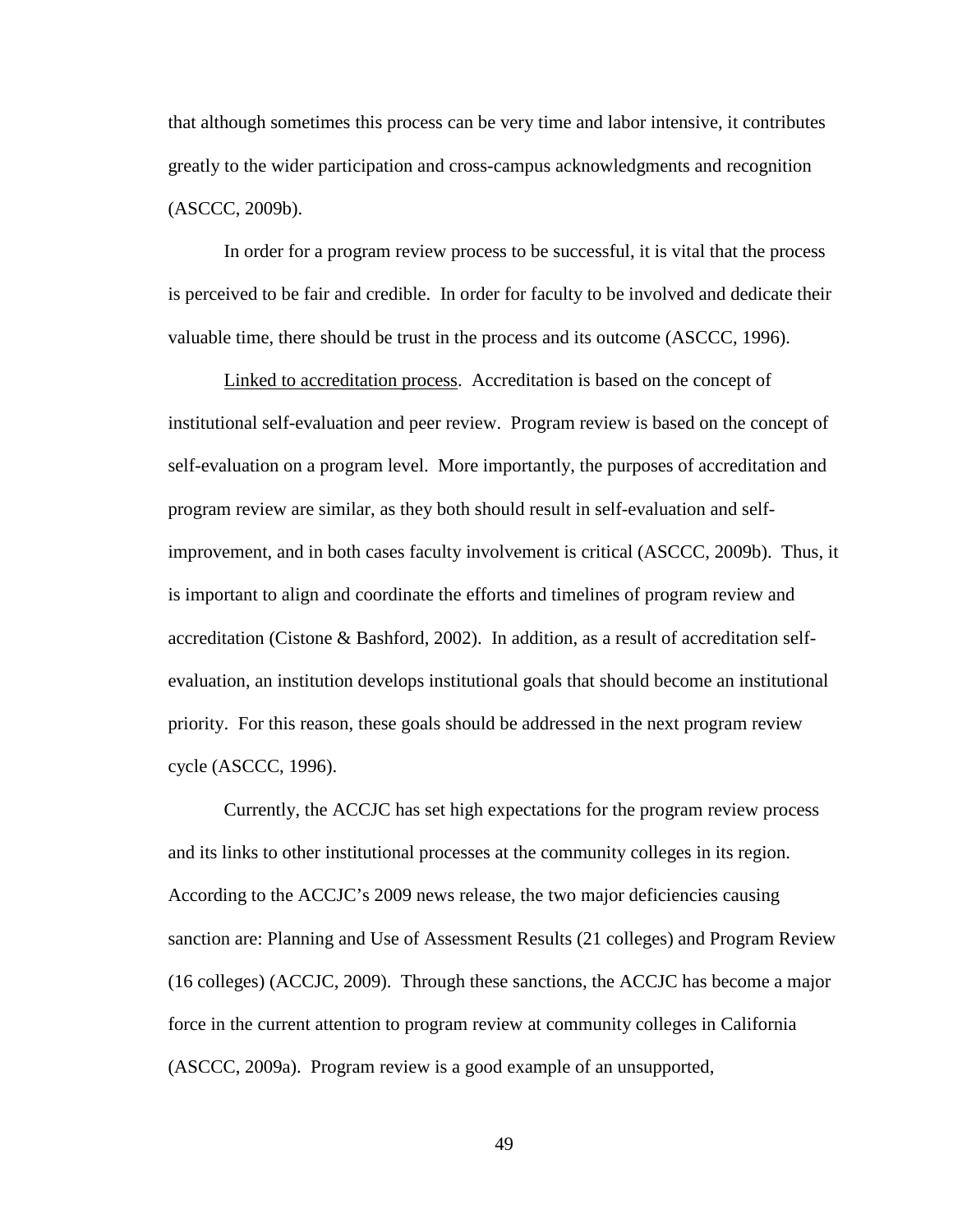transformational mandate within the California community college system. Program review practices were established across the nation more than twenty years ago. Despite this, it languished in California community colleges, until the ACCJC adopted this concept and used it as an evaluation tool forcing the change. This force can be classified as creating the urgency for change (Kotter, 1995). Currently, ACCJC's threat of probation, and ultimately the loss of accreditation, is giving to the administration and faculty the impetus they need to establish program review and planning processes campus-wide.

**Internal Context**. The institutional internal context can be divided into structural and functional properties (Huberman  $\&$  Mills, 1984). The structural properties will refer to the institutional characteristics that are unique to the institution, but are not under the immediate control of an organization, and require change in the external environment. For the purpose of this study, the functional properties will denote the organizational culture in the context of regulative, normative, and cognitive characteristics [\(Scott, 2008\)](#page-181-1).

Structural characteristics**.** The structural institutional characteristics of size, location, and demographics may have great impact on the implementation and outcome of an innovation (Huberman & Mills, 1984). The annual Full Time Equivalence Student (FTES) count is one of the most common ways to define size for community colleges; this measure is standardized across the state. For the purpose of this study, the FTES will be used to define the size. Location characteristic will refer to the institutional setting: urban versus suburban (Huberman & Mills, 1984). Another important institutional characteristic that may have an impact on the program review implementation and institutionalization is the primary emphasis of a school: transfer-directed versus primarily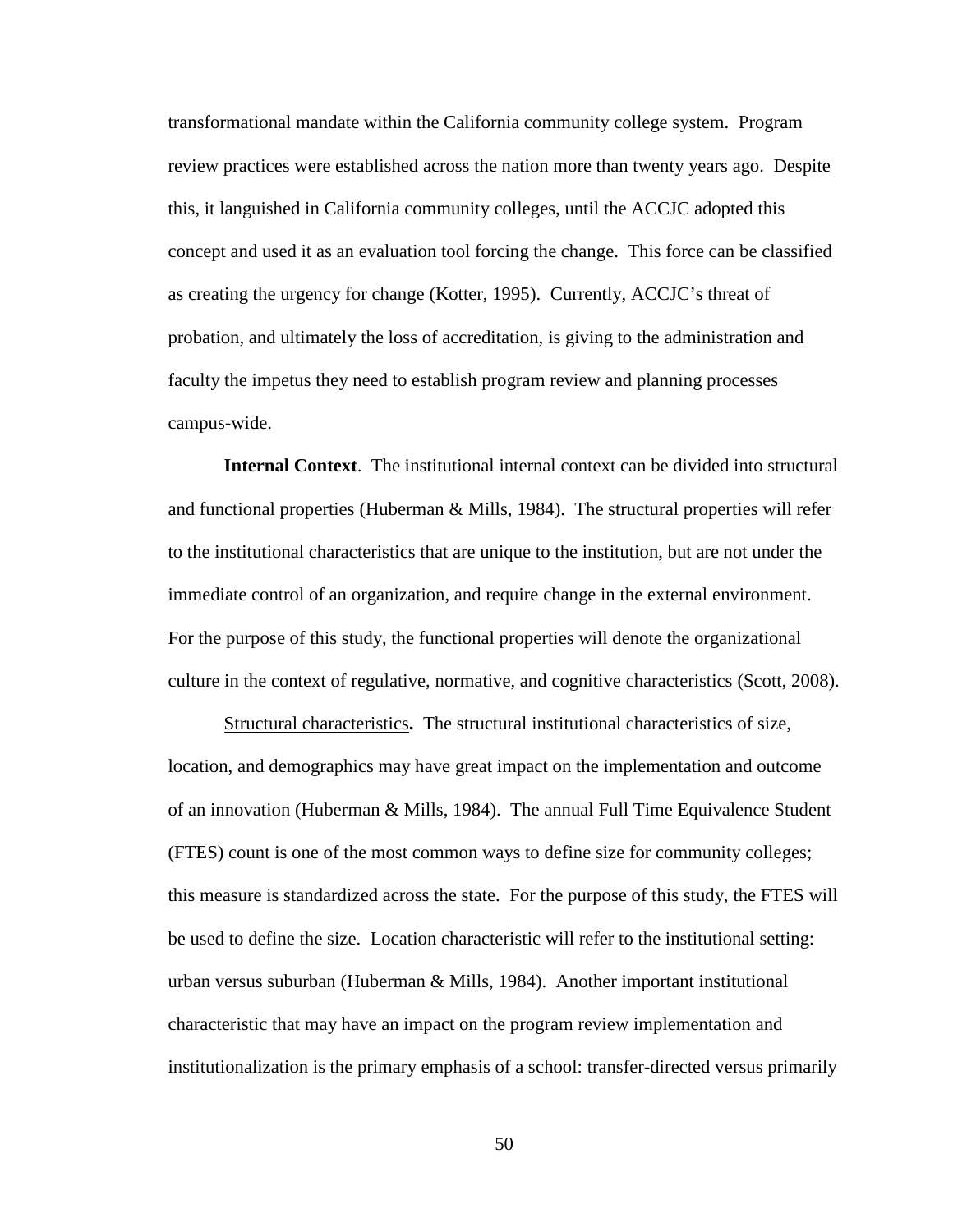career technical education (CTE) which will be based on the distribution of students' educational goal. There is a Title 5 regulation for CTE programs that requires program review and evaluation every two years, in order to be eligible for Perkins funding. One may argue that CTE versus non-CTE is a functional, rather than structural property of an institution. For the purpose of this study, it will be classified as structural, as it can be identified prior to the data collection and analysis.

Functional characteristics and organizational culture. As Barak and Breier (1990) indicate, the institutional culture was recognized as one of the main factors for success in all institutional processes. Schneiberg and Soule (2005) discuss institutionalization in the context of sociological process and define it as "the activities and mechanisms by which structures, models, rules, and problem-solving routines become established as a takenfor-granted part of everyday social reality" (p.122).

It is a well known fact that organizations are complex social structures "in which individuals and groups are engaged in dynamic interactions influenced by interrelated events" (Curry, 1992, p.2). Organizational culture plays a significant role in institutionalization. The norms and values play an important role in an organizational culture. As they strongly influence the outcome of innovation and its institutionalization (Levin, 1980). Organizational culture is a catalyst that shapes a change. The main functions of culture in an organization are survival and adaptation to environmental changes and internal process integration for survival and adaptation purposes [\(Schein,](#page-180-0)  [2004\)](#page-180-0). In every organization, the implementation process and institutionalization of an innovation is unique. Another term introduced by Levin (1980) is the compatibility of an innovation for a particular organization. Levin (1980) defines compatibility as "the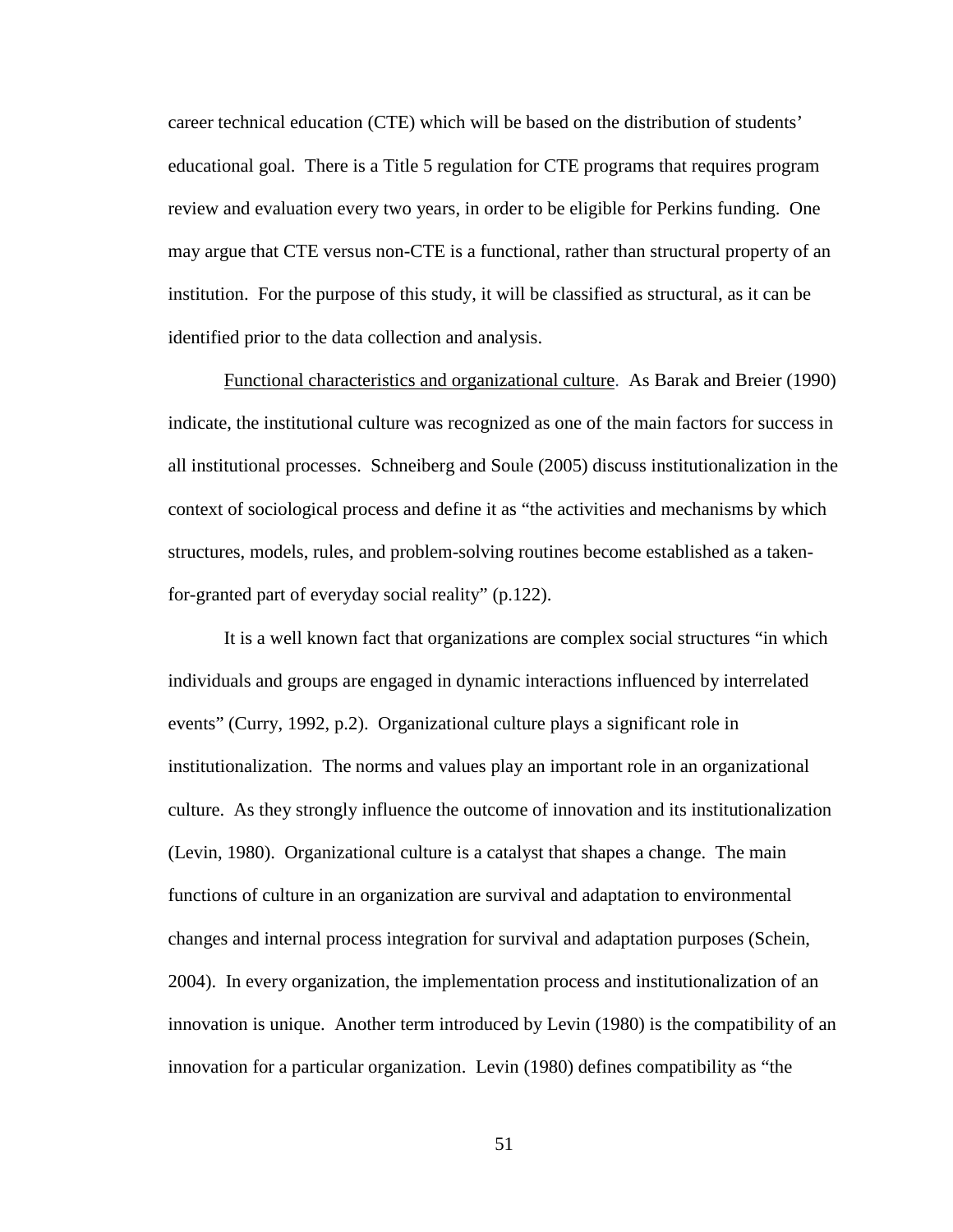degree to which an innovation is harmonious with the organization's norm, values, and goals" (p. 17). According to Levin, participants complain little about the innovation if the elements of innovation are highly compatible with organizational norms, values, and goals. Senge (1999) also indicates that many innovation strategies fail, because they do not take into consideration the organizational culture, structure, and norms [\(P. Senge et](#page-181-3)  [al., 1999\)](#page-181-3).

**Program review adoption and planning step.** The following considerations should be taken into account when designing and implementing a program review process at a community college: defining what a program is; selecting indicators; identifying a cycle/model; selecting forms/questions; setting timelines; and training (BRIC, 2010; ASCCC, 2009a).

Defining what a program is.In order to select programs for program review the following two questions must be addressed: What is a program? Who should undergo a program review process? The decision on which programs should undergo program review should be driven by a college structure and culture. At the same time, as the purpose of any entity in a community college is to promote educational excellence and better serve students, no function of the college should be excluded from the program review process [\(ASCCC, 1996\)](#page-175-3). Even more, introducing a campus-wide program review process will break isolated working environments and will synchronize the work efforts of the entire campus.

One of the major challenges for many community colleges is defining what a "program" is. At first glance, it seems like an easy question, but in reality, it is very complicated one. For example, Title 5, § 55000, defines an academic program as "an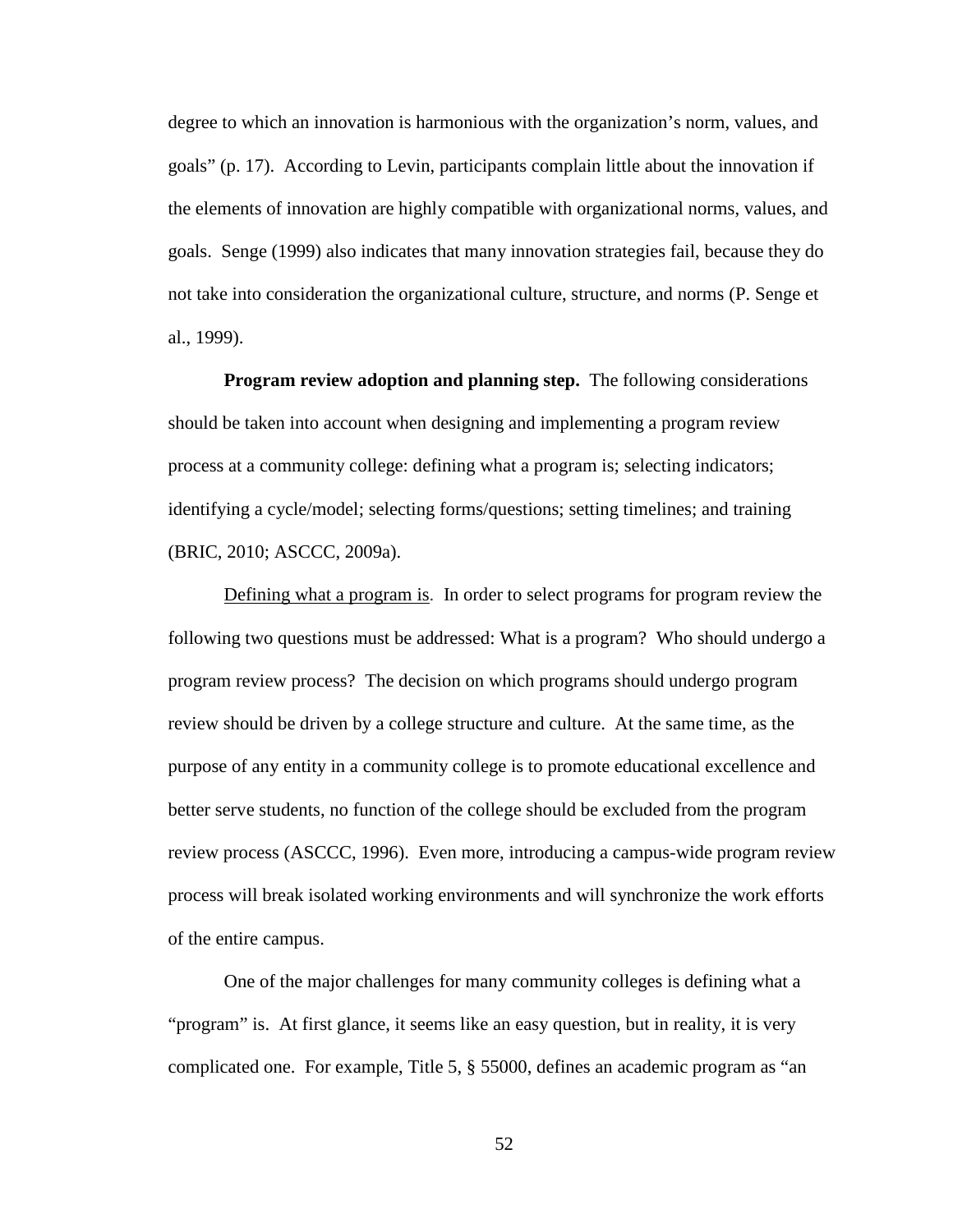organized sequence of courses leading to a defined objective, a degree, a certificate, a diploma, a license, or transfer to another institution of higher education." According to the ACCJC, it is up to the institution to define its programs, but "the program ought to be coherent enough that its goals and purposes can be defined, and its effectiveness evaluated" (ACCJC, 2003). Furthermore, for academia, the ACCJC requires that a course sequence, certificate, degree, coherent education experience, and even an academic discipline, should be evaluated as a program. To help ease this procedure, the Academic Senate for California Community Colleges in its recently published paper, *Program Review: Setting a Standard*, addressed this issue by listing potential concepts for defining programs, such as: discipline, department, academic major area of emphasis, student educational or service pathways such as basic skill and general education or Extended Opportunity Programs and Services (EOPS), planning units, cost centers, governance structures, and the administrative reporting structure (2009). Thus, there is no single definition for all institutions. More importantly, it should be driven by the current structure and needs of the entire campus.

Selecting indicators**.** The U.S. Department of Education requires that institutions report on several indicators. This federal mandate is enforced through the regional accreditation commissions. The list includes the following indicators: course completion, retention, sequence progression, program completion, transfer rate, and licensure exam pass rate. Evidence of student learning outcome, which are determined locally, is another set of data required by federal mandate (ASCCC, 2009a). Different colleges use different indicators in their program review process. Most commonly, the indicators cover the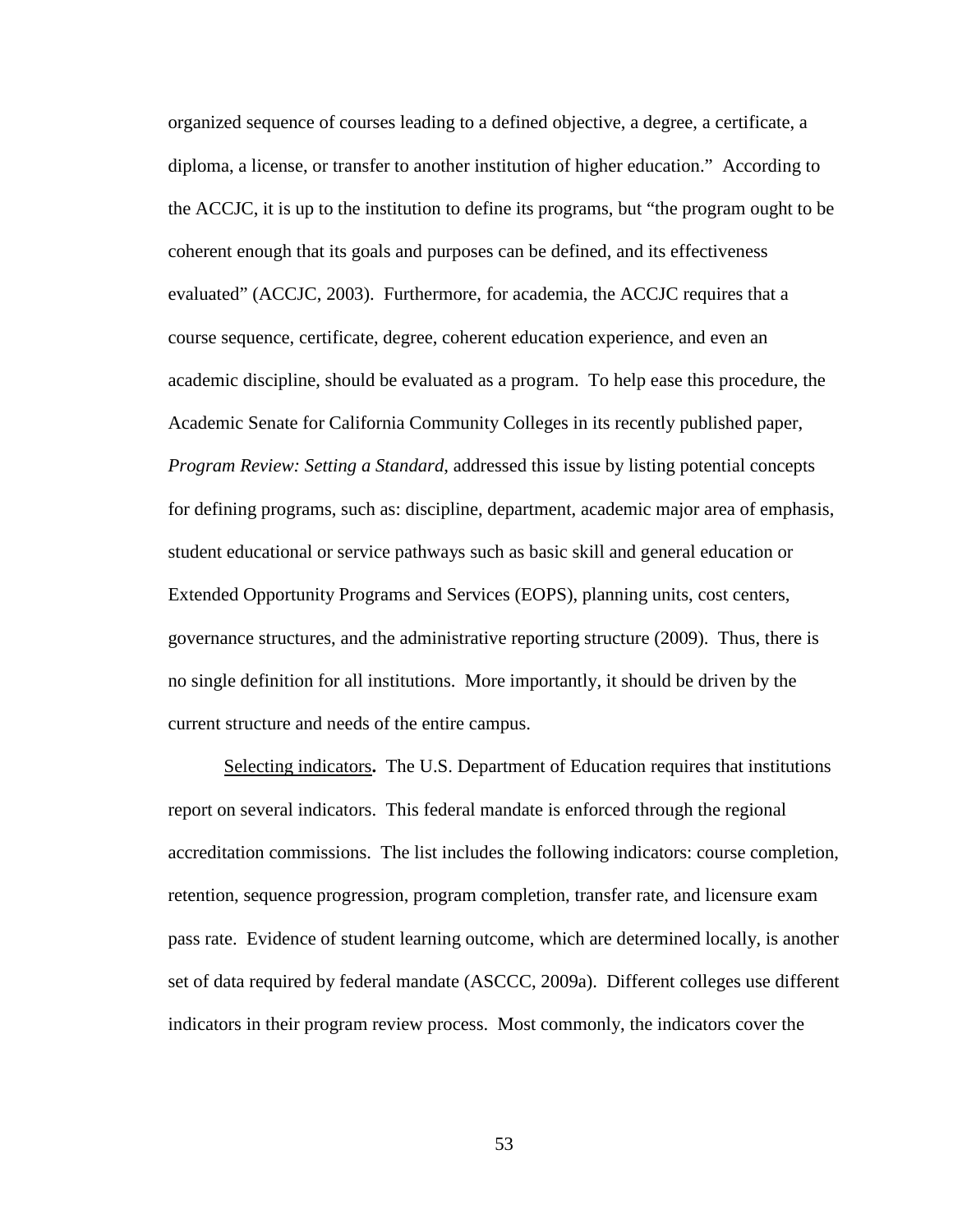following topics: enrollment, success and retention, completions and awards, demographic, and delivery method data.

An interesting program review model called Efficiency and Effectiveness Program Review Model (EEPRM) is implemented at Mohave Community College (MCC), in Arizona; it won a Bellwether Award in 2006. EEPRM is a very business-like model that is administered on an annual basis [\(Henry, 2007\)](#page-178-6). The model is based on the balance of two tenets: efficiency and effectiveness. For program efficiency, the following indicators are used: Full-Time Equivalent Faculty (FTEF), enrollment trends, Full-Time Equivalent Student (FTES), and Return on Investment (ROI). The effectiveness indicators are: student success, failure, and withdrawal rates, student feedback on instruction, tutoring and early warning results.

Indentifying cycle /model**.** Regardless of a particular program review model implemented at a community college, the process should be cyclical, or, better yet, spiral. It should be reviewed and improved for every new cycle [\(Cistone & Bashford, 2002\)](#page-176-2).

During 2009 and 2010 the ACCJC offered several workshops and presentation on program review, in order to meet the California community colleges' high need for guidance on the ACCJC's expectations on program review processes established at institutions. The ACCJC views program review as a mechanism that should drive the cycle of institutional effectiveness and consists of the following steps: Institutional Mission; Learning Outcomes; Measurable Performance Criteria; Educational Practices/Strategies; Assessment: Collection, Analysis of Evidence; Evaluation: Interpretation of Evidence; Feedback for Continuous Improvement; Back to Learning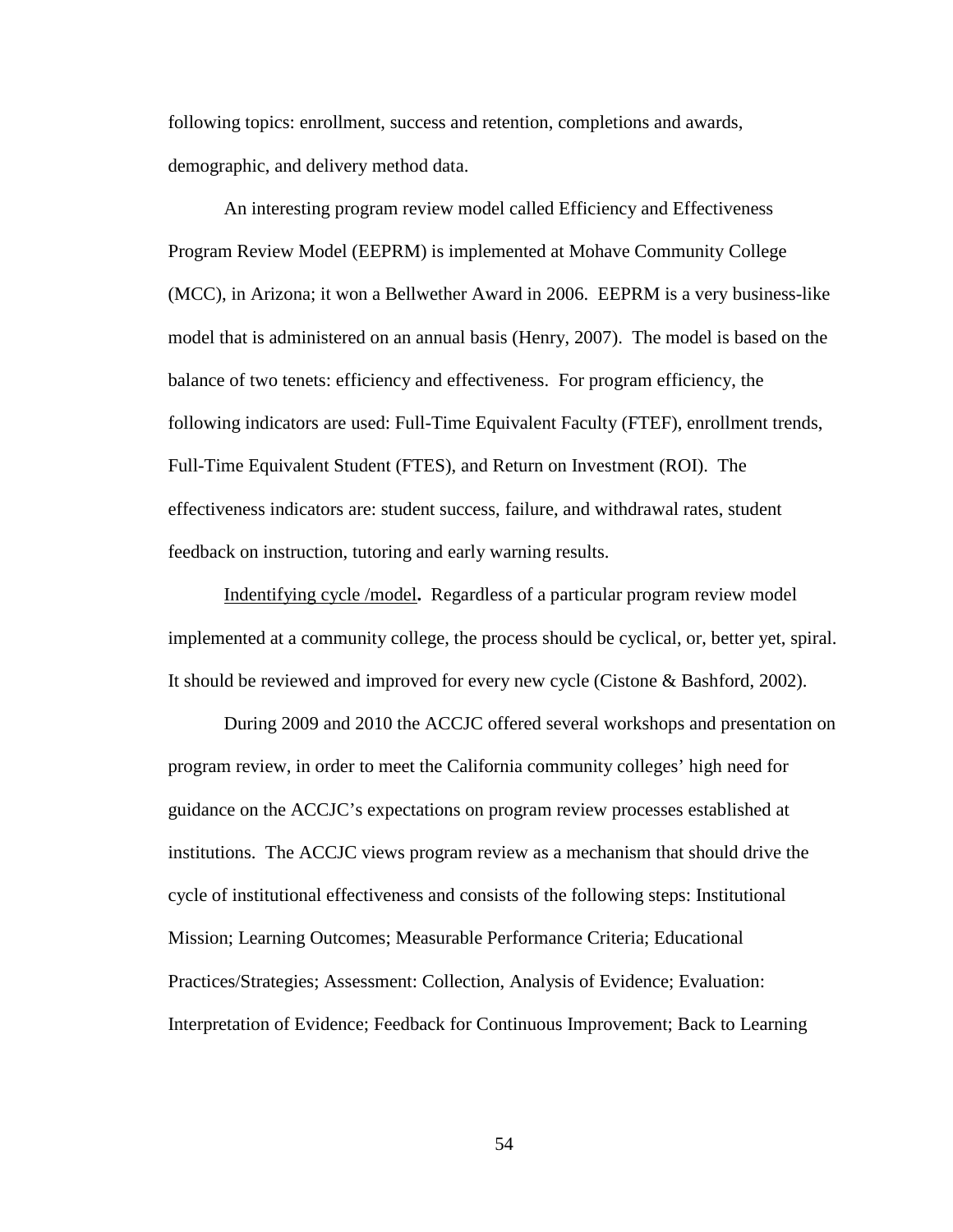Outcomes and Institutional Mission (Beno & Maradian, 2009; Beno, Clifford, & Kristoffersen, 2010).

Several interesting program review models were shared at a conference organized by the accrediting commission, Western Association of Schools and Colleges (WASC), Outcomes-Based Program Review (2010). In particular, I would like to mention the program review model implemented at John F. Kennedy University. This model has been also cited by Barbara Beno, the president of ACCJC, as a best practice. Their process starts at the self-evaluation, which is reviewed externally by industry/discipline experts. After the external review, the program review committee and the provost of the university write a feedback report. Based on the collected evaluation and feedback, the program's quality improvement plan (QIP) is created. The QIP gets vetted by the academic senate and signed by the program chair, dean, and provost (WASC, 2010).

Another valuable publication on outcome-based program review is a book by Bresciani, Gardner-Moore, and Hickmott (2009), *Demonstrating Student Success*. In this book, an entire chapter three is devoted to the outcome-based assessment plan. A ninestep process to establish a data-driven and outcome-based assessment plan is introduced. In addition, it includes a detailed list of the most common assessment plan and report components [\(Bresciani, Gardner, & Hickmott, 2009\)](#page-176-5).

An interesting program review model was presented by "Changing the Future: Program Review and Evaluation as Tools for Growth", at an international conference in Canada [\(Hendricks & Cooney, 1992\)](#page-178-0). The simplified version of their program review model included the following components: establish terms of reference, gather data,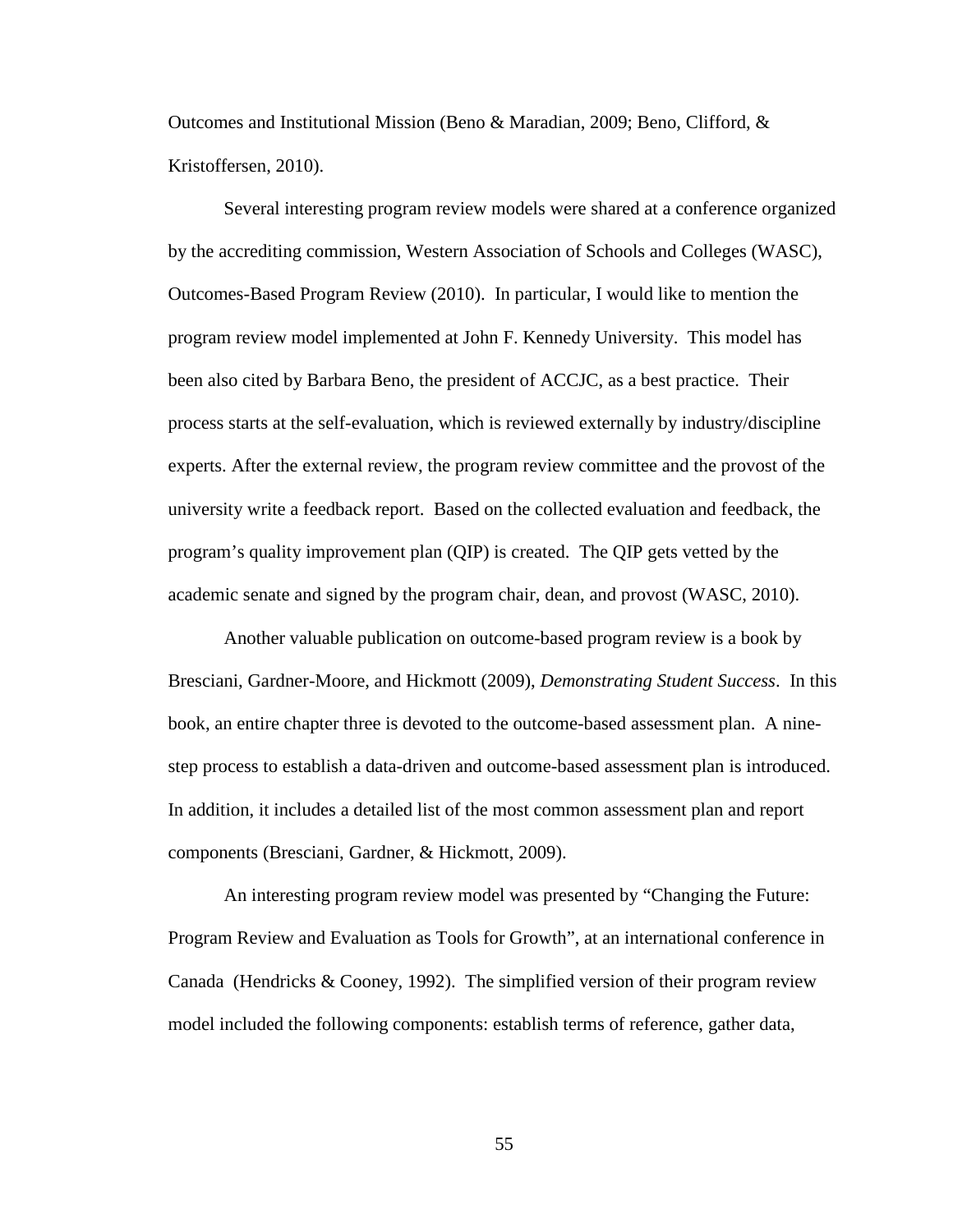develop interim report, develop action plan, present final report, implement action plan, and finally, follow up, which leads to the next cycle of program review.

As it has been mentioned earlier there are only a few resent publications on program review. For example, the Association of Institutional Research (AIR) Professional Files publicize two articles related to program review implementation examples, by Gita Wijesinghe Pitter and Dina Brown. Pitter presents and discusses the program review process recently adopted by Florida A and M University [\(Pitter, 2007\)](#page-180-1). Brown analyzes the program review framework implemented at Argosy University [\(Brown, 2008\)](#page-176-6).

Selecting forms/questions.Program review forms and questions are unique to each institution and to the purpose of a particular program review. At the same time, for successful program review, it is important to keep it simple, useful, and for it to make sense for the users at an institution [\(Cistone & Bashford, 2002\)](#page-176-2). According to the ACCJC (2003), a program review form should state the mission and purpose of the program, program goals, and what has been and will be done to achieve these goals. The Academic Senate lists the following important questions that must be included in a program review: program demand, program resources, program efficiency, and program outcomes (ASCCC, 2009a). Other topics that are most frequently found in program review forms are: linkage and alignment of program mission to the institutional mission; program achievements; internal and external factors that influence the program; statutory, regulatory, and/or professional compliances of the program. Program review forms for career technical programs usually include questions pertaining to the labor market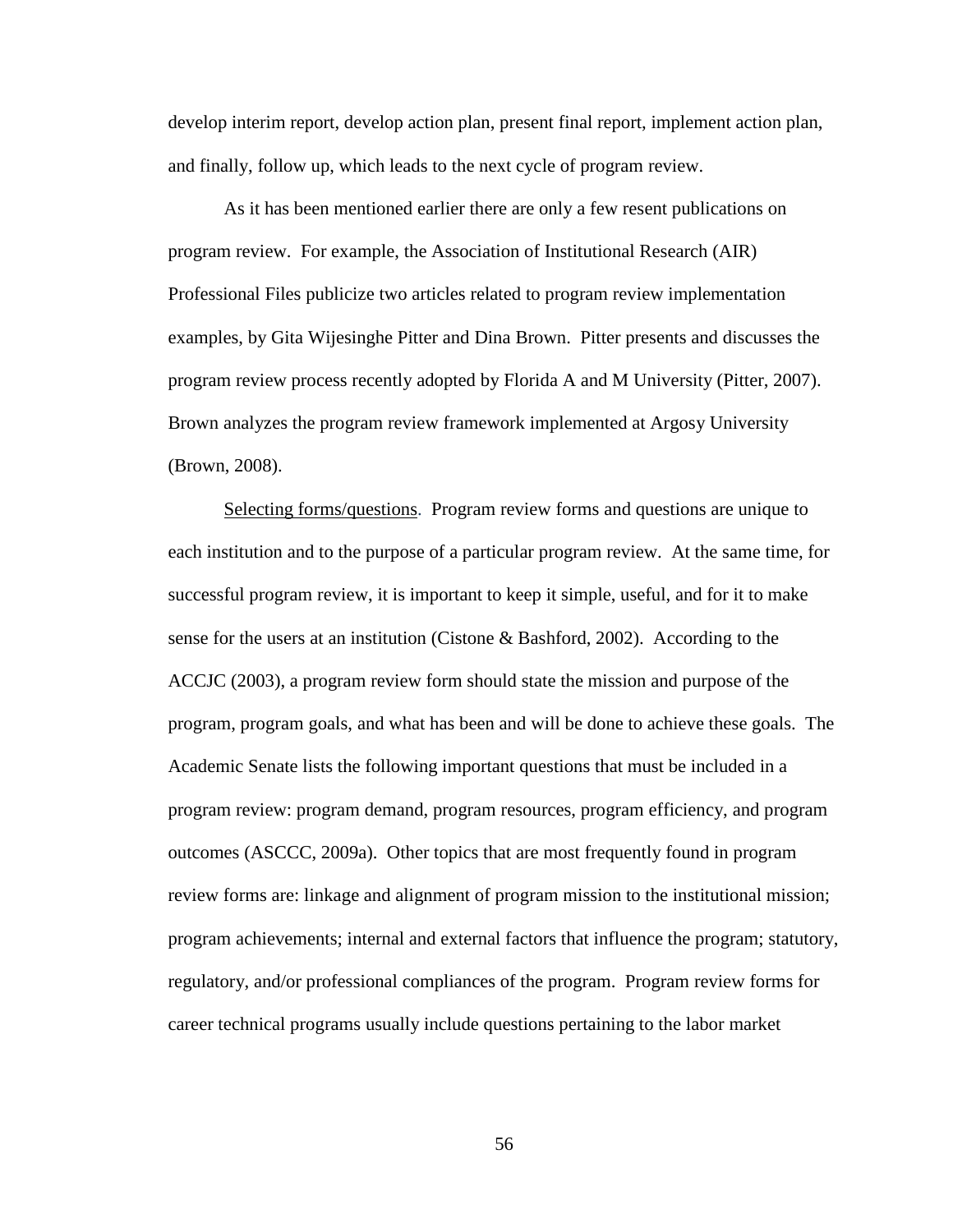demand, professional certification and licensing exams, and job placements (BRIC, 2010).

Setting timelines**.** There are several timeline considerations in the program review process. First, it is the frequency at which program review is being administered at the institution. This differs widely, from an annual process to once every 10 years [\(Henry, 2007\)](#page-178-6). Also, some institutions use a staggered process, when a certain percent of programs undergo program review each year, others do all programs at the same time [\(Sheldon, et al., 2008\)](#page-181-0). Next consideration should be on the allocation of the appropriate time for the completion of a program review process. Lack of time to complete the program review document was mentioned as one of the main challenges for faculty and staff [\(Skolits & Graybeal, 2007\)](#page-181-2).

Training.Staff and faculty development is another essential aspect that is critical for the success of the program review implementation and institutionalization [\(Jacobs, et](#page-179-1)  [al., 2001;](#page-179-1) [Sheldon, et al., 2008\)](#page-181-0). Lack of professional development activities can become a barrier to institutional effectiveness [\(Skolits & Graybeal, 2007\)](#page-181-2). The results of Bresciani (2006) study demonstrated that all forty-three (43) institutions reported that it is either very or somewhat important to offer program review training for faculty and staff on annual basis. In addition, 88% of institutions find that the financing of the training should be centralized and 87% of institutions find it either important or somewhat important to provide professional development to administrators [\(Bresciani, 2008\)](#page-176-4).

**Implementation step.** The program review implementation stage is a cyclical process. Using Senge's terminology, the implementation cycle is one of the "reinforcing" powers that may amplify or delay the flow of the program review institutionalization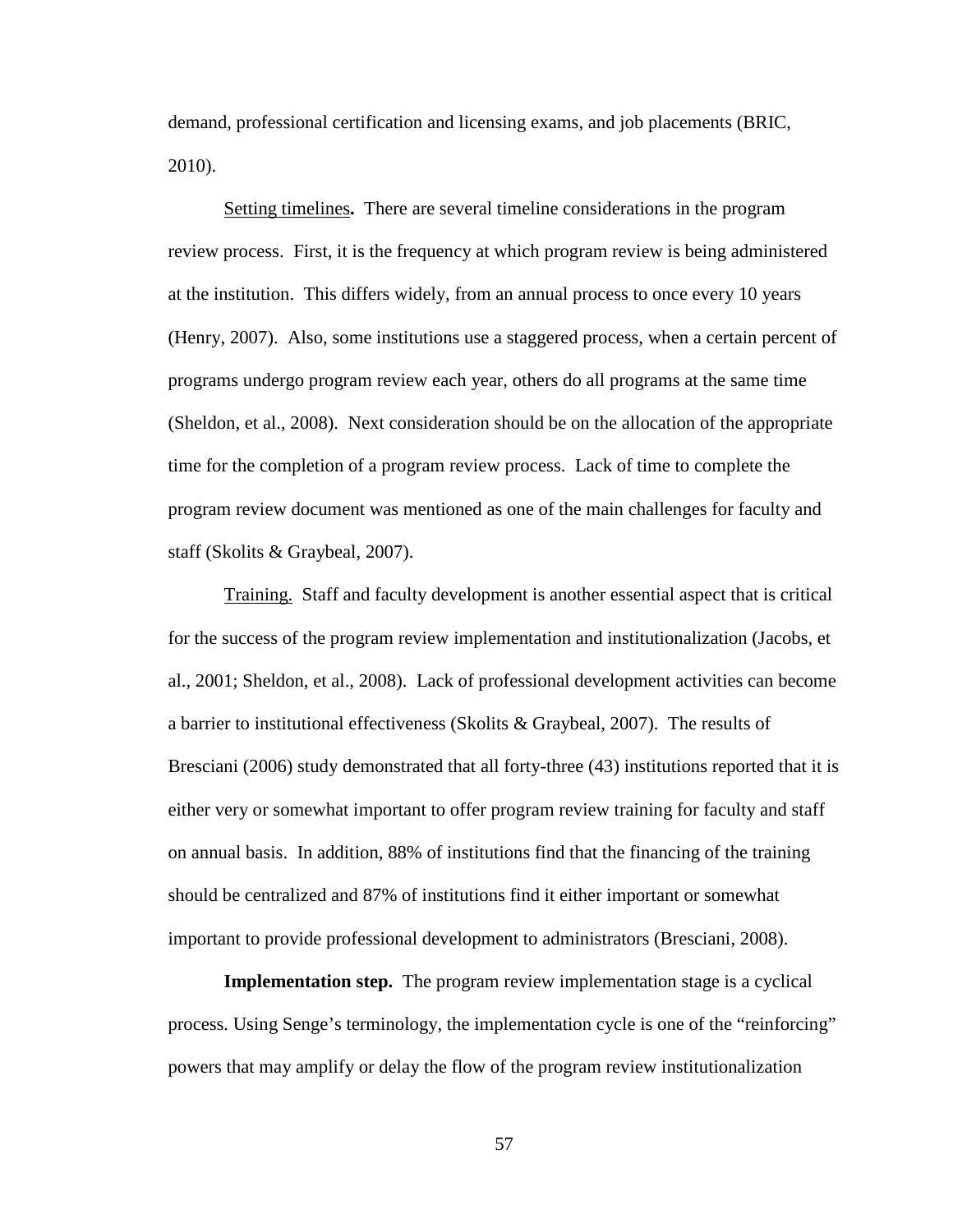process (Senge, 2006; Seymour, 2004). This transformation and implementation process is discussed in several studies, and different steps are stressed by different authors. For example, Seymour, in his book *On Q: Causing Quality in Higher Education* discussed the Shewhart Cycle of continuous quality improvement through four steps: Plan – Do – Check – Act [\(Seymour, 1993\)](#page-181-4). Deming, the father of modern quality control, modified it to Plan – Do – Study – Act [\(Queen & Rezin, 1997\)](#page-180-2). Later, in his article *Linking Planning, Quality Improvement, and Institutional Research*, Seymour describes three stage of the reinforcing loop as: plan, act, and check (Seymour, 2004). The Nichols model describes the *Institutional Effectiveness Paradigm* using the following steps and activities: establishment of the statement of purpose; resource allocation; planning; implementation of plans; assessment; feedback of assessment results; use of results; adjustments (Nichols, 2002).

The ACCJC describes the program review cycle as: description of current program condition; evaluation of current condition; planning for needed improvement; implementation of plans; evaluation of the implemented changes (ACCJC, 2003). At the same time, the commission evaluates the institutional effectiveness based on the three components of institutional processes: (a) planning, (b) program review, and (c) learning outcome (ACCJC, 2003; Nichols, 2002). The ultimate goal is that the institutions should eventually reach sustainable continuous quality improvement in all areas (ACCJC, 2003).

**Outcome Step.** In the outcome step of the conceptual framework for the current study is the current status of program review institutionalization at a given institution. The current status includes degree of program review institutionalization and its impact at an individual, program, and institutional levels.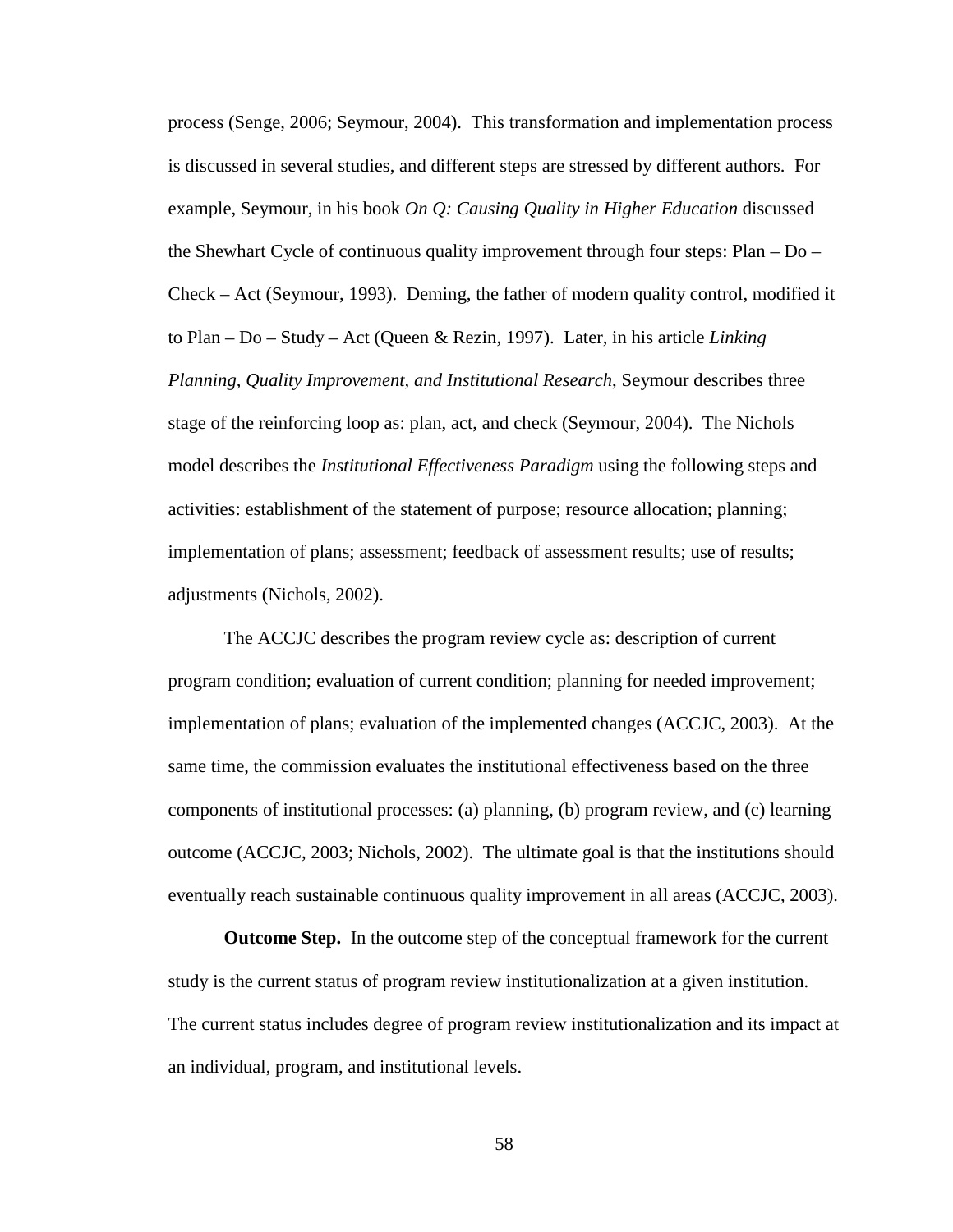Degree of program review institutionalization. The degree of institutionalization is the degree to which the innovation is internalized – incorporated into the ordinary structures and procedures of the institution [\(Curry, 1992\)](#page-177-0). In order to evaluate the level of internalization of program review, it is empirical to evaluate the impact of program review at individual, program, and institutional levels [\(Cowin, 1996\)](#page-177-1).

Perceived gain, loses, and side effects. This is the identification of anticipated and unanticipated gains and losses on an individual, program, and institutional levels that are innovation specific (Huberman & Mills, 1984). For example, a loss can be in the form of a program discontinuation as a result of program review or when a program receives additional funding due to the evidence presented in their program review; this would be an example of a gain for the program. Administering a program review on an annual basis might allow better connection with the institutional processes, but at the same time, it is a very time consuming practice which might over burden faculty and staff.A mix-method case study led by Skolits and Graybel (2007), discusses several challenges and the complexity of institutional effectiveness efforts in the community college setting. One of the findings of the study is that a well-established institutional effectiveness system creates a rigorous demand on involvement, effort, time, and professional development on all employees across the institution [\(Skolits & Graybeal,](#page-181-2)  [2007\)](#page-181-2).

Another important component of a study on program review institutionalization is the identification of the positive and negative side-effects of an anticipated or unanticipated nature that are not program review process-specific (Huberman  $\&$ Mills,1984). For example, a cross-divisional program review validation process might be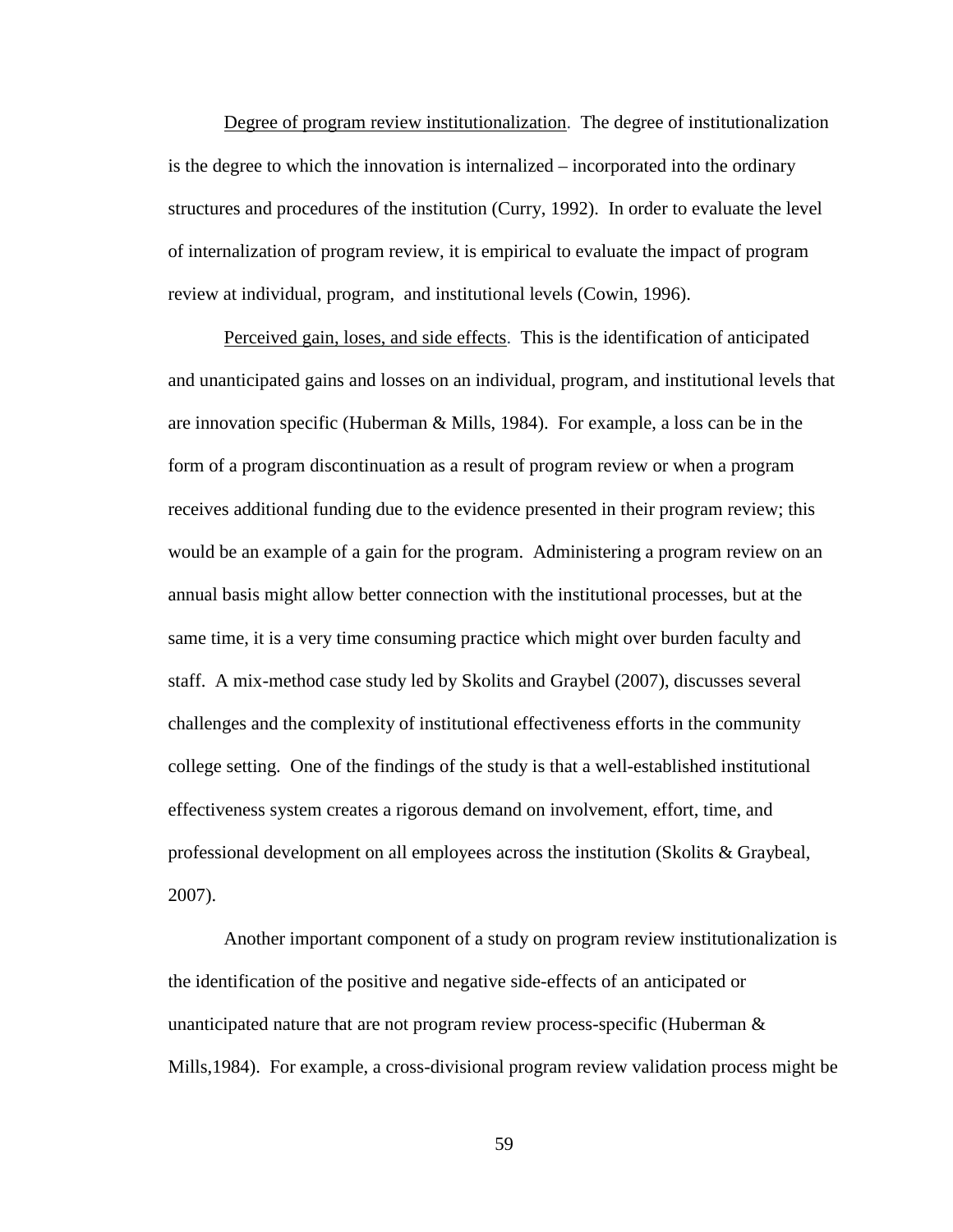a time consuming practice but at the same time it may break the divisional isolations; learning about each other may help to increase appreciation of each other's work and result in a better work environment and higher morale.

## **Summary**

In 1965, ESEA Title I, initiated the evaluation of educational programs movement. This act laid the foundation for the mandatory program evaluation culture. The assessment process in higher education has been slowly shifting from a peer-review practice to an officially-mandated process. The assessment of institutional effectiveness has become a fundamental concern in the accreditation reaffirmation for educational institutions nationwide (Popham, 1988). A successful program review practice is an essential component of the institutional effectiveness assessment process.

Over the last few decades, many research studies have been done on examining how educational institutions have mobilized, implemented, and used the results of program review. There are also many publications on institutional effectiveness, continuous quality improvement and the need for educational institutions to become learning organizations. At the same time, very little research has discussed how to move from the mobilization and implementation of program review to its institutionalization stage.

In this research study, institutionalization refers to the sustainable continuous quality improvement stage of program review. The study will aim to fill the gap in research by focusing on the factors that influence the institutionalization of program review at California community colleges. In order to identify these factors, the study will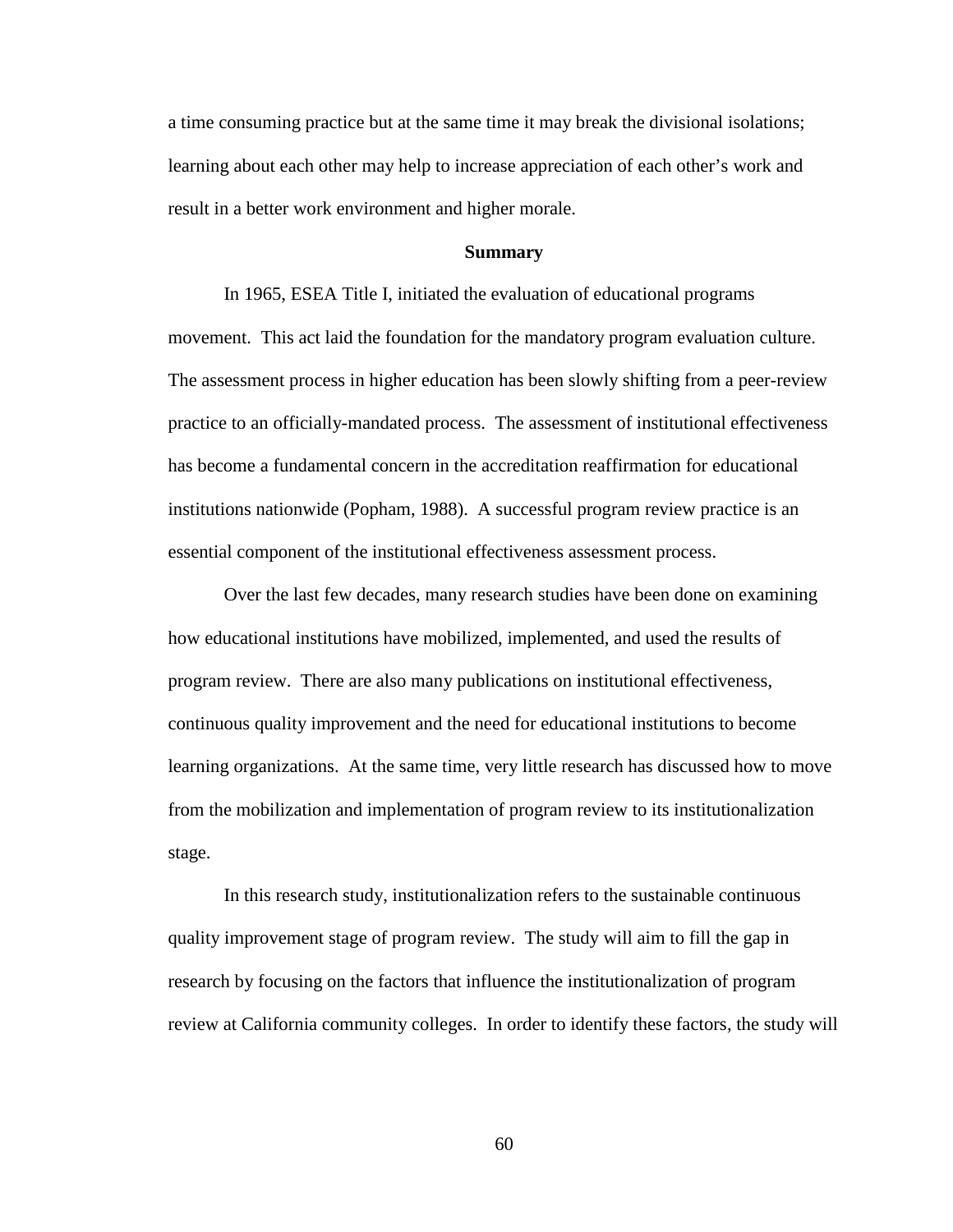use the Senge's system approach and elements of Huberman and Mills conceptual framework on dissemination of educational innovation.

In addition, identification of perceived-gain and loss together with side-effects of program review institutionalization will help to highlight the strengths and weaknesses of the implemented program review models. Moreover, by analyzing the impact of the program review process at individual, program, and institutional levels, together with identification of the degree of program review, institutionalization will support the selfevaluation efforts for the institutions of study, as well as update and enrich the knowledge on the program review process at community colleges in California.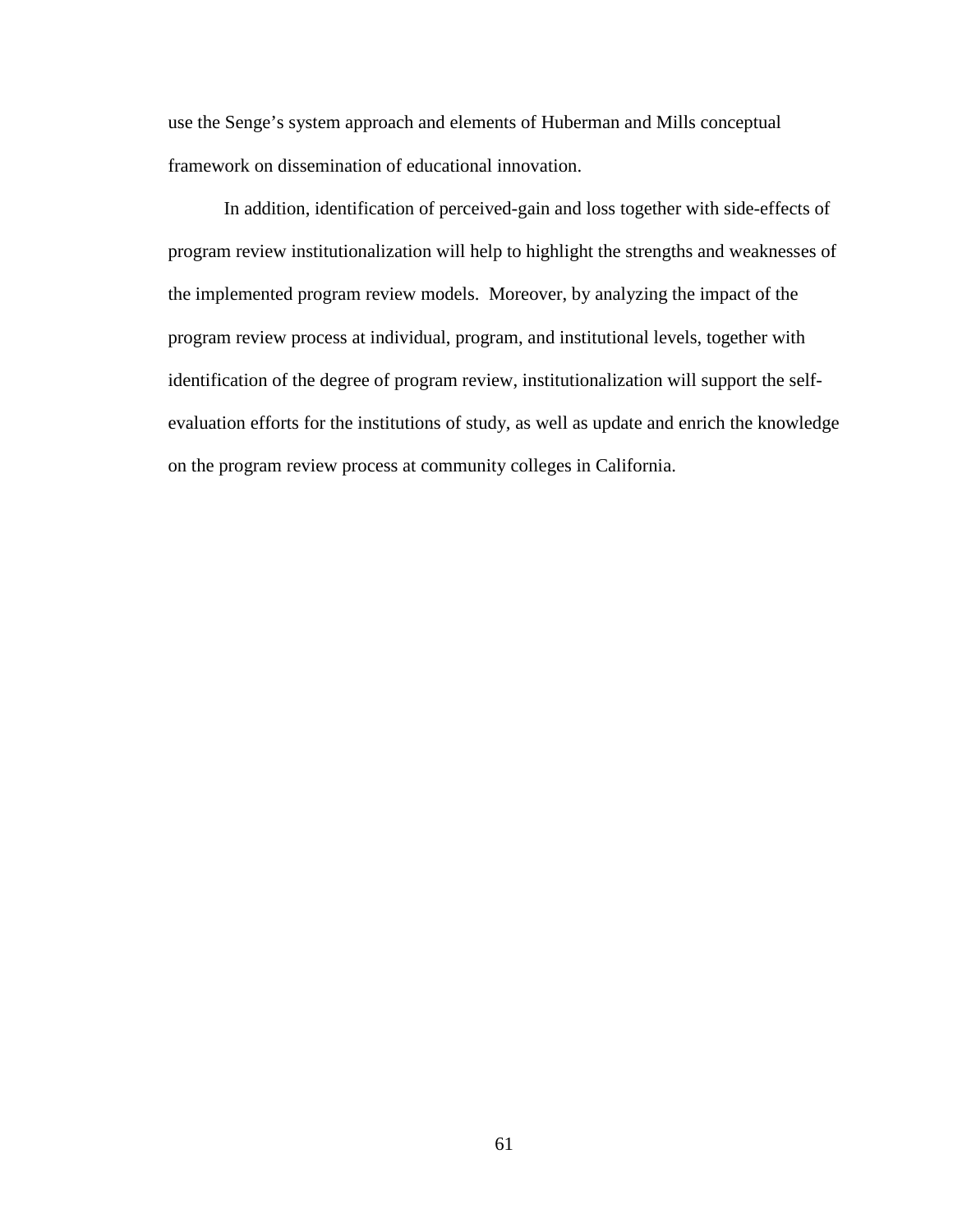## CHAPTER 3: METHODOLOGY

## **Introduction**

The purpose of this study is to identify factors that influence program review institutionalization in California community colleges. In addition, I expect this study to reveal various challenges and achievements in the community college practice in regard to program review institutionalization as well as the impact of program review institutionalization at the individual, program, and institutional levels.

This study is designed to answer the following research questions:

- 1. What factors influence program review institutionalization at California community colleges?
- 2. What is the impact of program review institutionalization at individual, program, and institutional levels?
- 3. What are the strengths and weaknesses of the implemented program review frameworks?

This chapter will discuss the research tradition behind this study, the research setting and context selection, the data source and sample, instruments and procedures, data collection, data analysis, and the role of the researcher.

## **Research Design and Tradition**

The current study follows the rules of a multi-site case study, as it is to be based on the analysis of two community colleges in California. Case studies are very complex, profound, and form a bounded system. As Merriam (2009) stated, the "case study has proven particularly useful for studying educational innovations, evaluating programs, and informing policy" (p. 51). As a research approach, the case study provides an effective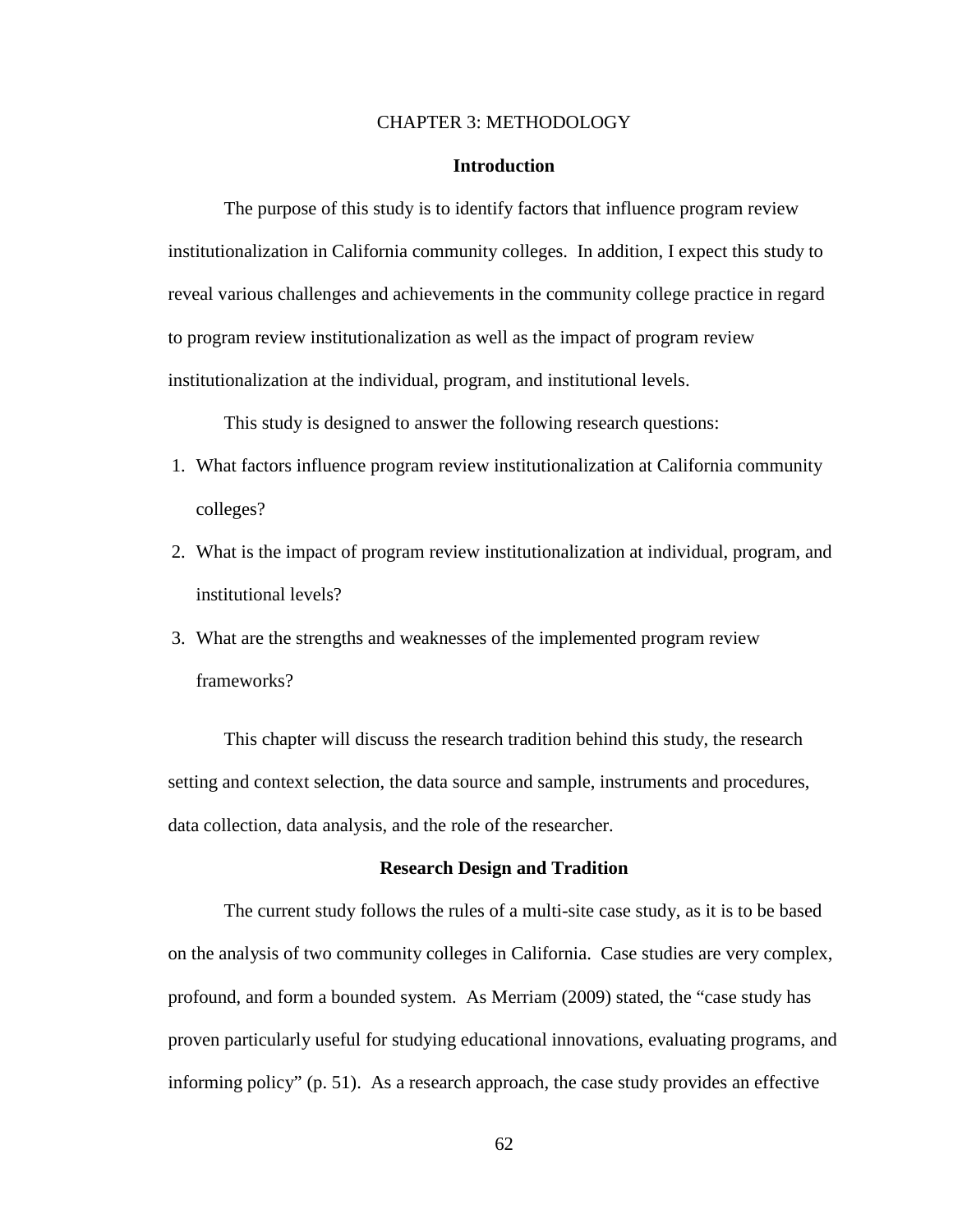means to investigate practical problems, questions, situations, or puzzling occurrences that exist in everyday practice. Case studies are a great means of making clear to an audience the significance of a particular happening and are particularly useful in generating insight into how individuals, groups, and organizations confront problem situations (Merriam, 2009). They break down and assess broad topics or ideas into more precise studies that ultimately benefit a larger community.

Bogdan and Biklen (2003) defined three types of case studies: historical organizational, observational, and life history. The current study can be classified as a mix of historical organizational and observational at the same time. It is a historical organizational case study which describes the history of program review institutionalization at the selected institutions. At the same time, it is an observational case study, as the majority of data have been collected from the current observation sessions, interviews, and documents. In addition, as Merriam (2009) indicated "the more cases included in a study, and the greater the variation across the cases, the more compelling an interpretation is likely to be" (p. 49). Thus, including multiple cases increase the persuasiveness and transferability of the study. In this spirit, an observational multi-case study design provided the appropriate blueprint to investigate the research questions driving this study.

The research tradition best suited for this study is grounded theory. Sociologists Barney Glaser and Anselm Strauss considered as the founders of grounded theory. Their first book, "Awareness of Dying," was published in 1967 [\(Bryant & Charmaz, 2007\)](#page-176-0). According to Creswell (2005) the focus of grounded theory is to answer the questions: What is going on? What is the main problem? How are groups trying to solve this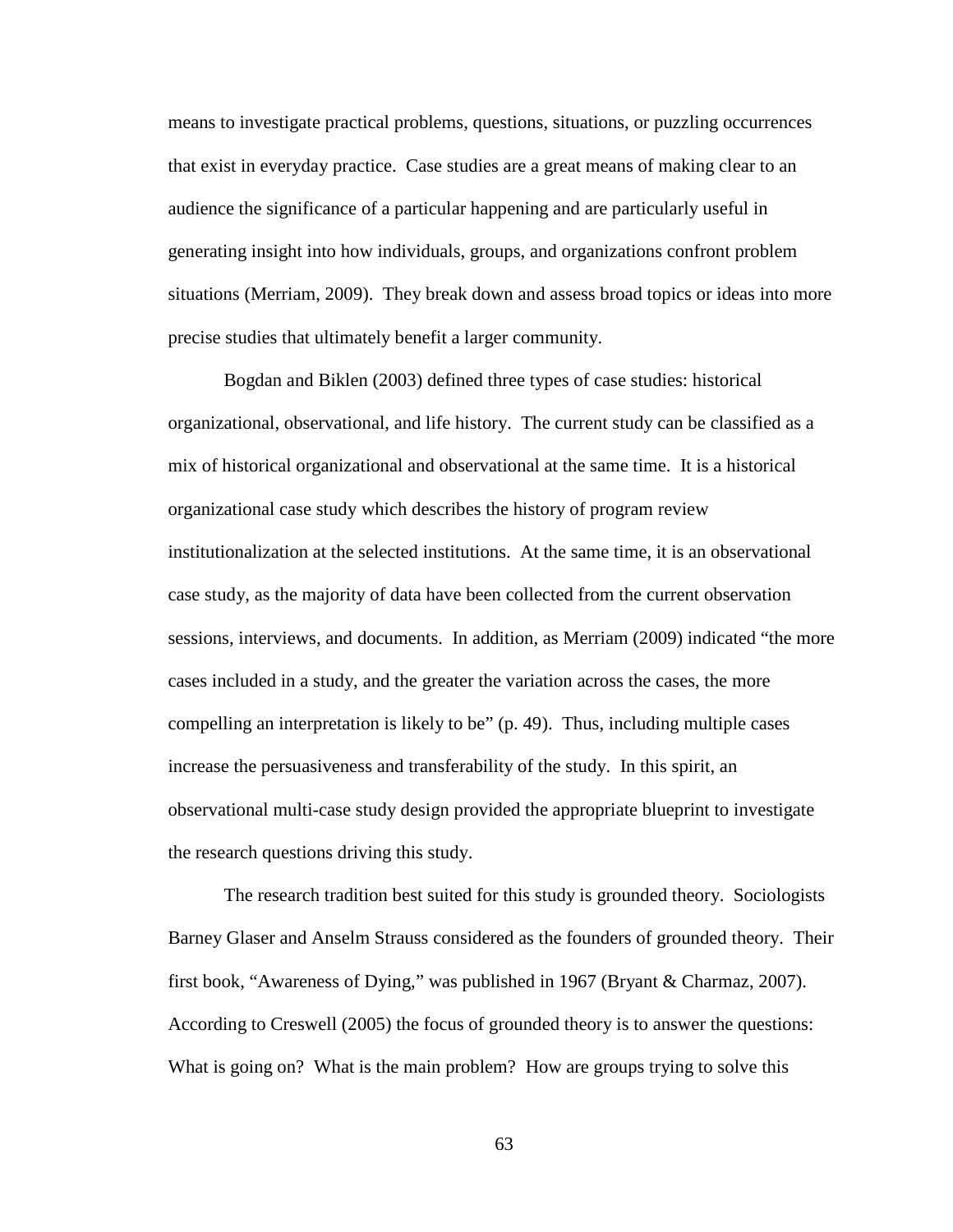problem? The uniqueness in grounded theory methods is that "data collection and analysis proceed simultaneously and each inform and streamlines the other" [\(Bryant &](#page-176-0)  [Charmaz, 2007,](#page-176-0) p. 1). According to Elliott and Lazenbatt (2005) in addition to concurent data collection and anaysis, the theoretical sampling and memo writing are the other essential components of grounded theory. These components of the study will be discussed later in this chapter.

Grounded theory may include the products from inductive or deductive reasoning. The data is analyzed, coded, and categorized until a typology of the problem the investigator is studying becomes apparent. As this process of clarification continues, the investigator begins to create ideas about solutions to problems. The purpose of grounded theory is to develop models and concepts that explain the situation. At the same time, grounded theory is about finding the 'current truth', as the factors influencing the flow of the process might change depending on the metamorphoses in the environment (Bryant  $\&$ [Charmaz, 2007;](#page-176-0) [Creswell, 2005;](#page-177-0) [Schwandt, 2007\)](#page-181-0). The general concept of grounded theory is that the theories emerge from data, and as the data is constantly changing, the theories are also fluid and need constant reevaluation. Schram (2006) argues that, the basic assumptions of the grounded are:

- The theory emerged from the constant comparative process of data collection and analysis, which explains major variations in the data;
- People's actions are based on meanings that are formed under internal and external conditions:
	- o People's actions are responsive rather than reactionary
	- o Reality is negotiable and constantly changing;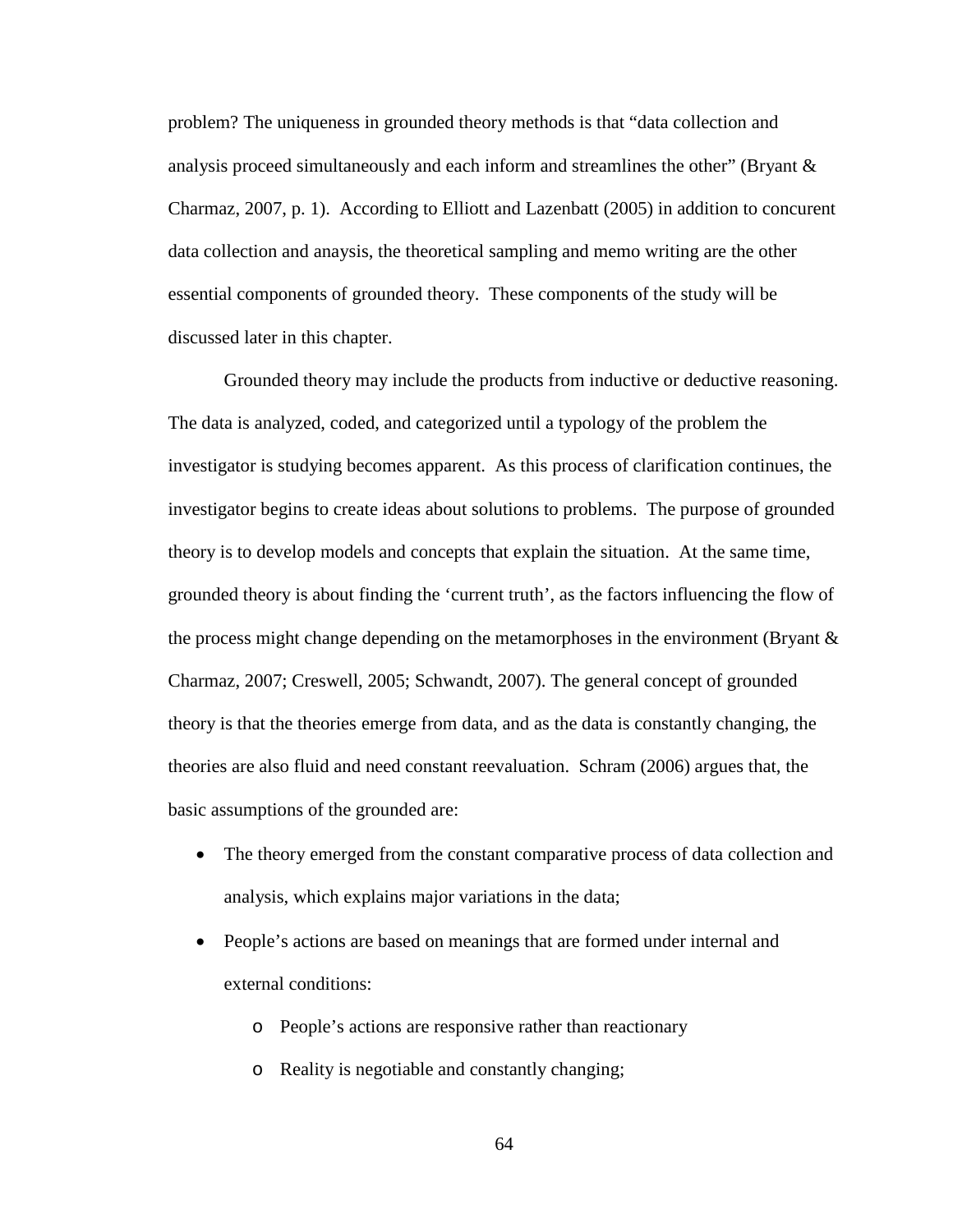- Theory is not obsolete; thus, it needs constant reevaluation;
- Awareness of interrelationships is central to understanding the process; and
- Social research and theory generating are parts of the same process

There are three major forms of grounded theory: systematic design, emerging design, and constructive approach [\(Creswell, 2005\)](#page-177-0). This study utilized combination of systematic design and constructive approach forms of grounded theory. The fundamental idea of systematic design is in grouping data into categories and subcategories, then examining the behavior and relationship between categories takes place [\(Creswell, 2005\)](#page-177-0). In order to answer the first research question of this study, identification of factors influencing program review institutionalization, the systematic design approach was utilized. First, data obtained from different sources were coded thematically and then grouped into main categories. Then, the analysis of relationships between the categories was performed. Next, the elements of the program review frameworks were analyzed, as well as the relationship between the frameworks and the degree of program review institutionalization reviewed. At the same time, the constructive approach was utilized to highlight the impact of a program review institutionalization process. The constructive approach focuses more on participants and explains the feelings of individuals involved in the process [\(Creswell, 2005\)](#page-177-0). In this case, the analysis was based primarily on the participants' point of view regarding the program review framework implemented at their institution.

In order for a research study to use a ground theory it is imperative that it follows the procedures and canons of the tradition. According to Corbin and Strauss (1990) grounded theory has eleven canons (pp. 6-11):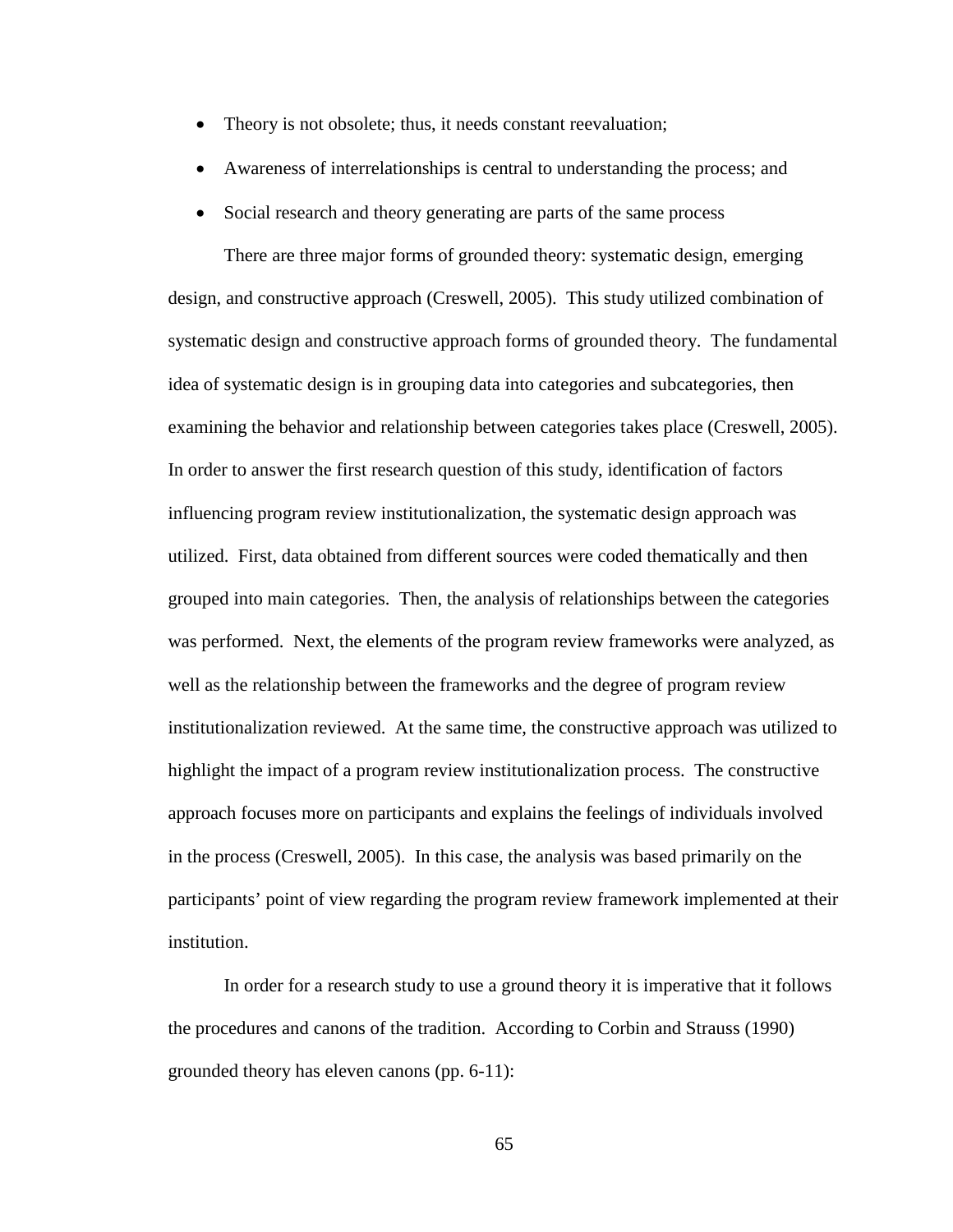- 1. Processes of data collection and analysis has to be synchronized
- 2. The bases of analysis are concepts not the actual data
- 3. Developed conceptual categories must relate to each other to form a theory
- 4. Theoretical sampling is the central sampling strategy of the study
- 5. Analysis is driven by constant comparison of concepts
- 6. All occurrences, regular and irregular, should be integrated and accounted for
- 7. Analysis of the processes is an essential component of the theory
- 8. Memo recording through the entire study and using them as a data source
- 9. Research process includes building and verifying categories as well as hypothesis on their relationship
- 10. To collaborate with other researchers to test concepts and their relationships
- 11. Broaden the structural conditions while keeping the relationships in the theory These canons became guiding principles for this study.

#### **Research Setting and Context**

For research settings selection a maximum variations sampling strategy was utilized. Based on this strategy two California community colleges were selected for inclusion in this study. Maximum variation sampling strategy is when a researcher initially identifies the factors according to which the selected sites should differ [\(Creswell, 2008;](#page-177-1) [Patton, 2002\)](#page-180-0). For that purpose, two lists with names of institutions were constructed. The selection criteria were based on external and internal factors identified in the conceptual framework for this study. The external factors were based on the ACCJC accreditation site visit time line and outcome report: recommendation versus commendation on program review processes implemented at the institution. The internal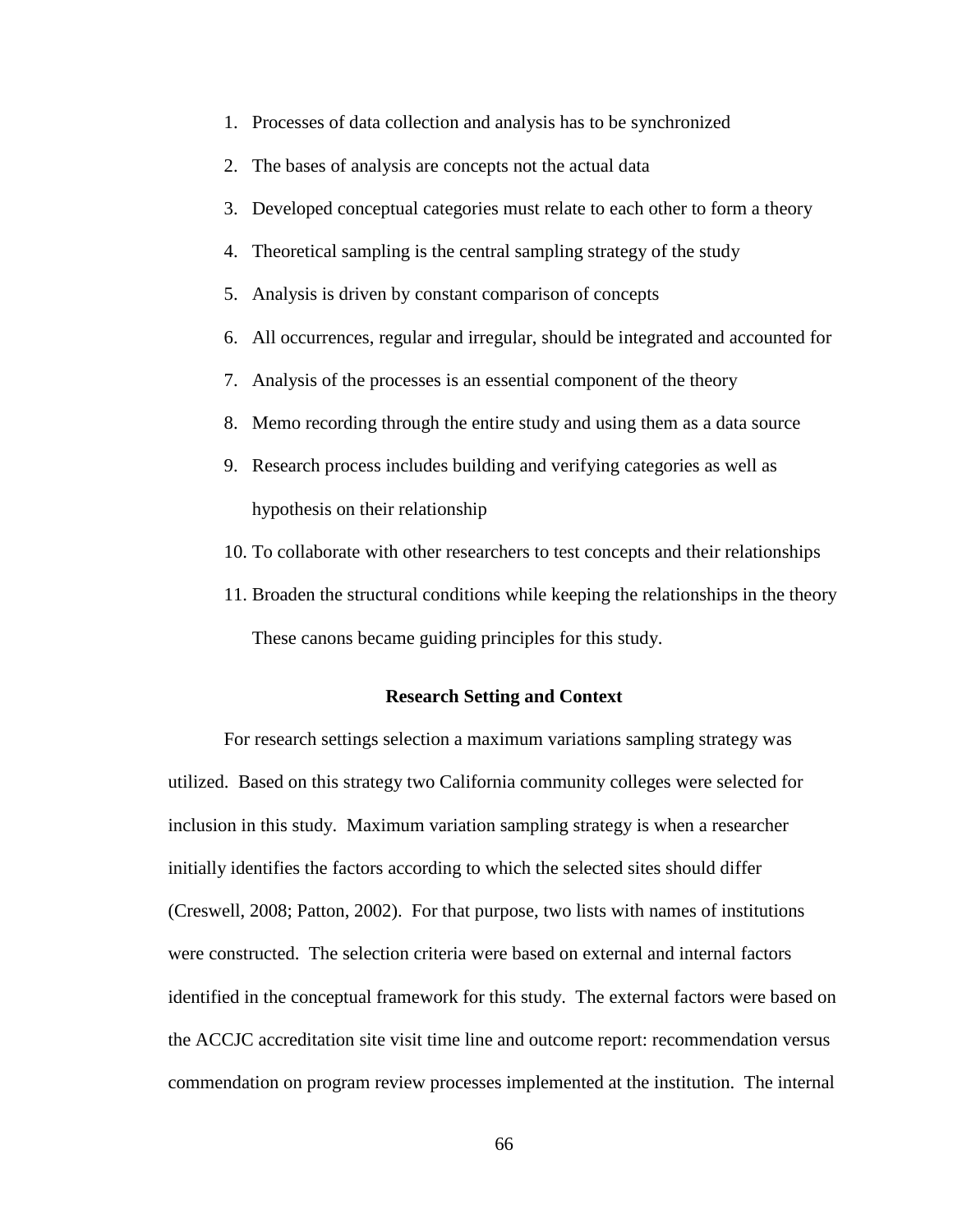factors were based on the following characteristics: small or medium versus large institution based on annual full-time equivalent students (FTES); urban versus suburban location of the campus; primarily career technical versus transfer emphases of the institution.

After identifying institutions that met the selection criteria, I contacted the Office of Institutional Research (IR) to identify the gatekeepers and lead people in the program review process at an institution. Since the IR office is the main source of data, it is also often a gatekeeper for research activities at an institution. Invitation letters for each institution were sent to the identified gatekeepers inviting them to participate in this study. Letters of support were obtained from three institutions and were submitted to the CSUN Human Subjects Committee. Upon CSUN Human Subjects Committee approval, a memorandum of understanding was mutually signed by me and one of the institutions. The memorandum of understanding delineated the rights and responsibilities of the researcher and the institution. The other institution had an internal Institutional Review Board that required completion of a Social/Behavioral Research Course. Upon completion of the requested online course the Institutional Review Board of the college approved my research application.

#### **Data Sources and Research Sample**

The qualitative data utilized in this multi-site case study were obtained using theoretical sampling strategy. Glaser and Strauss (1967) define theoretical sampling as "the process of data collection for generating theory whereby the analyst jointly collects, codes, and analyses his data and decides what data to collect next and where to find them, in order to develop his theory as it emerges" (as cited in Elliott, 2005, p. 50). Theoretical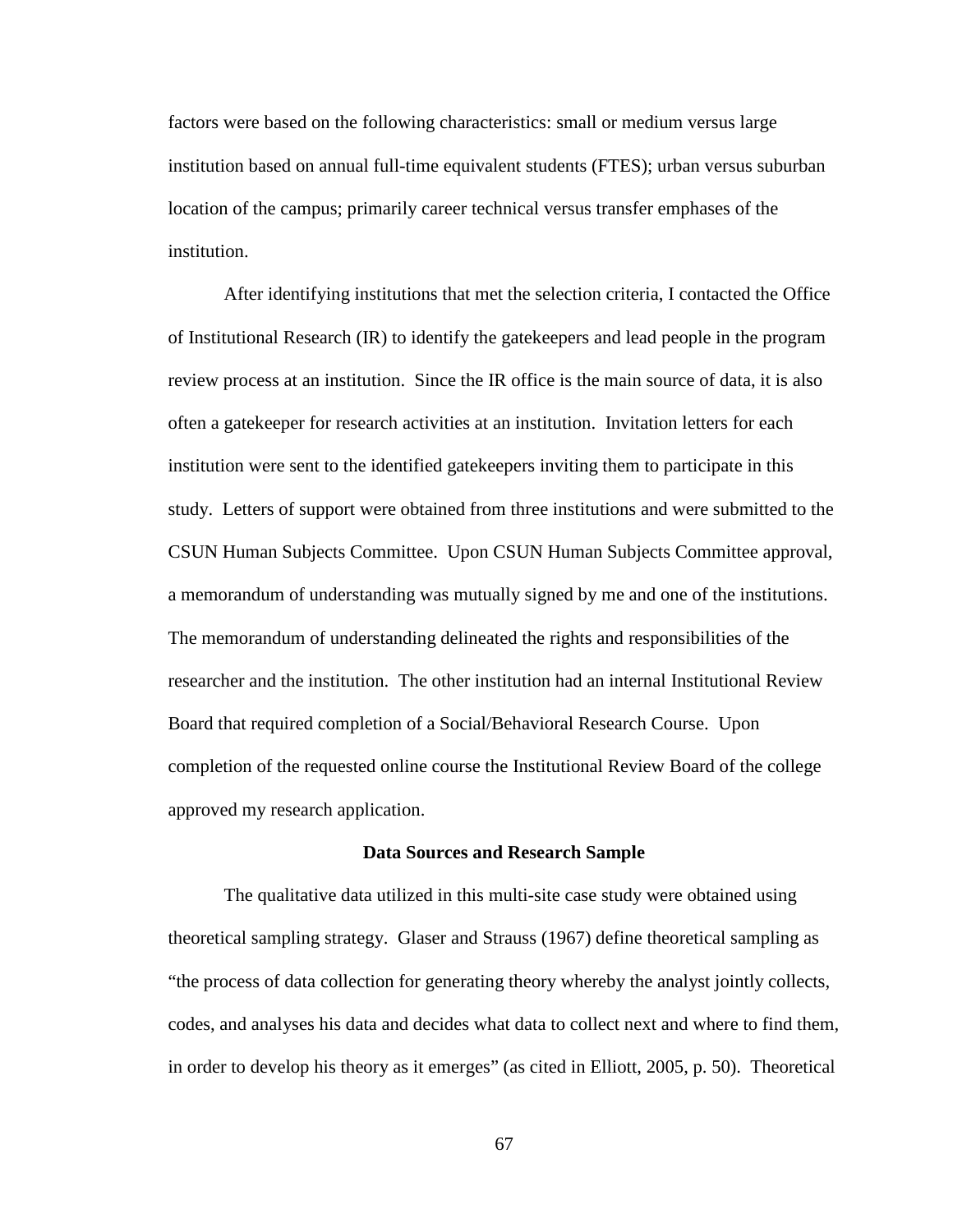sampling is an intentional sampling that is based on theoretical concepts and subconcepts derived from data analysis with a purpose to develop a theory [\(Creswell, 2008\)](#page-177-1). Consequently, theoretical sampling is a continuous cycle of data sampling, collection, coding, and analysis.

Historical and current documents, observations, and interviews, and researcher's memos were the data sources of this study. The amount of data collection was driven by grounded theory design. According to Creswell (2005) "a characteristic of grounded theory research is that the inquirer collects data … until the categories are saturated and the theory is fully developed" (p. 449). Thus, the data were collected and analyzed until the data saturation occurred. Data saturation means that additional data did not generate substantially new information and the same topics keep reappearing. The sampling of documents, participants, and meetings, as well as data collection elements from these sources, were driven by the factors identified in the conceptual framework introduced in the literature review chapter, and CIPP (Stufflebeam, 2007) evaluation model (context, input, process, and product).

### **Documentation**

As it is defined by Creswell (2005), "documents consist of public and private records that qualitative researchers obtain about a site or participants of a study" (p. 230). Documentation required for this study embraced all available accreditation documents, including: self-evaluation, follow-up and midterm reports; action letters from the ACCJC; and the evaluation report prepared by the ACCJC visiting team. Evidentiary material prepared by the college used to support reports were also subject for inspection and study. Additional documentation that were examined included institutional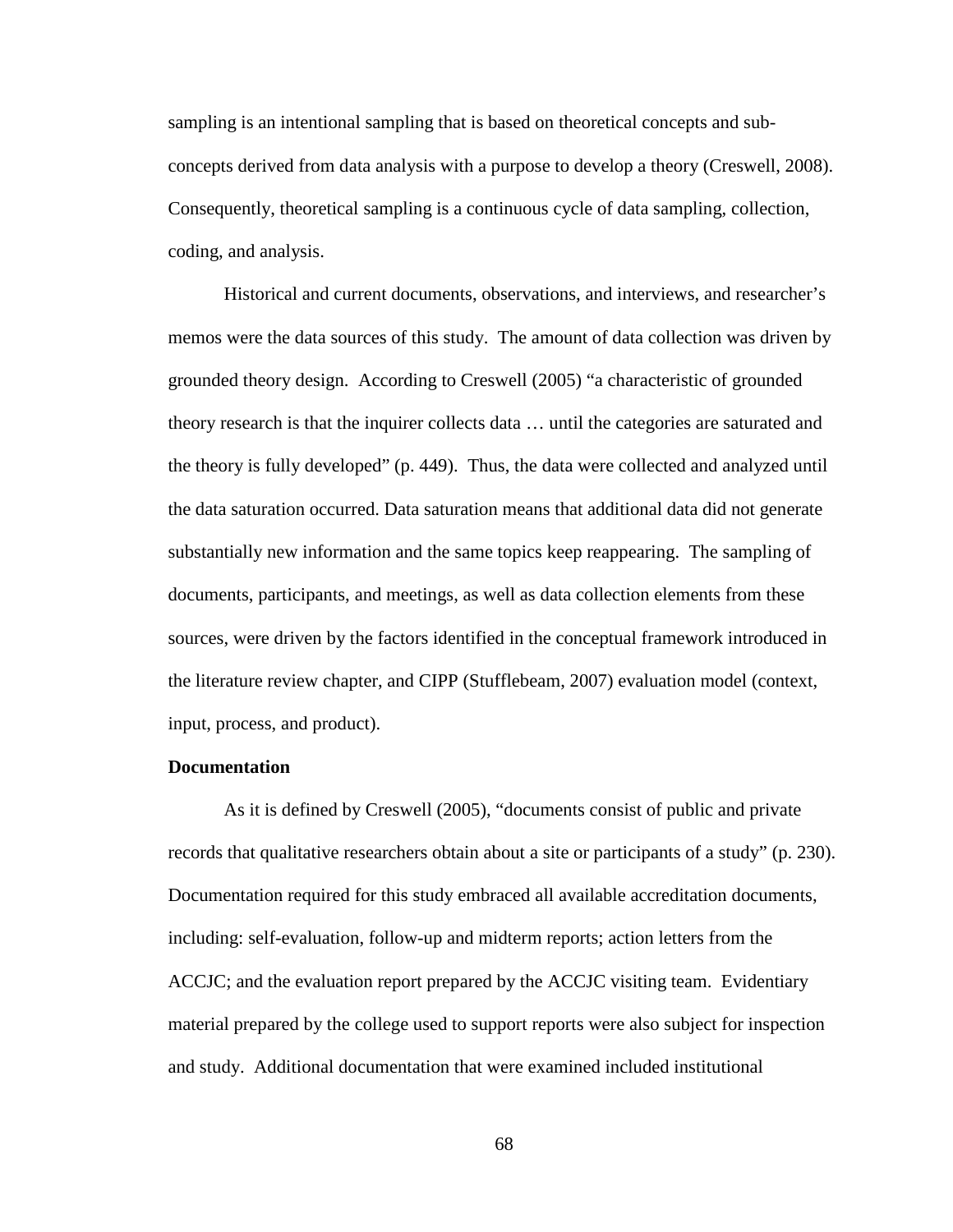handbooks, records on budget and planning integration, documentation on governance, planning, prioritization, and Student Learning Outcome (SLO) processes. In addition, valuable data were retrieved from the staff survey related program review and planning processes administered at both institutions. Different committee meeting minutes from several meetings were reviewed, in which topics related to program review process were discussed. In addition, actual program review templates and examples of completed reports were analyzed, as well as, the data and information packs that have been utilized by the programs to complete the program reviews.

## **Observations**

As McCall and Simmons (1969) emphasize, "the most complete form of the social datum is in the form in which the participant observer gathers it" (p. 322). Thus, all data gathered during the observation are valuable sources of information. The pilot study highlighted the significance of observation as a data collection source. Thus, extra efforts were made to arrange observation sessions of the meetings for the selected committees. Theoretical sampling along with stratified purposeful sampling strategy was used to identify committee meetings to observe. Stratified purposeful sampling strategy illustrates characteristics of particular subgroups of interest, and facilitates comparisons [\(Patton, 1990\)](#page-180-1). The main purpose of observation sessions was to learn more about program review and its role within the college's processes as well as to gain deeper understanding of the institutional culture, environment, atmosphere, main players, and the distribution of decision making powers. Thus, it was important to observe program review training sessions, meetings of the committees that were lead by faculty and report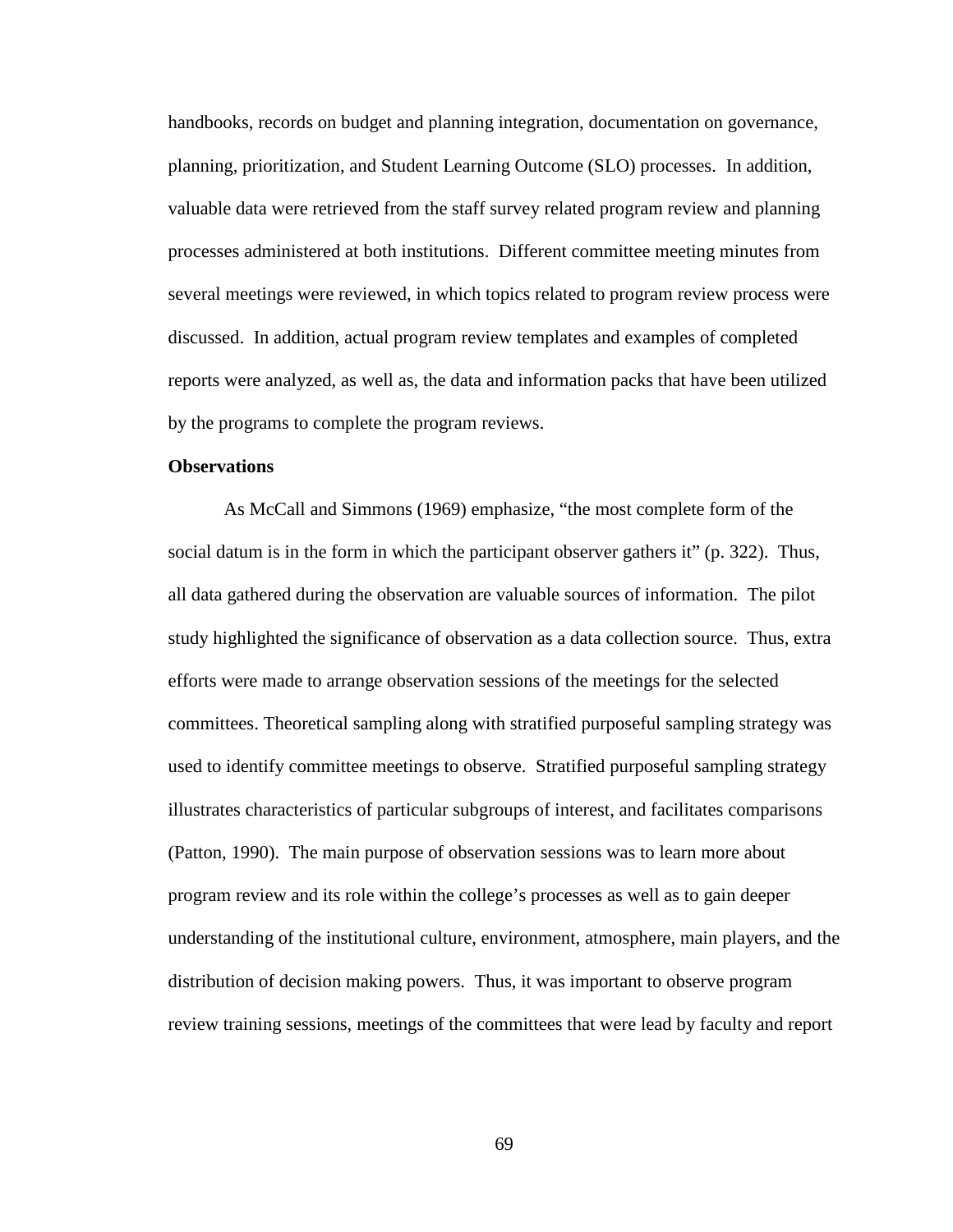to Academic Senate, meetings lead by administrators, and a consultation committee meeting.

### **Interviews**

Rossman and Rallis (2003) define an interview as "a behavioral event – that is, verbal behavior, a verbal exchange, or pattern of verbal interaction" (p. 162). To identify interview participants, theoretical sampling along with stratified purposeful sampling strategy was used. The stratified purposeful sampling was implemented as the participants were selected from the predefined subgroups: a faculty from program review committee, a faculty from SLO committee member, an academic department chair, a staff member from the services area, a researcher, an academic dean, and a vice president. Thus, I made sure to interview at least one representative from faculty, staff, and administrators and cover both instructional and service areas at each institution. In order to identify people who have a significant role in the program review process, snowballing and networking techniques were used. I asked several people at the institution to recommend people who are involved and knowledgeable about the program review process at their college. At the same time, to focus on a particular interviewee, the theoretical sampling strategy was utilized. Thus, in every instance, the selection of a new interview participant was based on coding, recording memos, and analysis of the collected data.

**Confidentiality.** As program review is a very sensitive issue in accreditation, interview and observation sessions participants were ensured in the confidentiality of the study. No school wants its accreditation challenges and short-comings publicized. Thus, confidentiality of institutions and participants is essential for this study. For that purpose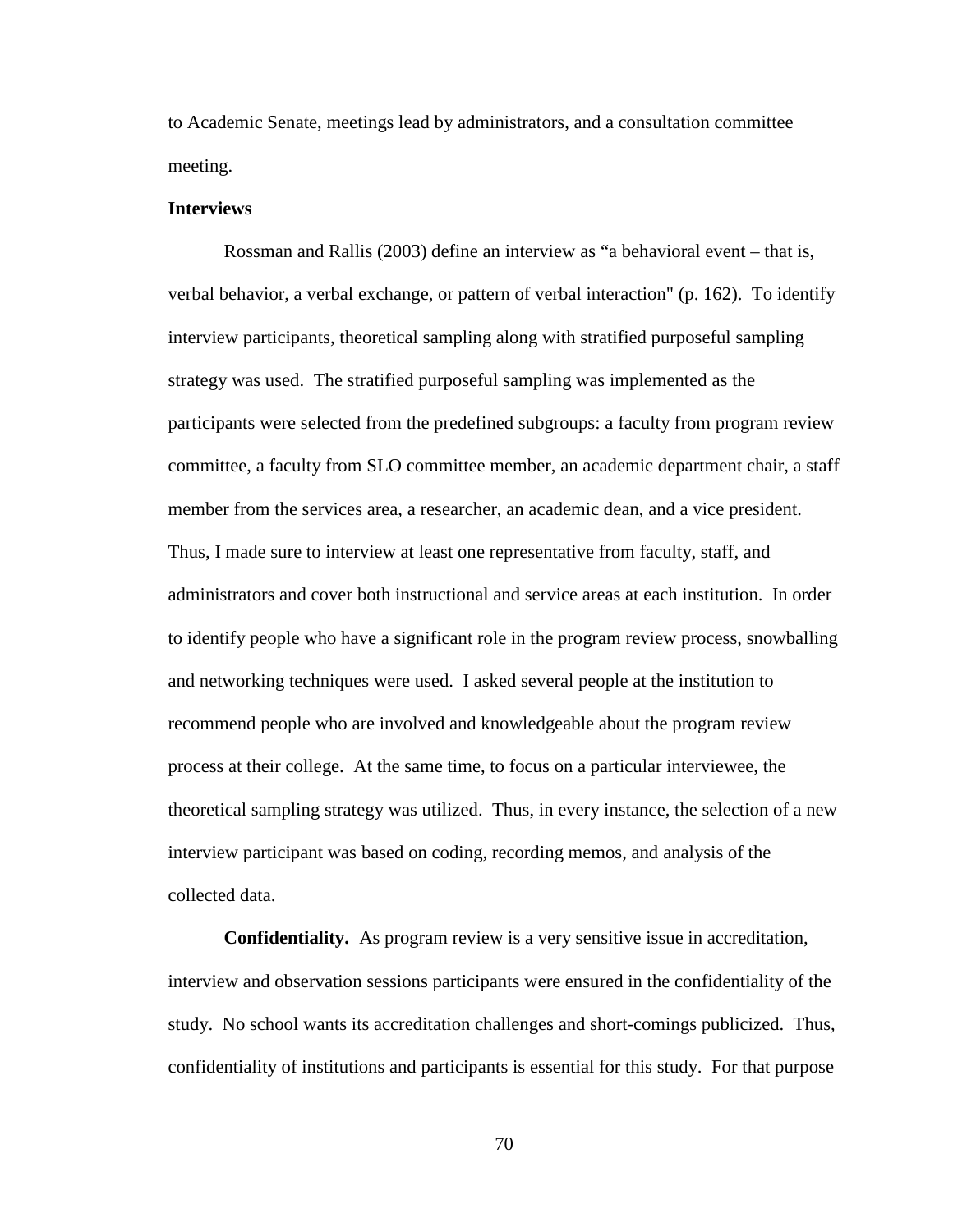no real name or identifiers are included in the final report. In addition, the value-added aspect of the study was clearly communicated, highlighting practical immediate gain the institutions may obtain as a result of this study.

**Ethics.** The methods for this study were approved by the California State University, Northridge Human Subjects Committee. Written agreements were obtained from both colleges, which gave permission to conduct the study at the institutions. In addition, informed consent forms were provided and co-signed by me and the interviewee at the beginning of each interview session. No real names are used in this study. Any information that may identify the institution or a participant has been removed.

## **Instruments and Procedures**

The following instruments were utilize in this study: letters of invitation for institutions, initial letter of support, California State University Northridge Human Subjects Committee form, and a participating institution Institutional Review Board form or a mutually-signed memorandum of understanding, letter of invitation for participants, informed consent form, and interview protocol.

**Letters of invitation.** Invitation letters (Appendix A) inviting institutions for participation in the study included the information about my credentials; purpose and research questions of the study; value of the study for the institution and larger community; voluntary nature of study; as well as an assurance of confidentiality in the study. In addition, it included the research time frame, data collection methods, overall numbers of interviews, and observations with the list of preferred interview candidates that were desired to be included in the study.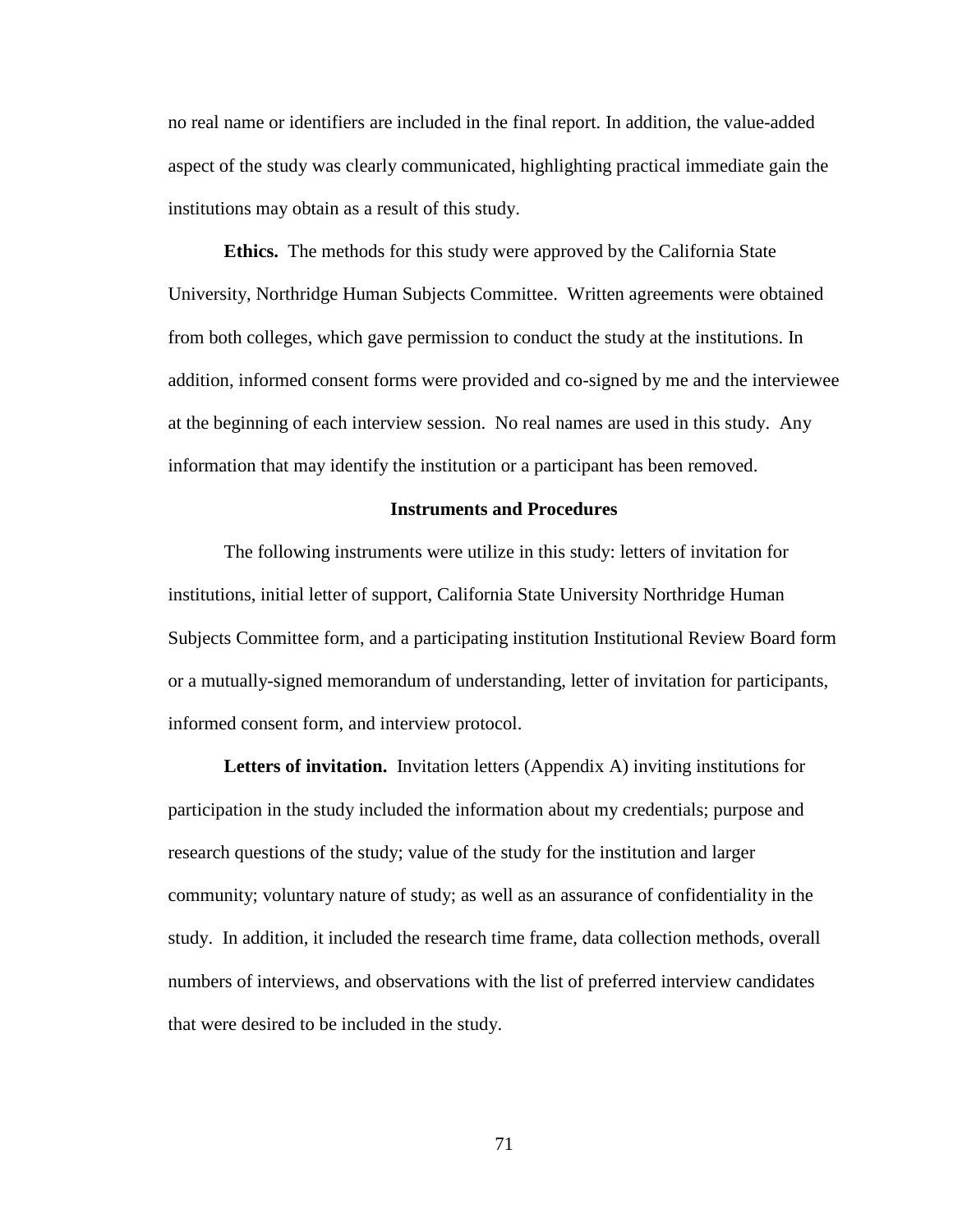**Letters of support.** A letter of support was obtained from each institution confirming the institution's agreement and support for the study. The letters of support were submitted to the CSUN Human Subjects Committee.

**Memorandum of understanding (MOU).** A memorandum of understanding (Appendix B) was mutually signed by me and institution of study after the CSUN Human Subjects Committee approval to ensure confidentiality of all the information obtained from the documentation gathered at the institution.

**Interviews.**The following instruments were utilized for the interview sessions: letter of invitation for a participant (Appendix C), informed consent form (Appendix D), and interview protocol with interview questions (Appendix E).

The letter of invitation to participants was similar to the institutional letter of invitation. The interview informed consent form included the purpose of the study, confidentiality, and right to be removed from the study. The interview protocol included interview questions.

## **Interview Protocol Questions**

Semi-structured interview questions were designed for this study. The closeended questions facilitate the construction of the parallels between interviewees' responses. Open-ended questions helped to obtain deeper and more complete information of the analysis. Scaled structured questions were utilized to evaluate the degree of program review institutionalization in more quantifiable way.

The first question was designed in such a way as to open a discussion as well as to clarify and confirm information obtained from documentation analysis. This helped to demonstrate that I came prepared and did my share of homework. The second question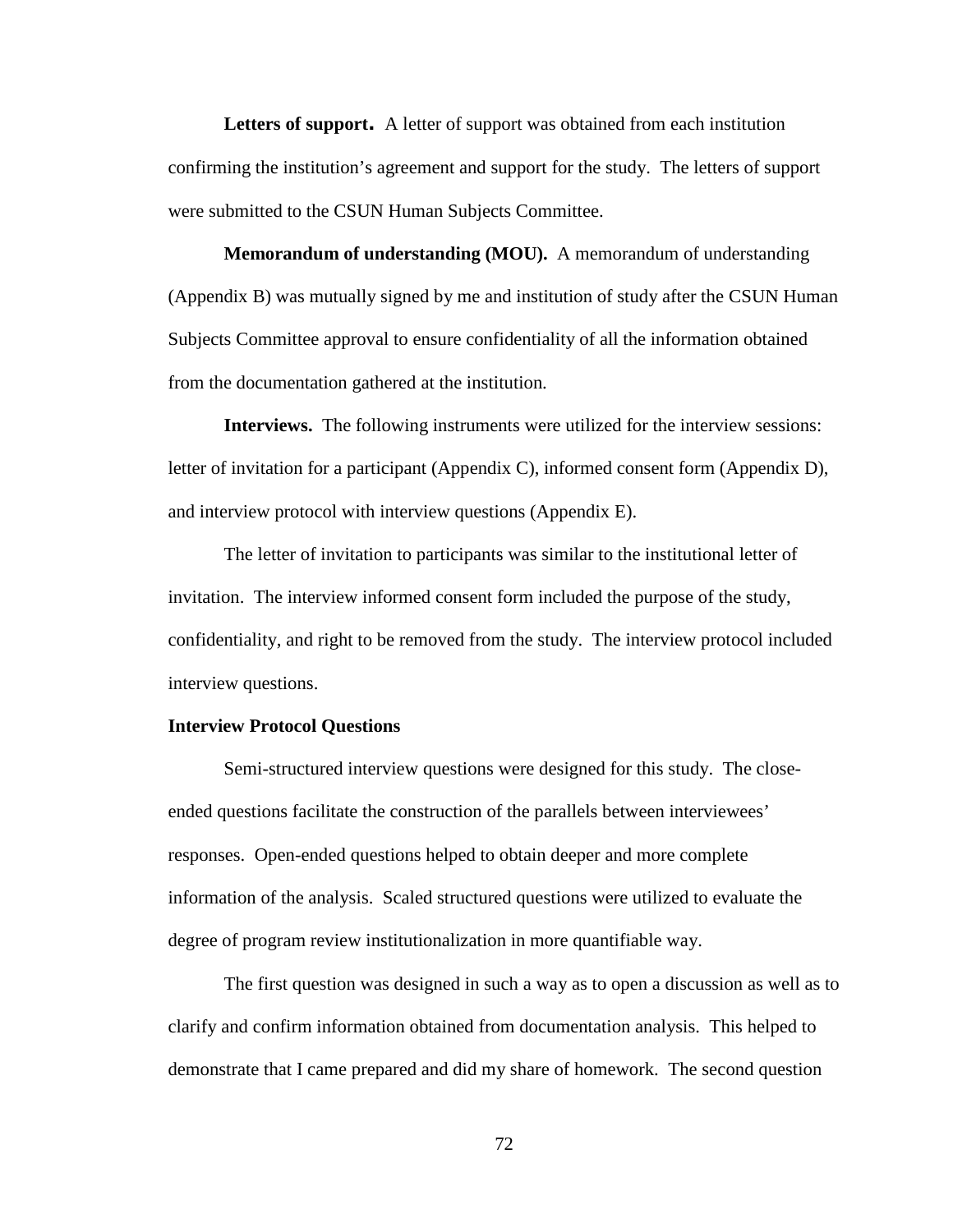asked to draw a diagram for better visualization of the interviewee depth of knowledge and involvement in program review process at her/his institution. The questions were grouped into sections based on the conceptual framework of the study and the ACCJC's Institutional Effectiveness – Program Review rubric. Further refinement of questions was based on the literature review provided in Chapter 2. In addition, pilot interviews and observation were conducted to help further refine and shape the interview questions. The pilot interview sessions were conducted with a classified employee and a research analyst from two different community colleges; an observation session of a program review committee meeting was conducted at a third institution.

## **Data Collection**

As I have mentioned earlier, the qualitative data utilized in this multi-site case study were obtained from historical and current documents, interviews, and observations.

## **Collecting Documents**

Documents were very valuable sources of information for this study. In this era of advanced technology, the Internet has increased access to documents dramatically. It is very common for a community college to post thorough documentation on institutional plans and processes, or even meeting minutes online. Having all the documentation readily available and well organized is highly valued by accreditation visiting teams, so the majority of institutions try to keep their website updated, especially prior to the site visit. Thus, my first choice for obtaining the documents was the institutional website. I examined the web pages of different committees, such as academic senate, program review, SLO, planning, and accreditation, in order to collect documents for this study.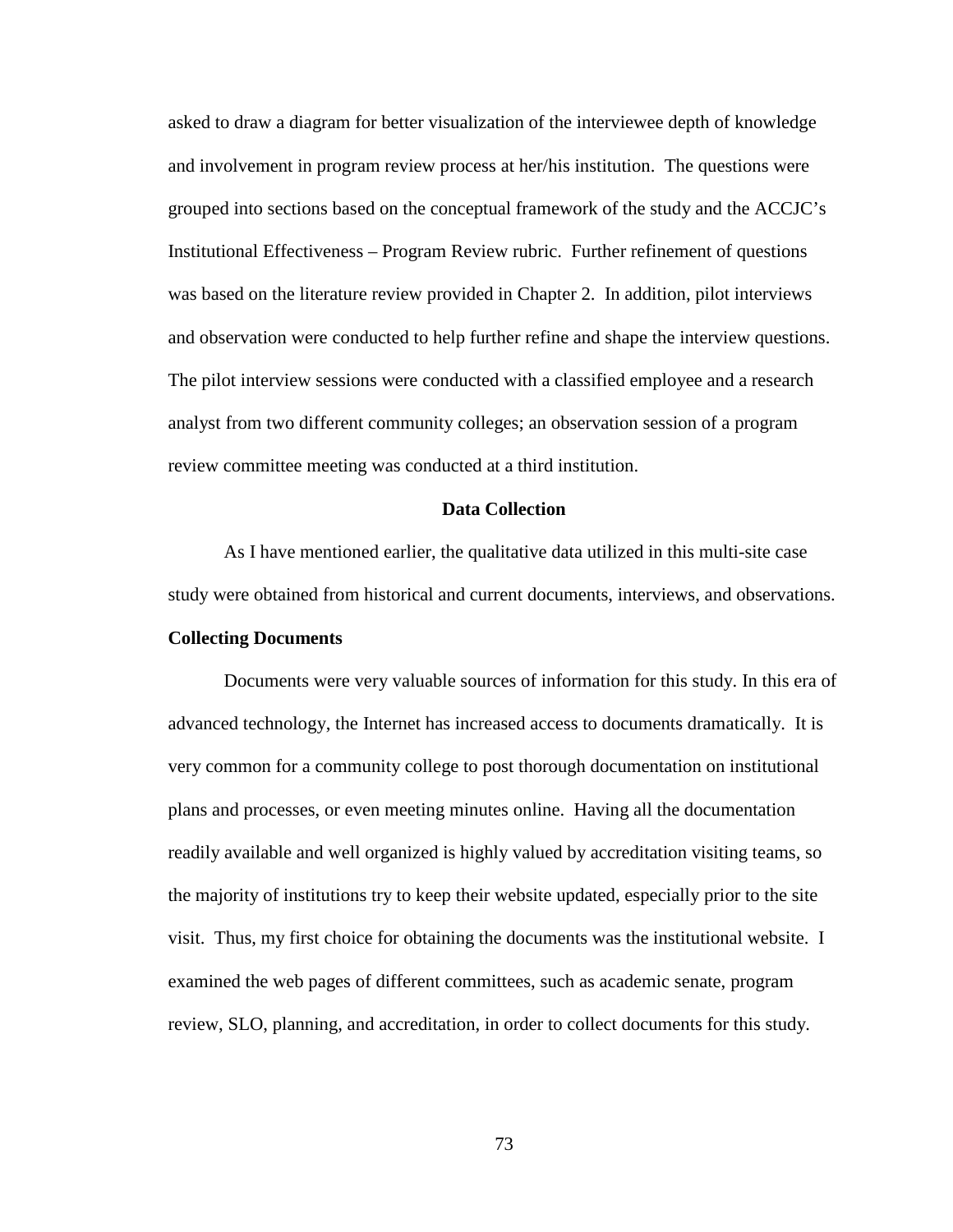Community colleges are public institutions; thus, the majority of the documents should be publicly available. It is the ACCJC requirement that a copy of a Self-Evaluation, as well as all the correspondence with the ACCJC be posted at each institution's web site. Thus, I had no difficulties in locating all accreditation-related documents for both colleges.

In addition, in many institutions program review and SLO committees report to the Academic Senate as these areas according to ' $10+1$ ' are under the purview of faculty (ASCCC, 2009a). Thus, these committees follow 'The Ralph M. Brown act' rule of public access for all the information: "The minutes of a meeting … any actions taken at the meeting shall be posted for a minimum of 10 days in a public place as soon after the meeting as possible" (ASCCC, 2009b). This implies that meeting minutes are public documents and should be made available to the public. Thus, I was able to obtain large amount of documents pertaining to program review at both institutions.

### **Interviews**

An interview is a powerful tool that allowed me to deepen my knowledge and understanding of the institution and its people. I also contacted the interviewees to ask follow-up questions and seek additional clarification. The interviews in this study were semi-structured with open-ended questions that allowed me to probe the perceptions and understanding of the interviewees. An interview protocol (Appendix E) was developed based on the review of the literature and the study's research questions. The interview questions were designed to gather clear, reflective, and insightful responses regarding the interviewees' experience and understanding of the institutional processes. An interview informed consent form (Appendix D) was signed prior to each interview session.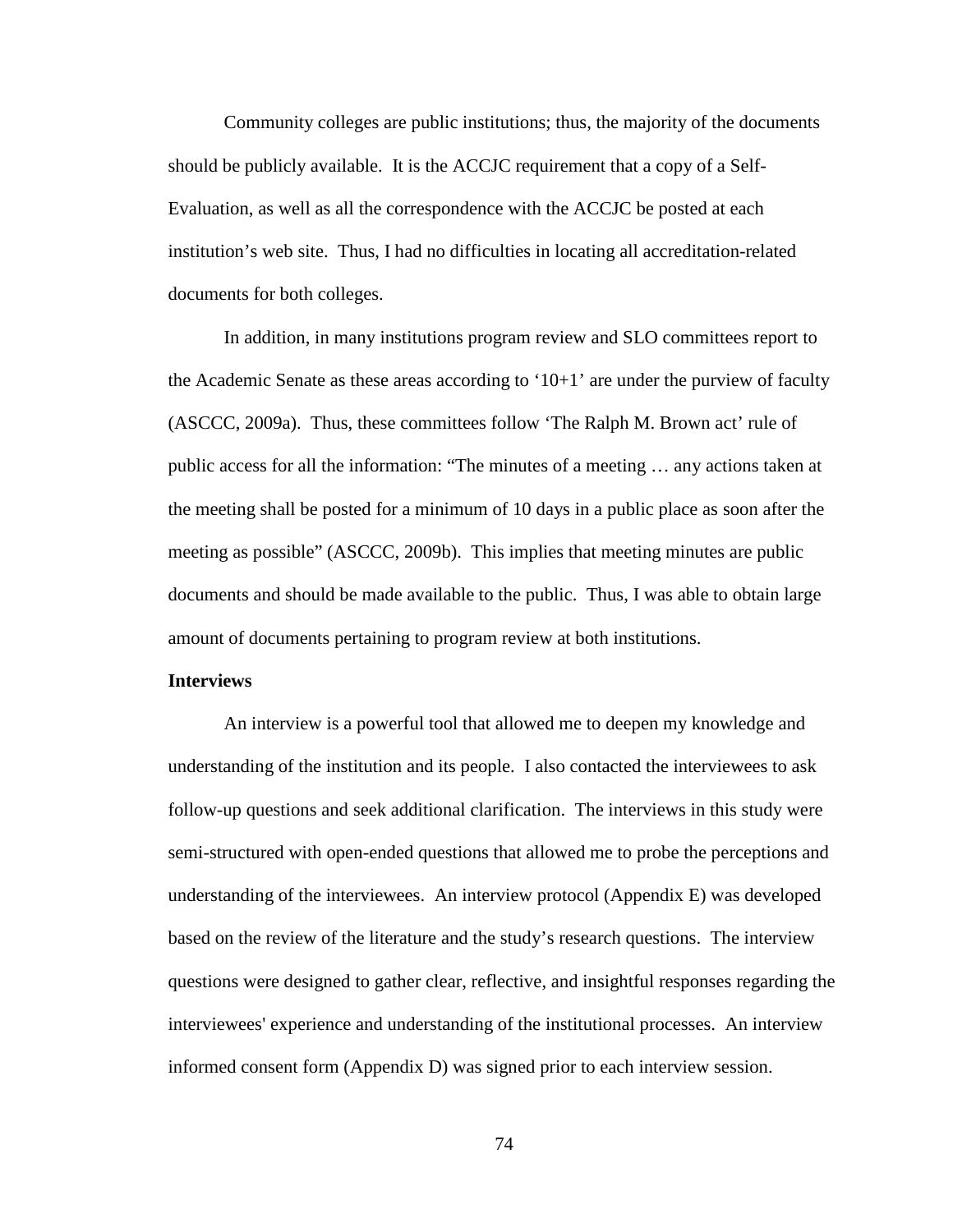One-on-one interviews were conducted with administrators, faculty, and staff who have some level of responsibility and experience in program review, evaluation, planning, prioritization, and decision making processes. At each site, seven or eight halfhour interviews were conducted. All the interviews were audio recorded. The interview protocol and the informed consent forms were introduced to the participants prior to each interview, contained information about audio recording and participants right to refuse it.

**Diagrams.** As Huberman (2002) stated, "I believe diagrams are the least utilized tool in the analytical process. Yet they can yield great understanding of the conceptualizations being developed" (p. 337). During the interview process, each participant was asked to draw a visual representation of their college's program review and planning process. It was very interesting to see how each participant perceives the program review process. For many people, visual representation of a process helps to better understand it. This technique was tested during the pilot interview. The outcome was very successful, so it was also used during the actual interviews for every participant. **Observations**

Observation sessions provided a greater insight into the college internal context and helped to understand the participants' behavior and their interactions in various settings. From the colleges' websites, and based on my observation session selection criteria described above, I constructed a list of committees that I would like to observe. Next, I contacted the research offices at the institutions and requested the meeting dates for those committees during the month of October and November. Then, I mapped the dates and meetings that would be good source of data for my study. Next, I emailed the research offices with exact committee names and meeting dates to be arranged for my site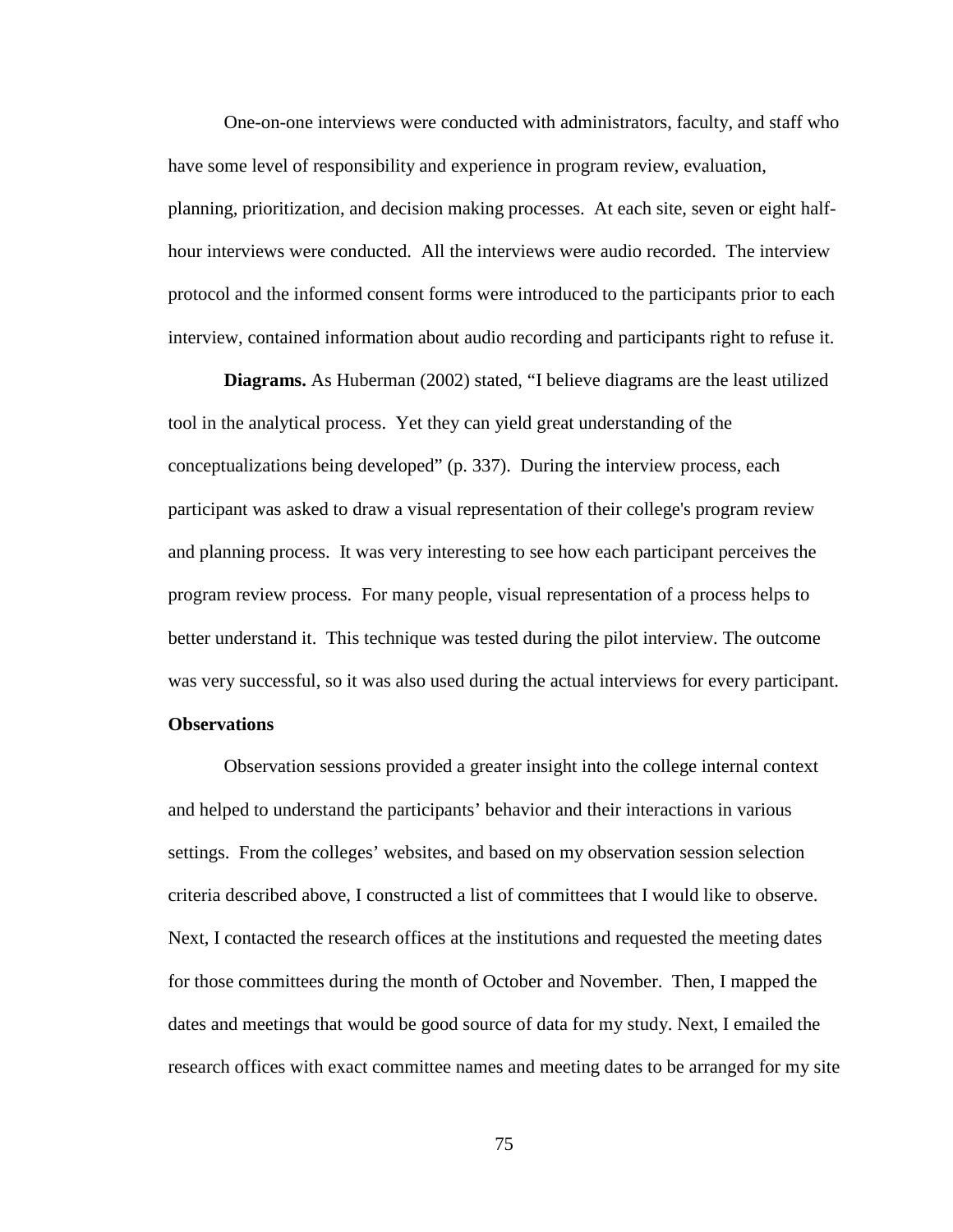visit and observation sessions. Using this procedure I have schedule all 15 observation sessions, seven in one college and eight in the other college. In preparation for the observation sessions, I made sure that I obtained permission to observe a meeting from the committee chair. I contacted each chair and informed them the purpose of my study and my desire to passively observe their meeting and assured them in the confidentiality of my study. During the study, meetings of major decision-making bodies, such as planning and budgeting, Academic Senate, participatory-governance meetings, as well as program review trainings were observed.

During each observation session jotting techniques were utilized. The jottings were transcribed and filed within 2 days of each observation session. While taking notes, I divide each page into two vertical sections and recorded the actual content of the meeting on the left side, descriptive notes on the right side and my reflective notes under each part in parenthesis.

The observation sessions provided great opportunities for a first-hand account of the situation and validation of the processes and campus culture described during interviews and in the documentation. In addition, the observation sessions enabled me to gain a deeper knowledge of the institutional culture, environment, atmosphere, main players, and the distribution of powers.

**Memos.** As it has been discussed earlier, memos are an integral part of grounded theory. "Memos are the theorizing write-up of ideas about codes and their relationships as they strike the analyst while coding" (Glaser 1978, p. 83). According to Elliott and Lazenbatt (2005) memos may play a dual purpose, as they are not only become a part in data analysis but also become documentation of the researcher's biases; thus, increase the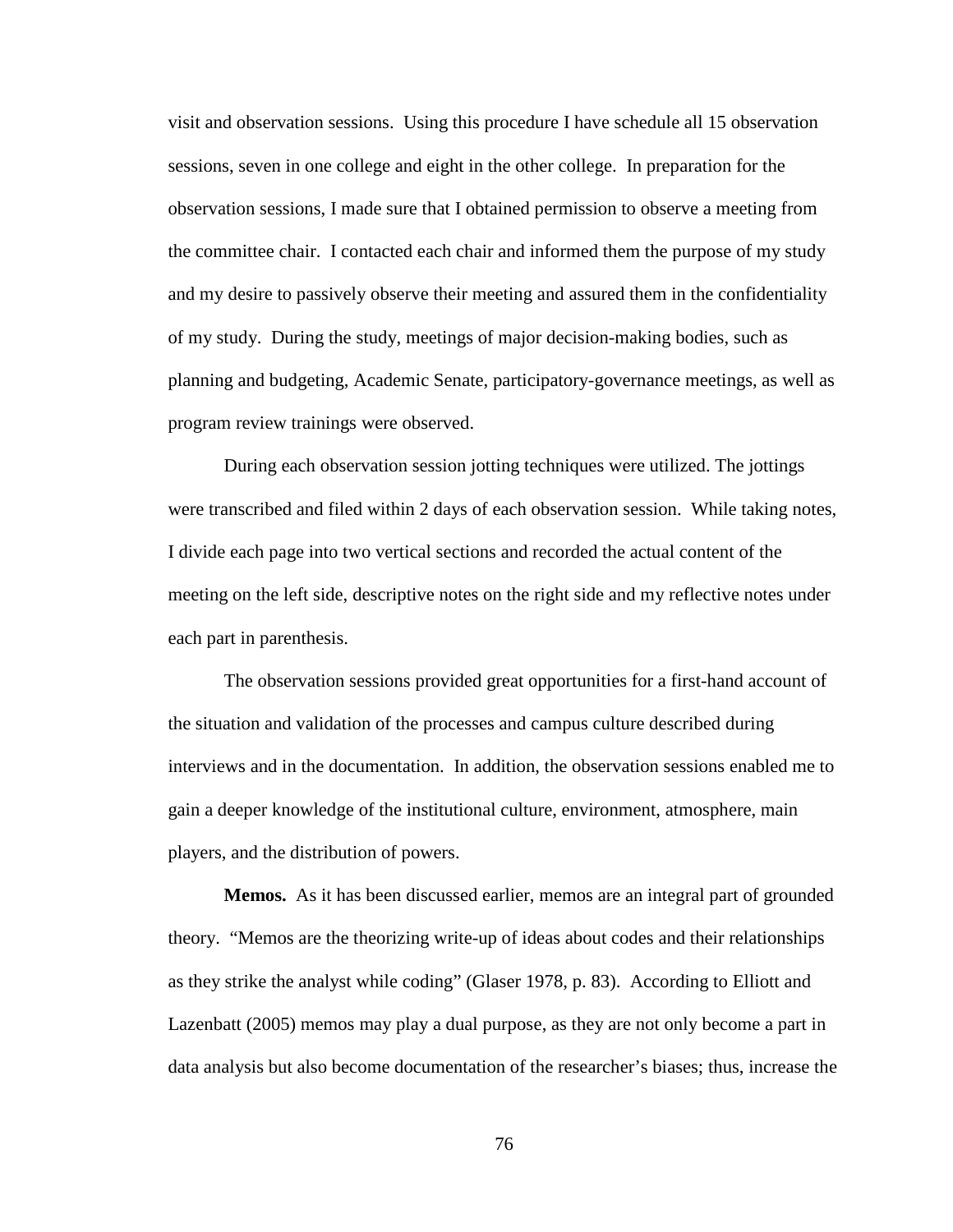researcher's awareness of his/her own subjectivity. Following grounded theory protocol, I recorded ideas that were arising during the data coding and analysis during the entire course of data collection and analysis. I used my memos to document concepts and hypothesis on their relationships as well as new ideas for theoretical sampling.

#### **Data Analysis and Coding**

Data analysis in qualitative research study involved organizing data and working with that data according to the type of analysis. The current study uses thematic analysis technique. In thematic analysis, the researcher seeks to identify themes and patterns in collected data [\(Glesne, 2011\)](#page-178-0). This process begins with compiling data, coding the data, and finally analyzing the codes, code groups, and their relationships.

#### **Data Compilation**

The ATLAS.ti application was utilized as the main tool for compiling and analyzing data. ATLAS.ti is a computer program that helps qualitative researchers locate, code, categorize, and annotate texts and multimedia data. It enabled me to visualize complex relations and phenomena. The power of ATLAS.ti is in providing analytical tools that allows consolidating and managing large volumes of data. All the data pertaining to this study were imputed into ATLAS.ti.

**Documents.** Electronic documents were entered into the ATLAS.ti application automatically. Wherever needed, the initial summary or analysis was done in Microsoft Word, and then the file was entered into ATLAS.ti.

**Interviews.** About half of the interviews were transcribed by a professional transcription company, but I have cross-checked the transcribed data and audio records as there were many instances where specific terminology was used. For that purpose, I read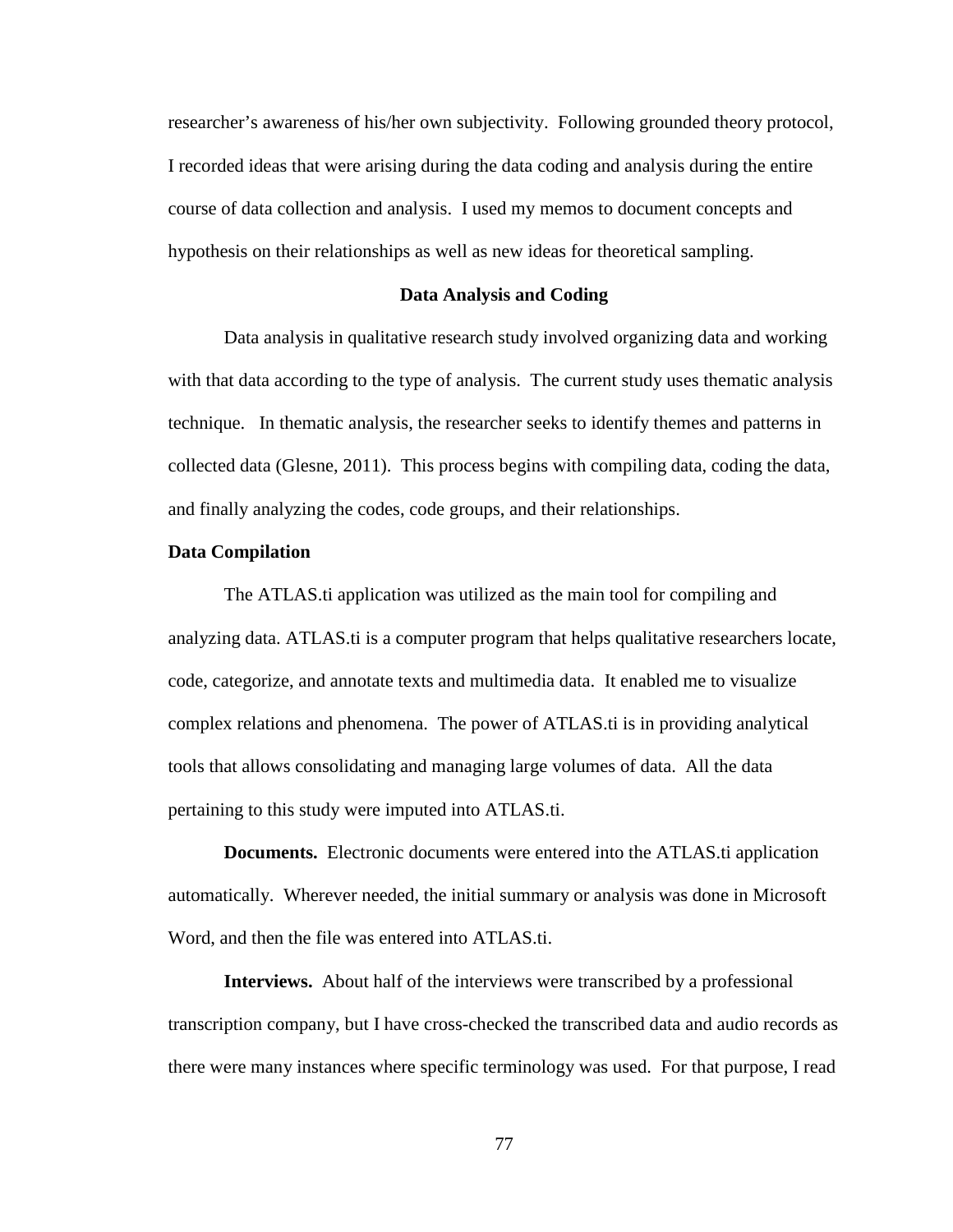the transcribed data while listening to the corresponding audio record and make corrections in the transcription wherever necessary. Then all data was imputed into ATLAS.ti, coded, and categories. Based on the codes and categories I have recoded memos which were also imputed into ATLAS.ti.

**Observations.** I personally transcribed and documented my observation jottings. In addition to the content information obtained from the observation sessions I have also transcribed and entered into ATLAS.ti my descriptive, reflective notes, and memos.

# **Coding**

I manually coded all the data using the ATLAS.ti application. The coding process was composed of three stages: open coding, axial coding, and selective coding. Open coding is when the raw data is coded line by line; axial coding is when the categories and relationships derived from open coding is tested; selective coding is when code categories are grouped into interrelated themes [\(Corbin & Strauss, 1990\)](#page-177-2). I began the analysis with open coding. At this stage, each code category that was formed from interview transcription was compared with coded items from the documentation analysis, observation sessions. Analyses of these codes were performed and memos, which included categories, subcategories, and hypothesis on their relationships, were recorded. Based on this analysis and utilizing theoretical sampling next cycle of data was collected. Next, during the axial coding, codes from new responses were compared and verified with data obtained previous cycle of data collection and analysis and then grouped into larger categories. Finally, at the selective coding stage, all categories were grouped into interrelated themes.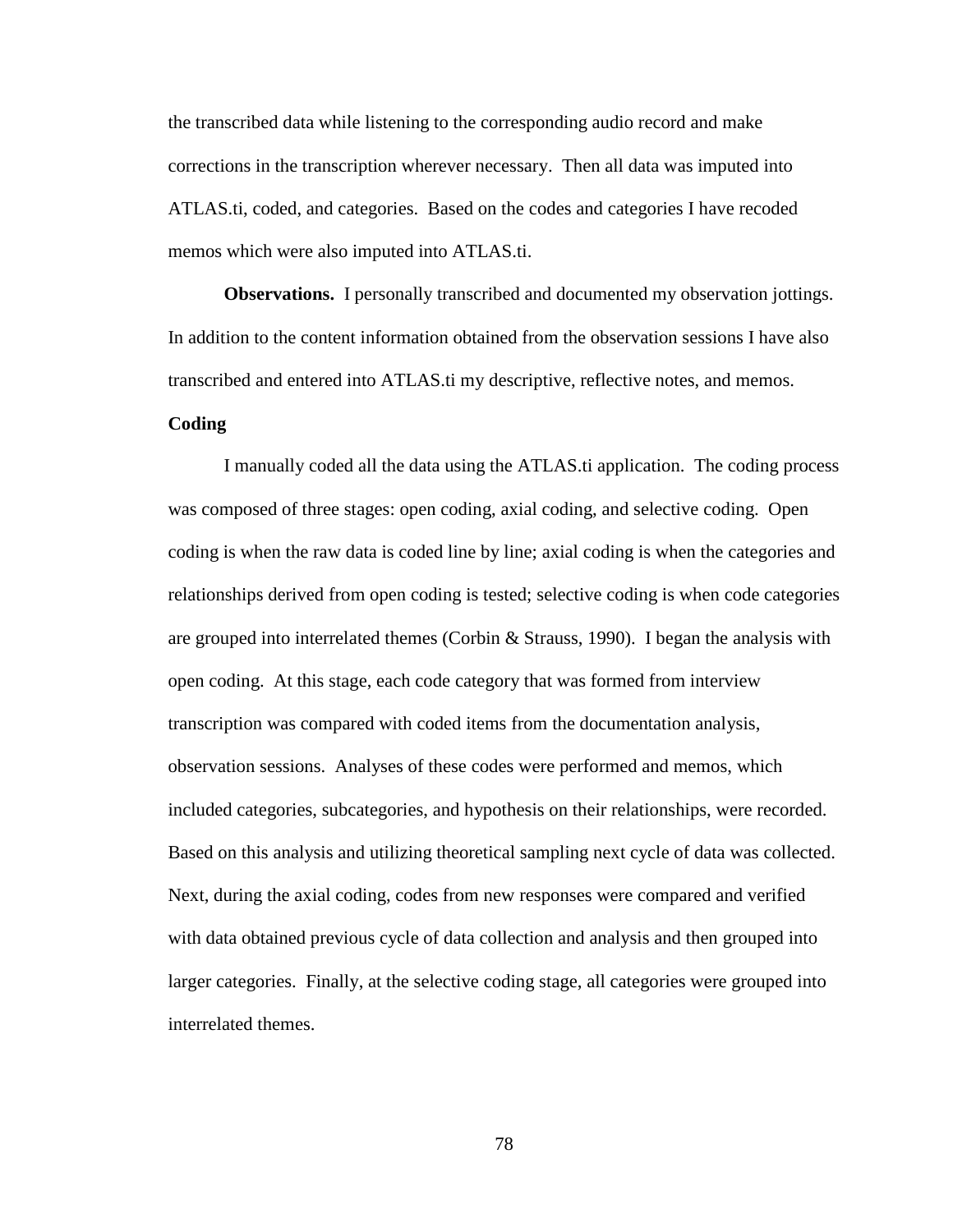## **Analysis**

For data analysis I followed the emerging design approach. The emerging design helps to generate rather than verify theory [\(Corbin & Strauss, 1990\)](#page-177-2). In emerging design analysis not all codes need to be derived exclusively from the conceptual framework. In fact, some concepts connected to the empirical literature review, pilot study data, and personal experience. Thus, the emerging design approach allowed me to learn factors that have not been included in the conceptual framework or fully investigated in the covered literature review.

At the same time, I utilized the systematic design approach. As Creswell (2005) stated, "a systemic design in grounded theory emphasizes the use of data analysis steps of open, axial, and selective coding, and the development of a logic paradigm or a visual picture of the theory gererated" (p. 434). Thus, I reexamined my initial codes and mark all passages that provided information and a deeper understanding of the institution, its program review framework, and on all other factors identified in the conceptual framework. Next, the categories were grouped into sections based on the conceptual framework: imputing factors; internal factors; adoption and planning; implementation; and outcomes.

Then, the analysis of relationships between the categories was performed to identify the characteristics of program review, organizational/structural, and human factors at a particular institution. Further refinement of categories was based on literature review in the following subjects: program review; organizational change; and evaluation theories.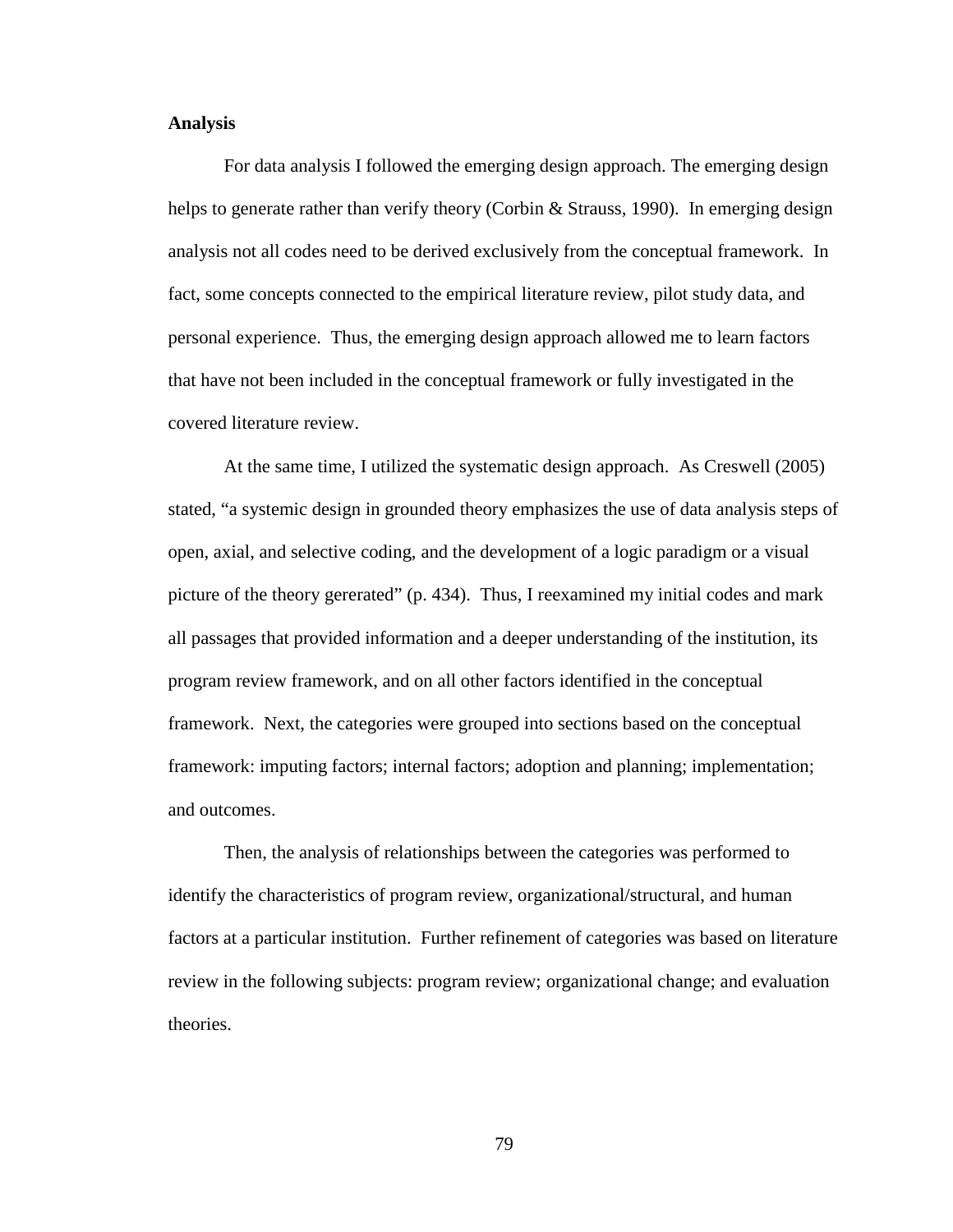Next, a cross-case analysis was conducted on the data from two colleges. I have organized the initial coded data into categories and themes in a chart format that provide further analysis, connections to literature, and guidance. The data were compared, contrasted, and triangulated to determine the similarities and differences between the two case studies. In addition, the data triangulation included cross-comparing data obtained from interviews, observations, and historical and current documents.

The formulation and organization of data analysis was based on the CIPP evaluation model: context; input; process; and product [\(Oliva, 2009\)](#page-180-2). Thus, I have provided data analysis using CIPP elements as themes in my coding. But there were not the only themes in my analysis. In addition, the list of evidence on program review institutionalization was compiled, as well as relationships between the factors and institutionalization examples were examined.

### **Role of the Researcher**

To develop strategies and mitigate researcher effects, it is essential to identify the multiple roles a researcher plays in a study, since these roles shape the outcome of the study by influencing processes of data collection and analysis process.

#### **Researcher Role and Sources of Biases**

In this study, I had the following roles: researcher, active learner, and professional. A research role implies that I need to be more self-conscious and attuned to the impact of our verbal and non-verbal behavior on the site, on participants, and on the study overall. This is a very familiar role for me, as I have been working as a research analyst for the last fifteen years. On one hand, I believe my research experience was an asset to my study. On the other hand, I have played an active role rather than an observer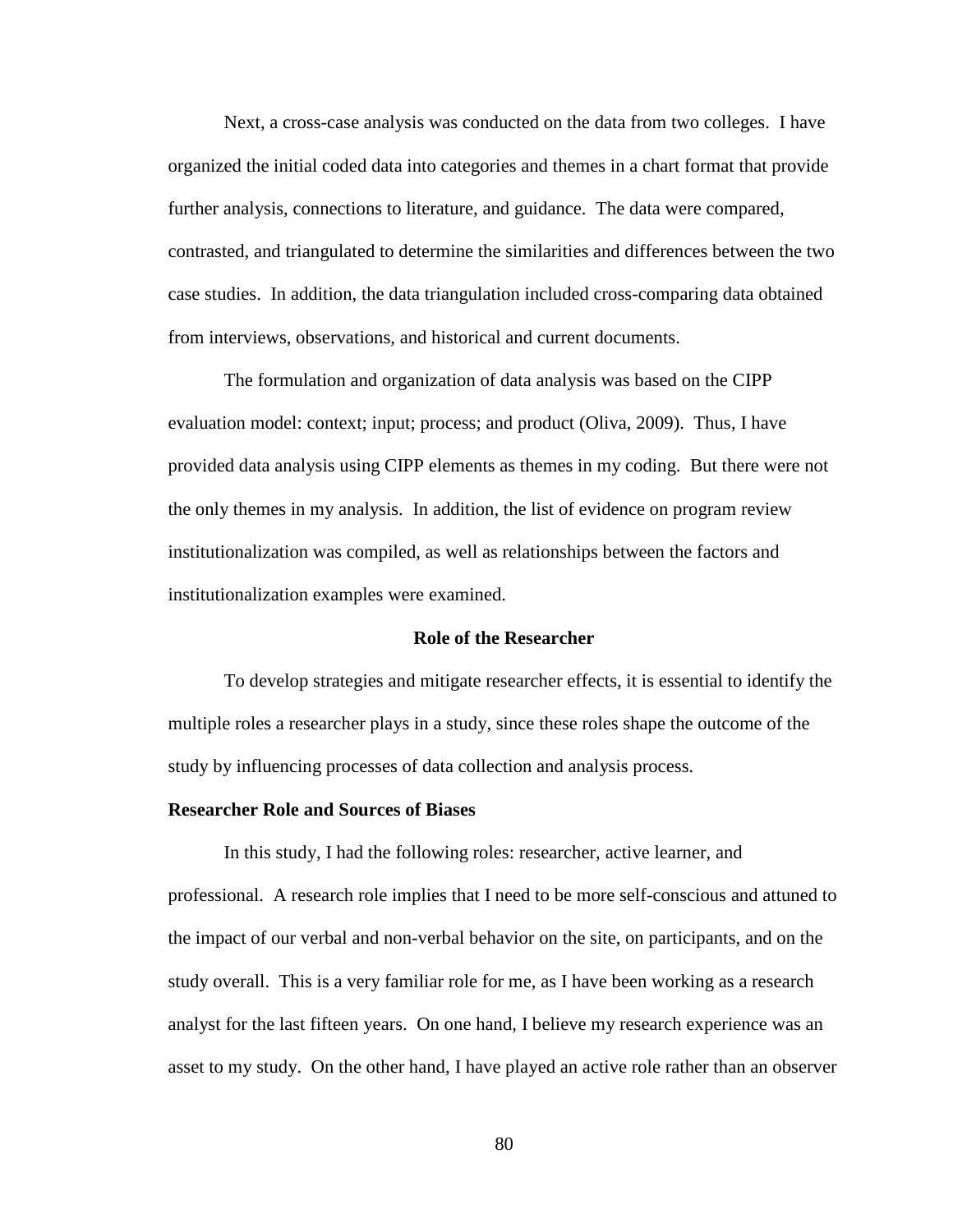role most of the time during my work history. As a research analyst at work, my colleagues always seek my advice as an expert. Thus, I need to be constantly alert and be more neutral in my interactions with participants, in order to not impose my opinion.

Having a role of an active learner is the most engaging role to me. The role of a learner is very appealing to me, as I am eager to learn and expand my knowledge and expertise in the field.

Finally, the professional role that I carried on was a very important role for me. For the last four years, I have been directly involved in the development and implementation of the program review process at several community colleges. Involvement in this process has enriched my perspective in following the larger implications of the program review process. For example, I spent four months developing an online application for a community college with decades of history in program review and integrated planning. In order to develop the application, I mapped all the processes pertaining to program review and planning across the campus. After the application was launched, I hosted several training sessions for faculty, department chairs, and deans. Thus, I had a chance to witness and learn from the first-hand struggles that different groups experienced during the implementation stage.

The multiple roles a researcher plays in a study bring an issue of subjectivity. Subjectivity is always present in any research study. Sometimes researcher is not conscious of it, but it is very important for the integrity of any study to acknowledge and be aware of it. Thus, every effort should be made to be conscious of subjective pitfalls. Different types of effects may become sources of subjectivity. A source of subjectivity may be researchers or subjects. The researchers' effect may be due to his or her biases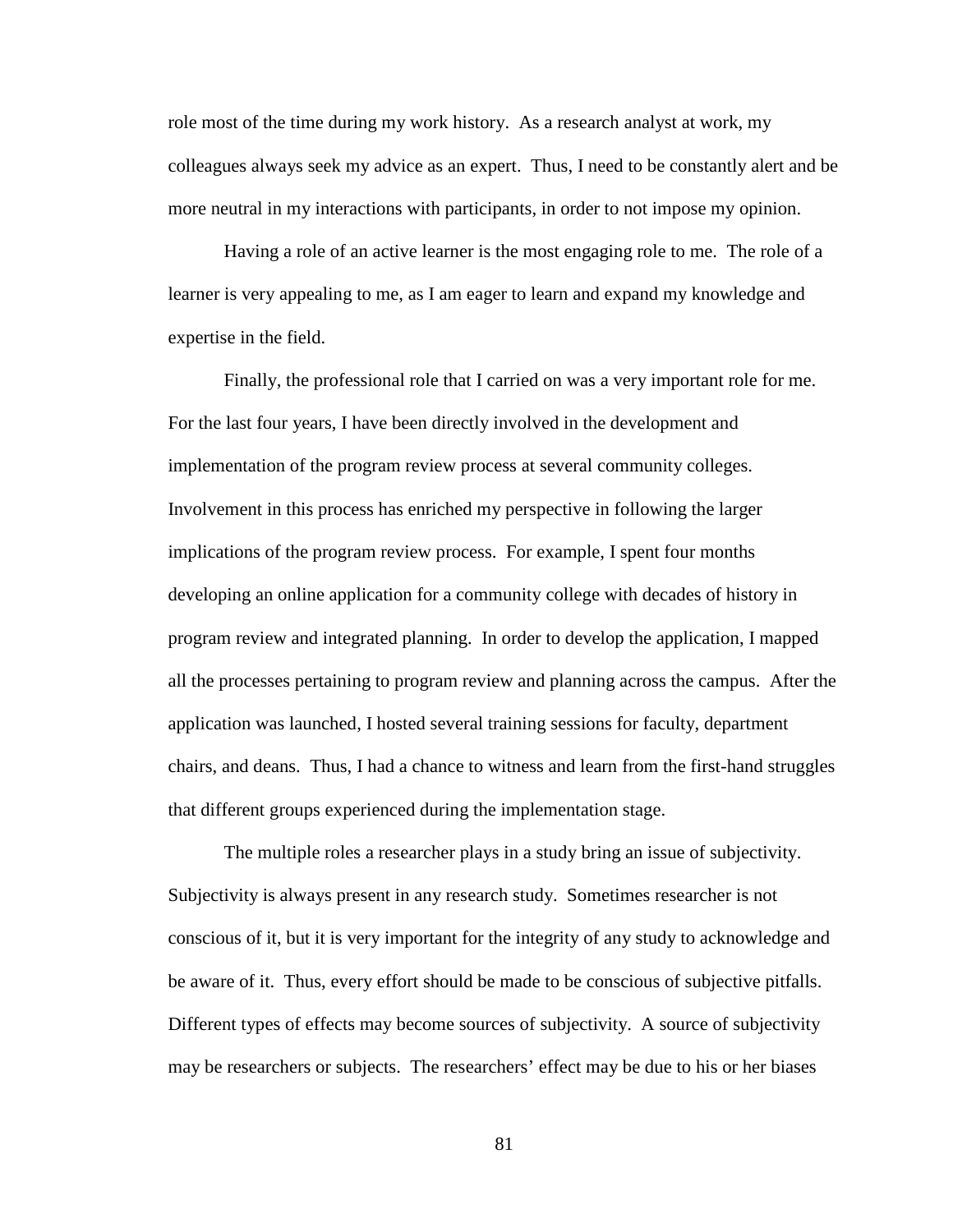towards research questions, subjects, setting, purpose, beliefs, and presumptions. In addition, the researcher may influence the participants and the setting. At the same time, the participants and/or environment may influence the researcher. As Peshkin (1988) indicates, the awareness of subjectivity is the key to its handling. Keeping track of subjectivity, and constantly questioning ourselves as to why we have asked a particular question or applied a particular interpretation to our study is critical. Another important point is that instead of suppressing our feelings and emotions, it is more valuable to "inquire into our own assumptions and shape new questions through re-examining of our previous perspectives" (Glesne, 2011, p 154). Reflexivity helps to discover the researcher's self-positioning, self-perspective, and self-consciousness [\(Patton, 2002\)](#page-180-0). Reflexivity involves reflection on mutual effects of researcher and settings, participants and procedures [\(Glesne, 2011\)](#page-178-0).

In addition, it is important to mention that although I'm an employee at one of the participating institutions, I took every effort during the entire process including data collection and analysis to mitigate that effect.

## **Strategies to Mitigate Biases**

I was very mindful about my biases and subjectivity as the topic has became so personal to me. There were several techniques that I used in this study in order to reduce bias and increase the transparency of the study. To reduce my bias towards the setting, participants, and institutional processes, I have triangulated my data collection methods and sources of information. I have obtained as much comprehensive information on my objects of study as feasible within the scope of the study. I have also invited my peers to review and code the most controversial sections of my data to ensure the accuracy of my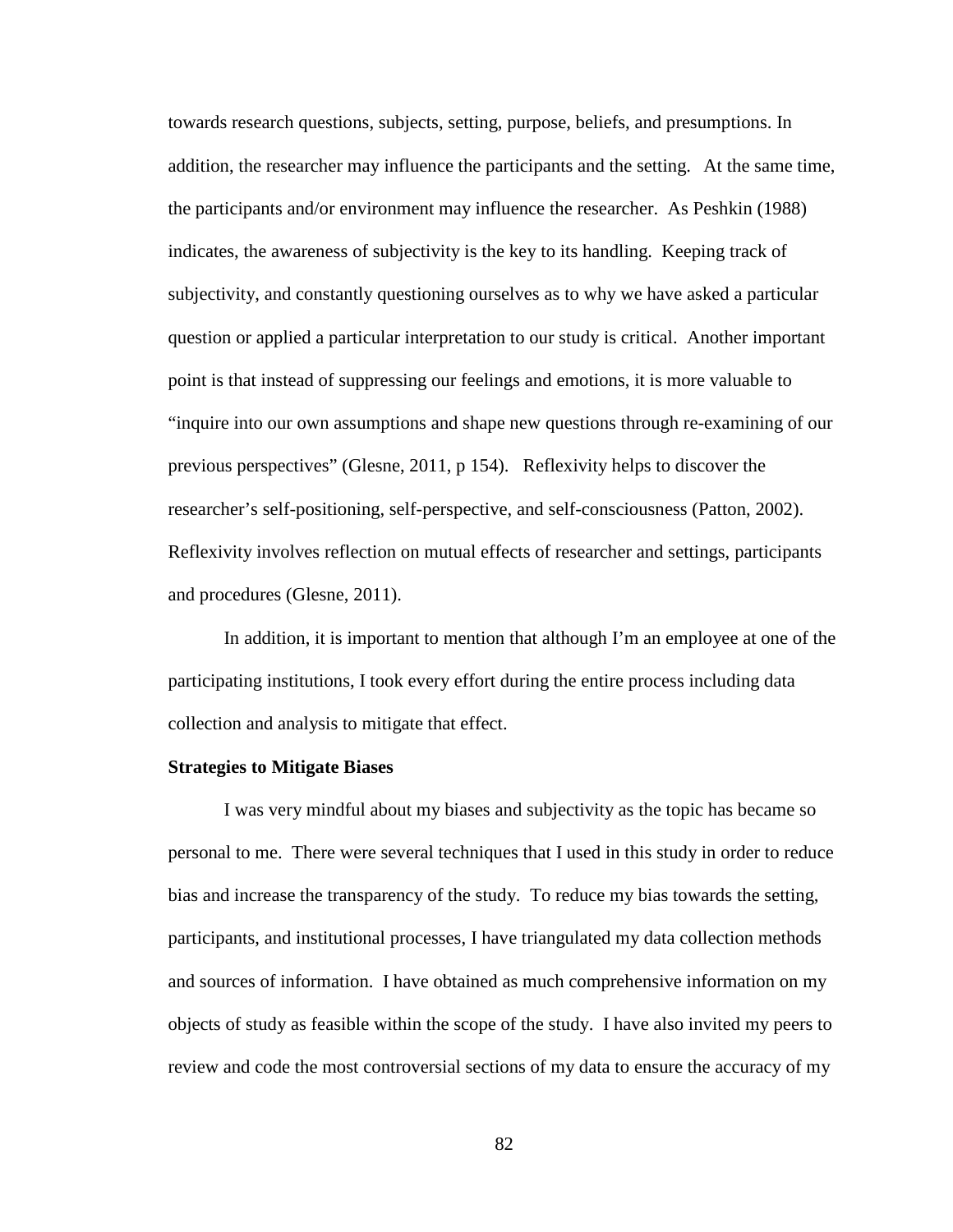analysis. I have documented and recorded memos in great detail the coding and grouping techniques used during the analysis. Wherever it is appropriate, I have revisited participants to verify the accuracy of recorded responses and my interpretation of the obtained information. But more importantly, I have reexamined and verified or restructured the concept with further data gathering. Constantly taking notes helped me to be aware of my personal engagement and feelings in my study.

Another valuable reflective dimension is the researcher's positioning, which is not a fixed setting, but rather an evolving relationship. In order to be attuned to our intersubjectivity, it helps to take the position of a participant and try to understand their feelings and positioning. For instance, it was very important for me to take off my "lenses" as an institutional researcher, and even more so as a dean. To reduce my effect upon the participants, my main positioning was a "learner." I have introduced myself as a graduate student and as a research analyst from a community college who is eager to learn, in order to assist my college overcome the "deficiency" assigned by the ACCJC in the integration of program review and planning.

It is important to differentiate between tracking and controlling our subjective feelings. Constantly monitoring our emotions helps to learn more about our own values, beliefs, attitudes, and needs. By increasing our awareness, we turn it into our strengths and increase our insight into the emphases of our study.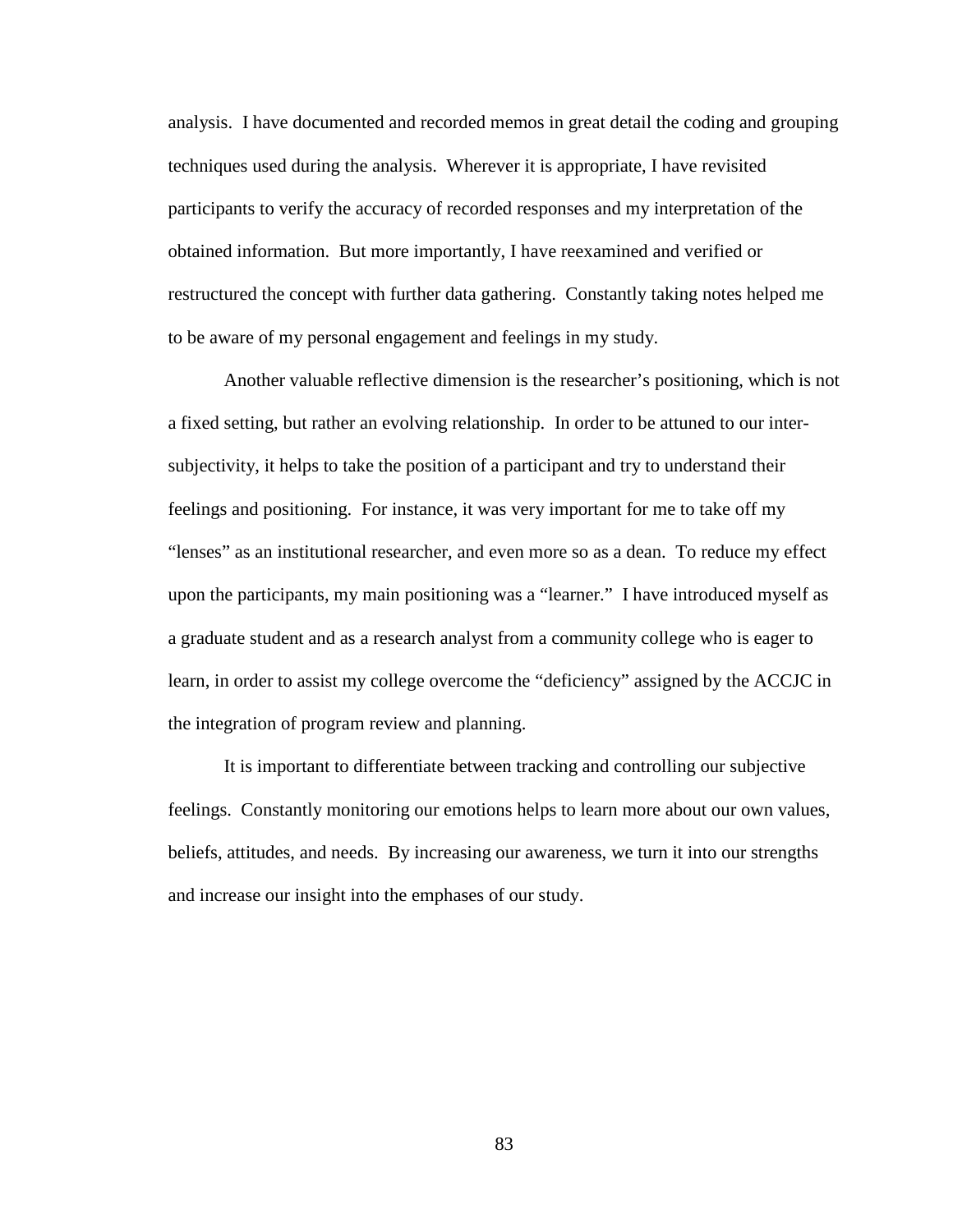#### CHAPTER 4: RESULTS

### **Introduction**

This chapter presents results of data on program review institutionalization collected from two California community colleges. The data were collected from interviews, observations, and historical and current documents to help answer the research questions of this study, which are as follows: What factors influence program review institutionalization at California community colleges? What is the impact of program review institutionalization at individual, program, and institutional levels? What are the strengths and weaknesses of the implemented program review frameworks? These questions guided the study and produced the results reported in this chapter.

Due to issues related to confidentiality, the real names of the colleges will be substituted with College A and College B. For the same reason, the descriptive information that will make the colleges identifiable will be omitted. Only the information that is relevant to analysis will be included. The current chapter consists of two main sections that respectively represent results on each community college. The data collected from the colleges are presented separately. For each college, results will be presented by the elements of the conceptual framework. This will allow a thorough presentation of all results on factors that influenced program review institutionalization at a particular college. Within each element the results will be organized based on the themes that emerged during the data collection and data analysis of a particular college.

The results presented in this chapter pertain to the current phase of an institution in regard to the elements of the conceptual framework. The elements of the conceptual framework of this study are institutional context, external forces, program review context,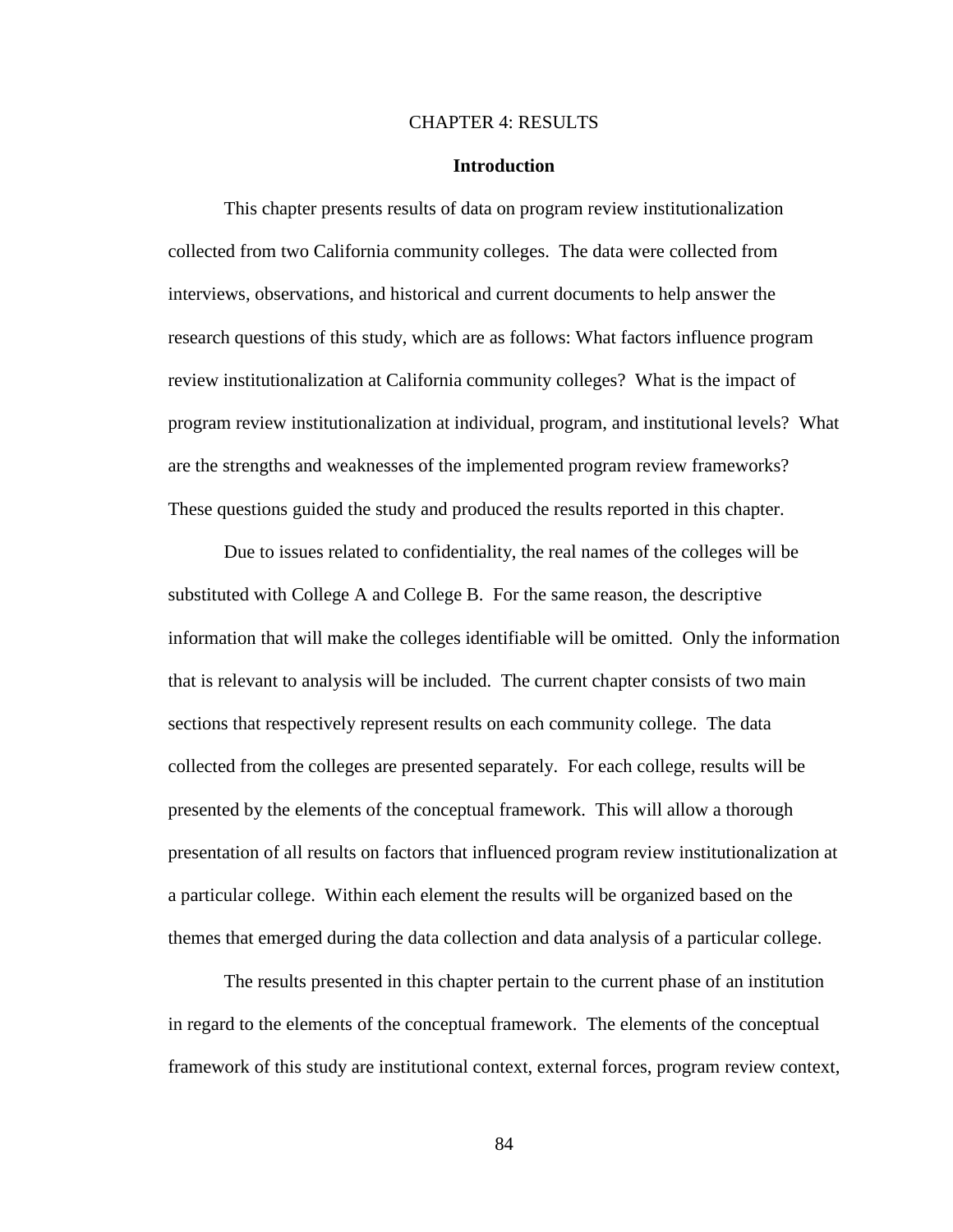program review planning and adoption process, program review implementation process, and program review outcome at each college. The themes that emerged from data analysis relate directly to these topics. In other words, the conceptual framework directed the development of the results.

The first topic highlighted in this chapter will be the institutional context in order to better differentiate the colleges and correlate the results. The second topic will be the external driving forces of program review for a particular institution. Program review context will be the third topic, which will include two subtopics: purposes of program review and characteristics of implemented program review framework. The fourth topic will be on how program review is planned and adopted at the colleges. Finally, the program review implementation topic will be reviewed, followed by results on the output of the program review institutionalization process at each college.

## **College A**

### **Institutional Context**

College A is a large suburban community college in California with a long history in program review. Hence, the college has had a program review process established and implemented for many years. For example, one faculty member recalled, "Since I have been here, fourteen years, we always have had program review this way." Based on the last accreditation site visit letters of recommendation, the college received a commendation on established program review and planning processes at the institution. Further, analyzing data related to institutional context for College A, three themes emerged: hierarchical structure of the organization, internal driving forces and participation, and confidentiality concerns.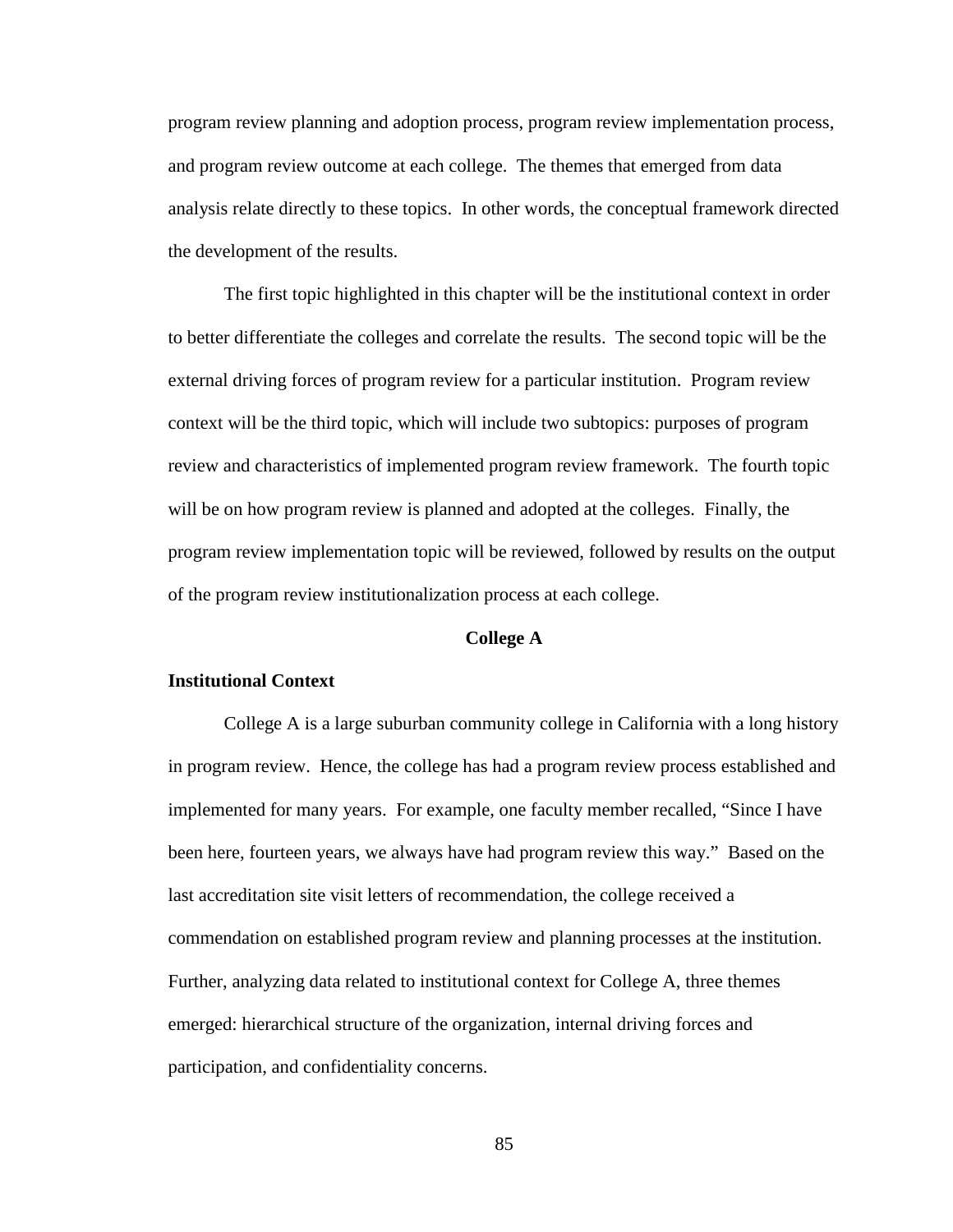**Hierarchical structure.** The college committee structure was clearly defined and separated based on reporting structure: academic senate versus administration. All committee meetings I have observed were well planned and followed the agenda in a timely manner. At the same time, the administration lead meetings were more structured. The atmosphere in all the observed meetings was very collegial. People seemed very informed in their comments and the questions they raised. For most of the meetings, materials had been emailed to the participants prior to the meeting and were not supplied at the meetings. Hence, committee members came prepared with the meeting materials and their notes. At the same time, most of the meetings were geared towards information sharing rather than decision making. Thus, there were not many debates; rather, there were requests for more information or clarification of information. Overall, it appeared to be a hierarchical, top-down management environment. Indeed, one interviewee stated: "Our program review does tend to be very hierarchical." On another occasion, an interviewee said in response to my inquiry on strategic direction: "Oh, the overarching goals are all written by upper management and that kind of stuff." That feeling was further reaffirmed by one of the interviewee's comments in speaking about the program review process: "All they are doing is essentially training us as junior entrepreneurs; it is a lot of the same principals as the outside world. This is why I like it here."

Leadership and decision making*.* Based on interviews, observations, and reviewed documents, it became clear that the top management was leading the program review processes with campus-wide participation. At the time there was not any campus committee that was charged with responsibilities related to the program review process. Referring to who is in charge of the program review process, one of the interviewees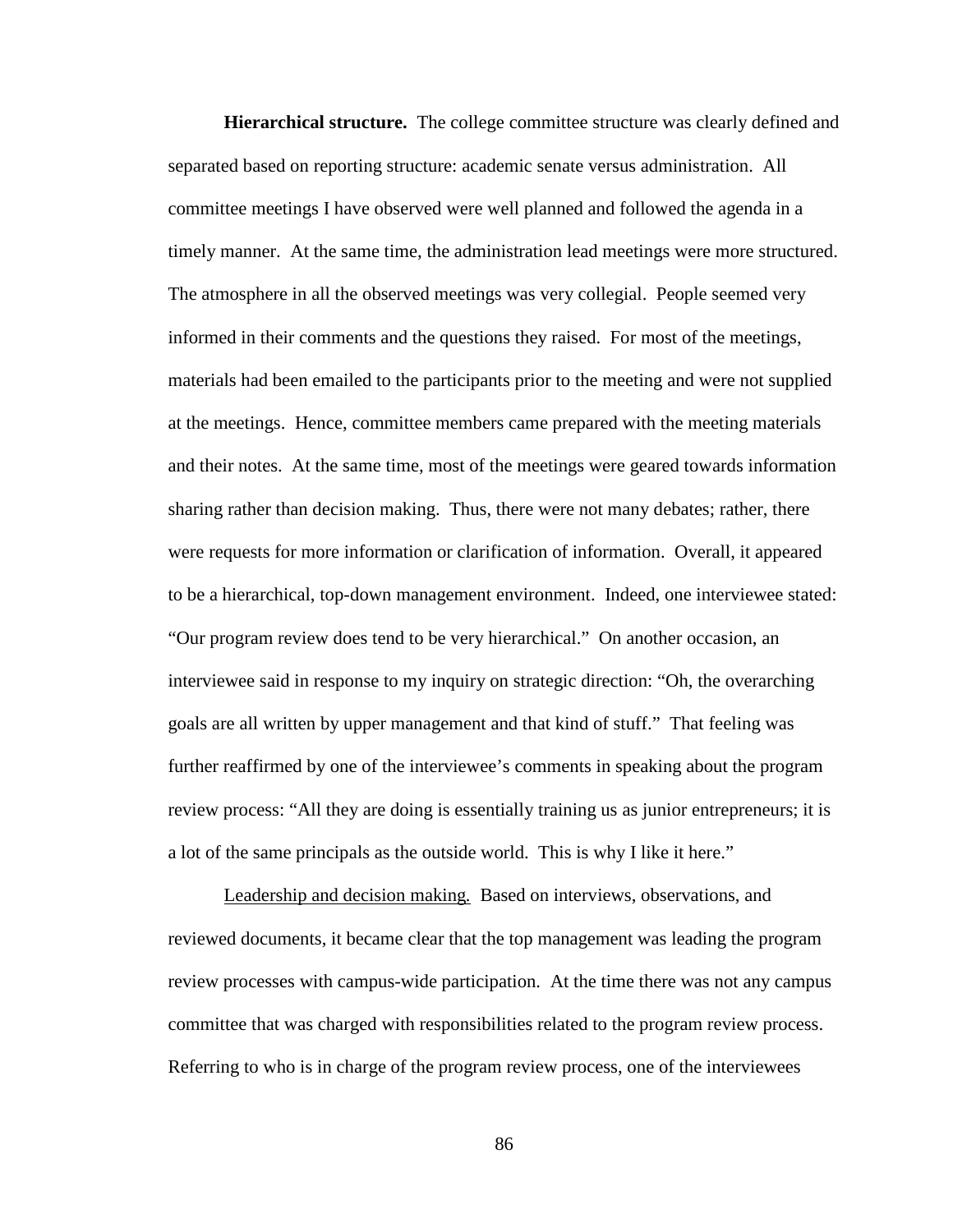stated: "The research office has been very involved in the process and in the format of the program review process for some time now." This might be due to the fact that "it is a pretty established process. The structure of it going from the faculty, to the dean, to the CIO and the executive committee has been long established." At the same time, the faculty member feels that there is "lack of clarity in how decisions are made." Another faculty member stated: "Certainly the mechanism is in place in the program review to make your priorities and to pass those on to the dean for further conversations." Then he added, "But I have never experienced it, never been part of that conversation." He concluded: "Personally, I would like to see less of a hierarchical nature to our program review." Another faculty member confirmed this view: "We're very involved in the creation of the program review, but once we hit the submit button, not very." She concluded, "I think there is a disconnect at this college about where this information goes once it's completed." Another faculty member remarked, "I think the senate is gaining the desire to be the driving force behind the program review, but it has not quite come together yet."

At the same time, it is important to mention that the faculty all in a leading position in regard to SLO. The SLO section in program review gets reviewed by "SLO coordinators, who are giving peer feedback on SLOs," said a faculty member. Even a vice president admitted that "with SLO, especially, it is hard for the dean to give input. It would have been an odd dynamic." He concluded, "It should be faculty driven."

**Internal driving forces.** Although there were variety of responses to my question "Who are the main driving forces of the program review at your institution?" almost all the respondents included management and middle management as the main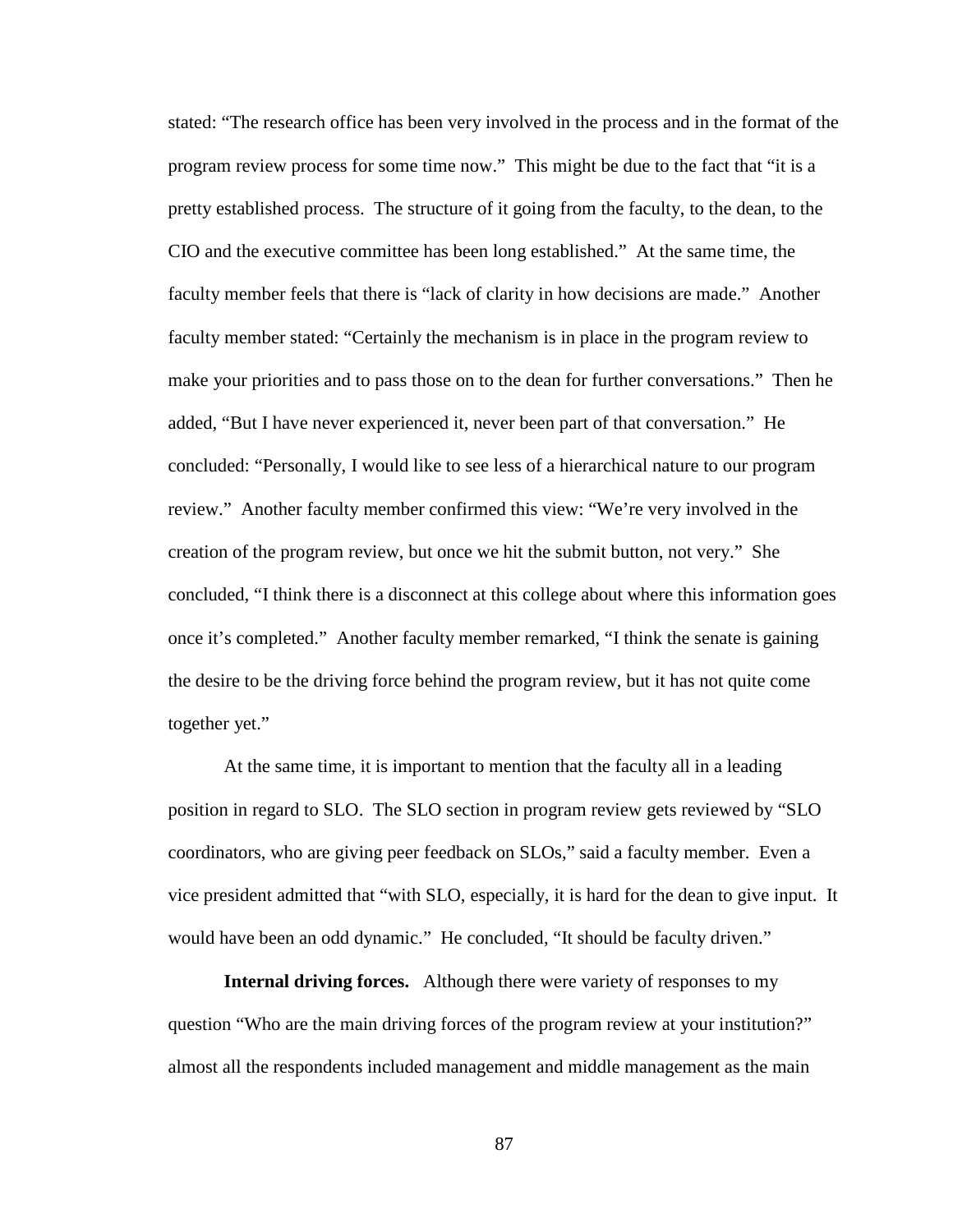driving force of program review at their institution. It was interesting to learn from one of the faculty members that the term "middle management" stands for department chairs.

It is important to mention that there are about eighty academic departments in College A. Thus, there is a large group of faculty members who are department chairs or "middle managers." From conversations at the college, it became clear that department chairs are the ones who are responsible for completing and submitting program review for their departments: "The department chairs are the ones that actually complete the program review." Only department chairs can access the online program review system to enter information pertaining to their department. In summary, I find that the following quote from one of the faculty members is very descriptive of the College A institutional context on program review: "I think we were hired because we demonstrated this ability to think this way in our interview—that there's a need for this college to do a program review."

Participation. When I asked who participated in the program review process, the administrators answered they believed that everybody is involved. One of the managers said, "Everybody gets their input and everybody gets a piece." Later in the conversation she remarked, "Anybody who wants to be involved gets involved." Another manager confirmed this perception saying, "Area deans are really good about involving classified staff and faculty. Conversations on the topic of program review come up all the time." He concluded, "Everyone gets pretty actively involved in that process."

However, the faculty members took a different stand on this question. For example, one faculty members said frankly: "Ideally, all faculty should be involved. I don't think that's the case." He continued, "I think the burden falls to the department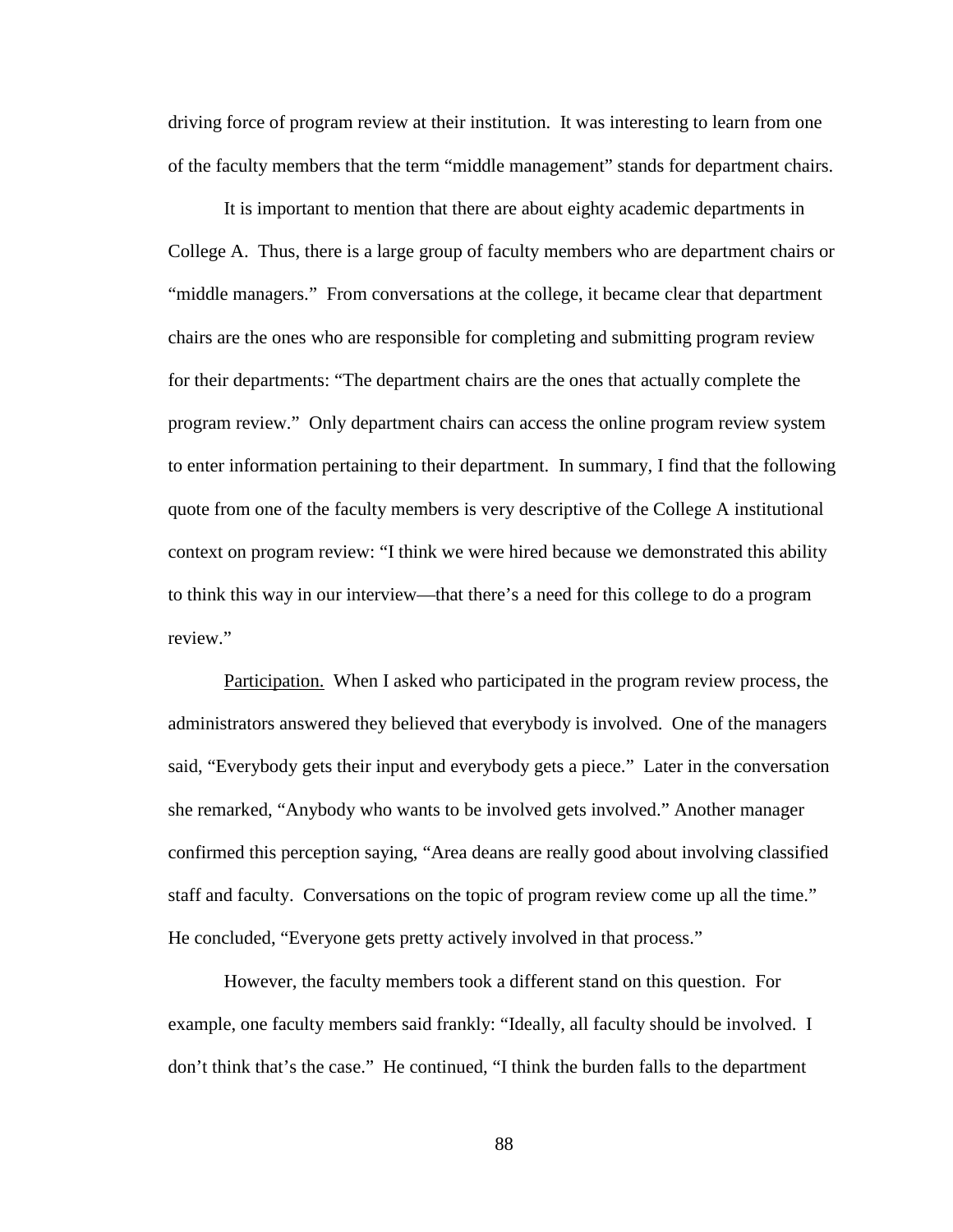chairs." Then he clarified, "I think the chairs feel a certain responsibility to this more than other faculty members might, because of their position." At the same time, most of the faculty members admit that they "are encouraged to and [they] do get input from the rest of [their] department," although it is not always happening as much as they would like. Another faculty member argued, "I don't think I can sit here in my own little office and come up with everything we're gonna need in the future and every place we need to go and what kind of curriculum I need to write."

Several interviewees mentioned the buy-in power and importance of participation in program review. For example, one of the managers stated: "Program review helps me to get the buy-in of my staff to be able to move towards something." One department chair shared his perspective on getting more participation from his colleagues: "Because they all participated, helped write it, and came up with our department objectives, it makes [it] very easy to get buy-in for where we need to go, for the direction of our department." Referring to the institutional level buy-in and participation, a department chair confirmed the importance of involvement in the program review process, saying, "I feel like if you're not going to be part of it, you can't complain about it afterwards, so you've got to put your two cents in so that your voice is heard as well."

**Confidentiality concerns.** Another result in the college culture that I find important to highlight is the confidentiality issue in relationship to the information that can be publicized. Most of the internal information related to the college operations and processes is on the Intranet and is not available to the public. As a vice president of College A mentioned, "All reports are on the Intranet, not Internet, because public information people want that outside people go through them asking for reports. They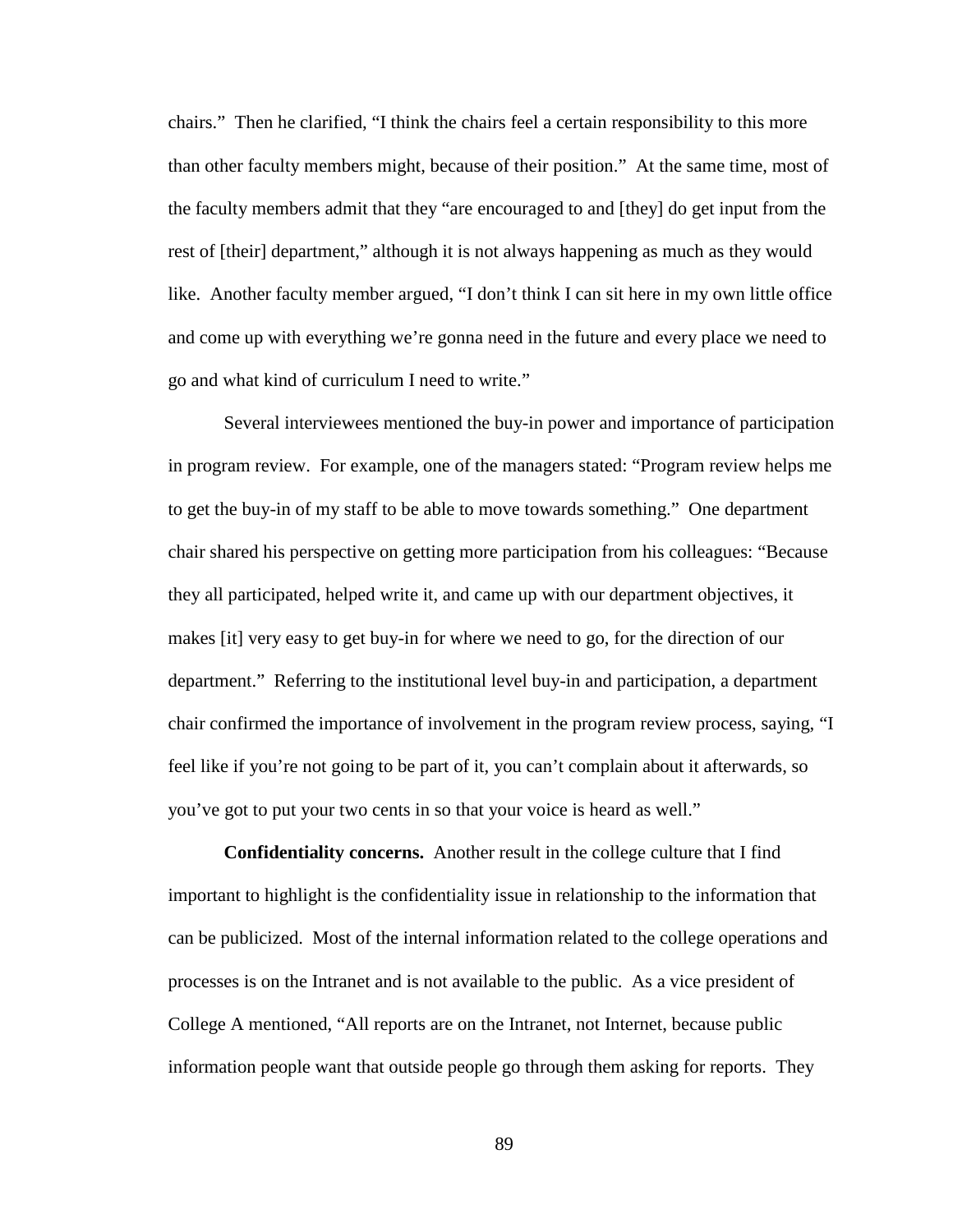want to know who is asking for information to make sure they give the right information." Or as another interviewee responded, "I know it's accessible, but I don't think it's there for public viewing." I was even more surprised to hear from a long-term faculty member the following comment: "I'm trying to say something without getting myself in trouble." Another interviewee quipped, "Gosh," in response to a question on a role of external forces such as ACCJC, CCCCO, and the federal government.

## **External Forces**

From conversations on topics related to external forces such as ACCJC, CCCCO, and the federal government, it became clear that currently those powers have some effects, but they are not the main forces that drive program review at College A. The following comments demonstrate the overall attitude towards this topic: "Without ACCJC or the federal government, Department of Education, or the chancellor's office pushing that, then I don't think it would have happened." At the same time, "Although program review started as one of those mandatory documents, now it is more than that." Nevertheless, every interviewee mentioned the importance of having program review as part of accreditation requirements to make sure that it is in place and used properly: "I think it is import that it is an accreditation requirement." Another faculty member simply said, "Certainly, that is an important exterior factor." One of the administrators explained, "I think they should have a role in terms of making sure that we have a good planning organization so that we have our ideas in place." In summary, because College A received a commendation on program review in their accreditation site-visit recommendation letter, the influence of the external force on program review was not dominant.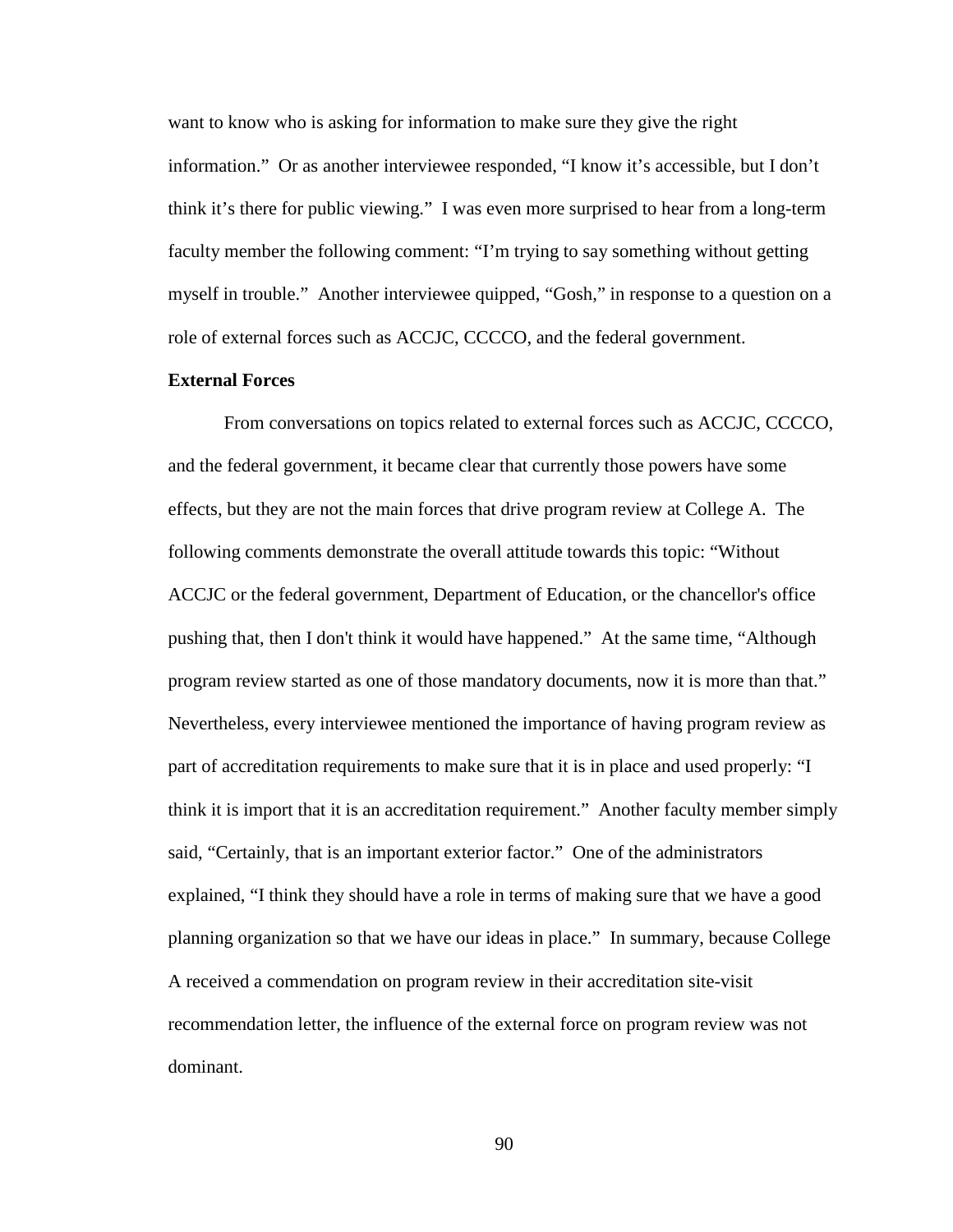## **Program Review Context**

The program review context was brought through people's understanding the purposes of program review within their institution and characteristics of implemented program review framework.

**Purpose of program review.** This topic, purpose of program review, became a central point of conversation during every interview. Overall, the following program review purposes have been identified for College A: planning, decision making, evaluation, accountability, improvement, and dialog and communication. For example, one faculty member summarized:

I think that program review is there to try to get faculty and department chairs to slow down for a minute and look to the future and really decide what's necessary—where they have been, where they are, and where they need to go to make their programs successful. And I think we are doing a pretty good job in that at this school. At least I found it pretty helpful.

This point of view typifies almost all the interviews at College A.

It is important to mention that the three purposes of program review, planning, decision making, and evaluation, were mentioned by every person I talked with and were evident in actual program review documents I have reviewed.

Program review purpose—planning*.* Some of the interviewees stressed the planning purpose of program review through the entire conversation. For instance, as one interviewee explained the planning purpose of program review: "It becomes a kind of planning, guiding document." Another interviewee said frankly, "It's so tied into overall planning and program planning that we have to do it." Indeed, one manager stated: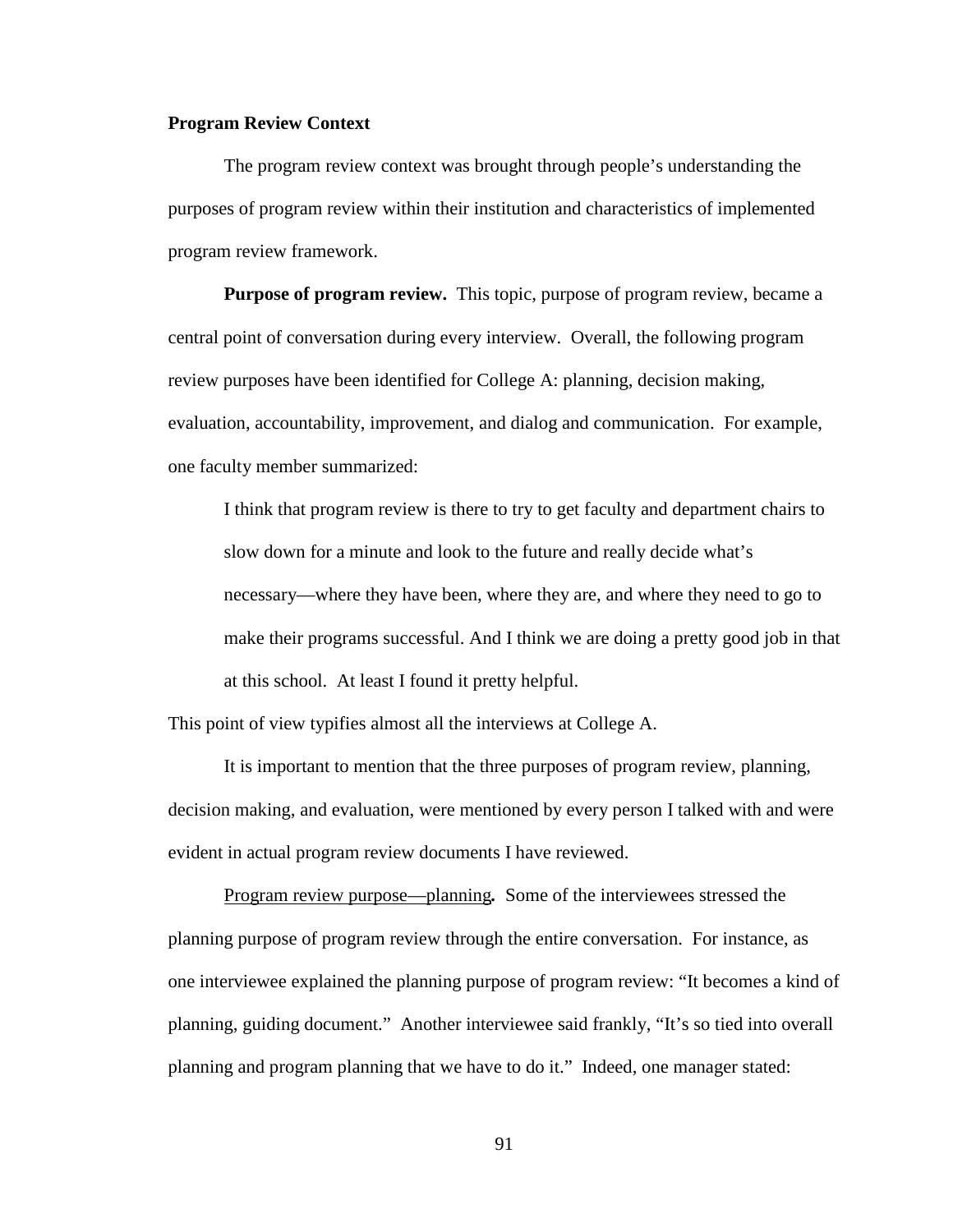"Again, it just provides kind of a roadmap of what you're going to follow within the next year or two years or three years." Then she continued, "It really is paving a way to a vision or a plan."

Program review purpose—decision making. One faculty member confirmed the importance of program review in decision making, saying, "Program review has become such a central part in decision making on this campus that if you haven't done your program review, or you haven't taken it seriously, then it would definitely impact your department." One department chair recalled from his experience: "In my program review for the last several years, I have indicated the need to renovate [a specific area]." He continued, "As a result of having it in our program review and showing the need consistently, that funding has been allocated to help upgrade that space."

Program review purpose—evaluation. Evaluation as a purpose of program review was another widely shared opinion at College A. One person called program review a "self-evaluation." Another person named it "self-reflection." Only one person connected it to students, saying, "I think one of the primary purposes is for each department academic and institutional—to look at what the data shows about their department in terms of the students." In this regard, one faculty member stated: "The most important purpose is for each department to look at their program very closely and carefully."

Program review purpose—improvement. In some cases evaluation purpose was mentioned in combination with improvement purpose of program review. One administrator explained: "At our college, program review is a vehicle for departments to reflect how they are doing and make improvements." A faculty member added that program review involves "departments' self-evaluation to see what their strengths are and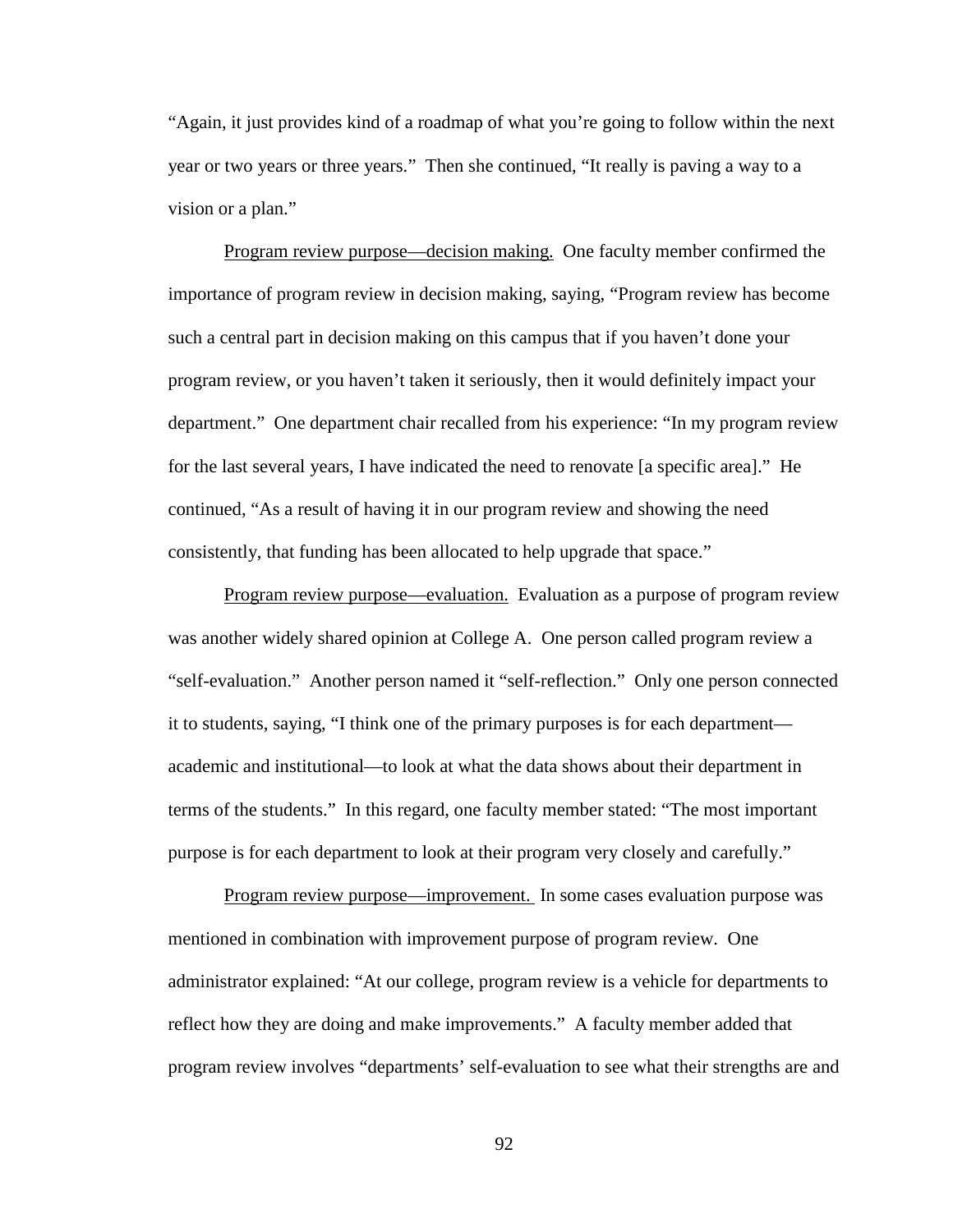seeing what they can improve." But, surprisingly, improvement was mentioned by only a few interviewees.

Program review purpose—dialog and communication. Interestingly enough, as a purpose of program review, dialog and communication were mentioned by many interviewees. One faculty member stated: "It is a formal way for us to let the rest of the campus know what we are trying to accomplish." Another faculty member confirmed this view: "Nowhere other than in program review is that information clearly stated and on record for their division." Another interviewee commented, "It is a great way to streamline all of the information about your program."

 Program review purpose—accountability. The accountability as a purpose of program review was mentioned by faculty members. One faculty member illustrated his concern that "if we were not doing the program review, departments might solicit the information, but they may not actively examine it and consider the implications of that information." Another faculty member expressed his thoughts that "program review is also important for the deans of each division to look and see how their departments are doing."

I was thrilled to hear how excited one of the faculty leaders was about program review and its role at their college: "I think what I like about program review is that it has the potential for discussion and dialog, institutional advancement and improvement, and institutional effectiveness—certainly the improvement of institutional effectiveness."

**Characteristics of program review.** There were several characteristics of program review at College A that were apparent from the conversation during interviews and the review of historic and current published documents. The major theme on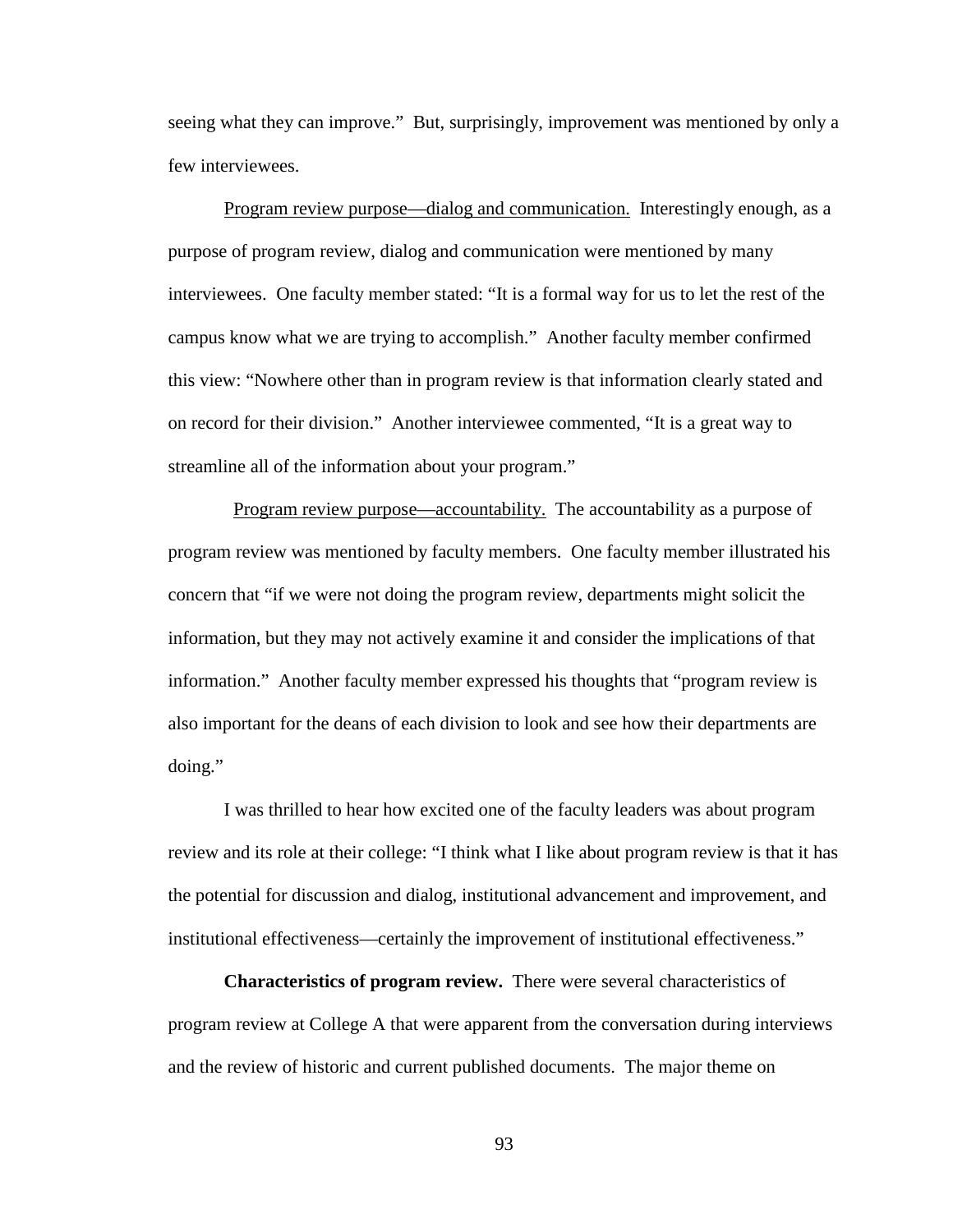program review characteristics was its linkage and integration with other institutional processes. Based on the literature review presented in Chapter 2, it was evident that linkages and integration of program review with other institutional processes become strong factors in the program review institutionalization process. The data analysis for College A showed that program review at the college was linked with institutional plans, budget and resource allocation, and student learning outcome and curriculum.

Linkage to institutional plans. The most vivid characteristic of program review at College A was the linkage between program review documents and institutional plans. One interviewee explained:

All institutional plans are extracted from our program review documents. And you know that while you're writing it; you know that it's also going to be included in the institutional plans, so that you need to write this not as an individual. So you write what you need overall, so that way it's tied into the institution and the direction the district wants to go.

Another interviewee simply stated: "Strategic Plan drew exclusively from our program review documents." Then she clarified, "Department planning goes into college-wide plans." On that note, the vice president stated: "I love that it is integrated with Strategic Plan and Education Plan and budget." Then he added proudly, "Fully integrated."

Furthermore, every interviewee included institutional plans in their diagram of the program review process at their college. Even when it was only two boxes, one of the boxes was for their department and the other one was for the institutional plans. I was amazed at how much that linkage notion was engraved in people's vision of the program review process at their institution. For example, one of the faculty members drew a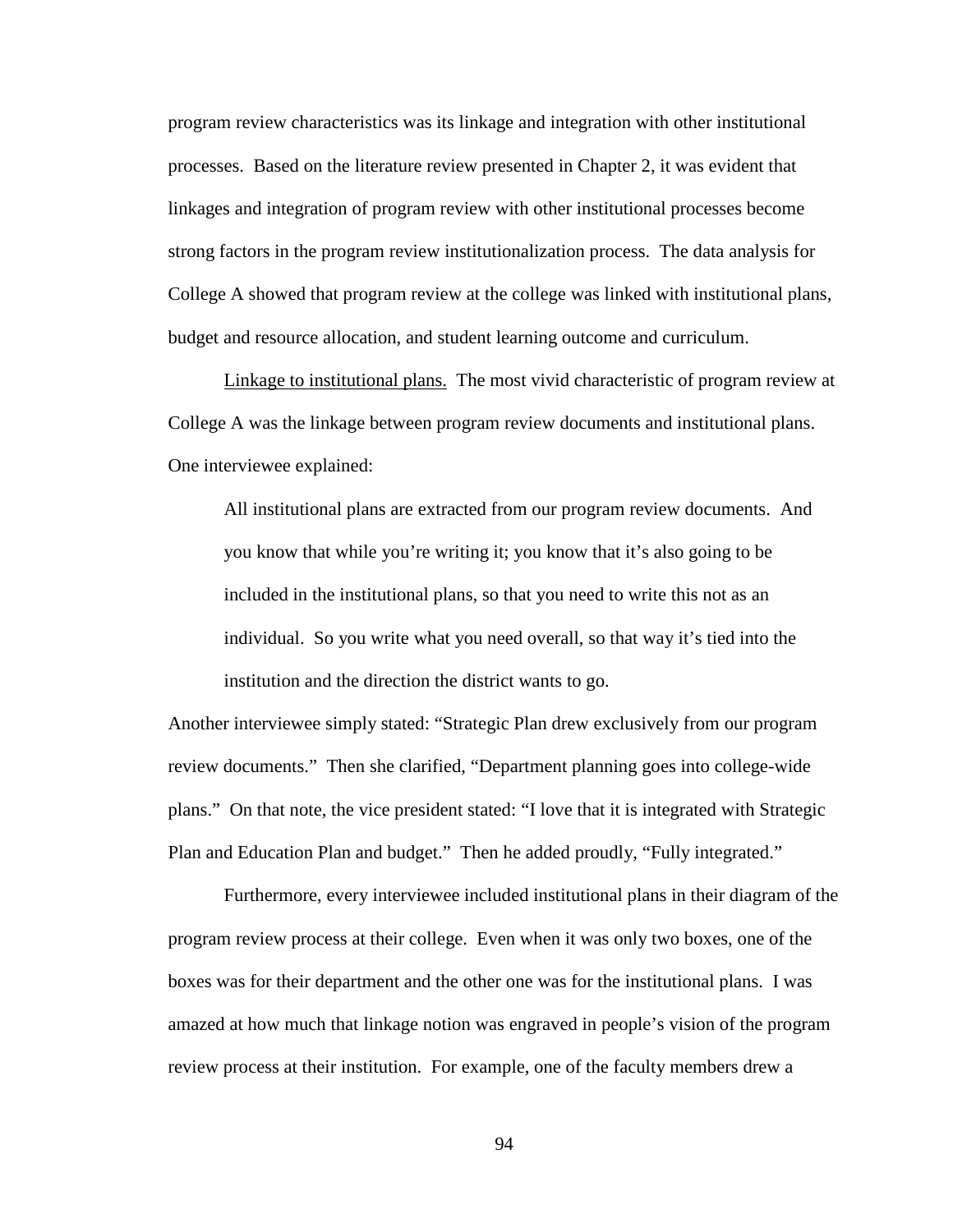program review process diagram, and then explained: "After I submit it, it goes to institutional research, and then feeds to strategic plans, education plan, facilities, and all other institutional plans."

Linkage to budget and resource allocation. Another characteristic of program review at College A that was mentioned by every interviewee was its linkage to budget and resource allocation. One interviewee recounted: "Every department now, whether instructional or non-instructional, has to tie their budget to their program review, so you're justifying your budget request." Another faculty member simply stated: "The program review includes a budget request."

At the same time, there were differences between the administration and faculty in their perception of the functionality of this linkage. The administrators viewed it as more of an enforcement or compliance mechanism. Indeed, one administrator stated, "Most people are asking for money or staffing that triggers somebody to check if it was in program review." Then he added, "They cannot make a request without it coming out of program review." Another administrator said directly, "Since you could not have a budget if you do not do program review, everybody had to participate."

However, when faculty members were asked about whether program review was linked to budget, the common response was, "Well, in theory, yes." A faculty member said frankly, "It's a tenuous link." All faculty members agreed that it is necessary to include all resource requests in a program review document: "We do often get asked, if we're asking for something, whether it's in our program review." Another faculty member confirmed, "If you haven't listed it in your program review, there's very little chance of it happening." Thus, she concluded, "The concept's in there, yeah." She went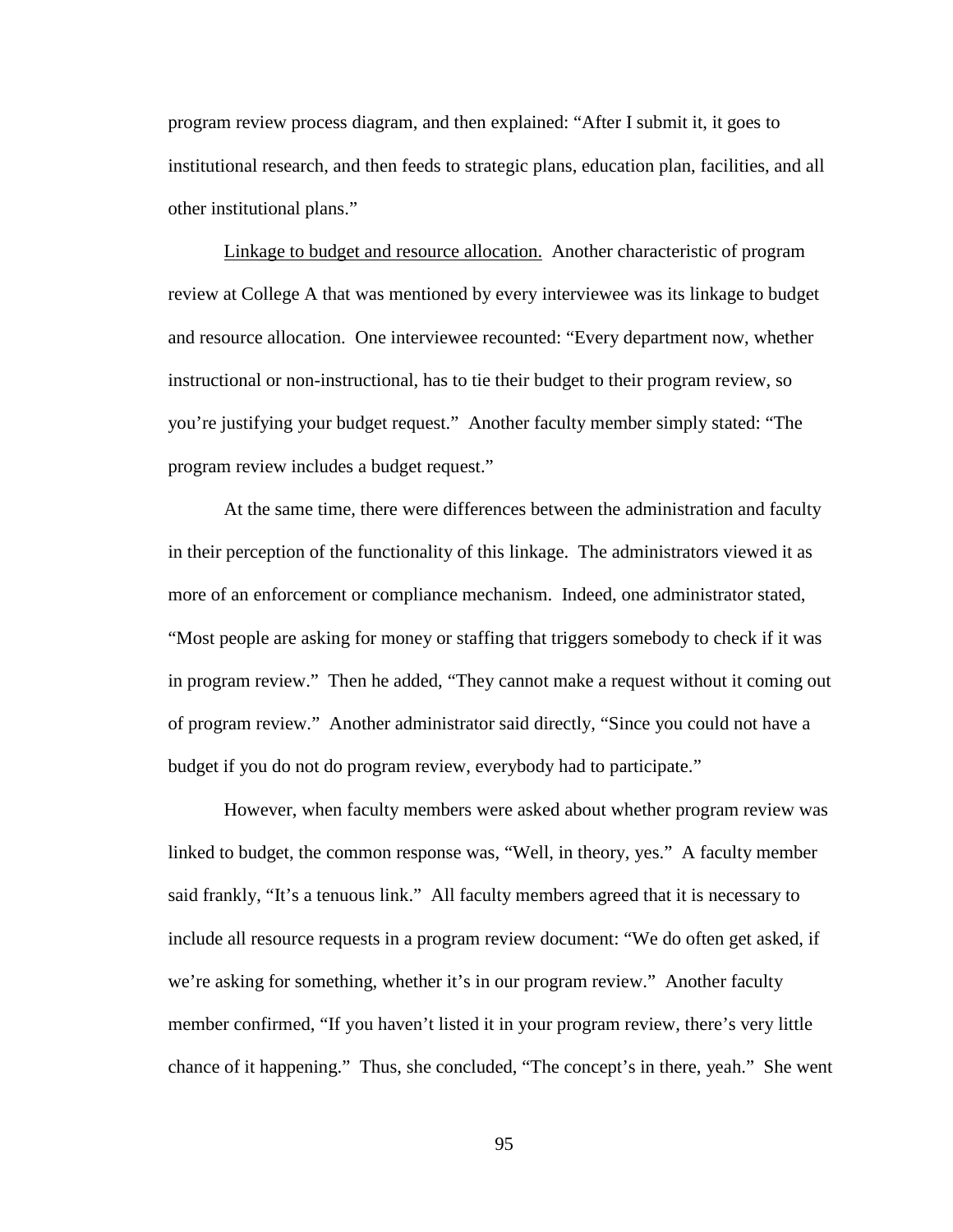on, "But it's not clear how budgeting decisions are made." It was clear that faculty members expect more budgetary decisions to be based on program review. A faculty member commented:

We have had some preliminary discussion on campus about the idea of zero-based budgeting. But at this point everything was just rolling over. So if you had it last year you get it again. But you are not getting any more than you had last year, unless it's forced costs.

In conclusion, although there is evidence that program review is linked with budget and resource allocations, faculty would like to see stronger integration between these processes.

Linkage to student learning outcome and curriculum. All interviewees agreed that program review and SLOs (student learning outcomes) are linked at their college. One interviewee explained, "You have to report them within your program review, so there's a whole area in your program review that's in there to report your SLOs and ALOs." Furthermore, everybody agreed that more integration has to follow. The vice president said, "Right now we have two separate systems with different SLOs." He continued, "Someday we hope that all the SLO staff will be in one system and automatically linked to program review." Then he concluded, "Right now, this part is not completely working for us the way we want."

At the same time, the vision on what needs to be changed was different between administrators and faculty members. The administrators believe that "SLOs are listed in our program review, so SLO is part of the program review." According to the administrators, the main thing that needs to be changed is the synchronization of the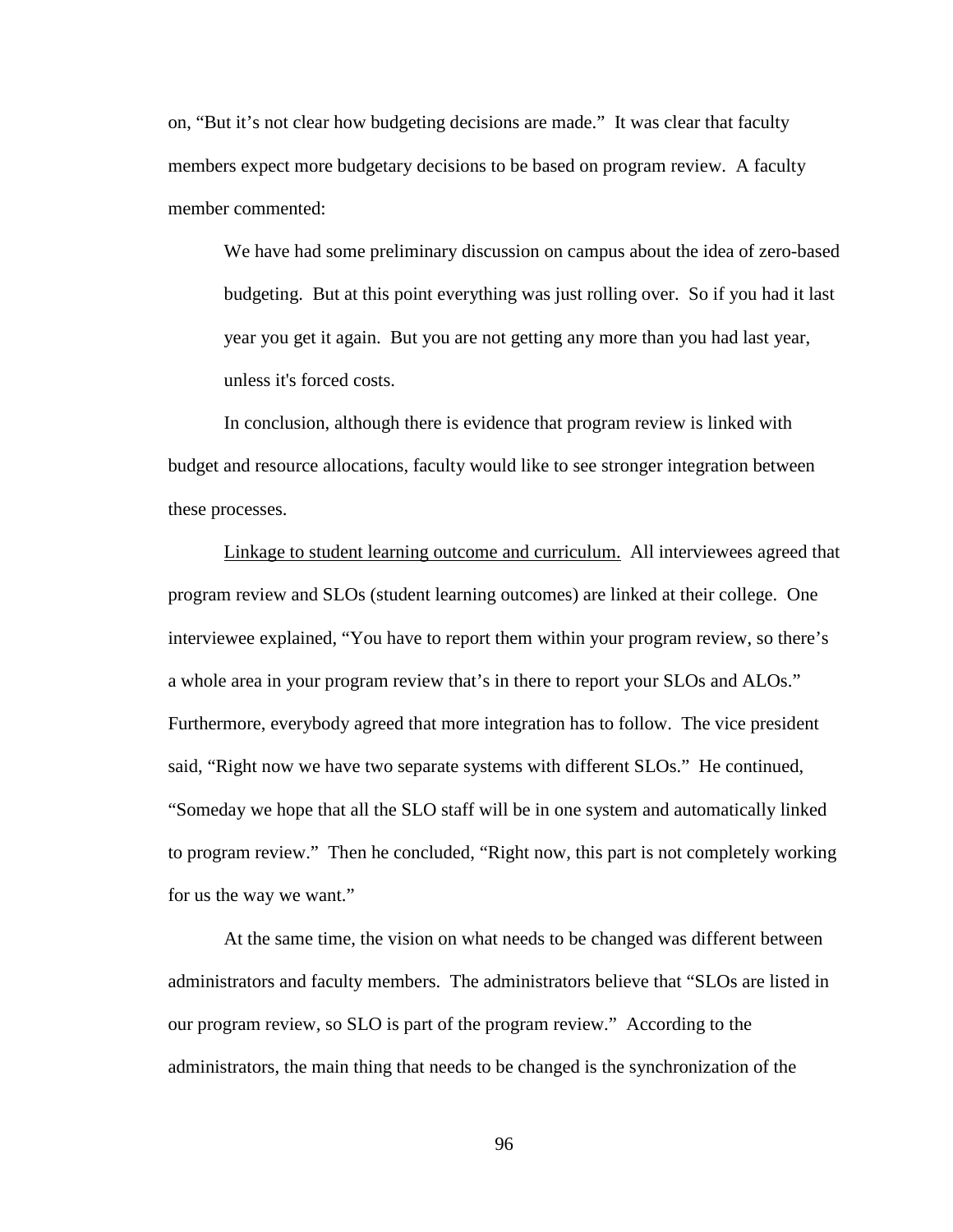actual SLO in two systems: curriculum and program review. However, faculty members argued, "In reality there isn't a link to SLO." Another faculty member added to this topic, "I guess we use our SLO data, but it's not as clear of a tie to program review." She elaborated, "I think the bigger question is how SLO information is used for funding and for institutional advancement." Then she concluded, "I think, if anything, there is disconnect at the moment between those two things." Another faculty member said honestly, "I think that we are just checking off when we put our SLOs in the program review." She continued, "I think we're checking something off on the list that the president made us do, as well as the chancellor, state chancellor, and then accreditation and the federal government agencies." But another faculty member was more optimistic: "But that's to be expected, due to the nature of this process; I think the faculty is still coming to terms with SLOs and how to assess them and what this means for the department." Therefore, he believed that their college is "only a few years away from really seeing an integrated understanding of how assessment can drive decision on campus."

A combined program review and SLO training session was a good example to demonstrate that college leaders are moving towards program review and SLO integration. The trainings were organized by the staff development coordinator and geared towards all faculty and staff. The program review section was led by the institutional research office, and the emphasis was on new features of an online program review application that the college utilized. The SLO section was led by one of the SLO coordinators who was sharing how the SLO information in the program review application will be utilized to do campus level SLO data analysis and reporting. From the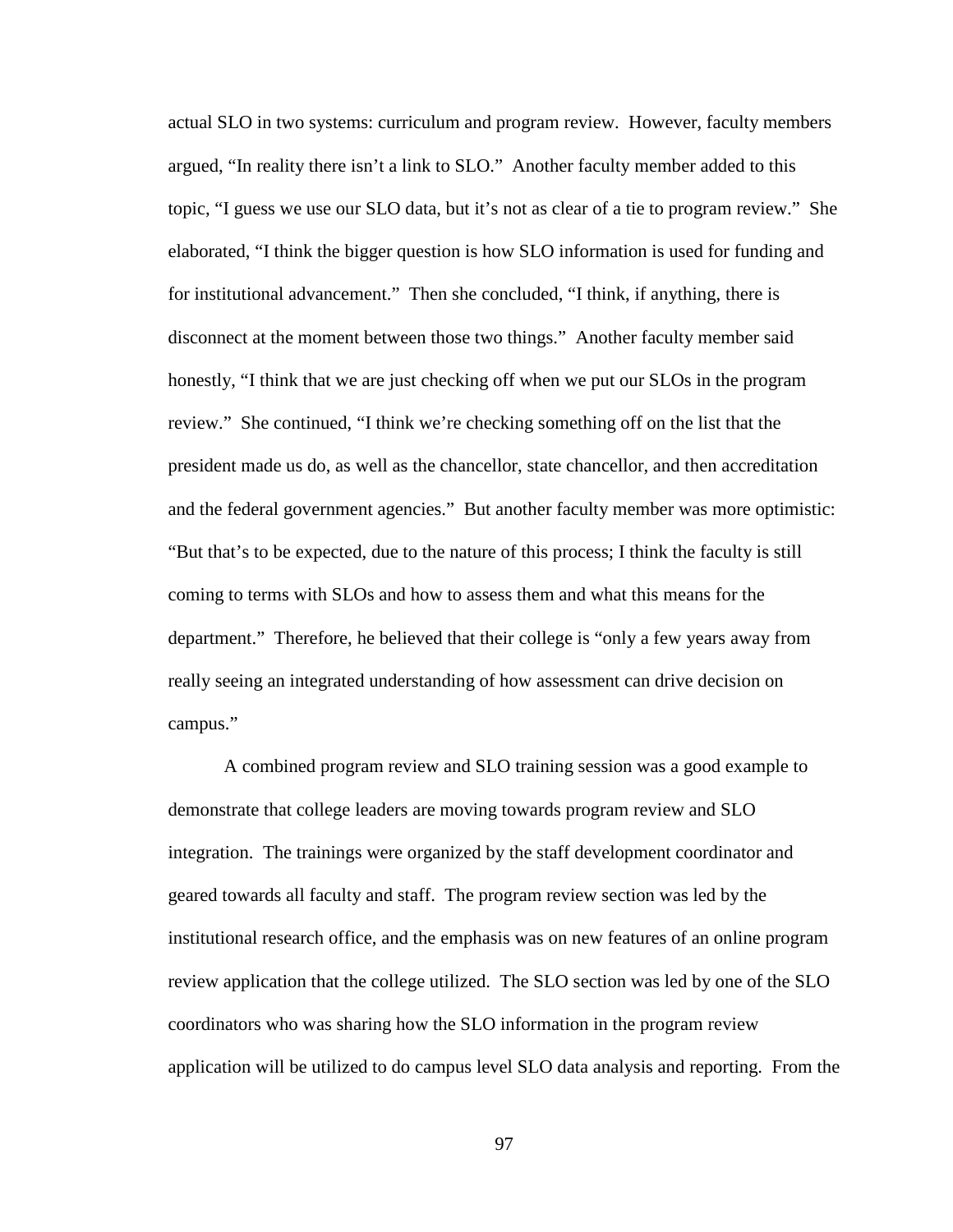training session it became clear that the campus community is well educated in the SLO and program review processes, but more work needs to be done on the integration of these processes.

Thus, program review was integrated with institutional plans and resource requests, and was linked with SLO and curriculum. Linkage and integration of program review with other institutional processes was one of the strongest characteristics of the program review process at College A.

#### **Planning and Adoption**

For College A, the planning and adoption topic is related to the process of reviewing, planning, and adopting changes related to the "program review process that [has] been in place for over 12 years." According to one of the administrators, program review processes get reviewed "every 2 to 3 years." He explained that "every few years we get some people together to get feedback, do a survey of all full time employees on the campus to see if the process goes well."

The recent substantial change in the program review process was to move to a web based application for program review. One interviewee remarked: "Switching to the online program review with full budget integration was a little dramatic change." Another interviewee stated on this point, "With any change, there's pain." She added, "In order to get to the plus side of something, you kind of have to go through that extra level of pain."

One of the administrators stated the importance and value of the online system: "Now we know when things are due, so I mean, it's not loosely-goosey, it's very structured." He concluded, "We now have it online, so the process itself is much more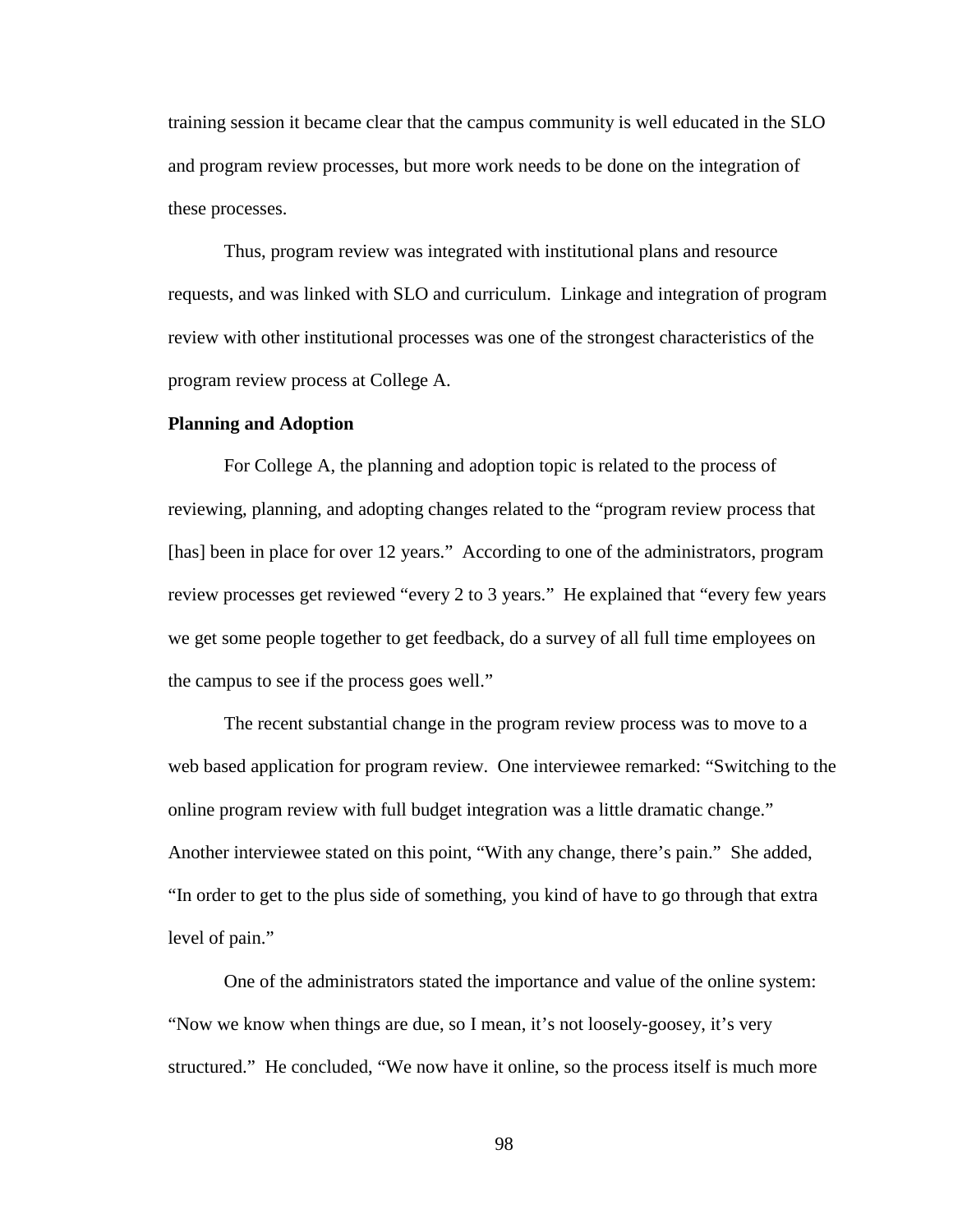manageable than it used to be. It's much easier to do." However, a faculty member complained,

It's a clunky form. It's homegrown, so it's not always intuitive, and to make changes to it is a significant workload issue for the programmer … it also makes it harder to change the process because so much programming has been invested in the current system.

At the same time, another faculty member expressed her optimism saying, "As we use it more and more, one, we will get more familiar with the technology, and two, there will be refinements made to the technology so it's easier to use." Then she added, "Probably the use of technology is great, but there's probably some growing pains right now." She was not the only one who had a positive attitude. One manager shared, "It's beautiful. I mean, it still needs a little refinement, but it works pretty well." Another faculty member commented, "I'm really looking forward to this year making—you know, sort of cleaning it out, making it what we really want it to be, and then I think it will be easier for the next couple years."

### **Implementation**

Program review at College A is done by all instructional and non-instructional departments. There are more than 100 units that complete program reviews. A faculty member explained, "Theoretically speaking, we do one big review every three years. On year two and three it's voluntary to go back into the system and tweak little things." She concluded, "Because it's now online, it's ended up being almost every year we do it." Another faculty member confirmed it: "The overall revision of the documents is every three years, but then every year there is a minor revision. So we do it, pretty much, every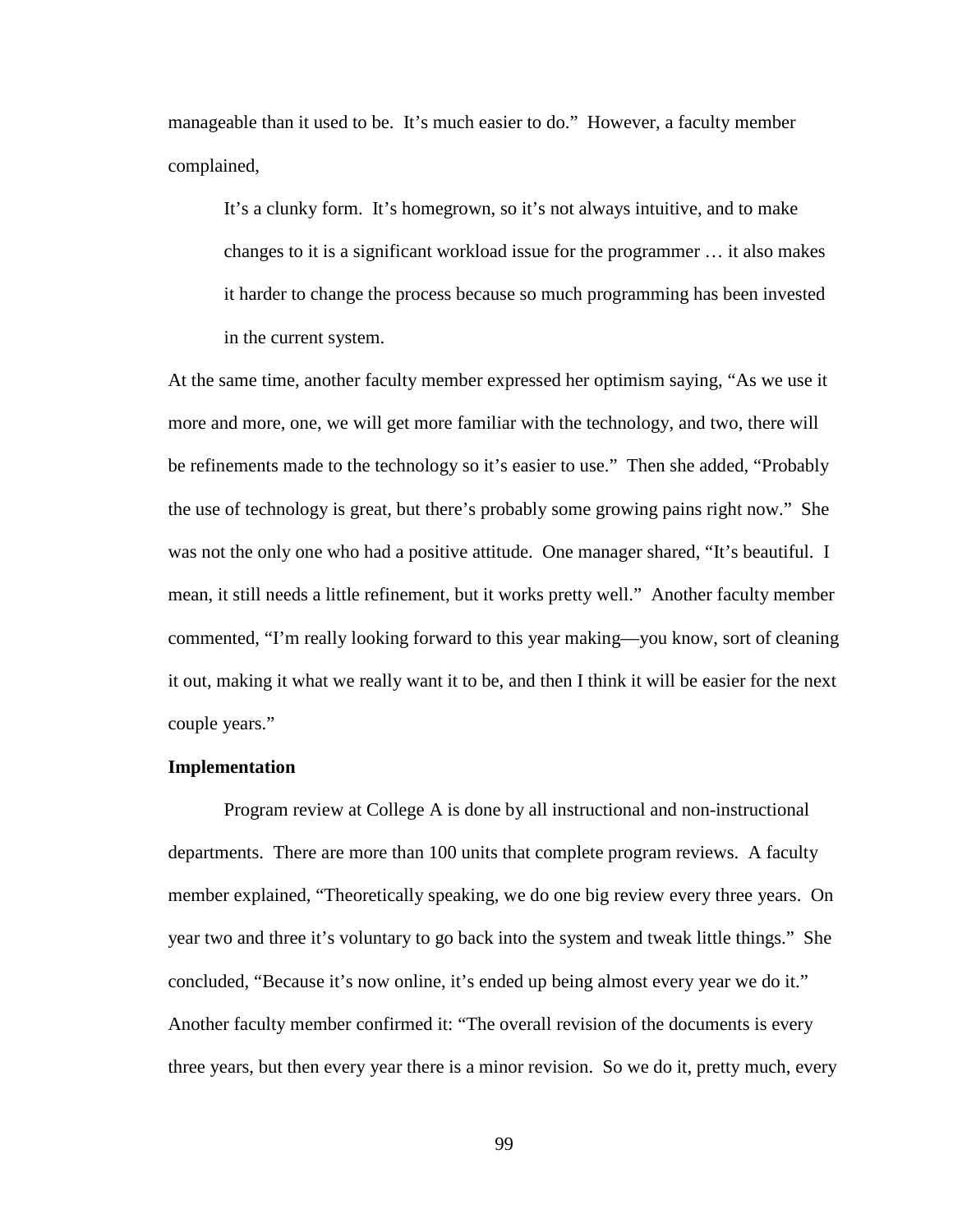single year." One faculty member corroborated, "We review it constantly." Referring to flow program review process, a faculty member summarized: "We are actually beginning with departments, so departments talk among themselves, and then that goes on to the division. So that then goes on to the vice president of instruction."

It was evident that the department chairs were planning their activities for the upcoming program review cycle. One department chair shared: "Now, this coming year we're going to do a very big revision, so that means going back, looking at new data, coming up with new ideas, looking at staffing needs and budgetary needs." Another department chair described the preparation process: "Right now I'm in a sort of gathering, feedback stage. So we are brainstorming, we are having discussions. Sometime around December or January I'll put that all together into a draft." He continued, "Then I'll enter the draft into the form and bring the draft back to the department for feedback." Yet another department chair confirmed the perception, saying that "even though I haven't typed a single thing yet, we have already started the planning session at the department meeting. We will probably have meetings on this and then it will be due in February." She continued, "So probably at our spring departmental retreat, which is when the full-time and part-time faculty are there, I'll share the draft for them to make additional changes." She concluded, "Then finally in February, I'll hit the submit button and forward it to my division dean."

Yet another department chair indicated that the dean gets involve earlier in the process, saying, "I am also simultaneously meeting with my dean to get his input about what he thinks the department should be doing or what directions we should go in or what needs we have." She concluded that the dean would "make sure we emphasize it all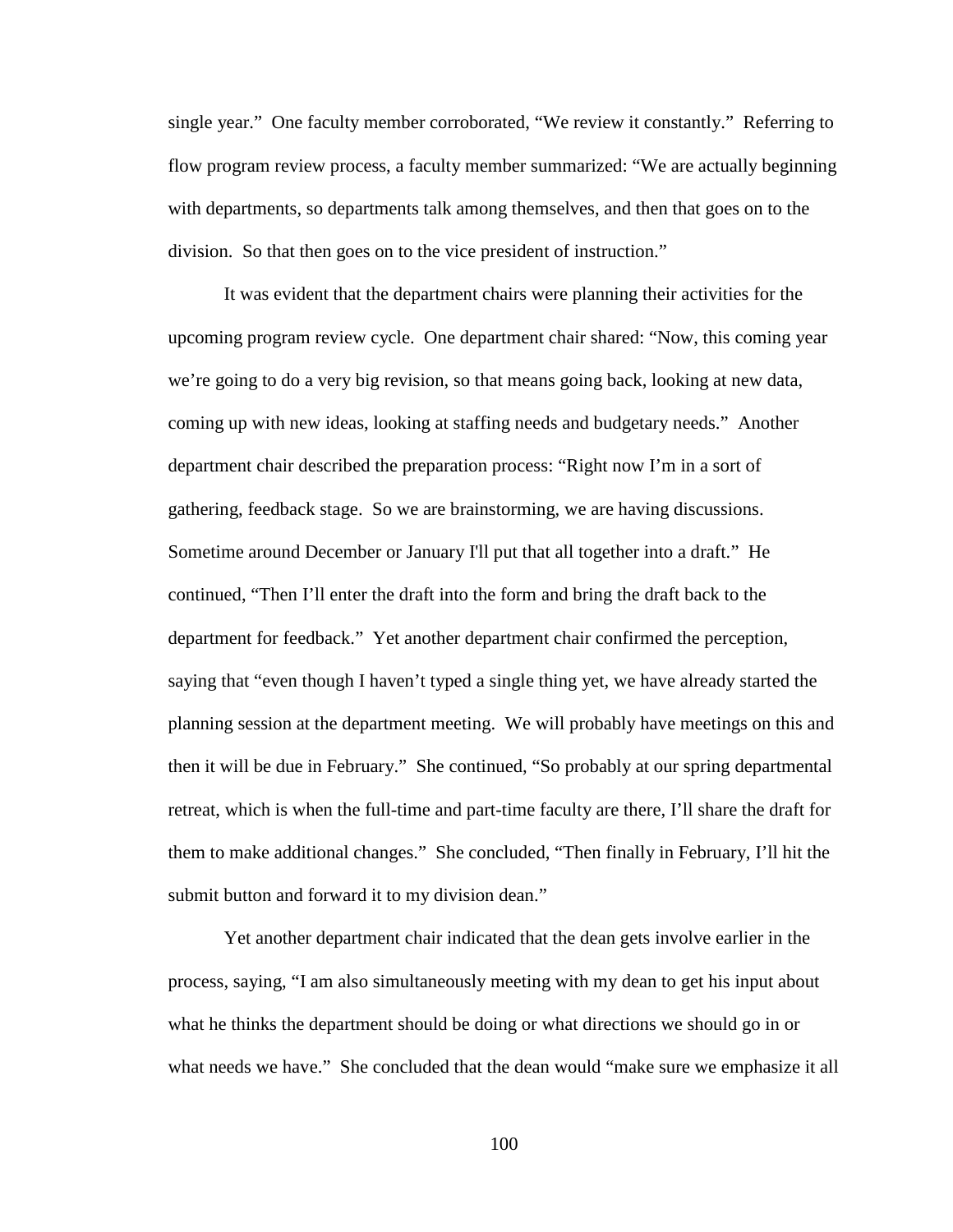in the program review." Another department chair shared his experience: "The dean reviews it and makes some comments, if he chooses to. Then he ranks the budget requests and kind of puts them into the context of the whole division." Next, the dean submits program review along with prioritized budget requests to the appropriate vice president. For example, a dean explained that "then it goes on to the—in my case, because I'm working with an academic program—it then goes on to the Office of Instruction." Each vice president presents their budget priorities to the president's advisory committee on budget. The final decision on priorities is made by "a collegial consultation committee on budget requests." Then "those decisions get communicated back to the division dean and ultimately to the department chairs and faculty." However, there was a faculty member who argued, "Some chairs feel that they submit and they never hear a single thing again, neither on their program review nor on their resource requests."

### **Outcome**

One of the most interesting results was the analysis of data related to the outcomes of program review at College A. The analysis is based on data collected from documents, observations, and interviews about program review importance and value, as well as the impact of program review institutionalization.

**Importance, value, and impact.** Referring to program review documents, one interviewee simply stated: "It is a document that is definitely respected on campus." Another said: "So it's an extremely important process." One faculty member claimed, "People really take these documents seriously." Yet another interviewee confirmed the importance of program review, saying, "People understand that they have to take this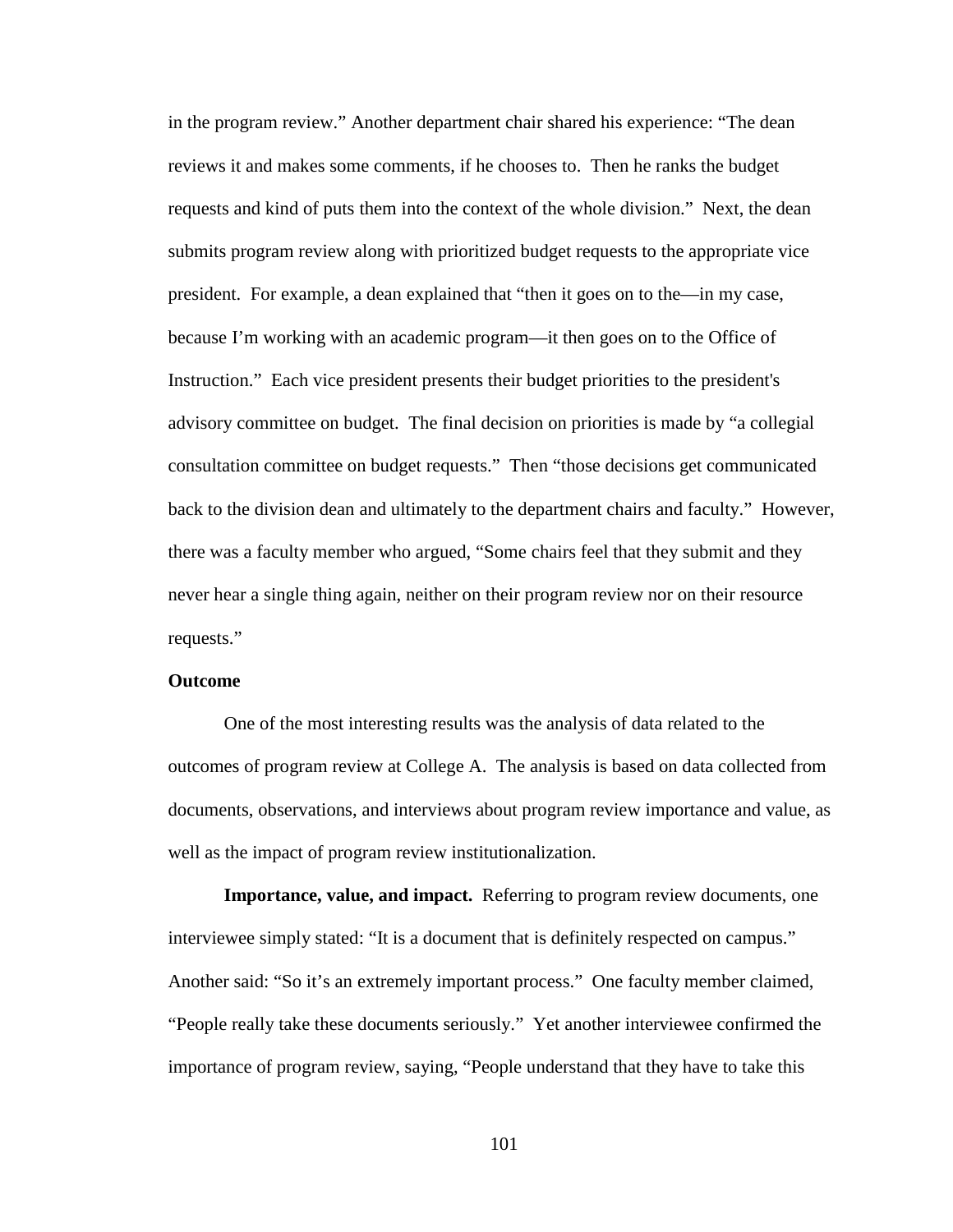document seriously." Although one of the interviewees claimed, "Oh, it's easy. Writing it is a lot of fun," it was evident that completing program review is not a simple but necessary charge. A faculty member reflected, "So it is time consuming, but I don't think it's a waste of time." Other faculty members confirmed, saying: "I find it time consuming, but I don't find that painful," or, "It's time consuming, but it's worth it." Yet another faculty member said, "Even though some department chairs and others complain about the fact that they have to do the program review, I believe there's a tremendous benefit in it." On this point an administrator commented: "I think it can be structured in such a way that it doesn't feel like it's a burden." Then she added, "I enjoy looking at data and figuring out what good it's doing us, so that's why I like doing it." In addition to the importance of the program review document, all interviewees highlighted its value in planning and accountability, as well as in creating more dialog and broadening participation by faculty and staff.

Planning. Almost all interviewees mentioned the significance of program review in planning. For example, one department chair reflected, "You do it because it is important, and then also I think the other component is that chairs recognized that this document is going to guide where their department is going." One department chair said, "It's a really good process because it makes you think not only about what you're doing right now, but long term." Indeed, one administrator acknowledged, "I like that…we are encouraged to come up with goals and objectives, and to review how our departments are functioning, and then to check in with those goals and objectives on a regular basis." On this point, referring to program review, a faculty member explained, "It's a tool that provides you a way of organizing your thoughts and your goals. Not that those goals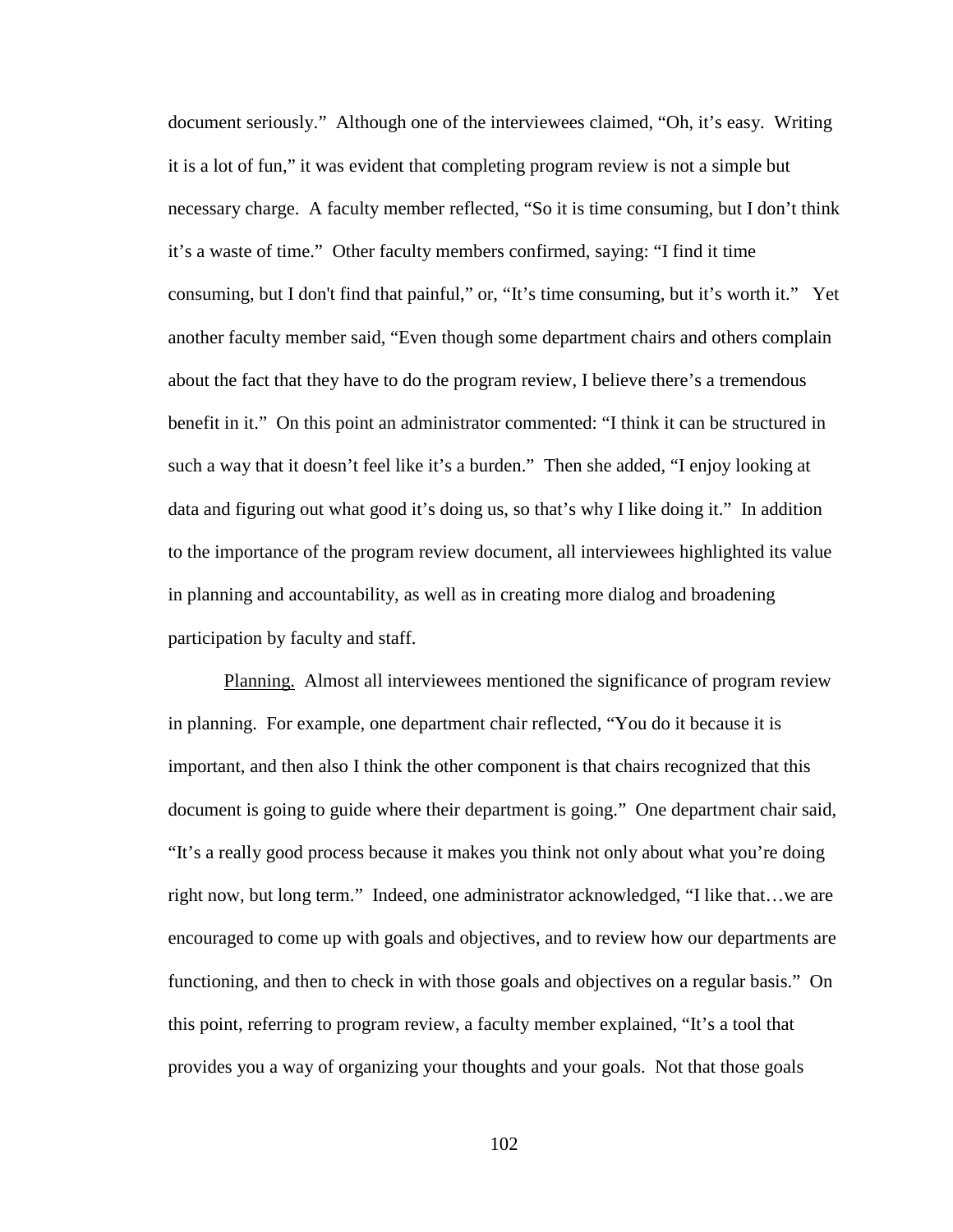can't change, but I think it's important to actually put them down on paper and document it." The same argument was provided by another faculty member: "I can say that I take time with my program review. I write down what we need and why we need it, what our goals are, what we plan to achieve and why we want to achieve."

Accountability and evaluation. Program review was also used as an accountability and evaluation mechanism. One administrator indicated that "There's a lot of interaction that it fosters, and I think it also, from my standpoint, helps me keep on track and more abreast of what my departments are up to." She added that program review is helpful "for institutional plans, and evaluating our progress towards reaching those plans." Like this administrator, a faculty member said: "The program review process allows a department to identify the goals, show the status of the goals, and whether the goals have been completed." Another faculty member added: "Program review is that opportunity to put SLO information in, so that way we can keep track of all of them." He continued, "We're able to use it for the inventory for ACCJC." Yet another interviewee articulated this practice saying, "We as a department look at our program review from time to time just to see how we meet our benchmarks." She summarized, "We are constantly evaluating, customizing, and changing what we do."

Decision making. Based on the interviews, it was clear that most of the decisions on resource allocation were linked to program review. To illustrate the role of program review in decision making, one of the faculty members used some examples:

If there is a need for staffing, a need in regard to equipment, or a need with regard to other kinds of issues, it has to be in that document. If it's not in that document,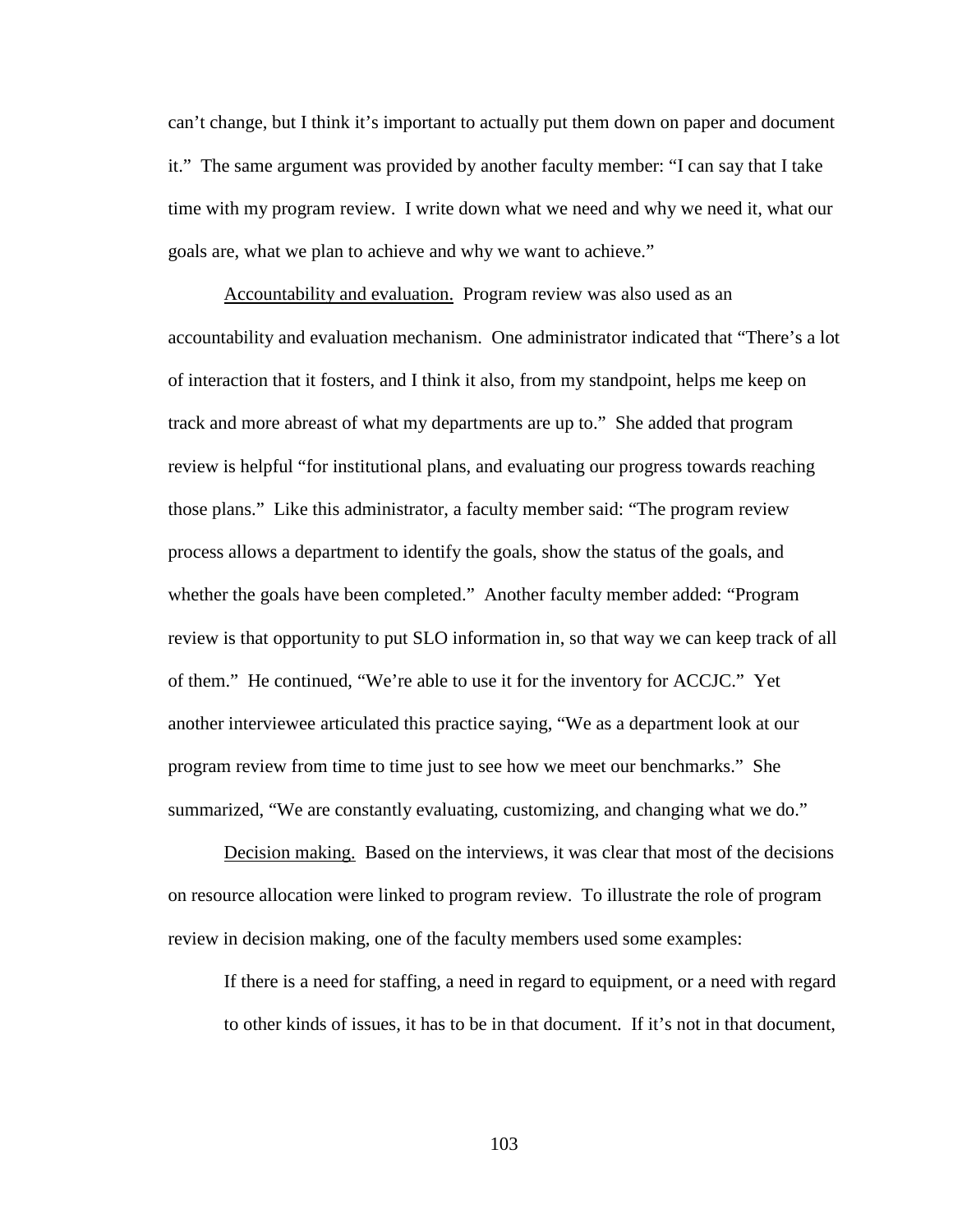then people can't go and say, "We need an extra person in Psychology." Well, is it in your program review? No? Then you can't move forward.

Another faculty member stated more generally: "I think that program review is the best way to develop a solid argument when you want to advocate for your department, and for yourself, the future of the college." One of the managers described the link, saying, "So any time there's a question of 'Why are we doing this?' Oh, well, do you remember, it's in our program review." She concluded, "So on an individual basis, it makes it easier for me to implement things." In fact, another manager recounted, "Well, sometimes there are growing pains when we try to implement new things." She continued, "With our new imaging system, I was able to implement it only because we've all made the agreement when we put it in our program review." On this point an administrator claimed, "I think program review is helping people making some authentic changes." He added, "And I have lots of evidence of that. I kind of marvel sometimes [at] all the changes people are making through the program planning process." He concluded with, "It is neat to see it all working."

Dialogue and team work. Creating more dialogue and seeding a team work environment was another common topic of discussion related to program review. For instance, one department chair reflected on her experiences, "I like that it pretty much forces me, and I don't mean that in a bad way, but it prompts me to have these discussions with my department." She continued, "It's not something done in a vacuum. It brings everybody to work together, together as a team." She summarized, "I found it pretty helpful." One of the department chairs confirmed this perception saying, "It gives me, as a department chair, a direction, and I think it does help us function better as a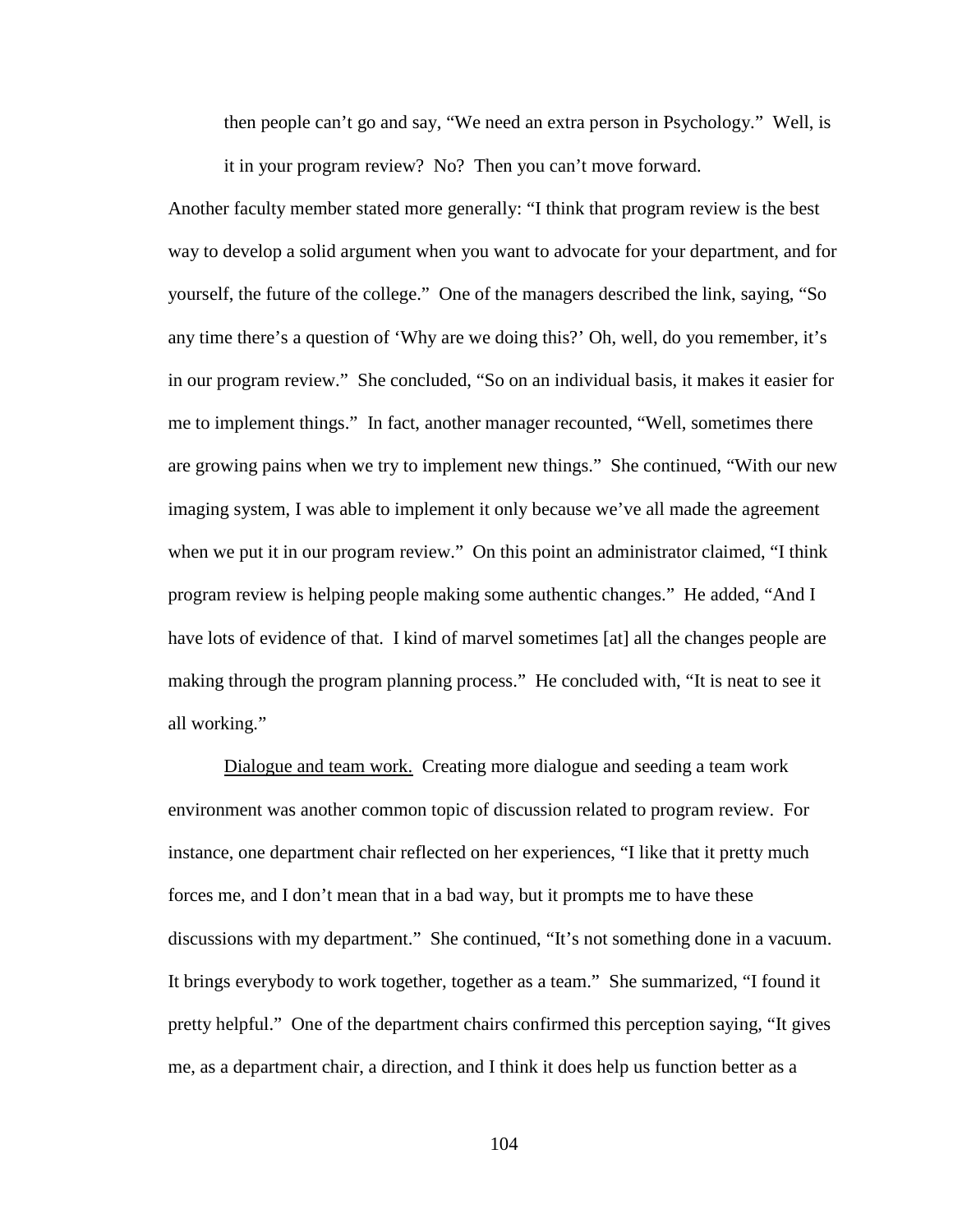team." Another interviewee concurred: "It prompts me to have these conversations with my colleagues, and I think the process of going through planning together helps us to function more as a cohesive unit." On this point one of the faculty members shared: "We've gone through this process together, and we've identified common priorities and goals." She also believed that "there's a tremendous benefit for faculty to talk about their departments as they're formulating and completing the program review." Another faculty member concurred, "The benefit and the power of the program review is that it allows and encourages faculty conversation to occur." He continued, "That conversation may have happened informally, but unless it's written down and in this formal document, I think it can easily be forgotten or dismissed." A department chair explained, "I use program review as an opportunity to dialogue and talk with my department faculty about what we're doing successfully in terms of retention and success rate and where we might want to focus our efforts in the coming year."

# **College B**

### **Institutional Context**

College B is a midsize urban community college in California. Based on the historical documentation, the college program review process has been scattered. As a result, after its last accreditation site visit, the college received a probationary sanction from ACCJC. One of the main recommendations was related to the identified deficiencies in the program review process and lack of its integration with planning and resource allocation. Further, analyzing data related to the institutional context for College B, four themes emerged: institutional history on program review, multiple power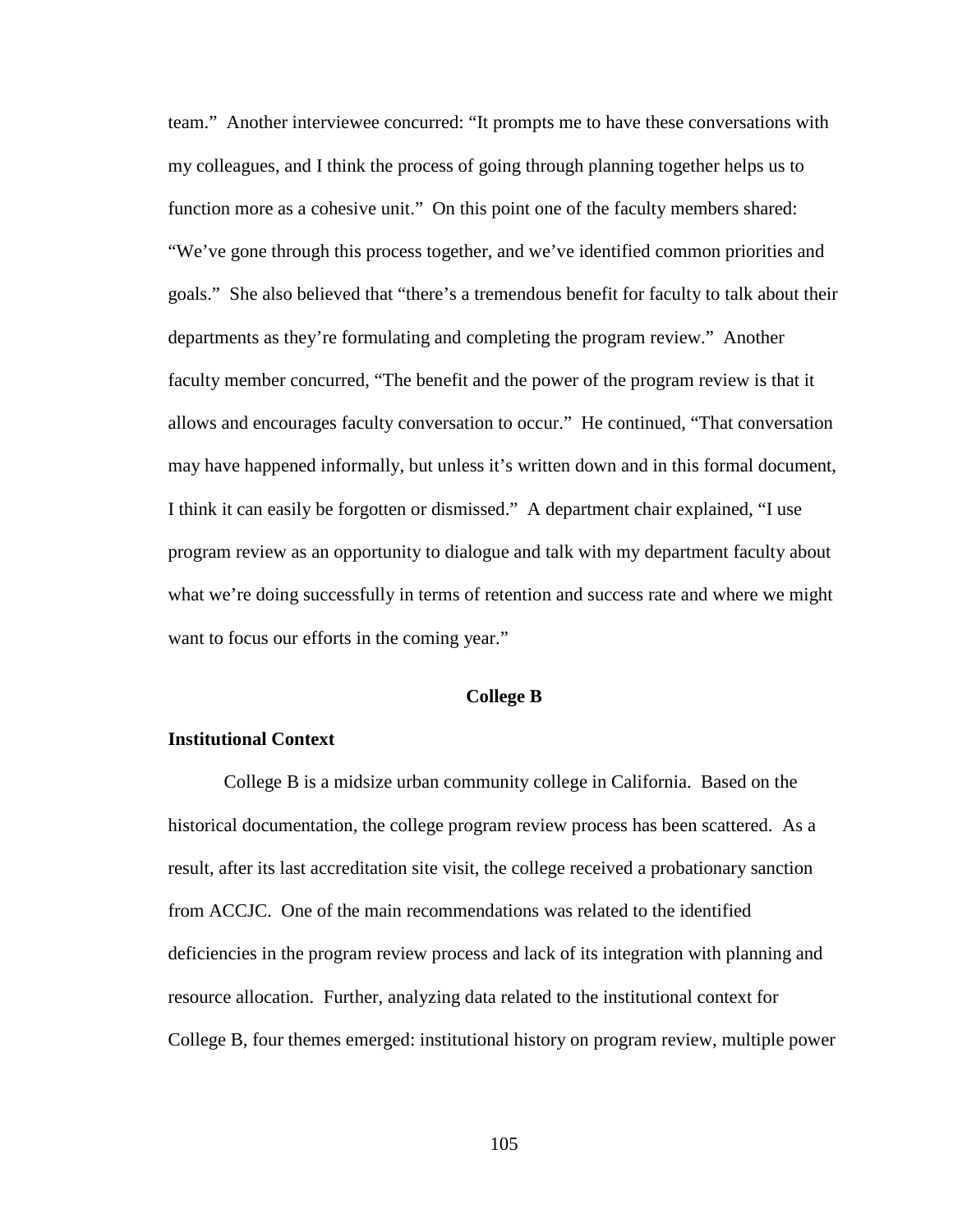and authority structure of the organization, internal driving forces, and transparency concerns.

**Institutional history.** From the conversations with participants from College B, it was evident that institutional history related to program review still had a high influence on people's position on that topic. And, in almost all cases, participants recall it with negative feelings. Here is how one of the longtime faculty members described the people's attitude towards program review at College B: "This college had a lot of not-sogood experience with program review. For example, prior to this particular process, program review was seen only as to satisfy the accreditation requirements." Later she added, "Some departments still think of program review as just a hurdle that needs to be jumped over and just something else that they have to do. When looking that particular way it becomes an honors process." Another faculty member recalled, "People do not remember good stuff, but they have very good memory of what happened badly." Another faculty member described her past experience with program review, saying:

Historically, I thought it was a document that was just time consuming. It was a wish list of past, pie-in-the-sky, do whatever you want. And then when we did and asked for dollars it didn't make sense. And that was the problem. We just wanted, but nothing was done.

Even an interviewee who was new to the college talked negatively about the previous program review process, stating: "I think that was one of the reasons why they were on probation. They didn't think that the college had any responsibility for improvement; it was all referred [to] as students' fault."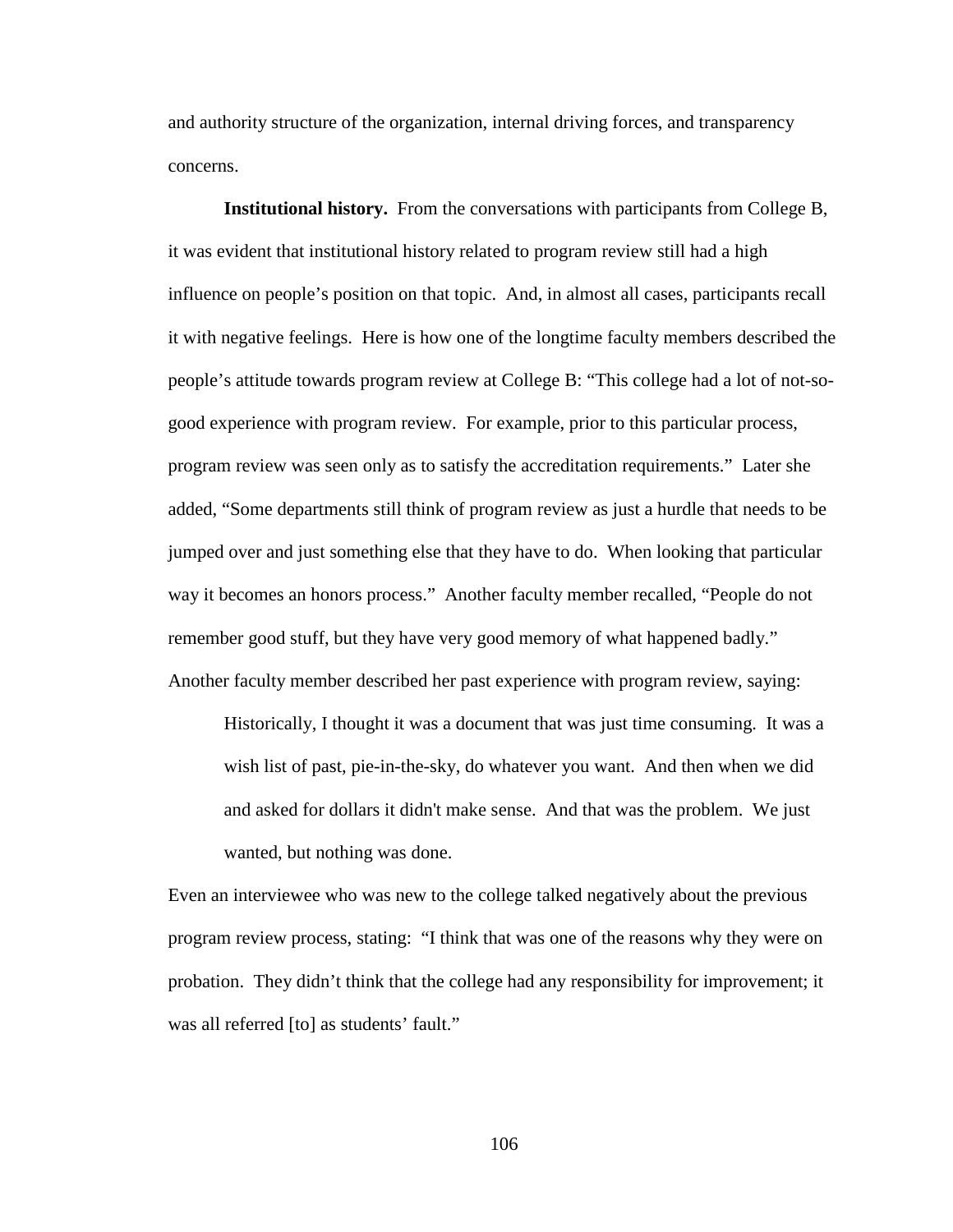At the same time, most of the participants believed that the situation has changed. For example, a faculty member remembered, "I have been here for over 10 years. There [has] always been program review, but there's never been a program review at this level." Another faculty member explained, "Historically, we just throw money, and it's nice when we had some money, but today the situation is different." In another interviewee's opinion, "I think right now we've all gotten our head out of the sand and admitted that we need to do something to ensure that our programs and courses are up-to-date in all aspects."

**Loosely coupled system.** The majority of educational institutions represent a loosely coupled system (Kezar, 2001). According to Kezar (2001), "Loosely coupled systems are uncoordinated and have greater differentiation among components, high degree of specialization among workers, and low predictability of future action, including change" (p.70). College B was a vivid example of an institution with a loosely couple system. The committee structure was divided by committees that report to Academic Senate (AS) and to Share Governance Committee (SGC). The membership of SGC's committees is based on representatives from different participatory groups. Some AS committees also have constituency representative participatory structure, others have only faculty. Based on observation sessions, there was a drastic difference in the work environment between committees that consisted of faculty only and shared governance committees. In the faculty only committees there was clear absence of a support staff, lower quality of minutes, and less structured flow of the meetings. All shared governance committees had two co-chairs, one from the faulty and one from the administration. This is how a faculty member emphasized that situation: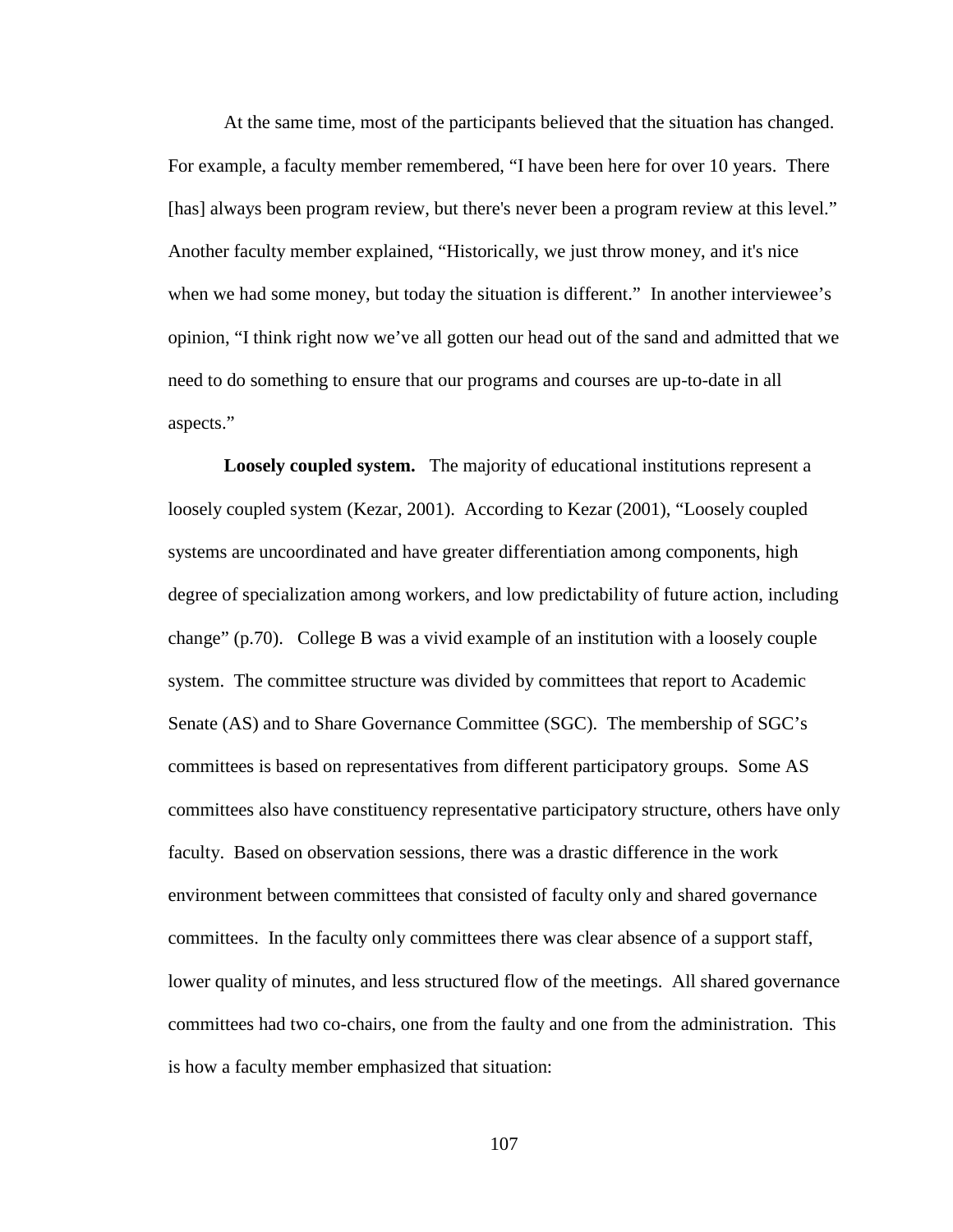The Program Review Committee reports to Academic Senate, but it is co-chaired by the dean of research and has VPs, deans, classified students, and faculty members. Anyway, they all have input in these committee. It is intended to pool various constituencies in the college into program review process.

The same point was highlighted by another faculty member: "We have the program review oversight committee, which is overseen by Academic Senate. It has input from the administration as well as having representation from the classified staff and students." That attitude was echoed by another interviewee, who said: "Program Review Committee, [as] part of Academic Senate, also reports to the SGC, so it is part of the participatory governance process." She concluded, "By reporting to AS and by making reports to the SGC helps the share governance bodies to be informed." This demonstrated that the committee reporting and organizational structure were very important factors for the participants. Being a loosely coupled system, it was important to have different constituency representatives on the committee to make sure that decision making and information dissemination happened through the members of the committee.

Almost every faculty member specifically mentioned the important role of the faculty in the program review process. "The faculty need to be engaged in program review. Because if faculty is not involved in program review it becomes only a mind numbing exercise," said one faculty member. Another faculty member commented: "The administrators' job is setting the guidelines and deadlines, but the faculty are the ones that are assessing the students on a daily basis, so it is our job to review our programs."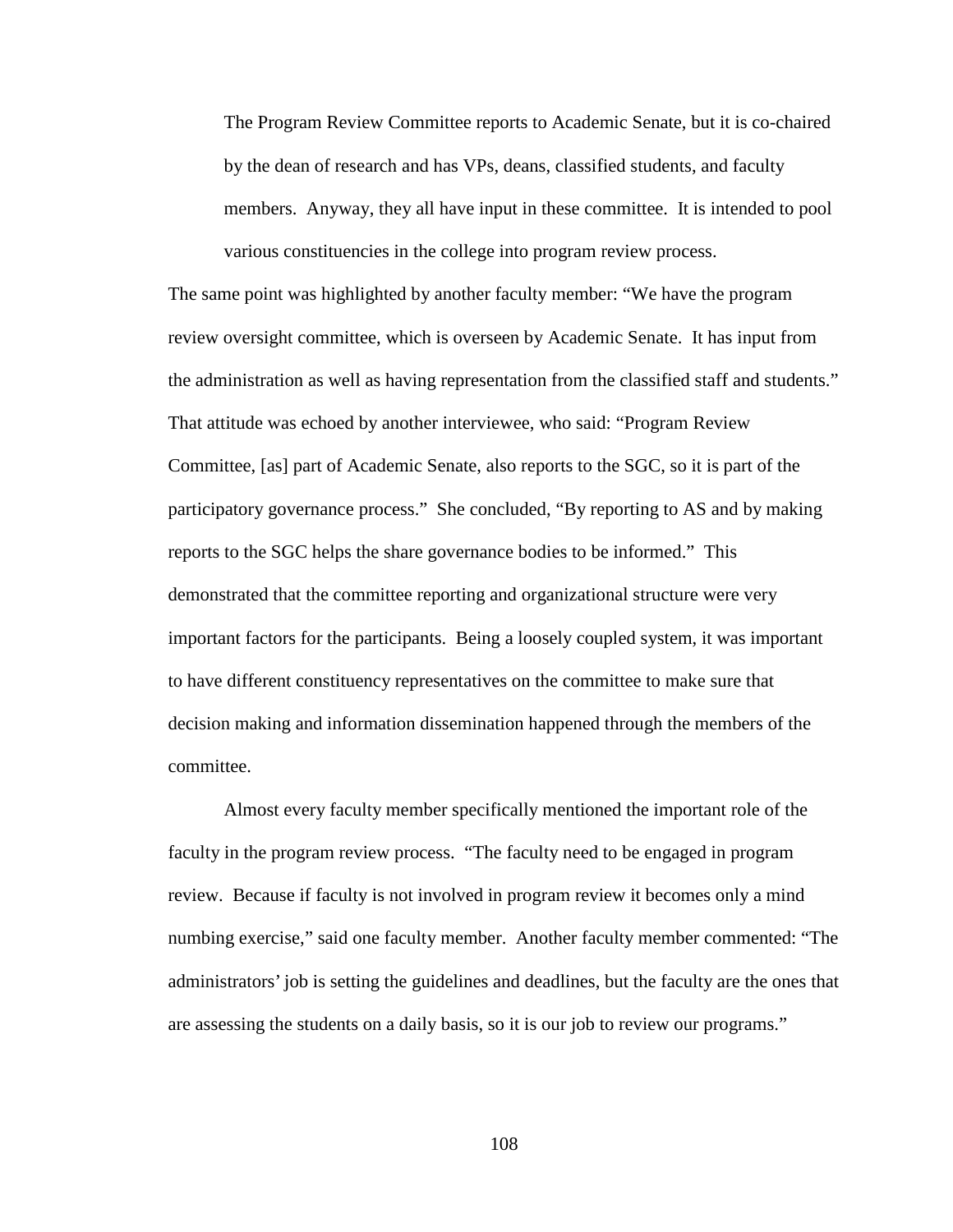In addition, due to the fact that College B had a large number of career technical programs, there was clear opposition between career technical and academic programs' faculty members. Specifically, one faculty member said, "Some departments did a better job than others. For example, vocational programs were aware of what is going on in industry and reflected in the contexts what students need to learn." Another faculty member confirmed that point of view saying, "Vocational programs were probably very up-to-date on their programs, whereas the academic side was probably lagging more." In that regard, one interview claimed that "some career technical programs get a lot of support from administration, not by the internal workings of the departments."

Furthermore, analyzing the interviewees' diagrams, it was interesting to see how different were the participants' perception of the program review process at their college. There were no two diagrams alike or even two diagrams that would emphasize the same important aspects of program review process implemented at the College B. At the same time there was one important common feature of the diagrams: none of the diagrams were a simple flow of a linear process, everyone drew it as a cyclical process.

**Egalitarianism and transparency.** Another theme that was emerging from the data was about egalitarianism and transparency in College B. There were very strong feelings about favoritism and transparency issues in decision making processes at the college. For example, a longtime faculty member commented: "I like that nobody is opting out or being let to opt out of doing program review. And nobody has been given any leniency for it, as far as I could see. There have not been any special cases or forgiveness." Later he added, "If there is no compliance, then there is no access to extra resources. And everything is documented." Then he concluded, "I think that is a very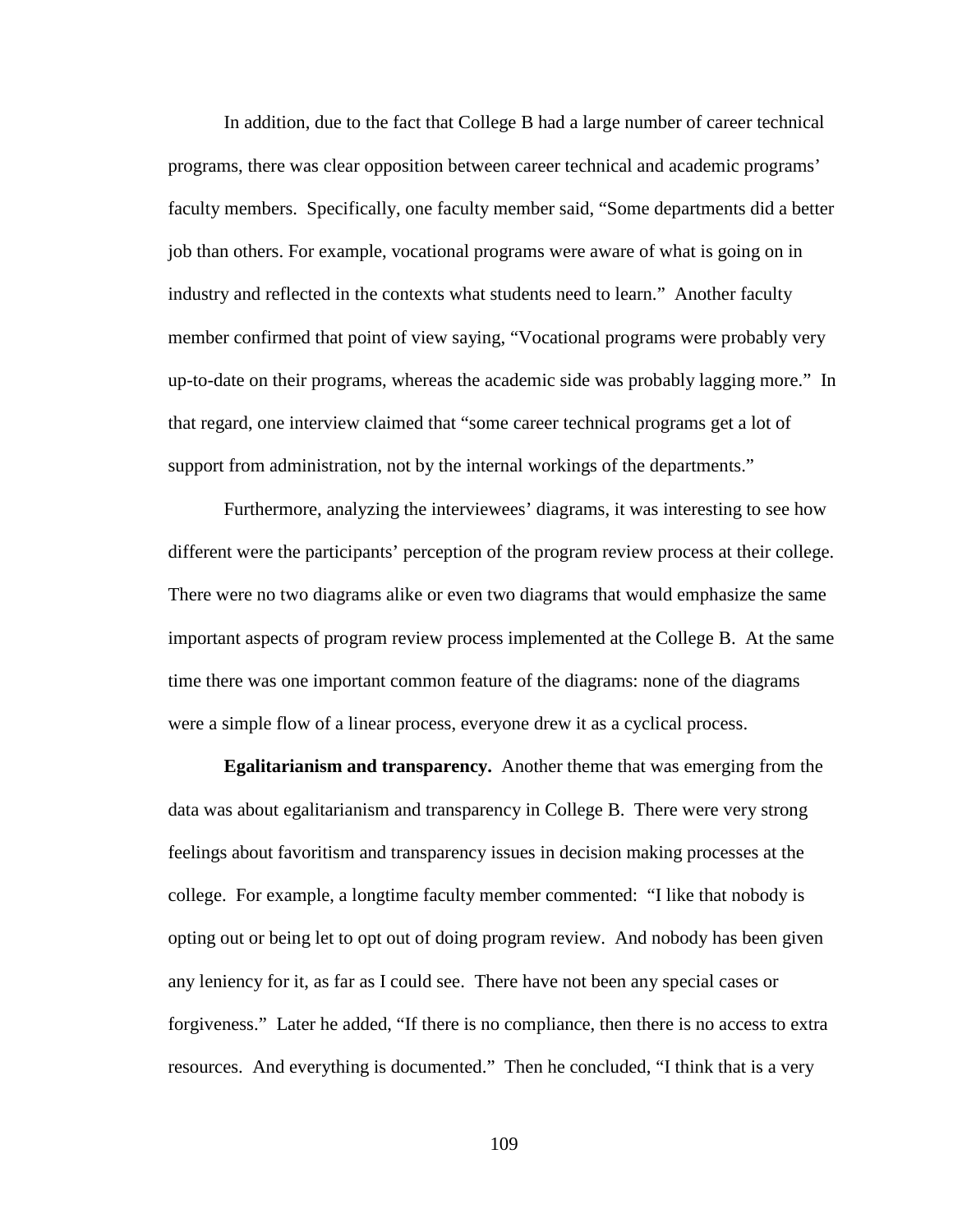good and promising thing to see at this campus." In this regard, an administrator shared, "Most I like about program review the fact that we're forcing everybody to do it; it is very important. And I know I said force."

Two other faculty members displayed a similar passion on the topic of transparency:

Program review exposure has been the biggest wow factor for me on our campus. Because, before, it was just something individuals did, and we never talked about

it. We never uncovered any part of it and now it's so transparent, it's so visible.

We talk about it. When [it] gets funded, we know what it is and why.

The other faculty member described her feelings about program review like this: "From the institution point of view, it became a lot more transparent. Just by being on validations, you get to read everybody's program review. We never did that in the past." She continued, "Program reviews are on the Web to read. You can read everybody's goals, read everybody's mission statement. It is a great feeling."

**Internal driving forces.** There was a wide range of responses on program review driving forces at College B. An interviewee from a non-instructional area believed that the program managers are the driving force. Three interviewees who were faculty but not a department chair believed that the Program Review Committee or its co-chair, the dean of the research, is the internal driving force, whereas the department chairs claimed that the faculty members with the department chair leadership are the internal driving forces. A department chair stated: "I think the faculty and the department chairs are the main driving force of program review. The administration basically sets the guidelines and the ground rules, but the faculty's motivation to do it are the main driving." Another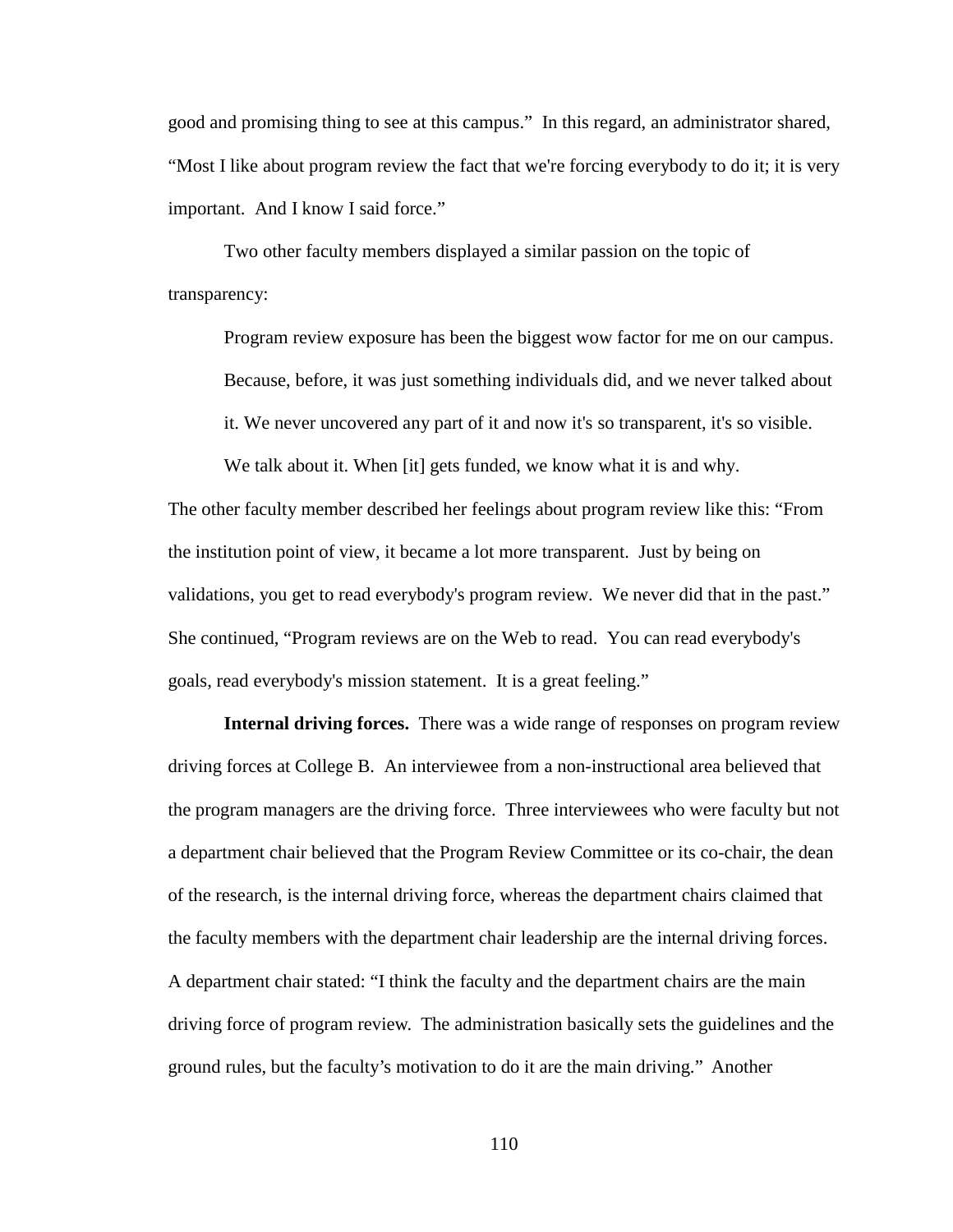department chair expressed the same perception: "The department chairs right now pretty much know what to do and how to do. So they are the driving force for the rest of the faculty. At the discipline level, when faculty are by themselves, they are the driving force." she said.

At the same time, several participants shared their expectation that the program review driving force will evolve into something different than it is now. A longtime faculty leader said, "The driving forces probably would become more bottom-up instead of top-down, I guess. It really should start with students. So it will go student and then faculty, staff, go up to the administration and then also go overall campus wide." Yet another interviewee expressed the point that the more the campus sees the use of program review results in decision making, the more they will be empowered: "Everybody needs to have empowerment—experiencing a situation when campus have looked at my program review and now I'm gonna finally get funded for what I need."

Based on the administrator's view, the internal force is still the effect of the external enforcement. "If our college hadn't gotten placed on probation, we still wouldn't do it. So the impetus for doing it was accreditation and its leading requirements," said one of the administrators. Then she continued:

The fact of the matter is, that's [how] humans operate. If there were not stop signs and stop lights, nobody would stop. So, if you know you would not get a ticket for speeding, you would go fast. So the fact of the matter is, we work best with parameters. Unfortunately, [the] majority of us work best when somebody says you need to do this.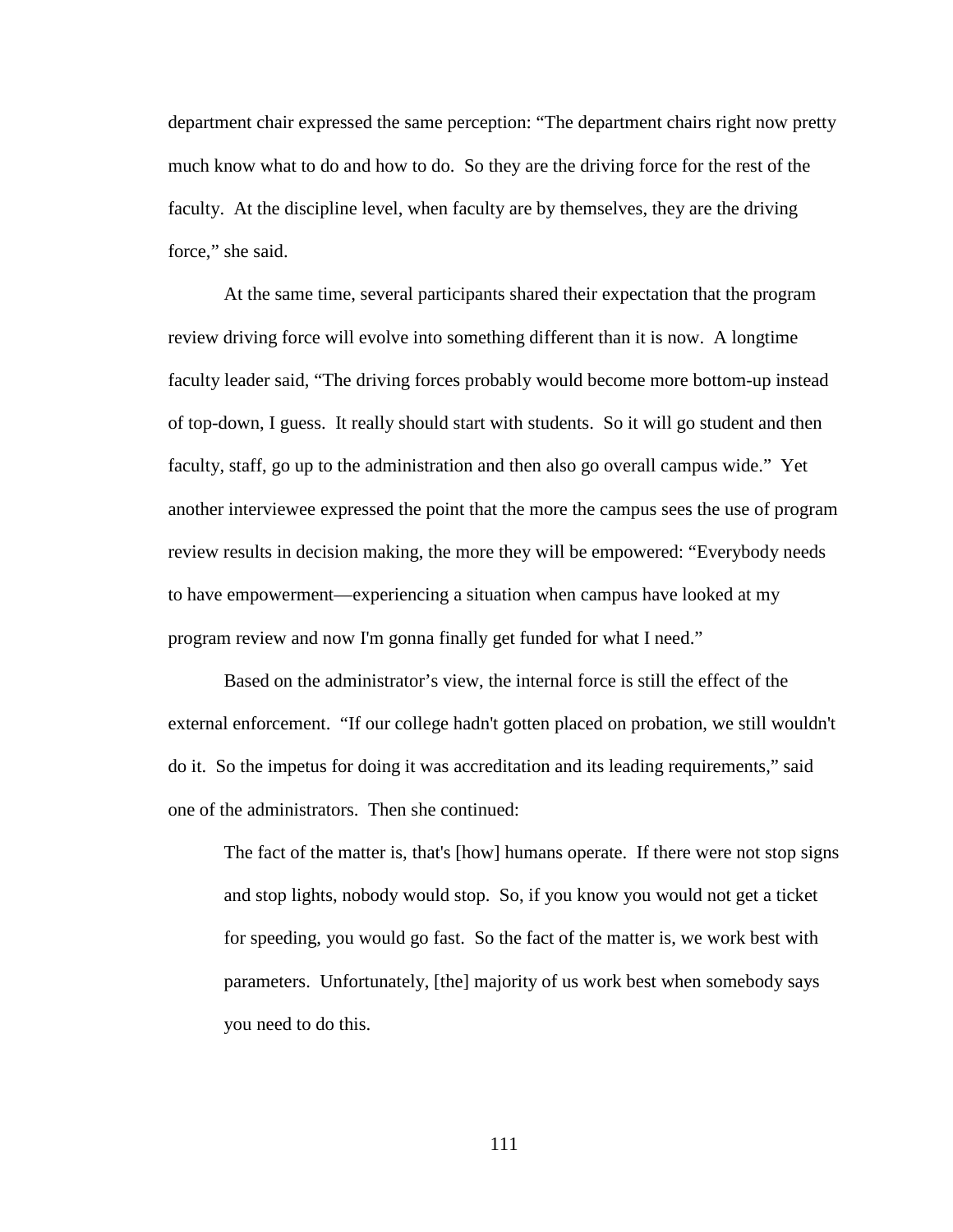Likewise, another administrator confirmed the perception that "unfortunately, they've had to legislate and regulate us to do program review because we wouldn't do it on our own." He continued, "Well, yes, the initial driving force was accreditation. However, that's really, really changed now." At the same time, a longtime faculty member expressed her stand saying, "I think that whenever you have people working on something, it is always carrot and a stick. The ACCJC is enough of the stick; faculty needs more carrot and resources to balance it out as well as things that will help people to understand better the meaning of program review. That is how we can make that process dynamic."

Participation and involvement. Based on the data collection results, all units on the campus participate in the program review process. Indeed, one staff member reflected, "All departments participate. Everyone who's involved with the institution is involved in some way in the program review, even students." Another member confirmed this perception saying, "I think it's good to involve all areas—even the president's office. Everyone is involved." He specified with an example: "For instance, our validations is done across all divisions with [a] wide range of participants from all campus areas." Campus-wide involvement in validation and feedback was mentioned by another interviewee as well: "There are opportunities for campus-wide feedback, involving such areas as faculty, staff, student, and administration. All of these have opportunities for feedback."

At the same time, the participation on an individual level varies depending on their role in the institution and personal interest. One faculty member commented on what she thought about campus-wide participation: "But in terms of outside of reporting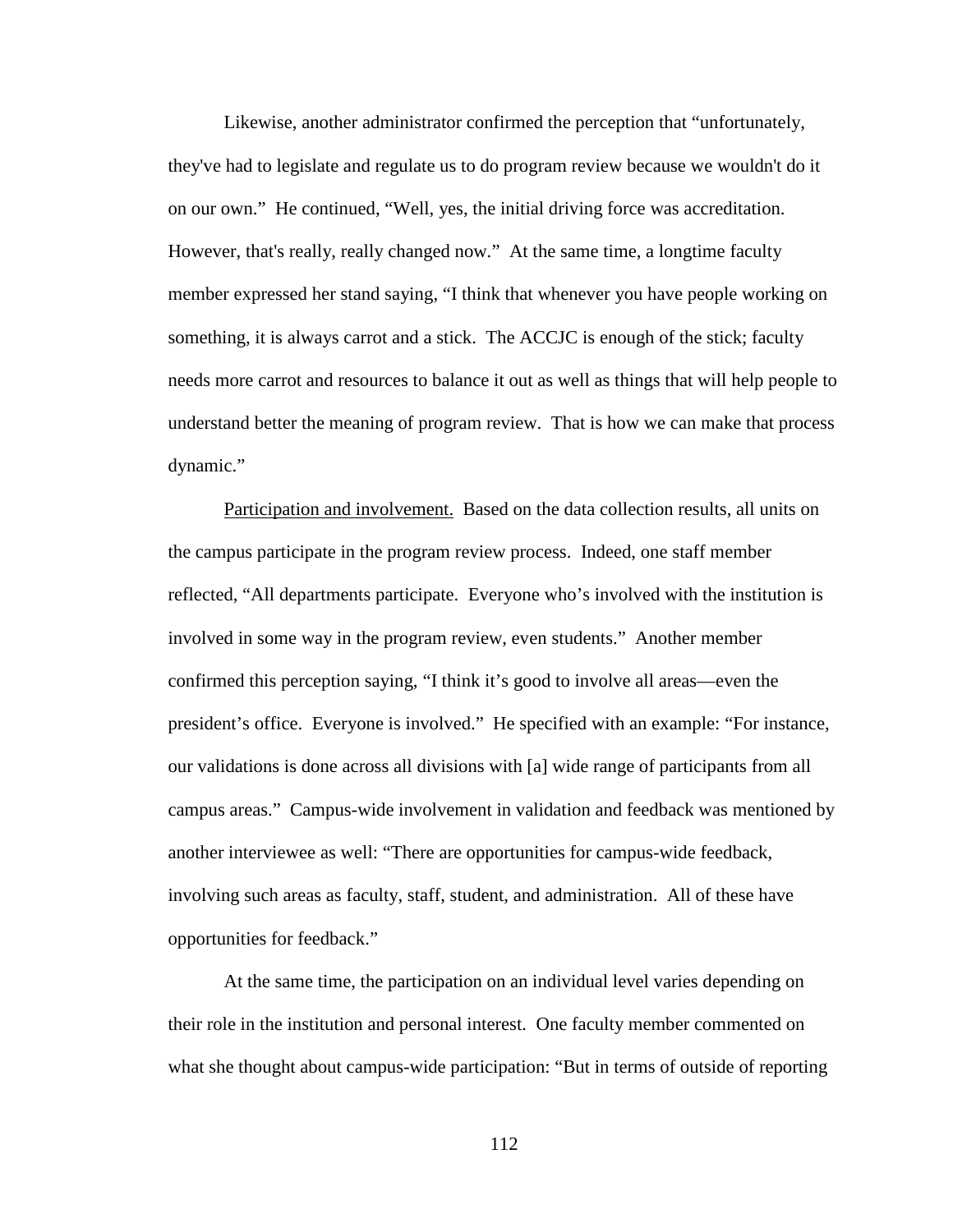mechanism, peoples in various disciplines, programs, and departments are supposed to be involved. Some are, some are not, depending upon dynamics of their particular areas and. frankly, their level of interest." Another interviewee said frankly,

I don't think everybody participates. I think that there is a leader in the discipline level, and I think that the leader probably does most of the work and then just sends it out to his or her colleagues to double check it. But I think that it's more of one or two people heading it.

Yet, a longtime faculty leader argued that "one of the weaknesses of our program review process is that you do not get that much faculty involvement." Later she added: "If only the department chairs are doing the program review, then it gets done for accreditation purposes, gets no buy-in from faculty. Without that, we lose a lot of positive meaning and value of program review."

At the same time, a couple of interviewees had very positive feeling about the level of participation in program review campus wide. One staff member said: "One thing I like about program review is that it allows for people to participate. It brings participatory culture as [a] way of doing business. Like everybody has a stake, or at least their input is valued." Another member said frankly, "I like that people are actually doing it."

In addition, some faculty talked about involving their advisory board's recommendations and even members in program review, as well as seeking more involvement from industry representatives and future employers of their students. "They are part of the process as well. We want our advisory boards and employers of our students to help us with our goals and future plans. That is really important," she said.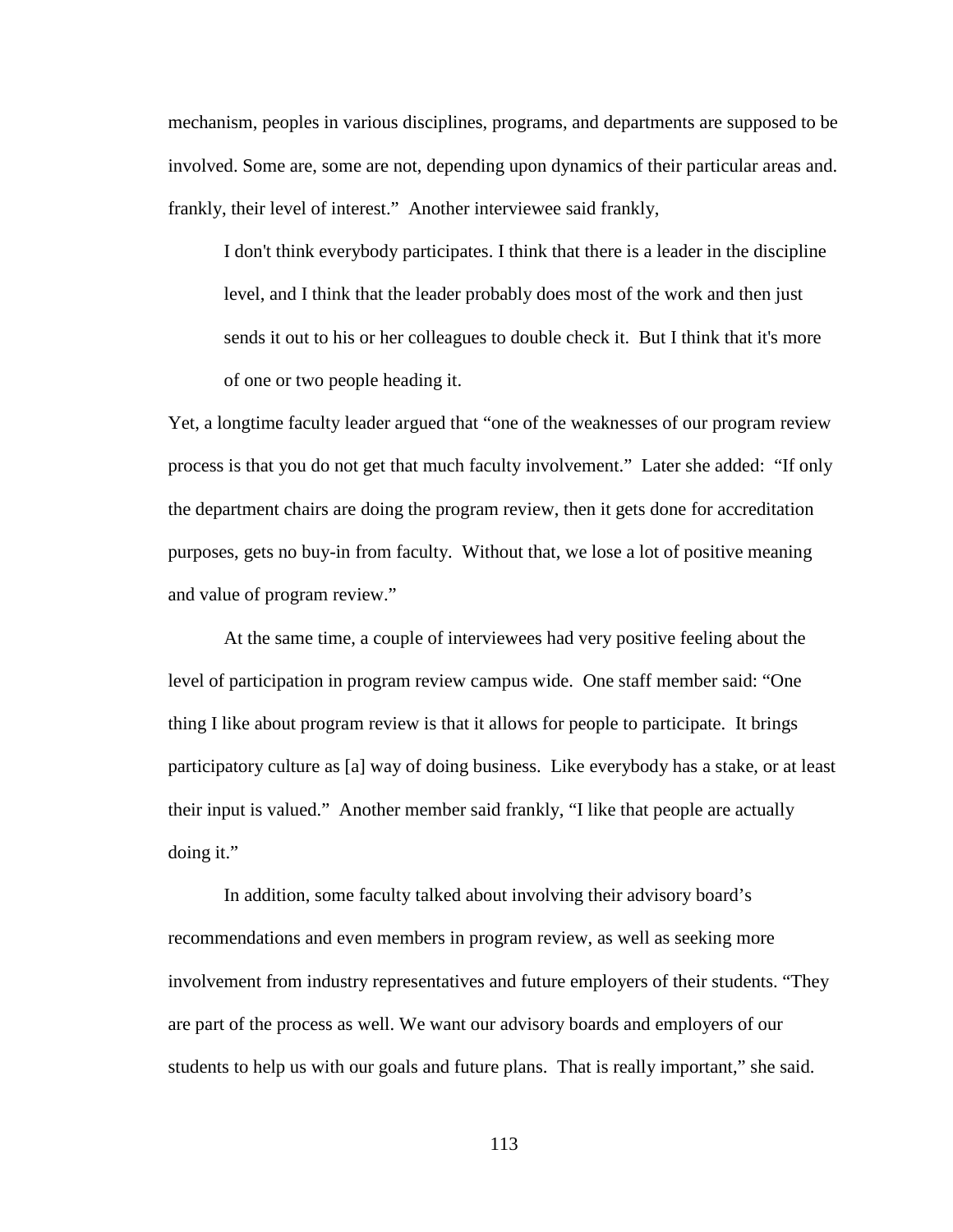## **External forces**

The idea of having an external regulative and informative body was supported by all the participants from College B with some variations in the rigidness of the regulations and extent of information. For example, a faculty member commented: "There should be some type of body in charge of making sure that the program reviews are correct and rigorous enough on what is happening in the departments." She concluded, "So, there should be some type of input from an outside body." Likewise, another faculty member said:

I do think that external bodies such as the ACCJC should have some type of role in reviewing the program reviews and making sure that they are okay, as well as reviewing the whole process program reviews as this is a major and critical component of institutional practice.

A support staff person saw the ACCJC role [as] more forceful: "I think we need ACCJC, as everybody will go in their separate ways. They have to set the rules for everybody to follow. Otherwise people will be lost, like sheep without anybody to drive it," she said. In contrast, the vice president's approach was more conceptual. She said, "We have to have a framework. Without a frame, we're just all over the place."

Yet, a faculty member argued that "the ACCJC role should be more informative." She elaborated, "We need a lot more guidance and examples from them. I've always felt that their role should be in actually making a template and let colleges follow that template." Like this faculty member, other faculty members believe that "the accreditation agency should clearly define to the college administration exactly what is expected of us and constantly modify that role with changing times."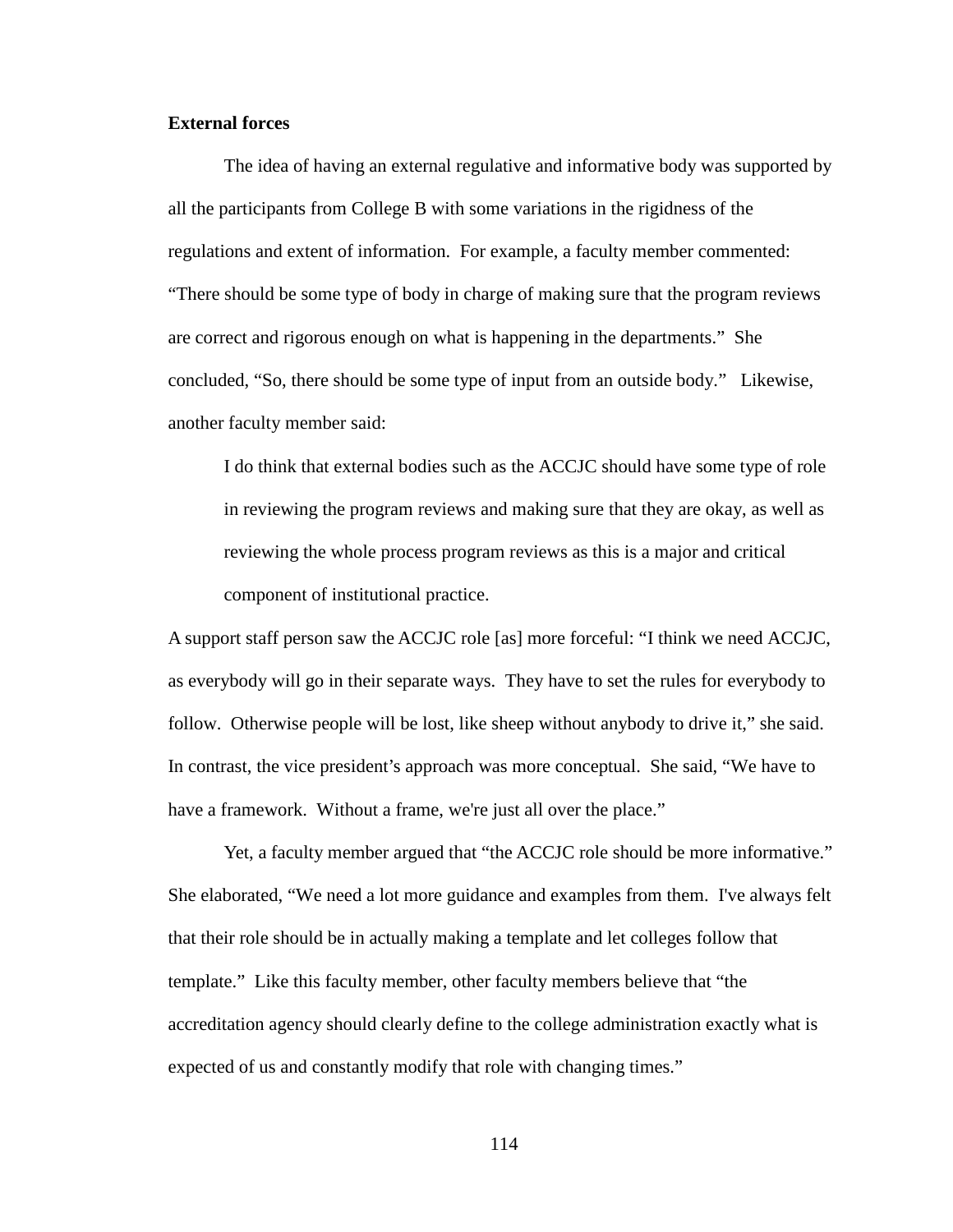Several of interviewees stressed not only the evaluative power of the accreditation body, but also the importance of the educational institution to take the ownership of the process. A faculty member indicated that "their role is to make sure that everything is up to date and that we are meeting requirements. So, there is clarity and understanding in what our programs do and how they adhere to the global economy and transfer." Another faculty member also argued that "there should be a process in place that ACCJC can evaluate. But we should not be doing it because of them. We should be doing it because it should help us to run the institution." A different participant acknowledged as well that the institution is not there yet, but would like to be. She stated, "It would be nice for us to think that it's all about institutional improvement. That's the end result of what we do, not the reason we do, but we are not there yet." In conclusion, it was confirmed over and over with almost every participant that "if the ACCJC wouldn't have placed [us] on probation, we wouldn't have done it."

### **Program Review Context**

The data analysis on program review context for College B revealed three major themes: the purposes of program review, characteristics of implemented program review framework, as well as the level of people's understanding and experience with program review process.

**Purpose of program review.** The following program review purposes have been identified for College A: planning, improvement, evaluation and self study, decision making, and accountability. For example, one faculty member described the entire program review process saying: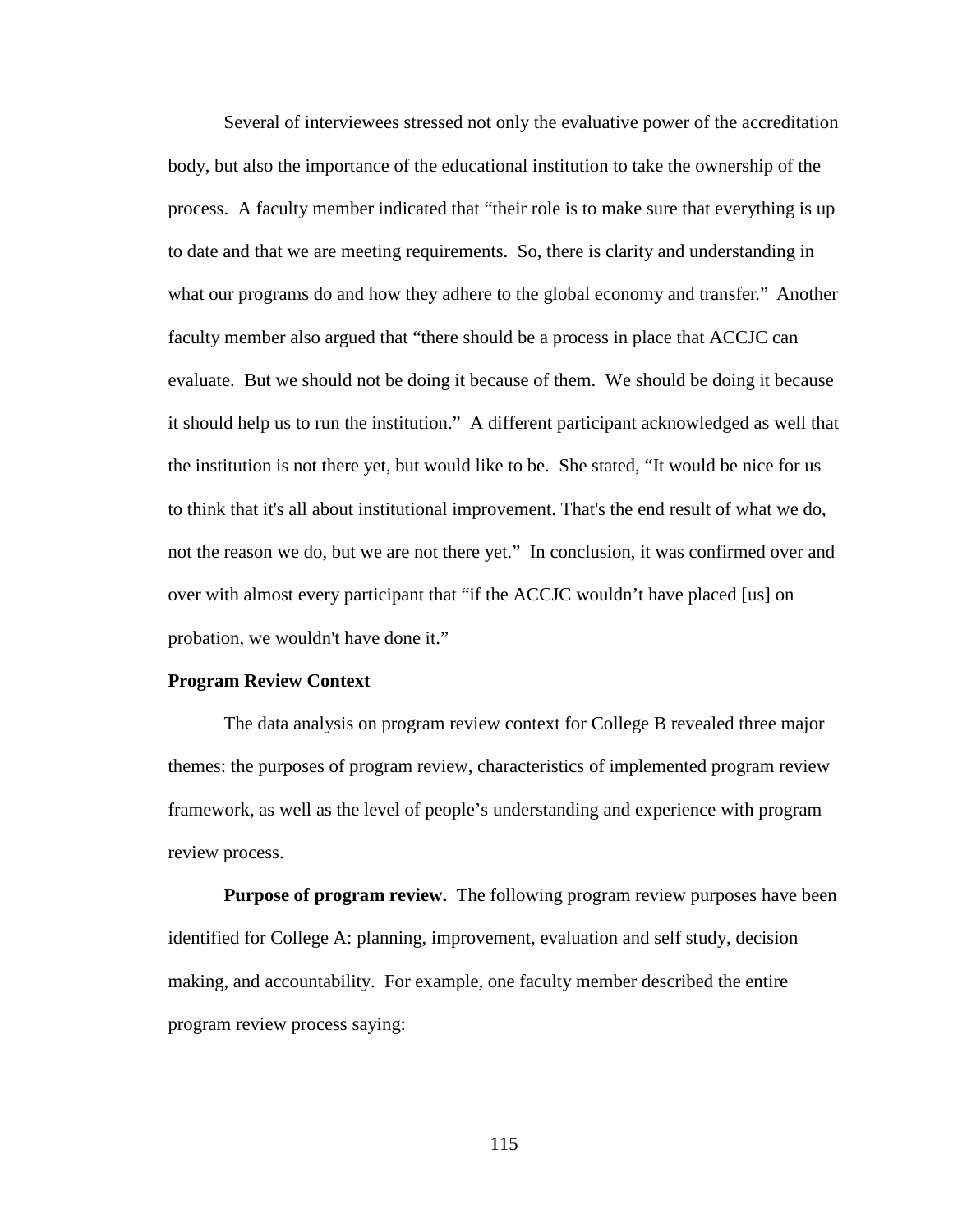The purpose of the program review at my institutions is to have everybody evaluate their program. After they evaluate their programs and look at all the variables, then the processes of planning. After they implement their plans, then they assess to see whether it really helped to improve their programs.

Another faculty member summarized it: "I have been always told it is a PIE: planning, implementation, and evaluation. But I think the caveat here is the improvement, because without improvement you do not get anything. It would not make sense." In addition, it is important to mention that the planning and improvement were mentioned by almost every interviewee. And the accountability was mention only by two participants.

Program review purpose—planning.Based on the interview sessions, planning was one of the main purposes mentioned by all participants. One of the interviewees simply stated: "I think program review is a planning tool. The main purpose that it serves is to help us to plan ahead." Another interviewee agreed saying, "The purpose of program review is to see that shift [in] thinking by the departments in terms of future planning: What can we envision? What can we create? What can we do?" Another faculty member explained that "the purpose of program review is to plan with identification of times and dates when all things will be done." Yet another faculty member interpreted it the following way: "From the perspective of a faculty member, we should look [at] what is input and then plan accordingly." At the same time, an administrator believed that "the planning is the key in this process, but our people need a lot of training on it."

Program review purpose—improvement.Improvement was another purpose of review that was overwhelmingly mentioned by the participants throughout the interview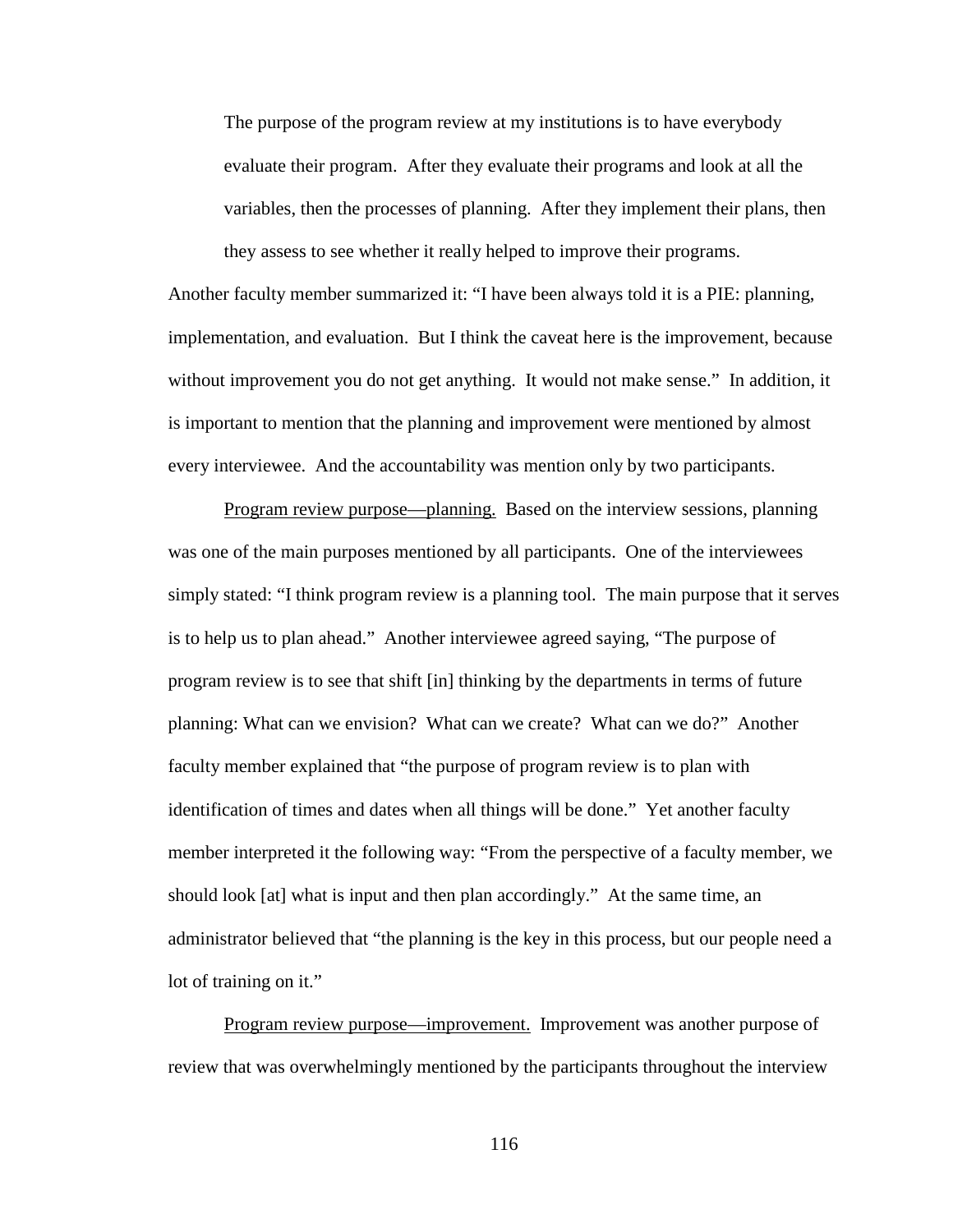sessions. Here, one faculty member defined the purpose: "I think the main purpose of program review is the program improvements." However, the same faculty member thought that is not happening at College B. He said: "I don't think there has been any shift [toward improving] in the department. We really haven't seen departments being able to improve." Still another faculty member stated: "I think the purpose of programming at our institution is to get courses, programs, and disciplines up-to-date with the way we should serve students today at the global economy." To illustrate his point further, he gave an example of how it can help to improve student outcome. He said,

Now, [the] academic side has to connect what is going on, what are the trends with Cal State and UC. It is also how it is going to help students to overlap or take academic courses that are part of the requirements for their vocational degrees. So basically, program review is helping in getting everything up to the speed.

Referring to the purpose of program review, one interviewee simply stated, "Really, the bottom line is the students in the classroom." This perception was confirmed by another interviewee: "The purpose of program review is basically to improve student success," he said.

Other interviewees mentioned improvement in connection with planning and evaluation. For example, one administrator explained, "After the data has been looked at, it should be an analysis and then a plan for improvement." Another interviewee said succinctly, "I think the most important part, it is evaluating and improving." Like this interviewee, other members find that evaluation and improvement come together. "I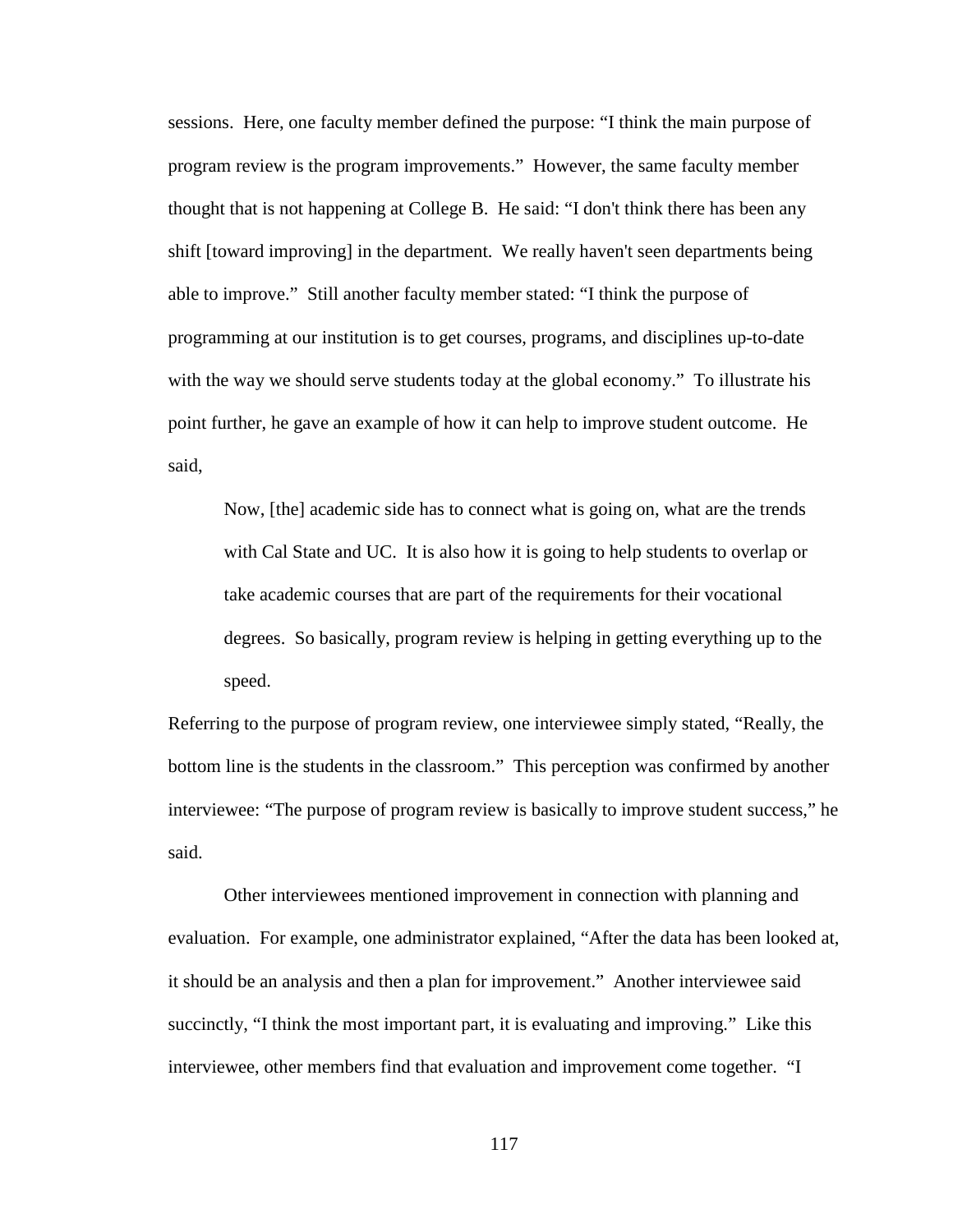think I would say program review is an evaluation with intention. So you have a specific intent to improve when you evaluate what you're doing," she said.

Program review purpose—analysis and evaluation. Most of the interviewees at College B mentioned analysis and evaluation as one of the purposes of program review at their institution. For example, in one faculty member's opinion, "The purpose of the program review at my institution is to have everybody evaluate their program." Another faculty member explained the evaluative purpose of program review, saying, "I think program review is a way for programs, services, disciplines, and departments to review what they're doing and to look at the data and just reflect on how they're doing, how they are serving students." Another faculty member shared a similar belief that "program review for our college is an opportunity for people to look at their program to analyze it." Another interviewee, listing the purposes of program review at their institution, said, "One of the purposes is to identify strengths and weaknesses in a department." Yet another faculty member specified it saying, "I think it involves faculty looking at their programs and courses to ensure that they are teaching [and] students understanding from start to finish." Then he summarized: "It is just a self evaluation."

Program review purpose—decision making. The decision making aspect of program review was mentioned by a vast majority of the interview participants. This was also stressed throughout the college's accreditation self study report. In particular, in the response to the recommendations related to program review and planning, it is stated that "program review provides a clear pathway for [the] college community to input to the college-wide decision making processes." Most of the interview participants confirm that perception, especially in regard to the resource allocation decision making process.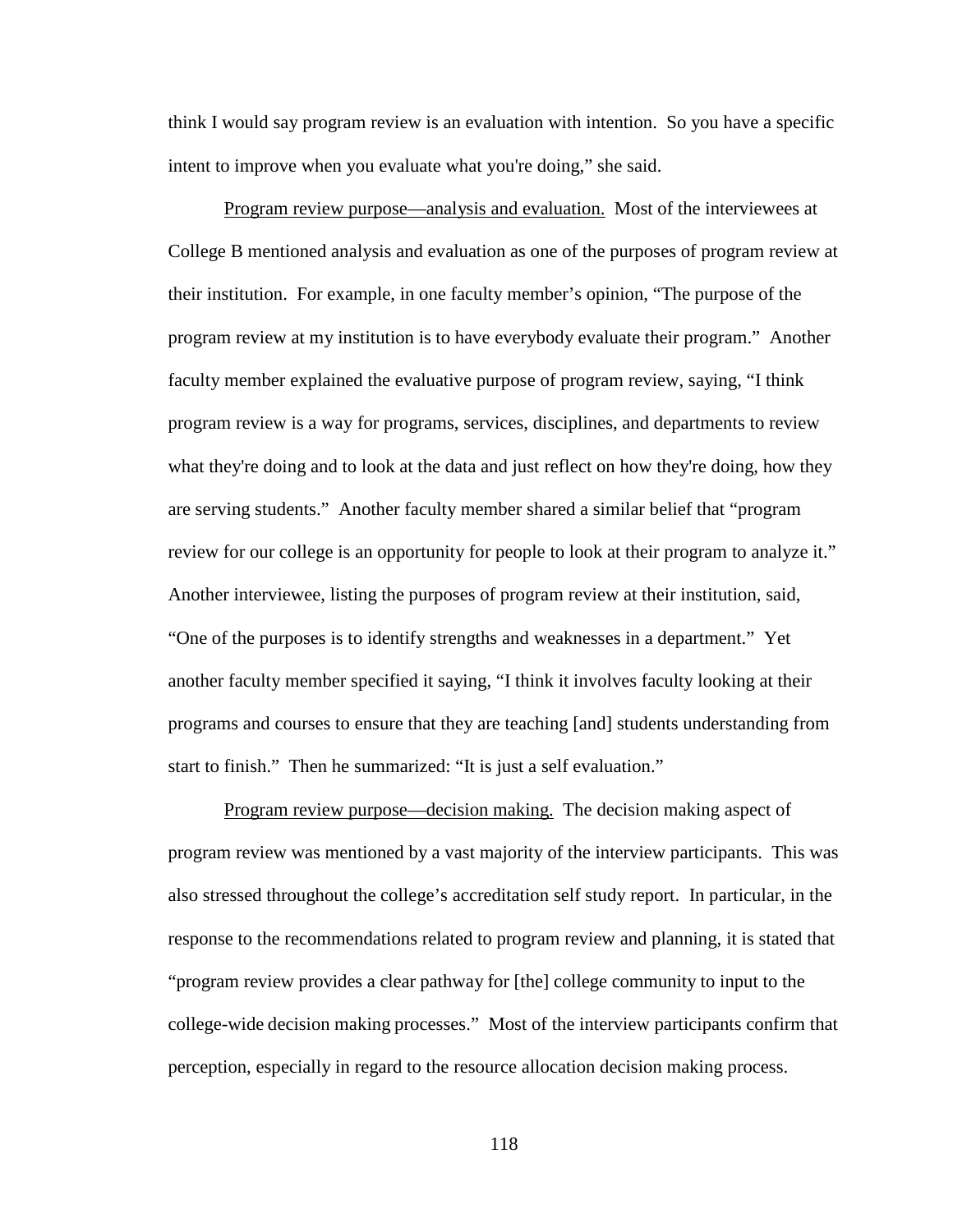Indeed, one faculty member stated: "The program review should give the ability to make informed decisions on resources allocations." The same point of view was expressed by another faculty member. "One of the main purposes of program review is that it validates the resources that they need, so that resource requests that they are planning for implementation are supported by their program review," she remarked. A different interviewee, listing the program review purposes, stated: "Another reason is allocation of resources."

Additionally, resource allocation was not the only decision point that interviewees expected from program review. For example, an administrator argued that "the assessment results in program review should inform all the decisions on change for [the] program." He explained further his view: "Basically, we should work backwards on making sure criteria that are part of their educational program meet the stated goals in their program review." Another point that was made by two other interviewees was on connecting the analysis in program review with decisions on strategies for improvement. One interviewee said: "First, you need to analyze it. Based on the analysis, you decide on exactly what sort of strategies you need to do in order to improve your program."

Program review purpose—accountability. It was interesting that the accountability purpose of program review was mention by only two interviewees, and both of them were longtime faculty members. For example, one of the faculty members started his conversation about program review stating: "I think, you know, one purpose it serves is compliance." He concluded, "Unfortunately, I think we are still in sort of a compliance mode in regard to program review." The same point of view was shared by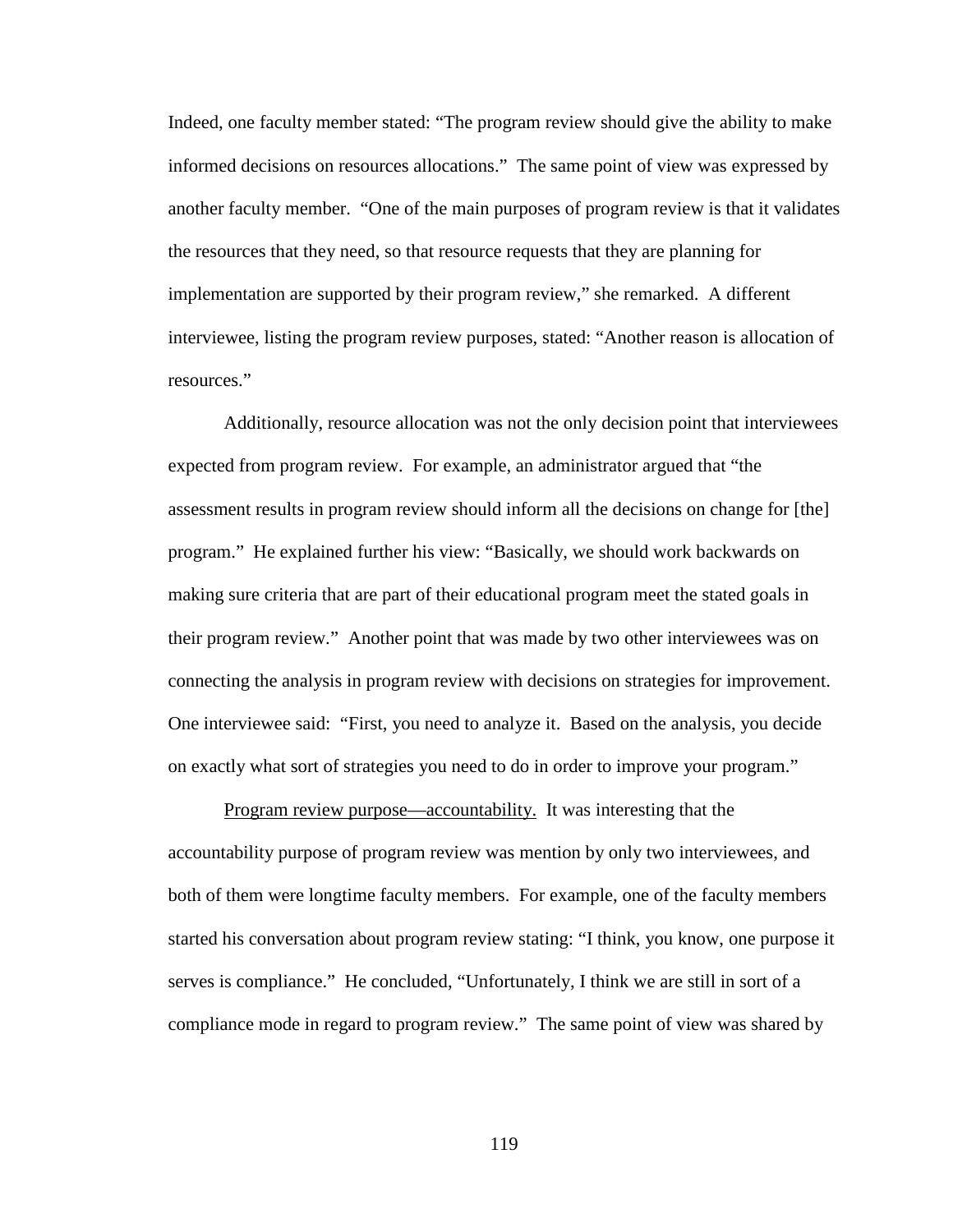the second faculty member: "The main reason would be to satisfy accreditation requirements," she said.

**Characteristics of program review.** The results of data analysis on the characteristics of program review at College B highlighted three main themes related to the linkage and integration of program review: institutional plans, student learning outcome, and budget and resource allocation. As one faculty member joked: "Now we have to connect program review with everything. So, we're looking at everything now."

Linkage to institutional plans.There were mixed messages on whether program review is linked with the institutional plans or not. For example, one faculty member expressed the idea that there is a clear link between program review and institutional plans, saying, "Oh, definitely they are linked. For the past three years, the connection to how all of this comes together has [been] stated explicitly and shown on multiple presentations. There is [a] lot of information on that on the website." In this regard, one of the faculty leaders explained in detail how that linkage is established:

At the institutional level, it's used when we are looking at the different committees which develop different institutional plans. These committees were requesting information from program review. So program review is feeding all this information back to them. They are supposed to take that information and use it in [the] development of the new plan.

Another faculty member confirmed this point of view. She described that linkage in her diagram on program review process at College B:

In the Strategic Master Plan, which is looking at all kinds of different things, you know, like focus groups, and so on, one of these areas would be program review,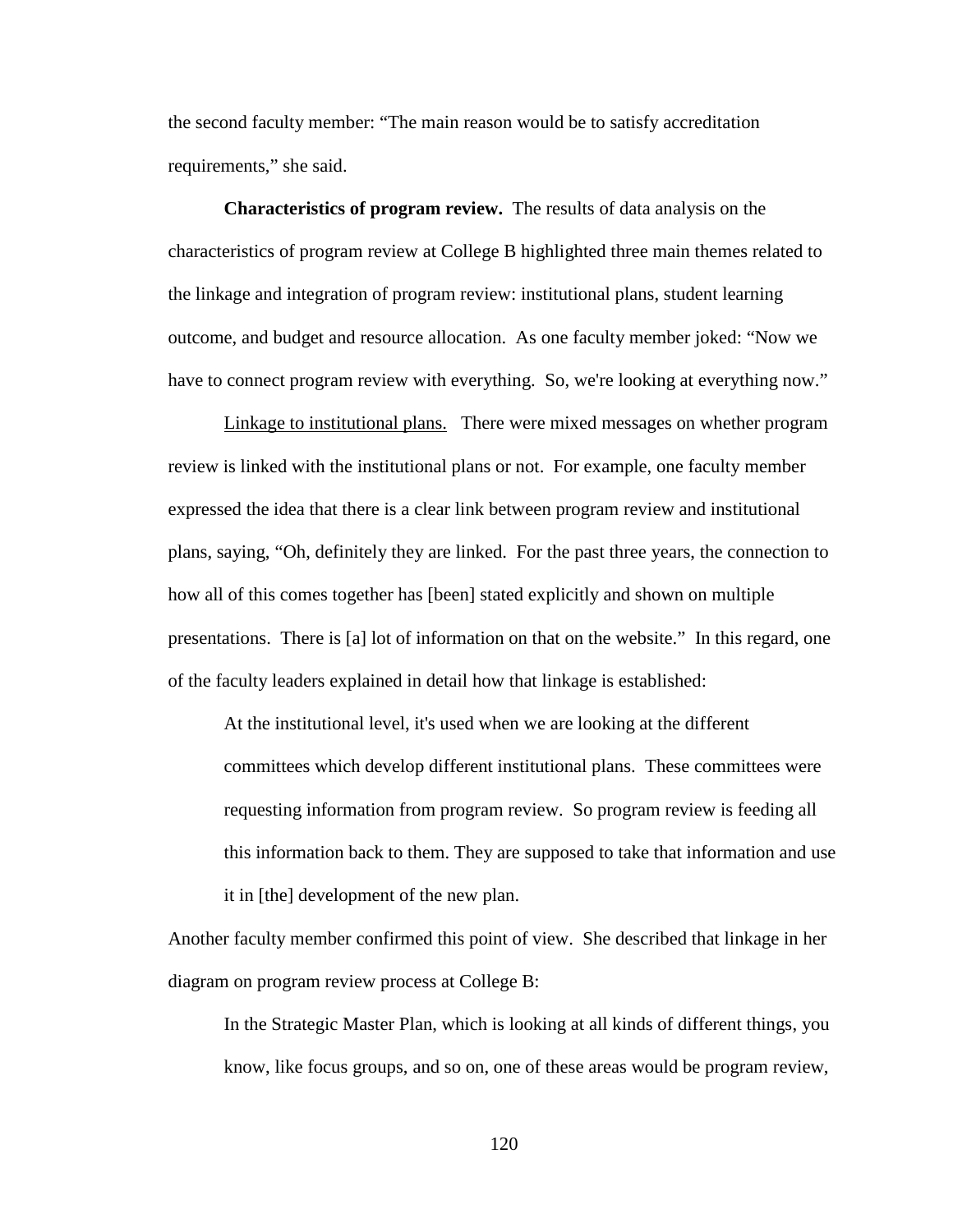and the same is true about Educational Master Plan. The idea is that all of this goes into the overall college vision. But again, above that college vision always has to be student success.

Yet, another faculty leader was very firm that there is no actual linkage between program review and institutional plans. He argued, "No, we're not connecting program review to institutional plans right now." He continued, "There are some questions about mission and vision in our program review. Other than that, there is no connection." The same view was shared by one of the administrators, who said: "I don't think that the link is real." She explained her stand:

I'm not sure how they are connected, as everybody is in their separate committees working on different institutional plans. This is why we talk at our planning committee that there should be correlation between all these groups. It is not just information, it is actually correlating and on purpose linking them together. And that does not happened yet.

She concluded, "But we are getting there. There is no way we can implement our plans without connecting them back to program review."

Linkage to student learning outcome. In general the common theme on this point was that there is a linkage between program review and student learning outcome (SLO), but better utilization of it is expected. Talking about the SLO and program review, one faculty member remarked:

Yes, our SLO and program review processes are connected, and I think that's very important because the areas really need to look at what they are doing in a classroom and how that relates to their program, their success, and retention. But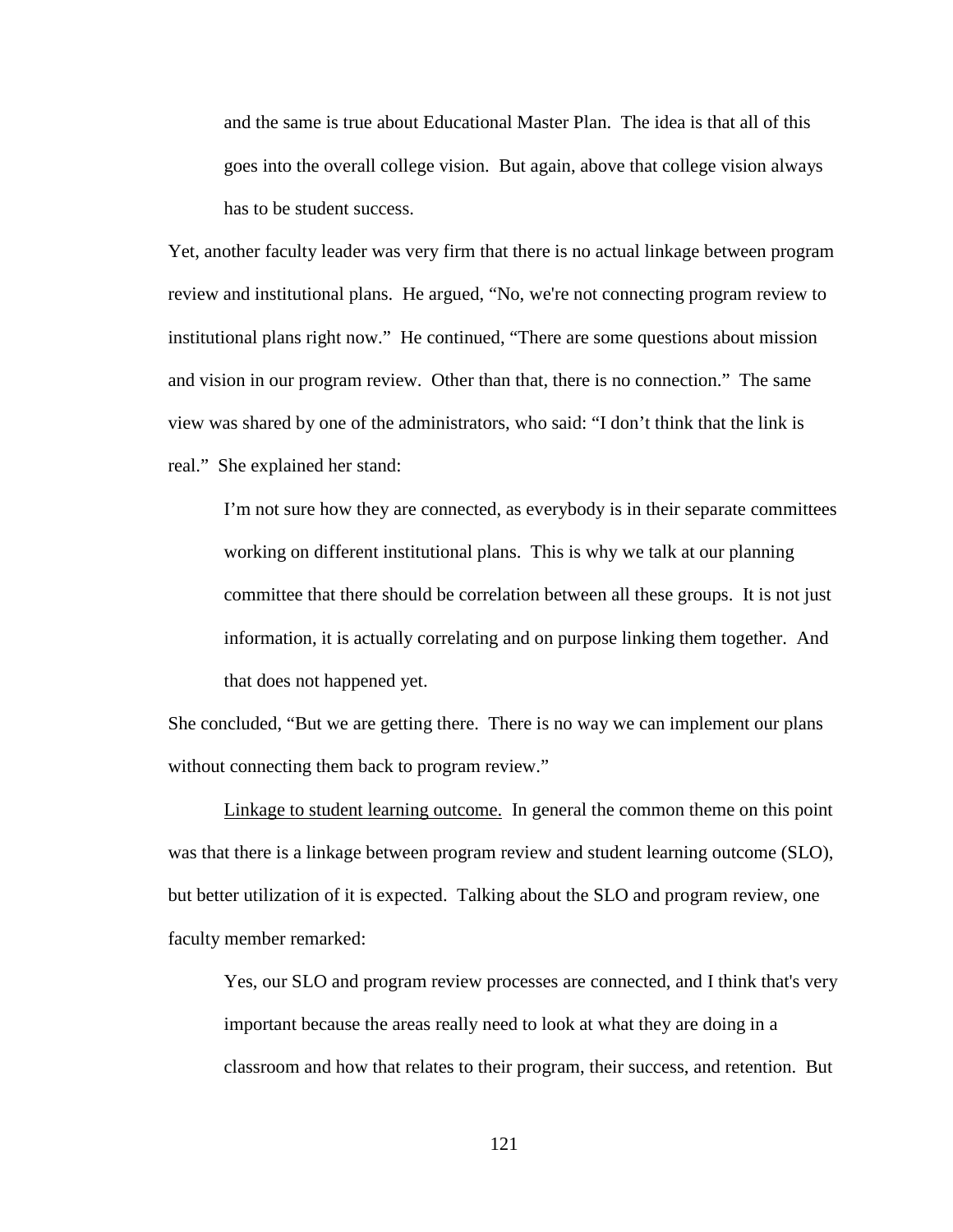they are not yet fully doing it. I think it's needed. I believe that real connection is coming soon.

Indeed, one faculty member stated: "Yes, our program review is definitely connected to the SLOs…I think they do a fantastic job of assessing it, because the SLOs were a very intricate part of program review." Another faculty member furthered this perspective, portraying an instructor who should use the assessment results of student learning outcome in their program review:

The SLO assessments and PLO assessments give more meat to your program review when you say, "My gosh, I just got this information from assessment of my program learning outcomes. I found out that my written examination part of the state board is really low. Now I know I need to have this particular type of teaching methodology which will help to make that improvement."

She continued, "I think with each year, people will get better and better with their assessment and connecting their assessments with their program review and with the college competencies." One staff member confirmed the importance of SLO in program review, saying, "The SLOs and the PLO are new at our campus. I think people will get to see how their assessments really play into what they are asking for."

Yet another faculty member referring to this topic argued, "Yes, we are trying to connect. It is effective in some places, but not so in others. Some faculty members are seeing these as just one more thing that needs to be done." Another faculty member added: "Unfortunately, I don't think our students have much input into our process. Including SLO in program review creates that link, but currently it is [a] very weak type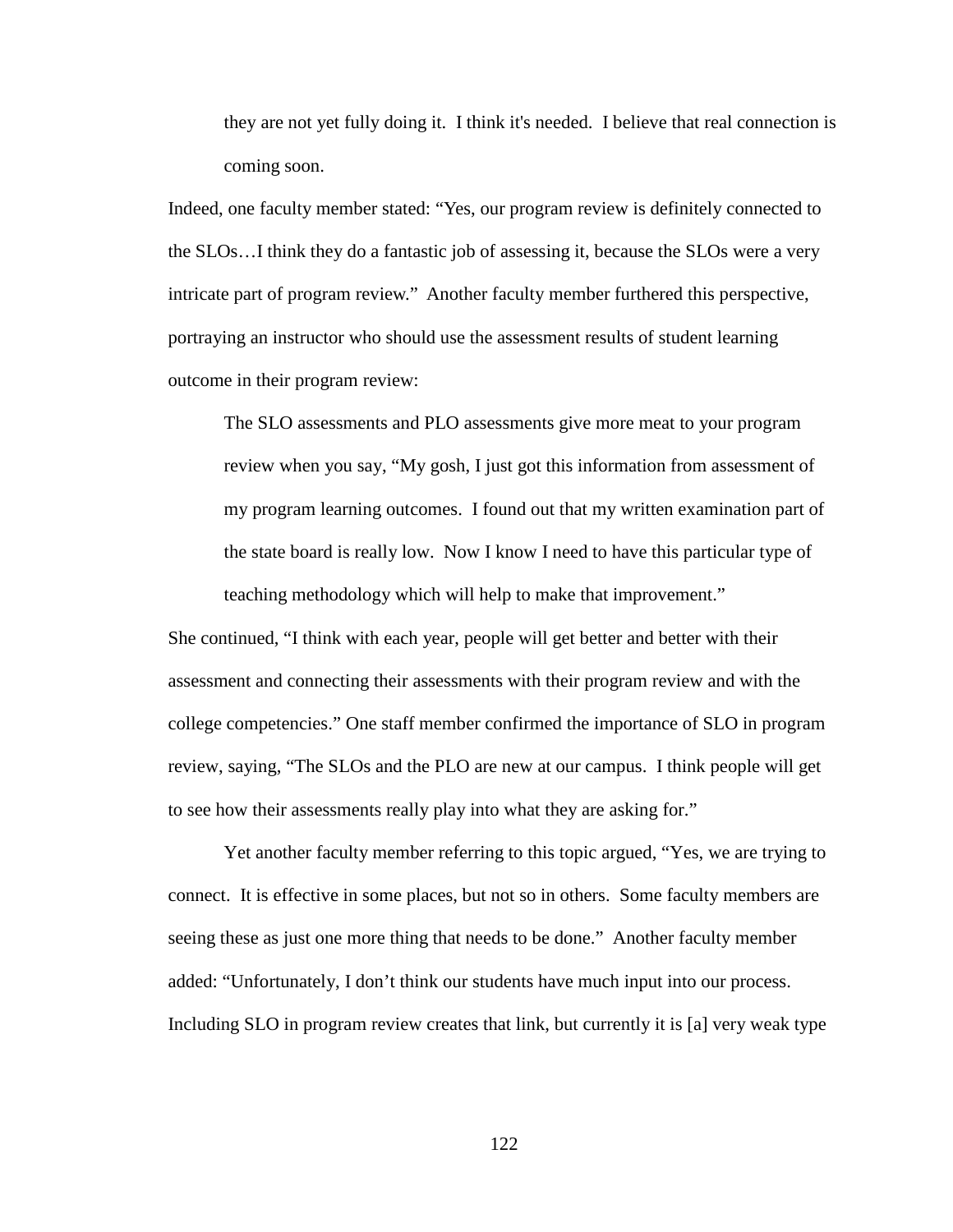of linkage." Still another staff member would like to see taking the assessment results further:

Yes, we connect them, because we get the data from assessment which tells us where the weaknesses are. Data helps, but we also need to make sure that we go to the next step—how we solve that, how we address the issue, how to change. You need to give some medicine to cure the problem. Otherwise it's just busywork.

Linkage to budget and resource allocation.Every single participant confirmed that at College B there is a strong link between program review and resource allocation. From the external linkages, the connection with resource allocation was the most perceptible. At the same time, there were significant differences in the level of enthusiasm and satisfaction among interviewees on the established processes. For example, referring to linkage between program review and resource allocation, one faculty member exclaimed, "Absolutely, these are completely tied together now." Another faculty member described how the link is established: "The first part of program review is an analysis of what our program does and how it connects to the resources that are needed. In the second part they list the actual resource request." A similar explanation was given by another faculty member. She said, "There are Phase 1 and Phase 2 in our program review process. The Phase 2 is being referred [to] as annual unit plan, but basically it is how a program requests additional money." At the same time, another interviewee argued that it is not really allocation of resources that is connected to program review, but it is just some requests for budget augmentations that are included in the program review.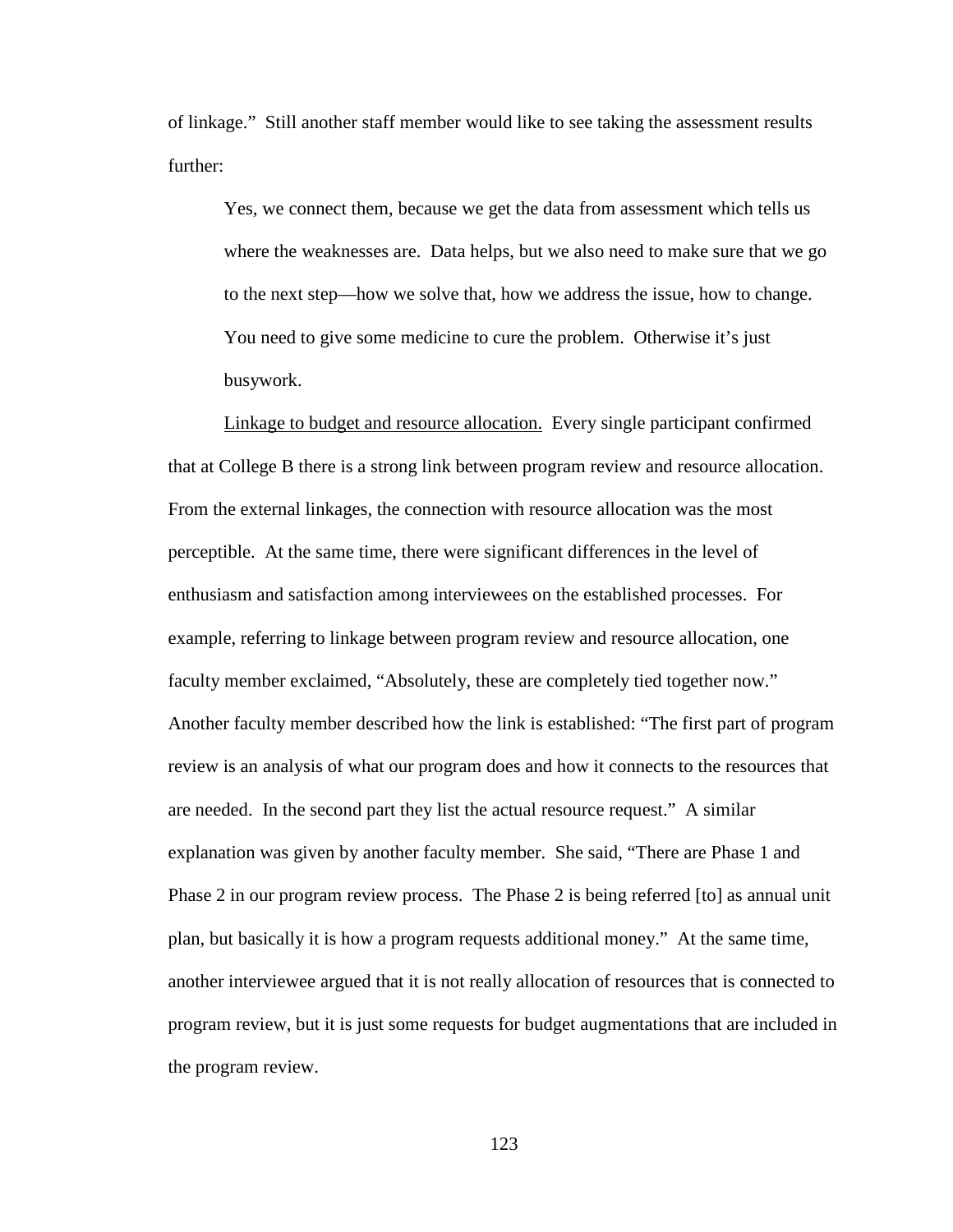Referring to the link between program review and resource allocation, an administrator reflected, "I think we have the connections. I just don't think it's as clear for most of the people yet." The same perception was shared by the second administrator:

I think it's better connected now, given that the departments are learning how program review is important in the resource allocation decisions. There still needs to be more training on the process of prioritization, but I think slowly more people [are] understanding the entire process and how that all ties in together. So,

I think people are getting a better sense of that and we're getting there. Related to resource allocation, another theme that kept coming out in many conversations was its' role as an incentive or force for different departments to do program review. Indeed, one interviewee commented, "I think that now people realize that in order to make changes in their program, they need money, and the program review is the only way to get that money." But there are side effects of such [an] approach when "sometime people don't get funded over and over [and] they get discouraged. So they say, 'Why should I keep doing this? It is wasted. I'm not going to get any money in any case,'" as one faculty member remembered a conversation at the departmental meeting when discussing participation in program review. Thus she believed that it is important to change the focus and explain to the campus community that "even if we do not get funded, we should still look at ourselves. It makes us look inward and say what can we do to improve and become a better educator."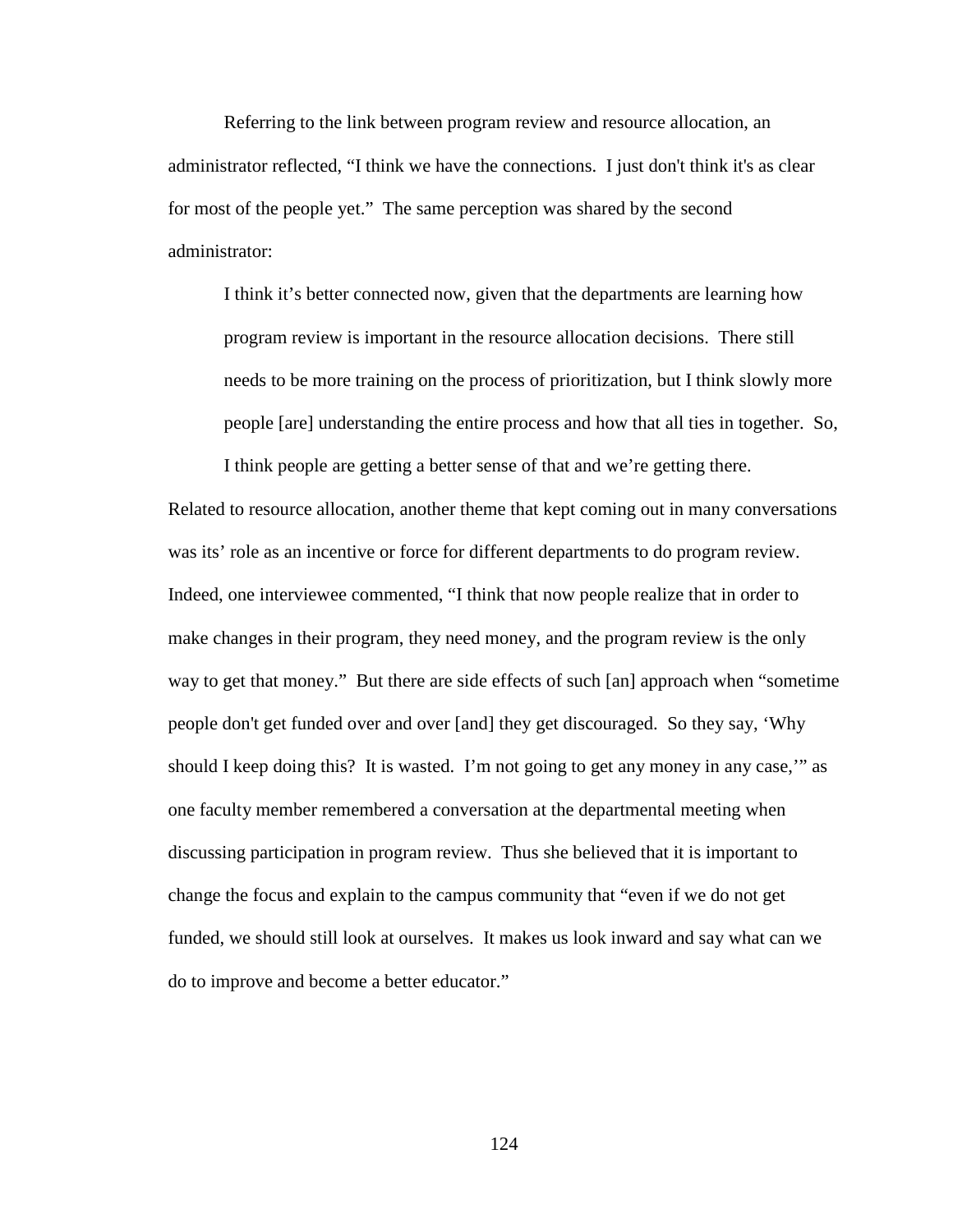### **Planning and Adoption**

In response to the ACCJC sanction with a strong recommendation to improve program review and its integration with other institutional processes, College B changed its entire program review process a couple of years ago. Moreover, the change came suddenly and drastically. Thus, the college was still in the process of planning, testing, and adapting the changes. One faculty member remarked:

I think the difficulties are in understanding the tools themselves, getting used to them. There has been no time to adapt. Everything is brand new. As we [are] going through the process, sort of look back or build on to compare, this is [a] whole new way of thinking.

The data analysis related to the planning and adoption stage reveals two main themes: there is a need to finalize and improve processes, and there is a need for more training due to the lack of experience and knowledge in program review.

Processes are not finalized and need improvement.Every single interviewee participant from College B had some suggestions for improving program review process at their institution. Some interviewees believed that the current template used at the institution was not a good fit for their particular area and that it should be further customized. For example, a staff member from the administrative services division complained that "the form was mostly geared to academic site, [and] in many cases does not pertain to us. The form talks about students' competency—this is too much for us. We are different." Even a faculty member was complaining that the form was geared towards career technical programs: "The questions on the form were not the issues or concerns for liberal arts departments. Our needs are different. Maybe we need different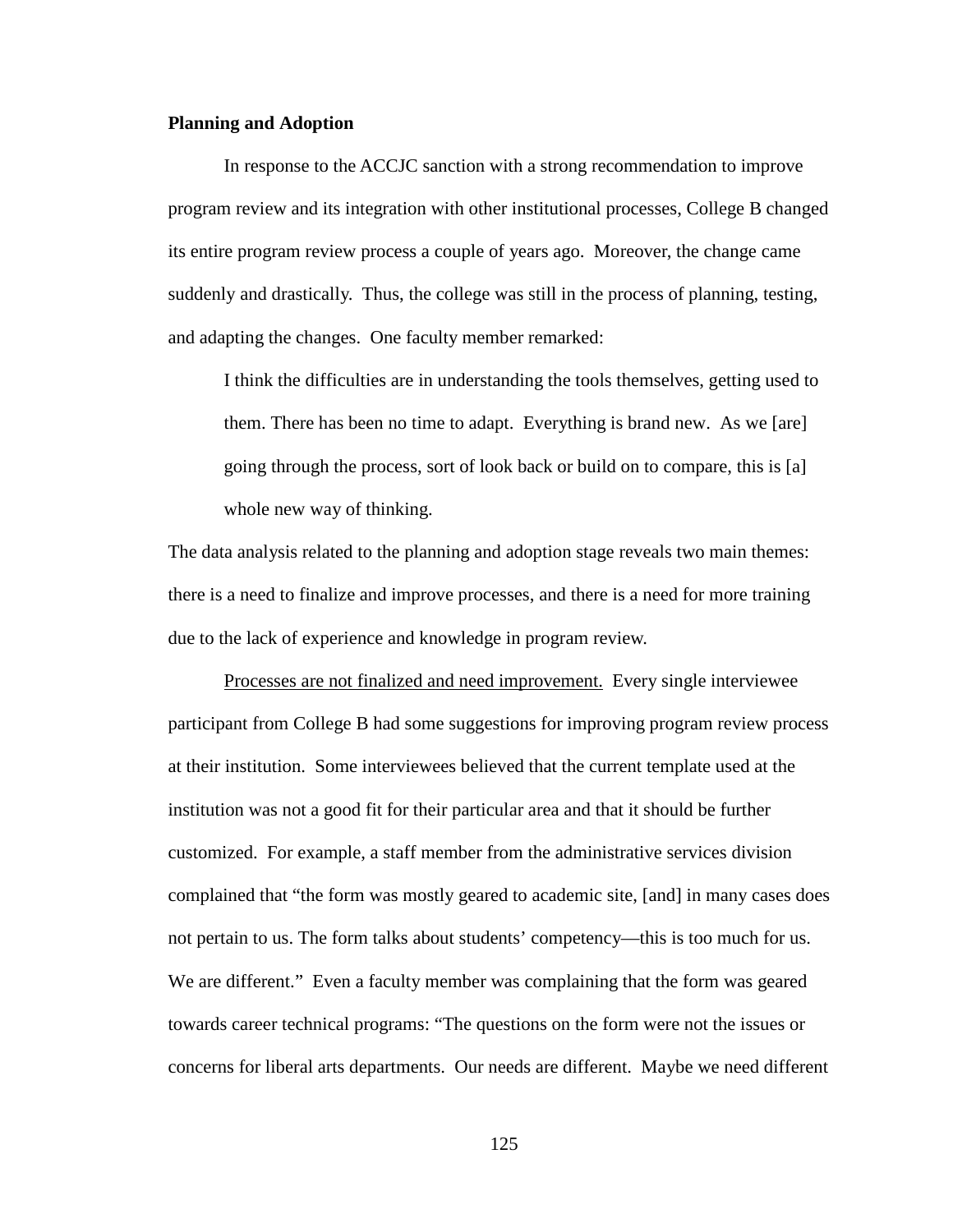questions for different departments," he suggested. Others complained about the complexity of the forms overall. On this point, one staff member claimed, "The forms are not easy to follow; it is a complicated language, not plain English. I think that process and forms should be simplified." Another interviewee suggested, "I wish that there were more explanations and examples on our forms."

From the conversations it was clear that people were coping with difficulties because they knew it was a time-sensitive issue which was enforced by the accreditation agency. Thus they believed that at some point the process would be simplified and finalized. A faculty member shared her frustration: "This is the third year of things happening, but there has been new focus each year." Likewise, another interviewee reflected, "People are asking, 'What is the next step, so we can plan ahead?' We find out as the things come up. I do not thing that the process is very clear in people's mind." In her efforts to explain the current situation, a faculty leader elucidated,

I think right now, because we are on sanction, we're doing it annually, but I think it's a burden. I think after we get through with this cycle, I would rather see us moving to a simplified process. It is kind of overwhelming right now, with the SLOs and PLOs assessments, plus faculty evaluations. I just think it's been a little tough for everybody.

At the same time, people were positive and were ready to work hard for a couple of years to improve the process for a better outcome. "It is overbearing, but it is kind of helping us to see what we are doing and to plan improvement," said one of the interviewees.

Learning curve, need for more trainings. Although only a few interviewees mentioned the need for more in-depth and ongoing training for the campus, almost all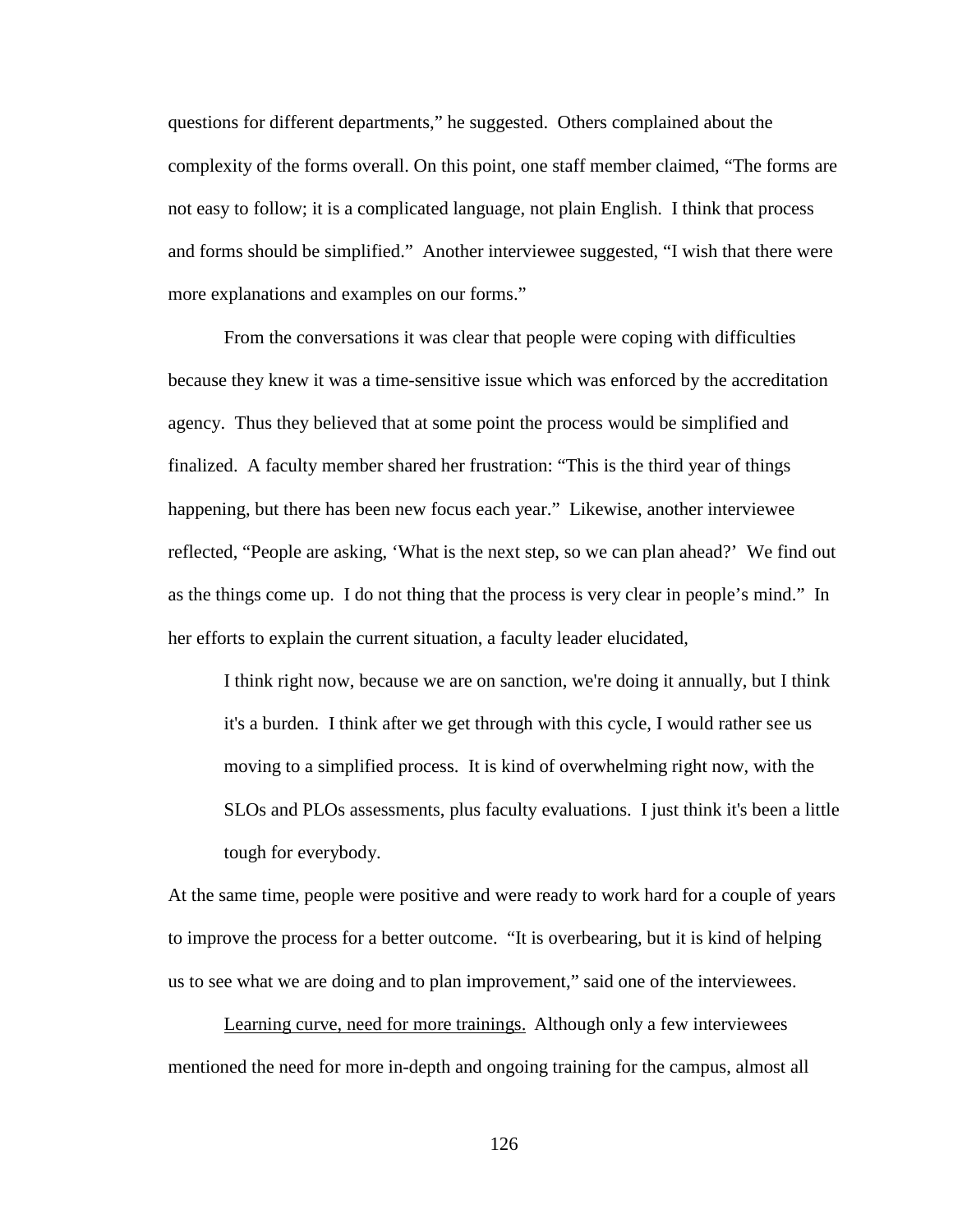interviewees talked about the lack of experience and more time needed to fully adapt the current processes. One longtime faculty member said directly: "I think one of the pain points in program review was learning the process." Another interviewee added, "I think right now we are at a point when we're still learning. I think at some point we're gonna feel more comfortable." He continued, "I think that probably in a couple of years the departments will understand the process better." Likewise, another interviewee said: "I think we're slowly getting there, but I'm not sure we're quite there yet." However, other interviewees believed that people were already experienced. In this regard, one faculty member remarked:

It was kind of like trial by error the first time and then the second time it is like oh, okay. It is a learning curve. It was a little confusing at the beginning. Now as it moved to the second cycle and then third I think it became clear. I think the process is adequately logical; we just need more time.

Another interviewee shared the same perception: "I think people's knowledge has advanced dramatically in the last two years. They are ready now," she said.

Depending on the interviewee's perception on the level of people's knowledge and experience in program review, he or she felt different about the need for trainings. For example, one of the longtime faculty members felt very strong about it. She said,

You know what, I'm gonna tell you—there is absolutely need for training, training, training. That has not stopped. It has got to keep going in every level, everywhere, every part. Because the minute you don't have the trainings people get back into their old habit of putting the paper away. They say, "I'll get to it later, I understand it," and so on.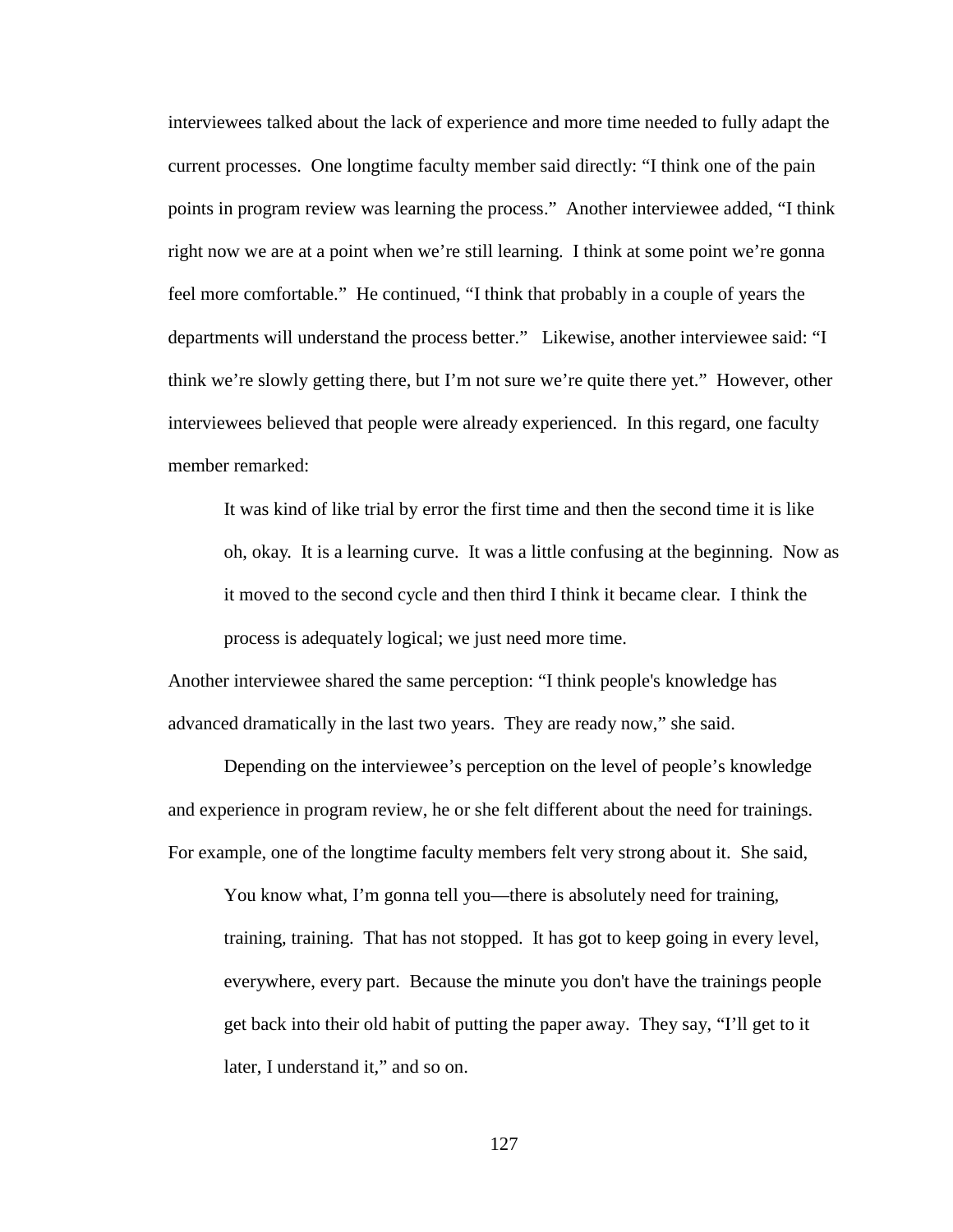Another faculty leader confirmed the importance of trainings, saying, "I think that there should be more of a dialogue and some training on how to understand the data and what the data means, because I don't think a lot of people really understand what the data means." She continued, "A lot of the faculty really need to have more training and make the connection between the data and also teaching methods and teaching strategies. There's a big disconnect there." In this regard, an administrator commented: "As we try to get the process improved on a regular basis, training is definitely something that needs to be done on a regular basis as well."

Yet, another interviewee confessed honestly, "The problem is that you put training there and people do not attend." Another interviewee shared this position: "I think people are doing pretty well now without trainings. Probably the best training has been peer to peer, faculty helping faculty, not the actual trainings that are going on." He concluded, "Sometimes it is too overwhelming, and faculty prefer one to one."

### **Implementation**

Program review at College B is done not only by all instructional and noninstructional programs, but it is also done on three levels: discipline, department, and division. Overall, about 150 units participate in program review process each year. In addition, it is done in two phases: Phase 1 is analysis and Phase 2 is unit planning. All these activities are done on an annual basis. First, a discipline's faculty members do their program review Phase 1 and submit it to their department chair and the dean of the appropriate area. A department chair explained how that process works:

It is sort of just following the chain of command…I trickle it down to the disciplines, you know, Humanities, Spanish, Art, Music, and Speech. They do the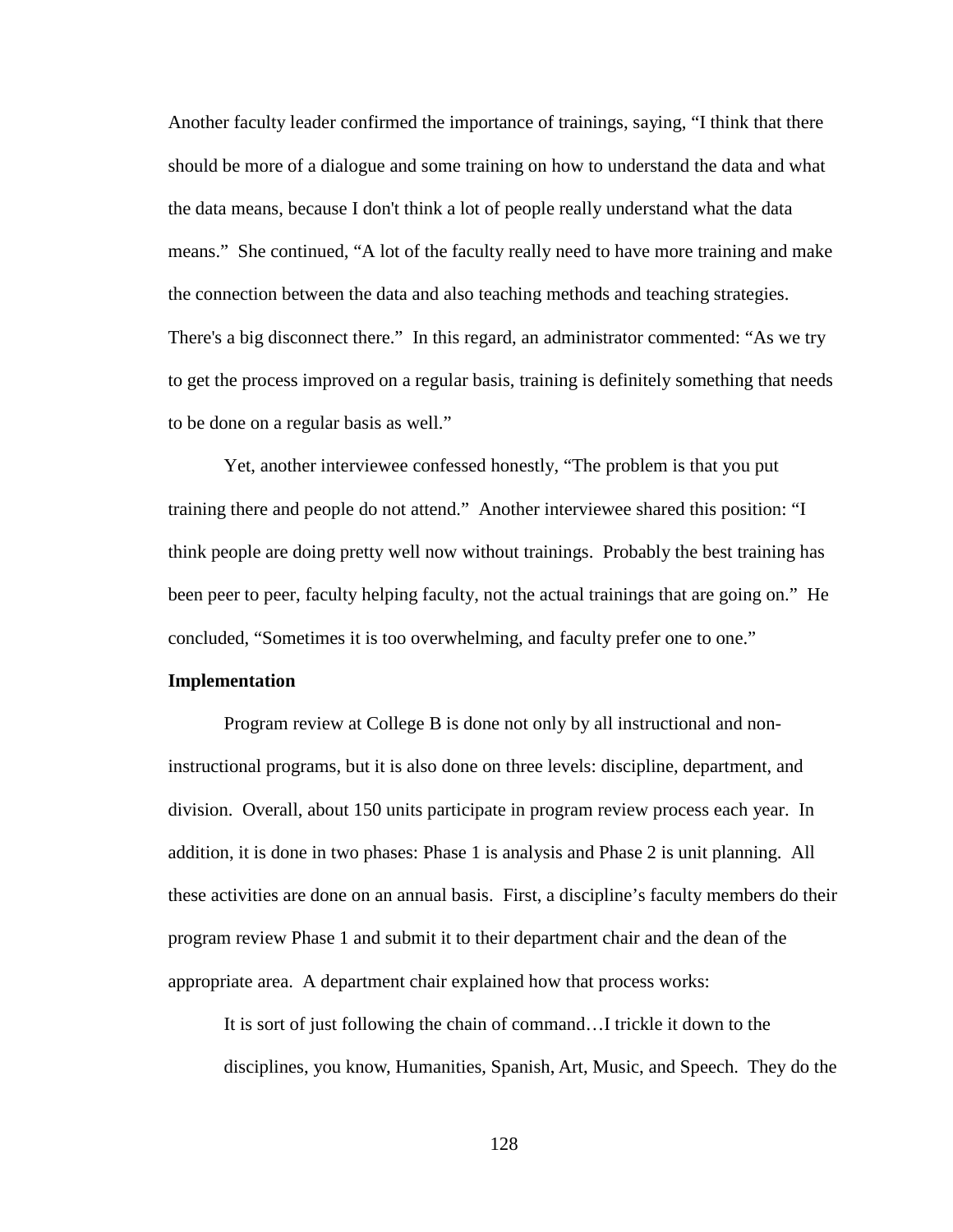assessment and they send it back to me and then basically I forward it on to the dean and that goes into the validation chain, then to division.

The Phase 1 document represents the analysis of the programs, past and present. Second, it includes recommendations from validation of the previous year program review. And finally, it asks for proposed plans for improvement based on the provided analysis. "The Phase 1 really has to do with improvements possible in the discipline, department, and division," one faculty member summarized. Phase 2 is a detail form with questions pertaining to the program goals, objectives, activities, and resource requests. The resource request is the section for listing the detail monetary request and supporting evidence for that request. "The Phase 1 forms are being used for resource allocation," clarified another faculty member.

Both Phase 1 and 2 documents are undergoing a cross divisional validation process. Referring to this, an interviewee recalled: "Then, we would have other groups, [a] validation team, looking at the program review to give us their assessment of how we did and also give us commendations and recommendations." Another interviewee shared his opinion: "I think that just having the validation actually is strength. When you have someone looking over the work that you've done and give their opinion of how you're doing, I think that is a good thing."

Based on the institutional web site, each of the validation teams consist of the area dean, another dean appointed by the administration, a department chair or a manager from a different unit, a classified staff member appointed by the classified union, a faculty member appointed by the academic senate, and a student appointed by the student association. Thus, it is a formal group with members from all constituency groups. The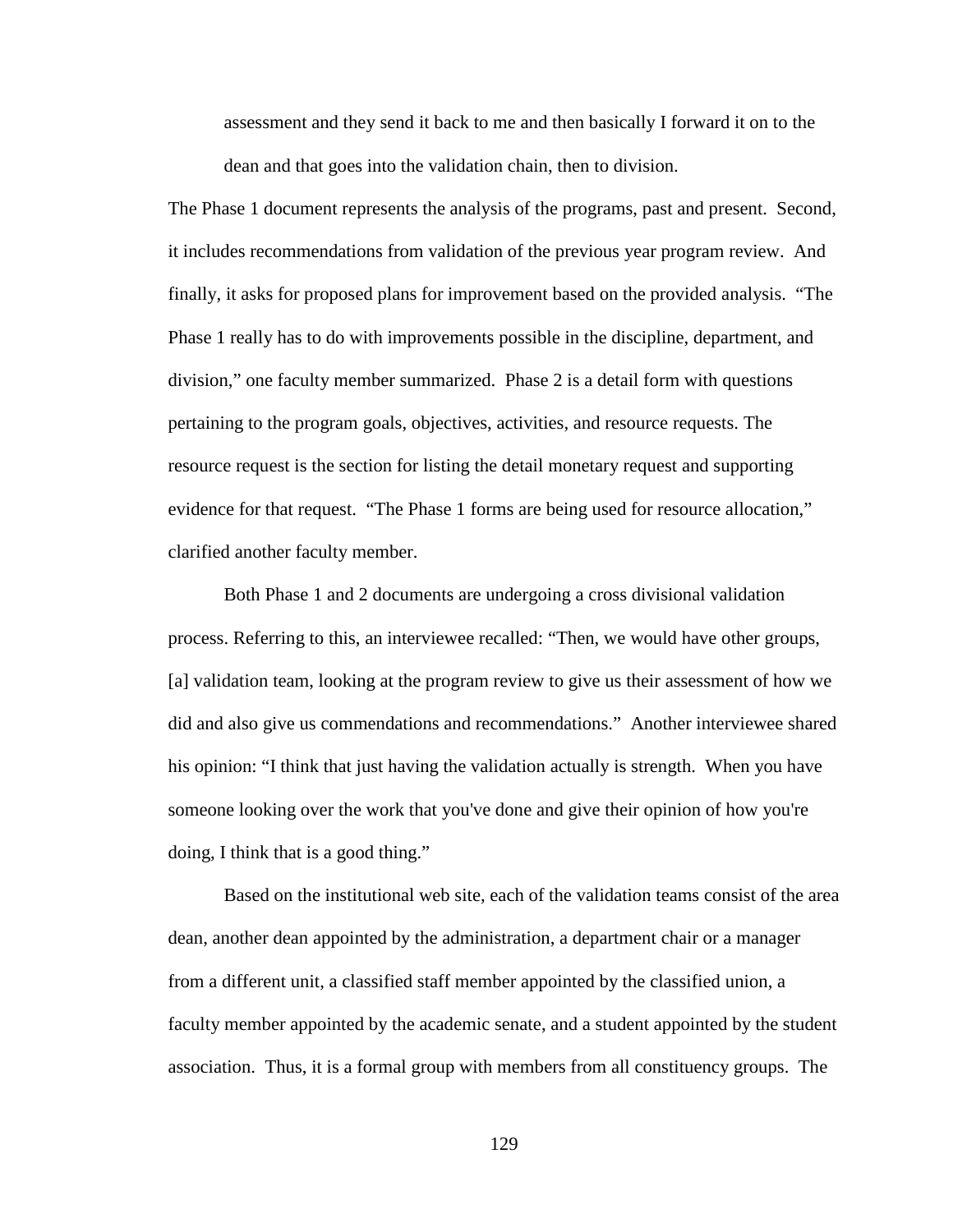group submits a formal validation report with recommendations and commendations that need to be addressed by the program in their next year program review document.

At the time College B was using static forms to collect the program review documents. But the institution is working on the development of the online system. "I think basically online will be probably the way to go. It is going to be a lot easier than it is now," one of the administrators shared.

### **Outcome**

From the analysis of data collected from documents, observations, and interviews regarding the outcomes of the program review institutionalization for College B, the following major topics were constructed: importance, value, and impact of program review institutionalization.

**Importance, value, and impact.** To illustrate the importance of program review, a faculty member stated: "I would say that program review is in part, sort of like going through the tedious process and steps. But the pain does not overtake the outcome of what is going to be better for the students, better for our school and, believe it or not, better for our faculty, too, to have more diversification for teaching." Like this faculty member, other interviewees found that "yes, program review process is rather overwhelming. But it is kind of helping us to see what we are doing and what we should plan to do." Another interviewee, who was a department chair of a Liberal Arts department, illustrated how he is trying to encourage his faculty, saying:

Recently we have cut a lot of music courses due to the budget situation. The music faculty is not happy about it. But I am encouraging them to start using program review to update course outlines, request different diversification of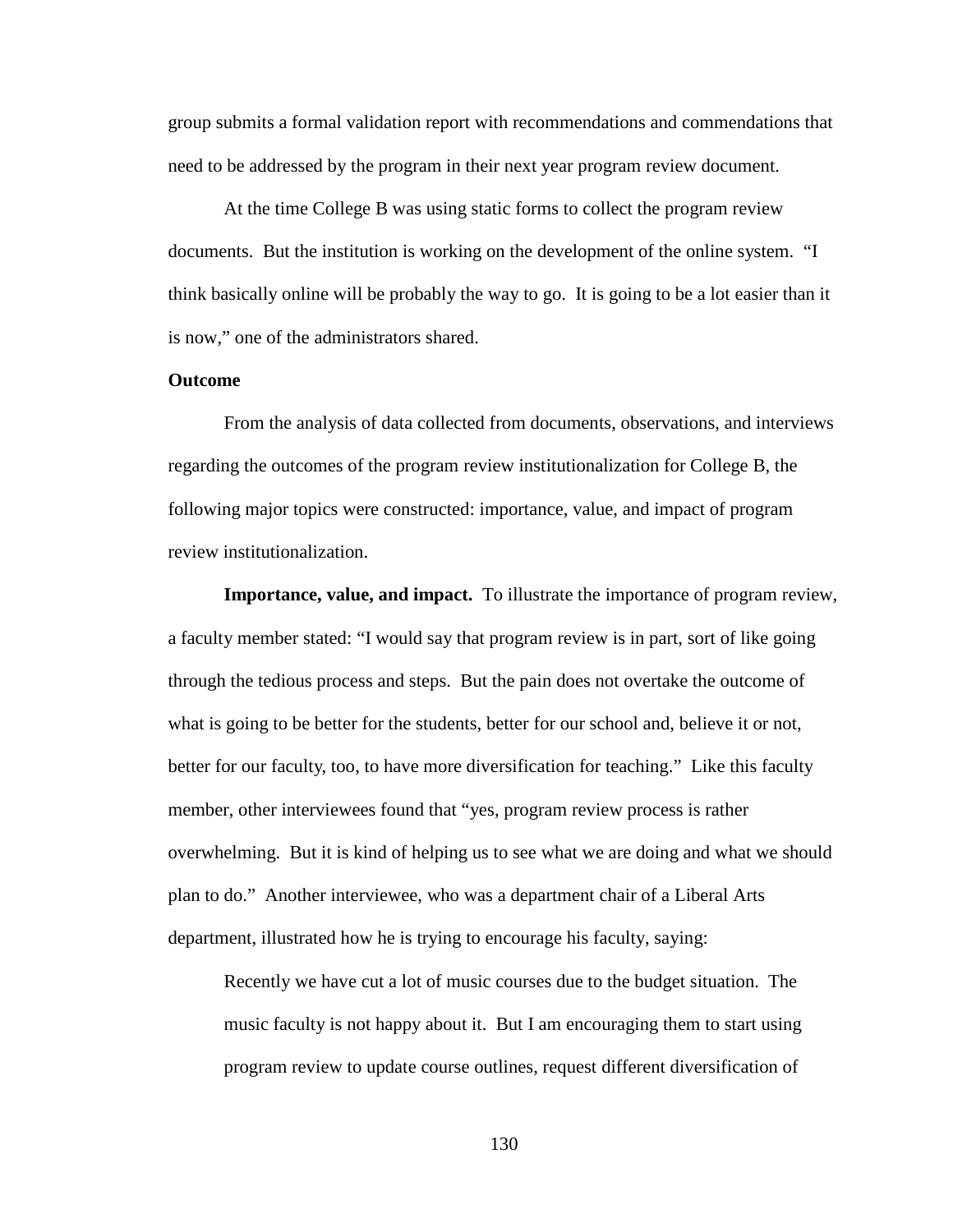courses. Then, once we could get a better budget, we can implement a course or two that can A) bring in more revenue for us faculty, and B) diversify the students here on the campus.

Continuing this thought, an administrator remarked: "Program review helps department, discipline, program, and division become more dynamic and find new ways of doing what it does."

Further, grouping the results on the value added by program review at College B, the following themes were formed: planning, decision making, dialogue and communication, accountability and evaluation, and improvement. In addition to the interview data, another major source of analysis on the importance and value of program review was a post-program review survey administered by the college's research office in fall 2011. The survey was directed to obtain campus-wide opinions on program review. About 104 employees participated in the survey. The survey including the Likert-type scale as well as open-ended questions. The results have been posted on the Program Review Committee web site.

Planning.Based on the survey results, on rating the effectiveness of program review in helping to plan for the future of their program, 95% of survey participants find it effective or very effective. The planning aspect of program review was rated highest among all the effectiveness questions. In addition, on the helpfulness of program review, 90% indicated that it was helpful or very helpful in program planning, and 87% agreed that it was helpful or very helpful in institutional planning. One of the survey participants shared his/her observation on the value of program review in the development and establishment of an integrated planning and budgeting process: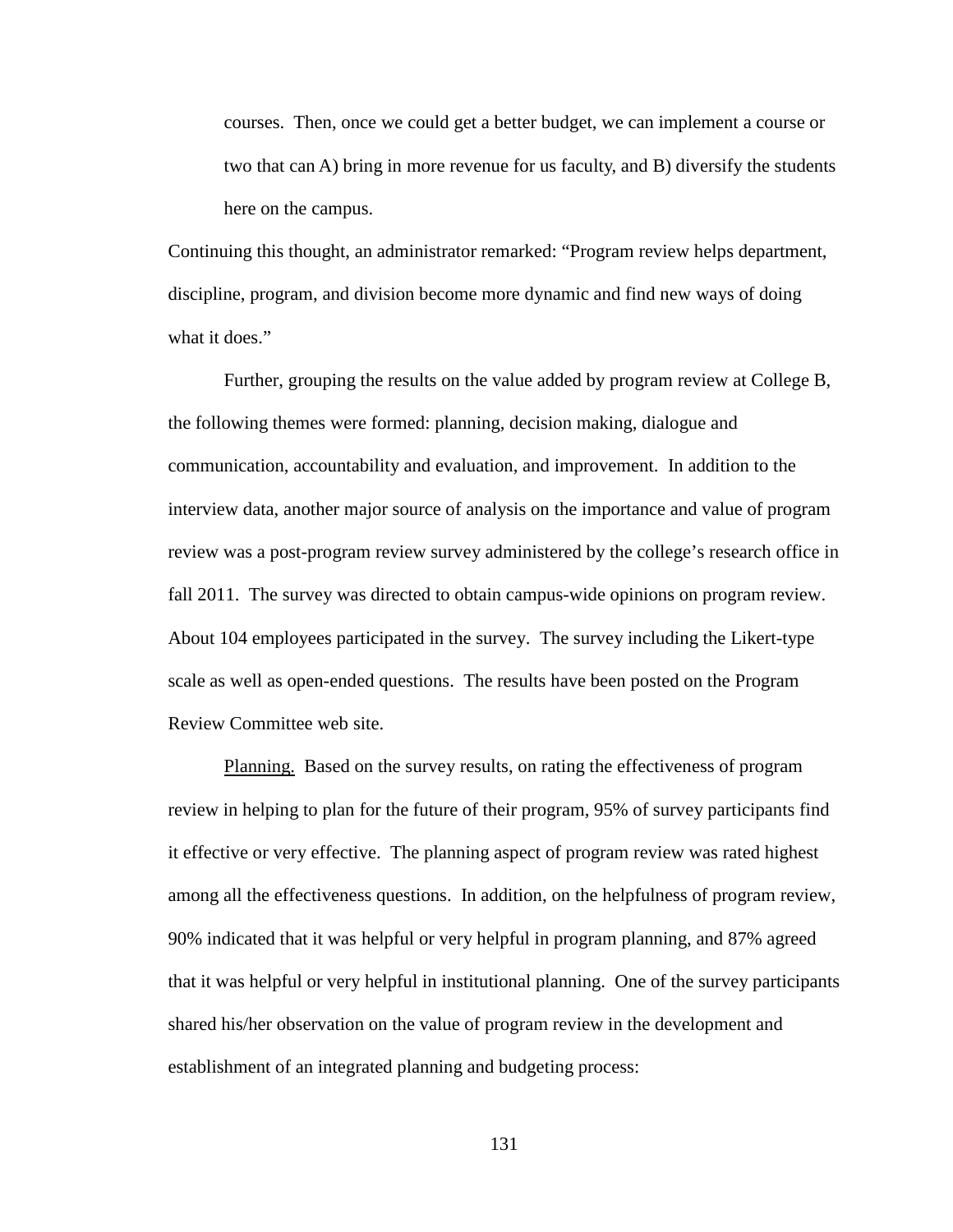The development and implementation of the current program review process has moved the college decisively towards the goal of integrating planning and budgeting. It has given the divisions, departments, programs, and administrative areas an opportunity to review and align their goals and metrics to the college goal of student success.

Referring to program review as a useful tool for planning, some interviewees commented on it in a broader sense, others in a more personal. For example, one interviewee put it this way: "Program review is giving a different view for planning on campus. It is providing a different way of looking at things. Before, people in this department just lived for the current day. Today, we're looking ahead." Another interviewee echoed this opinion saying: "Our organizational culture used to be reactive rather than proactive. The main good thing about program review is that it is making us become proactive." A different interviewee, describing the situation at a program level, said, "Program review basically tells me that I need to look at my program in more of a global view and then provide the plan necessary to reach that goal." Yet, another faculty took it to the personal level: "I think for me any time I have to write down what my goals are, what I'm planning to do—even for yourself—it is a good self reflection and planning exercise," he said.

Dialogue and communication.Based on the post-program review survey, 94% of the survey participants find that program review prompted meaningful dialogue about their program and/or department, and 85% agreed that program review led to a greater understanding of their program by the campus community. In addition, 90% of the survey participants answered that program review prompted greater involvement in the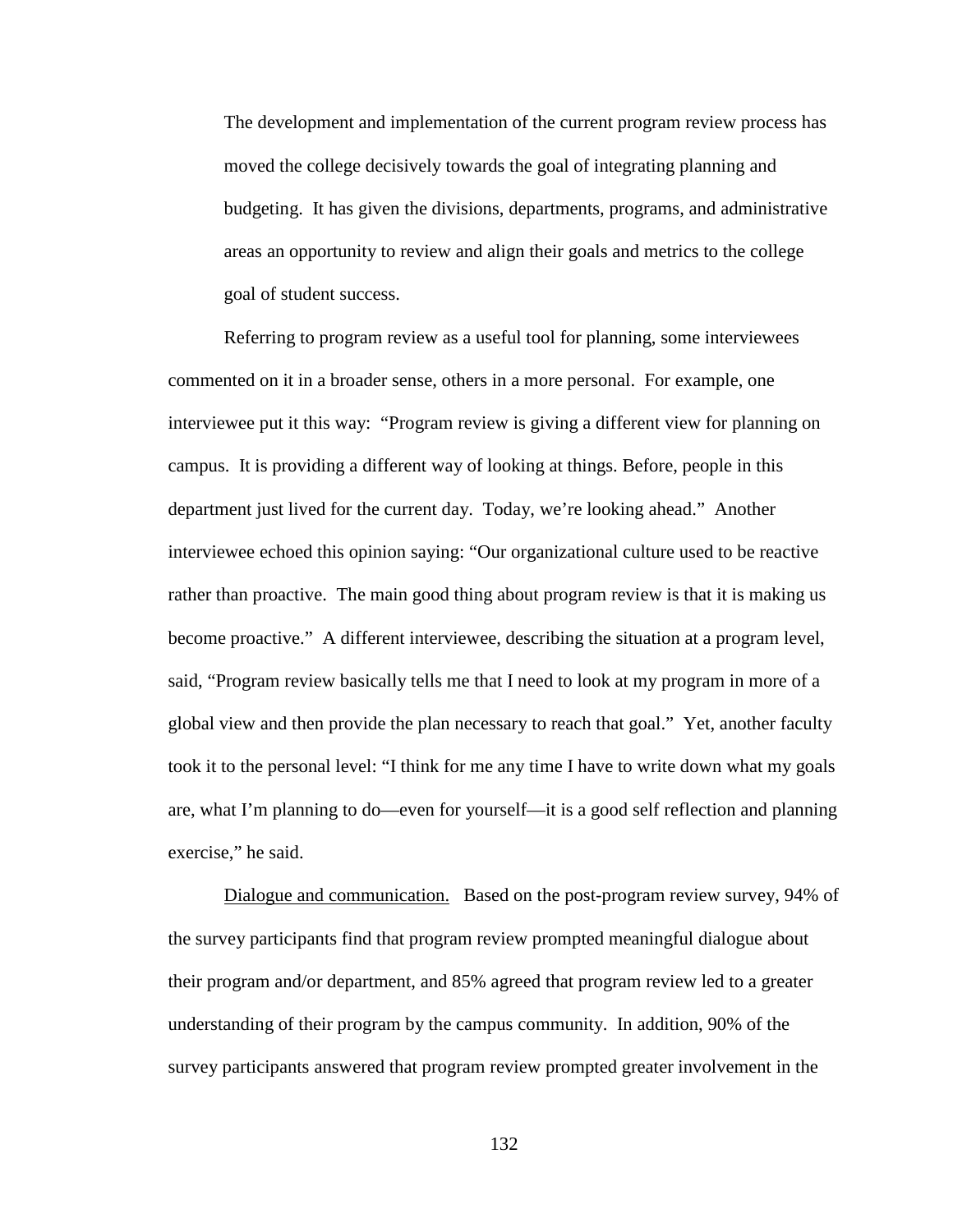college's goals and planning process. Almost all participants talked about a great value and impact that program review had on the level of dialogue and open communication on campus. A longtime faculty member claimed, "Program review facilitates dialogue that drive to improvement." Another interviewee confirmed, "Program review helps to start intra- and inter-departmental dialogue." Likewise, a different interviewee reflected, "Program review is a positive process which has all kinds of good implications. For example, it promotes dialogue for discipline and department faculty." She added, "Even more, dialogue at the institutional level."

A separate aspect of program review that was referred to by several interviewees as a means to promote campus-wide dialogue was the validation process. Talking about the validation process, one interviewee shared:

Well, one of the strengths is that people from outside the area are brought into the validation. So otherwise it becomes very insular. And you have the same people looking at the same staff constantly, and there is no impetus to make an outside or give outside perspective.

Another faculty member substantiated it with her experience: "I did validation; I loved it from the standpoint that I got to look at the other people's program review. I learn what they are looking at and what is important for their programs." That sentiment was echoed by a different interviewee, who said, "Just by validation, you get to read everybody's program review. That was kind of fun to see what everybody else is doing on campus. I think it makes everybody more aware and opens a lot of ability for dialogue." She concluded: "That is what I really like. Just to look at somebody else, see what they're doing in their program, gives me great ideas. I give kudos to them." Yet an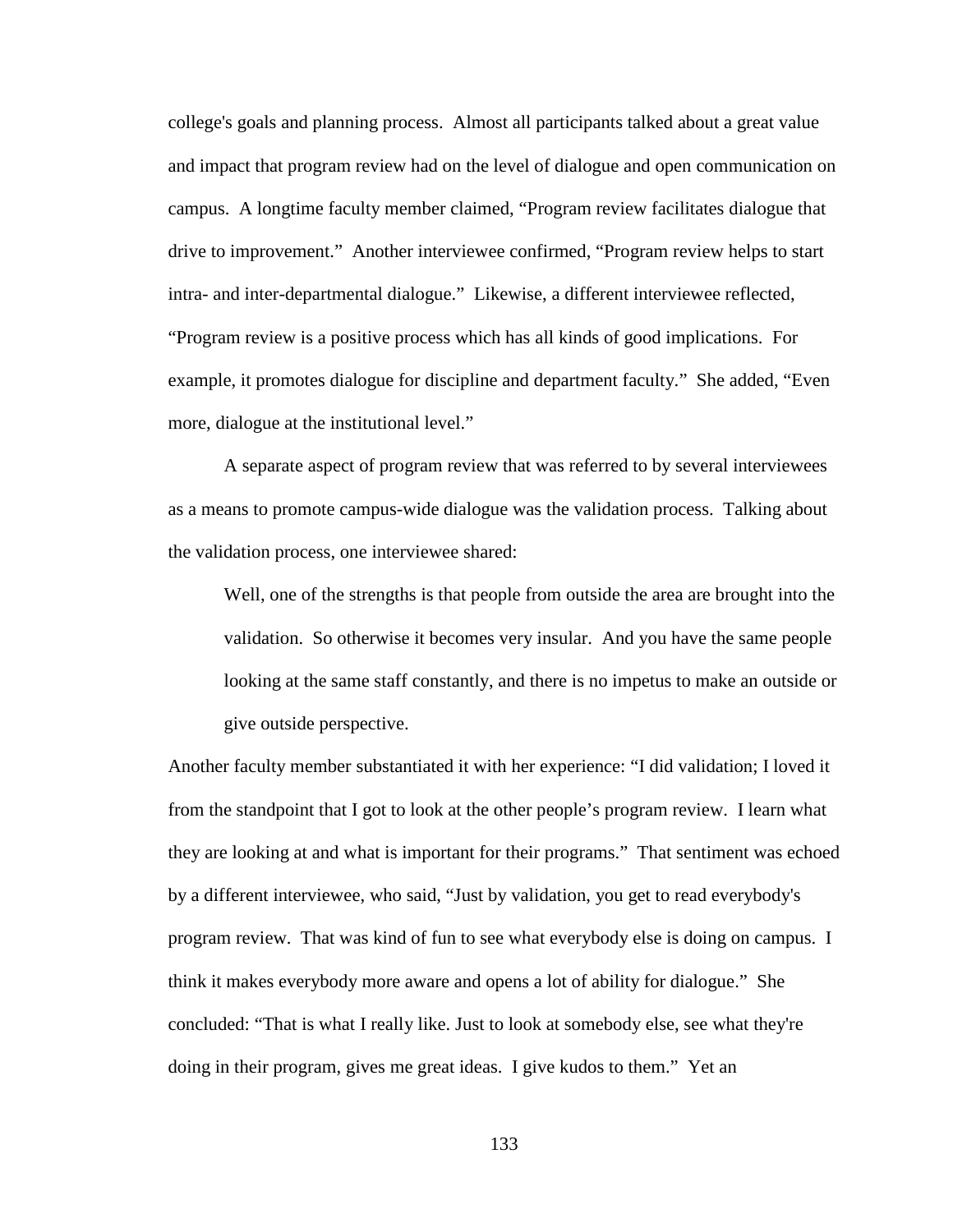administrator revealed a feedback power of the validation; he described it in the following light:

During the validation, I also look at if they have asked for something, but they don't have the data to support it. Then, I'm going to help them by pointing that out. It is a useful feedback to them; saying you should go back and really see where you missed a step.

Another administrator summarized it: "The good thing about validation is that it encourages seeing what everybody is doing and then also helping them along the way, giving support."

Accountability and evaluation.Based on the post-program review survey, 94% of the survey participants believed that program review stimulated the use of evidence in analyzing their program and/or department. One staff member explained, "Yeah, it gives you an 'Aha' moment. Because you kind of see like, 'This is where we have [a] problem, this is what people think.' Before we did not used to do that." One analysis of program review by an administrator lends insight into the use of program review as an evaluation mechanism; he simulated how a faculty might think, saying:

Program review also helps to evaluate, as one of the modules of our program review is evaluating what they did last year. So it prompts them thinking, "Oh, I guess I didn't complete that, I better act on it."

The same point was confirmed by a faculty member; she concurred: "We have to use it because it's part of what we do for our dean and advisory board, as part of our reporting out on what we did and where we want to go." She continued: "So, it's really looking at the outcome and saying, 'Did I do better than I thought? Did I do about the same? Or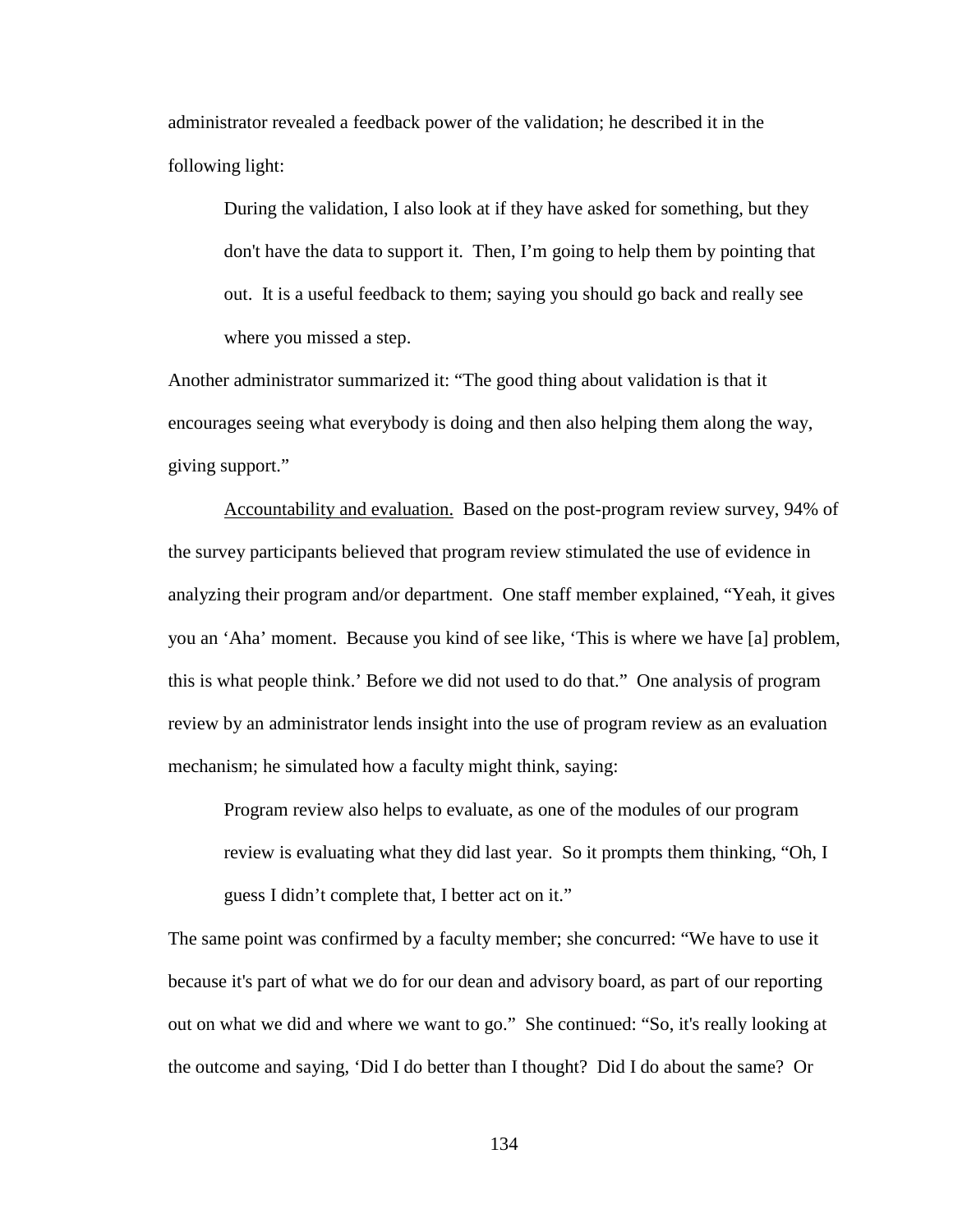did I do worse?'" On this point, another faculty member said, "Through the program review we are looking, evaluating, and making sure that whatever the goals of our courses and program, support that educational goal of a student." Another said honestly, "I like it because it keeps me on track. It has the checks and balances of what I need." This sentiment was repeated by an administrator: "Well, I think it enforced the departments to re-look at their program and their offerings," he said.

Decision making. The impact on decision making was another outcome of the program review institutionalization at College B. For example, a faculty member confessed: "Program review makes us to look at the most important things for our program and decide what we should do to move it forward." An administrator said, "It allows us to focus on one or two things that we want to do in a year. I tell my people, no more than three new things in a year, plus your day-to-day work." She concluded, "I'm trying to implement a couple of new initiatives every year." Another administrator commented, "It does impact us as administrators in one big instance, to make sure that we understand the department's program review and that we keep the department focused on their program decisions." The same point was confirmed by a faculty member: "It forces us to get focused on what our goals and objectives are for that fiscal year and get it done." Another faculty member introduced the idea that "program review information also gets used by the president in some decision making, as the president has information related to program review in ongoing administrative discussions as well." On this point, a department chair explained that

Program review really brought us to the forefront of understanding students' needs. Because we realize that just teaching the way we do is not working, so we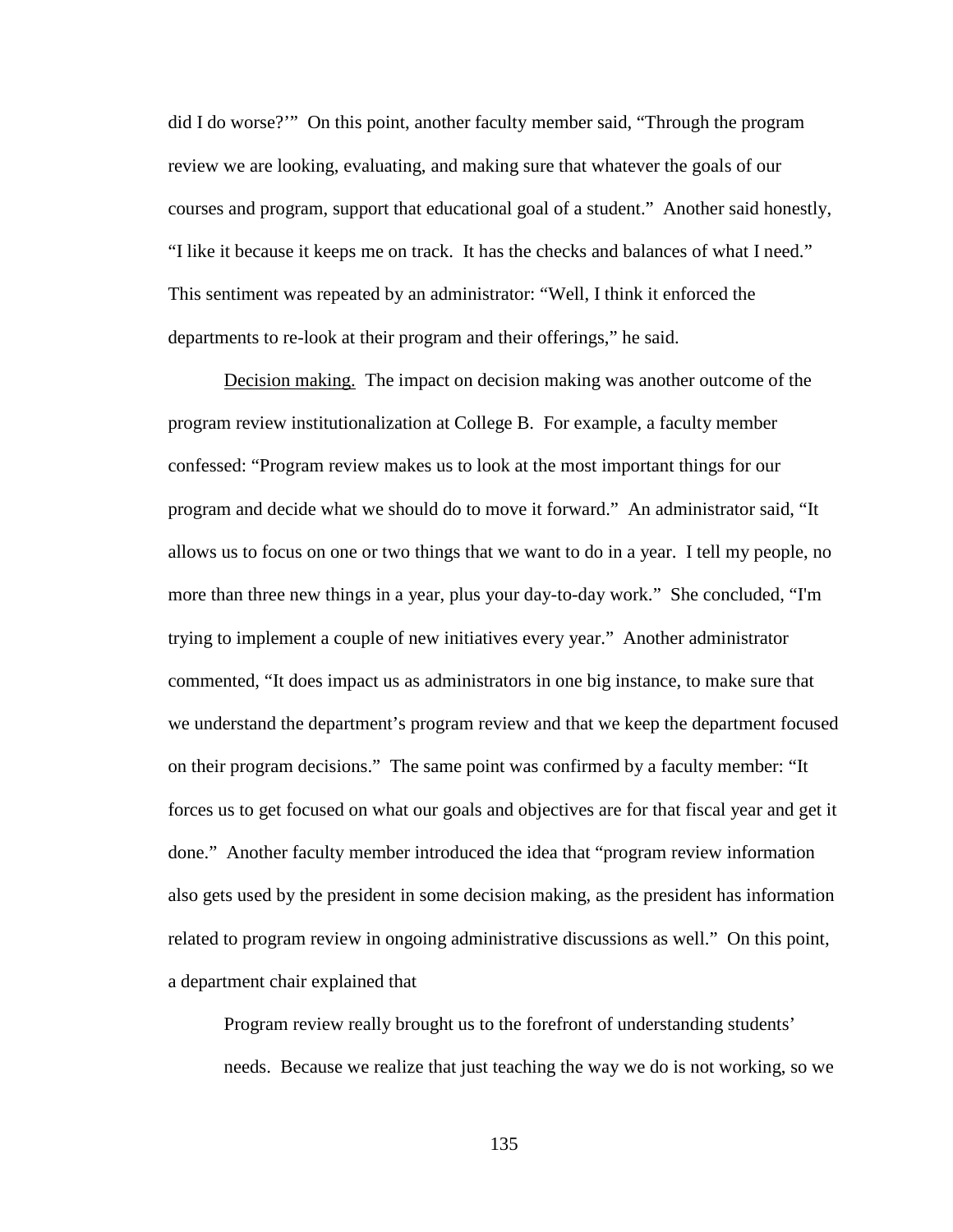decided to make changes in our program based on what we are seeing in other departments' and programs' reviews. What students are asking for or what they are trying to assess is the student learning model.

In addition, based on the interviews and document analysis, College B used program review very heavily in resource allocation decisions. A faculty leader said: "Especially, the program review is tied to resource allocation. When a program review is not answering those specific resource allocation types of questions, then people find themselves without resources." Another faculty member expanded on it: "It is certainly having impact on the resource allocation in planning and budget. The type of data that has been and is collected in PR has been used historically and consistently in faculty hiring prioritization," she said. An administrator took it further explaining, "For example, I get staff development and technology requests out of program review. If people don't have their requests in program review, they won't get. So it becomes really important."

Yet, another interviewee argued, "Again it would depend on the program, department, and discipline. Some are using them much more effectively than others." A different faculty member shared her stand on this: "You are not gonna get everything you need, especially now. So it makes you really focus and decided on what you need right now for you students."

Improvement. Based on the post-program review survey results, 93% indicated that program review was effective in prompting faculty and staff to act in order to improve their program quality, and 92% indicated that program review was effective in focusing the program on the goals related to student success. At the same time, only 74%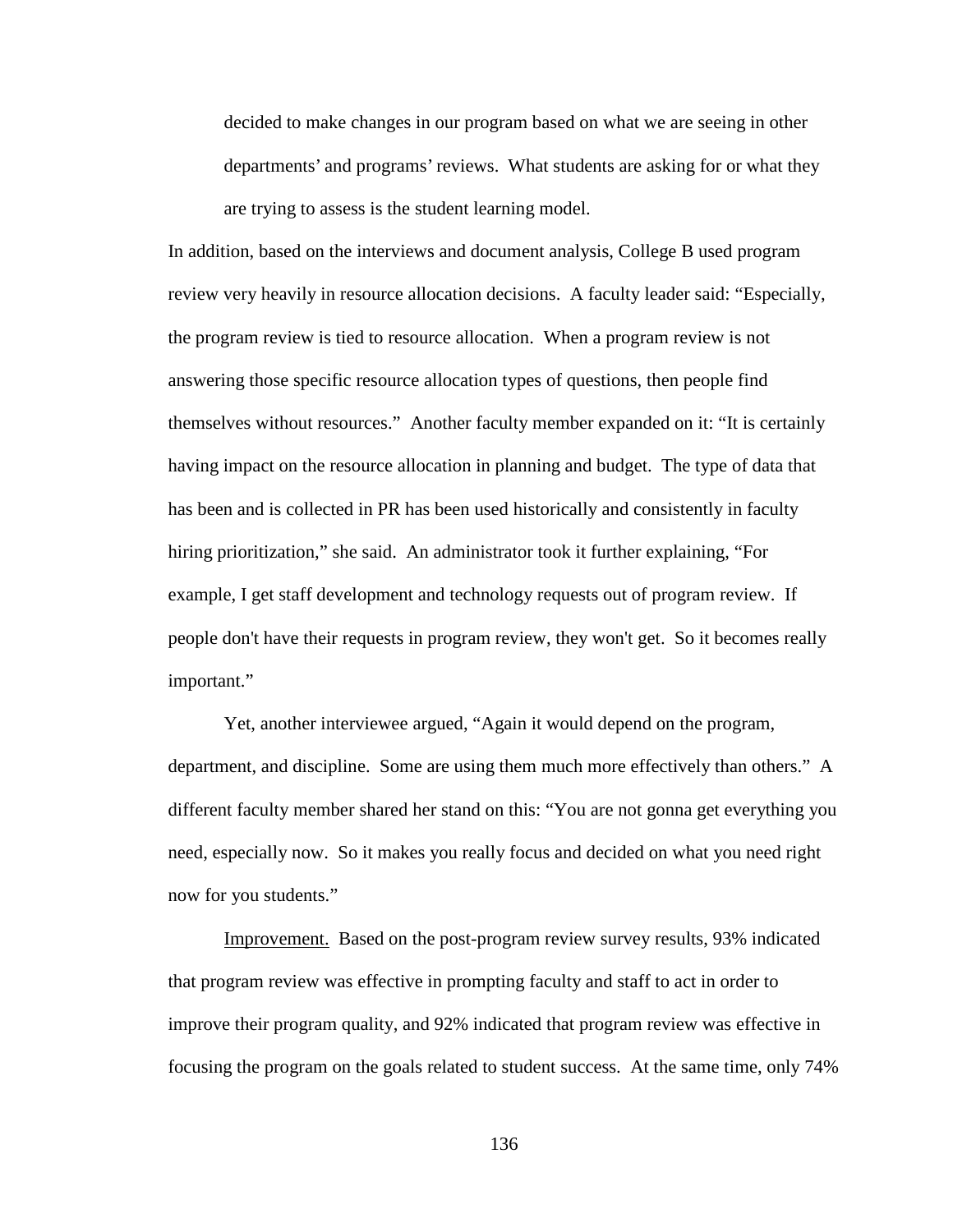agreed that program review was effective in prompting the administration to act in order to improve program quality.

To illustrate the impact of program review, a longtime faculty member stated, Program review impacts me as far as keeping focused and making sure that I keep improving in the classroom. How do I improve moving forward? I need to change the way I teach. It impacts the way I deliver. Sometimes, it's just that simple as saying, "I need to look at me—maybe the way I work is getting old." Another faculty member, who is relatively new to the profession, echoed,

Program review helps to start to think about things in different ways. It really does. Just one little simple example is, this summer I did my syllabus and did it on a PowerPoint. I made it interactive with pictures of students actually doing things. Now they know the information better. It was just a simple change for me. Now I want to take my SLO and put pictures and showing each assessment how they can be assessed.

Yet, another interviewee had a different stand: "Program review is the way to get money to implement the improvements that you want to make," he said.

The vice president concluded on a very positive note: "We are improving by leaps and bounds. The improvements at the college are far reaching." She added, "We need another year or so to really see the effect of what we started two years ago."

#### **Summary**

In summary, this chapter presented results of data collection and analysis by the elements of conceptual framework for two California community colleges. The elements of the conceptual framework are: external forces, institutional context, program review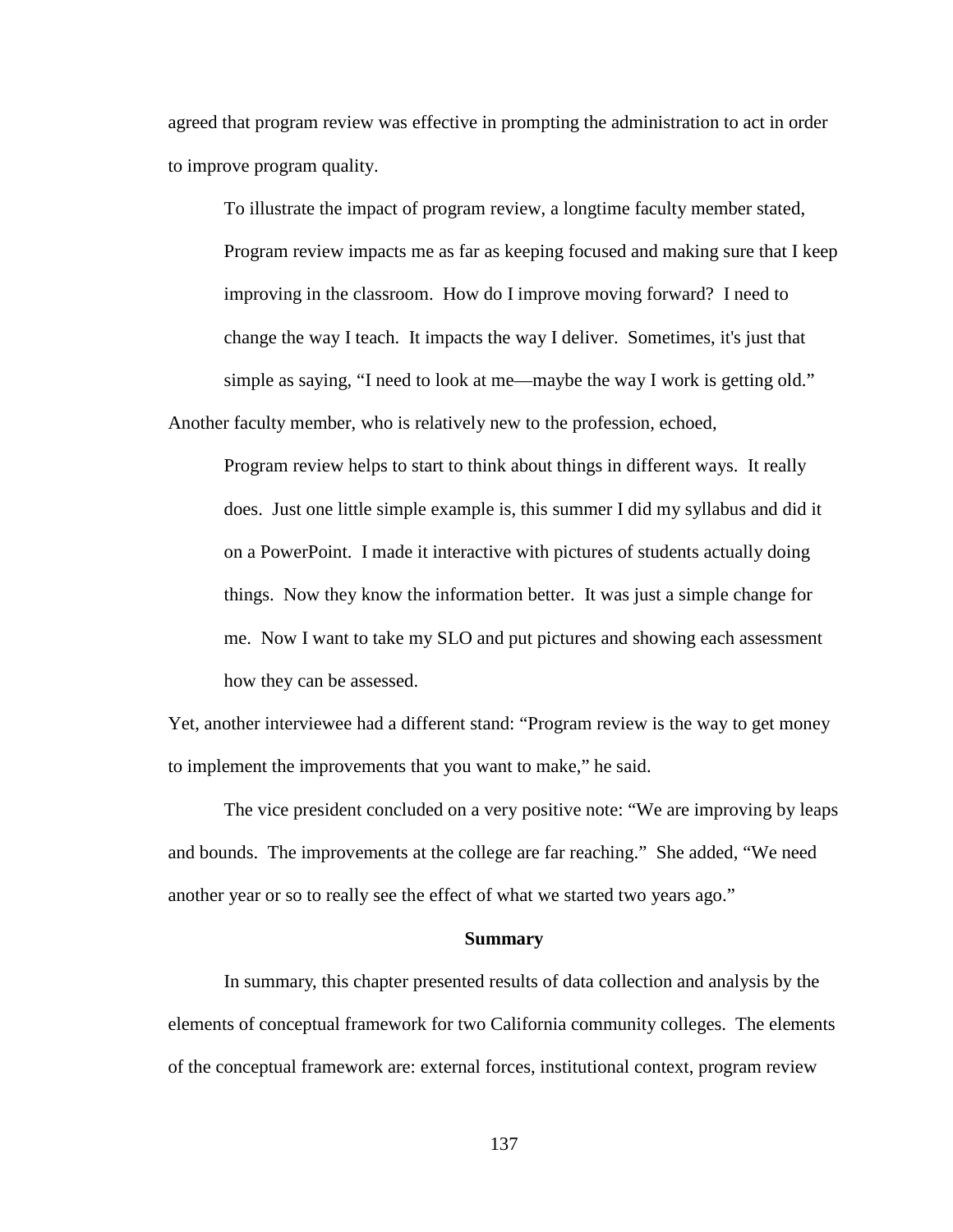context, planning/adoption process, implementation process, and the outcome of program review institutionalization. Different themes emerge for each element of conceptual framework per college. The themes for external forces coincided for both colleges: it is important to have external agencies that set standards and enforce colleges to comply; institutions would like to receive more guidance and training from external agencies.

The themes of institutional context were significantly different for selected two colleges. The College A was more hierarchical, bounded structure whereas the College B represented a loosely coupled organization with multi-power structure. The program review context consisted of two sections: program review context and characteristics. On this point, the College A was more focused on planning and linkage with institutional plans and budget, whereas, the College B were more focused on utilizing program review for decision making and improvement linkage with resource allocation.

In regard to planning/adoption and implementation elements the major difference between the colleges were due to the fact that the College A had a long history of using the same program review framework whereas the College B was only in the third year of their implementation. This difference significantly affected the participants' attitude, experience, and knowledge in regard to program review institutionalization at their college. As a result of the dissimilarities listed above the program review outcome was different for each college as well. Chapter 5 will analyze these differences and similarities in more detail in connection to the research questions of this study.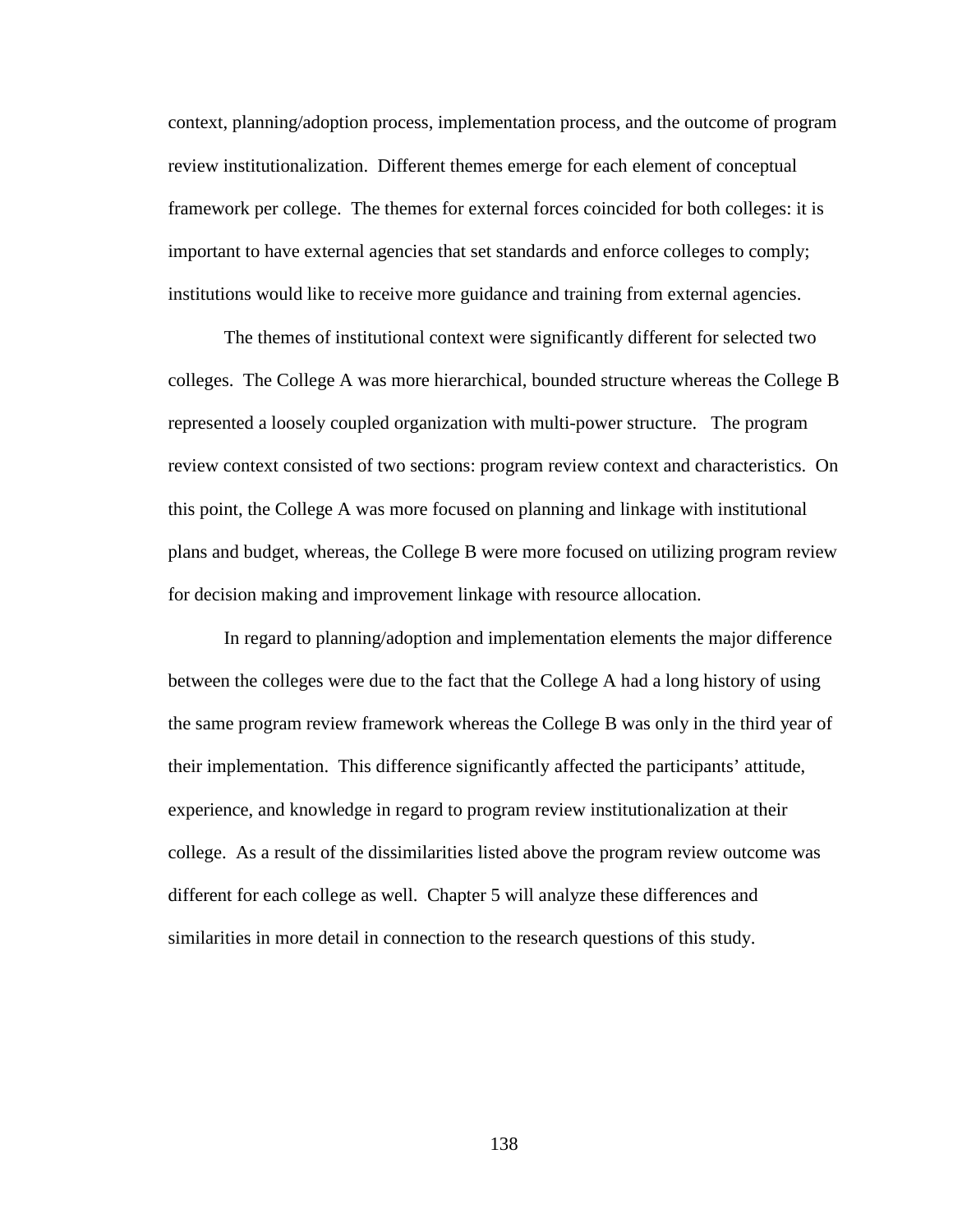## CHAPTER 5: DISCUSSION AND CONCLUSIONS

## **Introduction and Summary of the Study Design**

The discussion and conclusions chapter will begin with a brief overview of the study and summary of major findings that address the research questions. Next, it will provide an in-depth analysis, synthesis, and interpretation of the results and discuss the patterns and themes that emerged from the analysis. In addition, it will provide recommendations for educational policy makers and practitioners in the field. It will also reflect on contributions of the study to the professional field and recommendations for future research.

According to ACCJC, institutional effectiveness, in particular institutionalization of program review, has been one of the major deficiencies that results in sanctions for California community colleges since 2007 [\(ACCJC, 2009\)](#page-175-0). Thus, for practitioners in California community colleges, there is demand to better understand and manage the program review institutionalization process for institutional improvements in order to better meet accreditation requirements. This need drives the purpose of this study, which is to identify factors that influence program review institutionalization in California community colleges. The research questions for this inquiry are: (1) What factors influence program review institutionalization at California community colleges? (2) What is the impact of program review institutionalization at individual, program, and institutional levels? (3) What are the strengths and weaknesses of the implemented program review frameworks?

This qualitative research used a multi-site case study approach utilizing grounded theory traditions. Two community colleges were selected using a maximum variation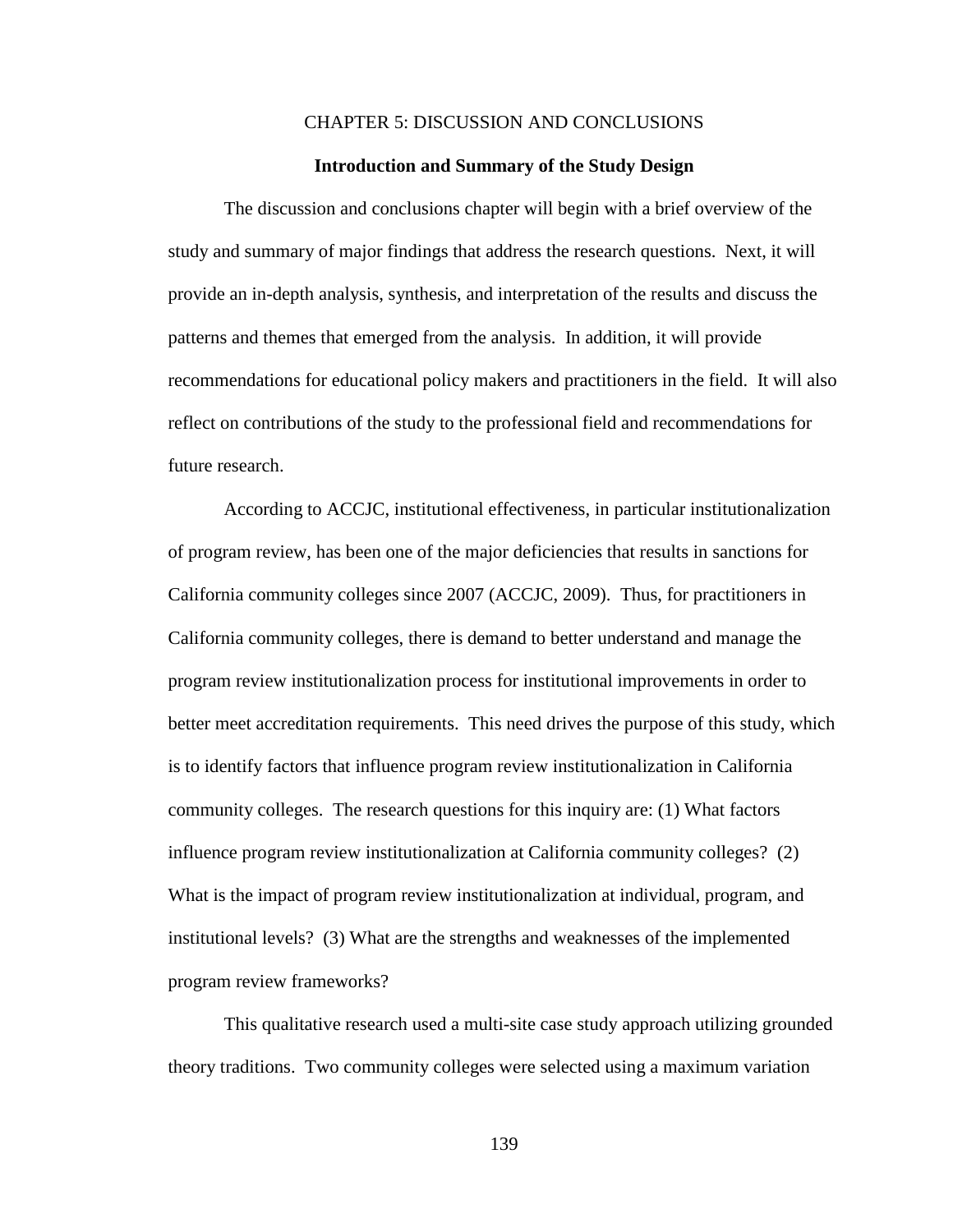site selection strategy. The section criteria was based on college size (large versus midsize), location (suburban versus urban), and ACCJC recommendations related to program review (commendations versus sanction). The data was collected based on historical and current documents, interviews, and observation sessions. For confidentiality purposes, the colleges were named "College A" and "College B." College A is a large, suburban community college that received commendations from ACCJC based on their last accreditation site visit. At College A, I conducted seven interviews and seven observation sessions. College B is a mid-size, urban community college that was sanctioned by ACCJC with a recommendation to institutionalize program review process. I have conducted eight observation sessions and eight interviews at College B.

Observation reflections and interview data were transcribed, combined, and coded for each college separately. Each college's data were analyzed against the elements of the conceptual framework. Within each element of conceptual framework, different themes emerged from the analysis of data for each particular institution.

#### **Summary of Major Findings**

The summary of major findings will be synthesized and analyzed for each research question of this study.

## **Research Question One**

To answer the first research question, "What factors influence program review institutionalization at California community colleges?" it is essential to examine the themes that emerged from the analysis of data for each element of the conceptual framework: external forces, institutional context, program review context,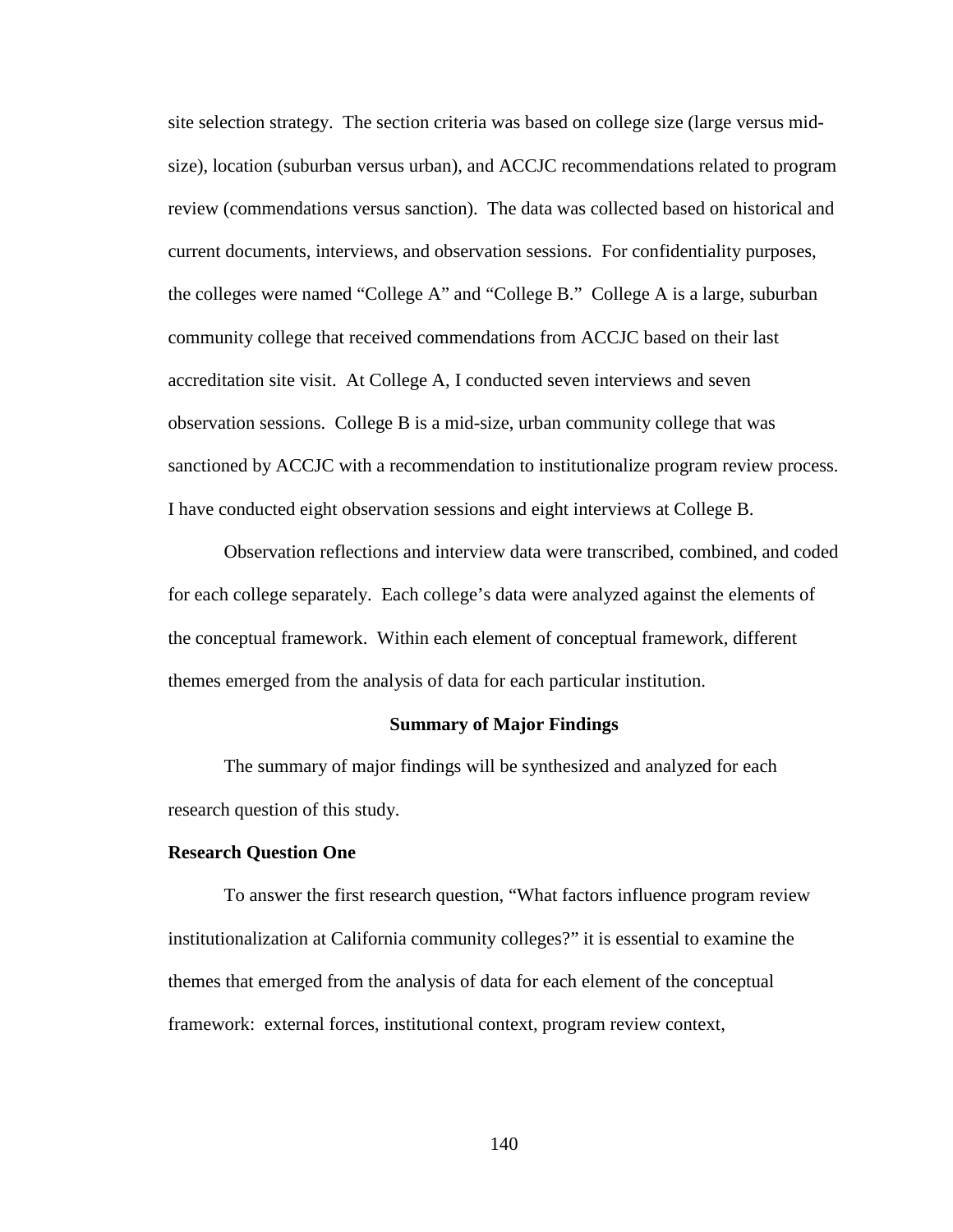planning/adoption process, implementation process, and the outcome of program review institutionalization.

**External forces.** Analyzing external forces for each college, it was evident that faculty and staff at the colleges would like to see ACCJC, State Chancellor Office, and Federal Department of Education as more of standards-setting agencies that also work with colleges as guides and coaches. In addition, it was clear that these external forces can become an impetus for change towards the institutionalization of program review, as it was in the case of College B. On this point, one of the interviewee participants commented: "Unfortunately they have had to legislate and regulate us; otherwise we would not do it on our own. But it would have been way more productive if they would give us better guidance."

**Institutional context.** Based on the data analysis, the influence of the institutional context on program review institutionalization was enormous. The two selected colleges were significantly different in their institutional structure and culture. College A had a strong hierarchical structure with stable leadership. One of the interviewees from the college said: "Our processes tend to be very hierarchical." The College B had loosely coupled multi-power structure with high administrative leadership turnover. This difference might explain why the interview responses of the participants from College A were somewhat similar, while the responses of participants from College B diverge widely. For example, on the questions inquiring about leadership, decision making, and internal driving forces at College A, participants all responded similarly. They reported that the college administration and department chairs were middle managers. Thus, participants at College A saw that the power of program review was in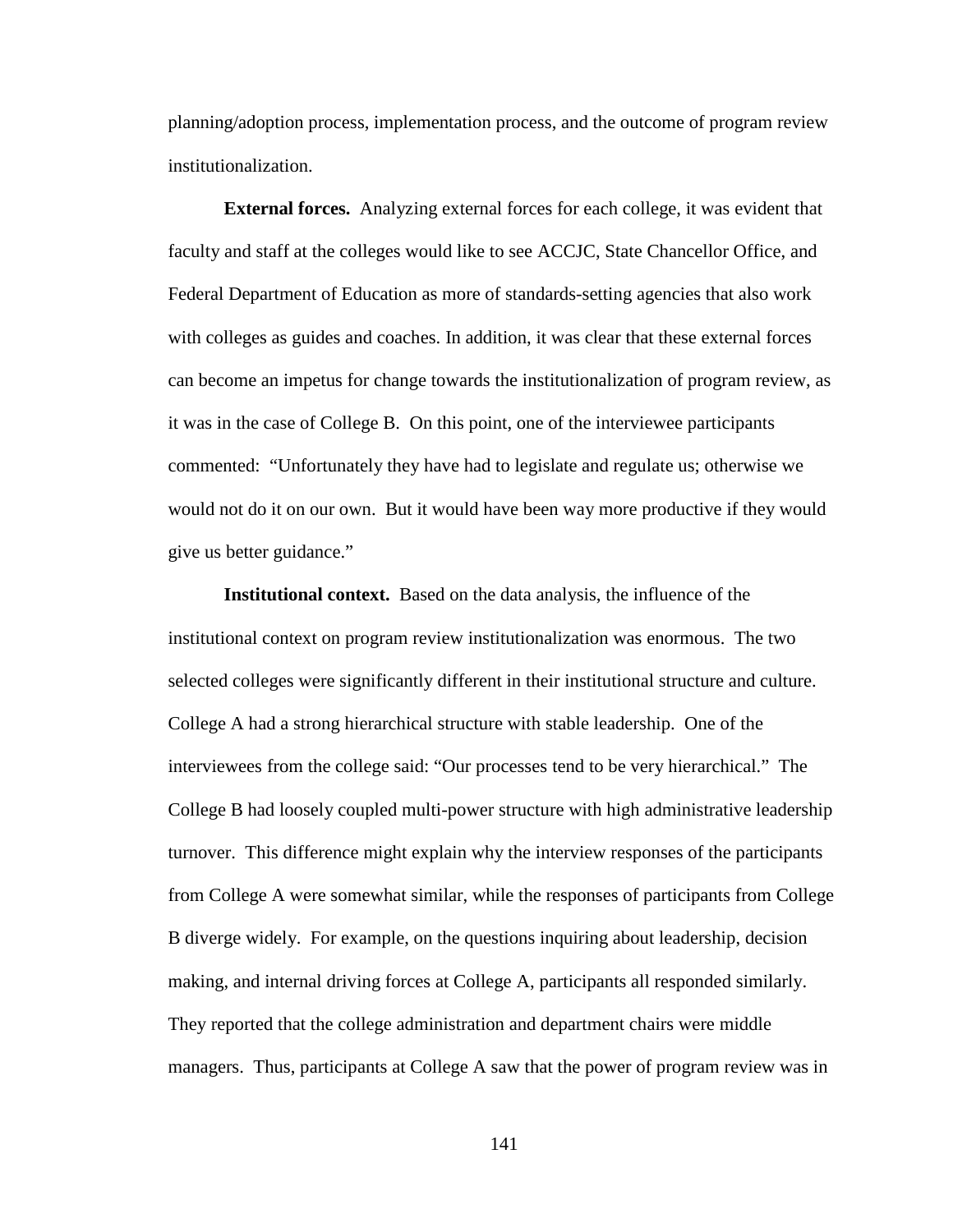its ability to move plans and decisions though the line of the hierarchical structure. However, at College B, there were a wide range of answers.

Another effect of the structural differences, I believe, was the difference in people's attitude towards confidentiality and transparency at the institutions. For example, at College A, there was a strong feeling of a bounded system with a notion of internal versus external; as a result, the confidentiality topic was mentioned several times. In contrast, at College B, people were striving for transparency and information sharing to enforce campus wide accountability and prevent favoritism. Furthermore, people at College B saw the power of program review was in its ability to help them to achieve that goal. For instance, one of the longtime faculty members, referring to the transparency in program review claimed: "It has been the biggest wow factor for me."

Consequently, I believe that institutional context is an important factor in program review institutionalization; each college should find the strength and utilization of program review within their structure and culture.

**Program review context.** Based on the above analysis, it was not surprising that there were significant difference between the interview participants from the two colleges regarding the purpose of the program review. For example, at College A, the evaluation and planning purposes of program review was mentioned by every interview participant. The accountability and decision making purposes of program review was mentioned primarily by faculty members. In addition, surprisingly for me, the improvement and communication purposes of program review were mentioned by only a few interviewee participants. At the same time, at College B, the improvement and decision making purposes of program review was overwhelmingly present in all conversations.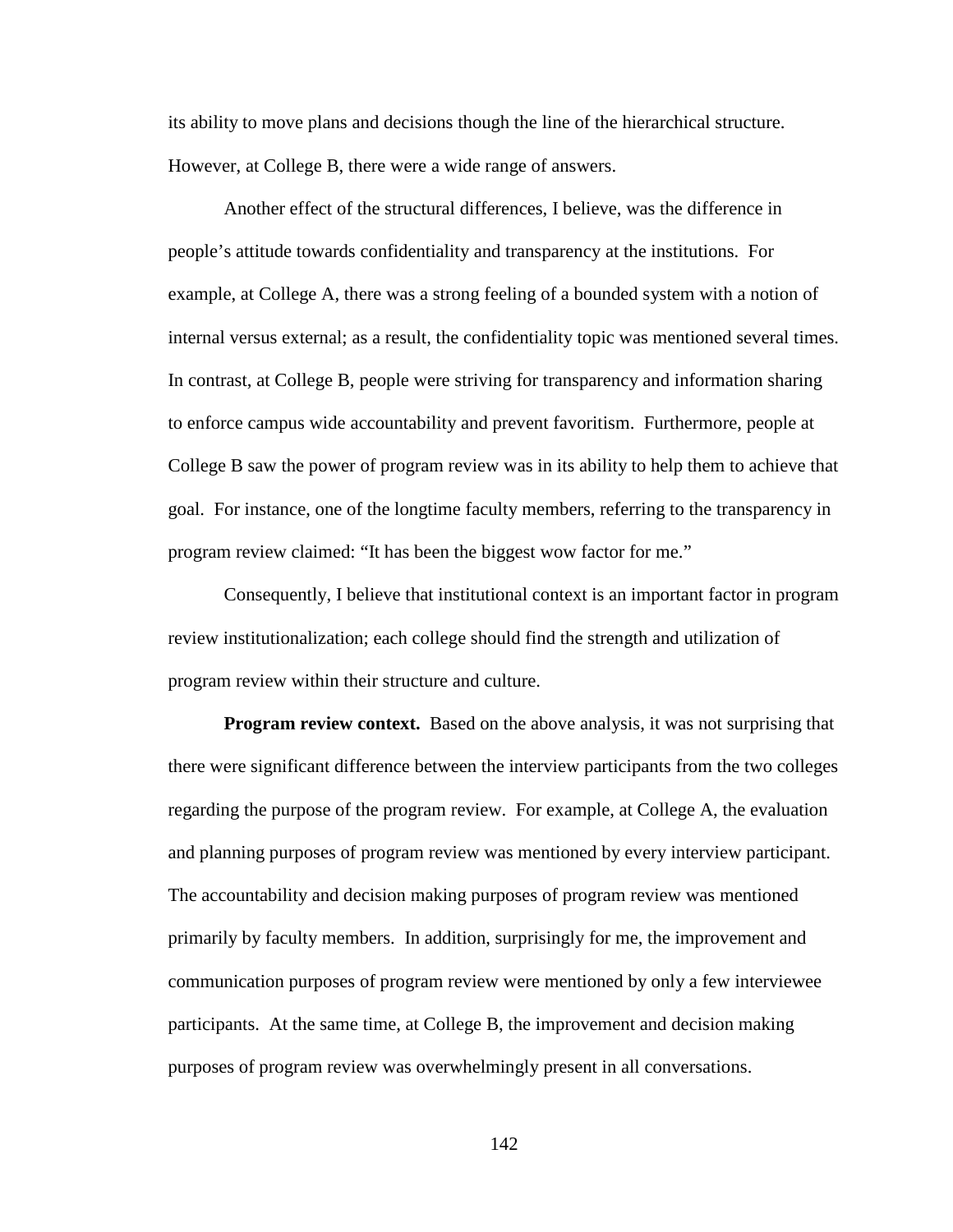Further, there were considerable differences in the levels of emphases on the importance of the linkages between program review and other institutional processes. For instance, at College A, the emphases were on the linkage on program review to institutional plans; every single interviewee talked about it in a very confirmative manner. In contrast, at College B, participants were not even sure how linkage would work. On this topic, one interviewee remarked: "I'm not sure how they can be connected, when everybody does it in their separate committees." In regard to program review linkage with the budget and resource allocation, both institutions agreed that it is a mechanism to enforce the compliance and improve participation to the program review process. Yet at College B, it was also seen as a mechanism for transparent decision making.

In summary, the emphasis on different purposes of the program review context at each college depended on the institutional structure and culture. In addition, emphasizing of the right purpose will allow more people to become involved and participate in the program review process. Thus, the appropriate emphases on the context of program review become important factors in program review institutionalization.

**Planning/adoption and implementation.** The institutional stage of the program review planning and adoption process was another major difference between the colleges. Due to the fact that College A had a long history of using the same program review framework, the college was more in the reevaluation and meta-analysis stage of their program review process. Yet, College B had drastically changed its program review framework, which had been recently enforced by ACCJC sanction.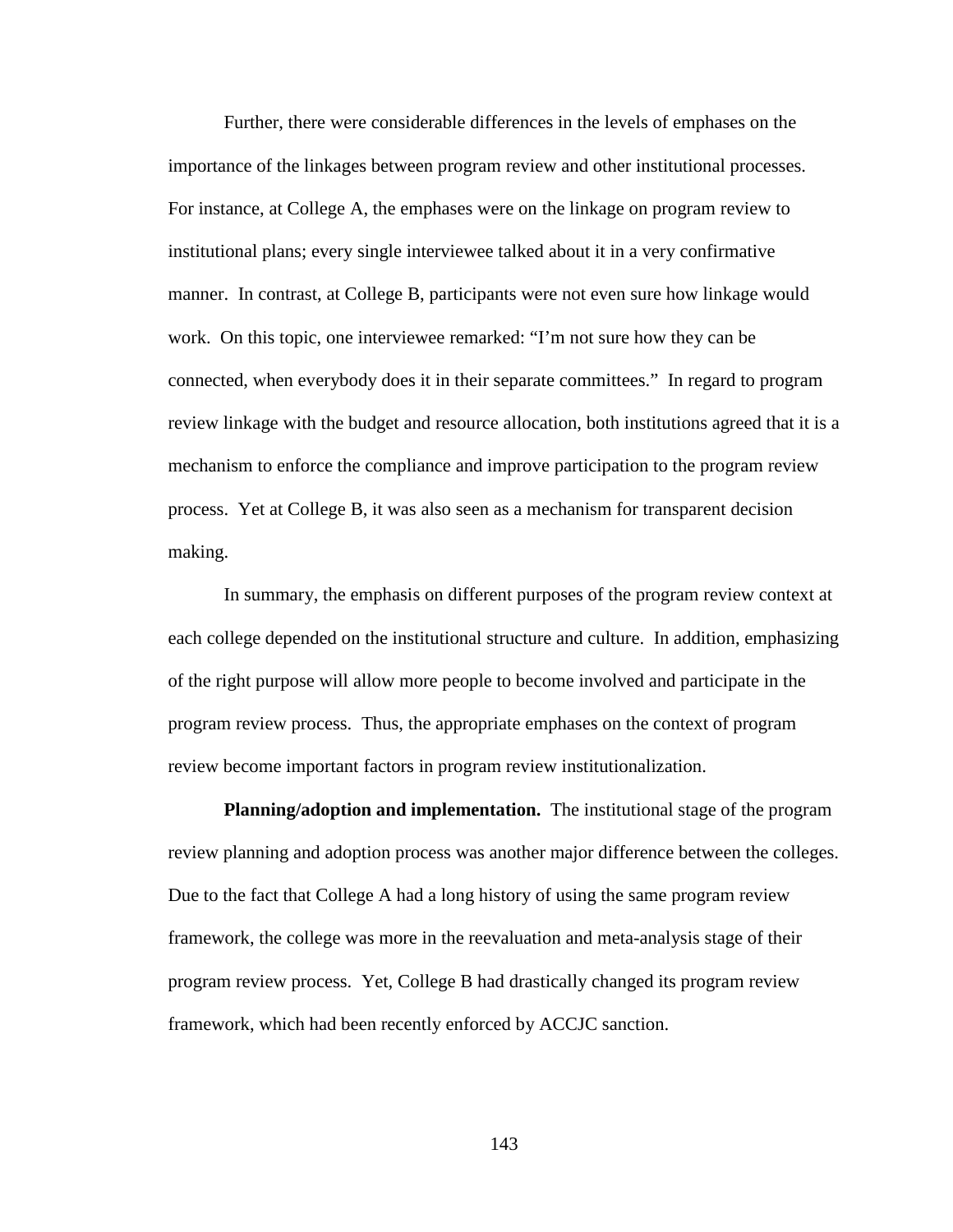On this point, all the interviewee participants at College A felt very comfortable with their level of knowledge and experience in the program review framework established at their institution. It was mentioned by majority of interviewees that it has been a learning process for them in the past, but that currently they feel that their established process is simple and manageable enough. Some improvements were expected to be implemented, but those improvements were expected to be minor changes.

In contrast, almost all the interviewees at College B found the program review process to be important but very complex. Most of them would like to see some changes, simplification, and streamlining of the process. For example, one faculty member complained: "It is such an overwhelming and convoluted process, so we have to simplify and train people more." The need for more training and workshops was mentioned by several interviewees at College A. Everybody at College A believed that the college community needs to gain more knowledge and experience in program review. In addition, some of the interviewees (especially administrators) find that college people need more time to digest and obtain the notion that program review will be done on a regular basis from now on.

In summary, the important factors influencing program review institutionalization at the planning/adoption and implementation stages are: simplicity of the process, wider participation and involvement, linkage with other institutional processes, and the lifespan of the established program review framework.

**Outcome.** In this study, the outcome of program review institutionalization is defined as the importance, value, and impact of program review at a particular institution, as well as integration with other institutional processes. The conversations around the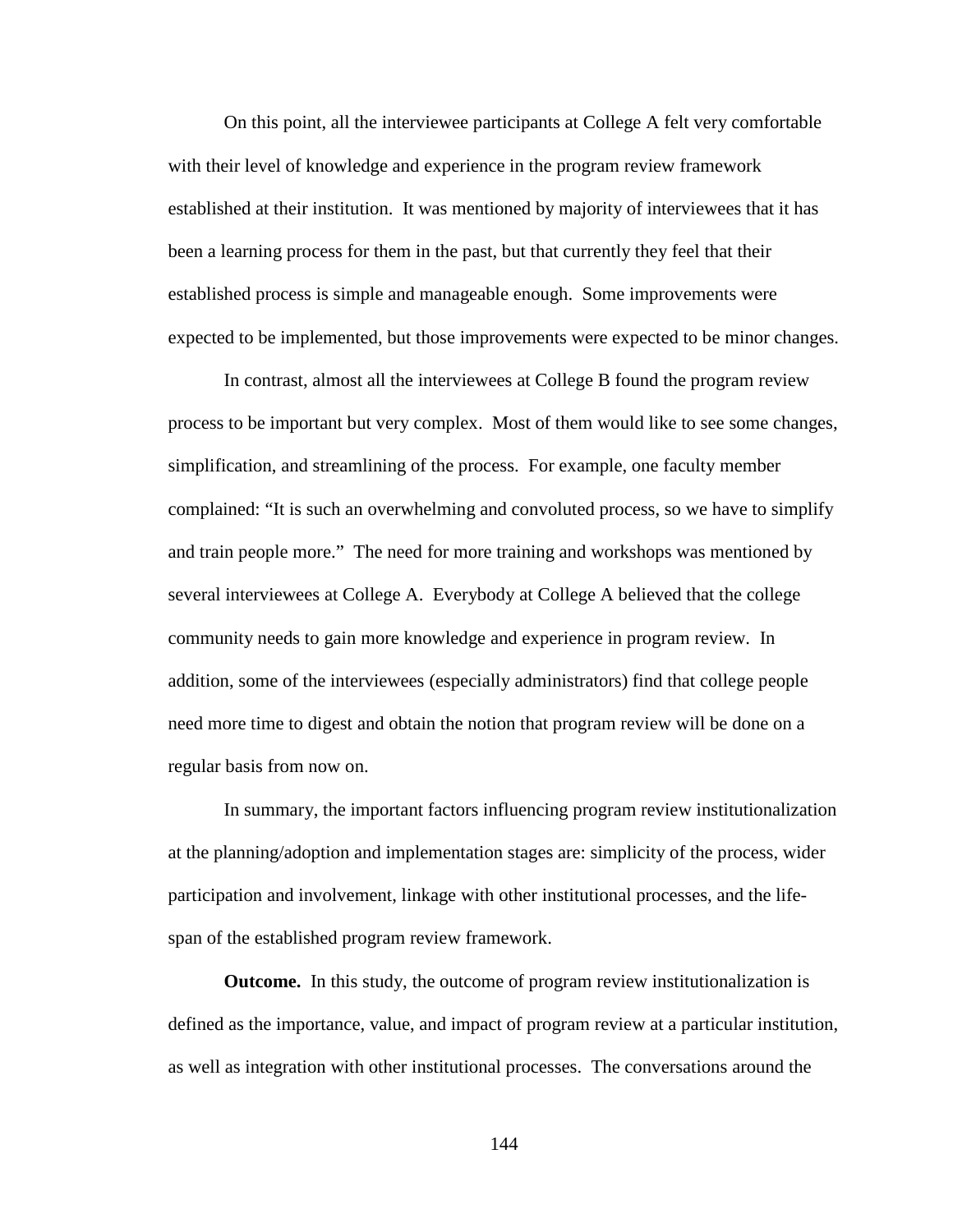outcomes of program review institutionalization at each institution mirror the findings highlighted above.

In particular, the data collected for College A demonstrated strong evidence in the use of program review as a planning mechanism across the institution, including institutional plans. The evaluation and decision making usage of program review had very strong presence as well. In addition, it was interesting to see the significant value of program review in creating more dialogue and a stronger teamwork environment, which was not one of the main purposes of program review mentioned by the interview participants. In this regard, a faculty member shared, "I believe that there's a tremendous benefit and bounding effect for faculty as they're formulating and completing program review of their department."

In analyzing data on program review institutionalization outcomes for College B, I observed an interesting phenomenon. Interviewees from College B were more skeptical on usage, value, and impact of program review institutionalization. However, there was significant evidence suggesting a strong and positive outcome of program review institutionalization at the different levels across the institution. For example, one interviewee from College B stated: "Program review helps to think about everything we do in different ways. It really does."

Furthermore, the interviewees from College A were significantly more confident and proud of their program review process. However, based on institutional survey data, program review was more effective and valuable for employees of College B than College A. For example, based on College A survey results, only 55% of the survey participant agreed that "program review process creates greater opportunities for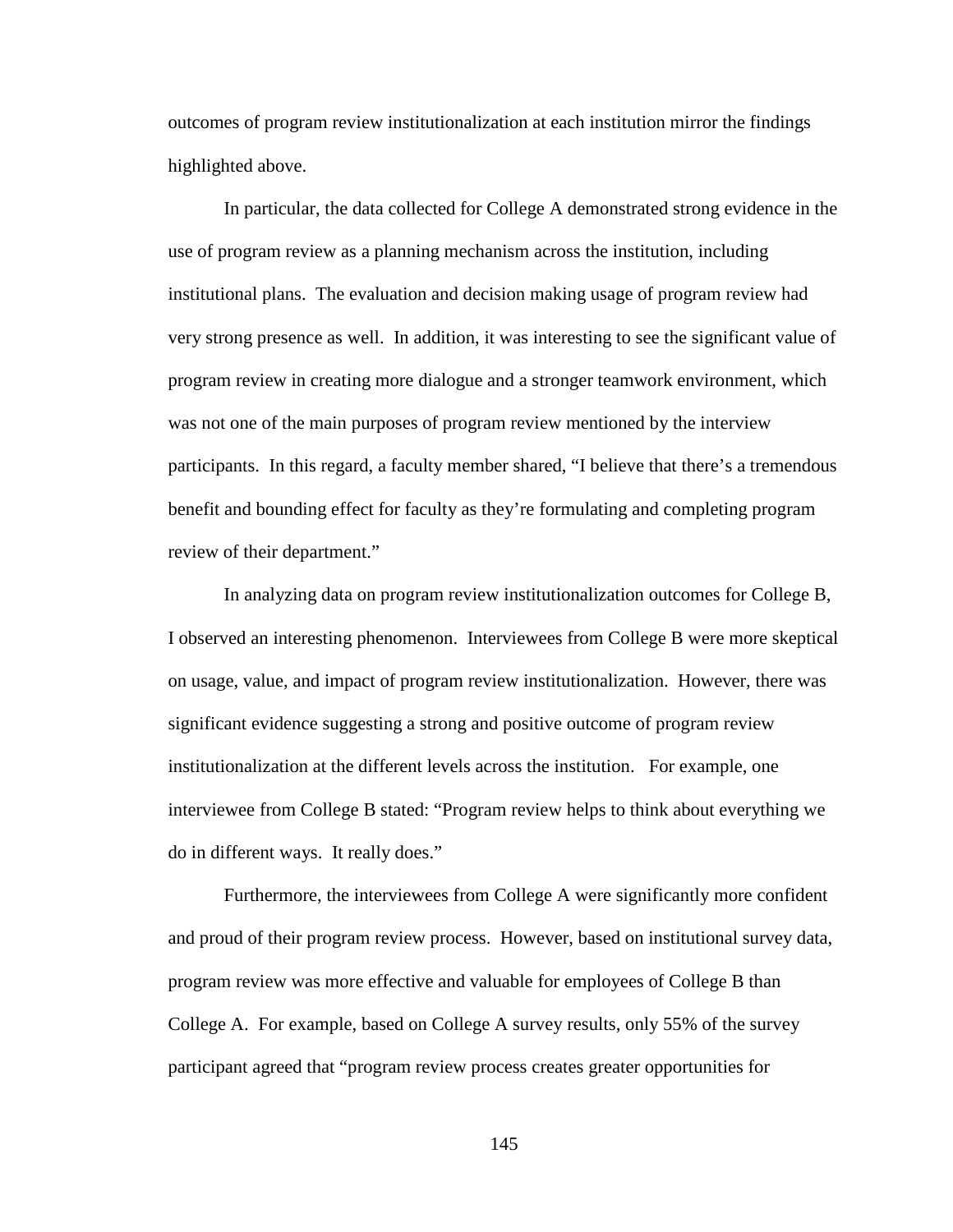departmental discussion regarding planning issues." In contrast, over 90% of College B survey participants believed that program review was effective in helping to plan for the future of their program as well as to prompt meaningful dialog about their program.

In summary, there are many factors that influence program review institutionalization at California community colleges. One of the most important factors is the institutional structure and culture which may alleviate or aggregate the effects of the other factors such as: external forces, difference in emphasis on selected purposes of program review, integration with other institutional processes, as well as campus wide participation and involvement. Another important factor is that, the life-span of the established program review framework as a learning process for the entire institution can be costly and painful.

#### **Research Question Two**

To answer the second research question, "What is the impact of program review institutionalization at individual, program, and institutional levels?" it is essential to understand the interview participants' perceptions in this regard.

**Impact at an individual level.** It is important to mention that there were no significant differences between colleges on answers in regard to impact of program review at an individual level. Here is how one faculty member described the impact of program review on her personally: "If I don't participate in it, it would impact me worse." She continued, "Program review has become such a central part of getting resources on this campus that if you haven't done your program review, you haven't taken it seriously, and then it would definitely impact you." Later, she added, "I think it's benefitted me greatly that I took it seriously." To illustrate the program review impact,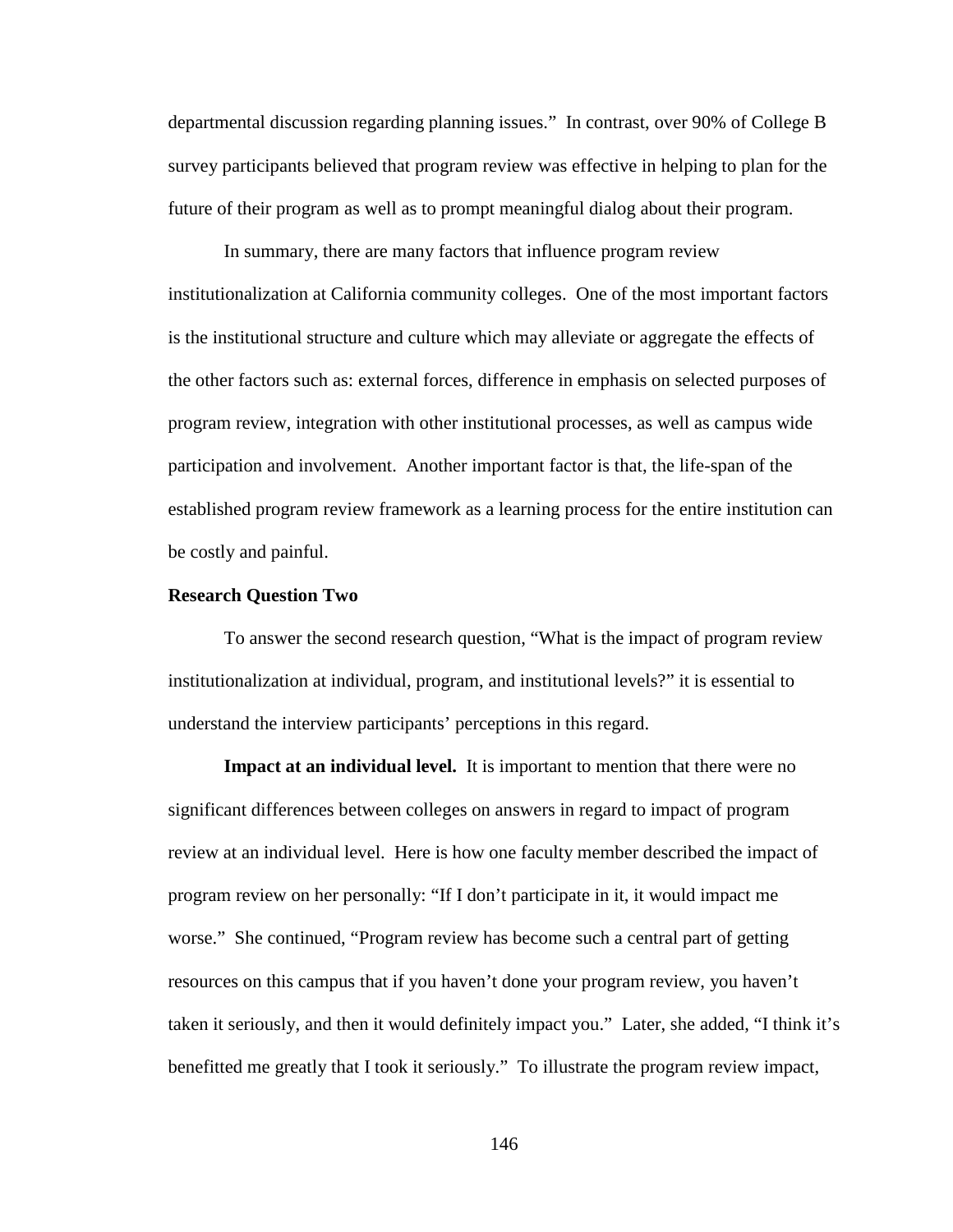one of the managers from the second institution gave an example: "So you know it impacts me in terms of the fact that I cannot just go on a Monday and decide that I'm going to take our department in a different direction." He continued, "At the same time, it makes it easier for me to implement things that have been planned and were included in the program review document." On this note, another administrator confessed, "On an individual basis it impacts me in terms that I need to have my finger on the pulse of what our state and plans are." A faculty member believed that he "was hired, because of the program review that was written in previous years." He concluded, "So it impacted me personally."

In summary, commenting on the impact of program review institutionalization at personal level, people had the same perspective regardless of institutional structure. In some cases, it related to particular changes which were recorded in program review that impacted them personally, like hiring or changes of location. But mostly it was related to the notion that participation and involvement in program review helped them to be more informed, organized, and future oriented, but added significantly to their workload.

**Impact at a program level.** There was significant evidence that program review had an impact at a program level for both institutions. The responses from administrators from both colleges were somewhat similar but different from faculty's perspective. For example, the vice president from College A claimed, "I think it is helping programs making some authentic changes. And I have lots of evidence of that." Another administrator from the same institution confirmed the impact of program review saying, "Program review gives us an easy way to encourage people to move in the direction that we have written towards." She summarized, "So it creates an environment where we're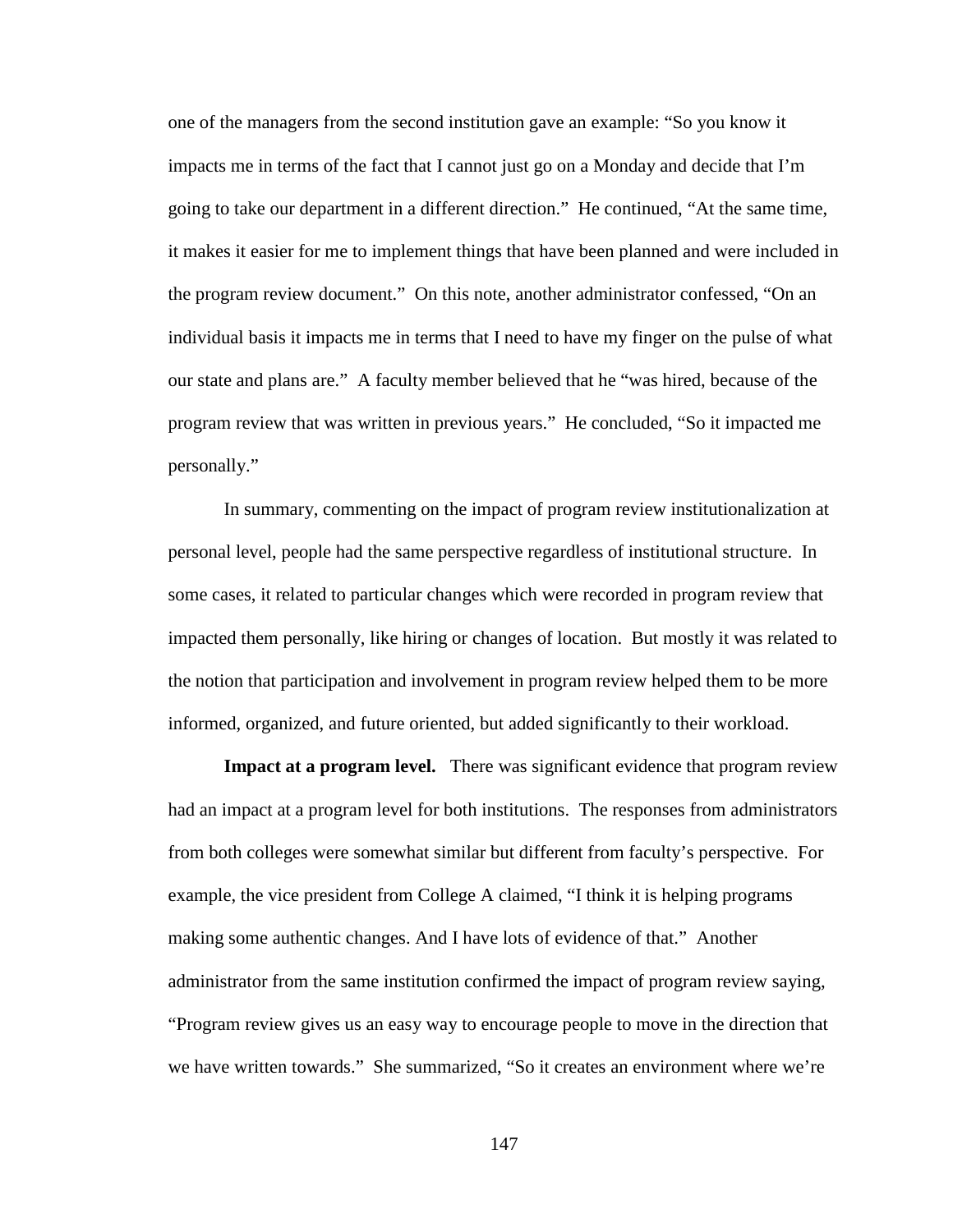all trying to work towards these objectives because it's on the forefront of our minds all the time." At College B, the administrator believed that program review helped to improve the employee knowledge and experience in planning: "My units are better able to look at themselves and really see what they need to do, and plan accordingly," she said.

The faculty members' responses from two institutions resonated highly. It was all about improving the programs and helping students. In this regard, a department chair from one of the institutions indicated, "So it does make people reexamine their departments, what's working and what's not." A faculty member from the second institution confirmed the same idea "On a program level, it makes us as a department think. What can we do? What can we change? Because we are always thinking of ways to improve," she said.

In summary, at the program level, the impact of program review institutionalization was different depending on the role of the interviewee within the college: administrator or faculty. The administrators and managers believed that it improved the accountability and planning capacity of the programs. However faculty believed that the impact was more geared towards forcing people within the institution to think and act on changes to improve programs and student learning outcome.

**Impact at an institutional level.** The responses from both colleges on the impact of program review institutionalization at an institutional level defer greatly. The majority of interview participants from College A believed that there is a significant impact at the institutional level. "I think for the institution it has a great impact," one faculty member from College A simply stated. Another interviewee from the same college confirmed that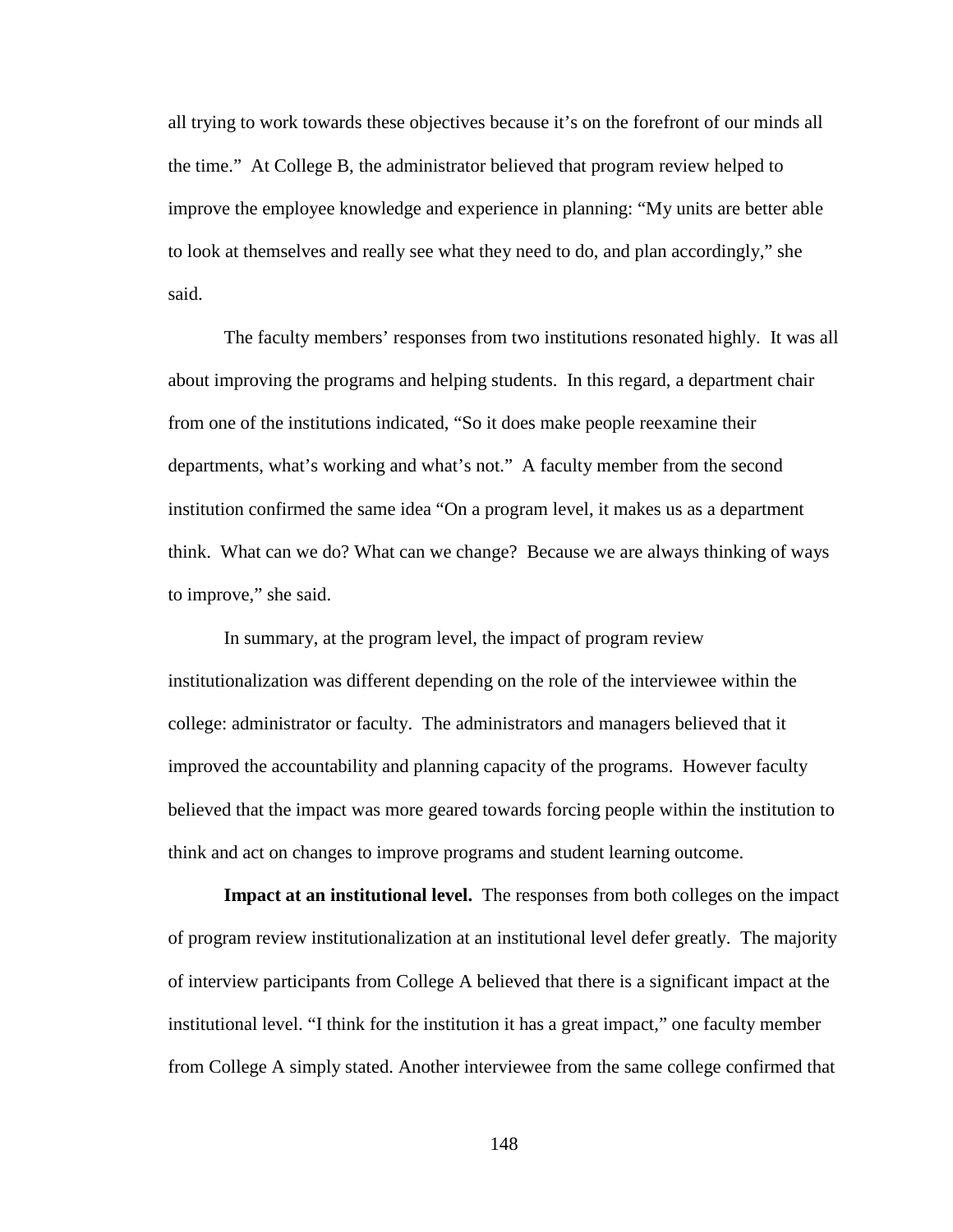perception saying, "For the institution I think it's incredibly important, because again, it's providing the materials, the arguments, and the rationale of why to go forward in certain directions."

The responses from College B were rather different. For instance, three interviewees argued that there has not been any real impact at the institutional level. At the same time, other interviewees from the College B were very enthusiastic and believed that program review institutionalization brought significant changes to their institution. On this point, an interview from College B corroborated, "It impacts students. It impacts our accreditation. It impacts the funding that the departments get, which also can affect the entire institution in a bigger picture."

In summary, the responses on the impact at the institutional level depended greatly on the institutional context and life-span of the established program review framework. Based on the data analysis on this point, I think that people within the institution need to believe in the changes being made, have a history with program review, and be ready to accept the changes in order to admit that program review institutionalization impacted the entire institution.

#### **Research Question Three**

During the interview session, the participants shared their ideas of what are the weaknesses and strengths of the program review framework implemented at their institution. To answer the third research question, "What are the strengths and weaknesses of the implemented program review frameworks?" it is essential to discuss the responses of interview participants in this regard to each college.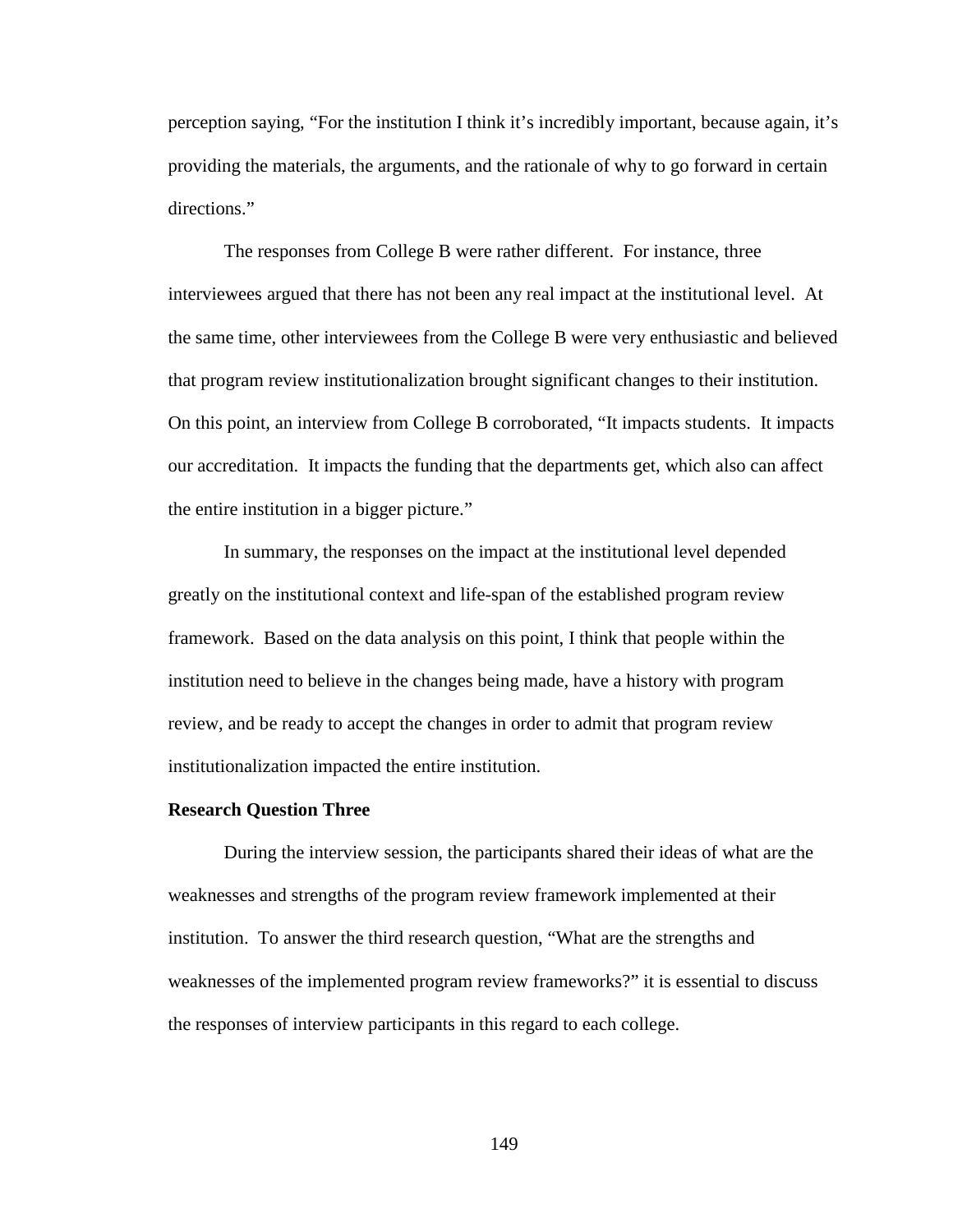**Weaknesses.** The weaknesses highlighted by the interviewees from College B were: a shortage of information sharing between departments; a lack of transparency on decisions regarding resource allocation; an absence of a direct link between assessment results and decision making. On the note of a shortage on information sharing, one faculty member remarked, "I think there will be a tremendous benefit in hearing what other departments are doing. We hear that there are some interesting projects. But we don't hear the nuts and bolts or the success and the struggles that those departments are having." Another faculty member expressed his concern to the fact that "other than their dean nobody sees their program review document." This resulted in a lack of clarity in the flow of the program review process. On this point, one faculty member remarked: "One of the things that I'm suggesting and urging our colleagues to consider is what happens when the program review process is finished. How will we share this information with our colleagues and know what happens next?"

The points that have been identified by the interviewees from College B as weaknesses of the implemented program review process at their institution were: the form is complicated, overwhelming, and keeps changing; there is not enough time for all the processes within a year. In addition, the campus did not have a central repository or a common application that would host the program review data from different departments, they keep the printed versions of the documents in the binders and collection of files that are difficult to manage, connect, or report out, and they are easy to lose. On this point, a faculty member complained,

I would say the main weaknesses of our program review process is the complicated Acrobat forms and then the timelines for all these steps that need to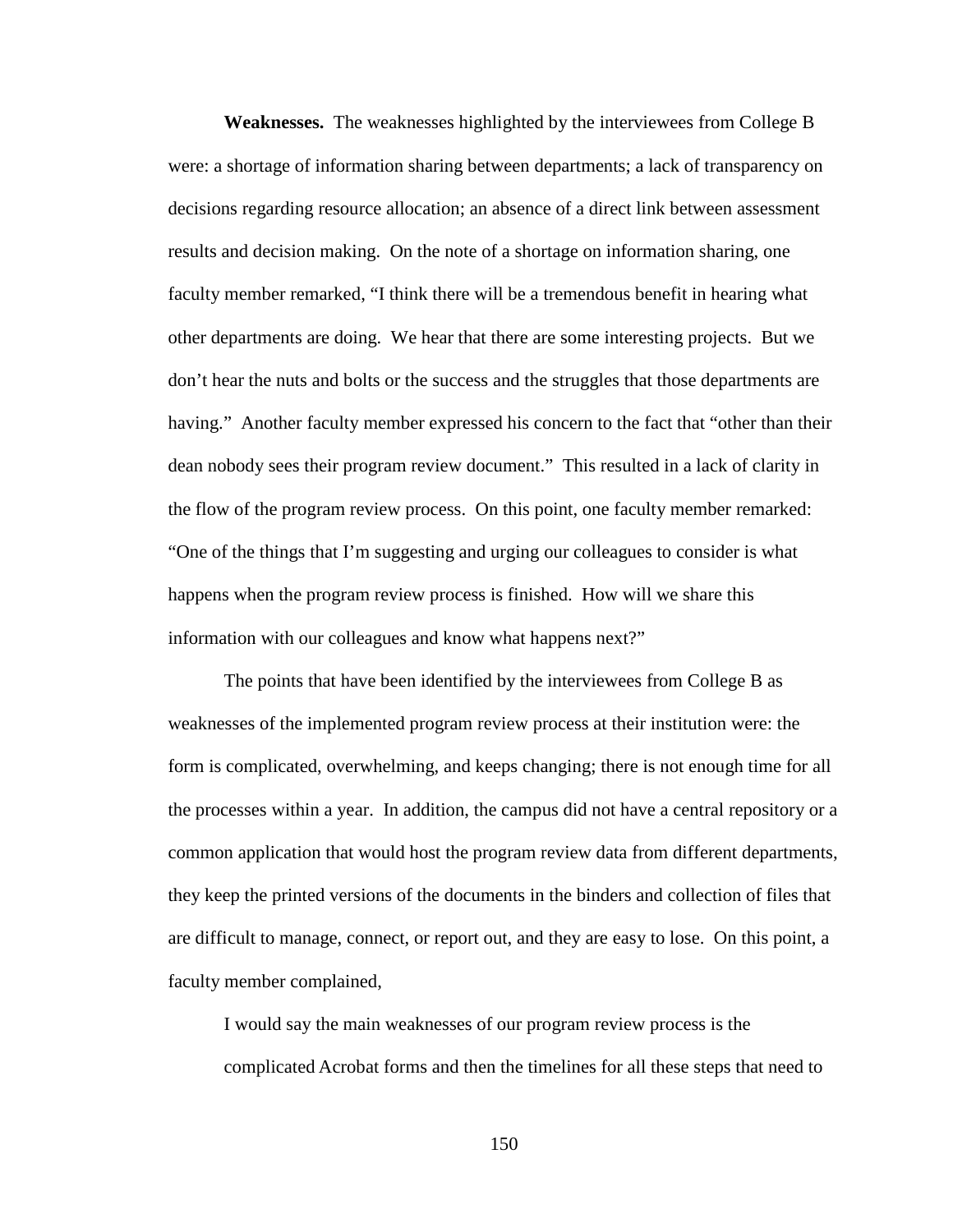be done in those couple of months: analysis phase, planning phase, validation, prioritization, and so on.

Overall, it was evident that College B still had a long journey to simplify and finalize their forms to make it more manageable and user friendly.

**Strengths.** At the same time, there were many points mentioned by interviewees as the strengths of the program review framework implemented at both institutions.

At College A, the following strengths were mentioned by the interviewees related to their program review process: they said the process was structured, streamlined, and manageable; it encourages participation and intra-departmental dialogue. For example, one manager said frankly, "like that it's very formal and very structured." Another manager remarked: "I like it, because it is now streamlined." In this regard a faculty member commented: "I think that the template that we have now gets to the same points that I got to in that huge paper. Now, I get to streamline it right online." Indeed, another faculty member confirmed that point saying, "Now, the process itself is much more manageable than it used to be. It's much easier to do." He added, "The other thing I like about program review is that I think it creates dialog." He concluded, "So I like the dialog that goes on, not only among the faculty but among the chairs in the division." On this note, one interviewee notices, "There's a lot of interaction that program review fosters." Another interviewee confirmed this view saying, "I like how everyone is involved. I like the fact the input is really value from all players." In this regard, a faculty member explained: "So it's not something – that is done in a vacuum I guess is what I'm trying to say, everybody is working together."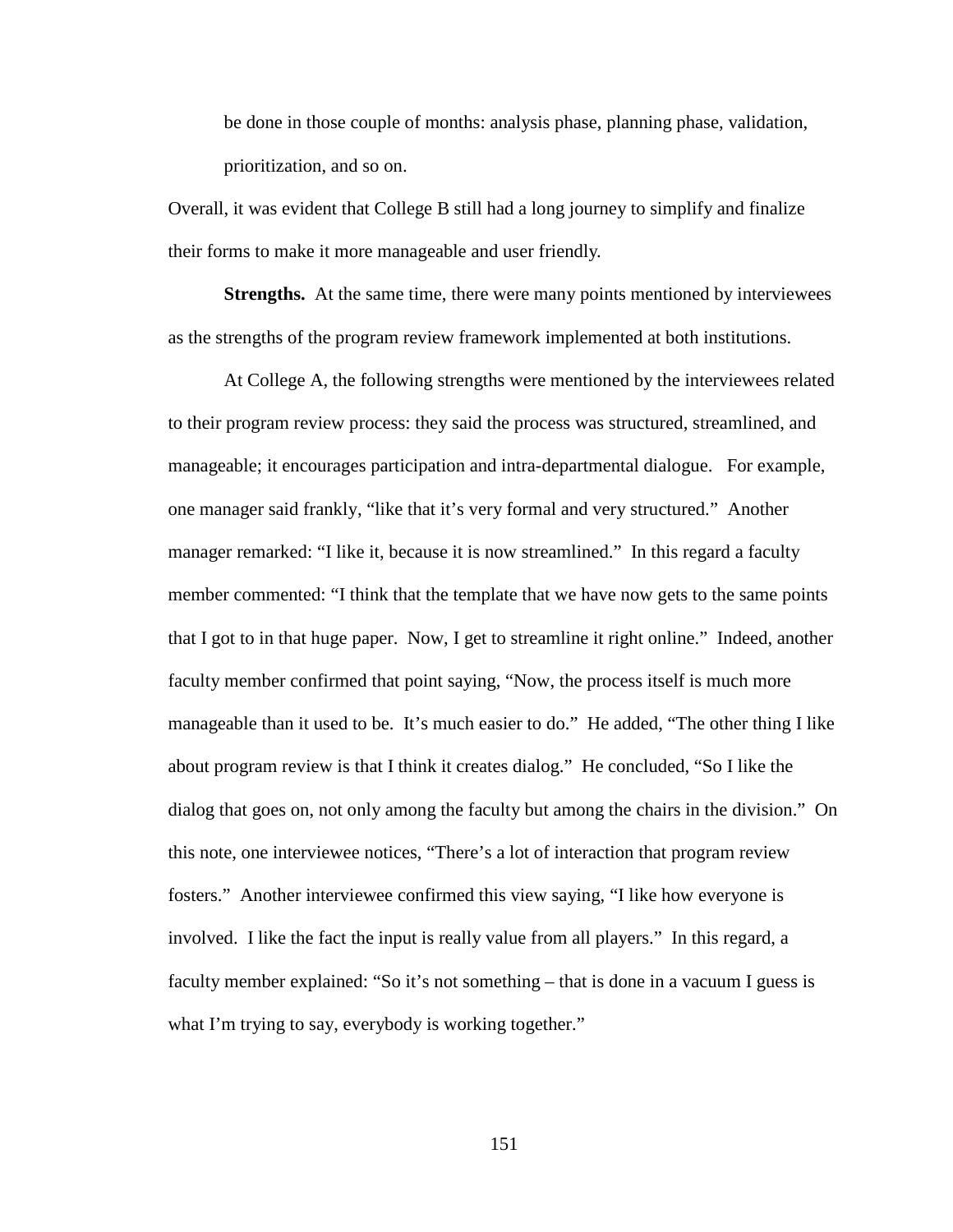Another strength of College A's program review framework was its strong integration with other institutional processes. In this regard, an interviewee claimed "For everything we use program review: for staffing decisions, budget decisions, and technology decisions." She added, "And it also goes into educational master plan and strategic plan." The vice president explained further, "We are not only using it for developing the institutional plans, we actually use it to evaluate our progress towards reaching these plans." In regard to budget allocation, it was stated that, "It used to be two separate components, but now it's literally together." Another important claim was that through program review "each department ties its' planning to the institution and the direction the district wants to go."

In addition, the institution utilizes a web-based application to manage its program review process. There are several advantages to a web-based application; some examples of advantages are high accessibility, ease of information delivery, control, ability to share and increase the data report out, and usage capability. Overall, the positive remarks and enthusiasm about established program review process and its importance for College A were evident throughout all the interviews and observation sessions.

There were only two points that were identified by the interviewees at College B as strengths of the implemented program review framework at their institution. Every interview participant from College B believed that their cross divisional validation process is a big strength. For example, a faculty leader shared: "Well, one of the strengths of our program review process is that people from outside the area brought in to the validation." She continued, "I think it makes everybody more aware, opens a lot of abilities for dialogue, and promote transparency in decision making." The other strength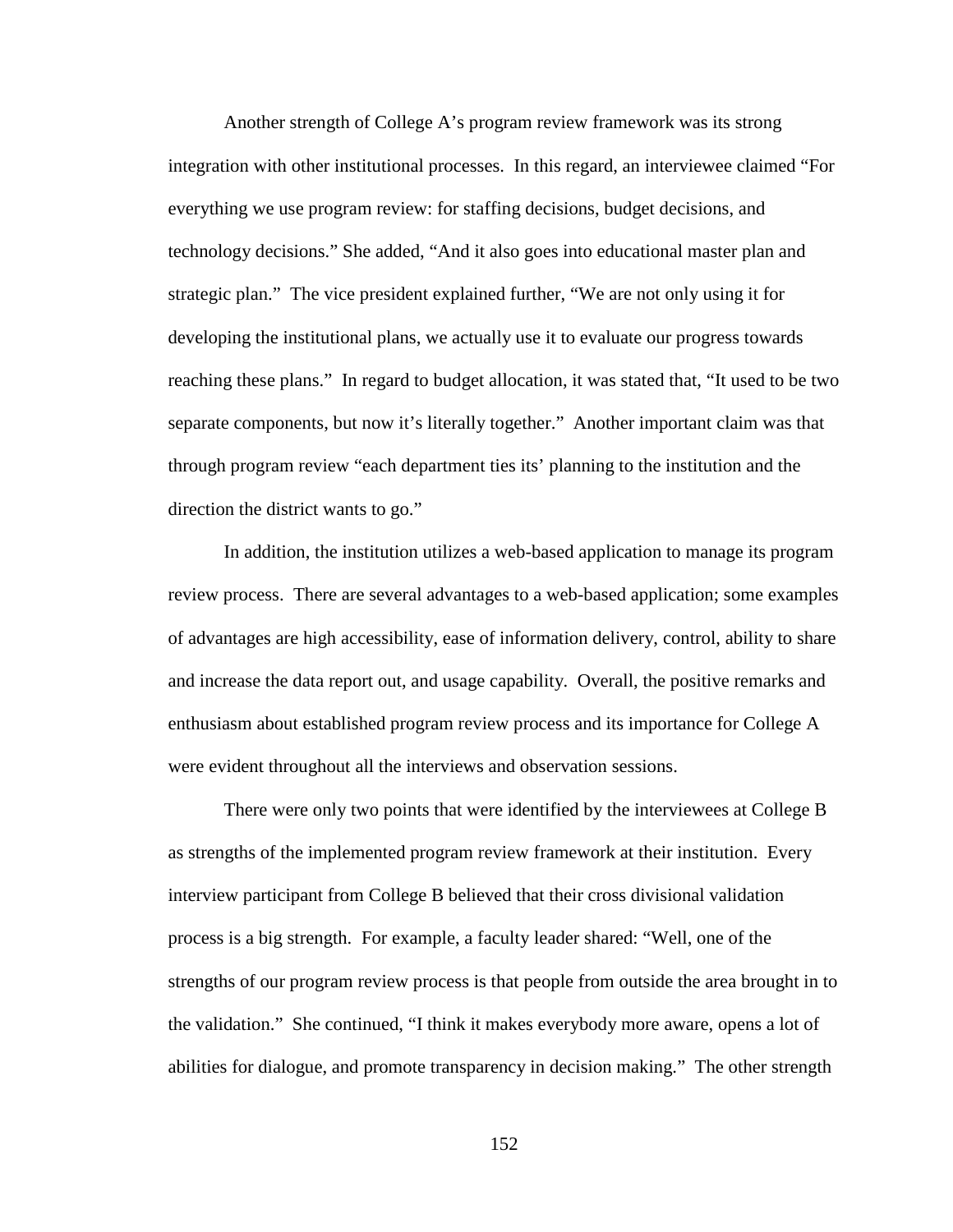commonly referred to was in the same area of transparency: having all the documentation posted publicly on the Internet. It was unforeseen how important this transparency issue was for that college community.

## **Discussion**

When connecting back the synthesized data from two institutions, it becomes evident that the overall elements of the conceptual framework of this study are central in understanding the factors that influence the program review institutionalization. At the same time, each of these elements plays a different role.

The current legislative and political structure of California community colleges is primarily formed by AB 1725 shared governance mandate. This resulted in multi-power structure which is difficult to manage and makes it problematic to institute any organizational change. Furthermore these multi-power structures function as independent entities even from the state level community college governance, the Chancellor's Office (CCCCO). This situation is further complicated due to the scarcity of funds for the state level agencies. As a result, any changes on the state level are very difficult to implement or obtain compliance on from the colleges. This interdependence leads to state wide duplication of efforts in program review institutionalization; that duplication results in an inefficient use of public funds. Moreover, it resulted in the current situation, whereby the majority of community colleges in California find themselves under the accreditation sanction due to the issues with their program review and planning processes or lack of these processes.

The fundamental principle of ACCJC is peer review, the purpose of which is to help its member institutions meet high standards and improve educational quality.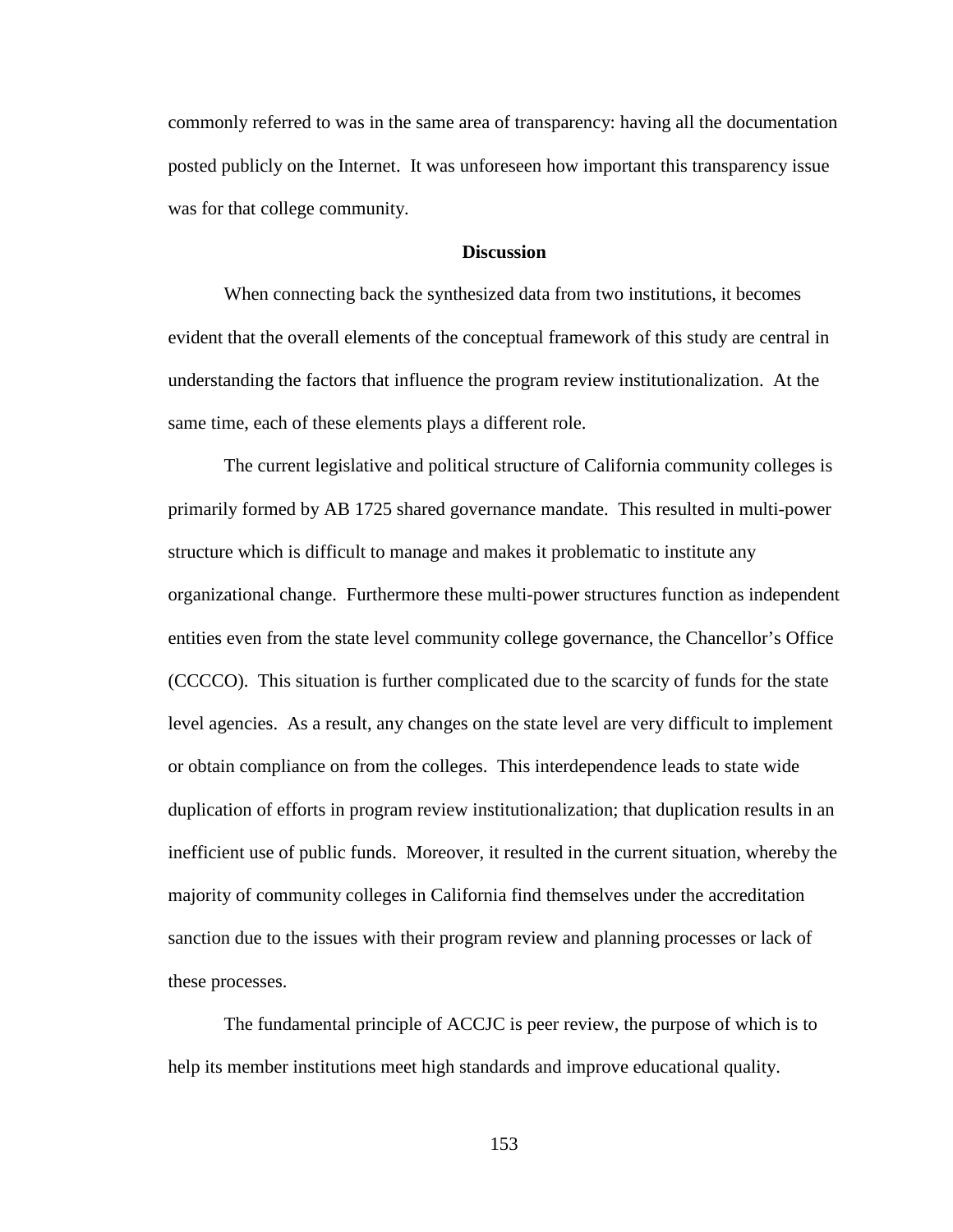Unfortunately, this is not the current situation. ACCJC is using its sanctioning power to enforce compliance with standards, and one of those standards is institutional effectiveness, which includes program review institutionalization. In addition, due to this practice, the relationship between ACCJC and the State Chancellor's Office has become very tense. Furthermore, the State Department of Education and State Department of Finance are trying to impose more accountability measures on community colleges to increase the effectiveness of the system. Thus, the external pressure on community colleges has increased dramatically, which significantly impacts the program review institutionalization process. In summary, the external forces play the role of an impetus to start the process of program review institutionalization at a particular college.

The institutional context also significantly impacts the program review institutionalization process at a particular college. The institutional context plays a major role in formulating and adopting a particular framework with different emphases on different purposes of program review. It is essential for each institution to identify and carry forward the implementation of these program review elements in order to get greater buy-in and participation from the college community and in order to ensure that the college utilizes all the aspects of program review. In addition, it is important to realize that the institutional usage/links and life span of an established program review process are the main powers that enable program review institutionalization.

In this regard, program review institutionalization can be viewed as a process with two cycles: a long term and a short term. The long-term cycle is the fundamental cycle of meta-analysis as the development, review, and evaluation of the overall program preview process takes place. The timeline of the meta-analysis cycles vary, but it is essential not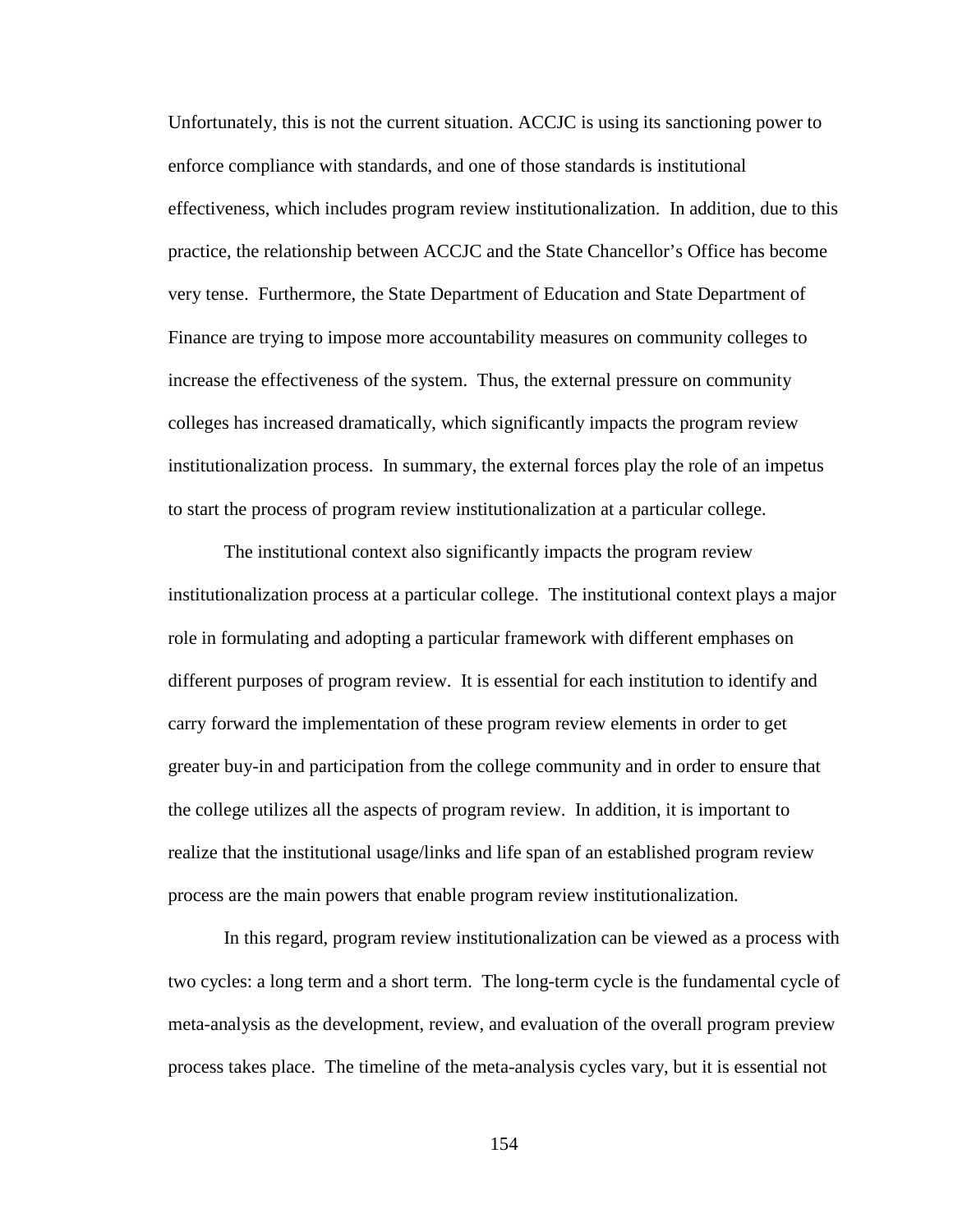to change the entire process flow every year and give some time for learning and adaptation. If the process is drastically changed every year, the internalization of the process will be delayed, and thus the institutionalization of the program review process will be delayed. At the same time, the role of the top cycle is essential in becoming a learning organization to ensure sustainable, continuous quality improvement [\(P. M.](#page-181-0)  [Senge, 2006;](#page-181-0) [Seymour, 1993\)](#page-181-1). The short-term cycle is the operational side of a review and evaluation process. The length of the operational cycle depends on the scope of the review and timeline scheduled at an institution. The operational cycle becomes the force that can delay or expedite the institutionalization depending on the people's belief in the established process and acceptance of continuous change. The two cycles should work in synchrony to move an institution toward to become a learning organization. Becoming a learning organization is the goal to which every educational institution strives.

In a learning organization, continuous quality improvement is part of a culture, rather than a mandate. The concept of organizational learning was introduced in the 1970's; it gained emphasis in the 1990's with publication of Peter Senge's book, *The Fifth Discipline: The Art and Practice of the Learning Organization* [\(Rebelo & Gomes,](#page-180-0)  [2008\)](#page-180-0). Learning organizations are the institutions which have the "capacity to adapt and innovate, based on learning from past experience and in anticipation of the future. They support continuous improvement at three levels: individuals, work groups and the organization as a whole" (Cowin, 1996, p. 10). As Senge (1999) interestingly noted, due to the ever changing world, "all organizations learn – but some organizations are faster and more effective learners. The key is to see learning as an inseparable from everyday work." (p. 8). According to O'Banion (1997), the six main principles of a learning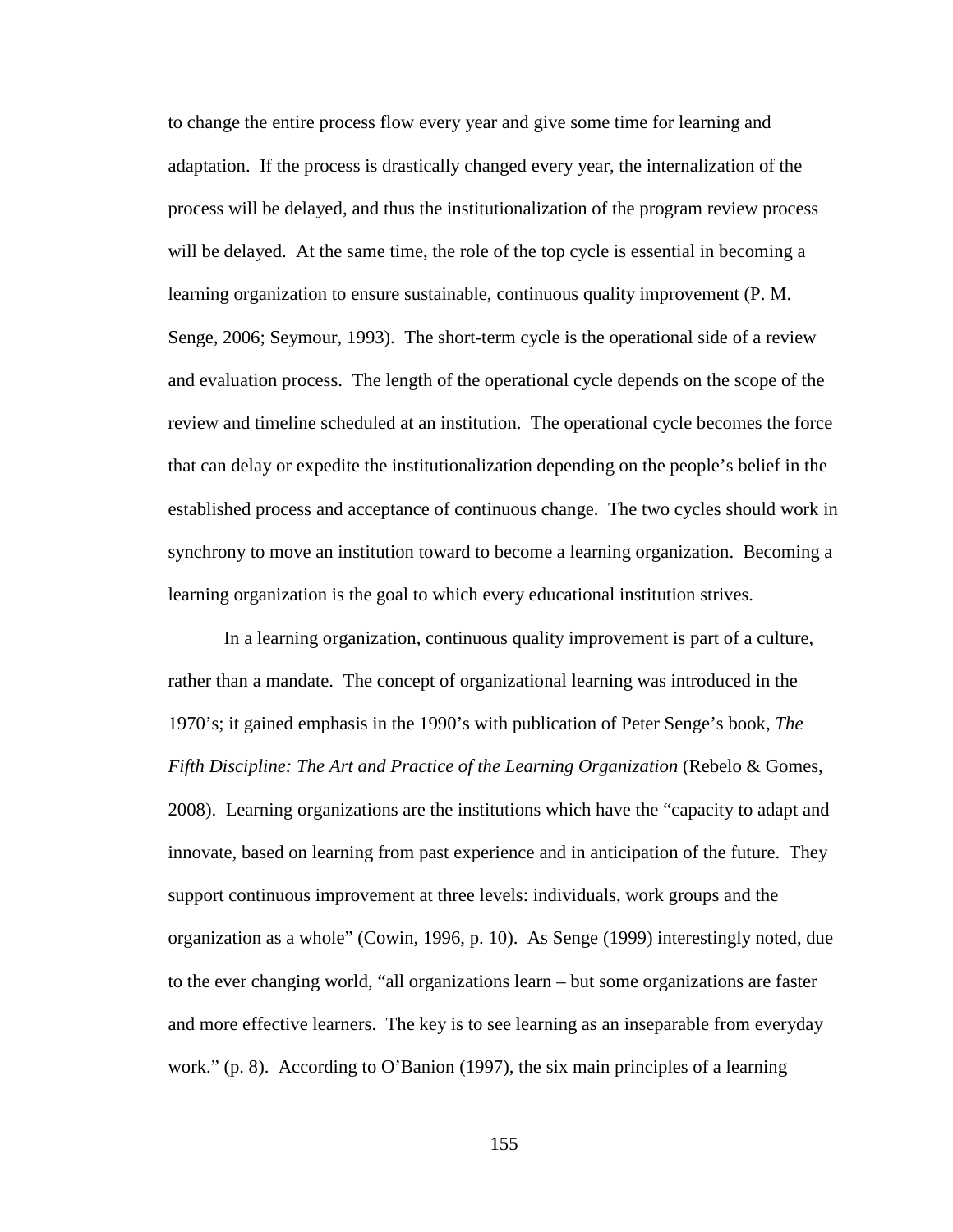organization are: (1) substantive change has to happen in individual learners; (2) individuals have to be engaged in the process as full members; (3) there has to be a large variety of learning options; (4) the environment has to provide a collaborative learning environment; (5) a facilitator that meets the needs of the learners has to be involved; (6) learning experiences have to be documented and shared widely (as cited in Kelley & Kaufman, 2007).

The findings in this study resonate with ideas presented by Cowin (1996) in his paper, '*Fourth generation evaluation, program review and the institutional researcher*'. First, the author categorized different program review systems, methodologies, and types. Then, he explained the meaning of "fourth generation evaluation," which is a constructivism approach to evaluation [\(Cowin, 1996\)](#page-177-0). The constructivism approach implies that knowledge is not an objective reality; rather, it is an individualistic interpretation of the current state. The idea of adopting the fourth-generation approach to program review helps the institution transform into a learning organization.

## **Implications and Recommendations**

Although, the presented findings are based on case study of two out of 112 community colleges in California, it confirms the notion that every institution is unique in its history, culture, and ever-changing environment. At the same time, due to the fact that two institutions were selected based on maximum variation strategy and triangulation of data collection, findings can be applied to the broader population and other conditions.

In its totality, this qualitative multi-site case study confirms that the key to the successful outcome of any institutional change is in the system thinking through the cycle of causality. Furthermore, program review institutionalization is that cyclical process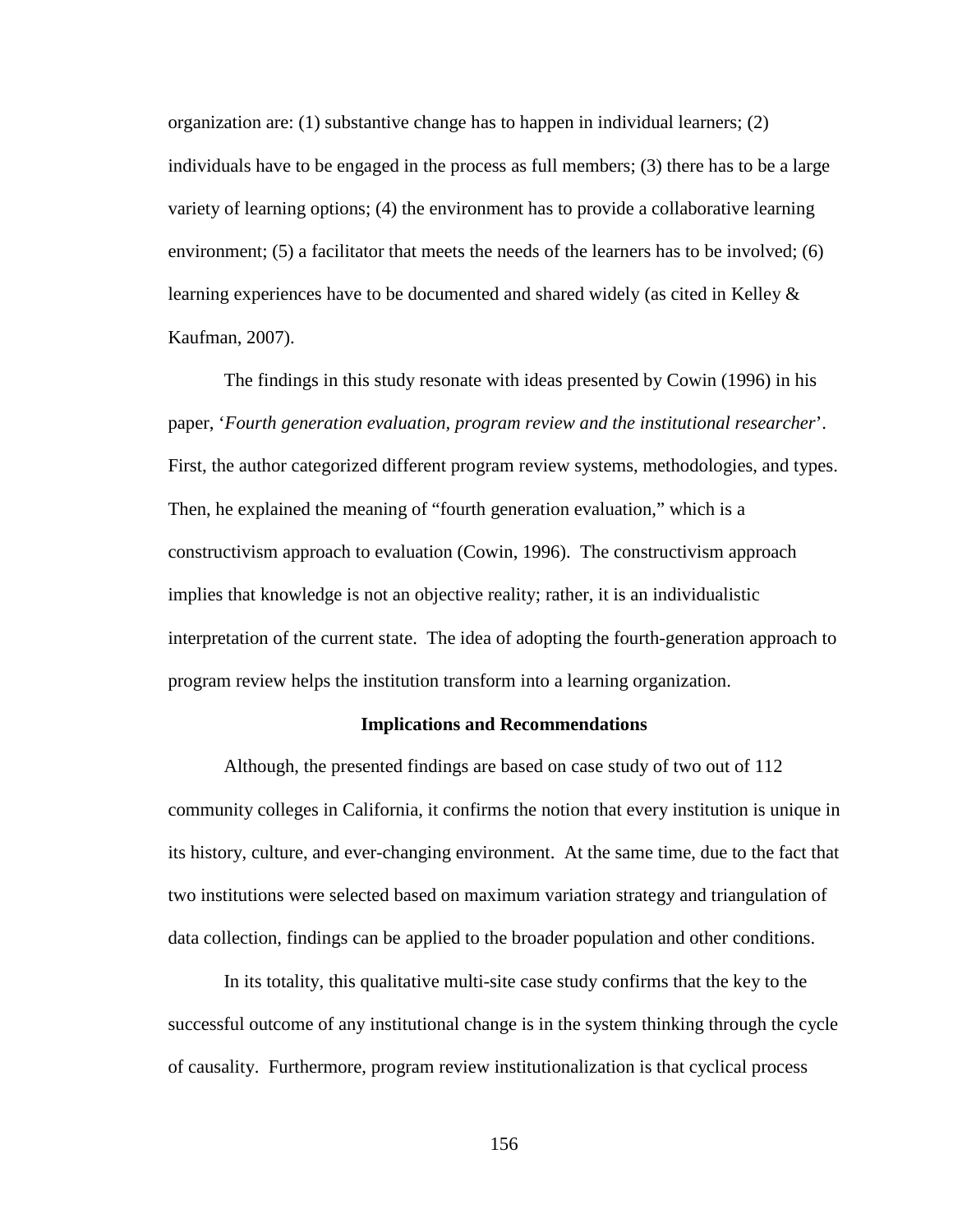which facilitates the transformation of an institution into a learning organization. At the same time, it is evident that community colleges are complex organizations with complicated management structures. Additionally, based on the findings of this study, the program review institutionalization is painstaking and more complicated at loosely coupled institutions with multi-power structures. Furthermore, the recommendations and implications of this study will be presented in three sections based on the audience they address: external agencies, practice, and future research.

#### **Recommendations for External Agencies**

As discussed earlier, California community colleges function in a semiautonomous environment. The CCCCO and ACCJC are two major external entities that may have considerable impact on an institution in regard to program review institutionalization. The next three recommendations are directed to external agencies.

#### **Recommendation 1: Develop a state wide online application for program**

**review and planning.** The state legislature should allocate funds to CCCCO to develop a web application for program review and planning. The CCCCO, in cooperation with ACCJC, State Academic Senate, and California Research and Planning Group (RP Group), should develop and implement an online program review and planning application. The ACCJC role will be in making sure that the new application will cover all the essential elements of program review and planning that a community college should have in place. The State Academic Senate should ensure faculty participation, as program review is on the "ten plus one" list mandated by legislation. The RP group will make sure that the new application meets the research and planning needs of the colleges. The CCCCO will become the entity that will be responsible for the application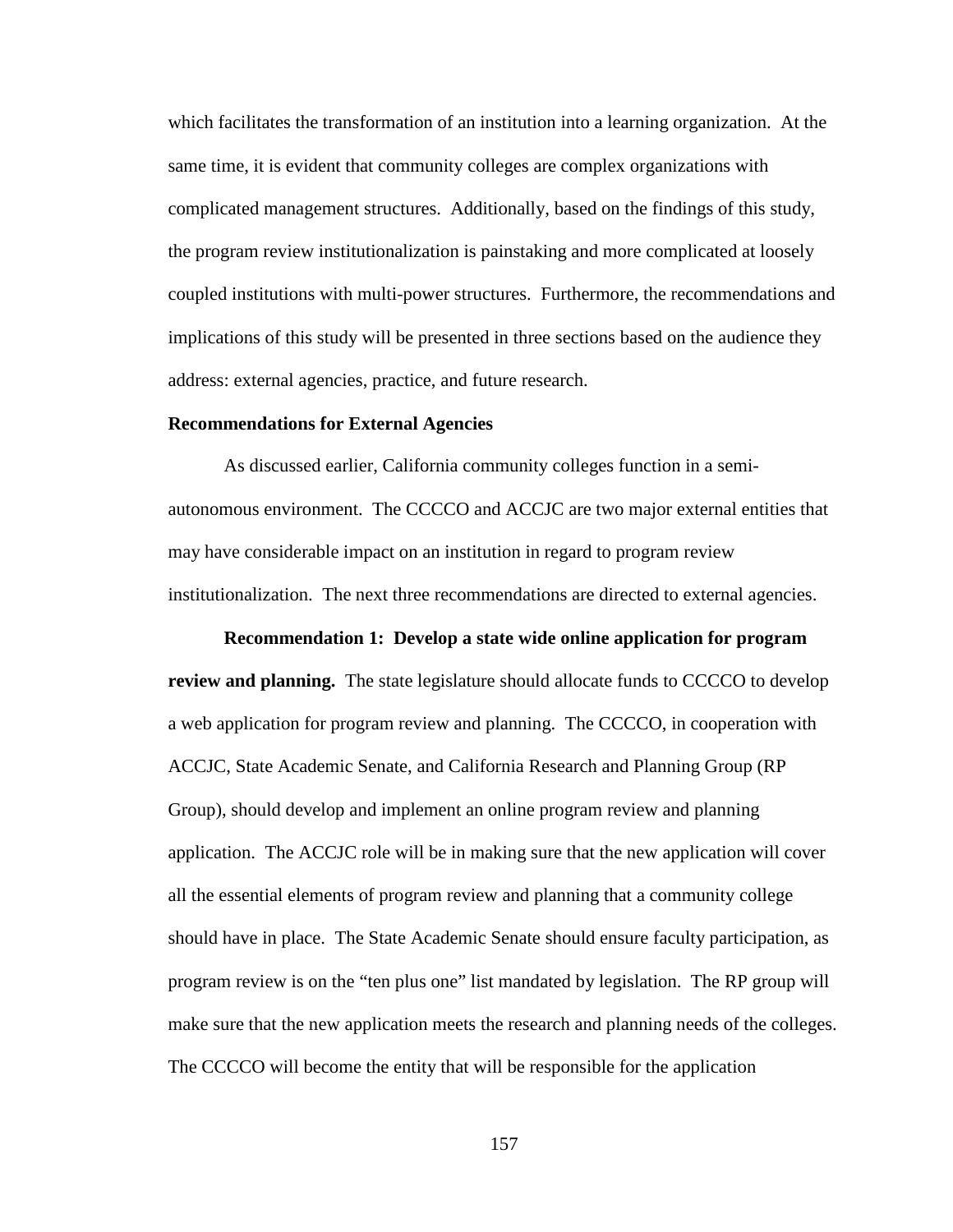management, maintenance, and improvements. The CCCCO has this kind of practice, such as Curricunet, web application for courses. Moreover, CCCCO already has some elements of the instructional program management, as it is the entity that approves new programs. The current federal requirements on Gainful Employment also emphasize the need to have a centralized state level program data system. The new program review and planning application should have an institutional module which can be tailored to meet the needs of each institution, but at the same time, it should be able to submit data to the central state program review and planning depository.

**Recommendation 2: Develop and implement scorecard and benchmark indicators related to program evaluation, review and planning***.* The online application should include scorecards and benchmarks that will help institutions evaluate and compare their programs' performance and currency state wide.

It is important that the new scorecard cover different aspects of community college operations. For example, the ARCC report was a good start, but the only thing it highlights is the progression of some cohorts within the community college system. Other important aspects that should be included in the new scorecard are financial and operational efficiencies, impact and scope of student services, currency and quality of the programs, employment and quality of life improvement, and community relations and impact. Thus, the external partners of community colleges should have access to and input in these indicators. In this context, the external partners are: industry professionals, employers, K-12, four-year institutions, community and press. This process eventually will bring all interested parts into joint conversation and efforts to align the entire state education system.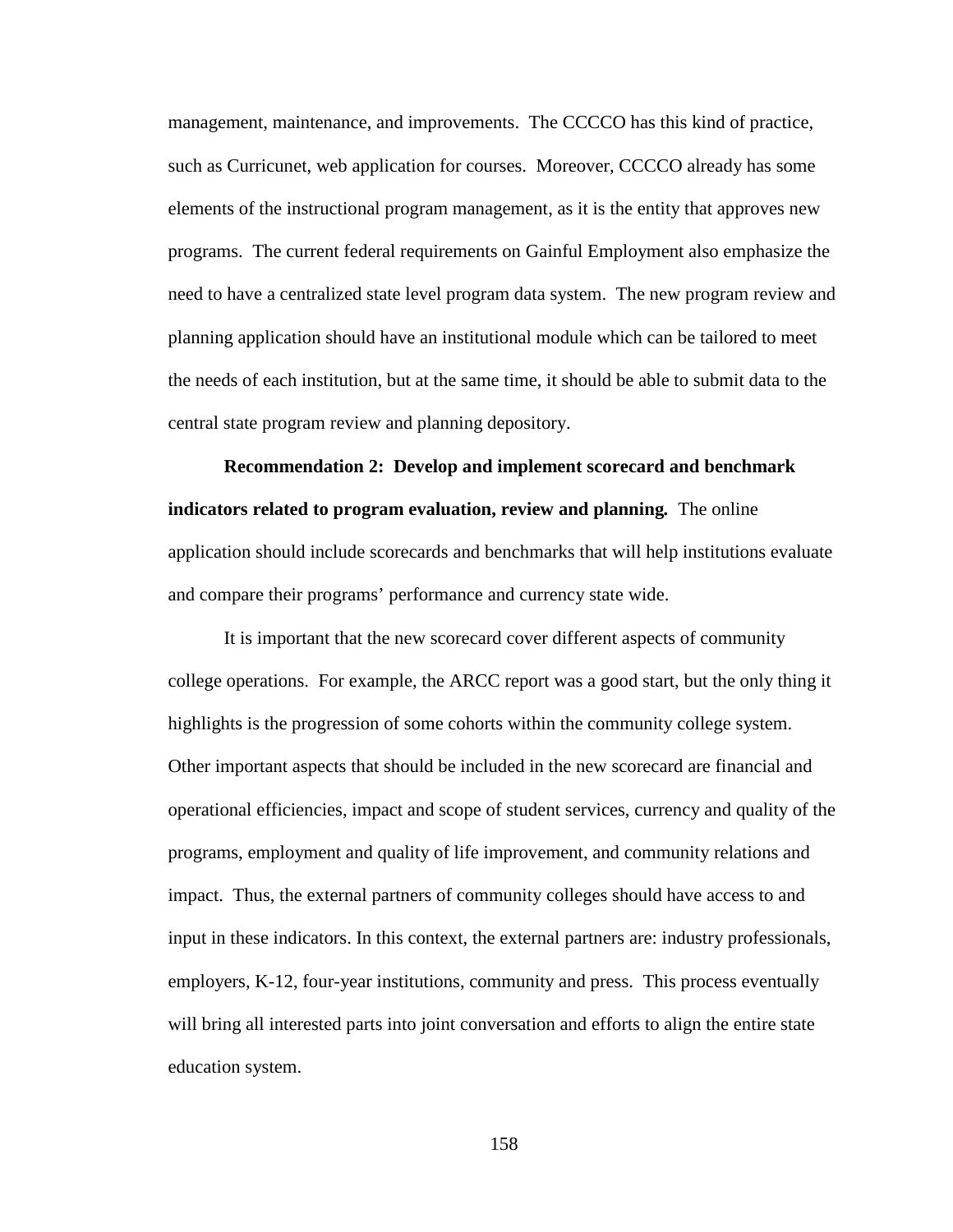Furthermore, it is important to mention that most of these data will be college driven. Additionally, the data should be not only reported by the colleges but also utilized by the colleges for dialogue generation and decision making. At each institution, these critical functions are carried out by the offices of institutional research and planning. Thus, it is important that there be a special fund allocated by the state for institutional research and planning operations at each institution.

**Recommendation 3: The state should provide assistance and support to colleges in program review and planning institutionalization.** In addition to the web application, it is imperative that the above mentioned partnership between CCCCO, ACCJC, State Academic Senate, and RP Group continue in the area of providing assistance in development and implementation of program review frameworks at the college. Currently, State Academic Senate and ACCJC offer some training, but they are limited in their scope and coordination. Involvement of CCCCO and RP Group in the organization of those efforts will make them more systematic and geared towards current needs of the colleges.

## **Recommendations for Practice**

The drive of this study was to help California community colleges to better understand and manage the program review institutionalization process for institutional improvements and to better meet ACCJC requirements. The following recommendations are geared towards that goal.

**Recommendation 1: Prioritize and utilize all purposes of program review at an institution.**The current study identified seven utilization possibilities of program review for California community colleges: accountability, planning, evaluation, internal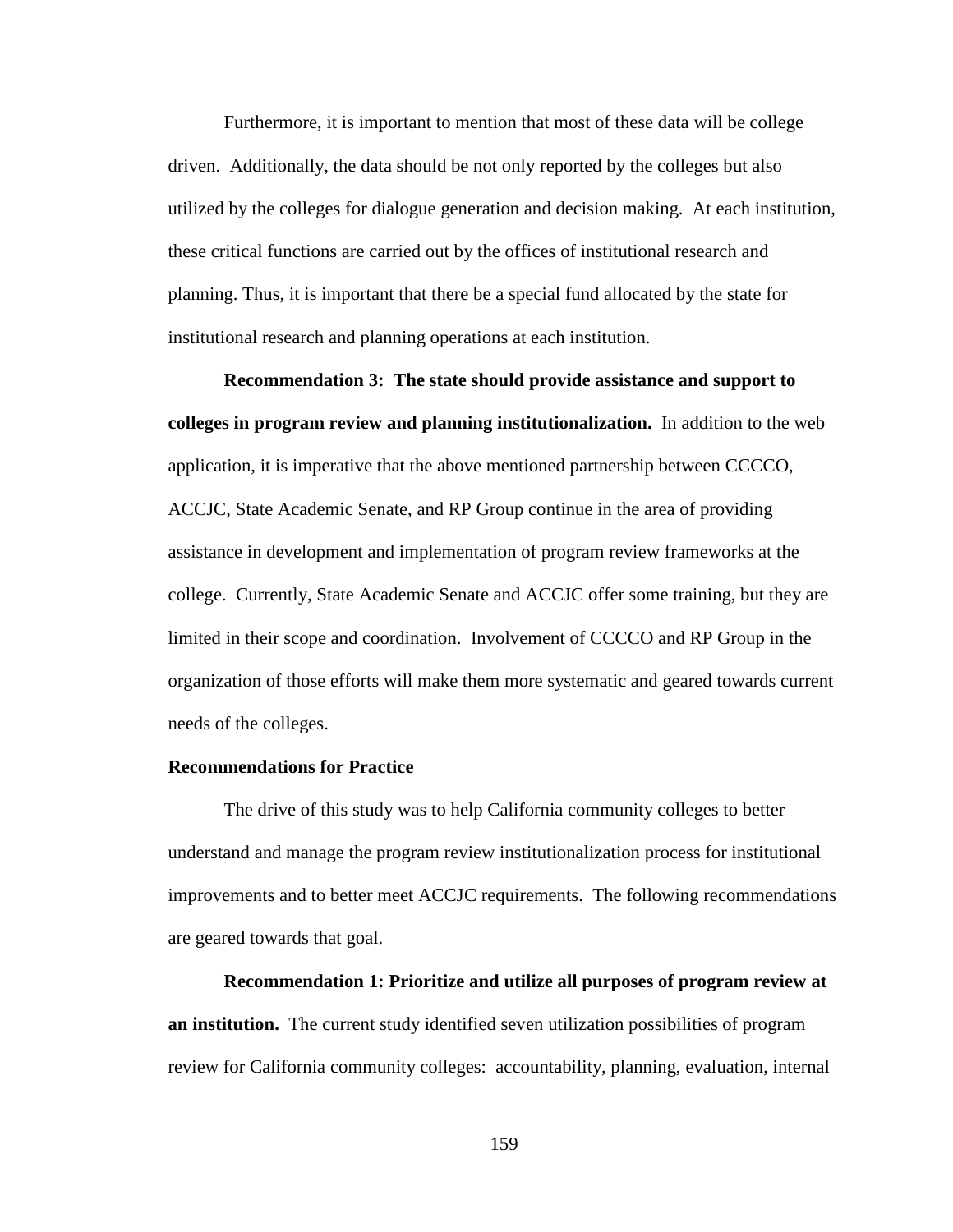dialogue, external communication, decision making, and improvement. Every college should make every effort to utilize all purposes of program review to maximize its effectiveness.

**Recommendation 2: Link program review with other intuitional processes.** In addition to utilizing the purposes of program review, integration with other institutional processes is essential for program review institutionalization. The most critical areas of integration are: institutional planning, budget and resource allocation, and student learning outcomes. The integration creates ties and a better understanding of program review, which becomes an inevitable and inseparable part of the institutional processes.

**Recommendation 3: Simplify and streamline the processes.** Simplification and streamlining of the process is a key to obtain better outcome of program review institutionalization. As Gleick (1987) interestingly stated, "Simple systems gives rise to complex behavior. Complex systems give rise to simple behavior." Thus, if the goal is to have a comprehensive program review document, then the process should be simplified and streamlined. In addition, the campus administration should commit resources for process development, training, and web application to ease the process for the users.

**Recommendation 4: Commit resource and ensure long life-span.**In addition to the initiation funds, every institution should commit resources to ensure the consistency and use of the same program review process/framework for several years with only small modifications. This will build the history and the life-span for the established program review framework so it becomes institutionalized.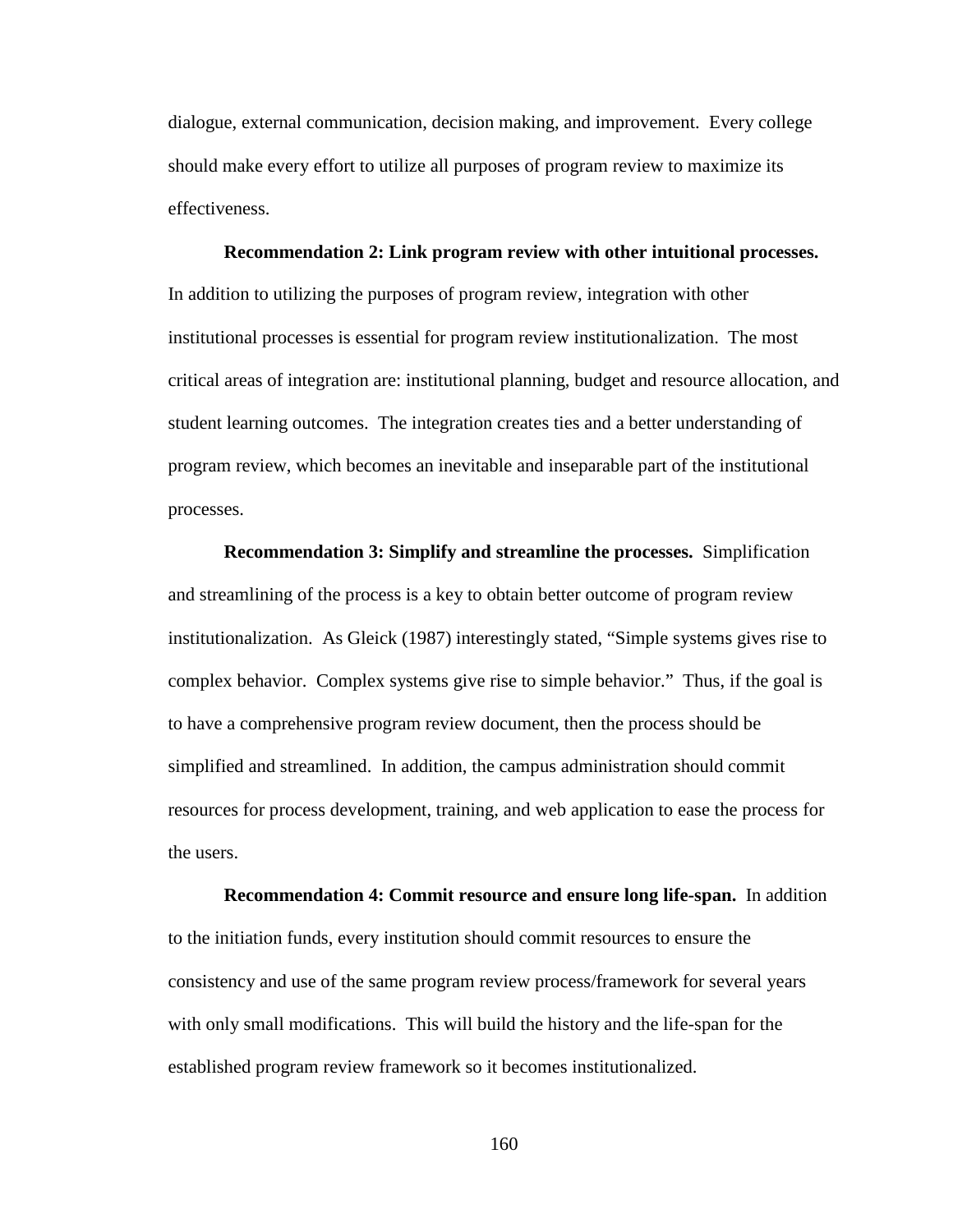**Recommendation 5: Emphasize the usage of the most valuable purposes of program review at an intuition.** Although this recommendation relates to all California community colleges, it is most critical for the colleges with a loosely-coupled, multipower structure. First of all, it is important to remember that this process takes time and should happen gradually. If the process is rushed, it will become overwhelming and convoluted. Second, as every institution's needs are unique, it is critical to identify the most valuable purposes of program review at a particular college. To do this, it is recommended to initiate campus-wide dialogue about all seven purposes of program review. The prioritization of the utilization of program review should be based on the campus response. By emphasizing the institution-specific valuable aspects of program review, campus leaders can help obtain more buy-in and participation in the program review process. In addition, obtaining small wins in the process will help further the institutionalization of program review.

For example, the dialogue and communication purpose of program review can become a powerful tool in a multi-power system. It can be used not to obtain buy-in, but more importantly to connect the nodes in a loosely-coupled system. As another example, the planning purpose of program review is imperative for a structured institution with hierarchical system.

# **Recommendations for Future Research**

Comparative studies should be conducted to validate the interdependence between program review institutionalization, institutional structure, program review deployment focus, and life-span of the established program review framework. Comparative qualitative studies will allow researchers to further evaluate the depth of the connections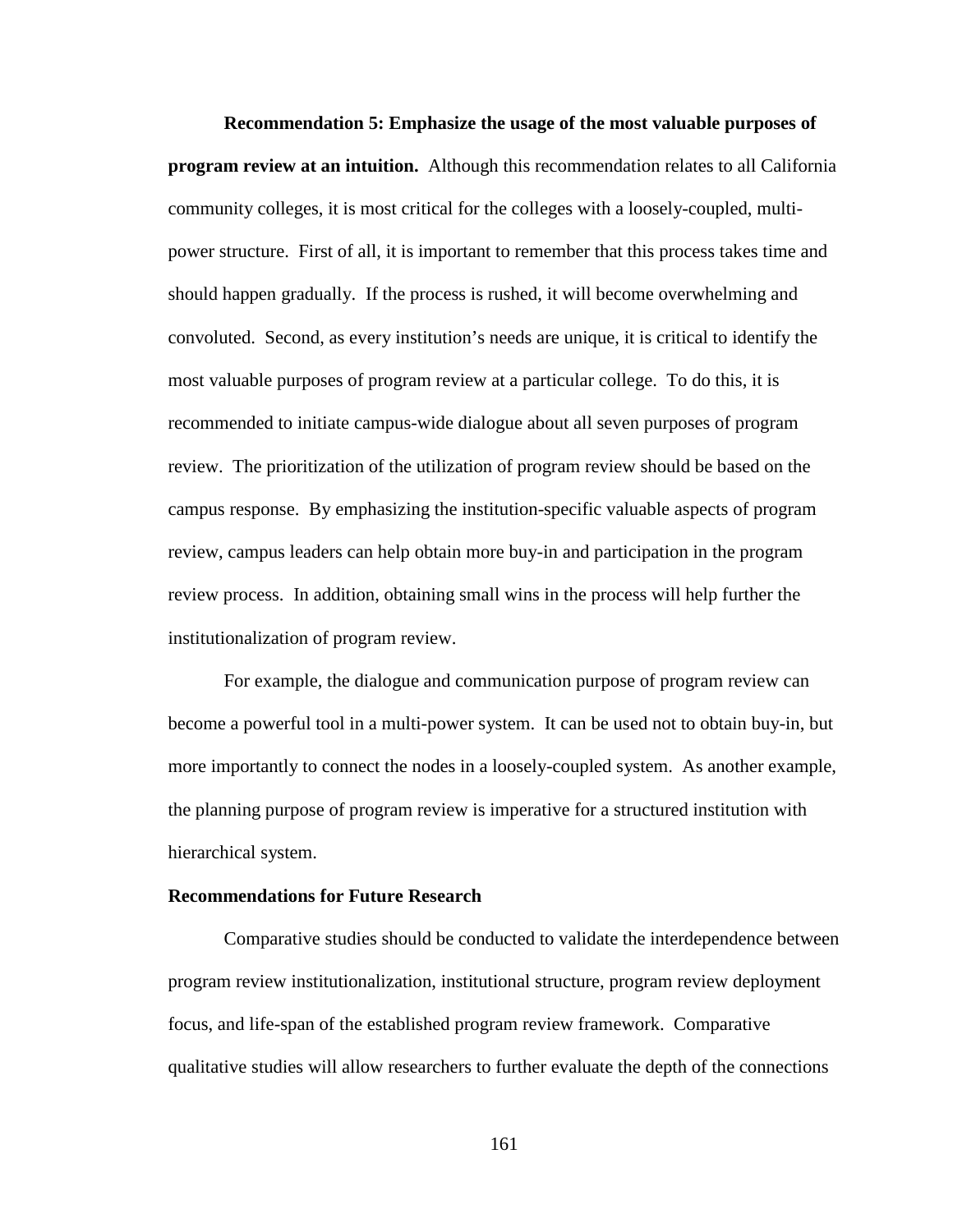between these factors. At the same time, the quantitative studies will allow researchers to determine the correlation to quantify the relationship between these factors. In addition, the comparative studies might reveal additional factors that influence program review institutionalization that were not evident from the current study due to the selected institutions.

In addition, comparative studies can be conducted at different states where shared governance is not mandated by the legislation and/or more rigorous accountability measures for community college are in place by the state governing bodies. This will allow researchers to further evaluate the impact of institutional structure on program review institutionalization.

To enrich the program review topic, it would be valuable to conduct additional studies to identify indictors that will facilitate determination of the degree of program review institutionalization at a California community college. Further analysis can be conducted to reveal the relationship between the degree of program review institutionalization and factors influencing program review institutionalization.

## **Conclusion**

Institutional effectiveness has become one of the central topics of discussion for community colleges nationwide. In California since 2007, it is also one of the critical elements in the accreditation process that caused sanctioning at a significant number of institutions by ACCJC. ACCJC identified program review institutionalization and integrated planning as two of the major sources of deficiency in the area of institutional effectiveness. Thus, one of the significant contributions of this study is in helping the California community colleges to better understand and manage the program review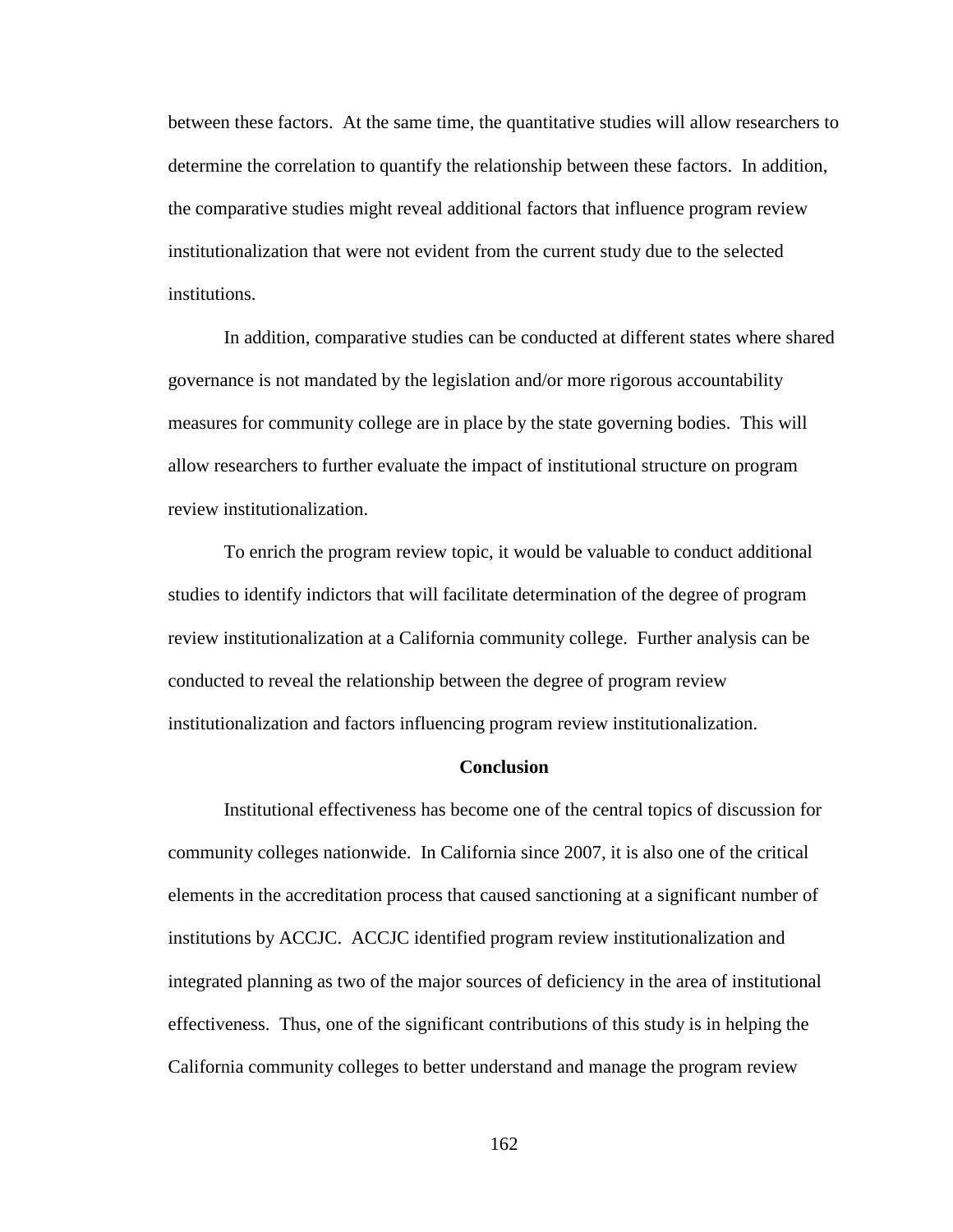institutionalization process to better meet ACCJC requirements and more importantly for institutional improvements.

In addition, this study confirms that program review institutionalization is not a linear process with a beginning and an end. In contrast program review should be viewed as a cyclical process of continuous quality improvement that moves an institution towards becoming a learning organization. Each institution should find and carry out its own path for integration that resonates with its institutional context and culture. However, even then, it requires institutional support, leadership, and participation to carry on to make the history and life-span of program review institutionalization.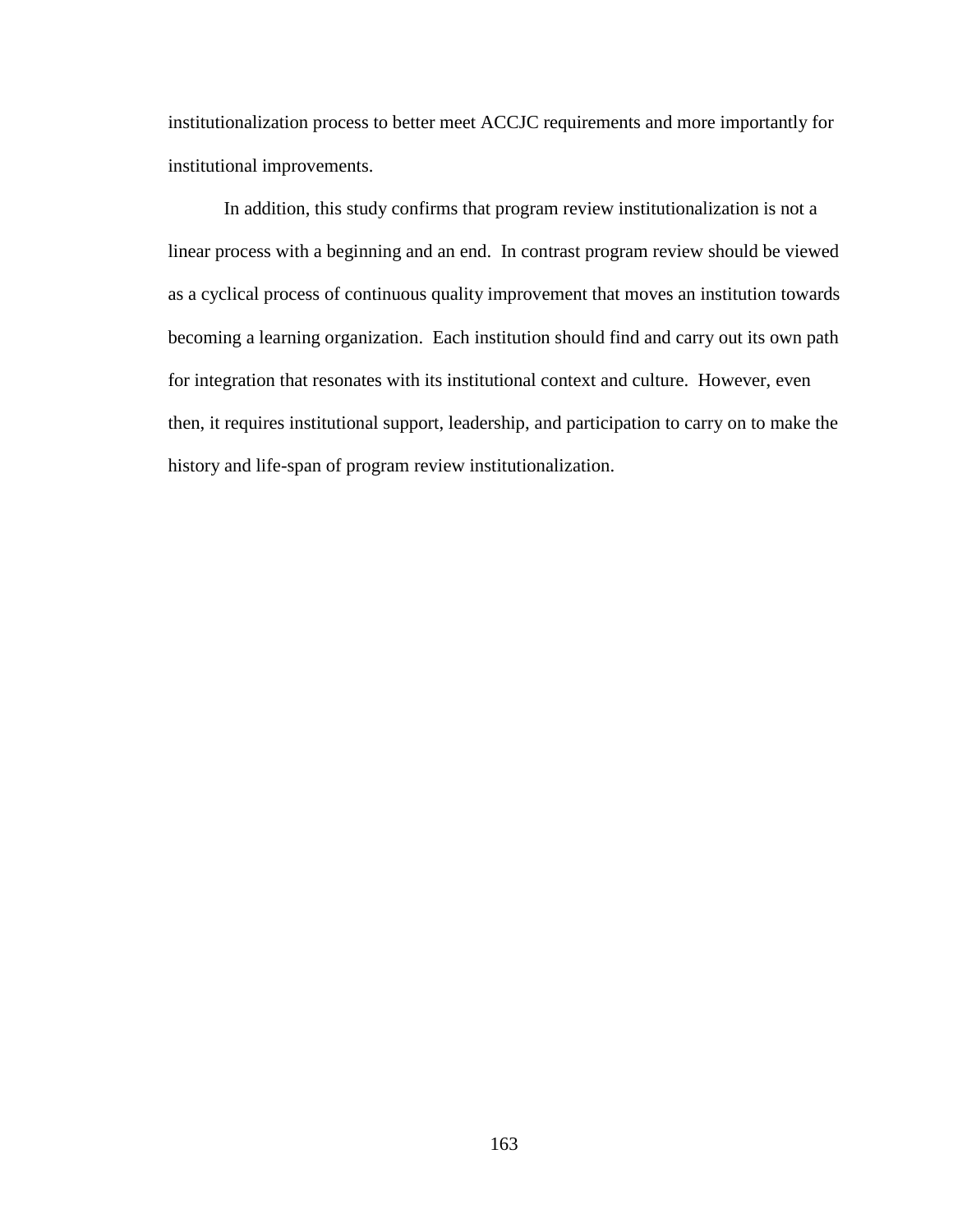### References

ACCJC. (2007). Updated Timelines for Rubric for Evaluating Institutional Effectiveness.

- <span id="page-175-0"></span>ACCJC. (2009). Integrated Planning to Implement College Quality Improvement *ACCJC News* (Fall 2009 ed.).
- ASCCC. (1996). Program Review: Developing a Faculty Driven Process.
- ASCCC. (2009a). California Community Colleges: Principles and Leadership in the Context of Higher Education.
- ASCCC. (2009b). Program Review: Setting a Standard.
- Barak, R. J. (2007). *Thirty years of academic review and approval by state postsecondary coordinating and governing boards*. Denver: State Higher Education Executive Officers.
- Barak, R. J., & Breier, B. E. (1990). *Successful program review : a practical guide to evaluating programs in academic settings* (1st ed.). San Francisco: Jossey-Bass.
- Barak, R. J., & Sweeney, J. D. (1995). Academic program review in planning, budgeting, and assessment. *New Directions for Institutional Research, 1995*(86), 3-17.
- Beno, B. A. (2003). What Accreditator Expect from College Program Review. *Accreditation Notes*: Accrediting Commission for Community and Junior Colleges.
- Biswas, R. R. (2006). A Supporting Role: How Accreditors Can Help Promote the Success of Community College Students. An Achieving the Dream Policy Brief. Boston, MA: Jobs for the Future.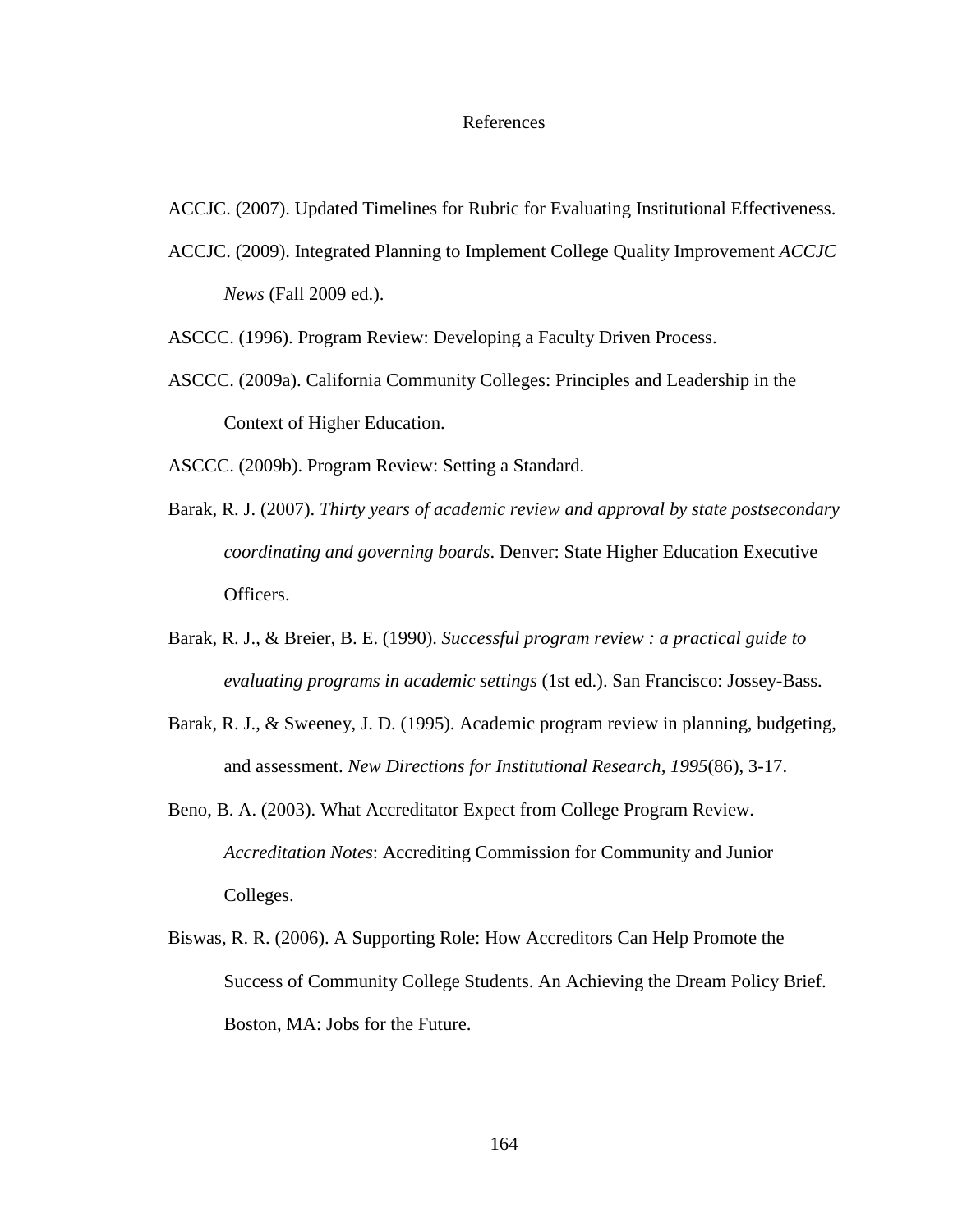- Bresciani, M. J. (2006). *Outcomes-based academic and co-curricular program review : a compilation of institutional good practices* (1st ed.). Sterling, Va.: Stylus.
- Bresciani, M. J. (2008). Implementing an Outcomes-Based Assessment Process in a Major Metropolitan Community College District. *Community College Journal of Research and Practice, 32*(12), 970-984.
- Bresciani, M. J., Gardner, M. M., & Hickmott, J. (2009). *Demonstrating student success : a practical guide to outcomes-based assessment of learning and development in student affairs* (1st ed.). Sterling, Va.: Stylus.
- Brown, D. (2008) Improving Institutional Effectiveness Through Programmatic Assessment *Vol. 109*: Professional File: Association for Institutional Research.
- Bryant, A., & Charmaz, K. (2007). The sage handbook of grounded theory (pp. 13-34). Thousand Oaks, CA: Sage Publications Ltd.
- California Postsecondary Education, C. (2008). Program Planning and Review to Promote Responsiveness to Public Needs, 2007-08. Commission Report 08-15: California Postsecondary Education Commission.
- California State Postsecondary Education Commission, S. (2006). Updating the Commission's Program Review Guidelines and Procedures. Commission Report 6-17: California Postsecondary Education Commission.
- CCCCO. (2005). AB1417 Performance Framework for the California Community Colleges: A Report to the Legislature, Pursuant to AB1417: Research and Planning Group for California Community Colleges (RP Group).
- Cistone, P. J., & Bashford, J. (2002). Toward a Meaningful Institutional Effectiveness Plan. *Planning for Higher Education, 30*(4), 15-23.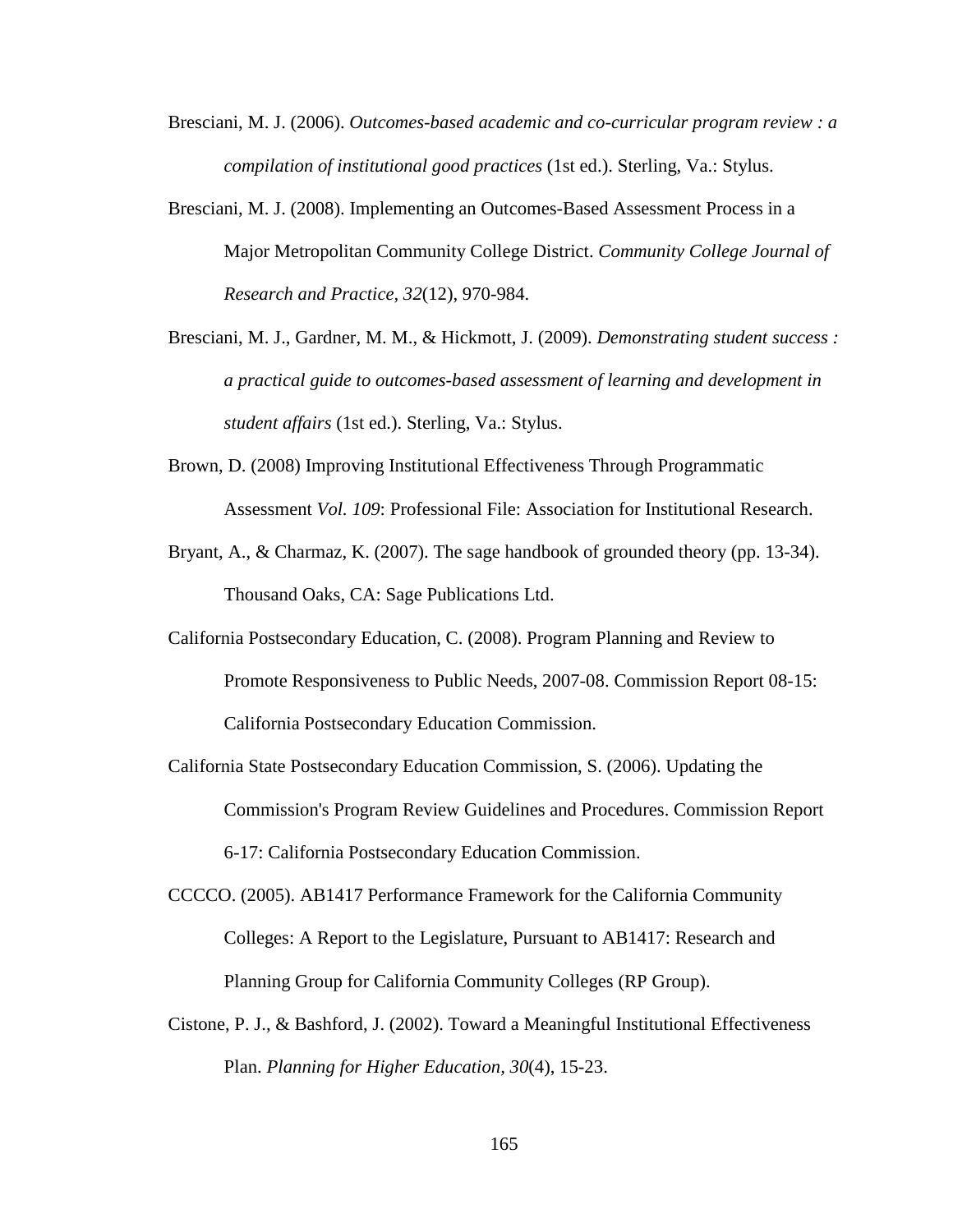- Colbeck, C. L. (2002). Assessing Institutionalization of Curricular and Pedagogical Reforms. *Research in Higher Education, 43*(4), 397-421.
- Corbin, J. M., & Strauss, A. (1990). Grounded theory research: Procedures, canons, and evaluative criteria. *Qualitative Sociology, 13*(1), 3-21.
- <span id="page-177-0"></span>Cowin, B. (1996). *Fourth Generation Evaluation, Program Review and the Institutional Researcher.* Paper presented at the Annual Forum of the Association for Institutional Research, Albuquerque, NM.
- Creswell, J. W. (2005). *Educational research : planning, conducting, and evaluating quantitative and qualitative research* (2nd ed.). Upper Saddle River, N.J.: Merrill.
- Creswell, J. W. (2008). *Educational research : planning, conducting, and evaluating quantitative and qualitative research* (3rd ed.). Upper Saddle River, N.J.: Pearson/Merrill Prentice Hall.
- Curry, B. K. (1992). Instituting Enduring Innovations. Achieving Continuity of Change in Higher Education. *ASHE-ERIC Higher Education Report No. 7, 1992*. Washington D. C.: George Washington Univ, School of Education.
- Dodd, A. H. (2004). Accreditation as a Catalyst for Institutional Effectiveness. *New Directions for Institutional Research*(123), 13-25.
- Dougherty, K. J., Natow, R. S., Hare, R. J., Jones, S. M., & Vega, B. E. (2011). The Politics of Performance Funding in Eight States: Origins, Demise, and Change. Final Report to the Lumina Foundation for Education: Community College Research Center, Columbia University.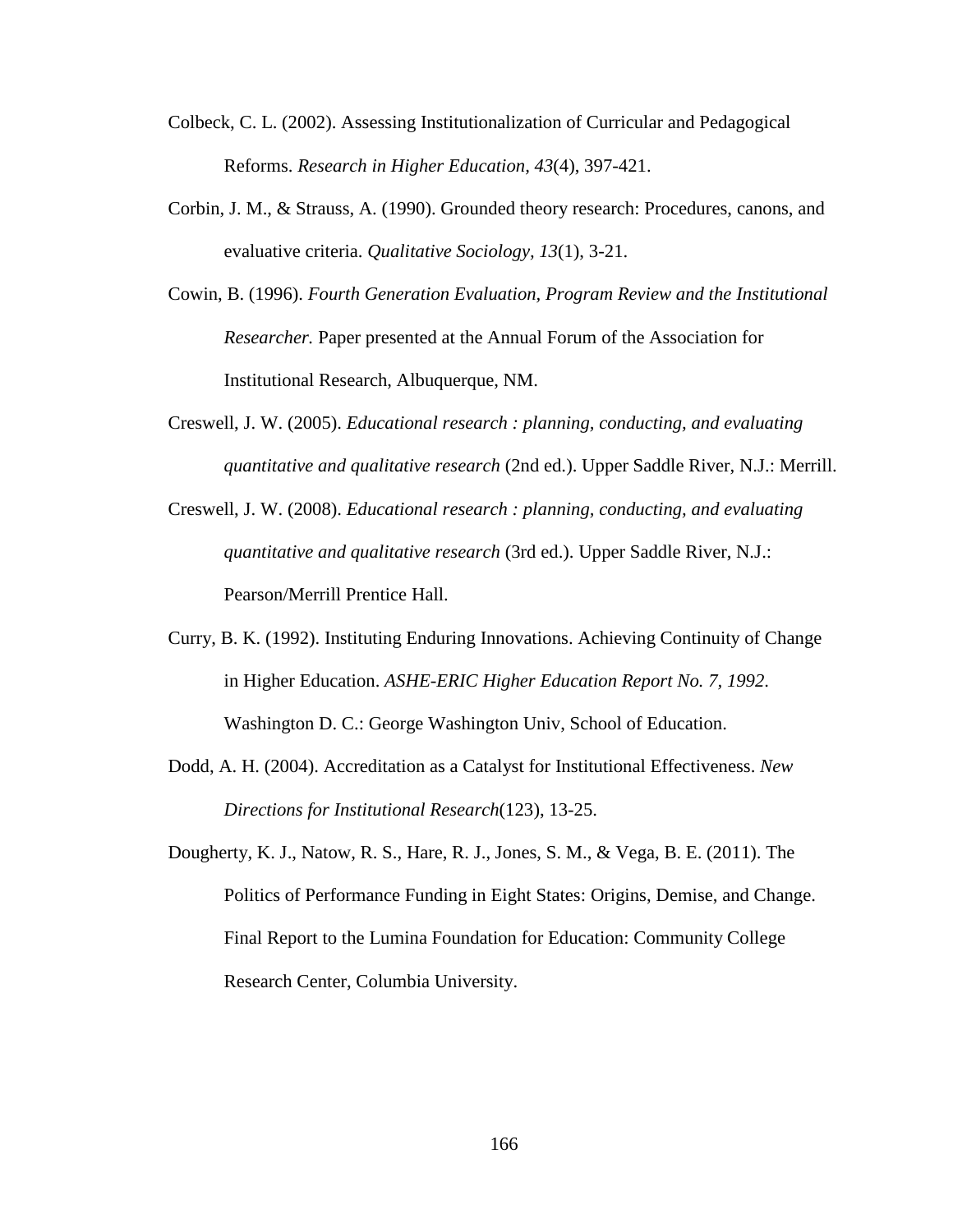- Eaton, G. M., & Miyares, J. (1995). Integrating program review in planning and budgeting: A systemwide perspective. *New Directions for Institutional Research, 1995*(86), 69-79.
- Elliott, N., & Lazenbatt, A. (2005). How to recognise a 'quality' grounded theory research study. *Australian Journal of Advanced Nursing, 22*(3), 48-52.
- Ewell, P. T. (2008). Assessment and Accountability in America Today: Background and Context. *New Directions for Institutional Research*(1), 7-17.
- Gentemann, K. M., Fletcher, J. J., & Potter, D. L. (1994). Refocusing the academic program review on student learning: The role of assessment. *New Directions for Institutional Research, 1994*(84), 31-46.
- Glesne, C. (2011). *Becoming qualitative researchers : an introduction* (4th ed.). Boston: Pearson.
- Hasson, C., & Meehan, K. (2010). Inquiry Guide: Assessing and Planning for Institutional Effectiveness *BRIC Technical Assistance Program*: Research & Planning Group for California Community Colleges.
- Hendricks, B., & Cooney, D. (1992). *Charting the Future: Program Review & Evaluation as Tools for Growth*.
- Henry, T. C. (2007). Assessing and Improving Institutional Performance. *New Directions for Higher Education*(140), 51-62.
- Hoey, J. J. (1995a). Impact of program review on community colleges. *New Directions for Institutional Research, 1995*(86), 49-59.
- Hoey, J. J. (1995b). Organizational factors in program review. *New Directions for Institutional Research, 1995*(86), 37-47.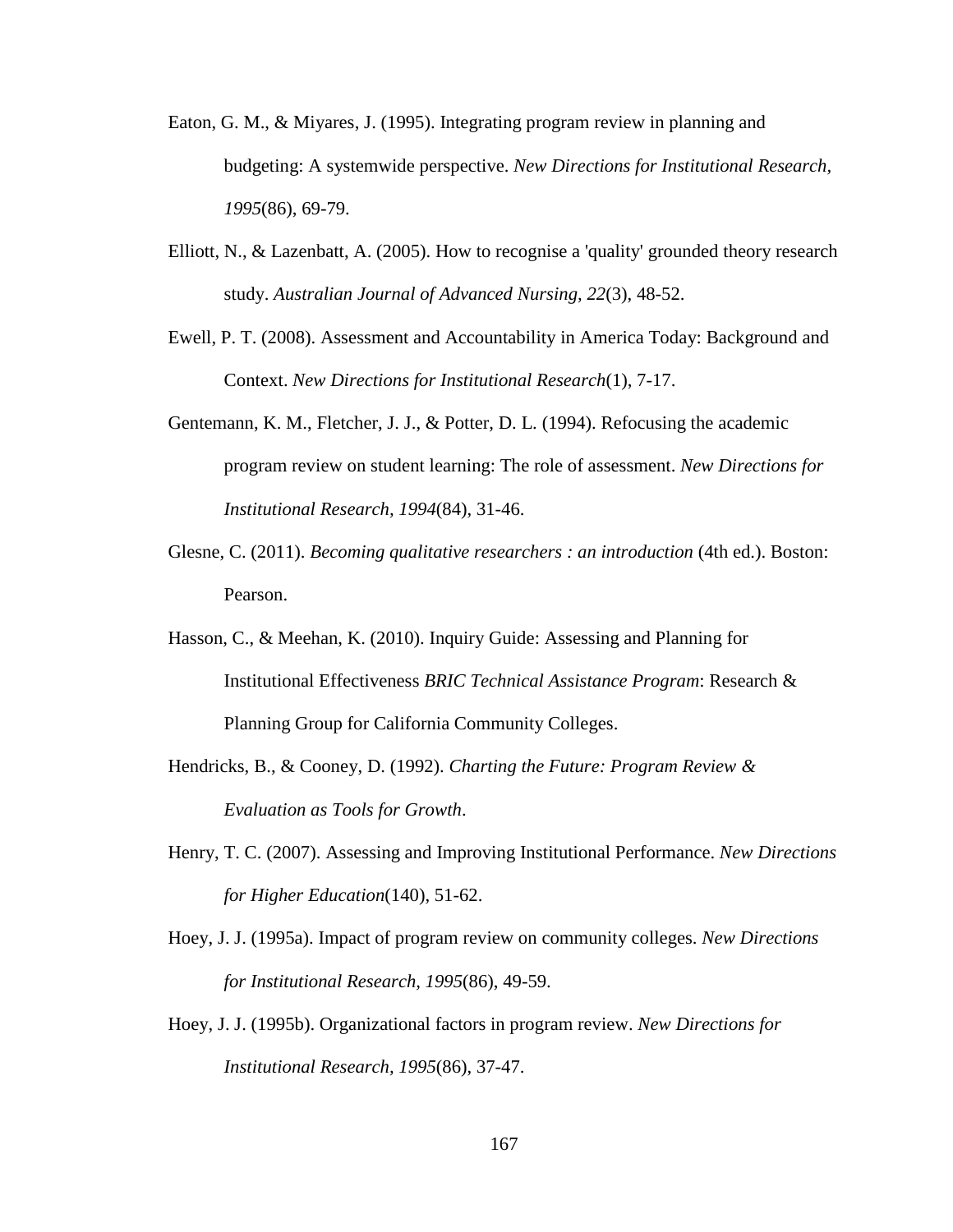Humphrey, K. (2011). California Postsecondary Education Commission to close doors on

November 18 Retrieved January 5, 2011, from

[http://www.cpec.ca.gov/PressRelease/CPEC\\_Final\\_Release.pdf](http://www.cpec.ca.gov/PressRelease/CPEC_Final_Release.pdf)

- Jacobs, R. L., Russ-Elf, D., & Zidan, S. (2001). *Institutionalizing Organizational Chnage through Cascade Training.* Paper presented at the Organizational Change, AHRD Conference, Tusla, Oklahoma.
- Kezar, A. J. (2001). *Understanding and Facilitating Organizational Change in the 21st Century: Recent Research and Conceptualizations.* (Vol. 28): ASHE-ERIC Higher Education Report, Jossey-Bass Higher and Adult Education Series.
- Lattuca, L. R., & Stark, J. S. (2009). *Shaping the college curriculum : academic plans in context* (2nd ed.). San Francisco, CA: Jossey-Bass.
- Levine, A. (1985). *Why innovation fails*. Albany, NY: State University of New York Press.
- Manning, T. M. (2009). Using Achieving the Dream to Meet Accreditation Requirements *Principles and Practices of Student Success*: Achieving the Dream: Community College Count.
- Meehan, K. (2010). Inquiry Guide: Maximizing Program Review Process *BRIC Technical Assistance Program*: Research & Planning Group for California Community Colleges.
- Middaugh, M. F. (2010). *Planning and assessment in higher education : demonstrating institutional effectiveness* (1st ed.). San Francisco: Jossey-Bass.
- Nichols, J. O., & Wolff, L. A. (1990). Organizing for Assessment. *New Directions for Institutional Research*.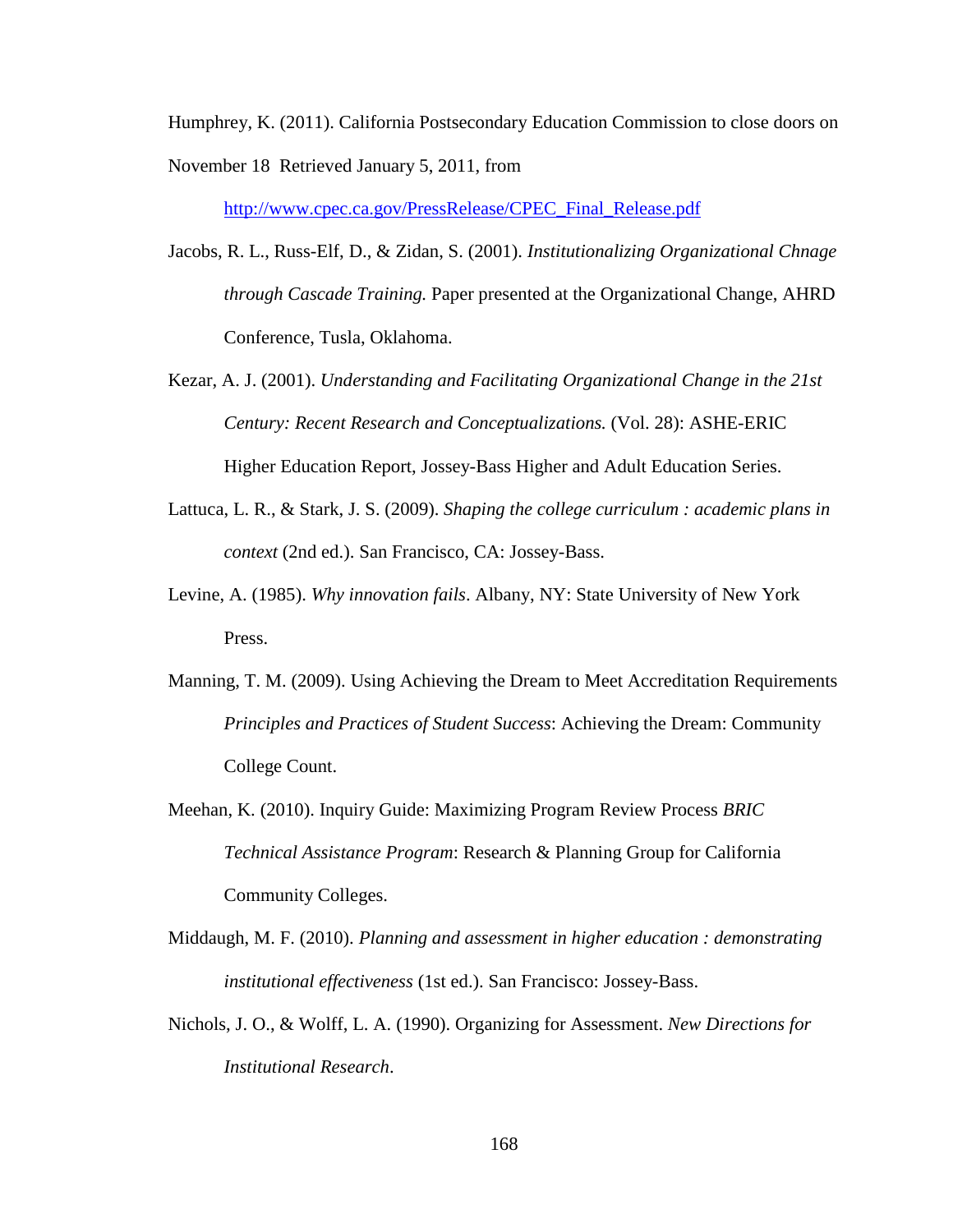- Oliva, P. F. (2009). *Developing the curriculum* (7th ed.). Boston: Pearson/Allyn and Bacon.
- Palomba, C. A., & Banta, T. W. (1999). *Assessment essentials : planning, implementing, and improving assessment in higher education* (1st ed.). San Francisco: Jossey-Bass Publishers.
- Patton, M. Q. (1990). *Qualitative evaluation and research methods* (2nd ed.). Newbury Park, Calif.: Sage Publications.
- Patton, M. Q. (2002). *Qualitative research and evaluation methods* (3 ed.). Thousand Oaks, Calif.: Sage Publications.
- Pitter, G. W. (2007) *Program Review: A Tool for Continuous Improvement of Academic Programs*. *Vol. 105*: Professional File: Association for Institutional Research.
- Popham, W. J. (2008). The Role of Assessment in Federal Education Programs: Center on Education Policy.
- Queen, R., & Rezin, A. (1997). Practical Strategies To Justify Your "Present" and Ensure Your "Future.".
- Rebelo, T. M., & Gomes, A. D. (2008). Organizational Learning and the Learning Organization: Reviewing Evolution for Prospecting the Future. *Learning Organization, 15*(4), 294-308.
- Robinson, T. C., & Dalzell, A. (1995). Continues Quality Improvement: Implementation in Academic Health Center. In A. M. Hoffman & D. J. Julius (Eds.), *Total Quality Management* (pp. 424 - 451). Maryville, Missouri: Prescott Publishing Company.
- Schein, E. H. (2004). *Organizational culture and leadership* (3rd ed.). San Francisco: Jossey-Bass.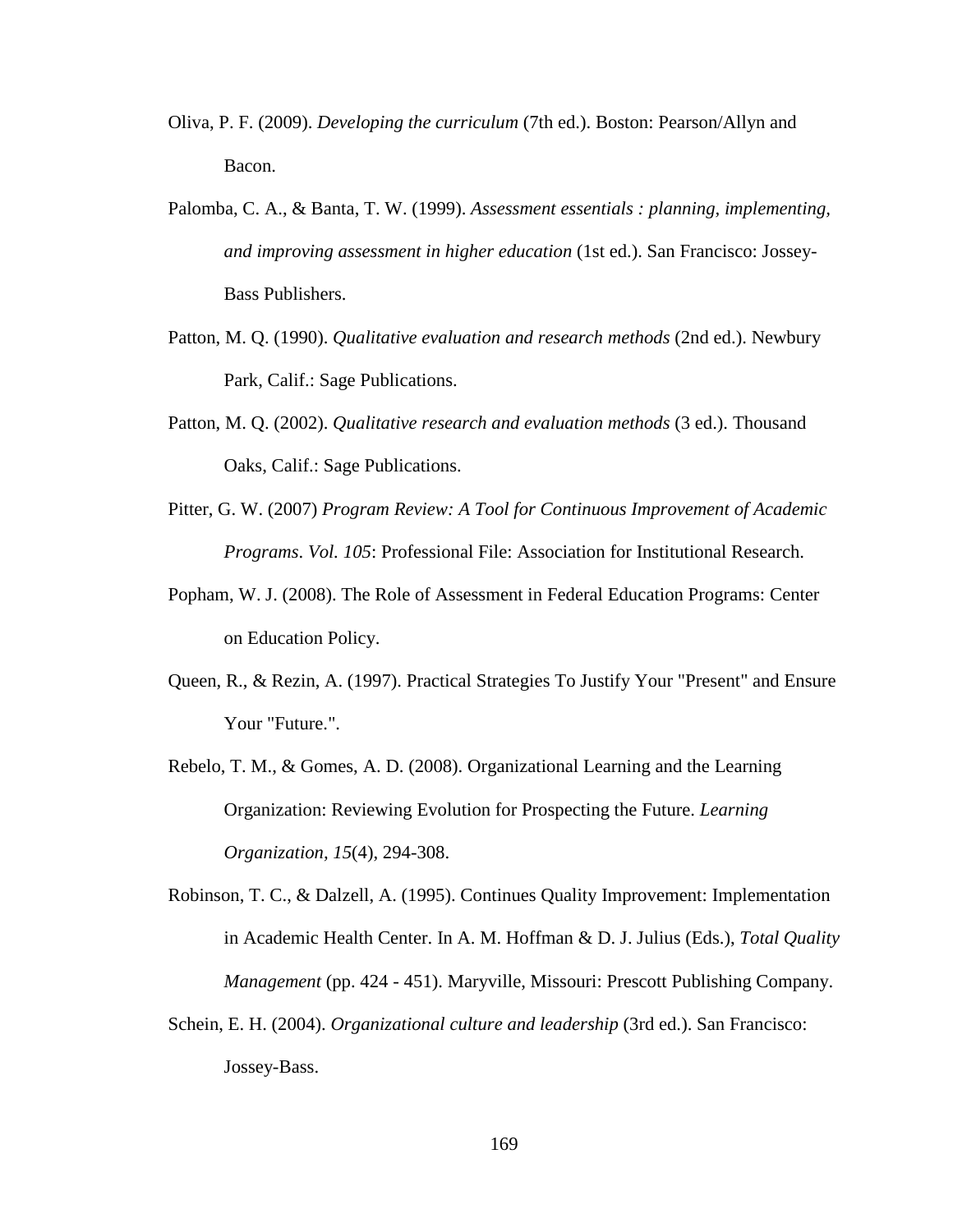- Schmidtlein, F. A. (2004). Assumptions Commonly Underlying Government Quality Assessment Practices. *Tertiary Education and Management, 10*(4), 263-285.
- Schram, T. H. (2006). *Conceptualizing and proposing qualitative research* (2nd ed.). Upper Saddle River, N.J.: Pearson Merrill Prentice Hall.
- Schwandt, T. A. (2007). *The SAGE dictionary of qualitative inquiry* (3rd ed.). Los Angeles, Calif.: Sage Publications.
- Scott, W. R. (1995). *Institutions and organizations*. Thousand Oaks: SAGE.
- Scott, W. R. (2008). *Institutions and organizations : ideas and interests* (3rd ed.). Los Angeles: Sage Publications.
- Senge, P., Smith, B., Kleiner, A., Roberts, C., Ross, R., & Roth, G. (1999). The challenge of profound change *The Dance of Change, The Challenges of Sustaining Momentum in Learning Organizations*: Currency/Doubleday.
- Senge, P. M. (2006). *The fifth discipline : the art and practice of the learning organization* (Rev. and updated. ed.). New York: Doubleday.
- Seymour, D. (1993). *On Q : causing quality in higher education*. Phoenix, Ariz.: Oryx Press.
- Sheldon, M. R., Golub, A. J., Langevin, J. R., St. Ours, P. A., & Swartzlander, B. J. (2008). Improving Institutional Effectiveness: Description and Application of an Implementation Model. *Planning for Higher Education, 36*(2), 17-26.
- Skolits, G. J., & Graybeal, S. (2007). Community College Institutional Effectiveness: Perspectives of Campus Stakeholders. *Community College Review, 34*(4), 302- 323.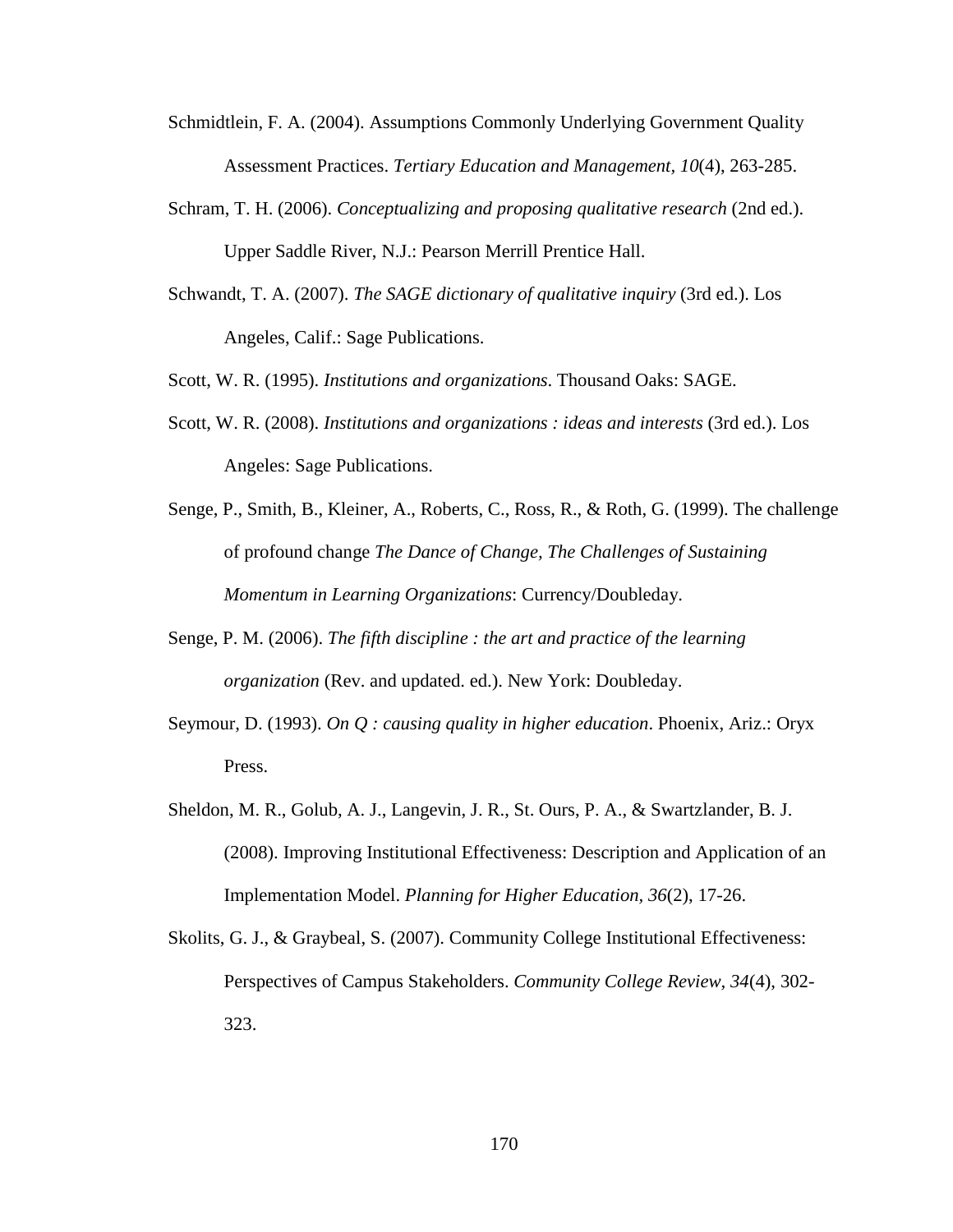- Stufflebeam, D. L., & Shinkfield, A. J. (2007). *Evaluation Theory, Models, and Applications*: Jossey-Bass, An Imprint of Wiley.
- Titterud, T. V. (2009). ACCJC Sanction Letter Recommendations Retrieved March 5, 2011, from https://sites.google.com/site/thefollowupreport/sanction-letterrecommendations-1
- Volkwein, J. F. (2001). *Implementing Outcomes Assessment on Your Campus*. Center for the Study of Higher Education, Penn State University.
- Volkwein, J. F. (2010a). A Model for Assessing Institutional Effectiveness. *New Directions for Institutional Research*(1), 13-28.
- Volkwein, J. F. (2010b). Overcoming Obstacles to Campus Assessment. *New Directions for Institutional Research*(1), 47-63.
- Welsh, J. F., & Metcalf, J. (2003). Faculty and Administrative Support for Institutional Effectiveness Activities: A Bridge across the Chasm? *Journal of Higher Education, 74*(4), 445-468.
- Wilson, S. (2009). Program Planning and Review to Promote Responsiveness to Public Needs. Report 09-31: California Postsecondary Education Commission.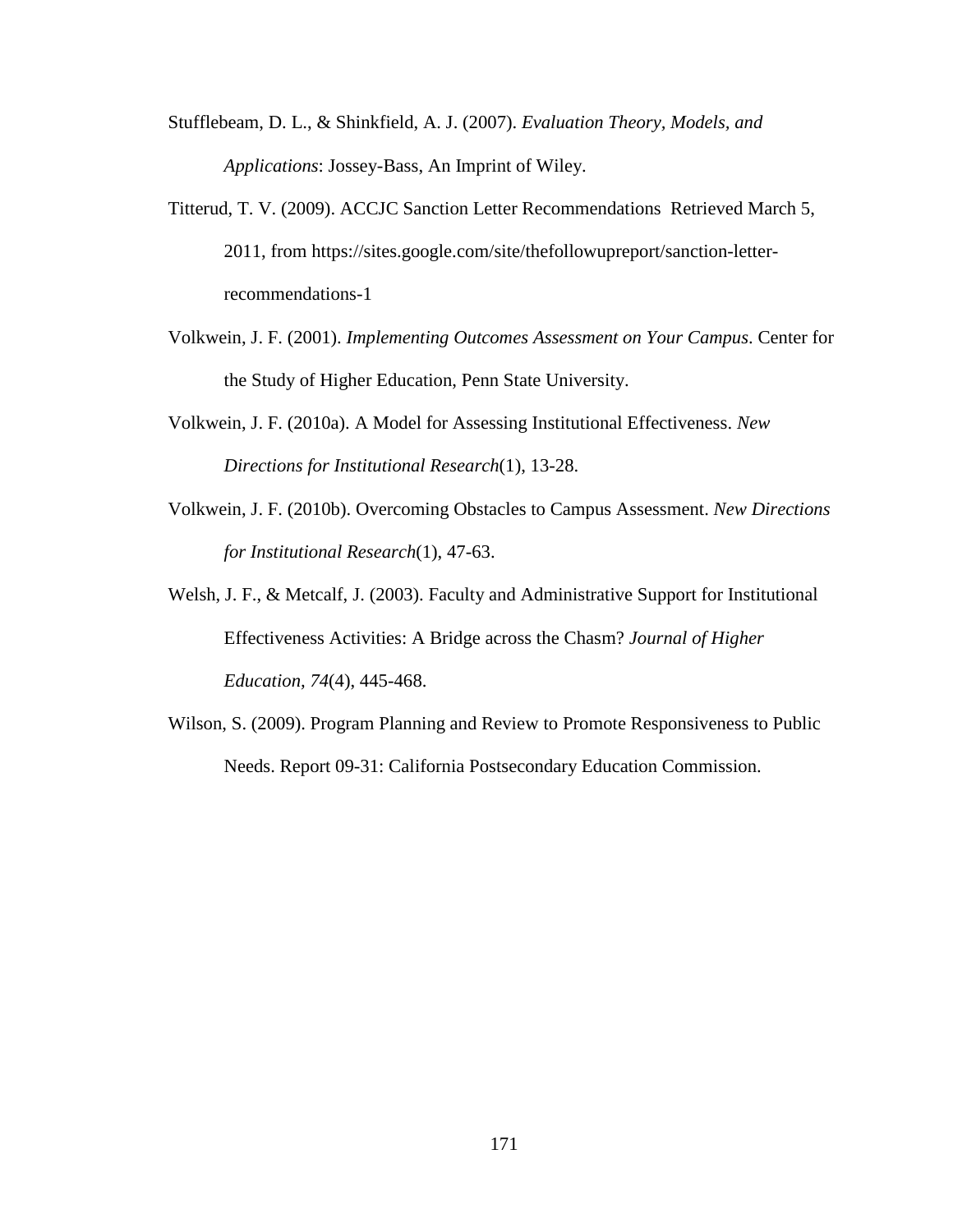# Appendix A: Letter of Invitation for Institutions

# **Invitation Letter**

March  $25<sup>th</sup>$ , 2010

**Title of Study:** Program Review Institutionalization as an Indicator of Institutional Effectiveness

**Principal Investigator:** Anna Badalyan, Community College Leadership Graduate Program, CSUN

**Faculty Supervisor:** Janice N. Friedel, Ph.D., Department of Educational Leadership and Policy Studies, CSUN

I, Anna Badalyan, a student from the Community College Leadership Graduate Program, Department of Educational Leadership and Policy Studies, CSUN, would like to invite your institution to participate in a research project entitled Program Review Institutionalization as an Indicator of Institutional Effectiveness.

The main purpose of this study is to identify factors that influence program review institutionalization in California community colleges. In addition, I expect this study to reveal various challenges and achievements in the community college practice in regard to the program review institutionalization as well as the impact of program review institutionalization at the individual, program, and institutional levels.

I expected the duration for this study to be one year, from July 2011 – July 2012.

This study aims to address current accreditation requirements on the program review institutionalization for California community colleges. ACCJC requires that all community colleges in the region function at the level of sustainable continuous quality improvement in regard to the program review and its institutionalization. It is anticipated that the findings of this study will contribute to the limited knowledge on the program review institutionalization subject. The findings may also inform members of the larger community and professional who work in the program review and evaluation fields.

This is a multiple site case study. If your institution elect to participate in this study, the following data source and data collection instruments will be utilized:

- 1. From fifteen to twenty 30-munite interview session;
- 2. Interview participants (6-10) will be voluntary selected from faculty, staff, and administration of the institution;
- 3. Collect and analyze public documentation pertaining to Program Review at  $LATTC$ :
- 4. Observe from three to six public meetings of different committee works including Program Review Committee, Planning and Budgeting Committee, and Academic Senate, as well as a program review training session if such one takes place.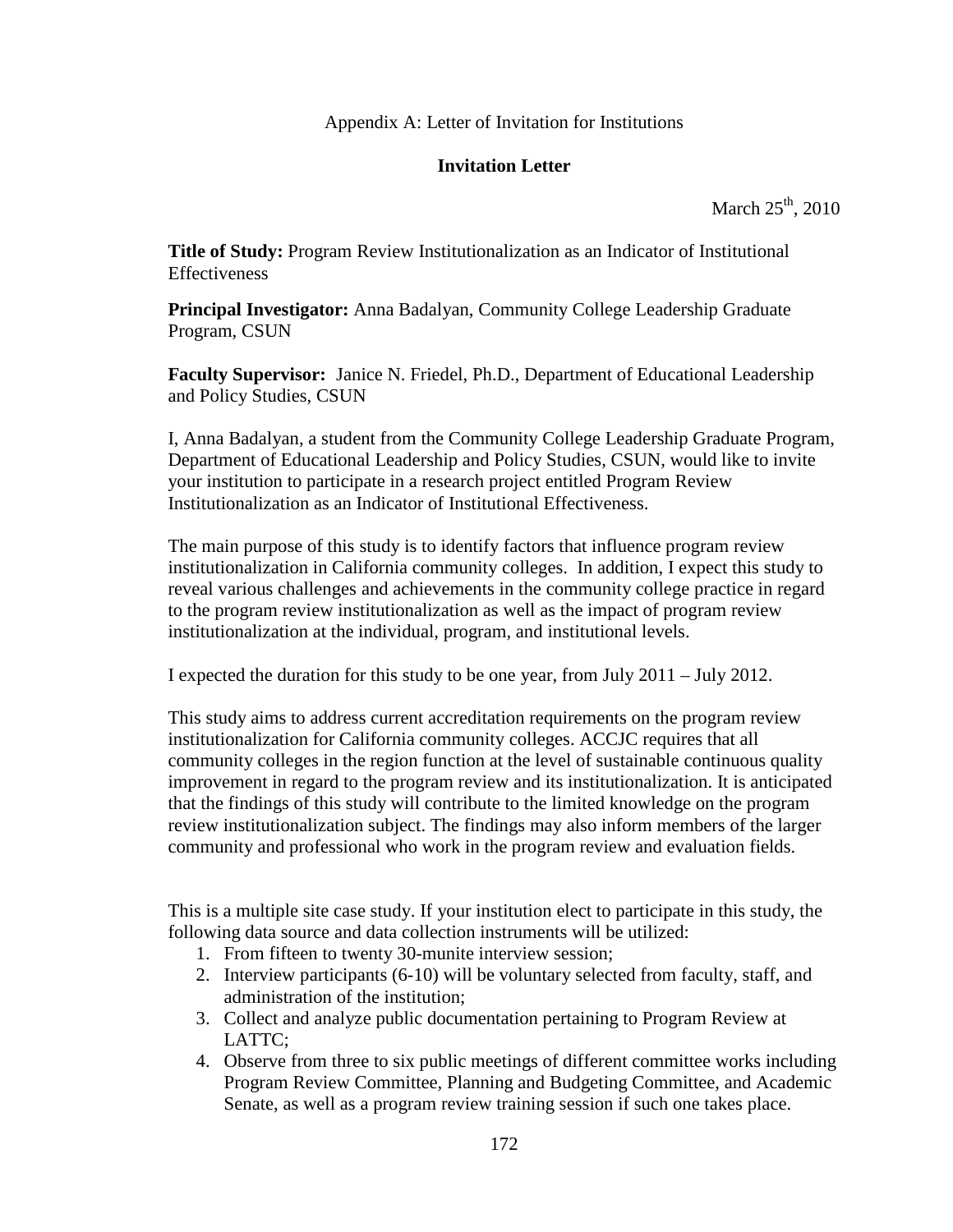Your institution as well as any personal participation in this research study is voluntary. To insure the confidentiality of this study all the institutional and personal identifiers will be removed from all publications. The results of this study will be shared with your institution prior to the publication.

If you have questions regarding your rights as a research subject, the details of this study, or any other concerns please contact the Office of Research and Sponsored Projects, (818) 677-2901, University Hall 265, Northridge, CA 91330

If you have any questions, please feel free to contact me.

Thank you

Anna Badalyan (Principal Investigator) via email at [badalyananna@yahoo.com;](mailto:badalyananna@yahoo.com)

Janice N. Friedel (Faculty Sponsor), Ph.D. via email at [Janice.Friedel@csun.edu](mailto:Janice.Friedel@csun.edu)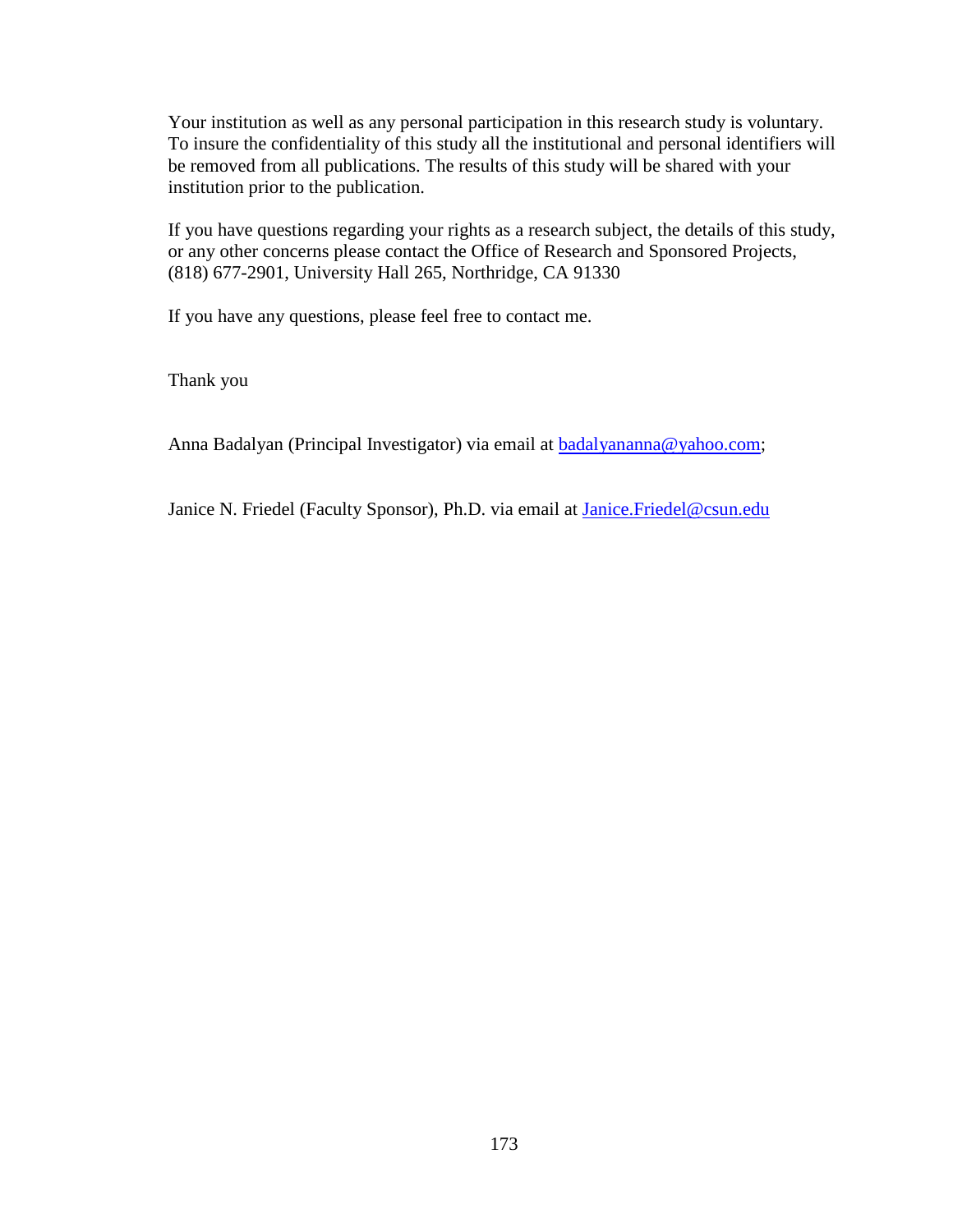Appendix B: Memorandum of understanding

# **MEMORANDUM OF UNDERSTANDING**

*XXX employee participation in original research conducted by Anna Badalyan*

Date: May 15, 2011

To: XXX, XXX

From: Anna Badalyan, California State University, Northridge

Subject: Memorandum of Understanding with XXX

#### **Purpose of the Study**

The main purpose of this study is to identify factors that influence program review institutionalization in California community colleges. In addition, I expect this study to reveal various challenges and achievements in the community college practice in regard to the program review institutionalization as well as the impact of program review institutionalization at the individual, program, and institutional levels.

#### **Research Questions**

.

1. What factors influence program review institutionalization at California community colleges?

2. What is the impact of program review institutionalization at individual personnel, program, and institutional levels?

3. What are the strengths and weaknesses of the implemented program review frameworks?

# **Timeline of the Study**

The planned data collection schedule will began July  $1<sup>st</sup>$ , 2011 and end June 30<sup>th</sup> 2012

# **Participant of the Study**

Anna Badalyan will conduct from 10 to 20 interviews with the college's employees, as well as observe the college committee meetings which are open for the public.

# **Understanding of Responsibilities of Participating Parties**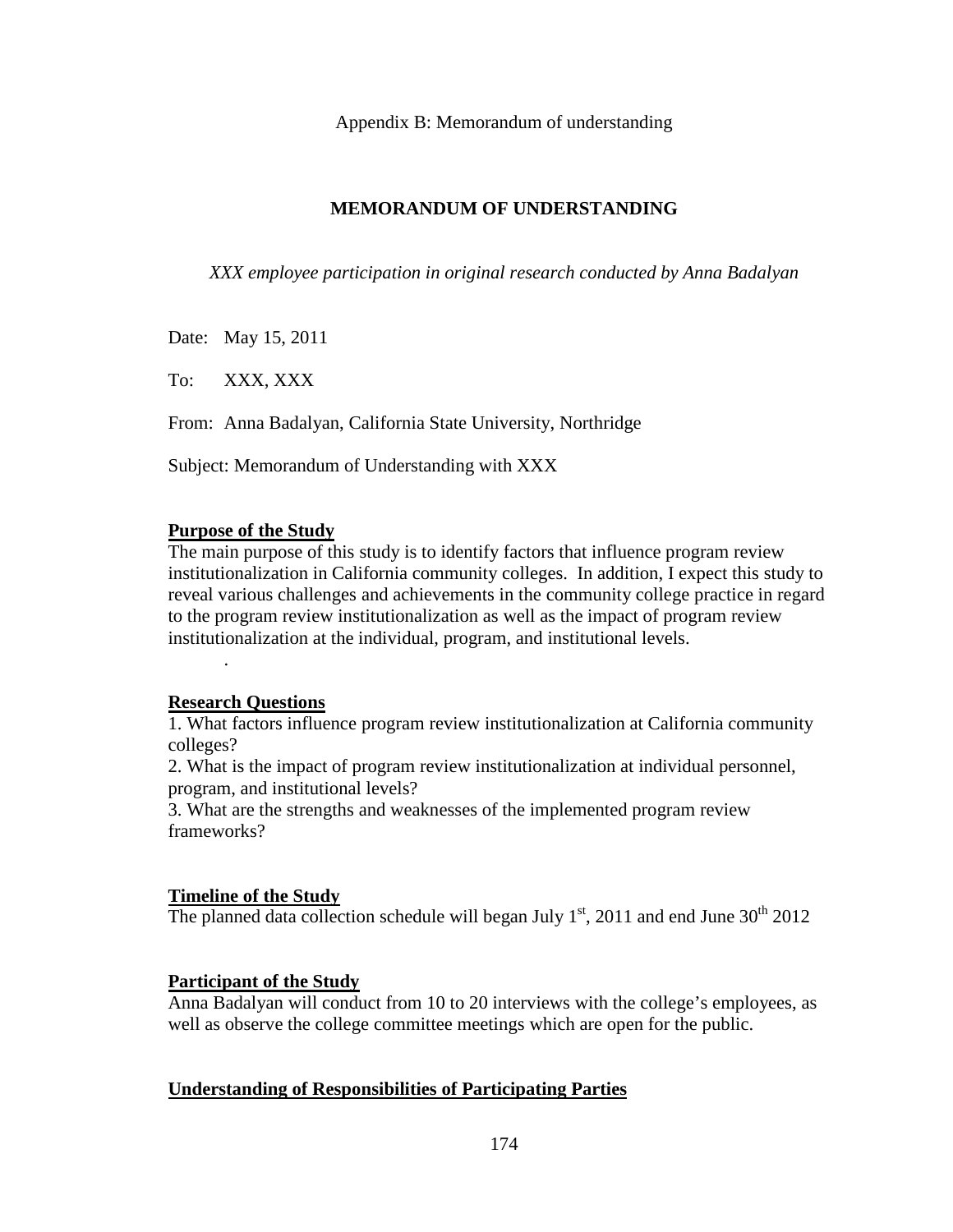XXX will assist Anna Badalyan in recruiting faculty and staff in the following manner:

- 1. Allow Anna Badalyan to post IRB approved advertisements regarding the project.
- 2. Allow Anna Badalyan to present information regarding the project at the committee meetings with prior approval from committee co-chairs.

XXX will assist in identifying an available room for the interviews to be conducted, but can not guarantee that rooms will be available at specific times.

The college will assist Anna Badalyan in developing the context of the economic situation on campus.

All data collection and analysis is the responsibility of Anna Badalyan.

Anna Badalyan will keep all contact information confidential and findings will be presented anonymously.

Upon completion of the project, Anna Badalyan will provide aggregate findings and results to the college for use in programmatic improvement and institutional planning.

\_\_\_\_\_\_\_\_\_\_\_\_\_\_\_\_\_\_\_\_\_\_\_\_\_\_\_\_\_\_\_\_\_\_ \_\_\_\_\_\_\_\_\_\_\_\_

# **Signatures:**

Anna Badalyan Date

\_\_\_\_\_\_\_\_\_\_\_\_\_\_\_\_\_\_\_\_\_\_\_\_\_\_\_\_\_\_\_\_\_\_ \_\_\_\_\_\_\_\_\_\_\_\_ XXXXXXXXX Date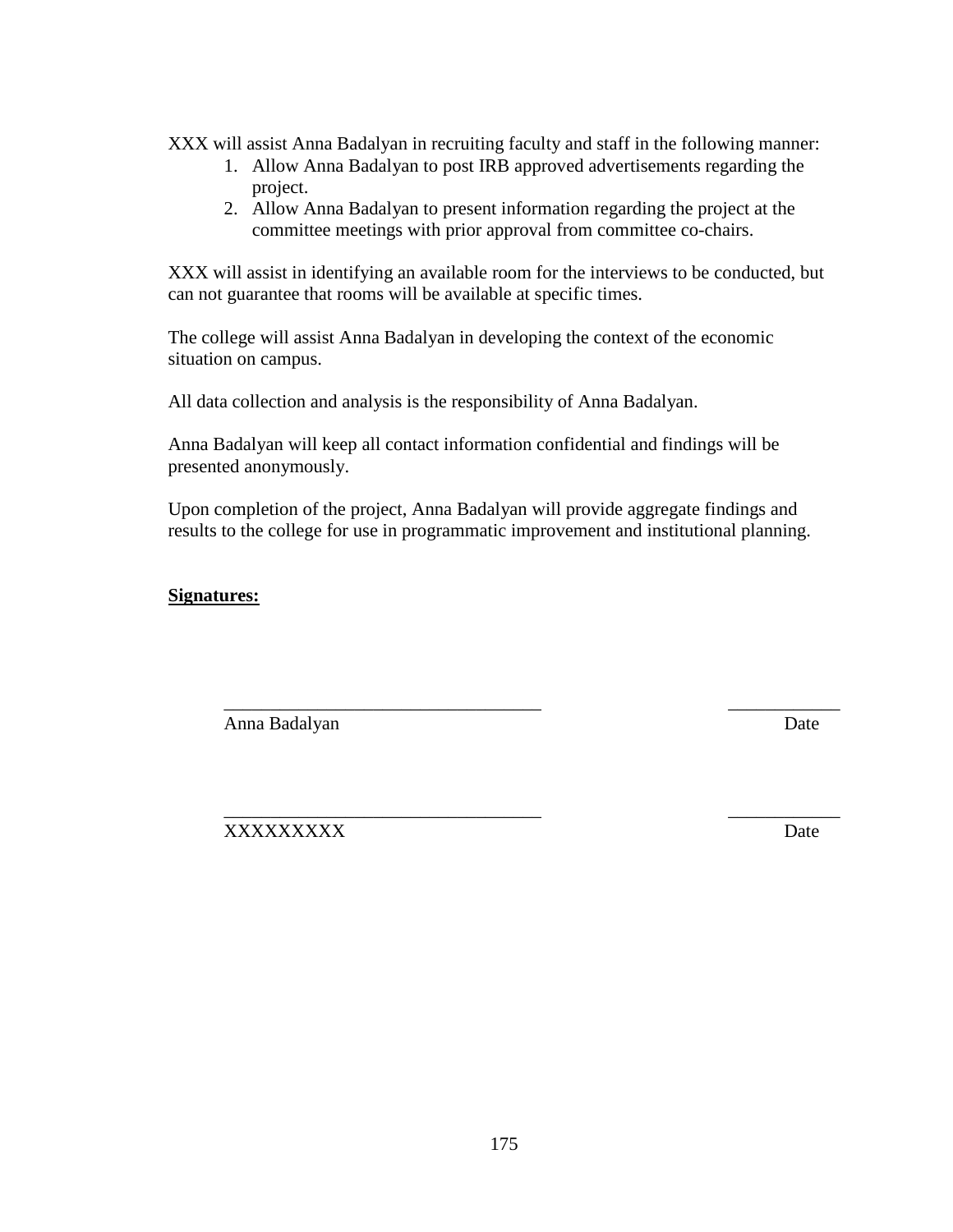#### Appendix C: Letter of Invitation for Participants

#### **Letter of Invitation for Participants**

March  $25<sup>th</sup>$ , 2011

**Title of Study:** Program Review Institutionalization as an Indicator of Institutional Effectiveness

**Principal Investigator:** Anna Badalyan, Community College Leadership Program, **CSUN** 

**Faculty Supervisor:** Nathan R. Durdella, Ph.D., Department of Educational Leadership and Policy Studies, CSUN

I, Anna Badalyan, a student from the Community College Leadership Graduate Program, Department of Educational Leadership and Policy Studies, CSUN, would like to invite you to participate in a research project entitled Program Review Institutionalization as an Indicator of Institutional Effectiveness.

The main purpose of this study is to identify factors that influence program review institutionalization in California community colleges. In addition, I expect this study to reveal various challenges and achievements in the community college practice in regard to the program review institutionalization as well as the impact of program review institutionalization at the individual, program, and institutional levels.

I expected the duration for this study to be one year, from July 2011 – July 2012.

This study aims to address current accreditation requirements on the program review institutionalization for California community colleges. ACCJC requires that all community colleges in the region function at the level of sustainable continuous quality improvement in regard to the program review and its institutionalization. It is anticipated that the findings of this study will contribute to the limited knowledge on the program

176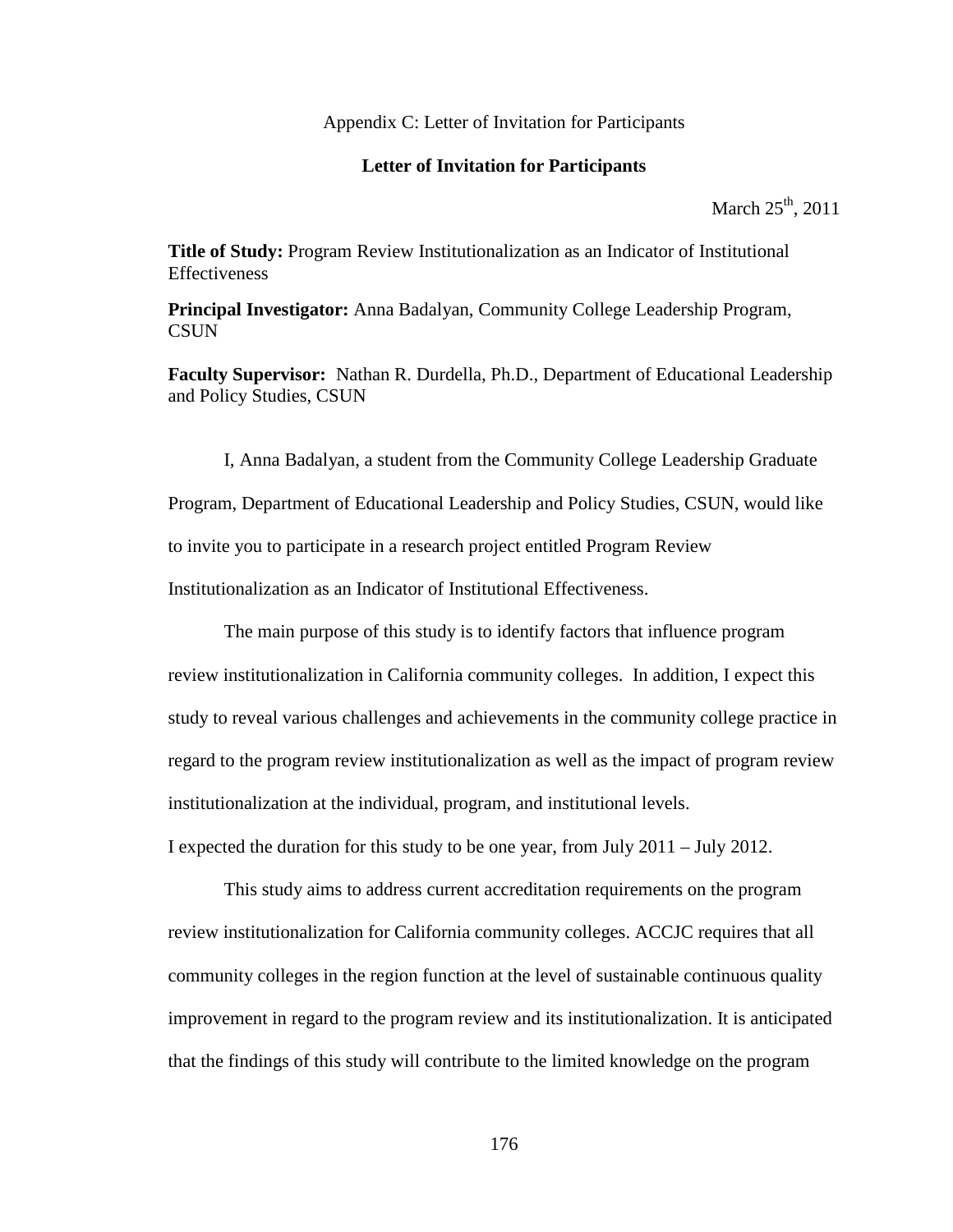review institutionalization subject. The findings may also inform members of the larger community and professional who work in the program review and evaluation fields. This is a multiple site case study involving 2 community colleges in Southern California. If you elect to participate in this study, you may be asked to do the following:

- 1. Participate in a 30-munite interview session;
- 2. Complete a questionnaire; and/or
- 3. Draw a diagram of the processes at your institution; and/or
- 4. Be a participant during an observation session

Your participation in this research study is voluntary. To insure the confidentiality of this study all the institutional and personal identifiers will be removed from all publications. The results of this study will be shared with your institution prior to the publication.

If you have questions regarding your rights as a research subject, the details of this study, or any other concerns please contact the Office of Research and Sponsored Projects, (818) 677-2901, University Hall 265, Northridge, CA 91330

If you have any questions, please feel free to contact me.

Thank you

Anna Badalyan (Principal Investigator) via email at **badalyananna@yahoo.com**;

Nathan R. Durdella, Ph.D. (Faculty Sponsor), via email at nathan.durdella@csun.edu.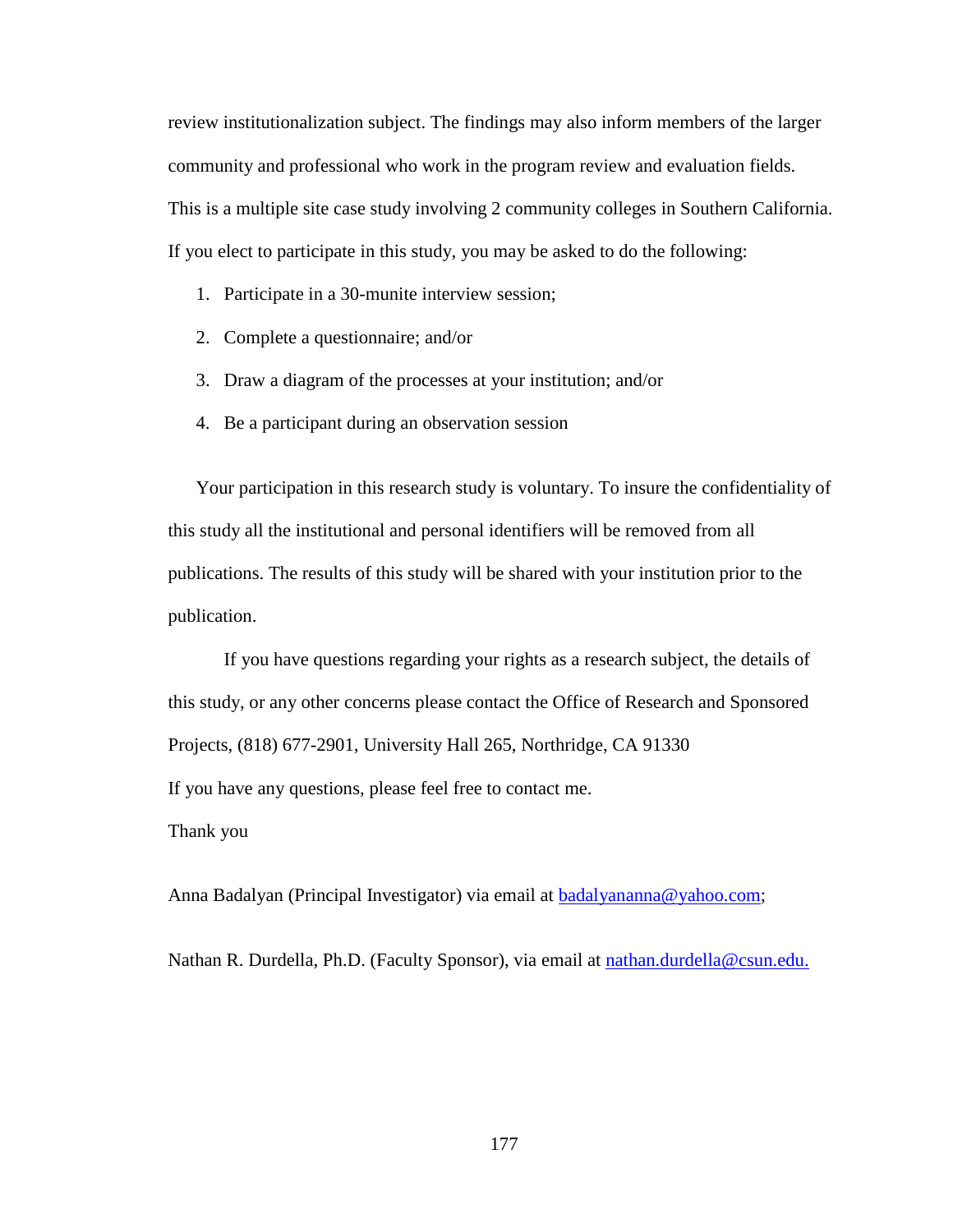#### Appendix D: Interview Informed Consent Form

# **Consent to Participate in Research Community College Programs Interview Participant Informed Consent Form**

# **You are asked to participate in a research study conducted by Anna Badalyan**

**(Principal Investigator), and** Nathan R. Durdella, Ph.D. (Faculty Sponsor) from the Community College Leadership Graduate Program, Department of Educational Leadership and Policy Studies, CSUN. You were selected as a possible participant in this study because you are (1) full time employee at XXX, (2) your department participated in Program Review process at XXX, (3) XXX has been selected and confirmed as an institution for this study, and (3) you are willing to share your experiences. Your participation in this research study is voluntary.

This consent form includes sections that explain  $(1)$  the purpose of the study,  $(2)$ procedures, (3) potential risks and discomforts for subjects, (4) potential benefits to subjects, (5) payment to subjects for participation, (6) confidentiality, (7) participation and withdrawal, (8) identification of investigator, (9) rights of research subjects, and (10) signature of research subjects.

# Purpose of the Study

The main purpose of this study is to identify factors that influence program review institutionalization in California community colleges. In addition, I expect this study to reveal various challenges and achievements in the community college practice in regard to the program review institutionalization as well as the impact of program review institutionalization at the individual, program, and institutional levels.

# **Procedures**

If you elect to participate in this study, you may be asked to do the following:

- 1. Participate in a 30-munite interview session;
- 2. Complete a questionnaire; and/or
- 3. Draw a diagram of the processes at XXX; and/or
- 4. Be a participant during an observation session

#### **Potential Risks and Discomforts to Subjects**

Because Program Review institutionalization is a sensitive topic, some interview questions may involve issues of a professional and/or personal nature, including experiences with and/or perceptions of colleagues, projects, and/or the students that are served by the institution. You may feel uneasy about answering some of these interview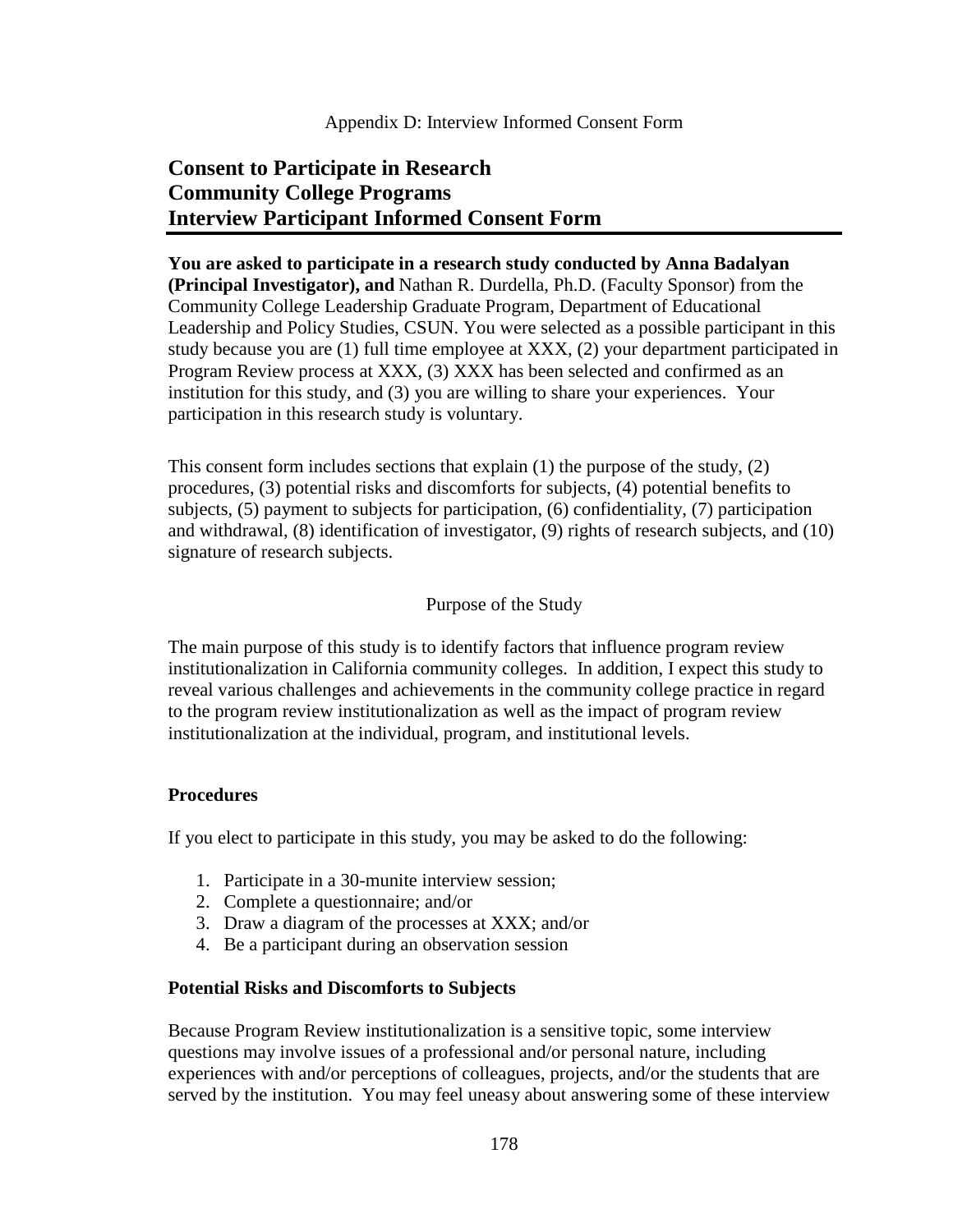questions. **You may elect not to answer any of the questions with which you feel uneasy and still remain as a participant in the study.**

# **Potential Benefits to Subjects**

You may not benefit personally from your participation in this study. However, this study addresses accreditation requirements for California Community Colleges. In particularly identifying evaluating program review level at an institutional to insure sustainable continuous quality improvement. Thus, the findings of this study may contribute to our limited knowledge on the subject. The findings may also inform members of the larger community and professional who work in the program review and evaluation fields.

# **Payment to Subjects for Participation**

Interviewees and/or research subjects will not be paid for their participation in this study.

# **Confidentiality**

**Any information that is obtained in connection with this study and that can be identified with you will remain confidential and will be disclosed only with your permission or as required by law.** Names will not be used in the reporting of findings. Every effort will be taken to ensure your confidentiality as a participant in this study. If you consent to participate, you will be assigned a random, three-digit number to protect you. No identifying information will be used. Further, your institutions and program will not be identified by name. With your permission, the interviews will be audio taped and transcribed. **You may decline to be recorded and have the recorder turned off at any time during the interview**. Prior to the finalization of the study, you have the option of reviewing and editing your comments as included in the report. Audiotapes will be stored in a locked drawer at the residence of the principal investigator. Audiotapes will be retained for one year, after which they will be erased. Questionnaires and observations will also be transcribed. De-identified records in the form of transcriptions will be maintained for a period of one year after they have been transcribed.

# **Participation and Withdrawal**

Your participation in this study is voluntary. You are not obligated whatsoever to answer or respond to any question or to discuss anything that you are not inclined to answer or discuss. You can skip any question, or any part of any question, and will not face any penalty for answering, or not answering, any question in any way. **You may ask that the audiotape be stopped at any time and/or may leave the interview at any time for any reason without consequences of any kind. You may discontinue completing questionnaires and/or stop maintaining journals at any time for any reasons without consequences of any kind.**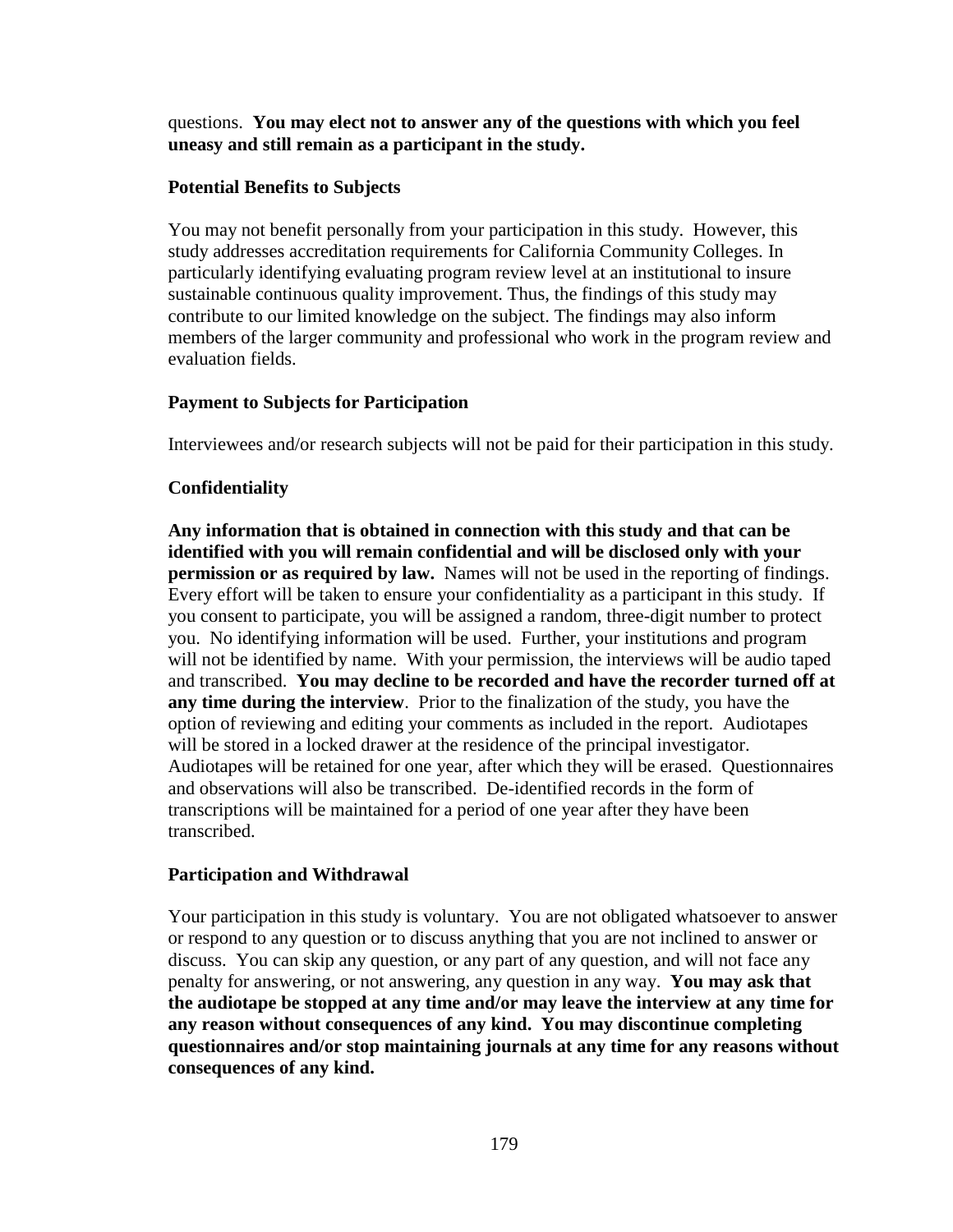# **Identification of Investigator**

If you have any questions, concerns, or comments about this research and your participation in this study, you may contact the following:

Anna Badalyan (Principal Investigator) via email at [badalyananna@yahoo.com;](mailto:badalyananna@yahoo.com)

Nathan R. Durdella, Ph.D. (Faculty Sponsor), via email at Nathan.Durdella@csun.edu.

# **Rights of Research Subjects**

**You may withdraw consent at any time and discontinue participation without penalty. You can halt your participation in the study at any time.** You are not waiving legal claims, rights, or remedies because of your participation in this research study. If you have questions regarding your rights as a research subject, the details of this study, or any other concerns please contact the Office of Research and Sponsored Projects, (818) 677-2901, University Hall 265, Northridge, CA 91330

# **Signature of Research Subjects**

I have read and understand the procedures described in this "Consent to Participate in Research." My questions have all been answered to my satisfaction, and I agree to participate in this study. I have been given a copy of this form.

\_\_\_\_\_\_\_\_\_\_\_\_\_\_\_\_\_\_\_\_\_\_\_\_\_\_\_\_\_\_\_\_\_\_\_\_\_\_\_\_\_\_\_ Name of Subject

\_\_\_\_\_\_\_\_\_\_\_\_\_\_\_\_\_\_\_\_\_\_\_\_\_\_\_\_\_\_\_\_\_\_\_\_\_\_\_\_\_\_\_ \_\_\_\_\_\_\_\_\_\_\_\_\_\_\_\_\_\_ Signature of Subject Date

# **Signature of Investigator or Designee**

In my judgment the research subject is voluntarily and knowingly giving informed consent and possesses the legal capacity to give informed consent to participate in this research study.

\_\_\_\_\_\_\_\_\_\_\_\_\_\_\_\_\_\_\_\_\_\_\_\_\_\_\_\_\_\_\_\_\_\_\_\_\_\_\_\_\_\_\_ \_\_\_\_\_\_\_\_\_\_\_\_\_\_\_\_\_\_

\_\_Anna Badalyan\_\_\_\_\_\_\_\_\_\_\_\_\_\_\_\_\_\_\_\_\_\_\_\_\_\_ Name of Investigator or Designee

Signature of Investigator or Designee Date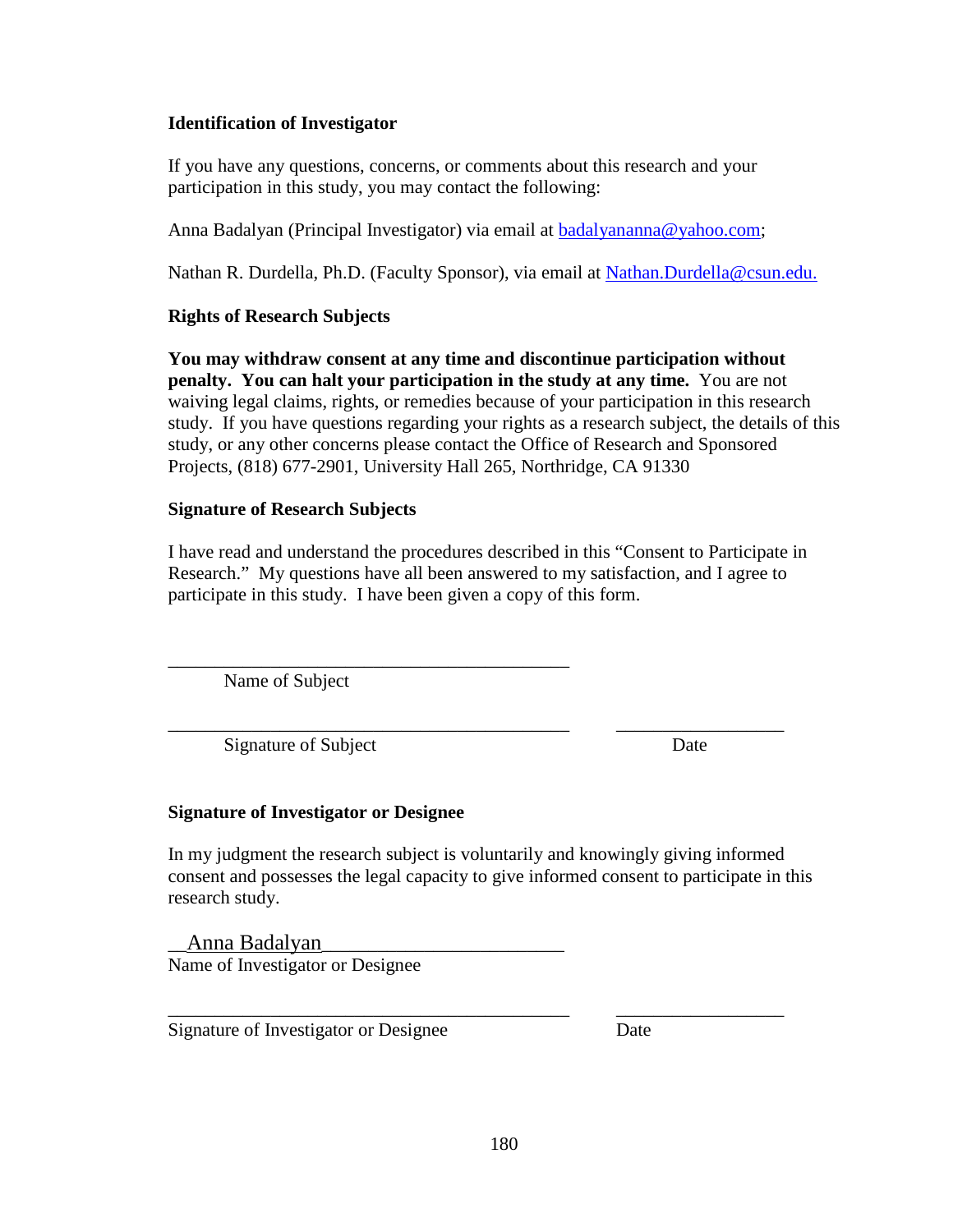# **Interview Protocol Program Review Institutionalization as an Indicator of Institutional Effectiveness**

| Institution:    | XXX           |
|-----------------|---------------|
| Name:           | XXX, XXX      |
| Date:           | 10.10.2011    |
| Interviewed by: | Anna Badalyan |

Thank you for taking the time to talk with me today. Before we begin, I would like to give you the opportunity to read and sign the interview inform consent form.

Current interview is a part of a research study to partially fulfill the dissertation project requirement for the Doctor in Education degree at Community College Leadership Graduate Program, Department of Educational Leadership and Policy Studies, CSUN. The dissertation chair is professor Nathan R. Durdella, Ph.D. who can be reached at nathan.durdella@csun.edu.

The information you provide in this interview will help to identify the degree of institutionalization program review in the process of continues quality improvement for California Community Colleges. Our interest is in learning from your experiences.

The actual interview will take 30 minutes. The data collected from this interview is strictly confidential and care will be taken to exclude all the names and identifying characteristics from the data. I would like your permission to record our conversation on tape so that I can more accurately reflect your thoughts and experiences. Do you have any questions before we began?

# Context

- 1. What do you think is the purpose of current program review?
- 2. Could you please draw a diagram that describes the program review process at your institution?

# Input

- 3. Who are the main driving forces of the program review at your institution?
- 4. What is and should be the role of Fed, ACCJC, and CCCCO in regard to program review?